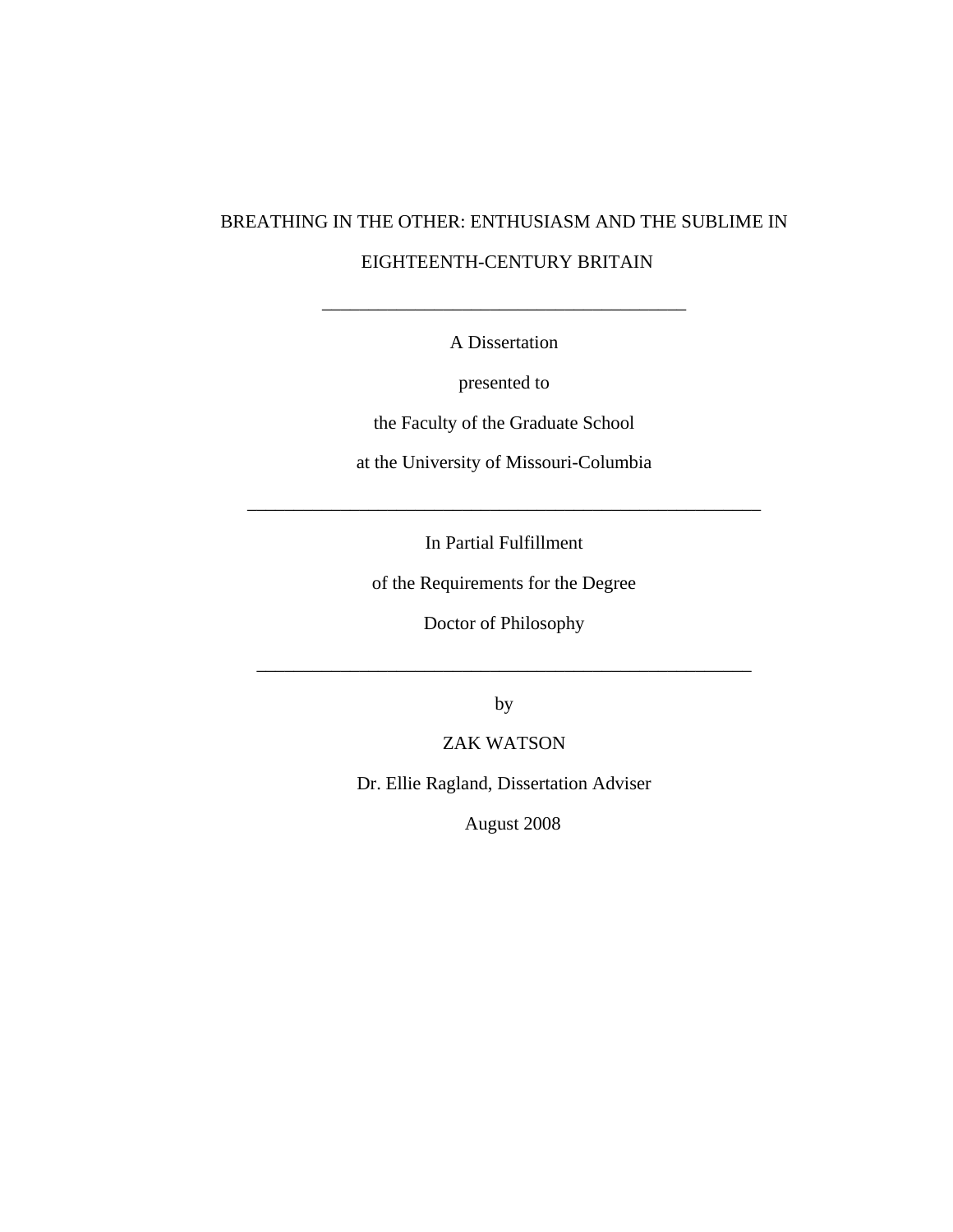The undersigned, appointed by the dean of the Graduate School, have examined the dissertation entitled

BREATHING IN THE OTHER: ENTHUSIASM AND THE SUBLIME IN EIGHTEENTH-CENTURY BRITAIN

presented by Zak Watson,

a candidate for the degree of doctor of philosophy,

and hereby certify that, in their opinion, it is worthy of acceptance.

Professor Ellie Ragland

Professor Devoney Looser

Professor Noah Heringman

Professor Stefani Engelstein

Professor Doug Hunt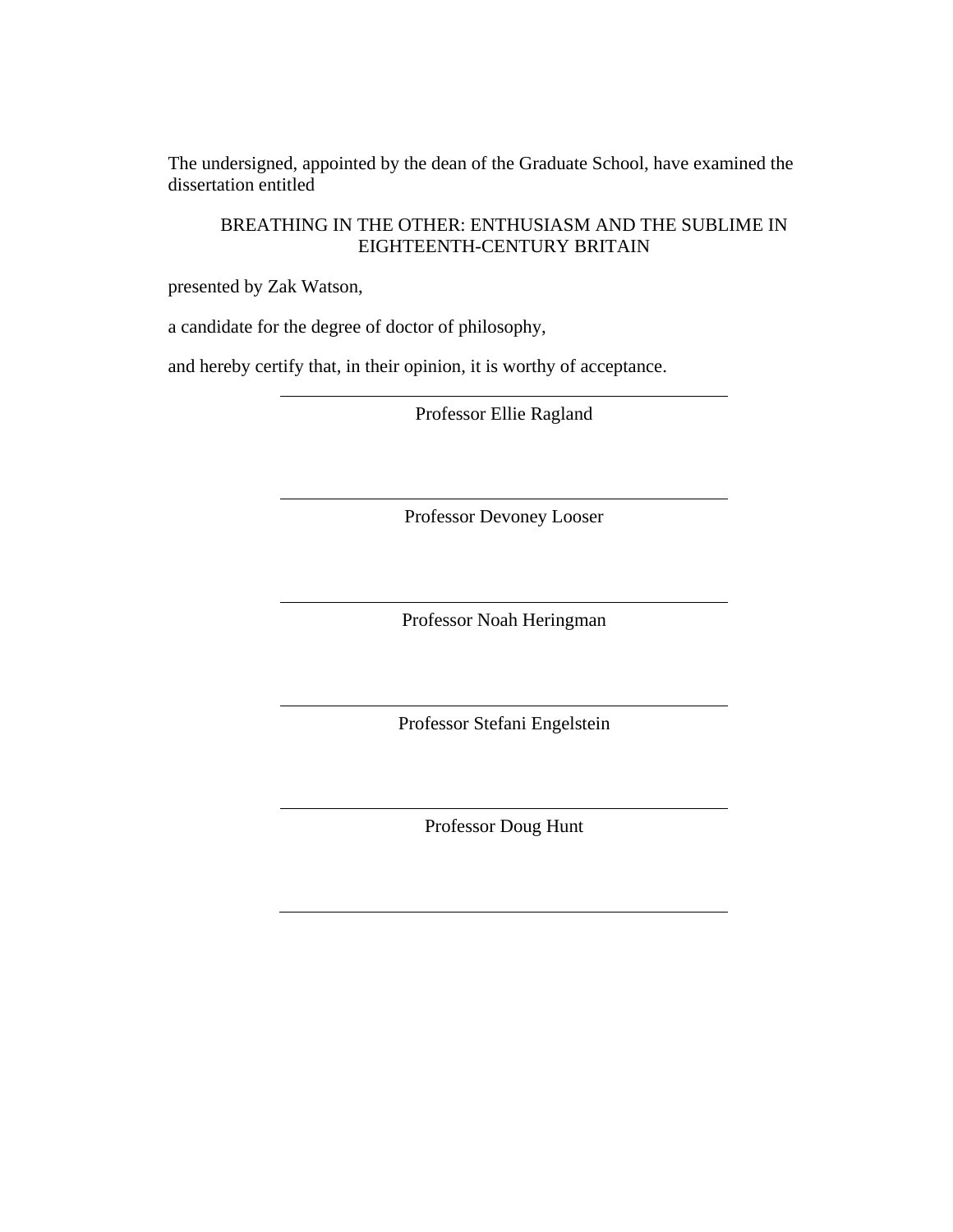Dedicated to Nicole, Audrey, Max, and Martha for being there every step of the way.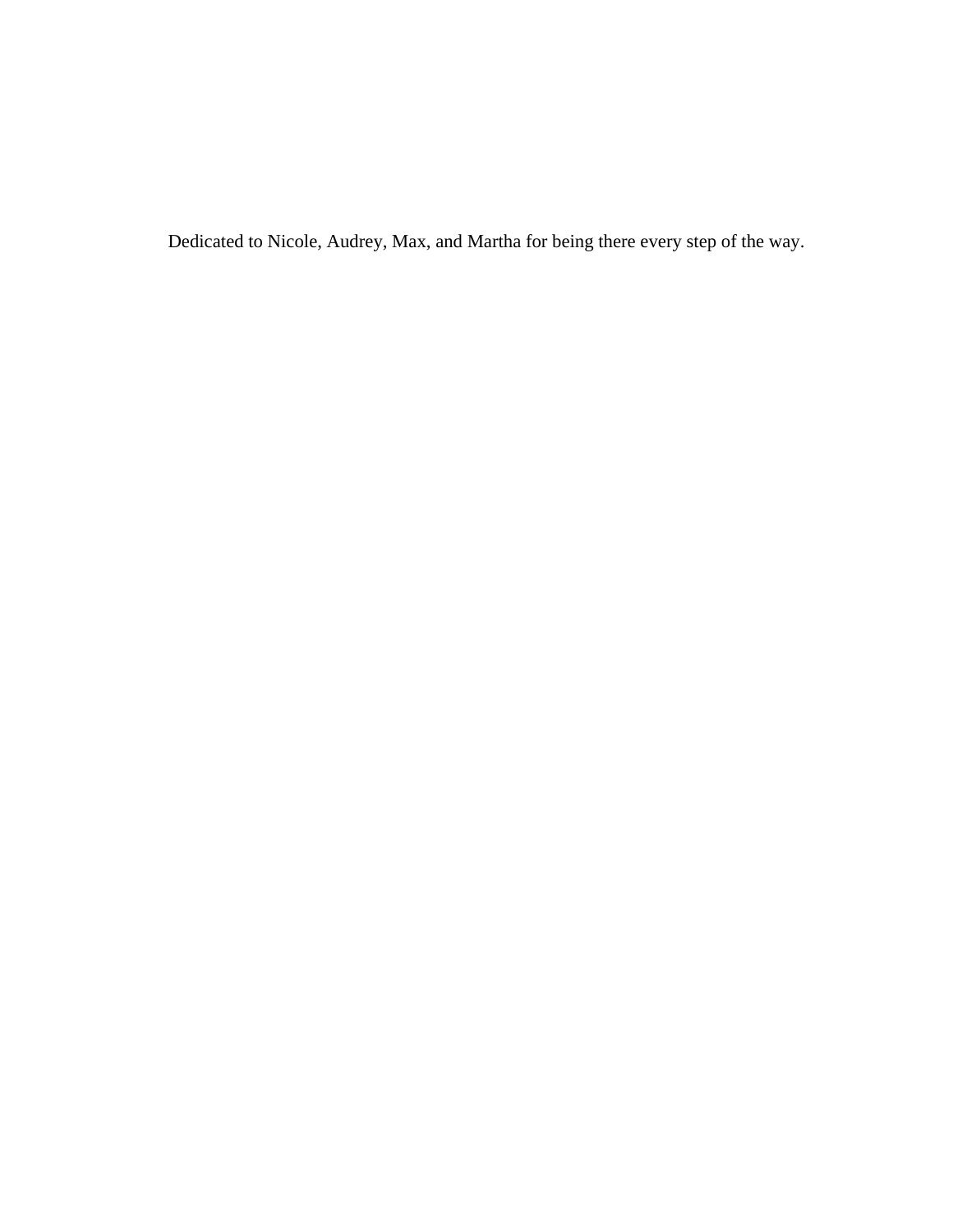### ACKNOWLEDGEMENTS

I would like to thank the faculty of the English department at the University of Missouri for all their hard work over the course of my study, writing and research. Thank you to Professors Looser, Strickland, Myers, and Lipton for presiding over the dissertation workshop. I would also like to thank my committee for helping me conceive this project and for their careful guidance, diligent reading, and thoughtful commenting on it. Professors Looser and Heringman were particularly generous with their time, reading multiple drafts of chapters and providing their invaluable input to the writing process. Thank you to Professor Ragland for introducing me to the critical perspectives that inform this work. I could not have begun, let alone have completed, this project without the kind assistance of these faculty members.

I also owe thanks to my fellow graduate students. Their (mostly) cheerful attitudes and commitment to doing academic work well helped to create an atmosphere conducive to effective research and writing. Fellow students Jason Arthur, Erin Claire, Emily Isaacson, and Crystal Lake all read and commented on drafts of this project; their perspectives have improved it greatly. Finally, I would like to thank Nicole Watson for lending her reading and editing skills.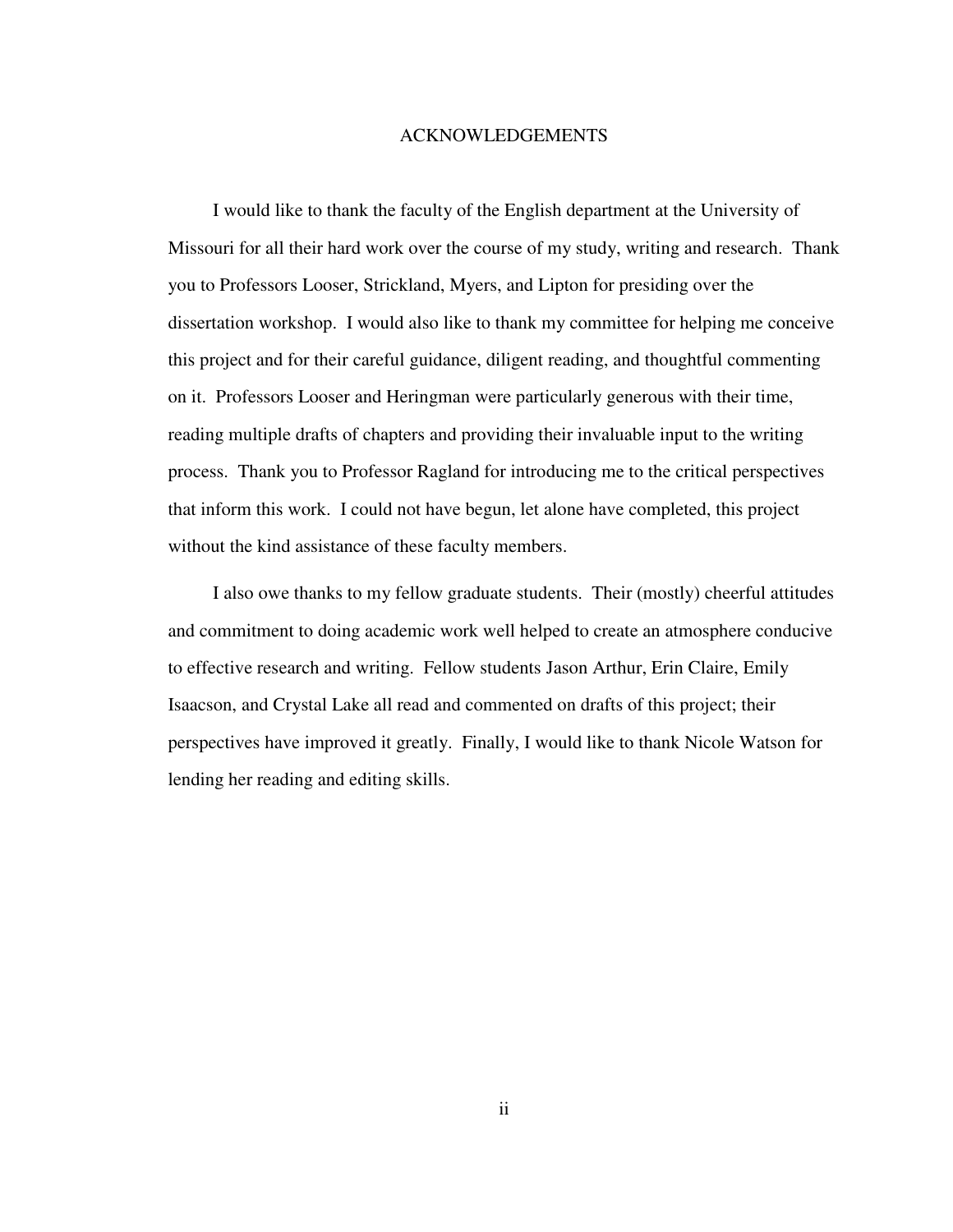## TABLE OF CONTENTS

| <b>ACKNOWLEDGEMENTS</b>                                                      | ii  |
|------------------------------------------------------------------------------|-----|
| <b>INTRODUCTION</b>                                                          | 1   |
| <b>CHAPTER ONE: Jumping to Conclusions: Logical Time and the Sublime</b>     | 15  |
| <b>CHAPTER TWO: Enthusiasm as Cultural Fantasy</b>                           | 66  |
| <b>CHAPTER THREE: Enthusiasm as a Source of Authority</b>                    | 123 |
| CHAPTER FOUR: "The Blaze of Enthusiastic Bravery:" Genre and Hysteria in The |     |
| Female Quixote                                                               | 187 |
| <b>WORKS CITED</b>                                                           | 232 |
| <b>VITA</b>                                                                  | 244 |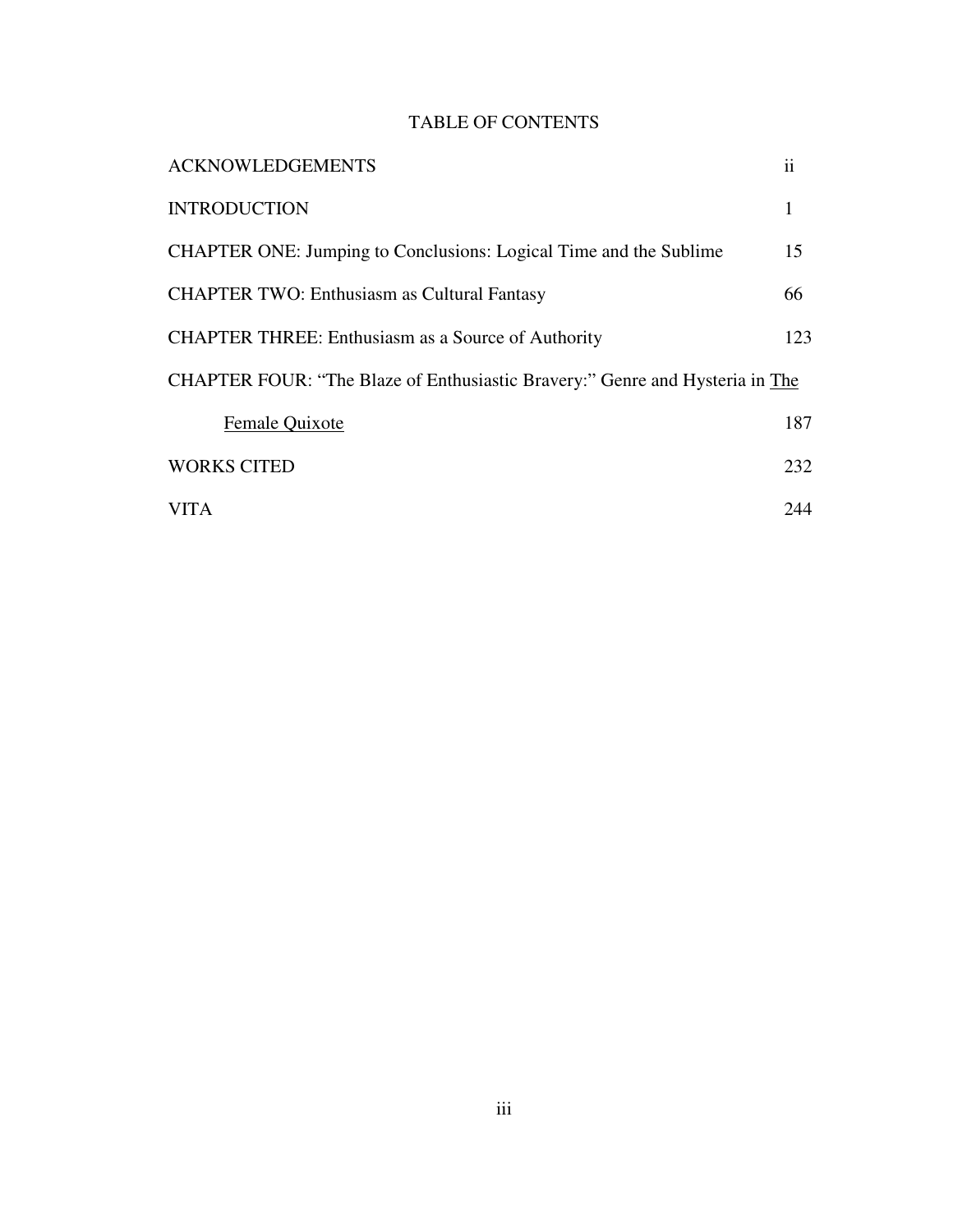### **INTRODUCTION**

 The central impulse behind the arguments put forward here is that we have more to gain by listening to sublime visionaries and wild enthusiasts than by understanding them too quickly. The encounters with literary and other texts in this dissertation are modeled on the possibility present in the sublime; that is, I want to squeeze as much as I can out of them before concluding anything. My preference for reading before understanding is an obvious part of any critical approach, but it is particularly important in the case of the sublime and enthusiasm because both of these related cultural formations bear on the very tenets of understanding. The visionary and the enthusiast are typically located on the other side of an epistemological gap; it is my goal to look across this gap, and to explain why it is there. It is also my goal to look back from the other side of this gap, to reverse the terms of the discourse and see in what ways the sublime and enthusiasm are *foundational* for the culture that casts them out.

 The culture that rejects the visionary and the enthusiast is, in this dissertation, present day culture (in the form of academic analyses of these topics), but much more importantly, eighteenth-century culture. The sublime and enthusiasm play an important role in defining the period because they both represent contemporary reactions to experiences and claims that exceed the limits of reason. Of course, I do not mean to suggest that we should return to unproblematically labeling the period an "age of reason," but the very volume of the discourses on the sublime and enthusiasm suggest that they should play a key role in defining it. Further, the eighteenth century is a vital point in the development of enthusiasm and the sublime, a moment whose transformations are still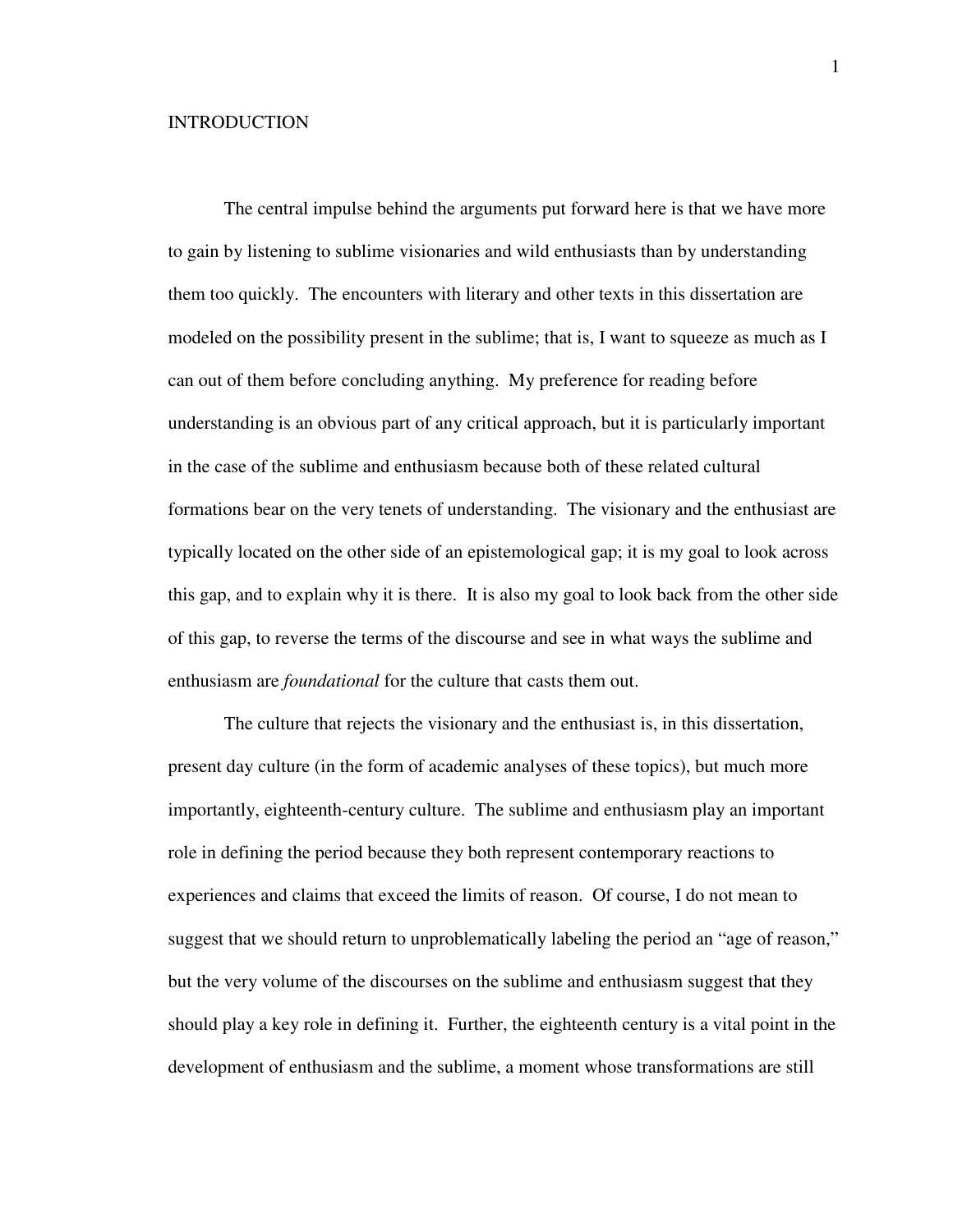felt today.<sup>1</sup> From heretics to mystics, from questers after mistaken beauties to would-be rhapsodic visionaries, from wise virgins to foolish Quixotes, this period bristles with figures whose claims to authority lie in a liminal space relative to reason, figures whose place in the world is always relative to the place of their observers. This dissertation revisits the period's ways of looking at enthusiasm and the sublime and tries to recover what is lost in its conclusions and our own. In short, my effort is a recovery of recovery, an attempt to renew the possibility of generating something new from our encounters with eighteenth-century discourses on encounters with the Other.

 This dissertation brings together well-worn and nearly untrammeled topics. In the first category is the sublime, a subject that has been treated in so many different ways and from so many different angles that it threatens to buckle under the weight of analysis. In the second category is enthusiasm, a subject that runs through the eighteenth century as an illicit shadow of reason, but has not received a great deal of sustained critical attention thus far. In the case of enthusiasm, this study is justified on the grounds of novelty. In the case of the sublime, a further word is needed.

 Another analysis of the sublime is in order at this moment precisely because so much has been said about it. A great deal of recent criticism on the sublime looks to reveal the ideological underpinnings or functions to which the aesthetic category has been put, or still is put. Two great camps are here: the first denounces the sublime as a tool of oppression; the second looks to rehabilitate the sublime, to reinscribe it as a force of liberation. The first camp, call them the critics of ideology, is populated by many clear insights and well-founded allegations that warn readers that more than aesthetics is at

 $1$  Obviously, critical attention paid to the sublime has blossomed in the past twenty-five years, and even current use of the word "enthusiasm" (now rendered almost exclusively emotional rather than religious) bears the stamp of eighteenth-century discourses on it.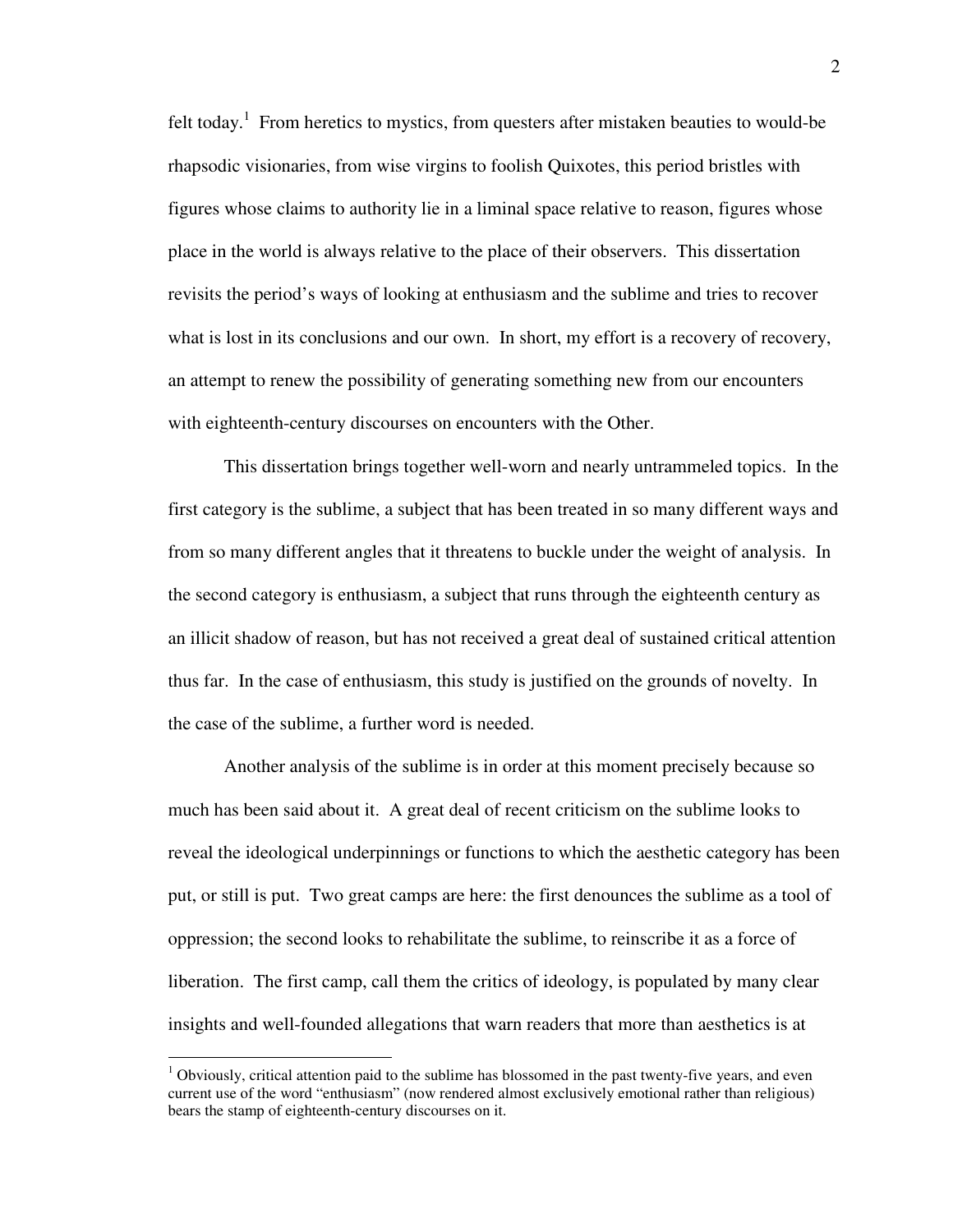stake in the discourse of the sublime. The second camp, represented most prominently by feminist revisions, works to recover the relationships between and among people (particularly those often left out of discourses on the sublime altogether) that the masculinist sublime crushes on its path to mastery. Typically, feminist revisions of the sublime would replace masculinist mastery with feminist respect for the Other. The trouble with both of these camps, from my perspective, is that they have both determined the purpose of the sublime. The critics of ideology show that the purpose of the sublime is subjugation while the revisionist critics show that it can be turned to kinder, more ethically sound purposes.

 My intervention aims for the moment logically prior to the determination of the sublime's purpose. I hope that, through my analysis of the canonical texts of the discourse from Longinus to Barbara Claire Freeman and beyond, I can reopen the subjective possibility that is at the heart of sublime experience. Each day that passes sees further mechanization, further inscription of the substance of life (what Jacques Lacan calls jouissance) in the ever narrower canals of a pleasure principle that is no more than the other side of the death drive. The sublime represents a vital chance for the subject to take something back from the stultifying maze of signification through which jouissance must be squeezed. The ethics that I propose we take from the sublime does not rest on a fundamental respect for alterity issuing from it. That sort of fundamental respect already represents the narrowing or channeling of jouissance commanded by the supe-ego. Rather, I propose that the ethics of the sublime is rooted in the recognition that the Other is fundamentally unknowable, a hole in signification that can occasion many subjective

responses. Respect for alterity may indeed emerge from the sublime experience, but to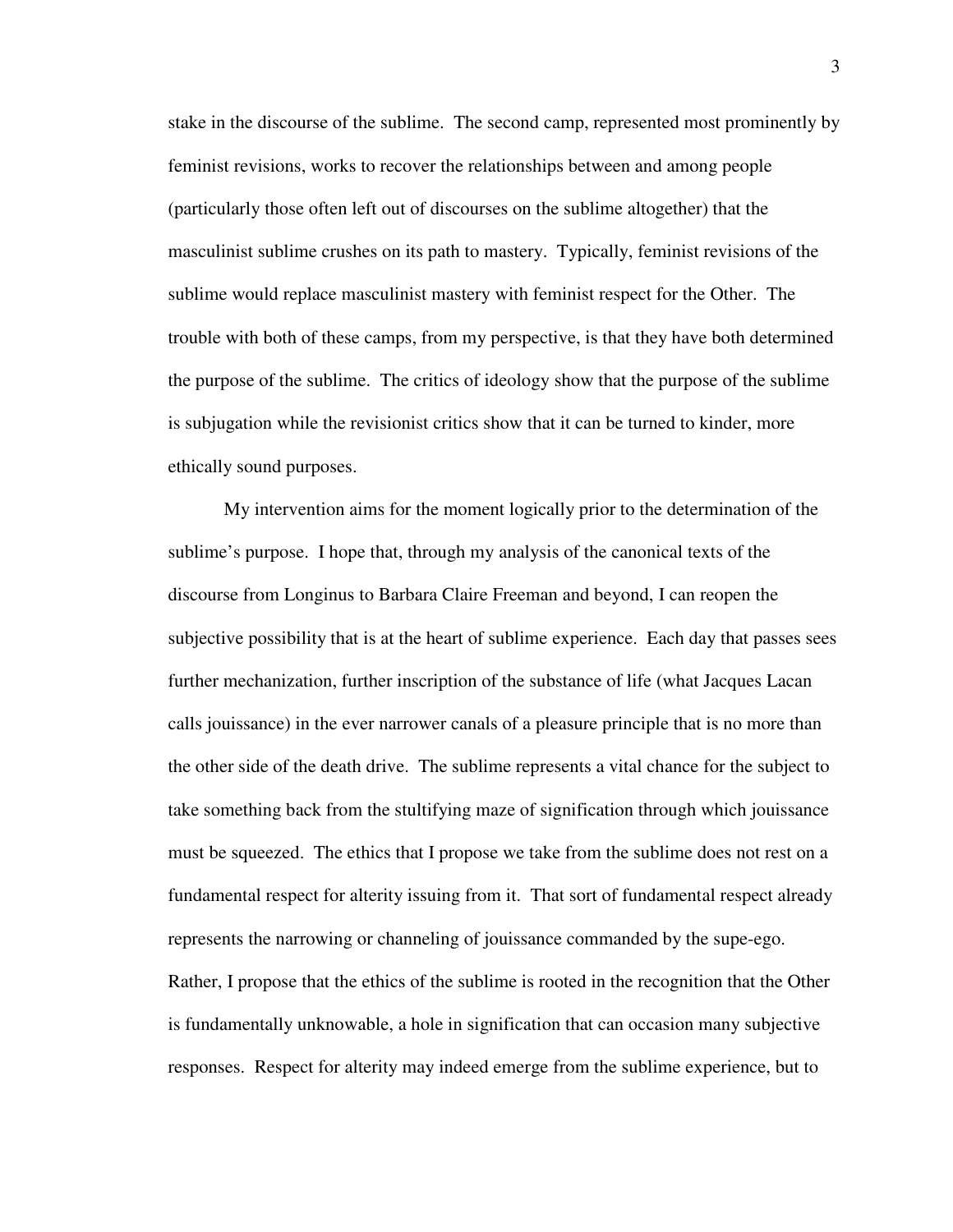prescribe it as the conclusion does no less violence to the uniqueness of individual experience than to prescribe the masculinist solution of domination over difference. In short, I take the sublime to be one way of refiguring the ethical relation between the subject and the Other, which brings me to my title.

 The first half of my title, "Breathing in the Other," conveys three points at once. First, it indicates that this dissertation is concerned with breath. The Greek-rooted "enthusiasm" is close to the Latin-rooted "inspiration;" in both cases, the breath that animates comes in from outside. I want to hold open several questions throughout this investigation. One of these questions is the relation of the subject to the world surrounding it, a relation most often thought of in terms of inside and outside. Keeping this question open is vital in considering enthusiasm and the sublime because these both represent exchanges between the subject and the Other that cannot be entirely accounted for. Second, the present progressive of "Breathing" is intentionally vague. One of the hallmarks of the sublime and enthusiasm is the loss of boundaries between the observer and the scene, between the poet and the muse. I intend "in" to be taken both as an adjunct to "Breathing" and as a preposition, because the subject always has to locate itself in and be supported by the Other. As much as I start from a consideration that seems to separate the two terms, subject and Other, I want to stress that the relation between them is not taken for granted here. Rather, I want to approach specific literary moments of the eighteenth century and current understandings of the period by reopening the question of this relation. Finally, the capitalized "Other" indicates something of my methodology.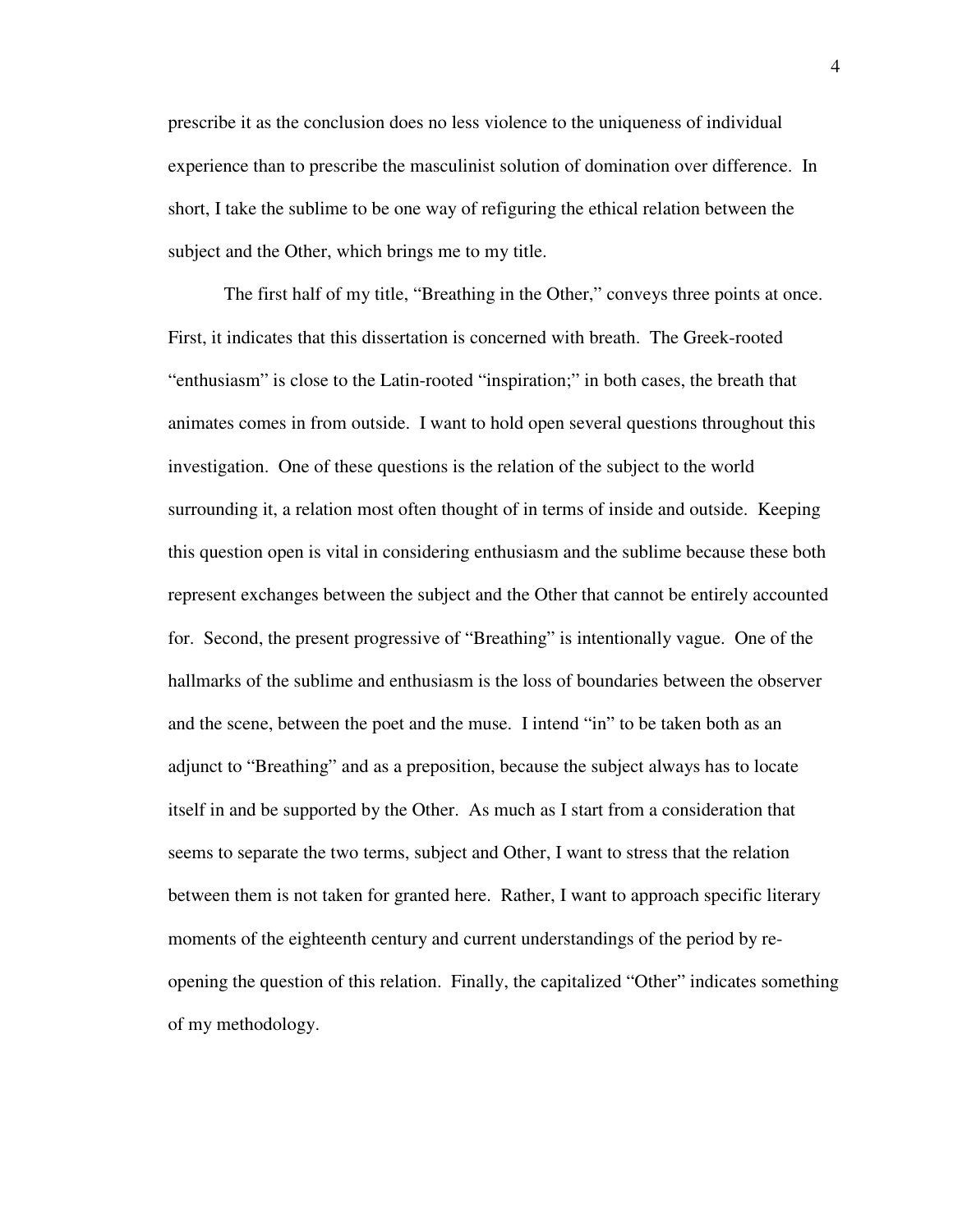I rely on a Lacanian framework for re-opening these questions because this sort of re-opening is what is most useful in Lacan's work for literary critics. Throughout his teaching, Lacan preferred to revisit old terms rather than make up new ones, returning rather than innovating. The notion of the unconscious as a network that acts as the necessary context of the subject and within which the subject moves informs my approach from beginning to end. For Lacan, discursive networks are partly mechanistic; the pleasure principle wears grooves in signification that become the channels of repetition. Challenging that mechanism, or *automaton*, as Lacan calls it, is the *tuche*, the chance encounter with the real that lies beyond the network that it animates.<sup>2</sup> The whole practice of psychoanalysis lies in mediating between the mechanistic symbolic network and the possibly transformative encounter with the real that drives it. My investigation shares this aim of striking through the dead and deadening repetition of the known in favor of the encounter whose outcome cannot be predicted. I hope to use some of the paths Lacan laid to return to enthusiasm and the sublime to find what has been missed in previous encounters.

 I look at these discourses in several different eighteenth-century locations. I chart the discourse of the sublime through Longinus and Edmund Burke to Immanuel Kant to locate what is missed in their accounts. I trace the contours of enthusiasm in the philosophical works of Henry More and John Locke and the literary criticism of John Dennis to recover possible meanings of inspiration and enthusiasm. I reassess midcentury poets Joseph Warton, William Collins and Thomas Gray to show how their approaches to the muse might signal something other than a debt to Milton, an

<sup>&</sup>lt;sup>2</sup> For Lacan's treatment of tuche and automaton in the context of the unconscious as a network, see Jacques Lacan, The Four Fundamental Concepts of Psycho-Analysis (New York: W. W. Norton, 1998) 53-66.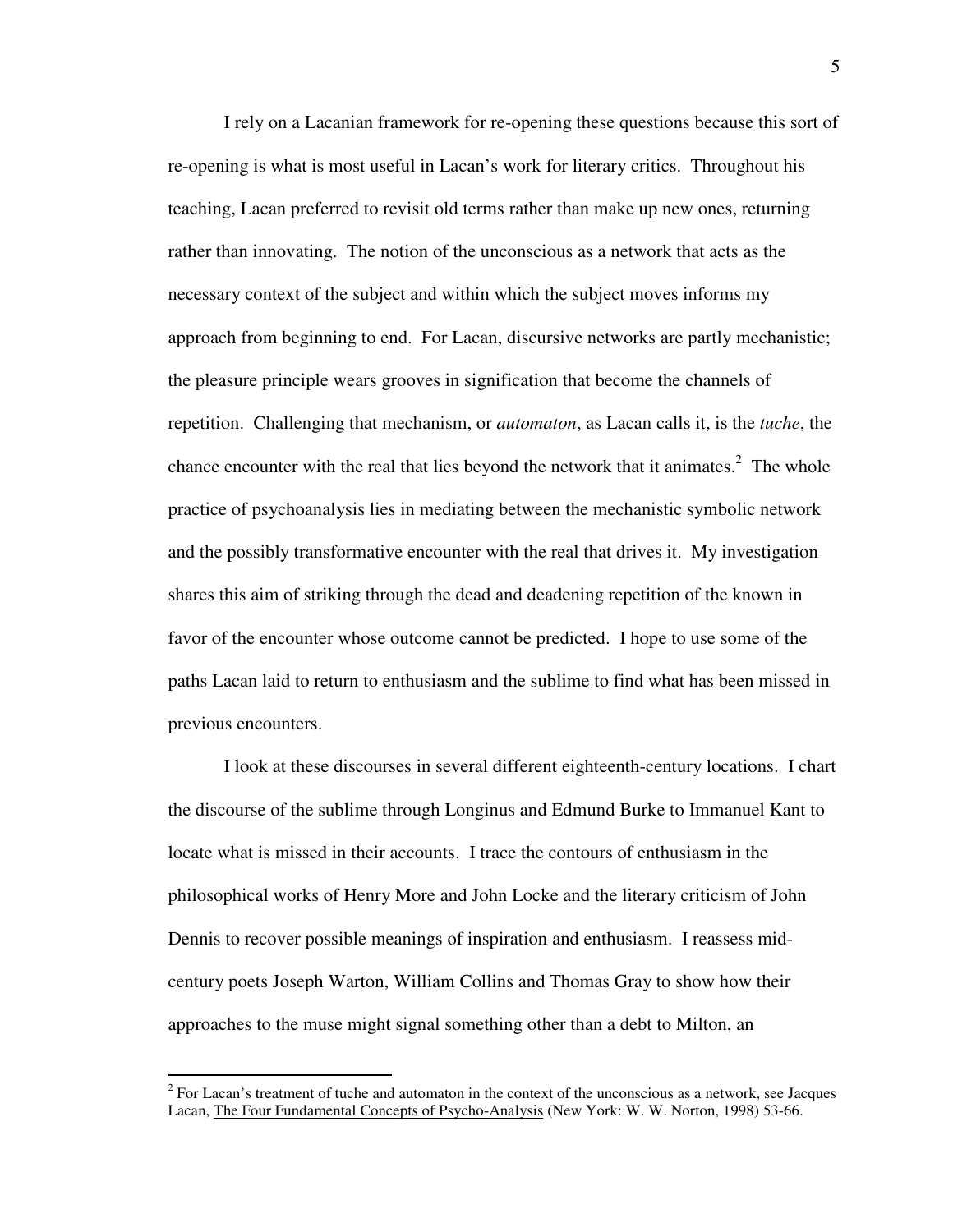unrecognized allegiance to Augustan tastes, or a foreshadowing of Romanticism. Finally, I examine contemporary discourses on hysteria and Quixotism as branches of those on enthusiasm in Charlotte Lennox's The Female Quixote to see how gender might play a role in the period's thinking about inspiration and authority as well as desire and its interpretation. Throughout, my goal has been to conduct a genealogy of the conclusions reached in both contemporary and modern accounts of the extreme experiences grouped under the headings "sublime" and "enthusiasm."

 In chapter one, "Jumping to Conclusions: Logical Time and the Sublime," I consider time and haste in the tradition of the sublime. The sublime experience, from its beginnings to its articulation in Kant's third Critique and beyond, has been more radically structured by time than is usually understood. Longinus introduces the temporal dimension of the sublime: his analysis of sublime tropes includes several that work by reducing the time the listener has to make up his mind, effectively demanding assent by robbing the audience of the time for judgment. The rush to conclusions has remained an invisible element of the sublime ever since. In the eighteenth century, Edmund Burke proved himself a careful student of Longinus, as his A Philosophical Enquiry into the Origin of Our Ideas of the Sublime and Beautiful is in part a performance of just the kind of time-deprivation that Longinus recommends. In a close reading of Part I of the Enquiry, I show that Burke effectively rolls a particular kind of pleasure, which he calls "delight," into the sublime experience by a rhetorical sleight of hand. The place of pleasure in the sublime is one of the central questions of the Enquiry, and Burke solves it by a recapitulation that actually introduces a new conclusion, unfounded in his arguments as they are introduced to that point. Thus, by presenting his argument as a process then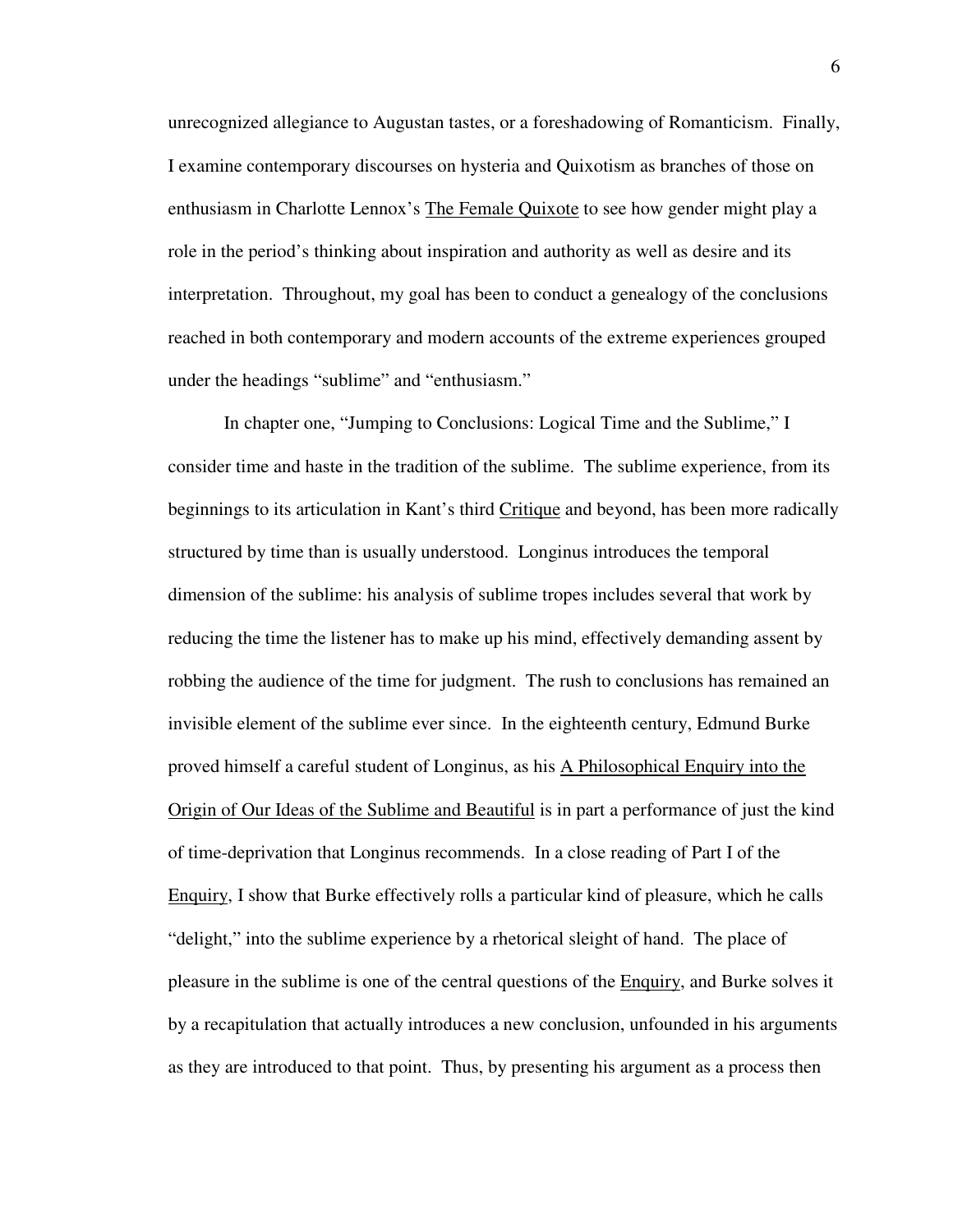offering a hasty conclusion, Burke looks to rob his readers of their judgment, just as Longinus recommends.

 Kant takes Burke's development of the tradition's preference for conclusions to processes to another level in his Critique of Judgment. There he forces the imagination's process of comprehension, which requires a succession of moments, to submit to reason's requirement that ideas be exhibited all at once. In using the sublime as a tool for proving the superiority of reason over the imagination, Kant is fulfilling Longinus's rhetoric of haste by removing the value of time altogether in favor of simultaneity. Psychoanalytic critic Thomas Weiskel reads this Kantian sublime as an instance of the superego reasserting its power in the life of the subject; the result of the sublime experience is the necessary recognition of the power of the father. In response to Weiskel's reading and this tradition of haste, I use Lacan's idea of logical time to force the sublime moments back apart so that I can consider them one by one, without the prejudice demanded by foregone conclusion. My approach accents the second logical moment, the time for understanding, during which the subject is not at all sure of the outcome of the sublime experience. I hope to recover the real terror of the sublime, which is not the fear of a mighty father, but the fear of his failure. In the second sublime moment, the subject is allowed a glimpse of the lack in the Other, the possibility that there is no universal order looking out for the subject, placing her somewhere.

 Of course, this moment of anxiety almost always passes. The third logical moment is the time of conclusion; traditionally, that conclusion takes the form of the subject's exultation in some form of power over the sublime object. That exultation in power is the target of ideological critiques of the sublime offered by authors like Pierre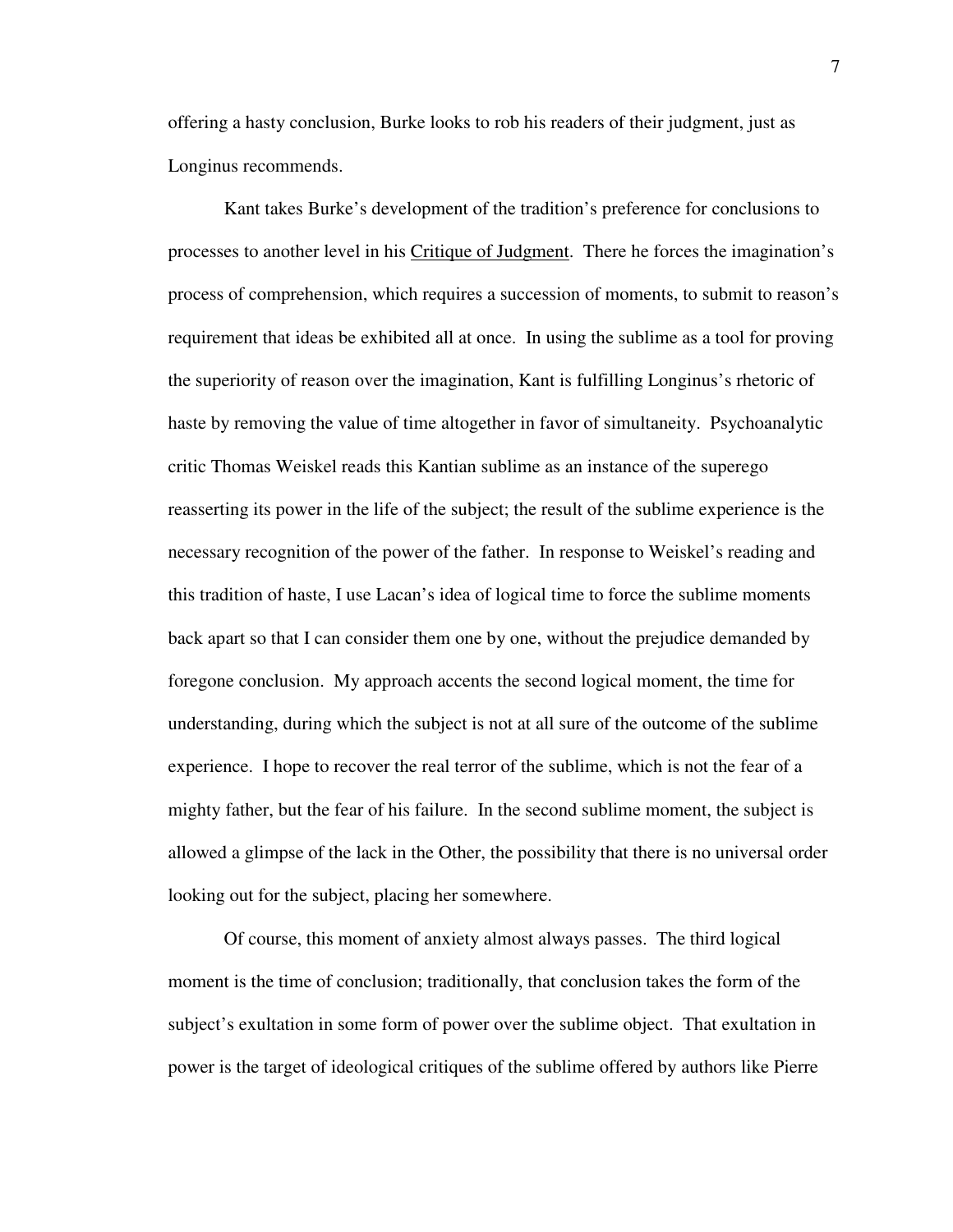Bourdieu, Laura Doyle, Terry Eagleton, and Sara Suleri. From various perspectives, these authors analyze the tradition of the sublime in its contribution to several different forms of oppression. Several feminist authors, including Barbara Claire Freeman, Bonnie Mann, and Anne K. Mellor, have recovered a feminine sublime that would redress the imbalance of power perpetuated by the sublime tradition. Rather than a psychomachy that ends in the subject subduing and triumphing over difference and adversity, theirs is one that ends with a profound respect for difference. In short, the ideological critique of the sublime condemns its conclusions, and sometimes looks to substitute a more laudable outcome.

 The emphasis laid on conclusions here is still in keeping with the tradition of the sublime, which I hope to interrupt. Building on William Cronon's and Christopher Hitt's work on the ecological sublime, I propose an ethics of sublimity that does not rely on respect replacing domination. Rather, the ethics we draw from the sublime should try to maintain that second-moment uncertainty as much as possible. All conclusions to the sublime experience are failures because they all try to bring the excessive point of the *tuche* back within the terms of the *automaton*. Rather than teaching us how to relate to nature or to one another, the sublime should teach us that however we envision that relation, there is always something of the Other that cannot be captured, something of our envisioning that does not measure up to the relation. This ethics of the sublime prescribes humility before knowledge and experience before understanding.

 Chapter two, "Enthusiasm as a Cultural Fantasy," continues chapter one's task of working against understanding and back toward experience. In the eighteenth century, "enthusiasm" had not yet been reduced to emotion, but it was on its way. In this chapter I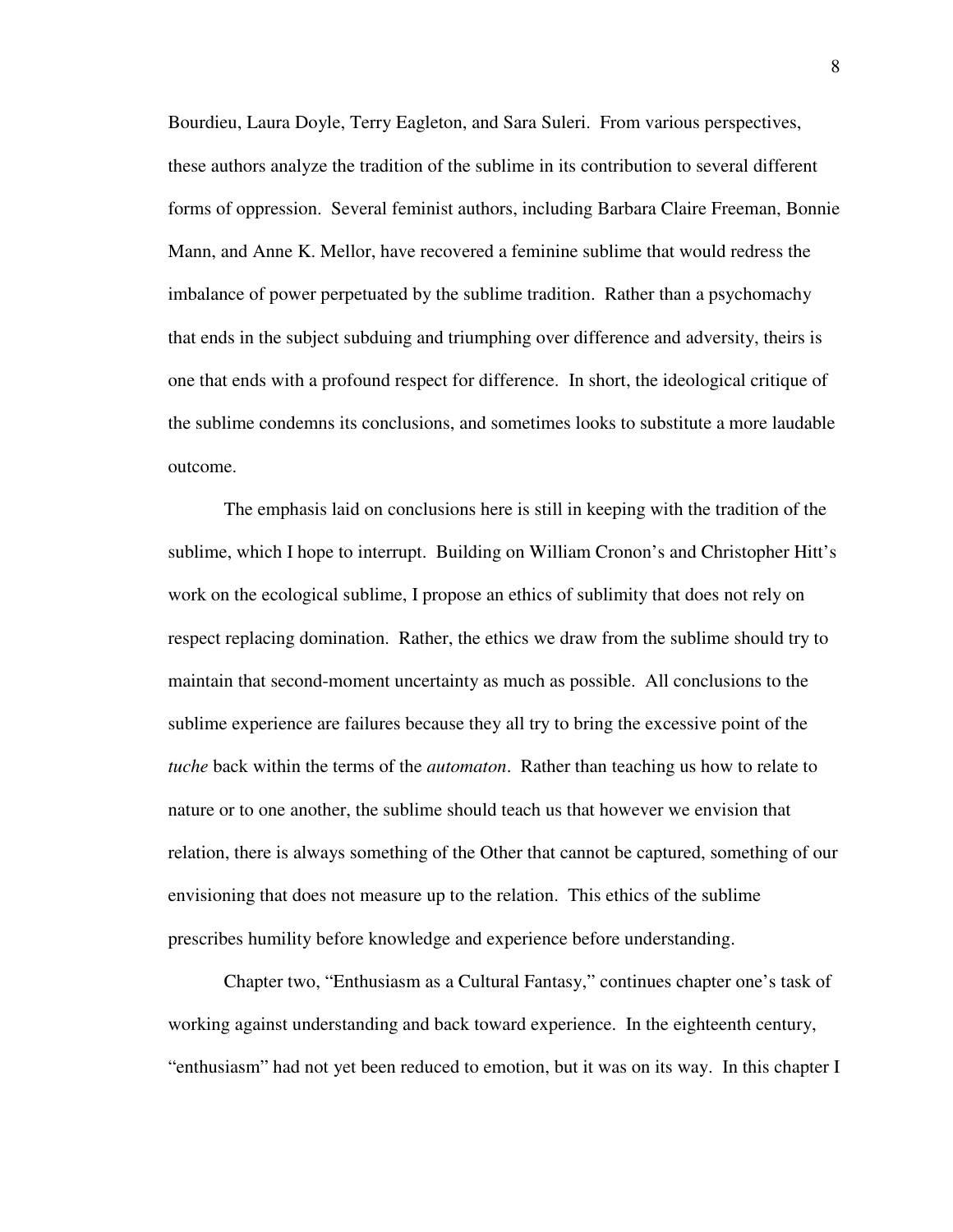analyze the discourse on enthusiasm to see what is lost by trying to comprehend it as mere emotion or passion. My analysis is a response to the work of J. G. A. Pocock, who has called enthusiasm the "anti-self" of enlightenment; John Morillo, who brings enthusiasm into his work on the place of the passions in the eighteenth century; and Jon Mee, whose work situates enthusiasm in the political landscape of the Romantic period. These varied approaches to enthusiasm present it as an alternative to reason; my response is to show that enthusiasm is actually logically prior to reason. In short, there is no rational system that can support itself without enthusiastic principles. Rigorously reasonable approaches to the world rest on unreasonable and improvable axioms.

 To see how these axioms present themselves, I begin by looking at Henry More's Enthusiasmus Triumphatus and John Locke's Essay Concerning Human Understanding, two important attacks on enthusiasm in the period. A close reading of these attacks reveals that enthusiasm is such a concern in part because its claims are no less plausible than those of philosophy, though it starts from different principles, a different initial relation between subject and Other. Next, I look at John Dennis's Advancement and Reformation of Modern Poetry, where he distinguishes between enthusiastic and vulgar passions in explaining the sublime. The point for Dennis is not that enthusiastic passion is a matter of emotion, but that its source is beyond what can be explained or understood. More than any other, Dennis is the figure who indicates that enthusiasm need not be reduced to emotion, and need not be thought of as arising within the subject. The insideoutside binary implied in much of the discourse on enthusiasm is a key target throughout this chapter.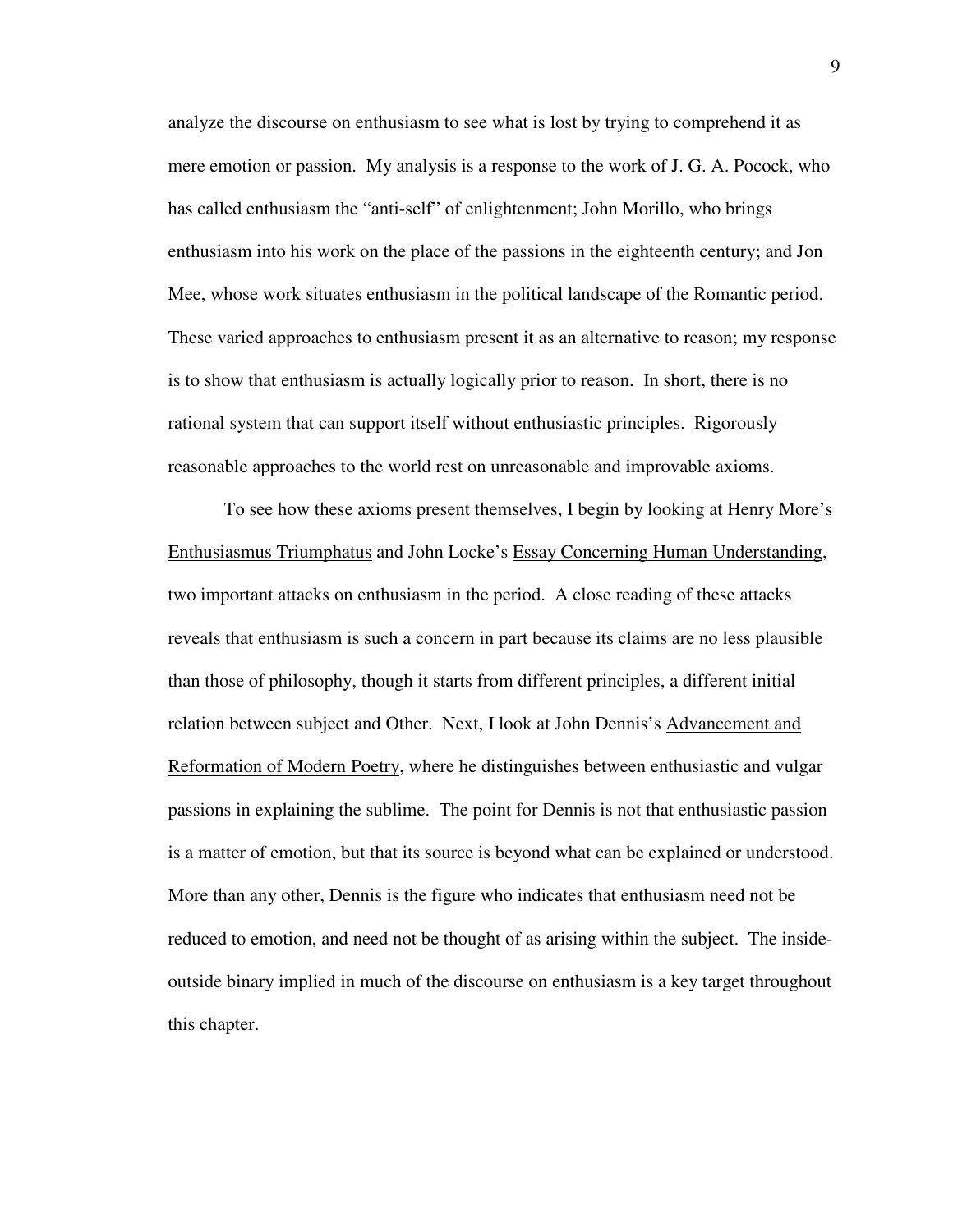I follow that binary through the history of enthusiasm, looking at it as a cultural fantasy. In Lacanian terms, looking at it as a fantasy means there it has real, symbolic, and imaginary components, and that it functions as a prop for the worldview for the reality that it serves. Looking back to the pre-Socratic Alcmaeon's notion of *isonomia* or balance of internal faculties as a definition of health, I trace the imaginary component of the discourse on enthusiasm. That imaginary component is a regime of bodily function that serves as a standard for propriety and health against which enthusiasm always comes up short. Aristotle furthers the imaginary component of the discourse in his Problems, where enthusiasm is accounted for as an imbalance of the faculties, like melancholy. I pick up the symbolic element of the discourse in Plato's Ion, in which the titular rhapsodist has his profession reduced to nothing by the fact that his knowledge cannot be articulated, made to matter, in the symbolic terms demanded by Socrates. Finally, my tour of the history of enthusiasm ends with Descartes' Discourse on the Method and Meditations. In Descartes' experience of subjective destitution brought on by systematic doubt, the real of enthusiasm (the fact that the Other does not in fact exist) is glimpsed, albeit briefly. In founding the cogito on the abyss of the Other, Descartes demonstrates the essential enthusiastic move from doubt to certainty. I hope that looking at enthusiasm as a cultural fantasy provides enough distance from it to allow me to outline the terms of the discourse without having to enter into it on one side or the other. As a result, it is possible to see that the enthusiast and the rational thinker are nearly identical in their reasoning, though they begin from different premises.

 At the end of chapter two, I turn the question back on my methodology to ask "is psychoanalysis enthusiastic?" I conclude that psychoanalysis could not exist without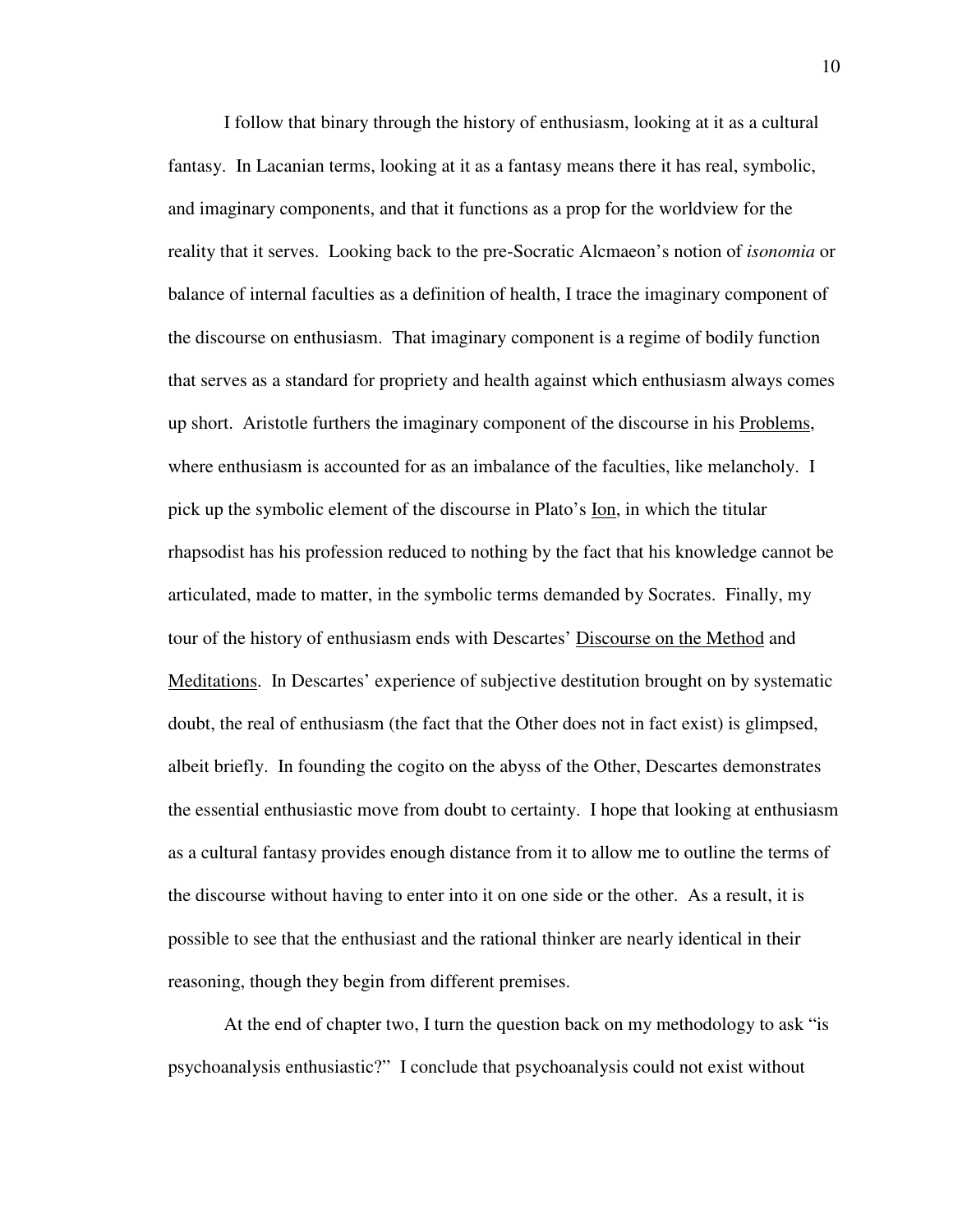enthusiasm, structurally speaking. More than most other discursive positions, that of enthusiasm avows its dependence on the Other, and psychoanalysis would not exist without the discourse of the Other. However, psychoanalysis is at the same time antithetical to enthusiasm. While it trades on the structure of transference, in the supposition that the Other knows something about the subject, the end of a psychoanalysis is the dissolution of the transference. So, the psychoanalyst is an enthusiast who fights against his own conclusions, always working to evacuate the position of the subject supposed to know.

 Chapter three, "Enthusiasm as a Source of Authority," treats some mid-century rhapsodic poets (Mark Akenside, William Collins, Thomas Gray, and Joseph Warton) whose work appeared mainly in the wake of Alexander Pope's death. I argue that what links these poets, more than their obvious and shared debt to Milton (as explicated by Harold Bloom and his followers), their supposed Augustan identity (argued for by Patricia Meyer Spacks), or their nascent Romanticism (from Norman Maclean to Marshall Brown, the "pre-Romantic" tag persists), is the enthusiastic structure of their approaches to the muse. Rather than applying an Augustan model of imitation, in which great writers serve themselves as great examples, these poets follow an enthusiastic model of imitation, in which the lesser poet tries to enter into the same inspirational exchange with the muse as the great poet.

 This model is most clearly apparent in Collins's "Ode on the Poetical Character," a close reading of which is the centerpiece of this chapter and of the tradition of midcentury rhapsodism that I am recovering. Personification is the trope where the differences between Augustan and rhapsodic practices are clearest. In short, the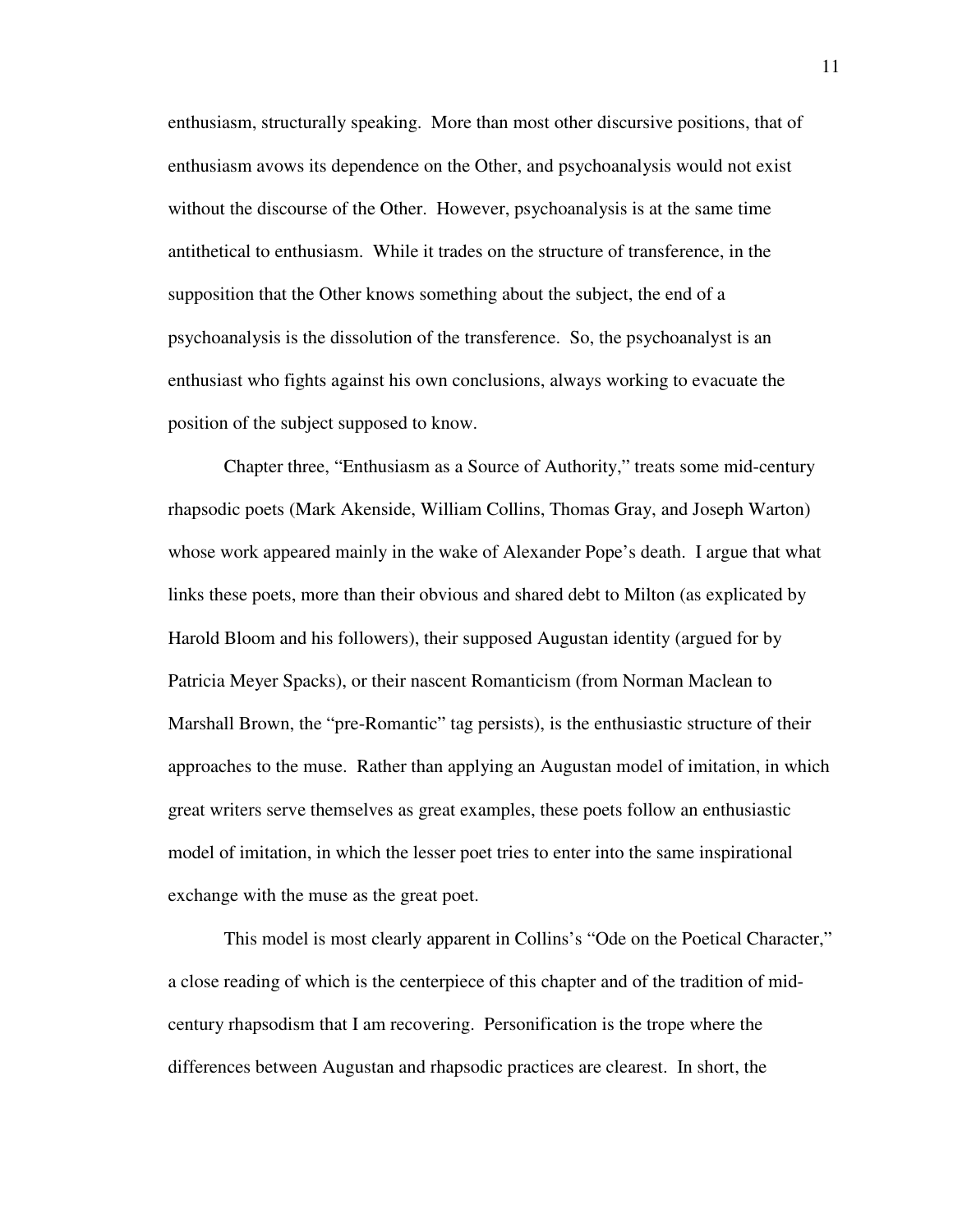rhapsodist's personifications do not tend toward univocality. Rather, they stretch signification, stuffing the signifier with too much meaning or emptying it altogether, leaving a space of opening onto the Other. Because of this practice of personification, I argue that these rhapsodic poets, when they are at their best, work in the field of enthusiasm, though they do not conclude the subject's relation with the Other in the way that a religious enthusiast typically does. Rather than assurance that the Other is looking out for the poet, poems like the "Ode on the Poetical Character" raise the question of the desire of the Other and dwell in the possibility of the muse's gift, not its guarantee.

 Chapter four, "'The Blaze of Enthusiastic Bravery:' Genre and Hysteria in The Female Quixote," continues on with the question of desire. This time, I raise the question in the context of Charlotte Lennox's novel The Female Quixote. The protagonist of the novel, a rather imperious young beauty whose head has evidently been turned by too many French romances, gives the opportunity of looking at the discourses of hysteria, Quixotism, and enthusiasm, which are related but have not been treated together adequately. My approach here is to raise the question that is nearly always already settled by most of Lennox's readers, what is the Quixote's desire? I say that it is usually an already settled question because the common assumption is that Arabella is expressing her desire, exercising her power, through her Quixotic discourse. The matter of Arabella's power or powerlessness has been seized on by a host of critics, from Margaret Doody to Laurie Langbauer to Helen Thompson. Whether she is seen as a bold protofeminist, a victim of her male-dominated culture, or a monster of desire, Arabella is nearly always thought of as transparently acting out her own desires and serving her own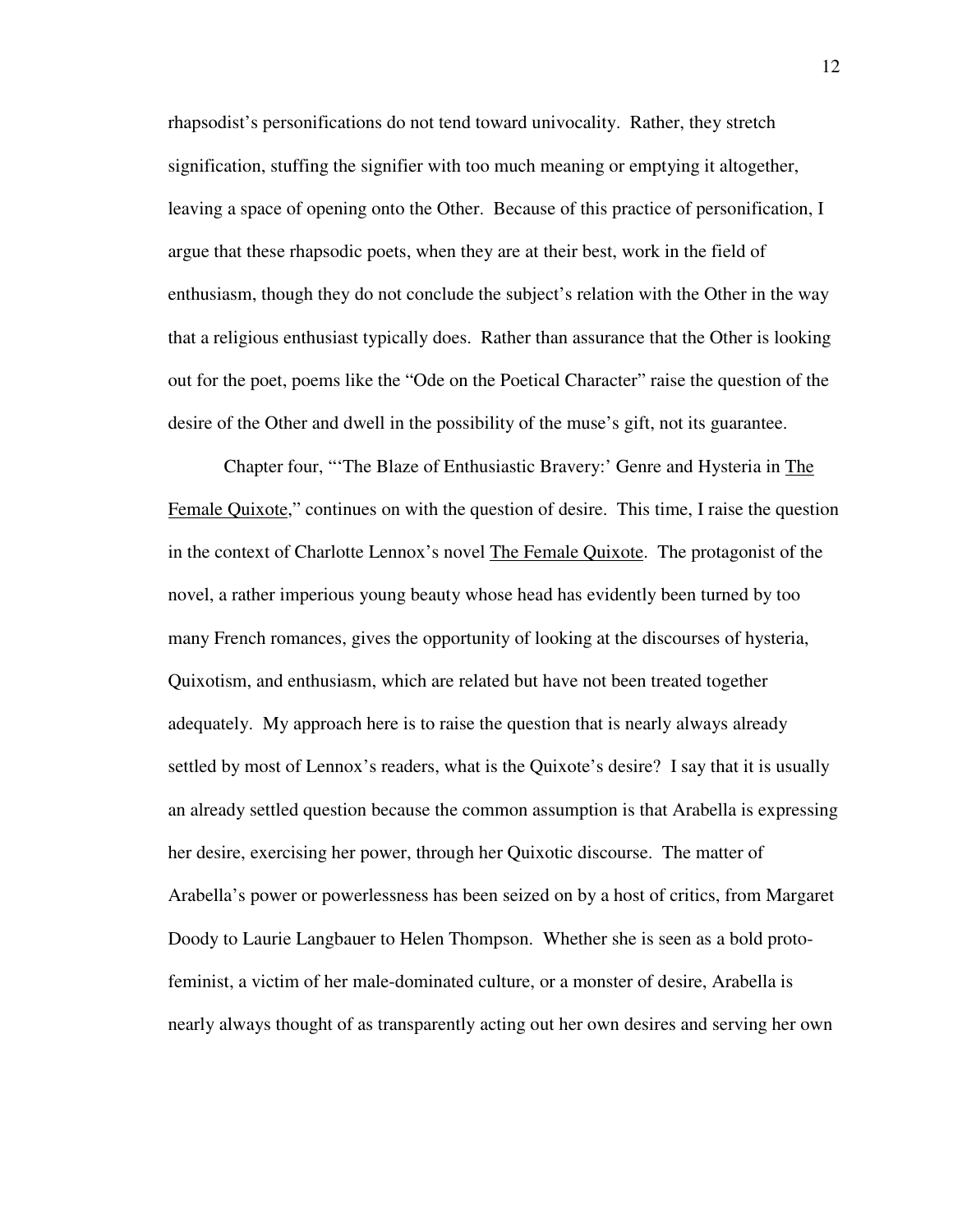interests. By returning to this very question, I hope to give Lennox's novel the chance to be something other than an attack on romance or a feminist flop.

 Part of my return to the question of Arabella's desire is a return to the period's notions of hysteria, the classical locus of out of control female desire. The treatment of hysteria, like the treatment offered Arabella in the novel, amounts to discursive coercion. If there is a taming here, it is not a taming of wild, inappropriate desires. Rather, it is a demand that the hysteric (or the Quixote) give up her strange and unknowable relation the Other in favor of a more socially acceptable one. The period's treatment of hysteria and the novel's treatment of Quixotism have as their goal not the suppression of desire, but the expression and satisfaction of it in terms approved by the dominant discourse.

 I take this understanding of desire in The Female Quixote and reflect it back into the book's commentary on literary genres. As an apparent criticism of romance, this novel is part of the larger contemporary conversation of the value of realistic fiction. Typically, it is understood in this conversation that romances are dangerous reading, filled with outlandish and impossible occurrences, while novels are at least potentially more wholesome because they present an accurate imitation of reality appropriate for the inculcation of wholesome values. I argue that Lennox's contribution to this discussion is complex. The Female Quixote is really about desire and its interpretation, the possibility of deducing what someone wants by looking and listening. The novel, as a genre, relies on a transparency of desire that provides a readerly index of the probability of character and action. The romance, on the other hand, relies on the mystery of desire, the deferral of its satisfaction, even of its articulation. The Female Quixote, both throughout its plot and in its conclusion, holds open the question of Arabella's desire in the style of the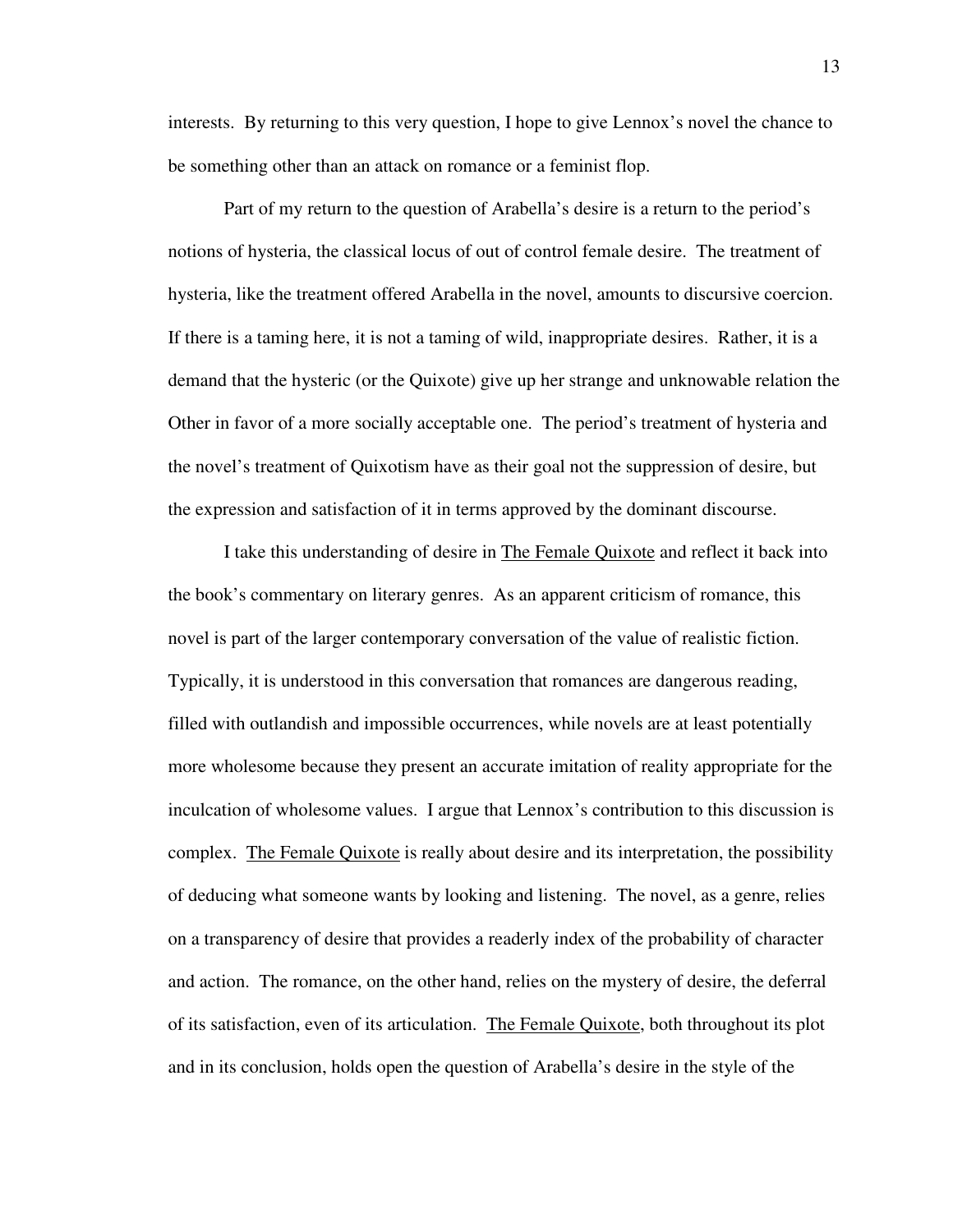romance. Far from being a simple anti-romance, the book is a careful consideration of the consequences of assuming that desire can be known.

 The impossibility of finally knowing desire is at the center of all these chapters. In these diverse discourses on aesthetics, religion, poetry, novel, and romance, I have attempted to reverse the tide of assumption to see what is left when the usual axioms are suspended. I do not hope to have concluded the discussion on any of the topics I have covered, but I do hope to have established the possibility of reconsidering the premises on which seemingly rational judgments so often rest.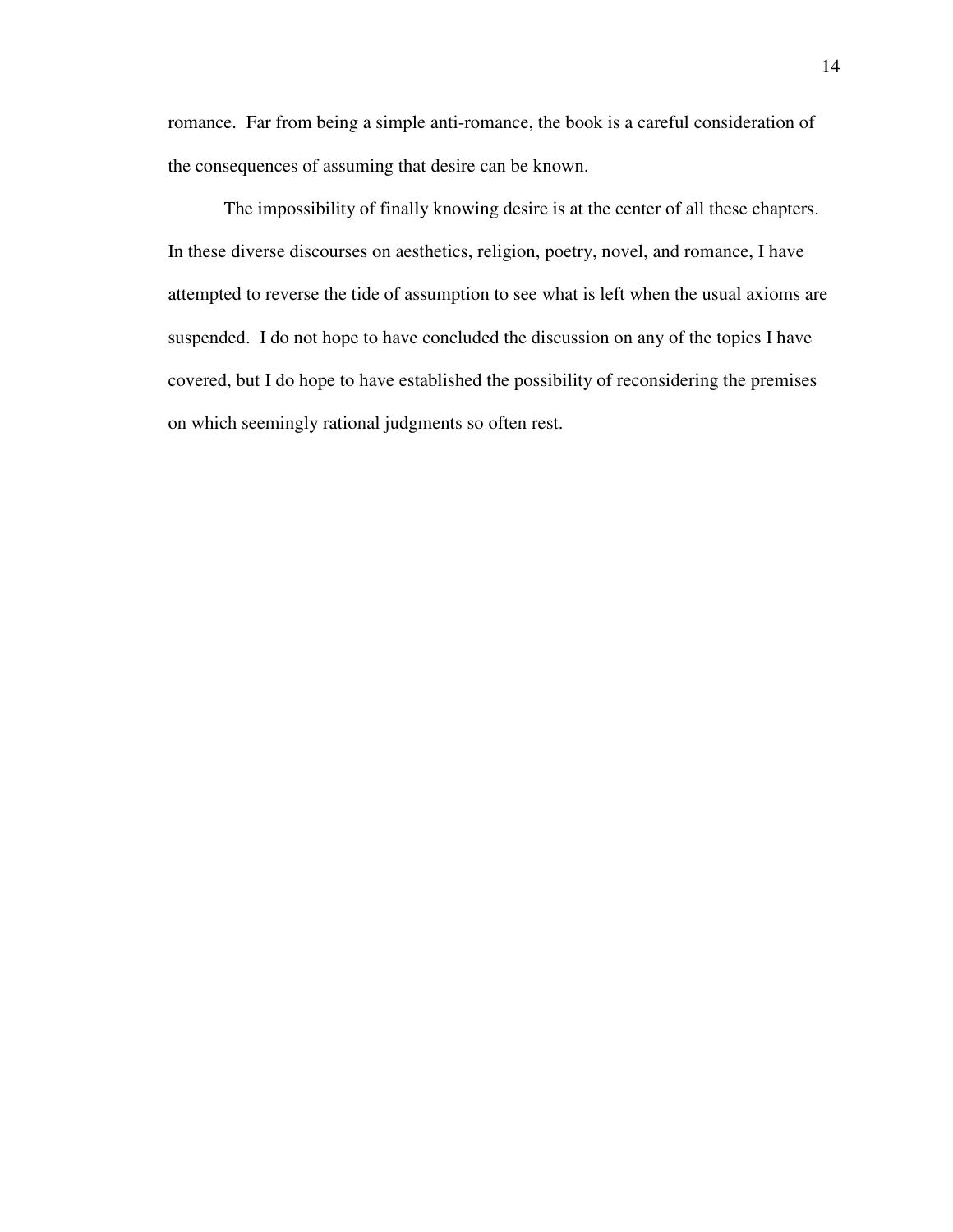CHAPTER ONE: Jumping to Conclusions: Logical Time and the Sublime

One traditional function of art is transcendence, to bring something more than human into the field of representation. Whether it is the divine suffering of Michelangelo's *Pietà* or the excessive auditory gymnastics of Hopkins' "The Windhover," one measure of greatness in art is its ability to surprise its audience, to instill a sense of wonder at things beyond the everyday. The sublime functions as a rhetorical and aesthetic category to name and comprehend the overwhelming brilliance of art, or more often, of nature. The surviving writing on the sublime begins with Longinus's third-century treatise On Sublimity. The text, a sort of rhetorical primer, disappeared for centuries, and its popularity was revived by Boileau's 1674 French translation which had an immediate and lasting impact in England.<sup>3</sup> The eighteenth century saw a great exchange of aesthetic ideas, as Longinus's rhetorical sublime evolved into a Burkean natural sublime and was later fitted into the Kantian critique. Of course, this thumbnail sketch of the evolution of writing about the sublime leaves out far more than it includes, which is fitting for a treatment of the sublime, a subject that always lies at the limits of all capacities of representation.

One remarkable element of the sublime is its ability to engender discourse. The discourse on the sublime is voluminous; it threatens to become sublime itself as it proliferates beyond comprehension. Of making many books there is no end: this remark could easily apply to books just on the sublime. The aesthetic category has been rewritten and re-thought in almost every imaginable context, and has had so many

<sup>&</sup>lt;sup>3</sup> For a dissenting view of Boileau's influence in Britain, see Marjorie Hope Nicolson, Mountain Gloom and Mountain Glory: The Development of the Aesthetics of the Infinite, Weyerhaeuser Environmental Classics (Seattle: U of Washington P, 1997).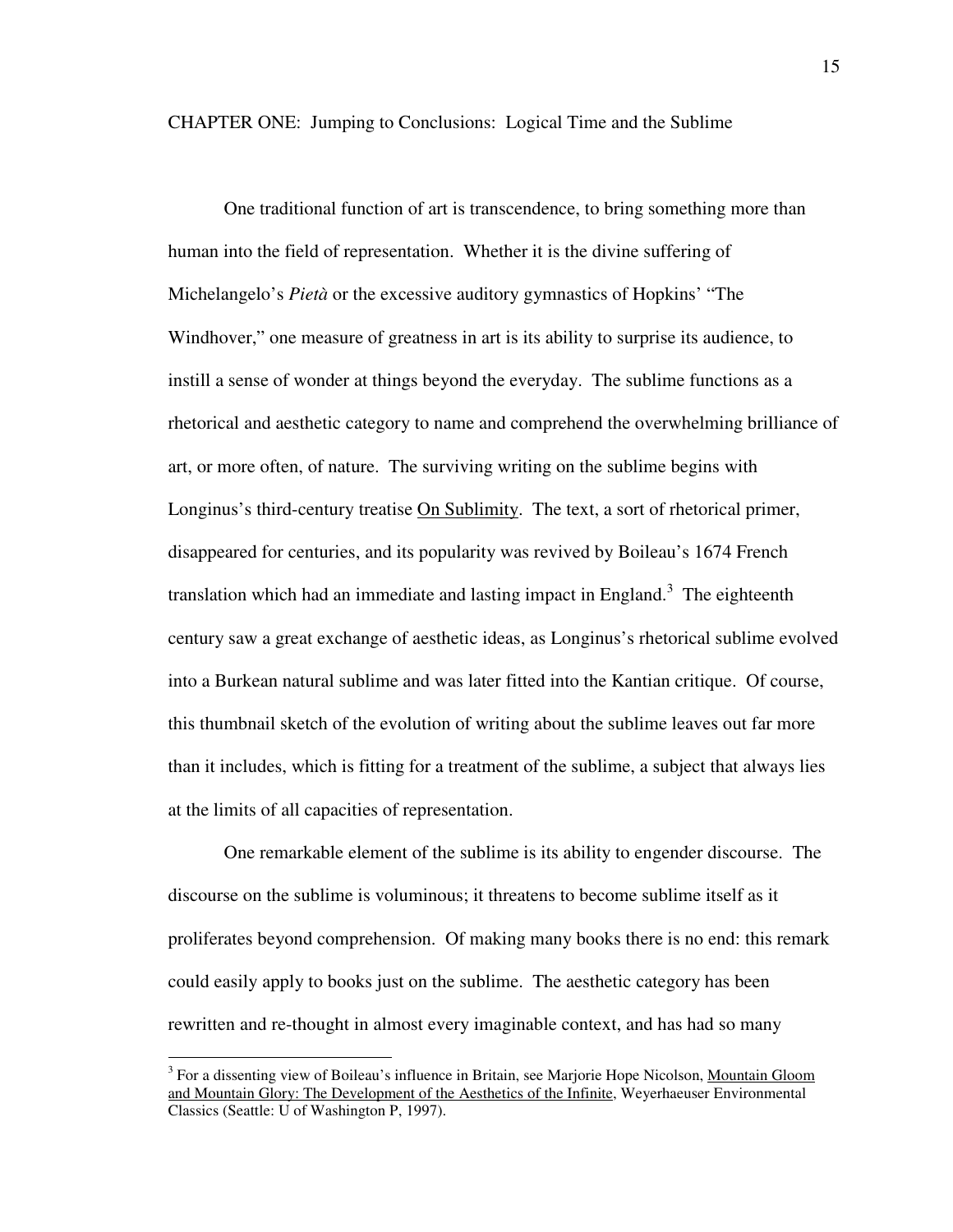epithets attached to it that it threatens to give way as object to become an empty point around which discourses circle without ever approaching. However, an important part of the sublime has not been carefully explored, and that is its temporal dimension. It is surprising that the successive and ordered nature of the sublime has not been addressed more directly. After all, the sublime is, among other things, a category of experience, and experience is meaningless without reference to time.

Various authors have treated time as a potentially sublime object, usually relying on the tendency of the greatness of objects to create sublimity. $4$  There is certainly merit in this, and I do not intend to contradict the notion that a great stretch of time can be a sublime prospect. Instead of taking it as an aesthetic object, I will situate time within the experience of the sublime. The actual series of events that is the sublime experience has not been considered often (perhaps because it seems to be a given for most authors on the sublime, something too obvious to spend many words on), though it has been considered carefully by Thomas Weiskel in The Romantic Sublime, which is, among other things, a psychoanalytic account of the sublime to which I will respond. To survey the experience of time in the sublime, I return to Longinus, Burke, and Kant, not just because they are canonical, but because each of them has something to say about how the sublime unfolds in time. I will assess these accounts of the moments of sublimity and see what purpose they serve in their various discourses. In each case, time works as an axis on which the normative function of sublimity operates; this normative function has itself been the

<sup>&</sup>lt;sup>4</sup> See, for instance Gregory Sean O'Dea, "The Temporal Sublime: Time and History in the British Gothic Novel," Unpublished doctoral dissertation, University of North Carolina, 1991, Karl Kroeber, "Romantic Historicism: The Temporal Sublime," Images of Romanticism: Verbal and Visual Affinities, eds. Karl Kroeber and William Walling (New Haven: Yale UP, 1978).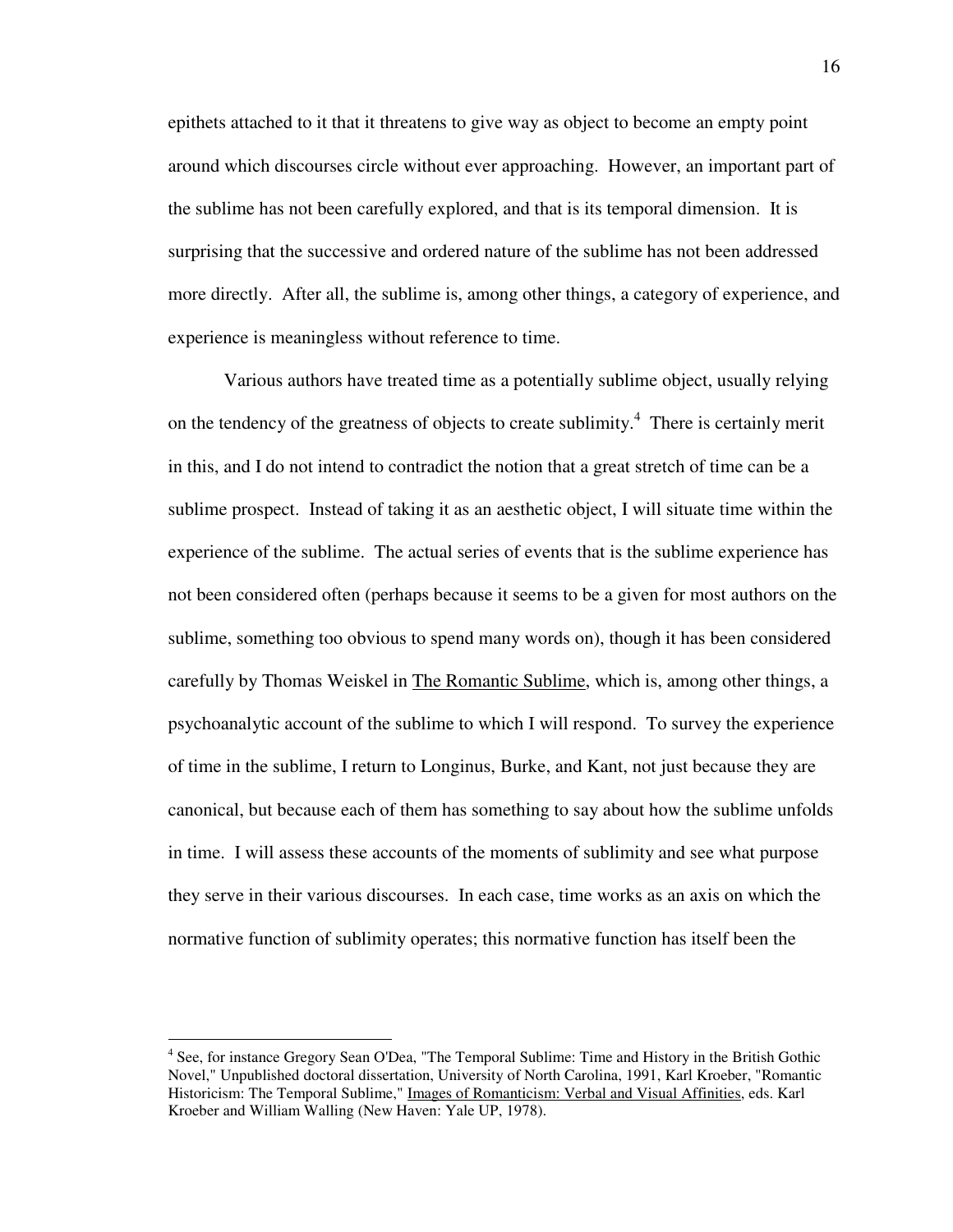object of feminist critiques of the sublime made by authors such as Barbara Claire Freeman.

 Finally, I will offer an alternative approach to counting the moments of the sublime experience based on Lacan's concept of logical time. In taking these steps, I will reestablish the relationship between the subject and the Other dramatized by the sublime experience and return some of its danger to it. In contradistinction to the feminist approaches just named, I argue that the sublime poses a significant challenge to the operation of signification, not a platform for its triumph. The sublime, more than any other aesthetic category (particularly more than the beautiful), happens in time, and its temporal succession or pulsation lends itself to the forgetting of impasses and the creation of excellence in discourse, pleasure, and reason. By taking these challenges and impasses seriously, I raise the stakes of the sublime and enthusiasm. In both cases, what sometimes figure as mere moments of emotional excess are recognized as having a central place in responding to and participating in rational discourse. One of my central goals is to establish that the sublime and enthusiasm should not and cannot be relegated to an exotic realm of passion or reduced to a simple ethic of respect for difference. Instead, I argue that the sublime and enthusiasm exist as vital challenges to the authority of reason.

 That the sublime presents a challenge to reason may seem too obvious a point to argue. Many accounts of the sublime begin with some sort of discursive irruption, some cause of wonder that stops reason in its tracks. However, most understandings of sublimity end by cutting wonder short and making a virtue of reason's victory over it. Addressing the tradition of the romantic sublime, Anne Mellor writes that the

17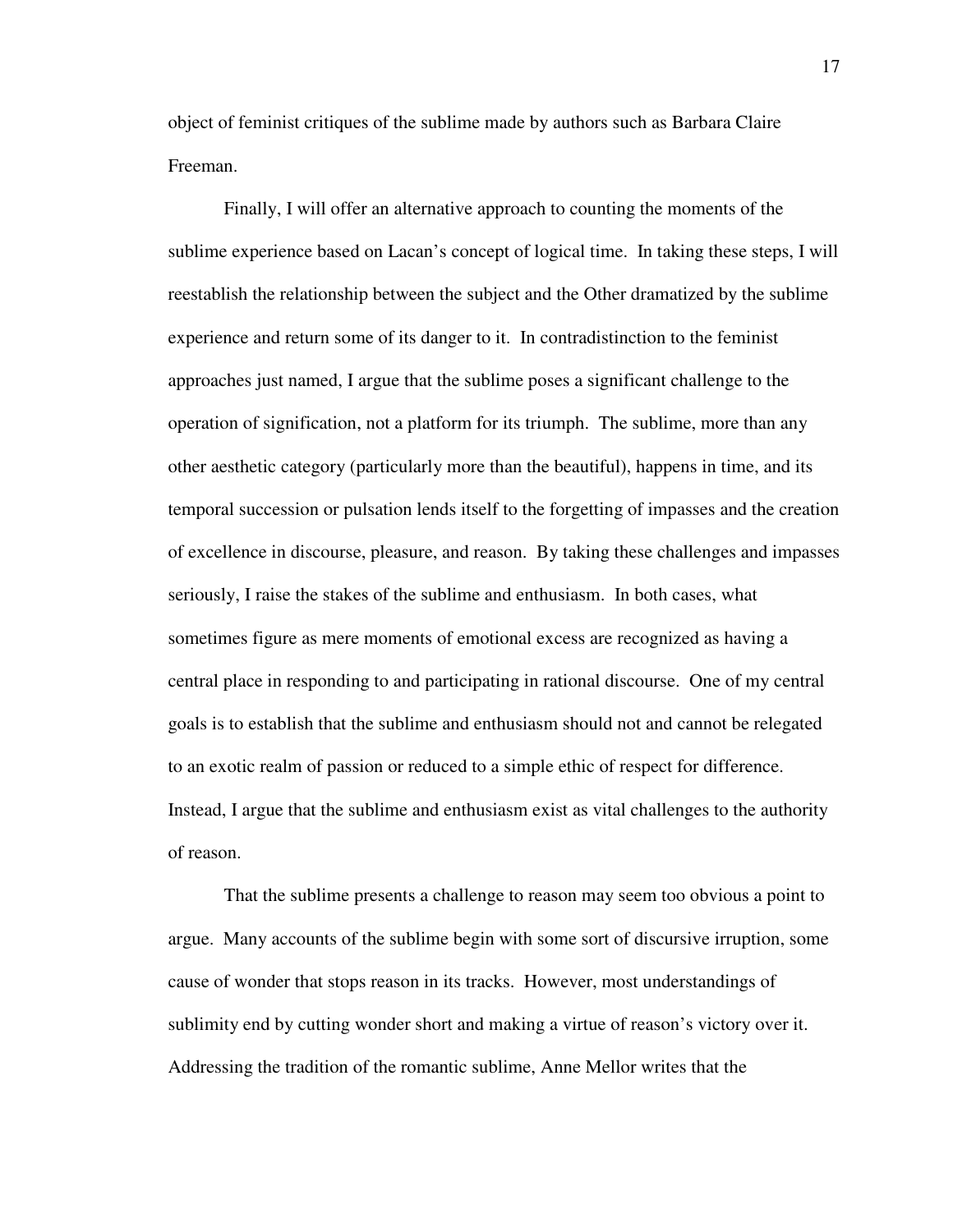concept of the sublime promoted by eighteenth-century theorists and the male Romantic poets, as well as by their myriad modern commentators, from Samuel monk and Marjorie Hope Nicholson to Geoffrey Hartman and Thomas Weiskel, is distinctly, if unwittingly, gendered. The sublime is associated with an experience of masculine empowerment. (260)

Her assessment casts a broad net, and I largely agree with it. These sublime theorists share a narrative logic of the sublime which puts an experience of excess in the service of empowering reason. Across their accounts, the emphasis is on the triumphant subject who emerges from the sublime experience confirmed in his ontological calling, not the terrified subject who enters the Hell maw, often risking body and soul together. In short, the sublime has a long history of being pressed into ideological service. In part, I hope to answer the ideology application of the sublime by re-imagining its discursive functioning and purpose.

 That the sublime carries ideological implications is another point perhaps too obvious to argue. It has been subjected to ideological critiques of many types. Critics like Mellor and Freeman have interrogated its gender ideology; Laura Doyle has considered the sublime's stake in the creation of racial difference; Sara Suleri and Pramod K. Nayar have analyzed its imperial ideological content, and Terry Eagleton has rooted out the sublime's function in perpetuating class difference.<sup>5</sup> From myriad angles, the ideological applications of the sublime have been dissected. The critics largely agree that the sublime is put to work for the advantage of the strong over the weak, to subjugate the lesser and empower the greater. I do not intend to contradict any of these analyses,

<sup>&</sup>lt;sup>5</sup> See Laura Doyle, "The Racial Sublime," Romanticism, Race, and Imperial Culture, eds. Alan Richardson and Sonia Hofkosh (Bloomington: U of Indiana P, 1996), Terry Eagleton, The Ideology of the Aesthetic (Oxford: Oxford U P, 1990), Barbara Claire Freeman, The Feminine Sublime: Gender and Excess in Women's Fiction (Berkeley: U of California P, 1995), Anne K. Mellor, Romanticism and Gender (New York: Routledge, 1993), Sara Suleri, *The Rhetoric of English India* (Chicago: U of Chicago P, 1992), Pramod K. Nayar, English Writing and India, 1600-1920, Routledge Research in Postcolonial Literatures (London: Routledge, 2008).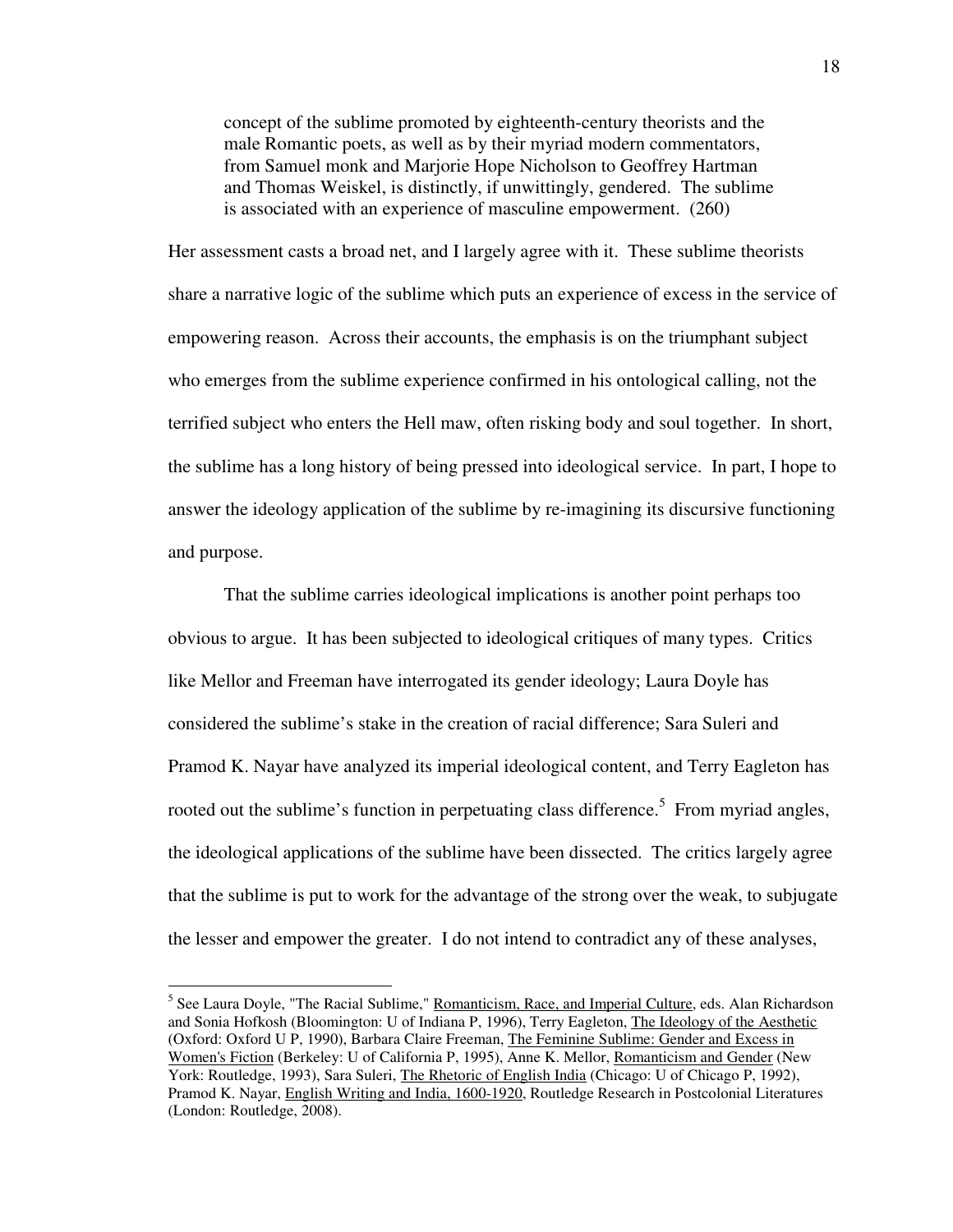nor do I hope to add my own argument to this line of inquiry. Rather, I propose a closer look at the sublime, a reconceptualization that will restore the danger inherent to the sublime, rather than dissolving it in a salve for staggering reason. In the seemingly monolithic tradition of the sublime, a tradition that has long served power, there are the seeds of change.

 Of course, I am not the first to argue that there is an alternative to the traditional understanding of the sublime. Freeman and Mellor, in particular, argue for a feminine sublime that does not participate in the masculine subjugation of otherness for its own ends. Reading the masculine sublime as a solitary fight with nature for dominance, Mellor sees the feminine sublime as "an experience of communion between two different people... *domesticated* sublimity" (103).<sup>6</sup> The feminine sublime is a cooperative, not a competitive, affair, in which sublime nature stands for human moral capacity. Arguing along similar lines, Freeman writes that

 [u]nlike the masculinist sublime that seeks to master, appropriate, or colonize the other, I propose that the politics of the feminine sublime involves taking up a position of respect in response to an incalculable otherness. (11)

Both of these theorists propose a different sort of sublimity, one which ultimately values the difference it finds between subjects or between the subject and the world. I think there is something fundamentally at odds between letting the other remain other and respecting that otherness. Put another way, I do not think we can adopt a "position of respect in response to an incalculable otherness" because respect is already a form of

<sup>&</sup>lt;sup>6</sup> More recently, Markus Poetzsch has taken up a similar argument for a "quotidian sublime." See Markus Poetzsch, "Visionary Dreariness:" Readings in Romanticism's Quotidian Sublime (London: Routledge, 2006). Bonnie Mann has continued Freeman's marriage of the sublime and feminism in Bonnie Mann, Women's Liberation and the Sublime: Feminism, Postmodernism, Environment (Oxford: Oxford UP, 2006).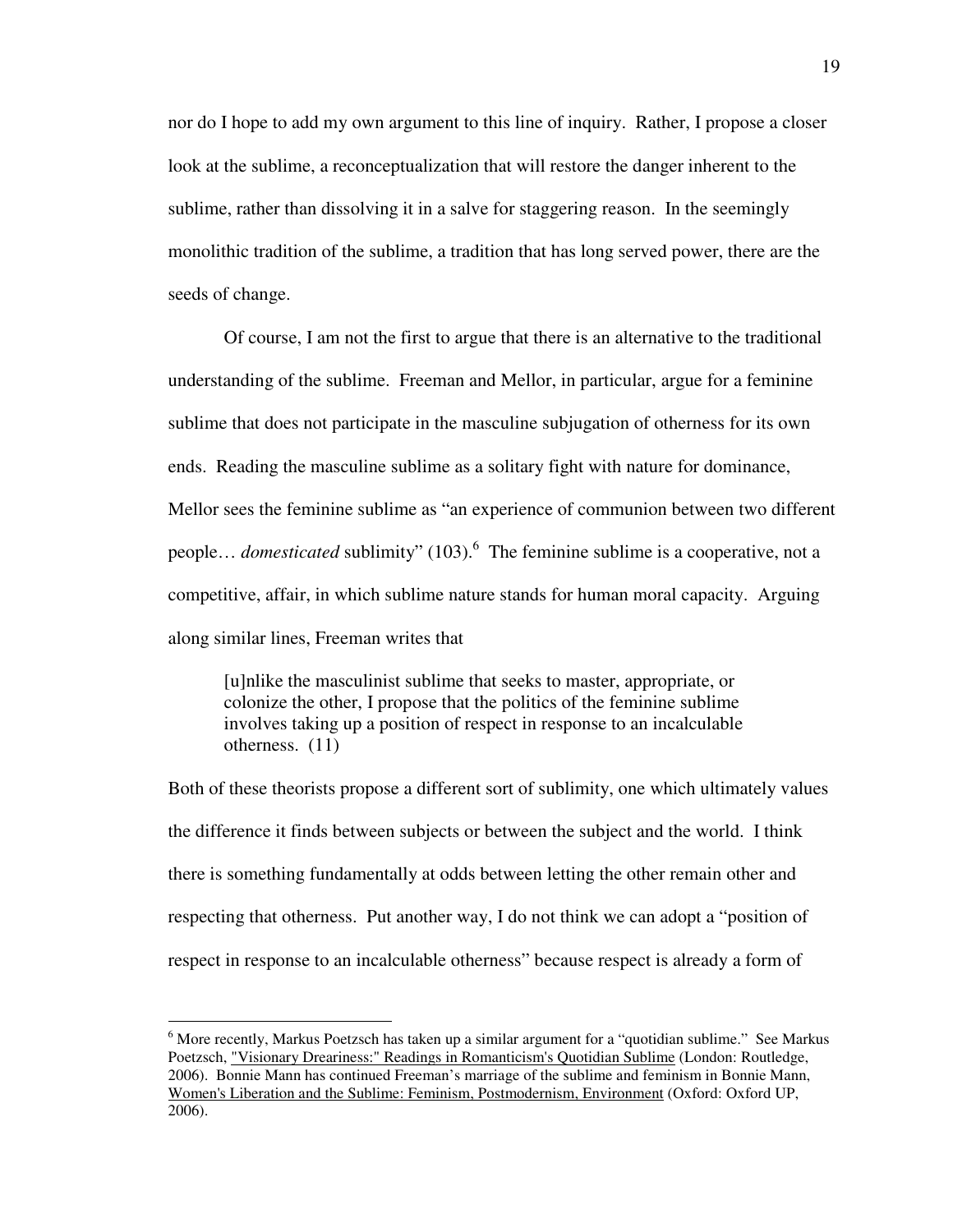calculation, a way of assigning the alterity of the other a value, even if it is only in one's own libidinal economy. As Gene Ray puts it, "the eventual theoretical assimilation of the traumatic sublime will not be able to recuperate its rupturing negativity as assured positive profit" (8). To maintain the transformative power of the sublime, we cannot try to determine the outcome of our encounters with it, to have "The Treasures of the Sun without his Rage," as James Thomson puts it in "Summer" (426).

 What I propose as an ethics of the sublime is much closer to what Christopher Hitt has called an ecological sublime. Building on William Cronon's work, Hitt writes "[a]n ecological sublime would… restor[e] the wonder, the inaccessibility of wild nature" that are so often lost in the exultation the subject experiences in the traditional natural (e.g., Kantian) sublime  $(620)$ .<sup>7</sup> At the heart of the ecological sublime, for Hitt, is the knowledge that reason always ultimately fails in the face of nature. There is always something more in nature than humans can account for. I want to amplify Hitt's position, and argue that it is not just nature that always exceeds the human subject; it is the Other as such.

 The signifier "nature" provides a good way to understand what I mean by the Other. As Cronon points out, and in keeping with the drift of thinking about language from the stoic philosophers to Saussure, wilderness "is a product of… civilization" (69). It is an arbitrary sign around which many meanings have accreted, some inducing a beneficial awe of nature's might, some inducing a dangerous mobilization against it. In calling attention to the artificiality of signs, writers like Cronon indicate something more important than this accretion of different, sometimes conflicting meanings. They indicate

 $<sup>7</sup>$  Hitt is responding to and amplifying William Cronon, "The Trouble with Wilderness; or, Getting Back to</sup> the Wrong Nature," Uncommon Ground: Rethinking the Human Place in Nature, ed. William Cronon (New York: Norton, 1996).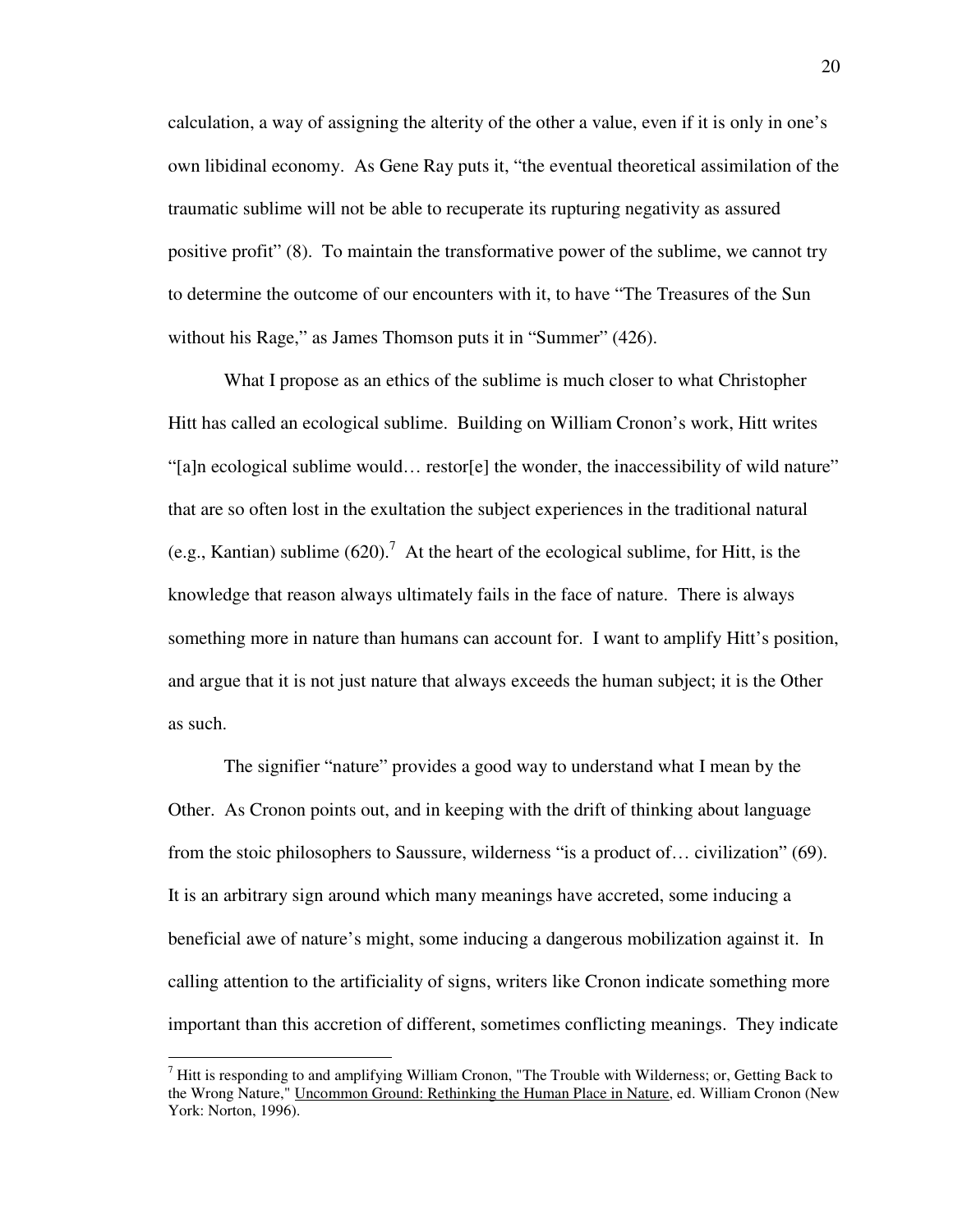that the sum of these meanings still falls short of the actual referent of the term. There is always something more in nature, the actual world out there, than what can be indicated by the signifier "nature." If we take the Other as the system of signification in all its complexity, what matters most about it is that it does not finally bite into its referent in an unambiguous way. As Lacan stated repeatedly, there is always a lack in the Other. Cronon and Hitt make this argument about nature, but I expand it to all signifiers under the term Other. I argue that the terror of the sublime is engendered by the subject's glimpse into the abyss of the Other; it is not mortal (or even immortal) danger that arouses the sublime. $8$  Rather, it is the subject's perception that the systems of signification that guarantee its existence lack the answer to fundamental questions about being. Lacan says that the "real can only be inscribed on the basis of an impasse of formalization" (Seminar XX 93). In other words, one limit of the Other is the real, the gap between signifier and signified that is not situated merely at a limit or in certain terms, but is in fact diffused throughout the system of signification which provides the subject its context. In this sense, the Other can be thought of as the sight of inscription, the slate on which all that can be written is written, but the real is always there to exceed it, to point toward what cannot be written. $9\text{ In expanding the potential sites of sublimity,}$ my work builds on Neil Hertz's. Jonathan Culler calls the Hertzian sublime the "brilliant conversion of the Longinian and Kantian sublime to an economy of the sublime that pervades the most trivial scenarios of the self" (977). Like Hertz, I argue not for a

<sup>&</sup>lt;sup>8</sup> In short, the Other is a system of formalization. It can take many guises, from an actuary's tables that predict events to the certainty that Holy Writ can reveal the existence of God. The key point is that formalization always exhausts itself somewhere.

<sup>&</sup>lt;sup>9</sup> Of course, the unwritable *par excellence* for Lacan is the sexual rapport. See Jacques Lacan, The Seminar of Jacques Lacan Book 20: Encore 1972-1973 on Feminine Sexuality : The Limits of Love and Knowledge, trans. Bruce Fink, ed. Jacques-Alain Miller (New York: Norton, 1998) 35.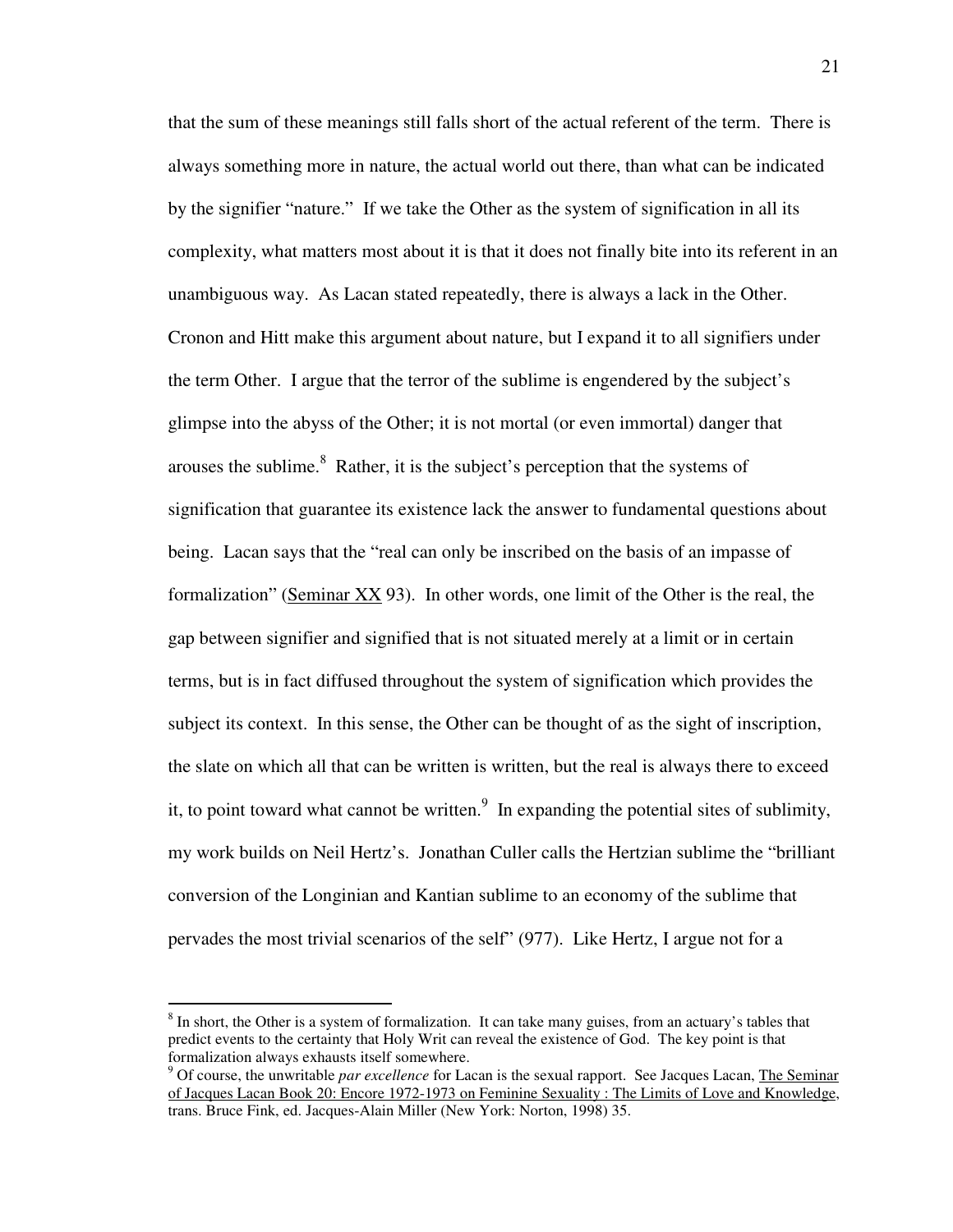quotidian sublime, but for a recognition that the gaps that engender sublime terror are never far away.

 This move from "nature" or "wilderness" to "Other" as the term for thinking about the ways aesthetic phenomena situate the subject also provides a response to broad critiques of the tradition of aesthetics. By removing the specific content and context of the sublime, by arguing that the lack in the Other is distributed throughout discourse, I hope to put the focus that much more heavily on the operations of the subject of language rather than on any particular sociologically inflected subject. Of course critics like Pierre Bourdieu are correct in showing that taste functions as a marker of position in society.<sup>10</sup> However, just because a tradition of high culture serves to reinforce class boundaries does not mean that the middling and lower orders lack taste and have no access to the sublime. In short, the Other is an equal opportunity failure, though its guises are many and the capacity to transmute the pain of its lack into positive pleasure may vary widely.

 Insisting on the lack in the Other eradicates the basis for many traditional moral systems. Most religious moralities, for instance, are founded on the idea that the deity has a place for the subject; from that premise, an endless series of rules for maintaining the proper deity-subject relationship can issue. However, the lack in the Other can actually be a basis for an ethics, if it is understood that the Other's lack means that the desire of the Other is always mysterious. This is the crux of Lacan's ethics of psychoanalysis: to never give way as to one's desire. This means not being satisfied with the substitutions that draw desire along while installing the subject in the fixity of the death drive. In relations with others, it means never assuming that one knows another's

<sup>&</sup>lt;sup>10</sup> See Pierre Bourdieu, Distinction: A Social Critique of the Judgment of Taste, trans. Richard Nice (London: Routledge, 1984).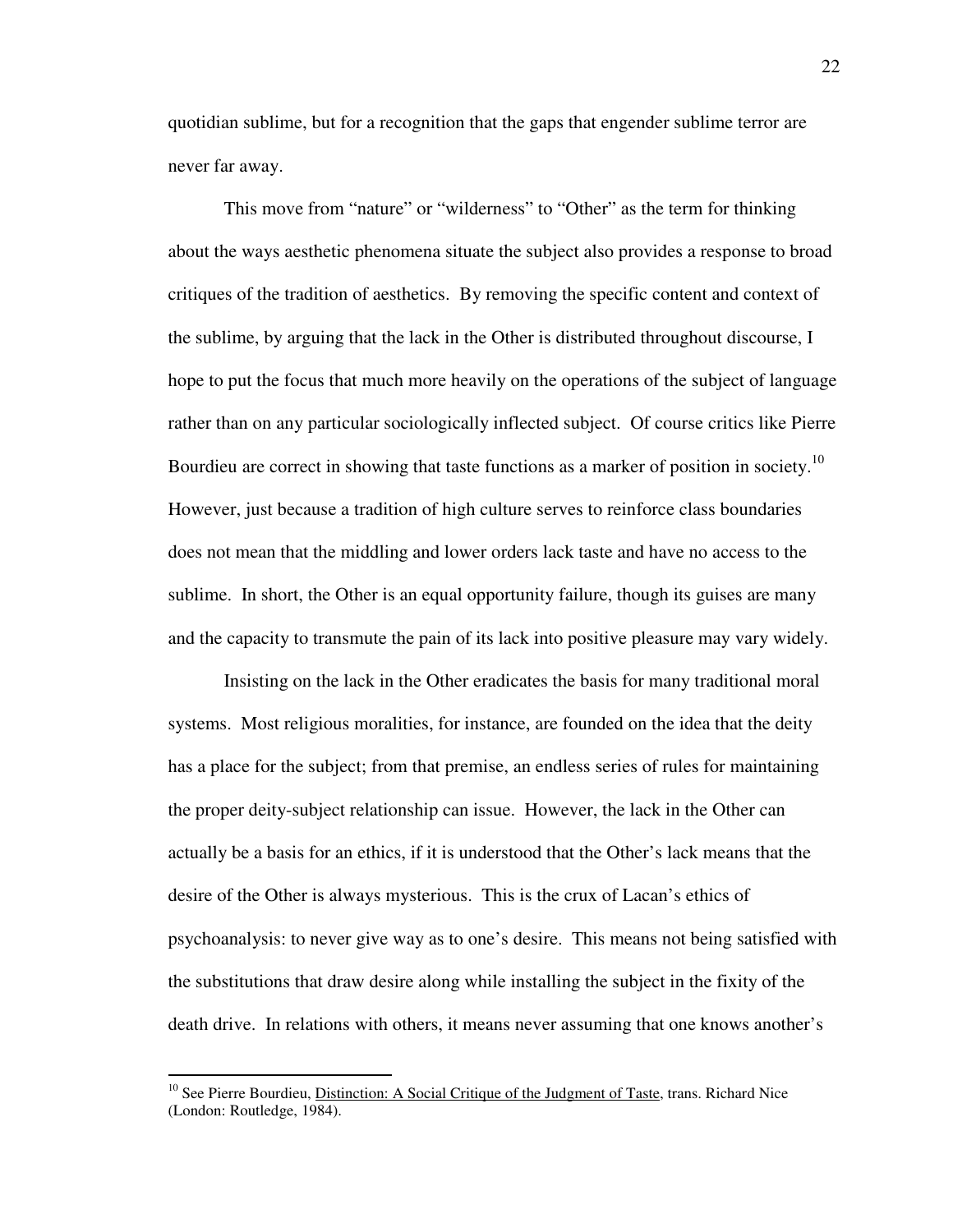desire. Opposed to Freeman's notion of respect for the other, I propose a more absolute non-knowledge of what the other wants. The beginning of subjugation is the mistake, often intentional, of thinking one knows what is best for the other, putting oneself in the position of the subject-supposed-to-know, the position in the transference that always has to be liquidated at the end of analysis.

 Against Kant, I argue that the sublime threatens the subject where it is represented. It annihilates the subject, while leaving the body intact (rather than threatening the body while maintaining the subject, as in the dynamically sublime). What Burke and Kant share with and Freeman is the third-moment imaginary reinscription of the subject in regard to the Other. Whether the strategy is to establish superiority through feeling or reason, or to deny superiority through respect, the end result has a structural similarity. The subject ends the impasse of the sublime by re-establishing order, representing itself in the field of signifiers. Opposed to this, I imagine a sublime that is free of this need for a return to the same place. Rather than re-instating the subject in its comfort zone, so to speak, the sublime should challenge the subject to take up a new place in its libidinal economy.<sup>11</sup> In other words, the real effects of the sublime can, and sometimes should, take place beyond the substitutions of desire, which leave the subject untouched. The encounter with undifferentiated Otherness is an opportunity. The encounter is almost always a missed encounter, but it does not always have to be a wasted one. While the sublime has been, at least since the eighteenth century, a discursive mode for handling disruptions without challenging the authority of the subject

 $11$  One is reminded here of the turn Rilke's sonnet "Archaïscher Torso Apollos," "Du mußt dein Leben ändern." See Rainer Maria Rilke, Neue Gedichte (Leipzig: Insel-Verlag, 1942) 14.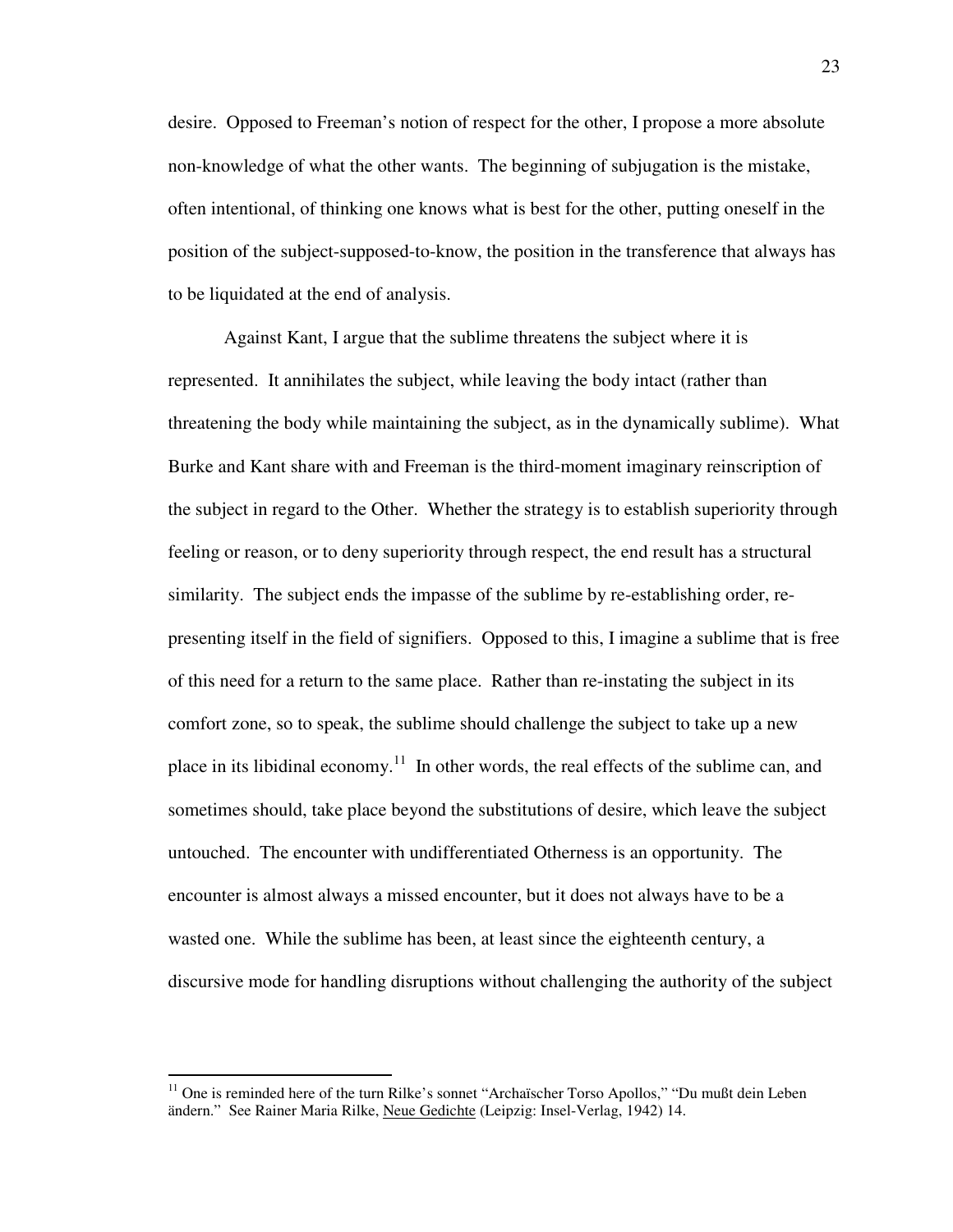derived from its identifications, it is ripe to be recast as a more terrifying and libratory discursive mode for moving subjects in their representations in the Other.<sup>12</sup>

 In considering the time-based experience of the sublime, Weiskel's psychoanalytically informed work marks another essential starting point because his argument works from structure, a key term for my method. In The Romantic Sublime, Weiskel proposes a three-phase rendering of the sublime experience that subtends (at least) eighteenth-century approaches to the category.<sup>13</sup> What is most valuable in Weiskel's approach, and the impulse that most animates this dissertation, is the willingness to investigate a structure that underlies the sublime, regardless of whose sublime it is and what peculiarities it brings with it. In Weiskel's words: "The challenge is to find the structure that is immanent in a vast and eclectic theory and practice in the conviction, not here to be disguised or much argued, that the structure still undergirds our imaginative intellection" (5). My argument is that such a structure is describable, and that it holds true now as it did in the eighteenth century. Weiskel's scheme provides an insightful and useful reading of the tradition, but we need a strong misreading, in Bloom's sense, which will reopen the possibilities of the sublime, and allow us to peer into the abyss for which the superego is but an alibi. By returning to and reconceptualizing the moments of the sublime experience, particularly the second moment, we will confront the possibility of exceeding the ideological bounds usually erected by discourse, which might be offered as a working definition of one of the goals of psychoanalysis. The sublime is a topic for locating the modern subject, a subject which is located in a discourse, represented by signifiers, and at the same time, excluded

 $12$  A discursive mode we might call an insurance policy on missed encounters.

 $<sup>13</sup>$  I return to Weiskel's three-phase sublime after my treatment of Longinus, Burke, and Kant.</sup>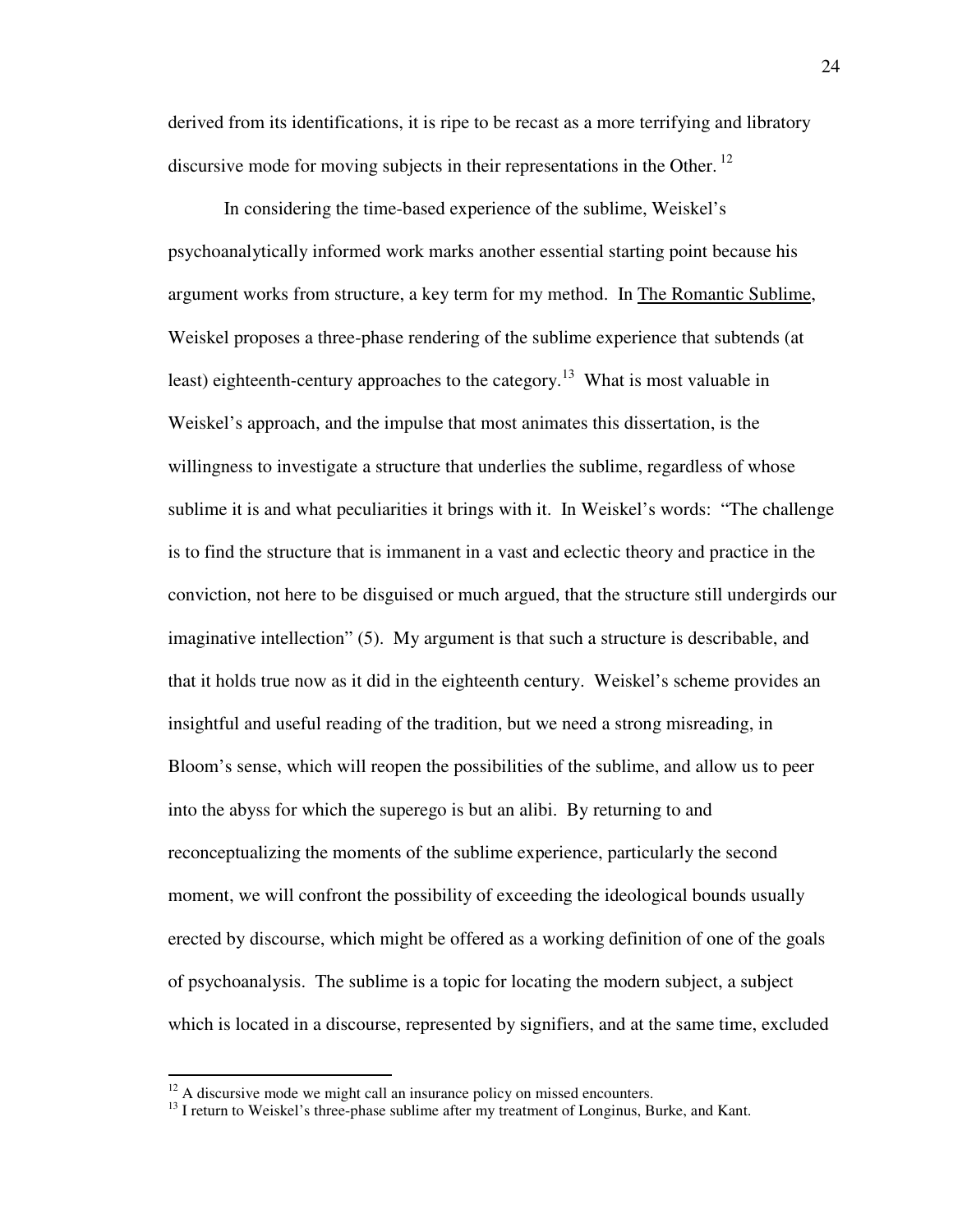from finding itself solely in signification. In other words, the subject is found in a structure, and the sublime helps account for that structure and the subject's place in it. It is of particular value to subject the sublime to this sort of potentially reductive schematization precisely because the discourse on it has tended to multiply sublimes to the point of categorical incoherence.

This insistence on continuity throughout a discourse motivated by a recurring, "deep" structure may be surprising. It seems that the drift of criticism has been, at least since critics have considered themselves done with structuralism, toward multiplicity, the consideration of each author or work or cultural trend in its particular rather than its shared elements. While there is certainly value and even a cold comfort in insisting that difference makes it at best impossible and at worst merely ideological to find grand narratives animating periods, themes or approaches, I hold there is still value in narratives, grand or not. That these narratives can be abusive, that they can do violence to important differences by forcing discrete and disparate elements together, is a charge that is well received. However, that charge does not mean that such narratives ought to be abandoned entirely. Rather, we should search for these narratives or schemata carefully, and reduce them as much as possible to their constants. In the case of the sublime, one of these elementary constants is the temporal nature of the experience. Before I present my re-reading of the chronology of sublime experience, a review of Longinus, Burke, and Kant on time and the sublime is in order. In these disparate texts, I show that time (or more specifically, haste) is a structuring principle and necessary element of the sublime.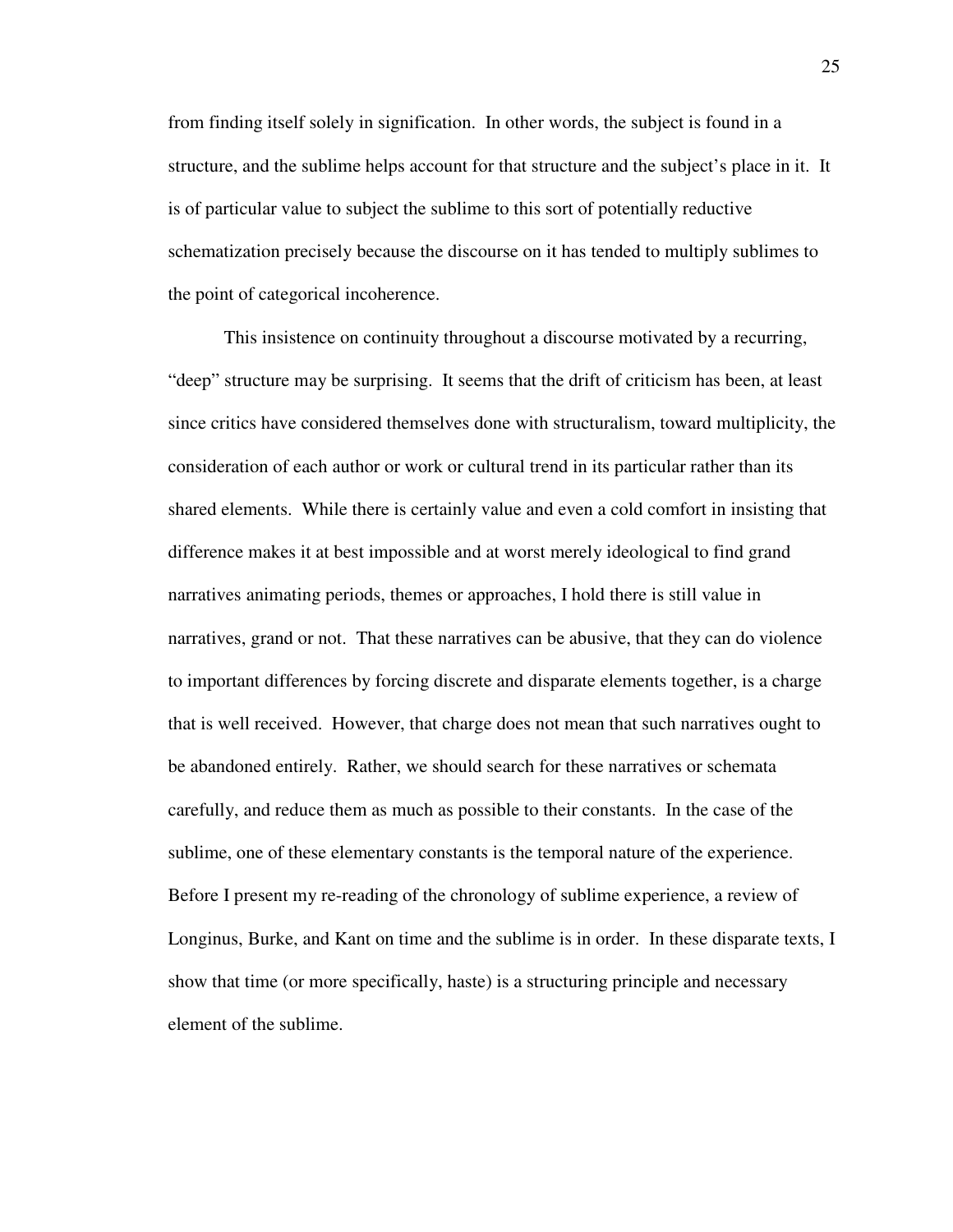### **Longinus: the time of the utterance**

 $\overline{a}$ 

 Longinus's On Sublimity makes a problematic starting point for the discourse on the sublime primarily because he presents a thoroughly rhetorical sublime in contrast to the later, more familiar development of the natural sublime we meet in the paintings of Salvator Rosa or Caspar David Friedrich. Longinus's treatise is didactic rather than descriptive: he aims to teach Postumius Terantianus the ways to produce sublimity in discourse, though appreciation for sublimity is a requirement for its production. Longinus instructs that "literary judgment comes only as the final product of long experience," and an appreciation for the sublime is necessary to avoid the failures that can deflate it (148). There are two problems with trying to integrate Longinus into a history of the sublime: one is that his interest is rhetorical rather than more broadly psychological (as in a Burkean or Kantian approach that aims at the natural sublime), and the other is that he aims to teach both appreciation *and* production of sublimity, unlike later contributors to the discourse, whose interest is primarily or exclusively in its appreciation.<sup>14</sup>

 However, Longinus's focus on the rhetorical sublime need not be such an obstacle. Because his focus is on speech, his observations on the sublime are given a time line: the single dimension of the utterance. This is why, again and again, his text insists that forcing things together, or getting language to serve more than one task in an instant, is a source of sublimity. An example of this is Longinus's inclusion of

<sup>&</sup>lt;sup>14</sup> Another element that marks Longinus as different is the scope of his teaching. It could be said that Longinus's concerns are of form, not of content. This is why On Sublimity is refreshingly free of any ethical or moral standards (note that there is no section instructing the student when it is licit to use the techniques of sublimity). The Longinian speaker's guide is his desire to exercise control over his listeners, which aligns Longinus with the sophists rather than the philosophers, though by this I mean no disparagement. Longinus is the most honest writer on the sublime.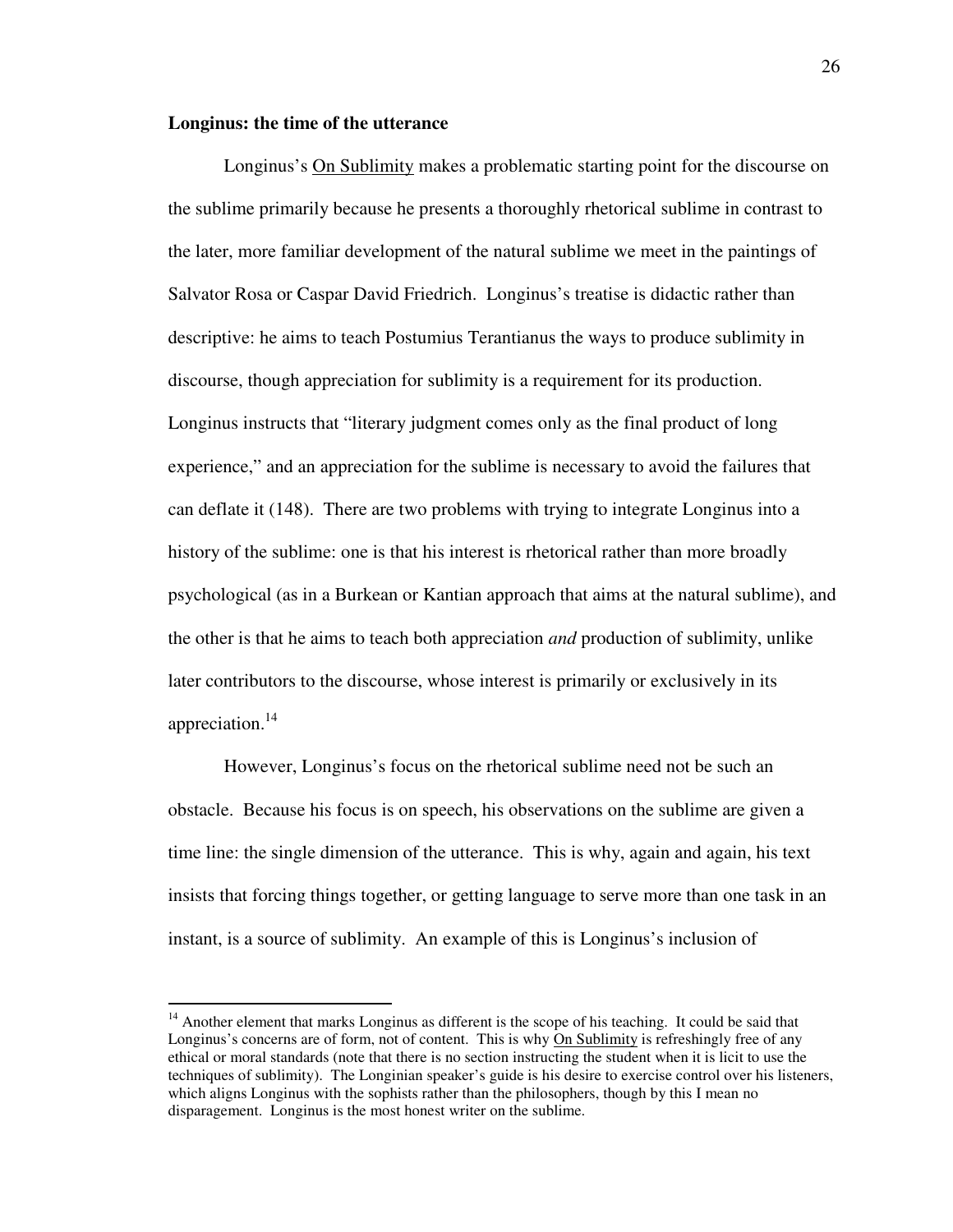asyndeton, the deliberate omission of conjunctions, in his treatment of the tropes that produce sublimity. Leaving the conjunctions out "convey[s] the impression of an agitation which both obstructs the reader and drives him on" (165). Asyndeton compresses time and strikes the listener with ideas faster than she may be ready for them, producing a discourse which aims more at overwhelming emotions than convincing reason. I argue that Longinus's intervention on time and the sublime comes in the subtle form of the time of the utterance. For Longinus, there can be no understanding of the power of the sublime without the unifying power of the moment of speech; the time of speech is the unit by which the fragmentation of the sublime can be measured.

 A further, more complex example of the compression of time in Longinus's On Sublimity is his reading of Sappho's fragment 31, which comes in the section on selecting and arranging materials to form a discourse. Commenting on the poem, he asks "Do you not admire the way in which she brings everything together—mind and body, hearing and tongue, eyes and skin" (154)? It is easy to read this as meaning that sublimity is achieved through the motivated reunification of disparate parts, as does Barbara Claire Freeman in *The Feminine Sublime*. Freeman's book is, in part, a feminist critique of the sublime, which she sees as a device to control feminine excess through a masculine discourse. Regarding Longinus's reading of Sappho, she says "his is a paradigmatic response to the irruption of a threatening and potentially uncontainable version of the sublime, one that appears to represent excess but does so only the better to keep it within bounds" (15). She sees Longinus's focus on the unifying function of the poem as more compelling than his recognition that Sappho demonstrates excess through bodily fragmentation. This is certainly a persuasive reading, and it is supported by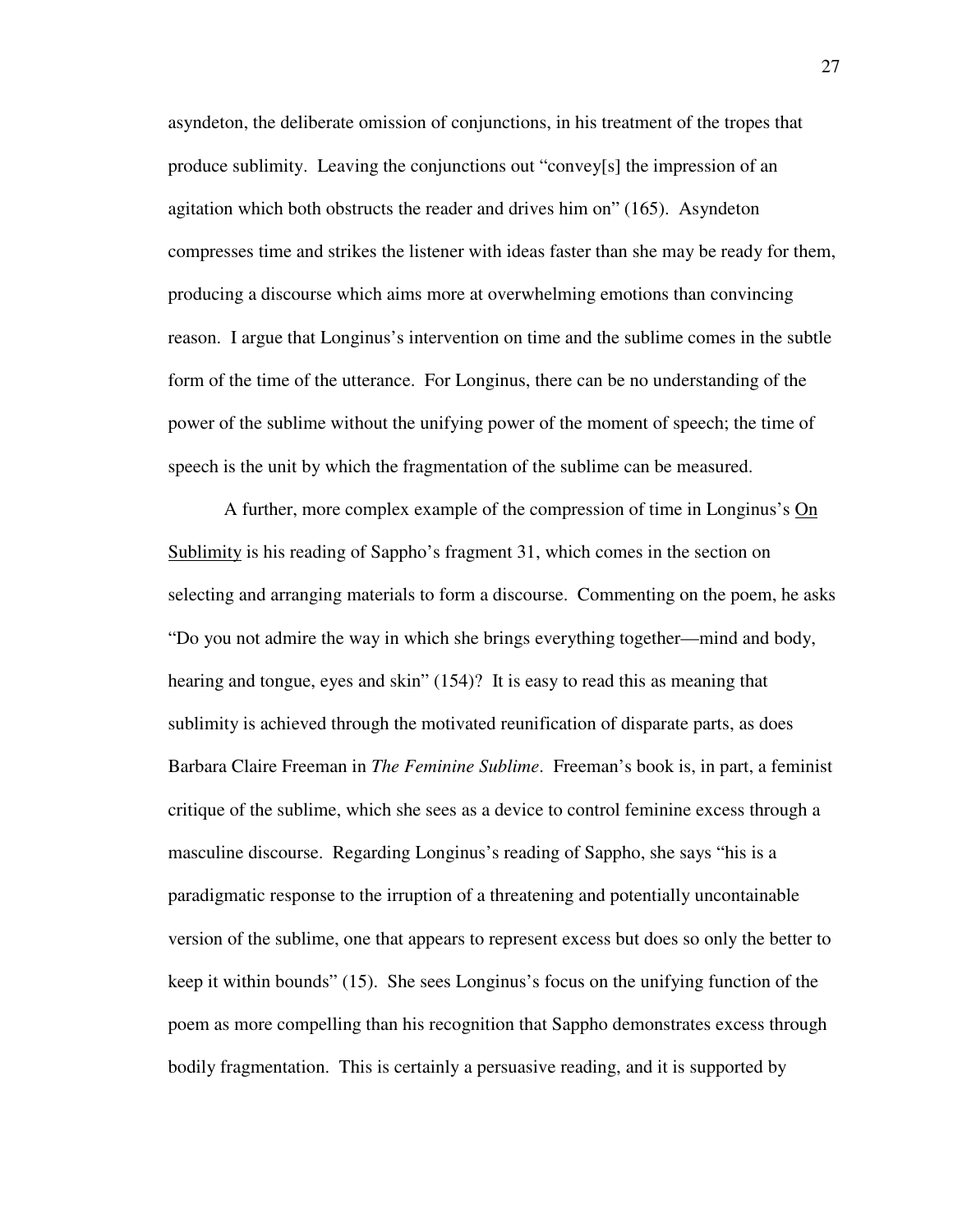Longinus's later summation in which he says that "one might say that these writers have taken only the very best pieces, polished them up and fitted them together" (Longinus 155). At this point, it does indeed sound as if Longinus is saying that a sublime discourse must be like a well-wrought urn, and that his take on sublime excess requires that it be maintained within a symptomatic unity.<sup>15</sup>

 However, to conclude that the sublimity of the passage comes *only* from the fitting together of the pieces to form a unity, or that Longinus's goal is to control difference through discourse, is to misread the text. When the context of the rest of his work (itself deliciously fragmented) is brought to bear on this reading of symptomatic unity, we are forced to look elsewhere for the source of sublimity in the section on selection and organization of material. First of all, Longinus repeatedly presents the sublime as something that rends rather than something that knits: opposing it explicitly to "[e]xperience in invention and ability to order and arrange material," (certainly useful possessions for the orator, but sufficient only for persuasion, not for the production of sublimity) he says that "Sublimity… tears up everything like a whirlwind, and exhibits the orator's whole power at a single blow" (Longinus 143-4). Here it is clear that sublimity is produced in moments, not by the whole of a text (though this does not mean that arrangement does not matter). The "amazement and wonder" produced by sublimity, unlike persuasion, cannot be controlled, and "they exert invincible power and force and get the better of every hearer" (143). Running through the text are many such comments suggesting that the effect of the sublime is to disorganize and wrest control from the listener.

 $15$  I use 'symptomatic' here only to indicate that Longinus's supposed preference for unity over excess in discourse points, for Freeman, toward a larger masculine program of control.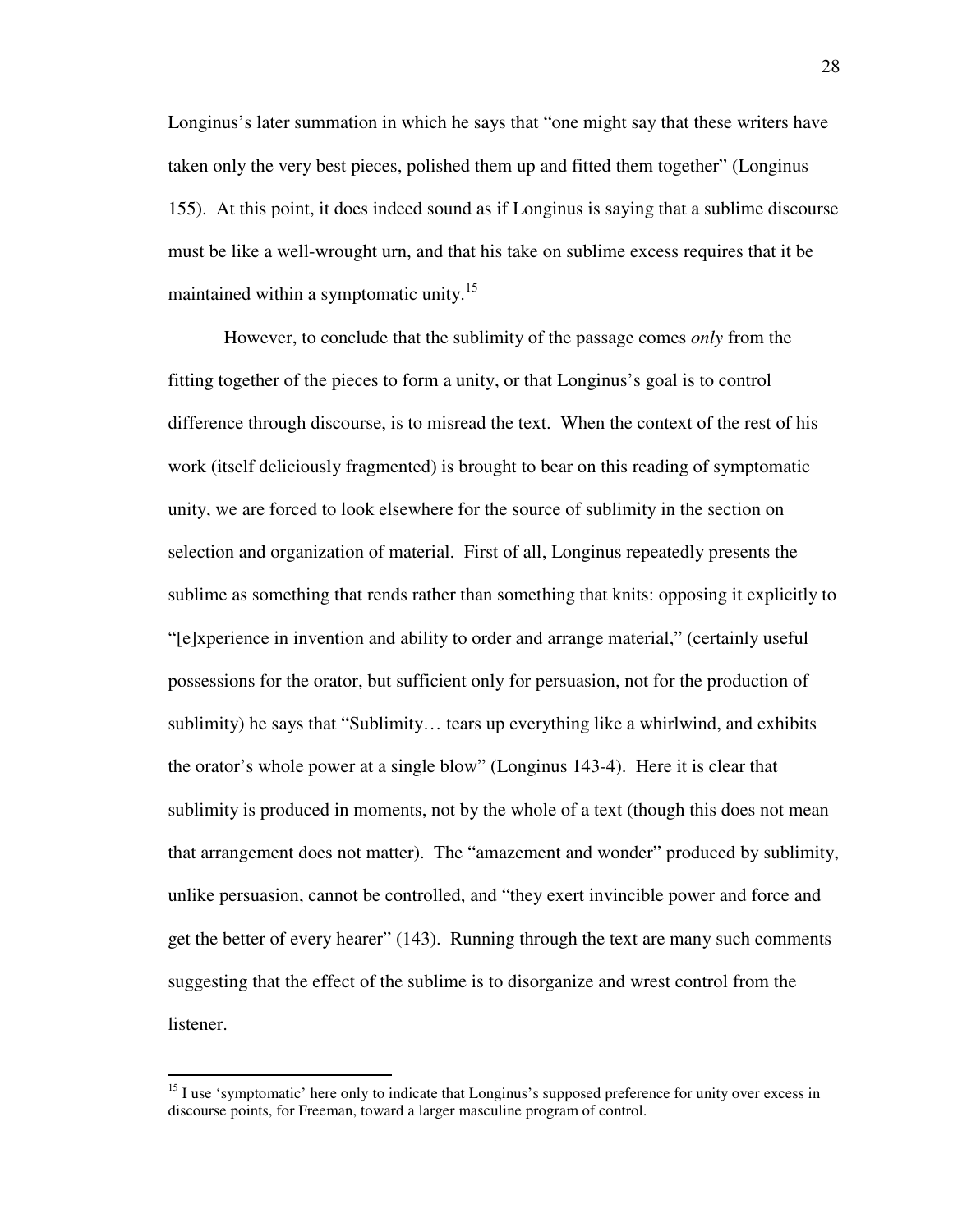On the other hand, there are passages such as the following:

The beauty of the body depends on the way in which the limbs are joined together, each one when severed from the others having nothing remarkable about it, but the whole together forming a perfect unity. Similarly great thoughts which lack connection are themselves wasted and waste the total sublime effect, whereas if they co-operate to form a unity and are linked by the bonds of harmony, they come to life and speak just by virtue of the periodic structure.  $(182)^{16}$ 

Here it sounds again like Longinus prescribes a beautiful form for the discursive sublimity, favoring the certainty of the given over the uncertainty of the unknown or strange. Bringing these passages together leaves us in something of a quandary. Does the sublime proceed from unity or from disruption? It might suffice simply to say that a unified discourse leads to disruption of the listener's judgment, the production of wonder. Such a solution cuts the Gordian knot by locating the harmony and discord on the opposing sides of speaker (or text) and listener (or reader). I could also suggest that Longinus's references to building a beautiful discourse, unified and polished, are mere lip service to the tradition within which he works. Following this line of thought, I could propose that we read Longinus for what is new in his treatise, and ignore those passages that essentially repeat what other authors have said before him, though such a reading might raise more problems than it solves.

 There is a more interesting way to answer the problem, and it lies with the artful manipulation of time in the delivery of a discourse, or the reading of a poem. If we consider the unity of Sappho's fragment to come from the fact that the various parts, body parts in this case, are brought together more or less in a single utterance, "at a single

<sup>&</sup>lt;sup>16</sup> Neil Hertz reminds that Grube's translation renders the last line as "in the rounded structure of the whole they find their voice" Neil Hertz, The End of the Line : Essays on Psychoanalysis and the Sublime (New York: Columbia UP, 1985) 5. Grube's take on these lines may be more suggestive for my contention that the unit for Longinus is the unit of speech.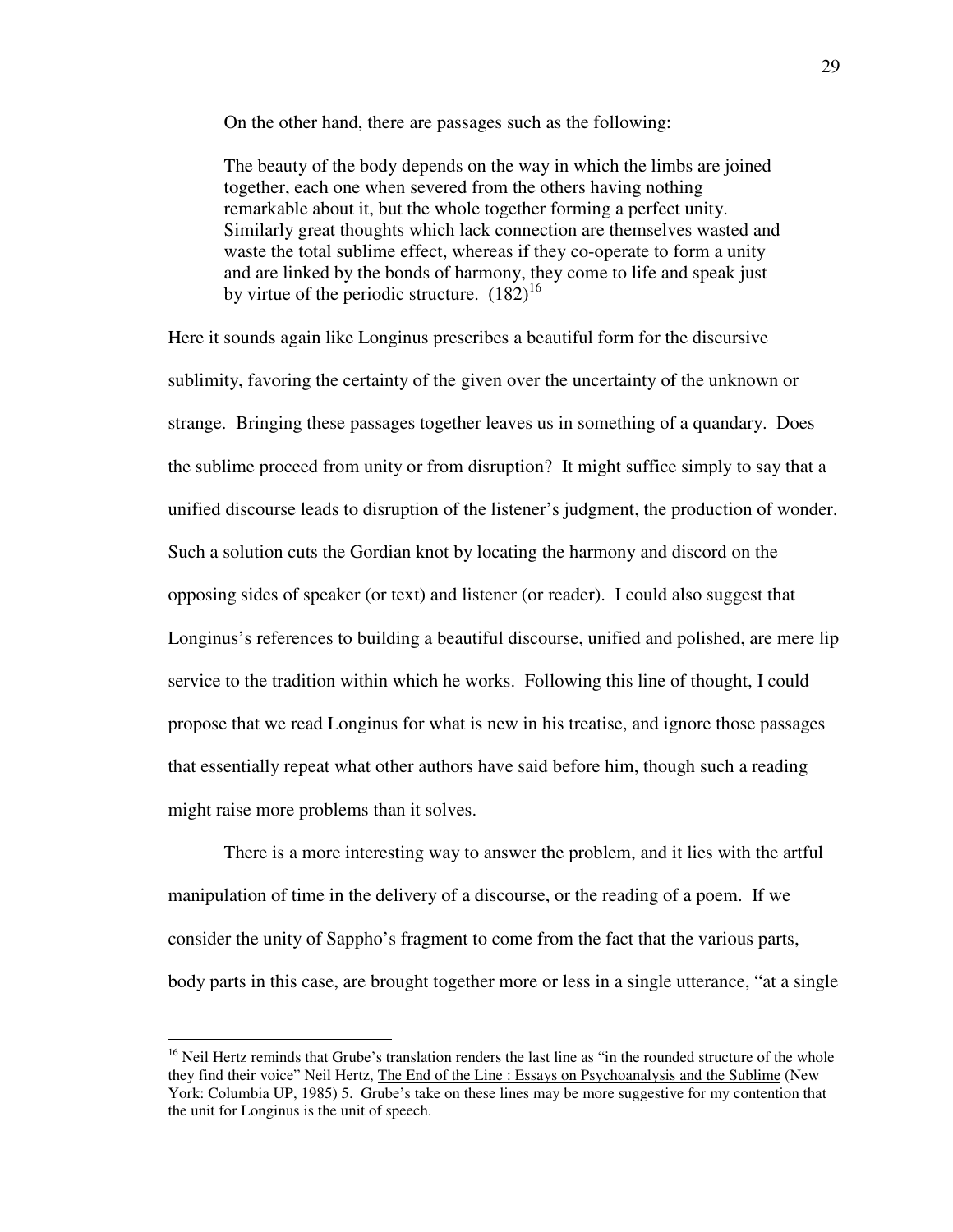blow," then we pose a different approach to unity. The point is not that Longinus's reading puts the speaker's body back together and suppresses the poem's bodily fragmentation (the masculine paradigm of control over difference), but that his reading underlines the fact that all of these parts are placed next to one another without needing to be ordered. In other words, even disorder is a sort of organization, and part of the sublime effect comes from selecting the right pieces. Sappho's bodily fragments only exist as fragments because they are united by the utterance, a unity of time. Given that one of Longinus's goals is to mark the line between which skills of oratory are inborn and which are taught, it makes perfect sense that he would want to find the order of disorder, to account rhetorically for an impression that runs counter to expectations for discourse. Rhetorical sublimity works on the listener in part as a surprise, and in the organization of materials, it is possible (and even necessary) to work within a unity to establish unexpected relations among the parts.

 The question hinges on the idea of the unit. If Freeman is right, Longinus prescribes a textual unity that aligns itself with an ideal of beauty in which all parts are ordered according to established norms, something like a new critical unity of the text, where a work functions as a whole unit. It does not seem to me that this image of a tame, frozen work of art fits with Longinus's ideals in On Sublimity. Indeed, if the perfection of form were the first standard for the sublime, it would be impossible for Longinus to prefer the work that is sublime at points and dull in others to the one that is cautiously perfect, as he does. Longinus's text vacillates on the question of unity. Concluding the above-quoted section in which he gives the familiar biological metaphor for the unity of the text, he says: "It is indeed generally true that, in periods, grandeur results from the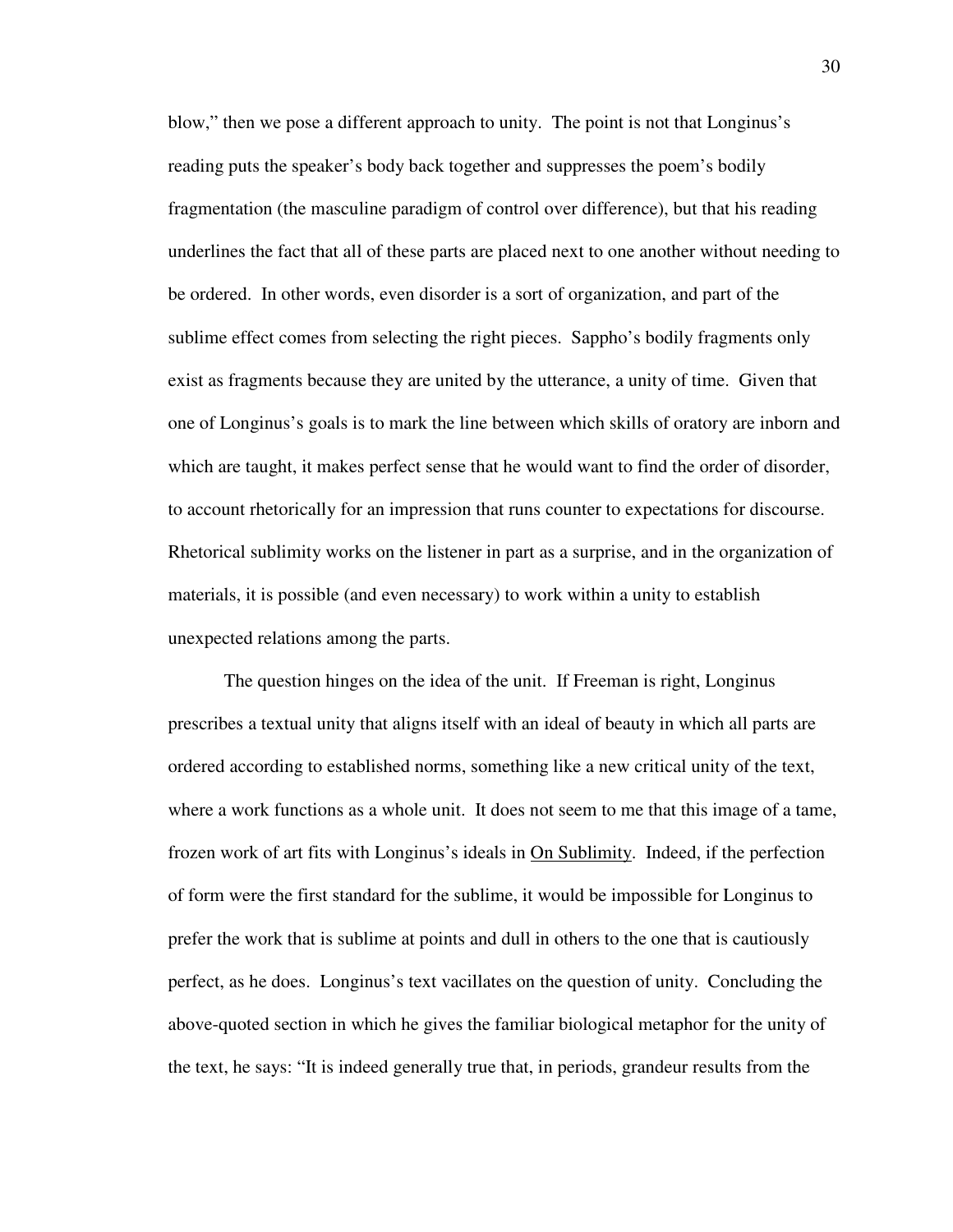total contribution of many elements" (182). Here, clearly, sublimity comes from the parts, the many units that make up a discourse. The metaphor of unity, the concept of the unit that I will put forward, contrary to Longinus's own bodily metaphor and Freeman's textual metaphor, is drawn from set theory.

 In the mathematical conception of a set, all that is required to bring things together is to define them in some way and represent the collection with a letter. For example, I could define all the things in my pockets as a set, and call it P. For being a set, there is no guarantee of unity made (and indeed, in a mathematical set, there can be no certainty that the contents will even be countable). I hold that Longinus's unity requirement is weak (or at least quite ambivalent), akin to the unity of a mathematical set, rather than strong, as in Freeman's feminist critique. If there is a repressive element in Longinus, it applies more to the listener (robbing her of her judgment) than to the discourse. Following this line of thought, not all pocket contents are bound to be sublime. Longinus advises that not just anything can be thrown together to produce a sublime effect: Hesiod's "Mucus dripped from her nostrils," for instance, has no place in a sublime discourse because it "gives a repulsive picture, not one to excite awe" (150). In order to be sublime, the materials must be appropriate, and they must be brought together with a certain density (154). I hold that what matters more for the Longinian sublime than an organic organization that would tame heterogeneity is the rapid succession of sublime materials, which gains its power in part from heterogeneity. The question of their unity is less important than the fact that the elements be properly selected and presented together in time.<sup>17</sup>

<sup>&</sup>lt;sup>17</sup> For a reading of Longinus that emphasizes fragmentation over unity, see Hertz, The End of the Line : Essays on Psychoanalysis and the Sublime 1-20.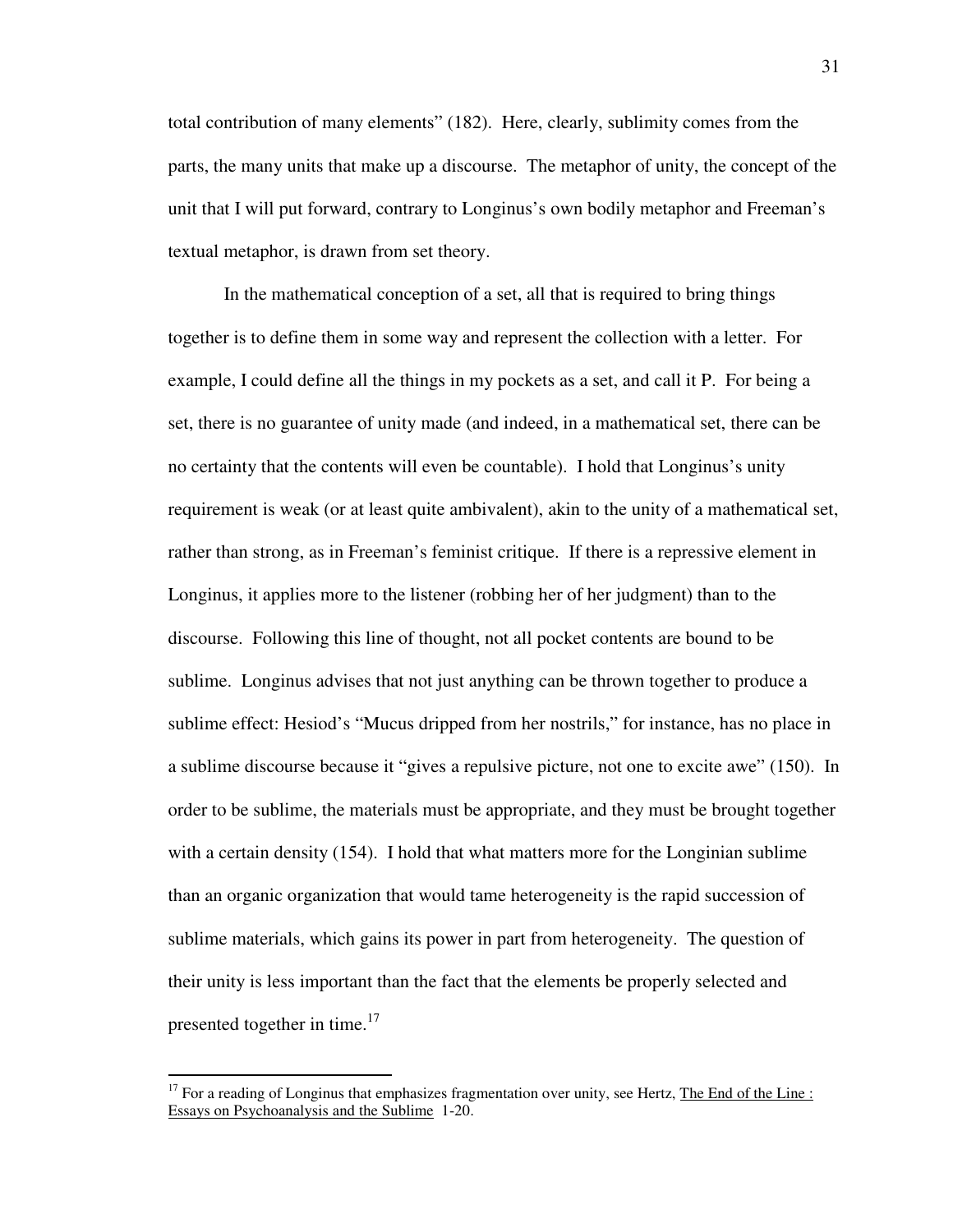My concern here is not whether Longinus reinforces gendered norms through his ideas of sublimity (although I do not think his reading of the Sappho fragment necessarily indicates this). It is, rather, to emphasize that several of the sublime effects of speech accounted for in this text are based in time. The sublime orator compresses time in order to assault his listeners more quickly than they can defend themselves. In Fragment 31, Sappho uses the space of an utterance to bring together the disparate body parts, which jealously tremble to impart some of that emotion to her hearers or readers. This is important because I will argue that the state of wonder characteristic of the sublime throughout the discourse on it is predisposed to the compression of time caused by the anticipation of certainty. In short, sublimity in discourse suspends certainty, and rushes the listener on to a point of conclusion.

 On the issue of control, I agree with Freeman that Longinus does create a paradigm, but I argue that the paradigm is temporal. Sublime rhetoric works, at least in large part, by not giving the listener time to regroup, to question what has been heard; it overwhelms the listener not only at the limits of her imagination, but also in her temporal existence. The unity of sublime rhetoric is primarily temporal. Longinus's ambivalence on textual unity reflects something deeper about the role of certainty in the rhetoric of the sublime. Longinus's imagined listener rushes forward, pushed on by the striking thoughts, words, and arrangement heard, to a conclusion reached not by judgment, but by the emotions. I say that this establishment of haste in the sublime is paradigmatic and that it lends itself to a symptomatic forgetting of time because we will see something similar in both Burke and Kant. I would not say, however, that Longinus's haste is to move past the impasse of the sublime to a conclusion whose benefits are primarily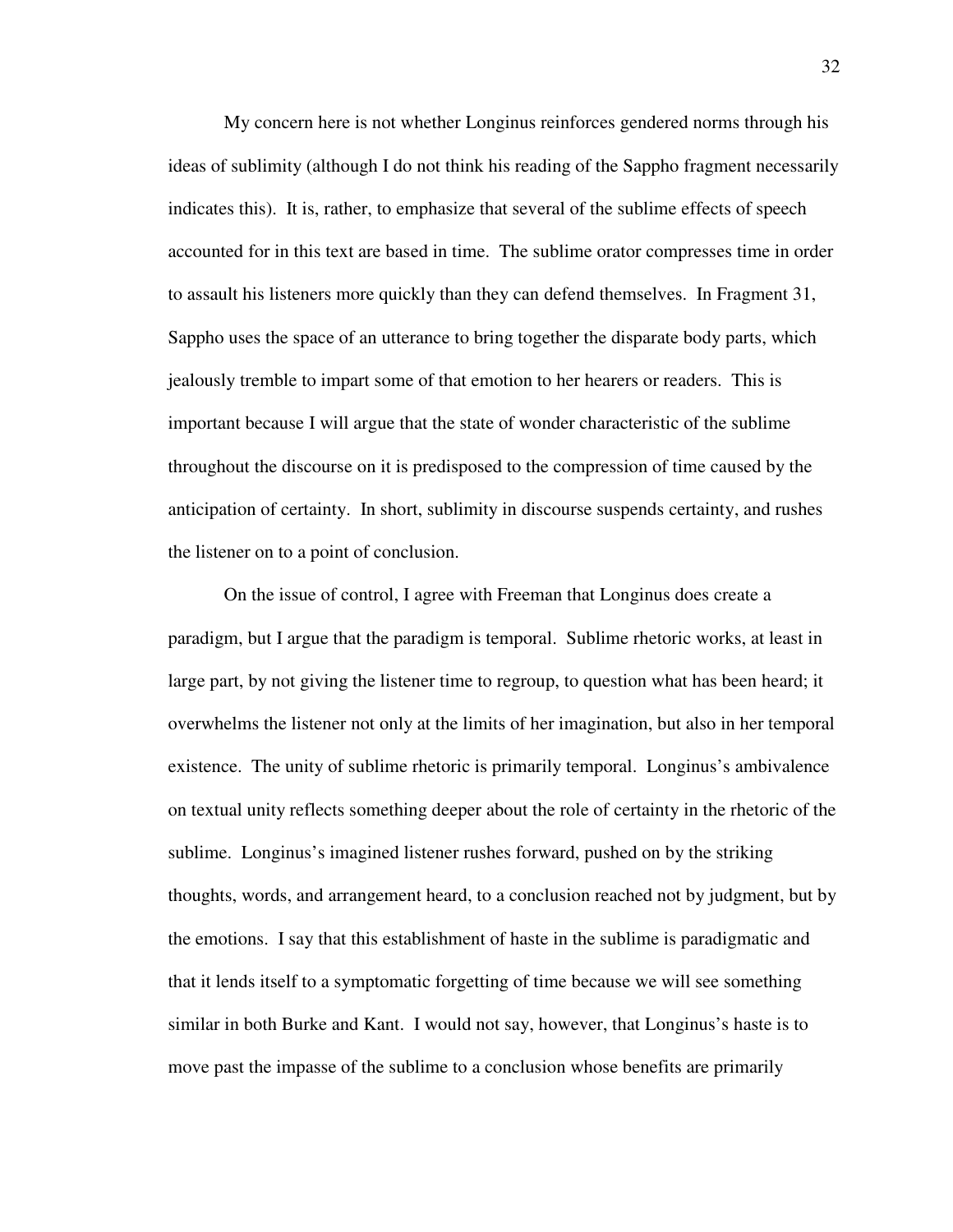ideological. Rather, I would say that Longinus, more than any other writer in the sublime tradition, recognizes the haste brought on by the sublime and uses it to the advantage of the speaker. The sublime robs the listener not only of reason and freedom, but also of the time to reflect. Its gift, and here is where I agree again with Freeman, is a certainty that comes at some cost.<sup>18</sup>

 I stated earlier that Longinus, among the authors I review, is the least interested in controlling the sublime. Longinus's motivation is to teach the methods of producing greatness in discourse, but there is also a goal here that goes beyond persuasion. Unlike Burke and Kant, who, as we will see, place great importance on the third moment (which Weiskel reminds us is determined ideologically), Longinus is not concerned with the end of the sublime impasse. For him, if the speaker can animate the crowd through discursive violence to do what he wants them to, he has succeeded. The audience has reached its hasty conclusion (indeed, putting the sublime beyond persuasion indicates that it is all the more ripe for abuse), and the speaker goes on his way, without regard for any further result. For Longinus, there is no ideological goal, and his subjects do not need to recover themselves with reference to any greater power, as Weiskel would have us look for in his third moment. Longinus does not hide the error-inducing haste on which sublime rhetoric rests. His recommendation of tactics to work a crowd and produce something beyond the powers of persuasion might function as a fair description of much writing on the sublime, which works to enjoy the fruit of its conclusion, regardless of the haste required to reach it. In Burke and Kant, we will see an enactment of this very sort of discourse, whose goal is other than the one ostensibly presented. My reading of

 $18$  The gendered implications of this cost are beyond my present scope, and could easily be the basis for another scholarly work.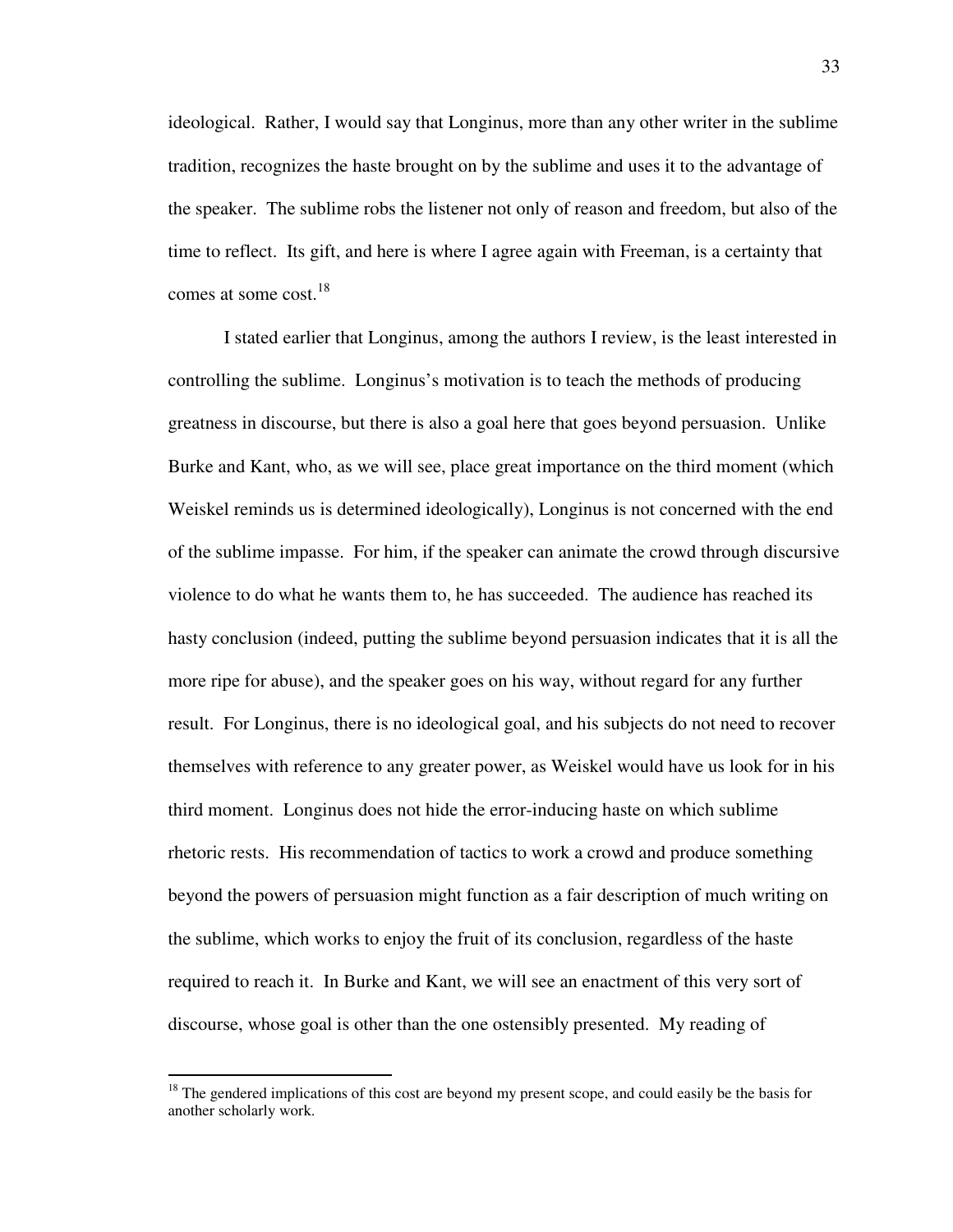Longinus warns readers that writers may be up to more than they are willing to countenance, and that the sublime is particularly useful for forcing hasty conclusions. Longinus exposes the form of ideological abuse present in the sublime, but it is up to Burke and Kant to apply it.

## **Burke: the performance of haste**

 Edmund Burke gives a different account of the sublime in A Philosophical Enquiry into the Origin of our Ideas of the Sublime and Beautiful, one often distinguished as natural from Longinus's rhetorical sublime. No longer can the sublime be bound by discursive limits, in which an utterance can function as a unit. Now we must imagine the subject standing before some terror-inducing object, but not so close that he is in direct physical danger. The limits here are those of perception and understanding, though there is still a pulsative, temporal structure to the Burkean sublime, just as there is with the Longinian. The subject experiencing the sublime is not Longinus's hearer or reader, subject to passions, but a physically present body and mind, as Burke presents an aesthetics informed by scientific investigation. In this section, I argue that a close reading of Burke's Enquiry reveals the appearance and subsequent disappearance of uncertainty in the experience of the sublime. The under-examined shift between Burke's initial statements about the pleasure of the sublime and their recapitulation represents an enactment of precisely the haste that Longinus teaches his pupil to affect through the sublime.

 One of Burke's research questions in the Enquiry, if we can risk such an anachronistic usage, is "why and how do people derive pleasure from what should be merely terrifying?" To answer this question, Burke carefully distinguishes between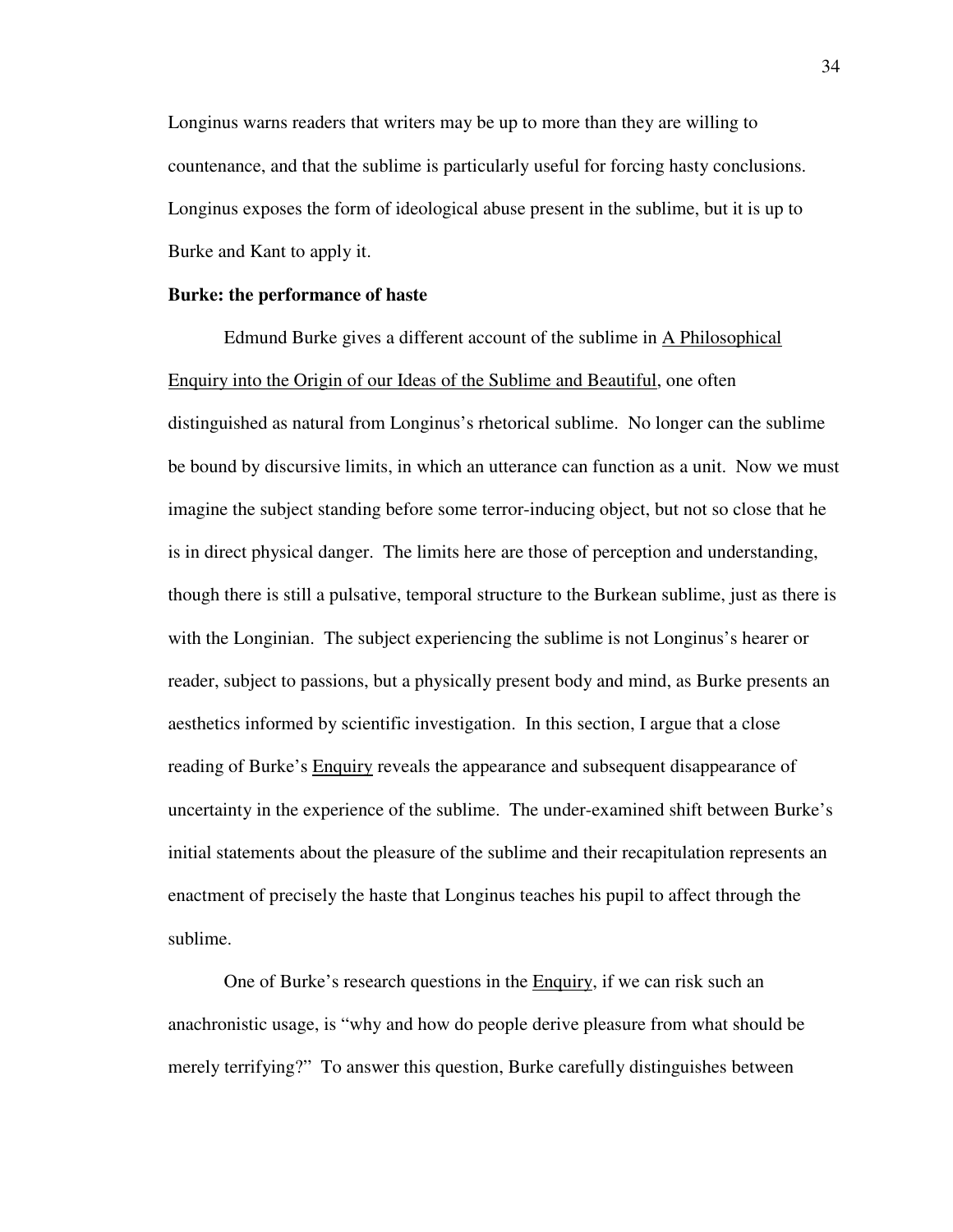positive pleasure and delight. For him, delight is "the sensation which accompanies the removal of pain or danger" (Burke 37). It is not a positive pleasure that arises of its own causes, but a privation of positive pain, which becomes important in the *Enquiry* when Burke considers how something terrifying, such as the sublime, can give rise to any sort of pleasure.

Burke's notion of delight highlights two important elements of his text. The first is the concentration on the aesthetic subject over the aesthetic object. In part because of his emphasis on the subject, Burke prefaces the second edition of the Enquiry with his "Introduction on Taste," which seeks to define its key term and explain why there are differences in matters of taste, using a Lockean machinery to do so. The "Introduction," as well as many other sections of the *Enquiry*, shows Burke's commitment to Enlightenment rationality, as he strives to bring reason to a field that seems murky because "the laborers were few or negligent" (11). Burke says taste is made up "of the primary pleasures of sense, of the secondary pleasures of the imagination, and of the conclusions of the reasoning faculty," and his purpose clearly rests primarily with the conclusions, which is a point we shall take up again in connection to his analysis of the pleasure of the sublime  $(23)$ .<sup>19</sup> Burke's division seeks to abridge the infinity of individual response by setting it in the bedrock of sense perception and accounting for difference as a matter of habit:

A man frequently comes to prefer the Taste of tobacco to that of sugar, and the flavour of vinegar to that of milk; but this makes no confusion in Tastes, whilst he is sensible that the tobacco and vinegar are not sweet, and whilst he knows that habit alone has reconciled his palate to these alien pleasures. (14)

 $19$  I return to the role of faculty psychology in the critique of enthusiasm in chapter two. The sense/imagination/reason model applied here as a basis for understanding the sublime already indicates where Burke's motivations lie.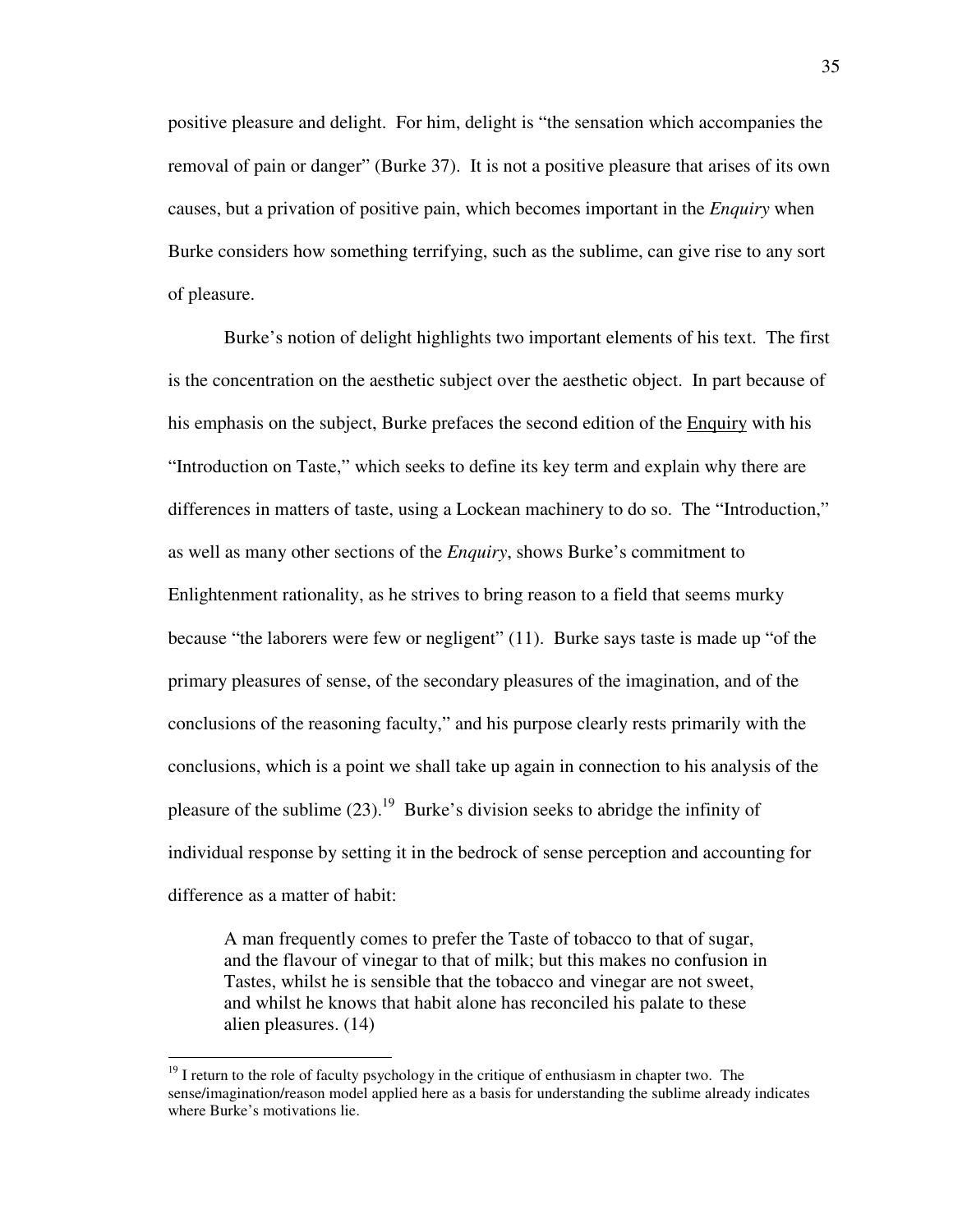The "Introduction on Taste" introduces us to a subjectivity that is largely shared (we are all born liking sugar and milk, apparently), and only modified at the edges by education (which promises "alien pleasures"). This naturalization of pleasure and preference raises concerns, but it also marks the *Enquiry* as a text of its time. The "Introduction" situates Burke's work as one of the most thorough eighteenth-century attempt to comprehend taste and aesthetics within available philosophical systems. It is telling that Burke has to treat the entirety of perception and consciousness before he can treat the sublime and the beautiful. The text's later concentration on pleasure and delight is also characteristic of the need to start from the subject, rather than the object, to explain aesthetics. This emphasis on the subject can be read as a major break between Longinus's didactic treatise on the rhetorical sublime and Burke's more reflective approach. Of course, Burke's fame and success as an orator might give one pause; his speeches no less than his writing may indicate that he understood Longinus's rhetorical sublime quite well.

The other important element of Burke's notion of delight is that it has a temporal structure built into it. In addition to being a highly naturalized subject (recall that Burke assumes we all naturally like certain things, then learn to like others), the subject of the Enquiry, and his reactions to objects, are always located in time. In order for there to be delight, there must be some moment at which the positive pain or danger is present, and some later moment at which it is relieved. I argue that it is characteristic of discourses on the sublime to obscure the passage of these moments, or at least to favor the final moment of certainty over the earlier moment of uncertainty (just as Burke favors the final exercise of reason to the initial pleasure of sense and the secondary pleasure of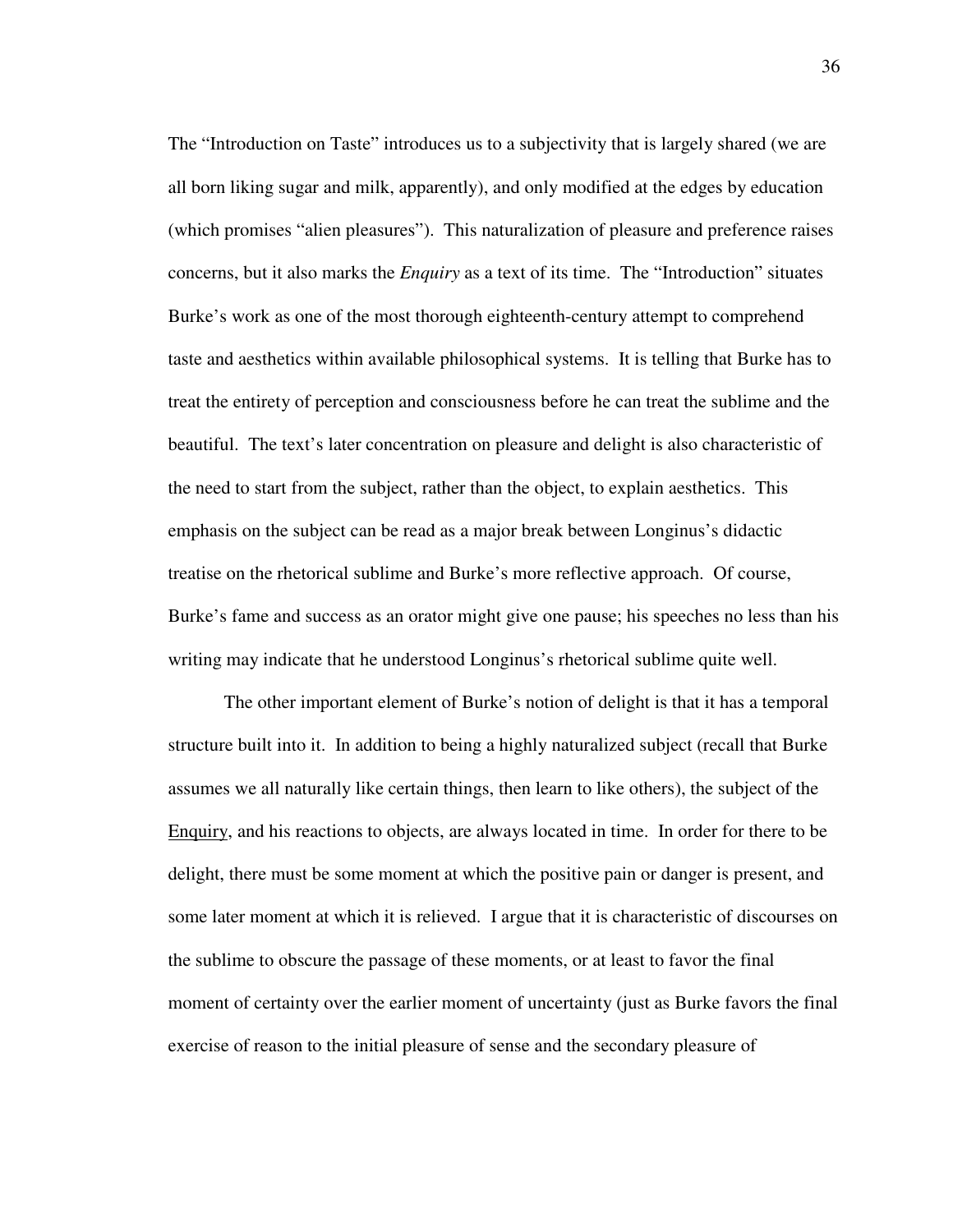imagination). This characteristic obscurity manifests itself in Burke's text in the uncertainty of the relation between the sublime and delight.

 The question is, is delight part of the sublime, or is it an emotional response that comes afterward? This might seem like a hair-splitting question best left to the schoolmen, but it is of vital importance in determining the status of Burke's take on the sublime.<sup>20</sup> If delight is merely a response to sublime terror, and not part of the total complex named by the term, then it is hard to see that there is any difference between the sublime and simple abject terror. However, if delight is a part of the sublime experience, and not just an adjunct to it, then the sublime has a coherence of its own and provides a narrative structure for experiences of terror, which is obviously one goal Burke wants to achieve in his text, and one way his take on the sublime has been used.

 The question of delight's place in the sublime is not so easily settled by the text, despite reader expectations, and even recollections, of the text. A close reading of a few key passages reveals a certain equivocation by Burke on this matter. Introducing the sublime, he says, "[w]hatever is fitted in any sort to excite the ideas of pain, and danger… whatever is in any sort terrible, or is conversant about terrible objects, or operates in a manner analogous to terror, is a source of the *sublime*." He goes on to identify the sublime with "the strongest emotion the mind is capable of feeling" (39). That Burke sees a greater range of pain than pleasure in the mind's capabilities is instructive, and it makes sense within his system since pain is allied with death, the inevitable absolute. He holds that "if danger or pain press too nearly, they are incapable of giving any delight, and are simply terrible; but at certain distances, and with certain

 $20$  Burke's fine distinctions in the text (such as the one between pleasure and delight) also signal that the question of delight's place in the sublime is not amiss here.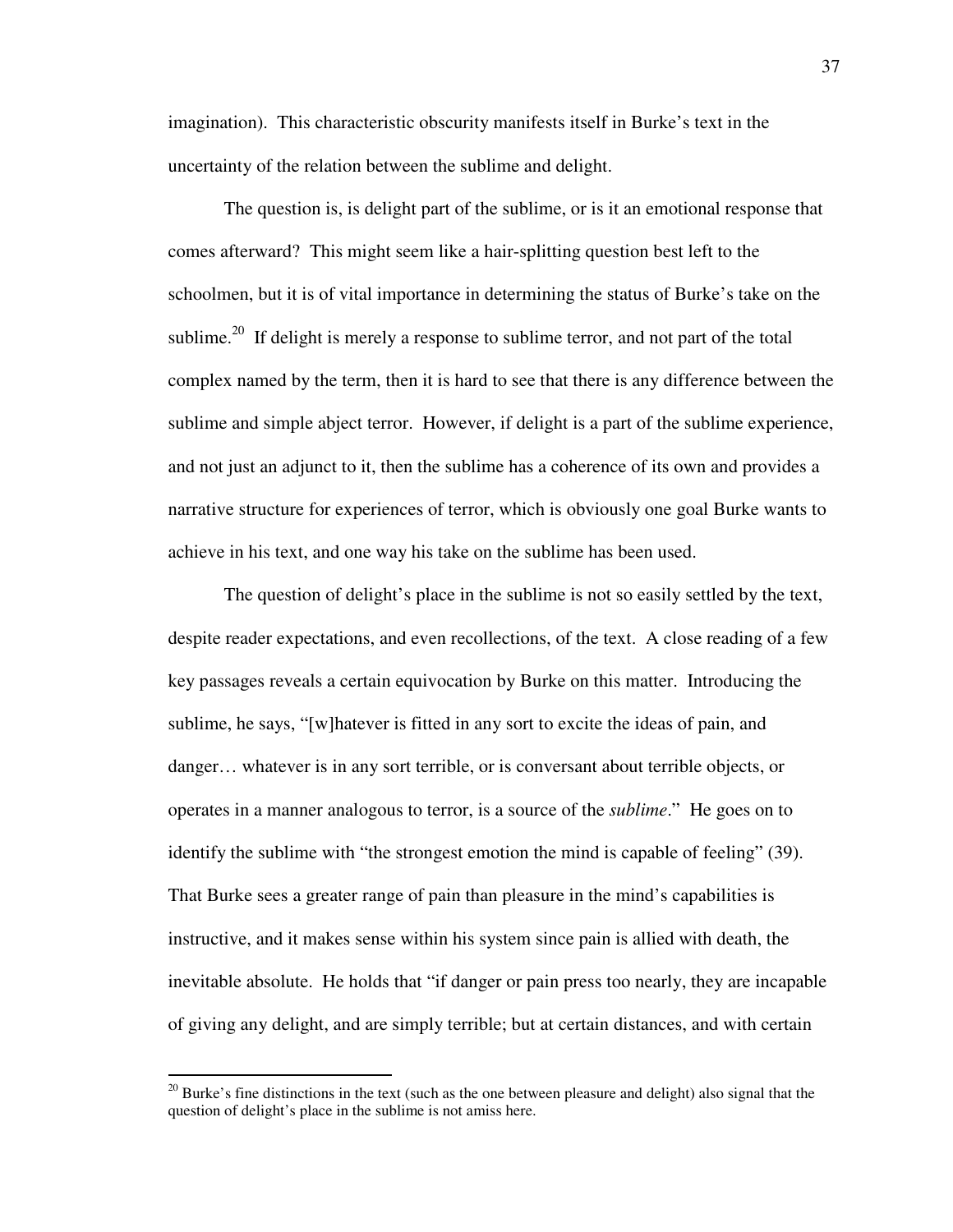modifications, they may be, and they are delightful, as we everyday experience" (40). The sublime is terrible, and so are pains and dangers that press too nearly; the possibility of delight comes second, logically and temporally, to the presence of terror. It would seem at this point that delight is not a necessary part of the sublime, but a reaction to it. Without delight as part of the scheme of the sublime, the subject is left with the potential of unending terror uncushioned by delight, a point to which I will return later.

However, by the recapitulation of section one, Burke states:

The passions which belong to self-preservation, turn on pain and danger; they are simply painful when their causes immediately affect us; they are delightful when we have an idea of pain and danger without being actually in such circumstances… Whatever excites this delight, I call *sublime*. (51)

At this point, it is clear that delight, and not terror, is the mark of the sublime. Burke has made a subtle and important move here that is paradigmatic of discourses on the sublime: he has moved away from the temporal movement that initially characterizes the sublime and gained the certainty of his delightful conclusion. Delight is the result of the Burkean sublime, just as loss of control, overwhelming of judgment (leading to a rhetorically advantageous and hasty conclusion) is the result of the Longinian sublime. In both cases, there is a move to get past the impasse initially met in the subjective experience, to put an end to the uncertainty introduced by the sublime.

Burke himself recognizes the place of haste in the sublime: of the sublime, he says "it anticipates our reasonings, and hurries us on by an irresistible force" (57). The sublime does not leave time for reflection, and from its incitement to haste come(s) at least a part of its powers. However, just before that, referring to astonishment as the most powerful effect of the sublime, he states that "astonishment is that state of the soul, in which all its motions are suspended, with some degree of horror" (57). In this section,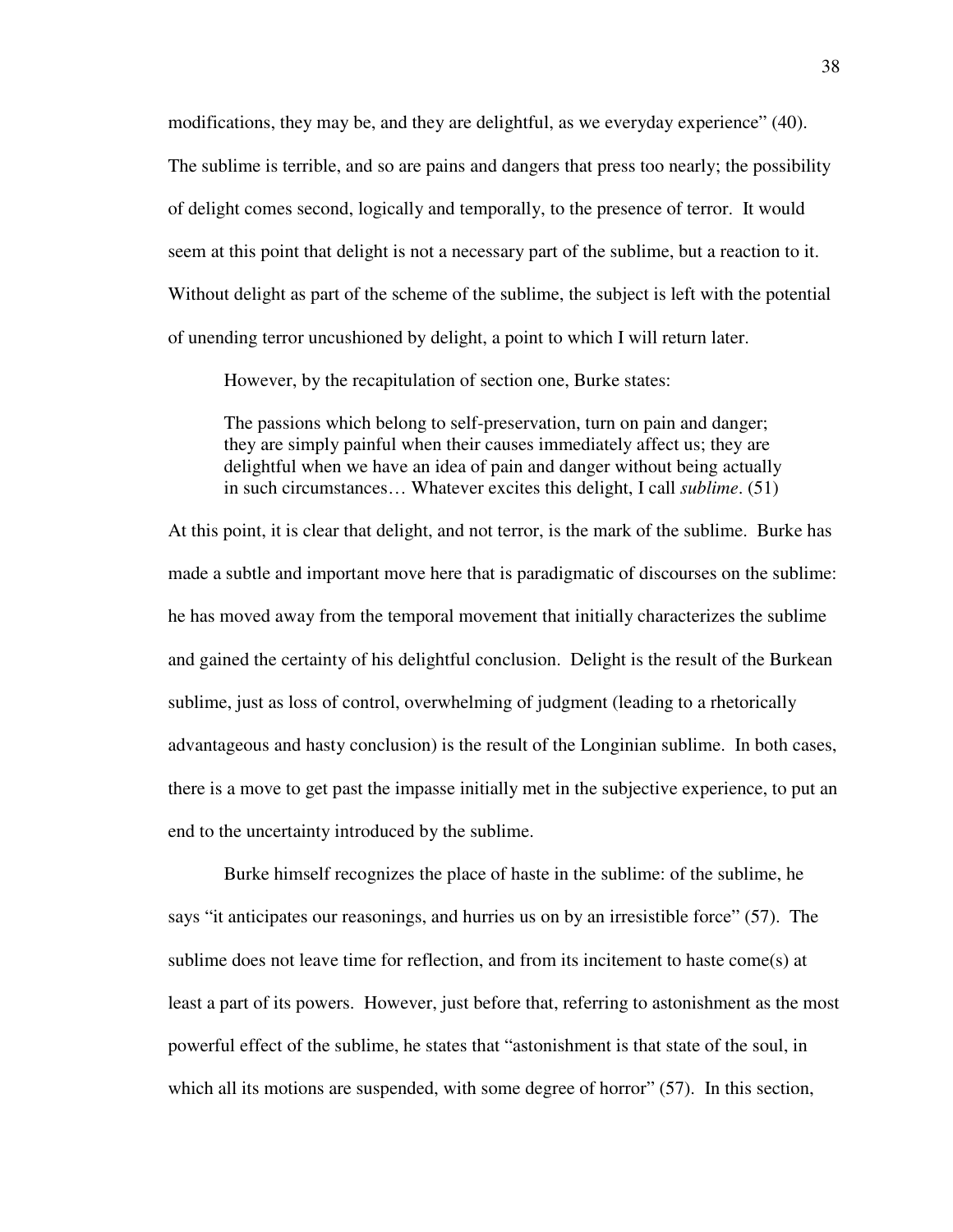Burke highlights the two-moment structure and shows his preference for the conclusion, accompanied by delight, over the moment of suspension, marked by astonishment.

 Burke's preference for the concluding moment is paradigmatic because discourses on the sublime deal with a temporal structure of experience, but they often work to erase the very temporality upon which they are based. For Burke, delight already encompasses at least a two-moment structure: initially, there is the fear of pain or death, then there is the delight that arises from the realization that the feared event will not arrive. By the time Burke recaps section one of the *Enquiry*, the emphasis has shifted from the upsetting nature of sublime terror (characterized by a *temporal* vacillation in the mind) to the delight felt at the removal of the danger. Indeed, though Burke claims that safety is not a cause of delight, but only a necessary condition for its enjoyment, it could easily be argued that the recapitulation shifts the sublime from a play of terror to a play of safety; the subject who experiences the sublime must initially be safe, have this safety challenged, then enjoy the terror from his safe distance. While this may seem like a pedantic insistence, still I insist that this shift from terror to safety matters.<sup>21</sup> By reconceptualizing his sublime in the recapitulation of section one, Burke reinstates the subject in his certainty about his place in the Other, his safety in the world.<sup>22</sup> The crystallization of the sublime offered in the recapitulation represents a spatialization of a temporal process; Burke exchanges a perfected (in the sense of 'already completed') schema of delight for the process of moving from terror to delight. The progress of Burke's discourse mirrors the progress of the sublime as conceived in many such

 $21$  Indeed, this tension between uncertainty and certainty appears in several sections of Burke's text.

 $22$  Here I must agree again with Freeman, who takes Burke to task for his reinscription of aesthetic experience in terms of gendered norms. See Freeman, The Feminine Sublime: Gender and Excess in Women's Fiction 47-55.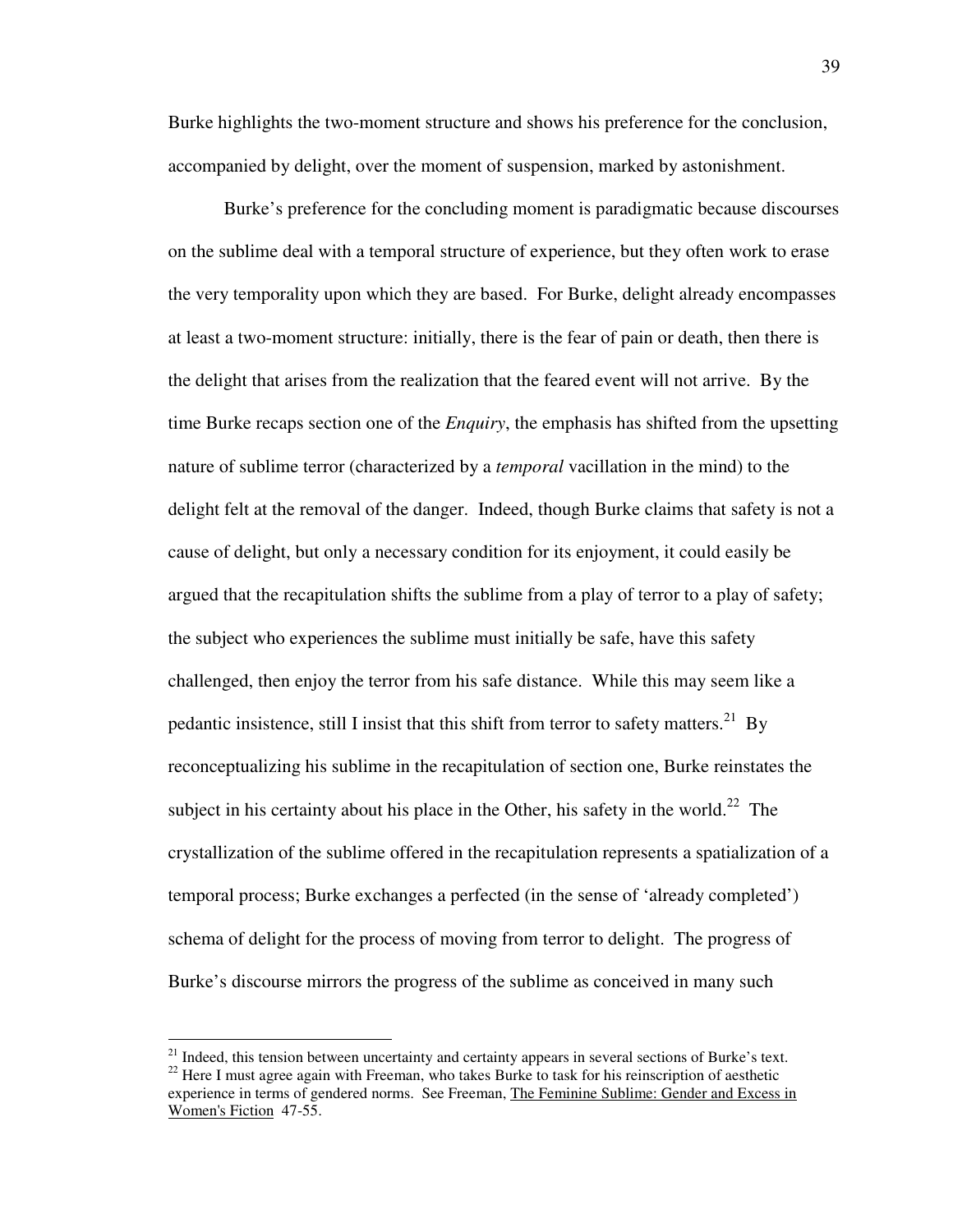discourses: there is an initial moment of uncertainty, as when Burke introduces the sublime without a clear relation to delight, but this uncertainty is swept away by the concluding, recuperative moment which assigns delight unquestionably to the sublime and in which all is found to be well again. In Kant's approach to the sublime, there is a similar preference for the final state of the subject who has experienced the sublime, though his elucidation of it partakes less of Burke's performative style than of the rigorous style expected of systematic philosophy. In short, where Burke's texts acts out the phases of the sublime, Kant's text attempts to remove them all together, and present only the product of the sublime, the subject re-fortified in his ontological calling.

## **Kant: metaphysical forgetting**

It is persuasive, if not uncontroversial, to see in Kant's Critique of Judgment the culmination of the eighteenth-century discourse on the sublime. This is the perspective adapted by S. H. Monk in his The Sublime: A Study of Critical Theories in XVIII-Century England, a work which is still arguably the most comprehensive and thorough account of the category. Kant's critical scheme has done at once with empirical and fanatical or mystical accounts of the sublime, as the faculty of judgment is brought in to bridge the gap between knowing and willing. His rendering of the sublime comprehends what came before it and makes it part of an impressive philosophical system. Indeed, Weiskel says that "Kant is as important for any theory of the sublime as Aristotle is for any theory of tragedy" (38). No longer must the inquirer after explanations of sublimity be satisfied with vague notions of the expansion of the imagination, as with Addison's claim in The Spectator, issue 412, that "Our Imagination loves to be filled with an Object, or to grasp at any thing that is too big for its Capacity" (Morley et al. 717). Nor need she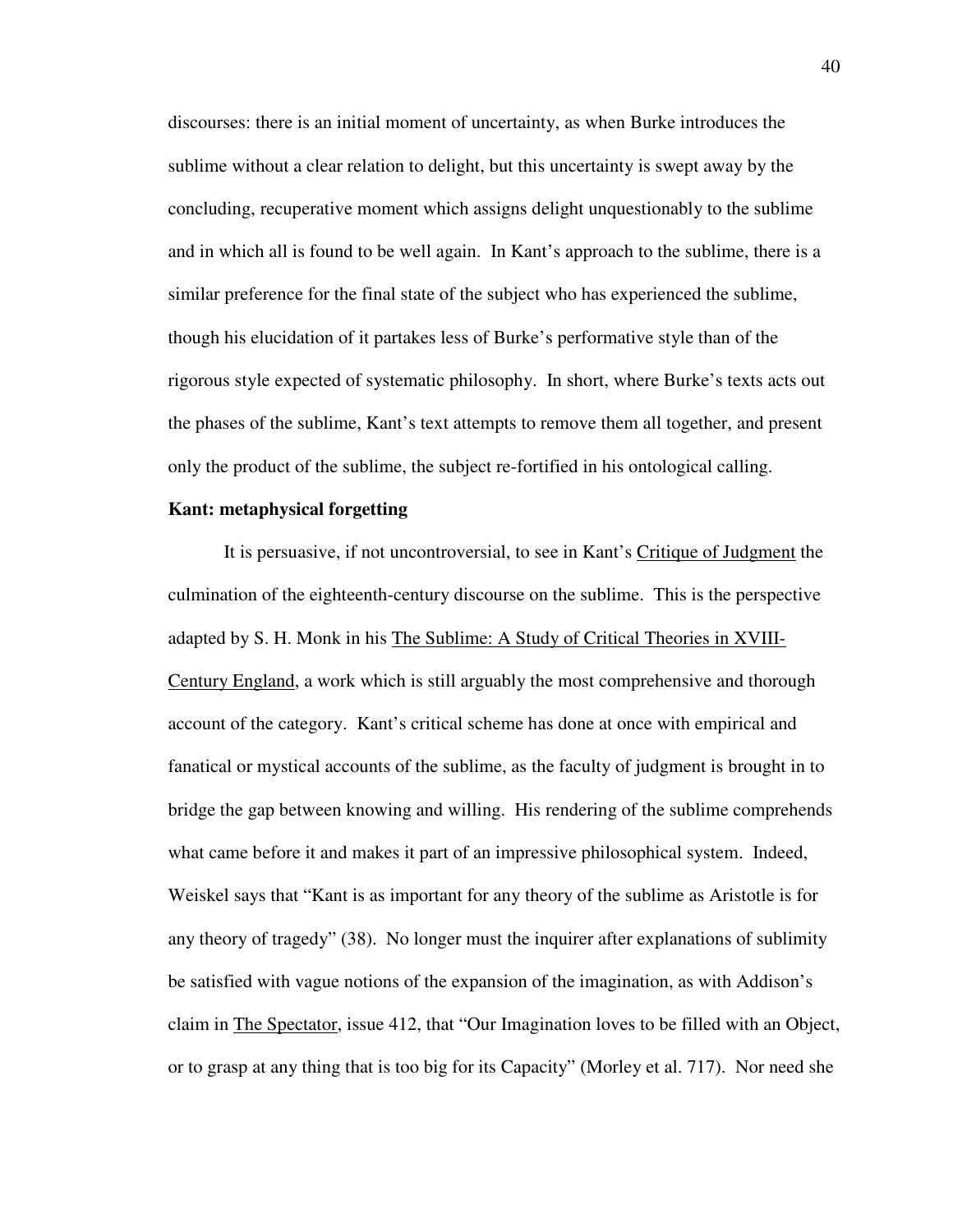be hindered by speculations about the role of bodily functions (as with Burke's passages on the functioning of the eye, for instance). Kant's analytic of the sublime can be seen as a culmination of Francis Bacon's scientific project of exercising control over nature, for through the sublime Kant asserts the power of humans in the face of nature. In this section I will argue that, through the culmination of this program of control, Kant builds on Burke's preference for the conclusion of the sublime impasse, and achieves a spatialization of the sublime that would obliterate its temporal experience altogether.

 Commentary on Kant is, of course, so voluminous that there is no need here to enter into a discussion of all the particulars of his theory of the sublime; a brief sketch will do. Kant splits the sublime (which can only be aroused—not to say caused—by objects of nature), into the mathematical and the dynamic. In both cases, the judgment of sublimity is referred to the subject, rather than the object, because the sublime ultimately refers the subject to its supersensible substrate, its attachment to a principle that goes beyond any mere object of nature.

 The mathematically sublime challenges the imagination (the power of sensuous exhibition) to represent an object of sense (as opposed to the beautiful, which leaves the imagination in a restful, harmonious—and purposive—relationship with an object). We can think of the imagination as a sort of holding tank, in which perceptions are brought together and made to cohere through mathematical measurement. So, gazing on a lake, the imagination estimates the size of the lake in mathematical units, or in comparison to other similar objects, and a pleasurable, purposive outcome (one which does not upset the subject) may be reached. On the other hand, the object presented to the imagination may be too large to be represented, which is to say it exceeds the capacity of the imagination.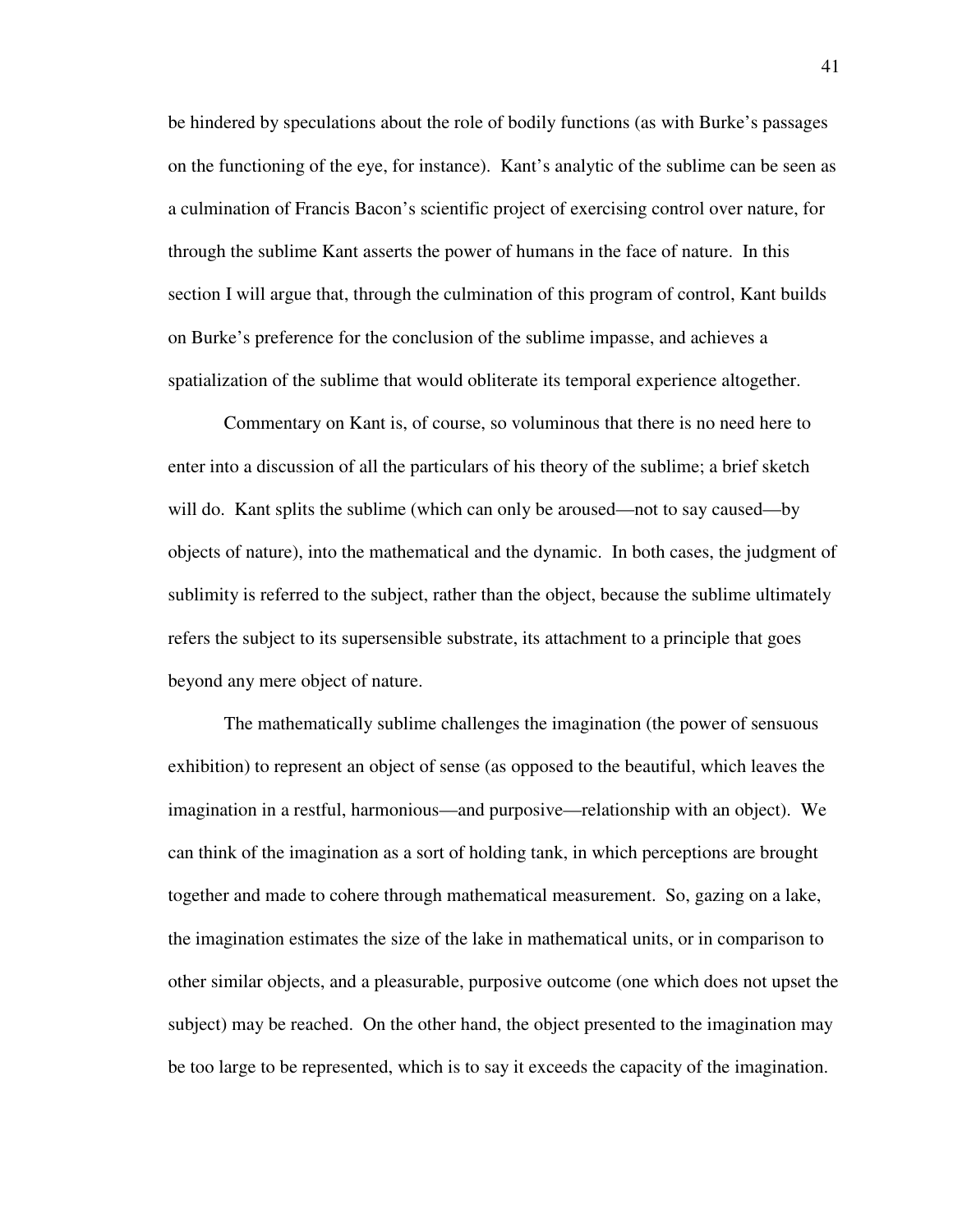The expansion of the imagination to its limits even carries its own kind of pleasure, though Kant's text favors the painful (and contrapurposive) failure of the imagination over the pleasure of its initial expansion. Reason demands that the imagination exhibit the object all at once: "reason… knows no other determinate measure that is valid for everyone and unchanging than the absolute whole" (Kant 114). In other words, imagination can be satisfied with a process of *apprehension*, in which a certain measure can be repeatedly applied to an object in order to represent it, while reason requires *comprehension*, which happens all at once and includes the totality of the object: "our imagination strives to progress toward infinity, while our reason demands absolute totality as a real idea, and so [the imagination,] our power of estimating the magnitude of things in the world of sense, is inadequate to that idea" (Kant 106).

 From this failure of the imagination arises the feeling that the mind has a power that passes all sense, and this is the real pleasure of the sublime, which Kant calls "RESPECT" for "our rational vocation"  $(114)$ <sup>23</sup> On this point, Weiskel rightly points out that reason's gain comes only at the expense of phenomena and the imagination's ability to apprehend them, a point where Weiskel detects something of Kant's ideological motives  $(41)$ <sup>24</sup>. The opposition between apprehension and comprehension is of great importance here. Just as Burke presents the sublime first in a process of terror, then crystallized in delight, here we see first the imagination in process, followed by reason's demands, which issue from outside time. I will return to Kant's treatment of time in his analysis of the sublime after glancing at his dynamic sublime.

 $^{23}$  This rational or supersensible vocation is the center of the Kantian subject's being, what marks the human as human in Kant's account.

<sup>&</sup>lt;sup>24</sup>If we consider Althusser's definition of ideology as the imaginary relationship to the real conditions of existence, then it does indeed seem that Kant's aggrandizement of reason is explicitly ideological.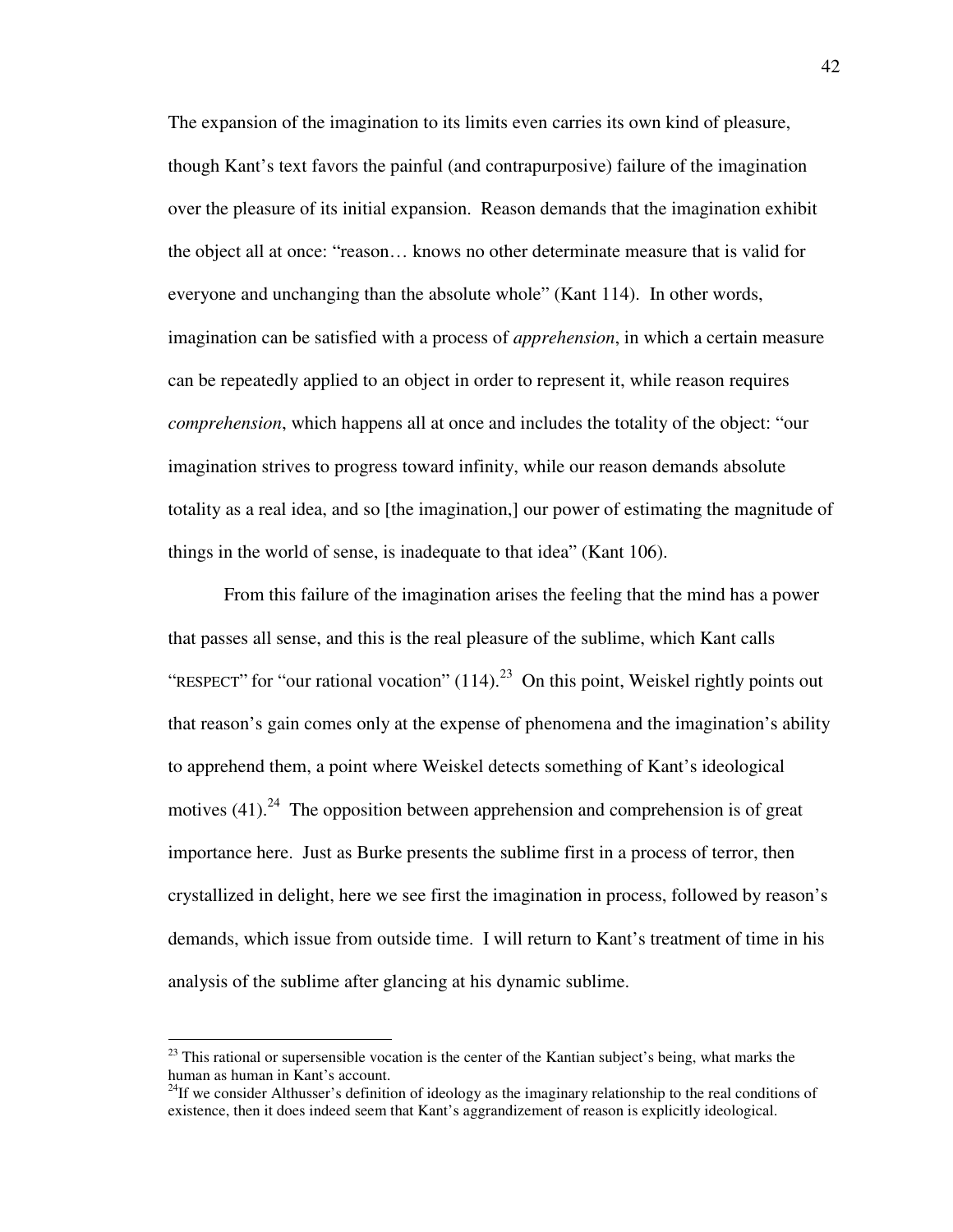The other type of sublimity for Kant is the dynamic sublime. The dynamic sublime finds the subject confronted not with nature's magnitude, but with its might. The imagination is not on trial here; instead, the faculty in question is desire.

[T]hough the irresistibility of nature's might makes us, considered as natural beings, recognize our physical impotence, it reveals in us at the same time an ability to judge ourselves independent of nature, and reveals in us a superiority over nature that is the basis of a self-preservation quite different in kind from the one that can be assailed and endangered by nature outside us. (Kant 120-1)

One is reminded of Pascal's consolation that man is a thinking reed: even if we can be physically crushed by nature, and our bodies destroyed, we are still connected to a greater vocation that will not be at all affected by our corporal demise, though for Pascal the fragile human is superior to nature through knowledge, while for Kant, it is through his ontological vocation.

 Regarding this vocation, the section of The Critique of Judgment that treats the dynamically sublime ("On Nature as a Might") seems to play a kind of shell game. The progression of events in the dynamically sublime seems like it should be terror aroused by nature, followed by the reflection that our vocation places us (or at least some part of us—Kant's subject here is split between the physical and the vocational) "sublimely above nature" (Kant 123). However, looking closely at Kant's narration of the experience of the dynamically sublime, that is not how I find the moments ordered. The sublimity of the all-powerful and awful deity (a prime locus for sublimity from Longinus onward) poses a problem for Kant, as the human is supposed to be elevated above nature, not left cowering before a wrathful God. About the subject before God, Kant says:

Only if he is conscious that his attitude is sincere and pleasing to God, will these effects of might serve to arouse in him the idea of God's sublimity, insofar as he recognizes in his own attitude a sublimity that conforms to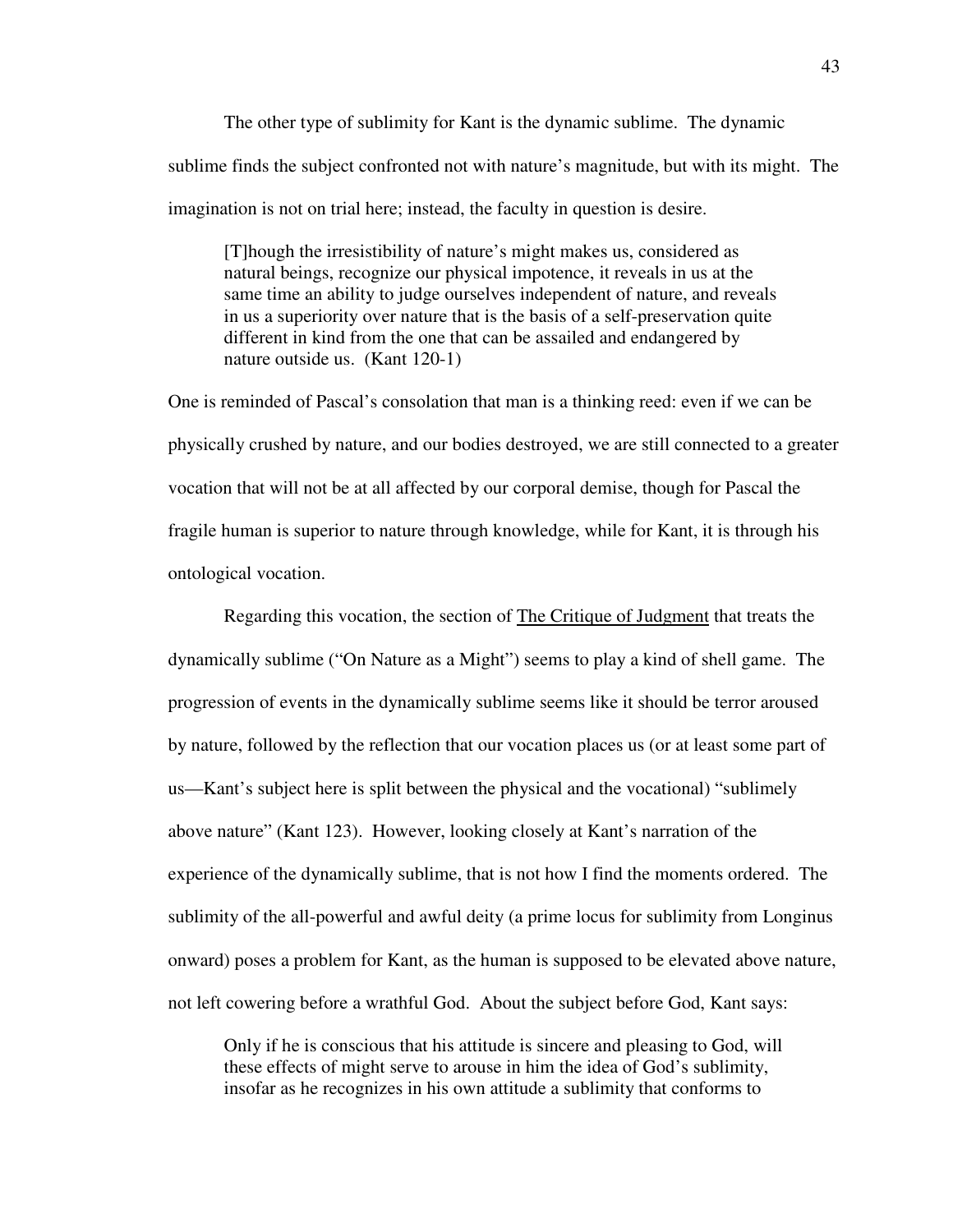God's will, and is thereby elevated above any fear of such natural effects, which he does not regard as outbursts of God's wrath. (122-3)

In this passage, we see a version of what I am calling the shell game. In this instance, the trick is identifying the sublimity of God with the sublimity of the subject, which is also here the mechanism of distinguishing between the natural, above which the subject is raised by the sublime, and the divine, to which the subject is (almost) raised in the experience.<sup>25</sup> In the next paragraph, Kant highlights the importance of a presupposition that his analytic makes necessary:

And it is only by presupposing this idea within us, and by referring to it, that we can arrive at the idea of the sublimity of that being who arouses deep respect in us, not just by his might as demonstrated in nature, but even more by the ability, with which we have been endowed, to judge nature without fear and to think of our vocation as being sublimely above nature. (123)

Here is it apparent that the sublime, as a mechanism for raising the human above the constraints and dangers of the natural world, is dependent on an assumption, which turns it into a logical circle. The only way to experience the dynamically sublime is to know already that there is a vocation within that already puts the subject above nature, which sounds more like an antidote to the fear raised by the sublime than an explanation of its causes. More than introducing a logical impasse, this assumption makes it sound like the point of the sublime is not to discover the power of desire (the connection to the supersensible substrate), but simply to celebrate and re-assert it. Kant's dynamic sublime takes the same path I charted for Burke's sublime in the previous section: it starts out looking like a description and explanation of a dangerous experience (a vacillation between the pain and pleasure of danger and release), but ends up being a description and

 $25$  This subject/object confusion permeates the discourse on the sublime, and is one of its structural components to which I will return.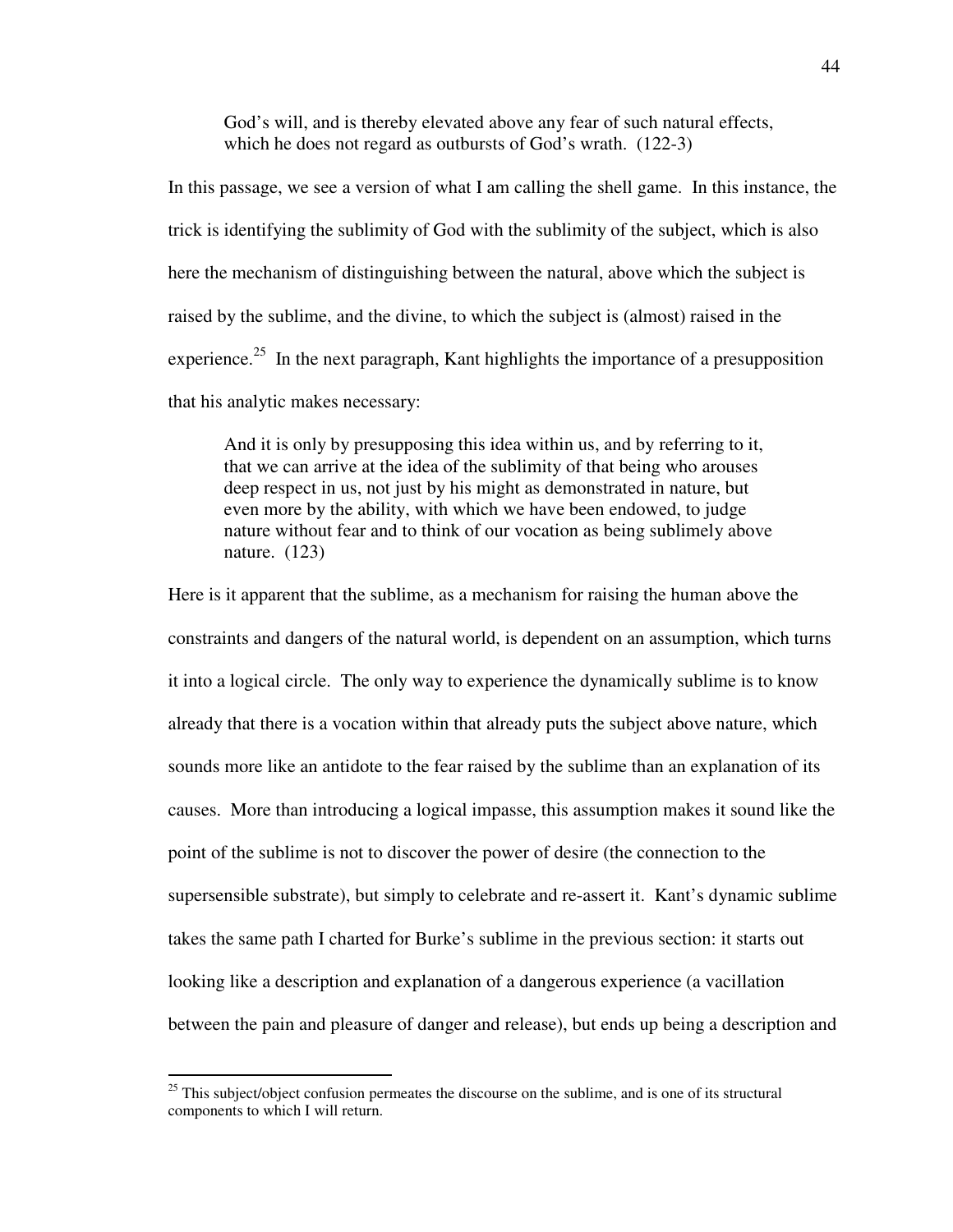explanation of the ideologically motivated position of the subject (for Burke, the play of safety, for Kant, the already-decided drama of the discovery of the supersensible substrate). From this perspective, the analytic of the sublime sounds more like an exercise or an apology for Kant's critical system than an integral part of it that bridges between reason and desire.

 Like Burke, Kant removes much of the danger of the sublime: physical danger renders the experience impossible, and any real anxiety that arises from the sublime is a simple mistake (either the failure to recognize the power of reason over the imagination, or an incorrect "frame of mind" which does not already assume there is a supersensible vocation). Also like Burke, though in a more refined way, Kant accounts for the temporal succession of events in the sublime experience. That the subjective (even if universal) experience of the sublime should be considered in terms of time is in perfect accord with Kant's system, for time is a form of intuition, according to Kant, which means that it is an *a priori* given which structures the human experience of the world (Kant xxxiii). This is important because it shows first that Kant is more thoroughly systematic than either Longinus or Burke and because it situates time very specifically, prescribes a certain role for it, and leaves open a space for something that exists outside of time, which will be key in the analysis of what Kant has to say about the sublime as it happens, structured by time. Time is a form of sensation, and the sublime rests on the supersensible or rational vocation. The very supersensibility of this vocation means that it stands outside of time (which it must, since it is given *a priori*).

 For Kant, apprehension must give way to comprehension, which is as much as to say that the sublime collapses time: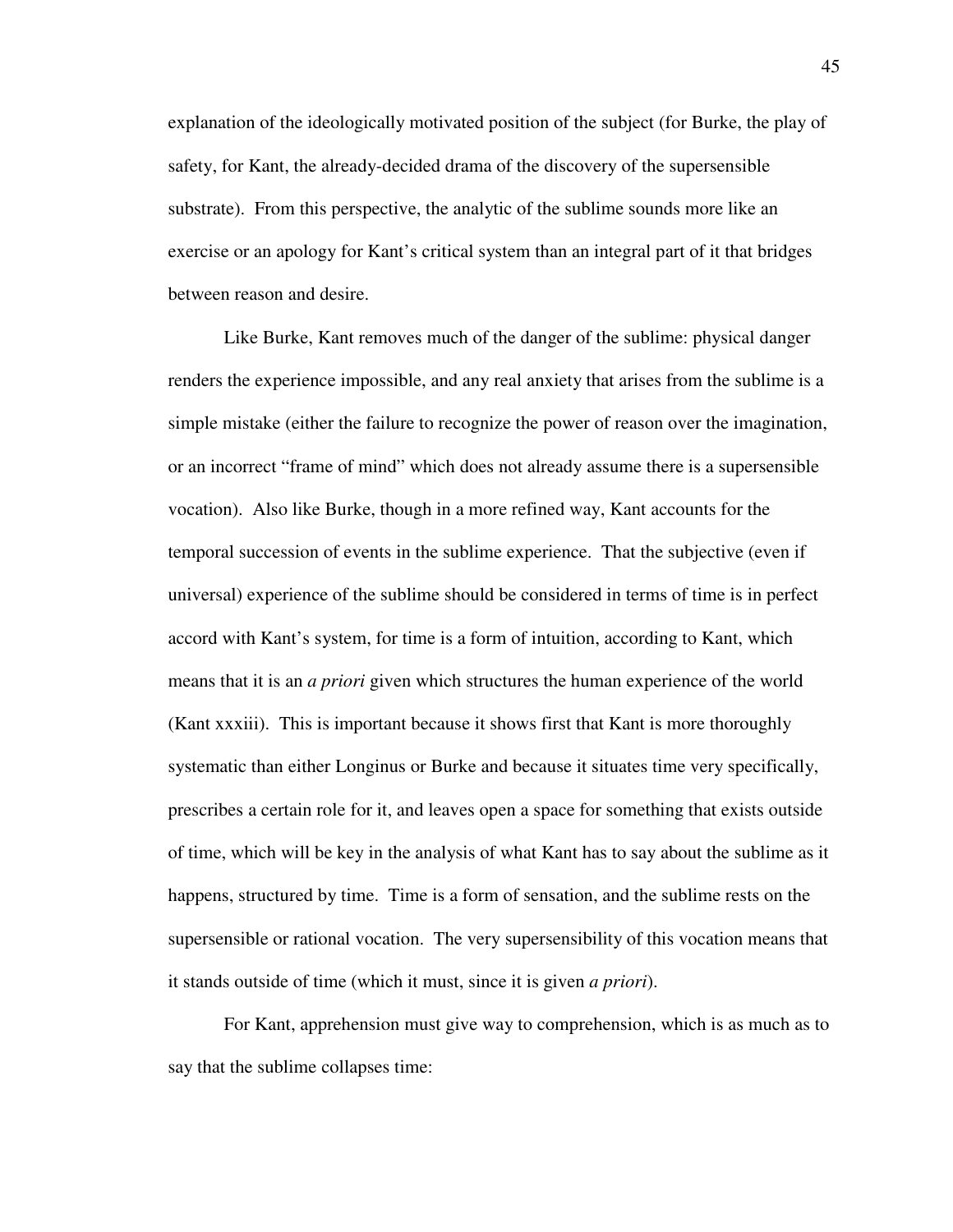Measuring (as [a way of] apprehending) a space is at the same time describing it, and hence it is an objective movement in the imagination and a progression. On the other hand, comprehending a multiplicity in a unity (of intuition rather than of thought), and hence comprehending in one instant what is apprehended successively, is a regression that in turn cancels the condition of time in the imagination's progression and makes *simultaneity* intuitable. (116)

Intuiting simultaneity is a problem in Kant's scheme because time is a form of intuition, which means intuitions have a temporal component. There is more at stake in Kant's sublime than a quirk of forcing the temporal into the a-temporal (or vice versa). The mathematical sublime and the possibility of intuiting simultaneity are inherently linked. For the subject to even be able to think simultaneity there must be a sublime, which operates the way Kant describes. It is interesting that, given the passage quoted above, it is impossible to establish temporal priority between the sublime and the possibility of intuiting simultaneity. Kant has pointed out, with the utmost accuracy, a key problem of the sublime (the resolution of its temporal movement). However, he makes the problem useful by conflating it with another problem (just as the deity gains sublimity through our proper mental attunement to our rational vocation and we gain a sense of our own sublimity through our attention to the deity): the sublime becomes the answer to the problem of intuiting simultaneity. Juxtaposing the problem of simultaneity and the sublime leaves us with an image that might be well applied to the Lacanian imaginary, characterized as it is by misrecognition: A person gazing at her image in the mirror, seeing a God gazing back, each edified by what she sees. This misrecognition is all that lets the concepts of reason into the human sphere through intuition. Lyotard treats the problem of simultaneity and succession, and he concludes that Kant's approach makes it "very difficult to classify Kantism among philosophies of the subject," because the twin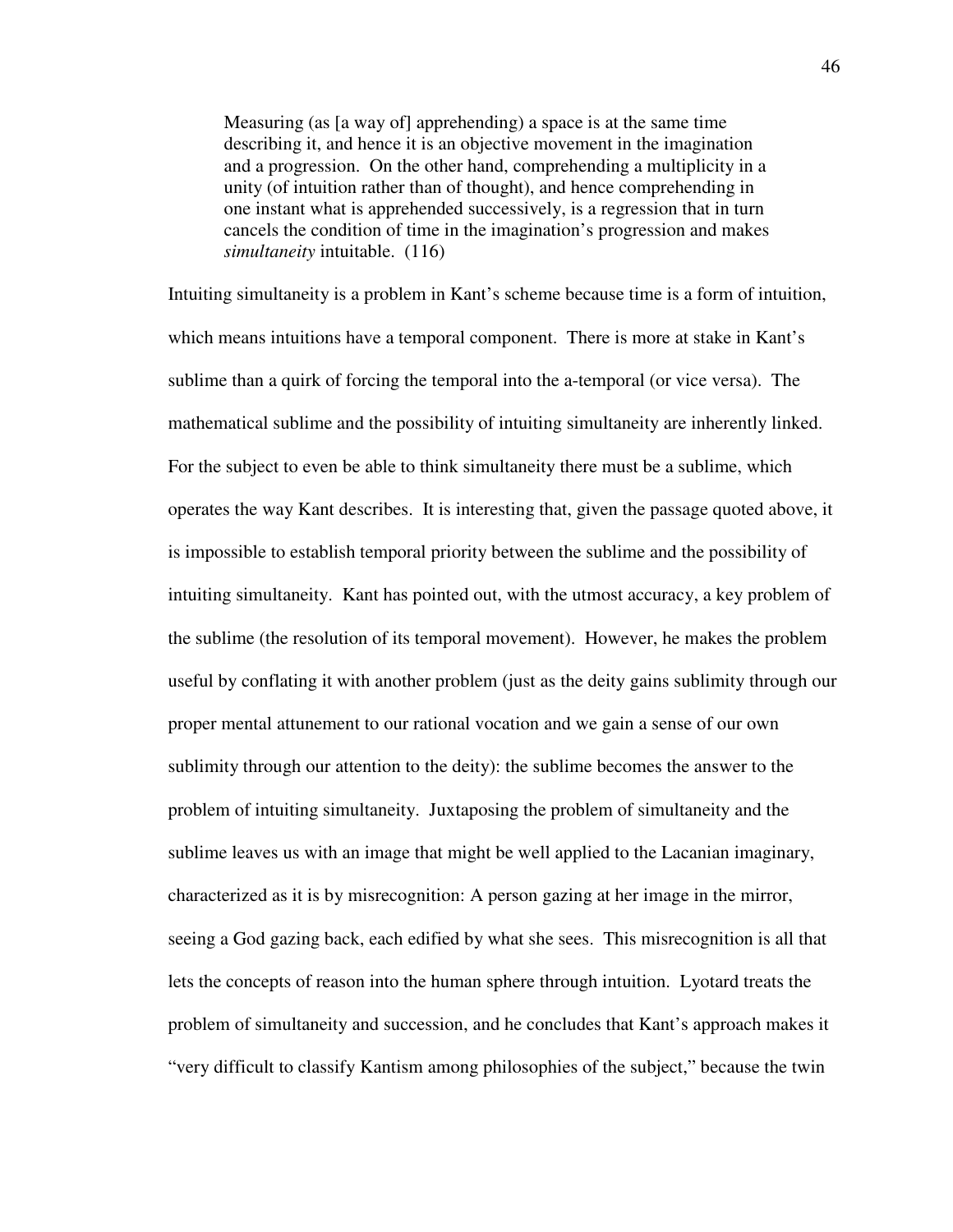sensations of the sublime (the "departure" of the imagination and the "exultation" of reason) "cannot be related to the unity of an 'I think' " (Lyotard 144-46). I would say that, quite the contrary, the split between the perceived failure of imagination and the supposed exultation of reason is in fact precisely indicative of the split subjectivity I am pursuing here. The subjective incoherence that arises between the two opposed sensations is a result of Kant's attempt to suture close the aporia opened by the sublime. Further, Lyotard's evident requirement that any subject be united by an "I think" is simply false.<sup>26</sup> Kant is indeed a philosopher of the subject, maybe even more than he realizes.

 Access to the concepts of reason through intuition is of great importance to the Kantian system because his subject is much more at home in the fields of reason than in those of the imagination. Kant says "we soon come to realize that nature in space and time [i.e., phenomenal nature] entirely lacks the unconditioned, and hence lacks also that absolute magnitude [i.e., totality] which, after all, even the commonest reason demands" (128). The demand of the supersensible vocation is to abandon the phenomena and hew to the ideas of reason.<sup>27</sup> The analytic of the sublime exchanges the experience of the sublime for the idea of the sublime, freezing the subject in the timeless world of reason. Indeed, considered from a Lacanian perspective, this freezing, this insistence on the primacy of the unconditioned absolute, is nothing short of the destruction of the subject.

<sup>&</sup>lt;sup>26</sup> One of Lacan's greatest contributions is his concept of the subject, which allows for heterogeneity instead of unification.

 $27$  On the impact of Kant's division of mental images from objects, Frances Ferguson writes "though the Kantian separation of the aesthetic has repeatedly been seen as an escapist attempt to make reality less real, it seems to me that the Kantian boundaries achieve precisely the opposite effect" Frances Ferguson, Solitude and the Sublime: Romanticism and the Aesthetics of Individuation (London: Routledge, 1992) 3. She is right, of course, about the effect of Kant's aesthetics on reality, but only if reality is identified with the noumena. In other words, Kant's aesthetics serves, in part, to reinforce his (ideologically motivated) split between the phenomena and the noumena.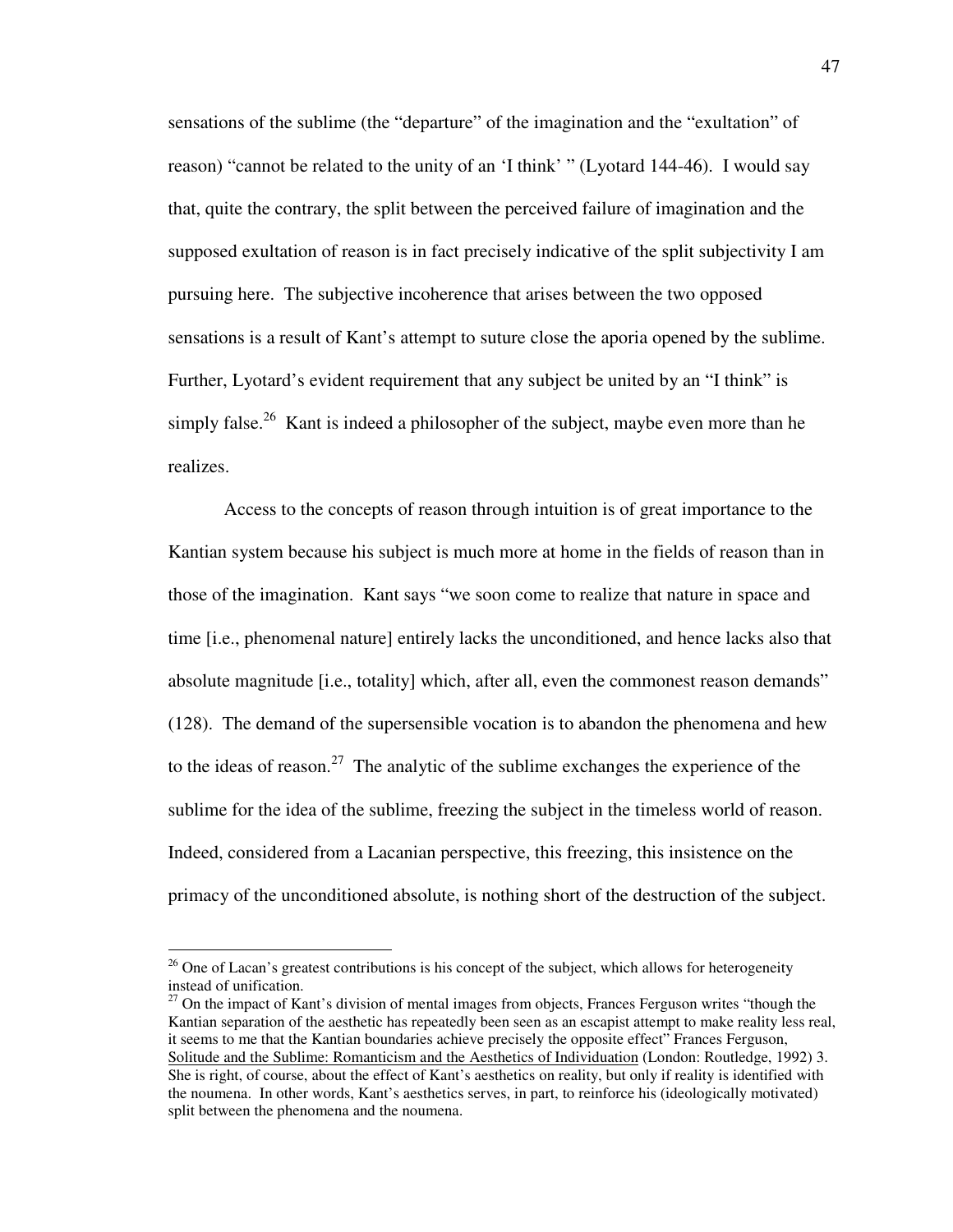For reasons I return to in the following section, Kant's totalizing scheme of signification, his edification of reason via the sublime, leaves no room for the dialectic that characterizes the split subject. This is one of the great paradoxes of the sublime: it is certainly a subjective response, but its tradition has tended toward the evacuation of the subject to be re-inscribed elsewhere. The Kantian subject gains great certainty at the cost of cheapening representation—the noumena will never be sensibly grasped, and the phenomena will always be shadows.

 The question of haste, time's passage and the erasure of its passage, is central to my argument. What does it mean to base any theory of the sublime, a temporal and even chronological experience, on a principle that stands outside of time? For my purposes, it means that Kant has evaded the real problem of the sublime, and covered it up by recourse to all-powerful reason. I do not mean simply to critique Kant for supplying a gendered reading of sublimity which celebrates the power of masculine reason over feminine imagination: I mean to point out that Kant's critique makes the move that writers on the sublime since Longinus consistently make. That is to say, he removes time from the sublime in its third logical moment, and replaces it with an eternal verity, in order to maintain the integrity of his philosophical position. Kant, even more than Burke, discounts the momentary and successive nature of the sublime, and destroys its possibility by enslaving it to reason.<sup>28</sup> The question I pose at this point is, what happens to the sublime if it is not used to resolve a philosophical problem, or to support a certain

<sup>&</sup>lt;sup>28</sup> Both Jean-Francois Lyotard and Paul de Man note the narrative quality of Kant's analytic of the sublime. They both cite the personifying and gendering of Reason and Imagination that makes Imagination's sacrifice in the sublime experience so clearly violent. See Paul De Man, "Phenomenality and Materiality in Kant," The Textual Sublime: Deconstruction and Its Differences, eds. Hugh J. Silverman and Gary E. Aylesworth (Albany: State U of New York P, 1990) 104-05. See Jean-Francois Lyotard, Lessons on the Analytic of the Sublime, Meridian: Crossing Aesthetics, eds. Werner Hamacher and David E. Wellbery (Stanford: Stanford UP, 1994) 187-90.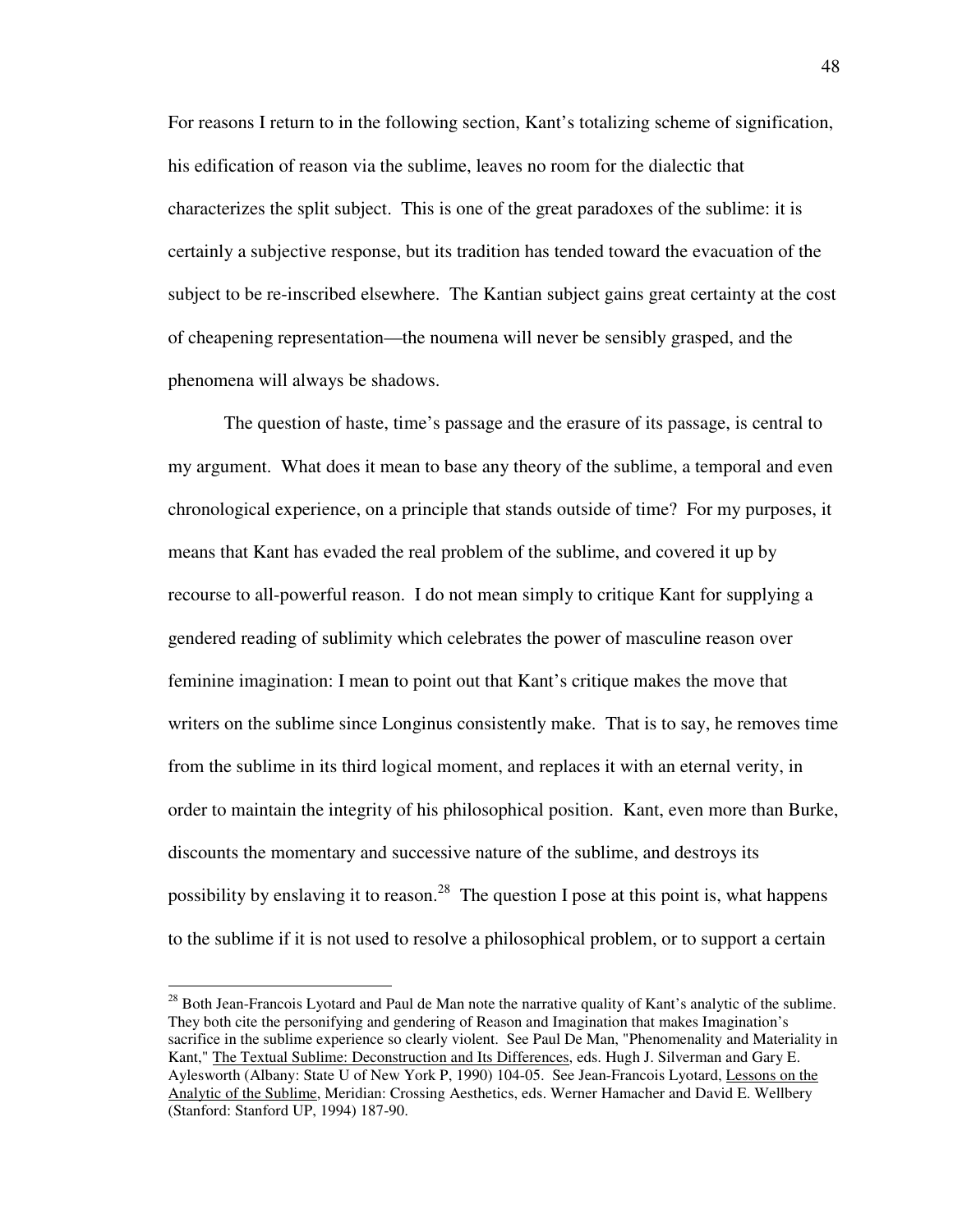subjective position? What happens to the sublime if we subject the third moment (to use Weiskel's terminology once again) to a rigorous re-reading, deprived of its circular connection to a Kantian supersensible substrate or its Burkean defensive (in the Freudian sense) posturing against a dangerous feminine sexuality? To answer these questions, I will turn to a Lacanian account of the sublime, built around his idea of logical time.

 Before offering a Lacanian account of the temporality of the sublime experience, I need to review a few points from Weiskel's The Romantic Sublime. This short detour is necessary because his approach is both structural and psychoanalytic, as mine is, and so it is necessary to distinguish my argument from his.

 Taking a Freudian approach and applying Kantian and structuralist terminology, Weiskel splits the sublime confrontation of subject and object into three phases as follows. The first phase is "the state of normal perception or comprehension, the syntagmatic linearity of reading or taking a walk or remembering or whatnot" (23). This is the state we should find ourselves in most of the time, signifiers and signifieds cooperating nicely to keep us on track. Its lack of novelty (Weiskel even mentions a certain boredom associated with this phase) suggests there is nothing sublime about the first phase; it is a mere prelude, though necessary in Weiskel's scheme. "In the second phase, the habitual relation of mind and object suddenly breaks down. Surprise or astonishment is the affective correlative, and there is an immediate intuition of a disconcerting disproportion between inner and outer" (24). Here is where the real interest in the sublime lies, in its potential to upset boundaries and realign consciousness. Weiskel says the second phase is marked by a failure or an excess of signification: "[w]e are reading along and suddenly occurs a text which exceeds comprehension, which seems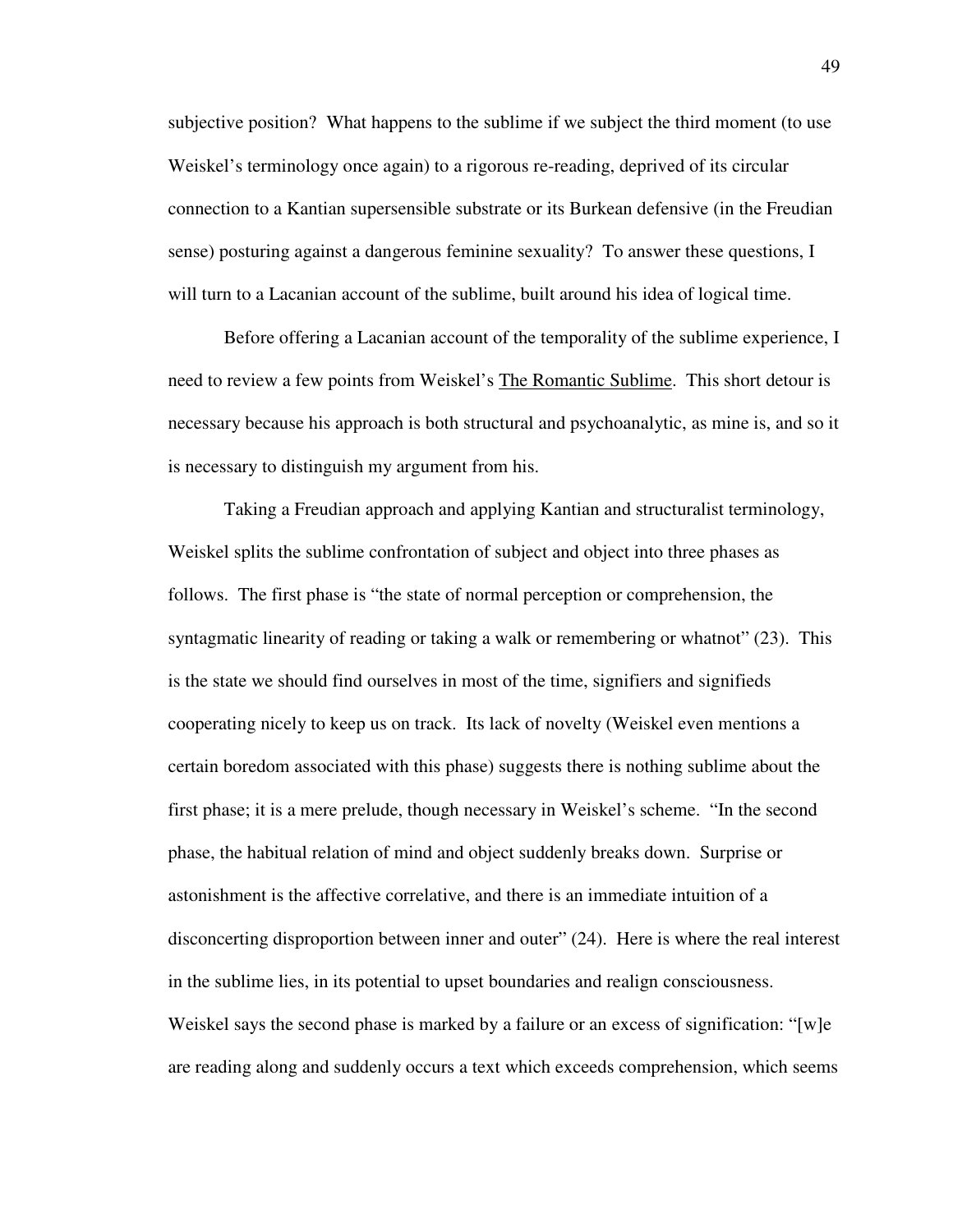to contain a residue of signifier which finds no reflected signified in our minds" (24). It is important that Weiskel imagines a residue of signifier here overpowering the mind's ability to provide a signified. This is a point to which I return.<sup>29</sup>

In the third, or reactive, phase of the sublime moment, the mind recovers the balance of outer and inner by constituting a fresh relation between itself and the object such that the very indeterminacy which erupted in phase two is taken as symbolizing the mind's relation to a transcendent order. (24)

For Kant, this transcendent order is man's vocation, his participation in the supersensible. For Longinus, this would be the moment that fills us with pride, and makes us feel as if we are responsible for the greatness of the discourse we have just heard. For Addison, this is the moment of the delightful expansion of the imagination. The canonical writers on the sublime all agree that the sublime benefits people, in a more or less calculated way, depending on which writer is in question. Weiskel recognizes that the third moment, the conclusion, is ideological: "What happens to you standing at the edge of the infinite spaces can be made, theoretically, to 'mean' just about anything" (28). While I am not sure we should heartily embrace this degree of freedom in the concluding move of the sublime, I agree that the third moment is characterized by various ideological motivations. It is certainly valuable to examine any account of the sublime for the ideological implications of the third moment. After this point, the sublime subsides, and the experience is over.

 As a narrative of the sublime broken into specific moments, Weiskel's take charts the waters admirably and clearly. It "renders the sublime moment as an *economic* event," one which serves to dispel "mystical" explanations for the sublime (25). The schema

 $29$  Suffice it to say for now that Weiskel never countenances the possibility of there being something beyond the power of signifiers or of the superego.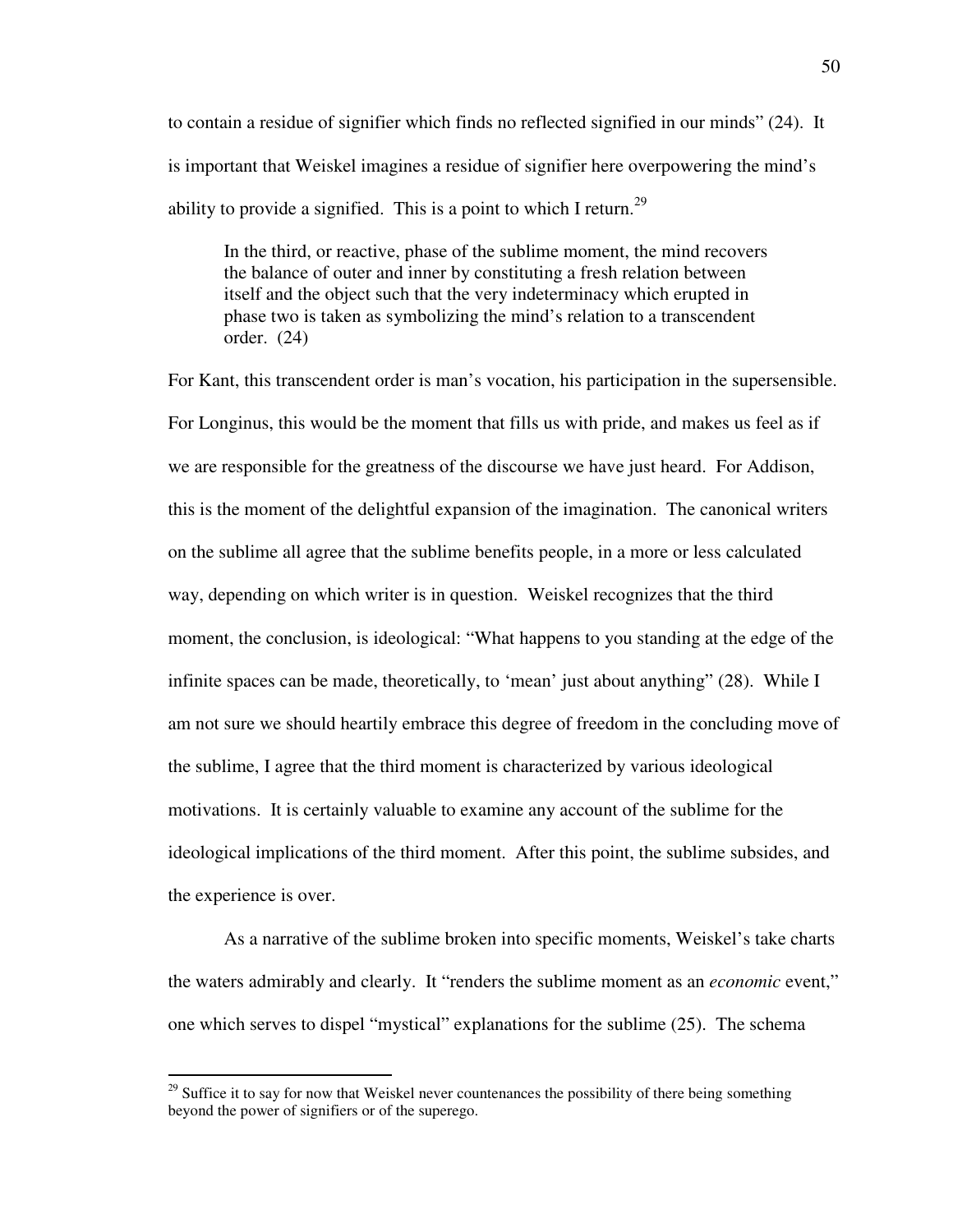works well with his Freudian reading (in which the second and third moments are the fear of and subsequent love for the father as superego) and fits in smoothly with the received account of the sublime. In fact, I argue that it fits too well. To write about the sublime poses an obvious problem: how is one to write coherently about a category that deranges the subject who experiences it? How to avoid the *mise en abîme* of sublime writing that, itself, becomes sublime—recall that Pope, in his Essay on Criticism, says Longinus "is himself that great sublime he draws" (680)? We can conceptualize this problem as one of exerting control, keeping the discourse from getting off course by imposing certain bounds, defining key terms (Burke's separation of the sublime and the beautiful) or creating a complex apparatus to explain the workings of the mind (Kant's account of the faculties). In each case, including Weiskel's, we see an author acting out the sublime drama of confronting excess, and in each case (least so with Longinus, I will argue) we see excess turned toward a purpose without concern for the residue of that excess which cannot be accounted for by the newfound purpose. By breaking the sublime experience into moments, by paying close attention to what canonical authors say (or leave unsaid) about time in the sublime, we can isolate those points which Weiskel would call reactive, and which we (along, perhaps, with Freeman) might call defensive.

 The other element of Weiskel's work that I take issue with is his application of structuralist linguistic terminology (signifier and signified) to the sublime. For Weiskel, objects are signifiers, and the mind is the container of signifieds (26). The sublime is a rupture in discourse, which can come from an excess either on the side of the signifier (in which case it leads to what he calls the metonymical or negative sublime) or on the side of the signified (the metaphorical or positive sublime). It is surely an elaborate scheme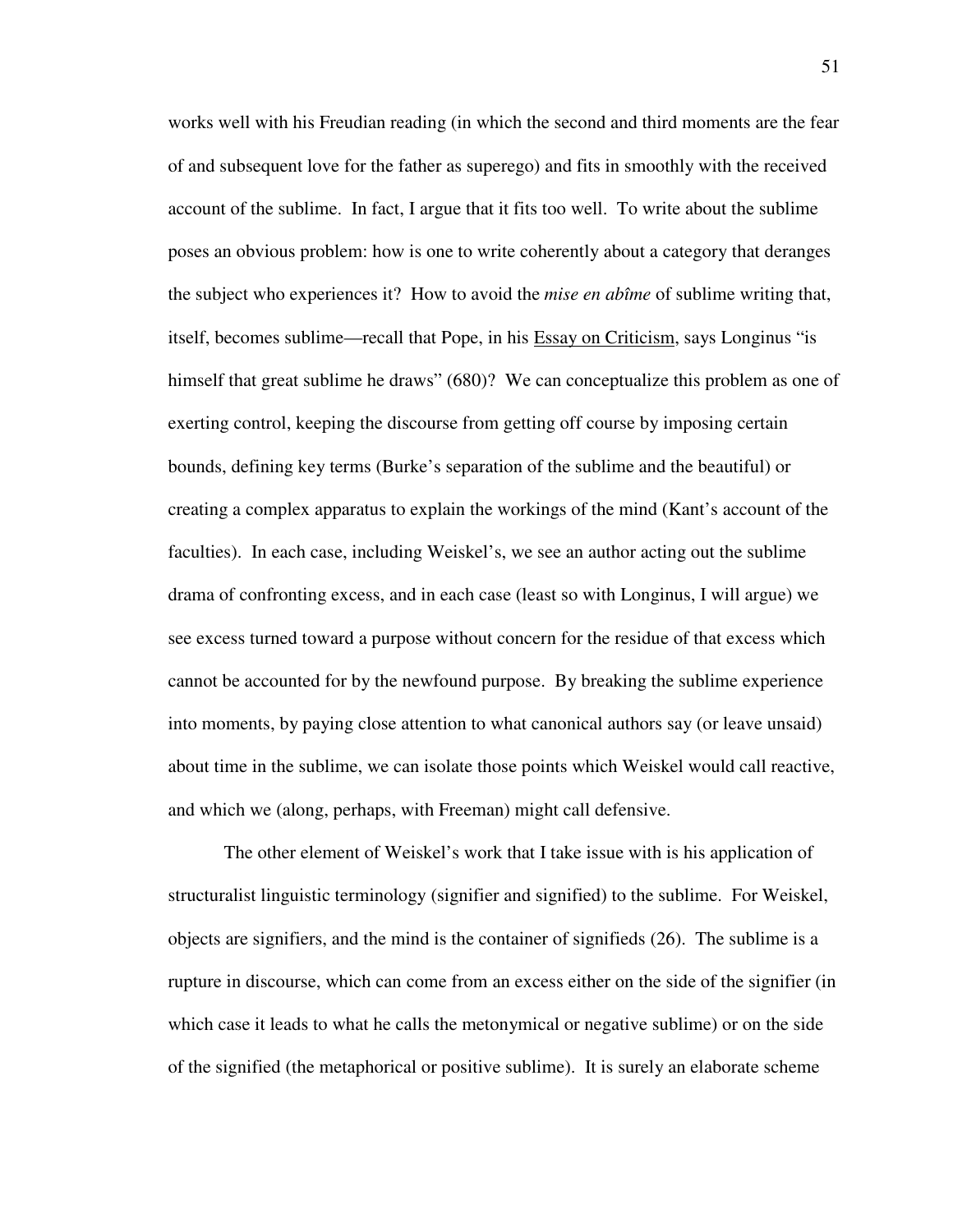built here, finding either the poet or reader as the one experiencing the sublime, and asserting the differences in terms of metaphor and metonymy, similarity and contiguity. It provides the kind of heuristic for which structuralism is so deservedly famous. Weiskel recognizes the potential of building too nice a system, and he questions the division between positive and negative sublimes: "we ought to be wary of the tendency in structuralist thinking to turn a preliminary heuristic into a deduction. The structures elucidated in this book may all be considered instances of *sublimation*" (31). Sublimation collapses the distinction between the positive sublime (the lack of meaning) and negative sublime (the presence of too much meaning) because it creates a structure in which presence and absence vacillate. Sublimation is one of the mechanisms of the unconscious, which tends to both destroy and multiply meanings, combining elements of the positive and the negative sublime.<sup>30</sup> A psychoanalytic reading of the structure of the sublime provides a context for understanding Weiskel's negative/positive distinction, and brings it into a logical order. We can be more careful and thorough than Weiskel with the application of signifier and signified to experience. To state that objects are signifiers strikes me as an over-simplification that obscures a fundamental part of the sublime. One will not find such an equation in Saussure, and certainly not in Lacan. Particularly for the latter, and for the reading of the sublime I put forth, the difference between the signifier and the object is of the greatest importance, and is concerned directly with the founding of the subject.

 Rather than locating the signified on the side of the subject, or Weiskel's "mind," and putting the signifier on the side of things in the world, Lacan holds that the subject is

 $30$  This is precisely the psychoanalytic take on jokes: they provide first a paucity of meaning, followed by too much meaning. The unconscious works to put holes in language.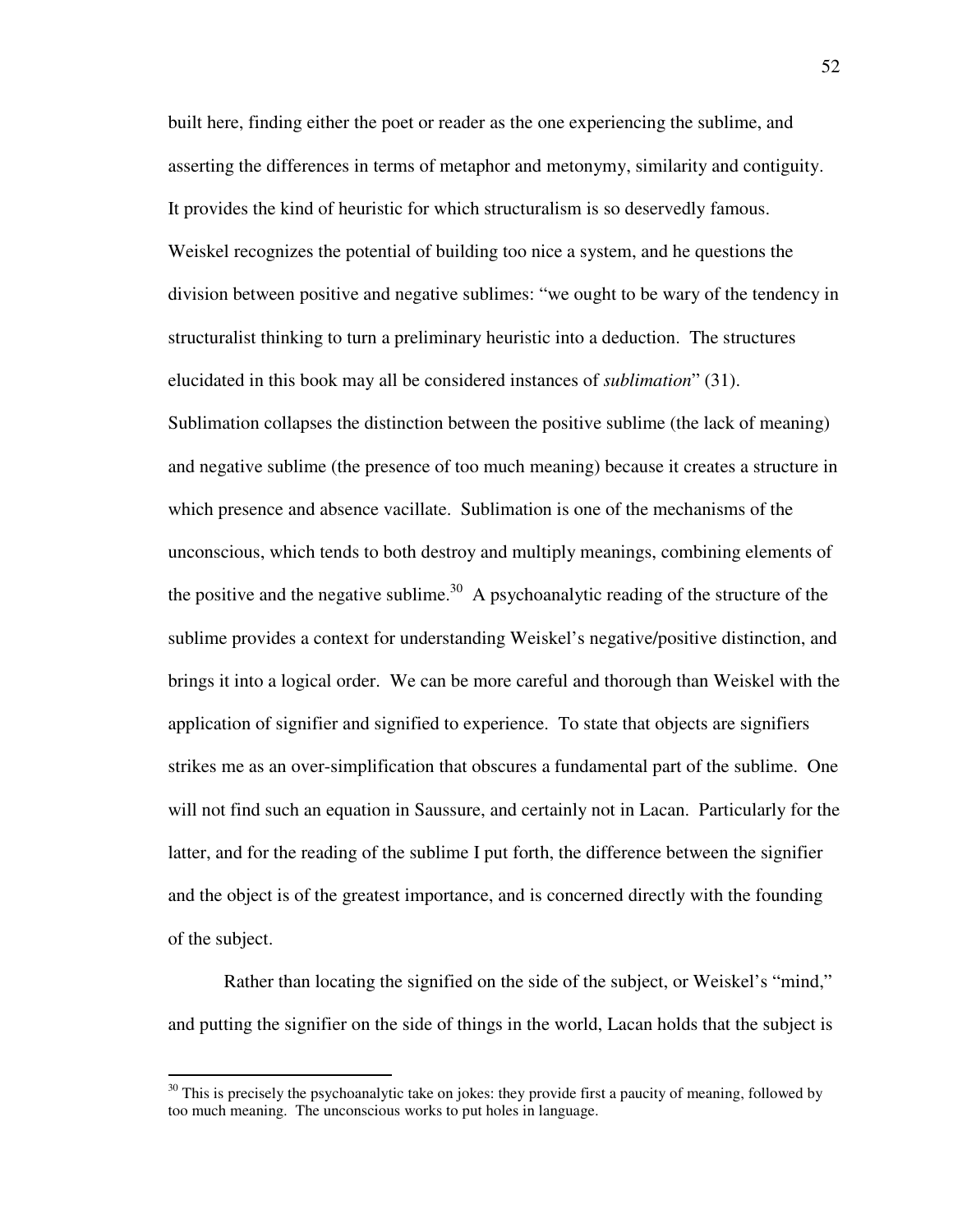made only of signifiers. A phrase found repeated across Lacan's work is "the signifier represents the subject for another signifier." This phrase makes at least two important points that concern us here. First, it highlights the importance Lacan puts on the signifier over the signified. Questioning the Saussurean writing of the sign (the capital S of the signifier separated by a horizontal bar from the lower case *s* of the signified) that would seem to provide meaning through the conjunction of the two terms, Lacan reminds us that the signifier can only hope to find meaning in reference to another signifier. As an illustration, consider the dictionary. The words (signifiers) in the dictionary can only be defined by other words (the greater problems posed by Locke's ideal lexicon which would align each word with a picture need not be entered into here); each definition refers only to the others to generate its meanings. Thus the signifiers are reduced to "ultimate differential elements," which means they only exist insofar as they are different from one another (Lacan Écrits 418). The relation of signifier to signified cannot be solidly established, but there are chains of signifiers which can be followed. For Lacan, this chain-like structure of signifiers is what matters in language, and it accounts for the anticipatory nature of meaning making in speech. " 'I'll never…,' 'The fact remains…,' 'Still perhaps…' Such sentences nevertheless make sense [despite the fact the meaning is interrupted], and that sense is all the more oppressive in that it is content to make us wait for it" (Lacan Écrits 419). Lacan's examples highlight the anticipation of meaning that the structure of signifiers, each depending on the next for its meaning, gives to language. Anticipation plays a key role in my alternate model of the moments of the sublime event.

 The other important point for my purposes made by the Lacanian dictum "the signifier represents the subject for another signifier" is that the subject is caught up in this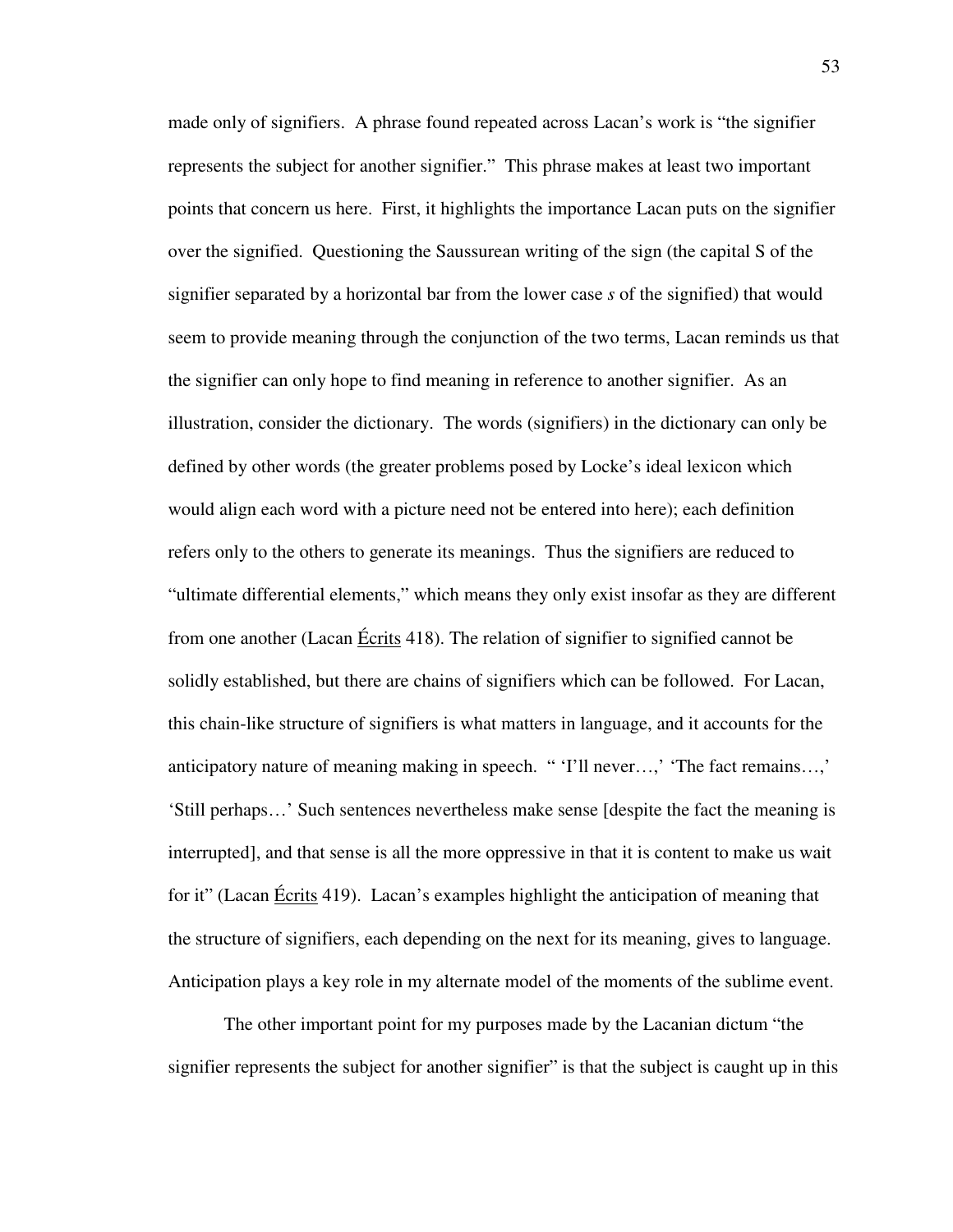anticipatory (and retroactive) play of the signifier. Unlike Weiskel's subject/object scheme, the Lacanian subject is not a mind that perceives, providing meaning to the objects of the world it contacts. Rather, it is a lack-in-being (the famous *manque-à-être*) affected by signification. It is a lack-in-being because it has been cut by the signifier. To put it in Oedipal terms, the unity of the child and mother is severed through the intervention of the father, the phallus, which Lacan calls the signifier of pure difference. The essential problem of the subject is that it can only be represented by signifiers (which Lacan writes as the S of the signifier over the barred \$ of the subject, which can be read as a revision of the Saussurean schema mentioned in the previous paragraph), for this is the cost of the intervention of the Name/No of the Father<sup>31</sup>, but these signifiers cannot completely represent the subject. Because of the failure of representation, the subject is left to the famous Freudian parapraxes (dreams, slips of the tongue, and so on) that express themselves in spite of the subject. Far from being a simple matter of connecting signifiers "out there" to signifieds "in here," Lacan's picture of signification provides rigor that Weiskel lacks on this point. The signifier is of far greater importance than the signified, according to Lacan, and this conception of the network of signification and the subject's problematic place in it (it functions as a gap) gives us a richer system within which to consider the sublime than Weiskel's.

 The point of the foregoing review of three key moments in the history of the sublime is to underline the tendency in it to reduce temporal experience as much as possible to a concluding, singular point. In Longinus, subjective uncertainty is

<sup>31</sup> The *Noms* in *Noms du Pére* does double duty as name and no because of a homophony that English lacks. Note the importance of signification here: it is the *name* of the father that makes the third member of the Oedipal triangle for Lacan, not merely the father. The Name serves among other purposes to isolate the symbolic function of the third term, which is castration.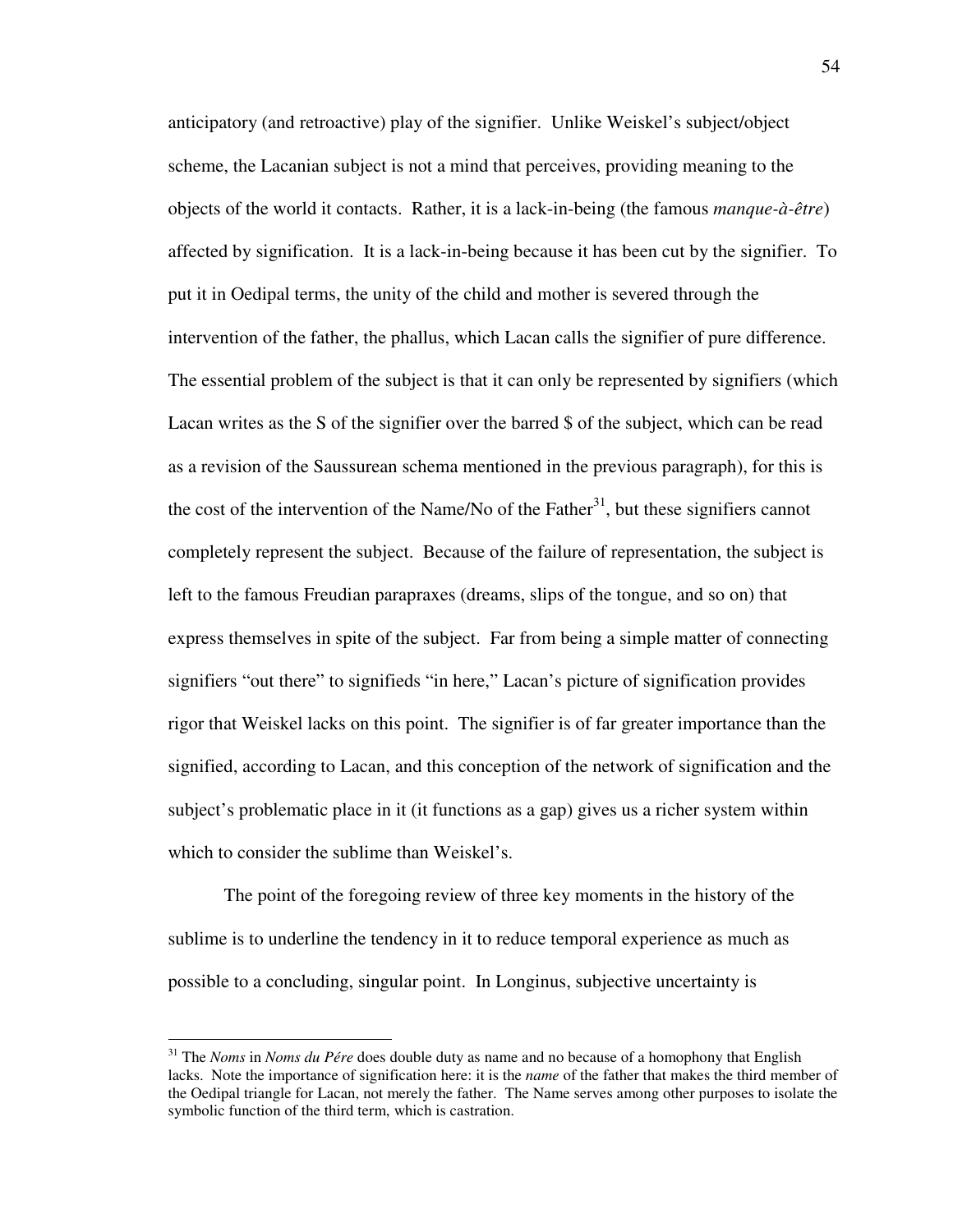manipulated in order to gain a conclusion that goes beyond persuasion's power.<sup>32</sup> In Burke, the vicissitudes of terror are exchanged for a solidified delight. In Kant, even more explicitly, changeability, the mode of experience of the imagination, is exchanged for the certainty of reason's eternal ideas. The latter we might call a spatialization of time, as the events that unfold in time only gain meaning for Kant when they are divested of any further chance of change: they are installed in the unchanging "space" of reason. In Weiskel, the sublime cannot happen without its resolution through identification with the superego, or what he calls the participation of "god terms" (37). As an alternative, we need a discourse that does not follow the tendency to reduce experience to nothing.<sup>33</sup> Instead, our discourse needs to account for experience at precisely the moments it is shut out of these accounts. Lacan's idea of logical time is just such a formula. The essential point that Lacan makes by introducing the concept is that classical logic (and I will add, the sublime as we know it *even today*) presents its solutions in the eternal space of reason, and there are logical problems which the spatial mode cannot answer.<sup>34</sup> A further question, to be taken up after looking at the implications of logical time for the sublime, will be, how does this schema of the sublime in time differ from the one offered by Weiskel? At the root of these interrelated questions is the value of the concluding moment.

 $32$  Longinus doesn't hide haste from his student: he instructs him in how to use it. In this way, we could say that Burke and Kant are great students of Longinus, despite the fact that neither relies on his treatise outwardly.

<sup>&</sup>lt;sup>33</sup> Indeed, the category of experience, particularly as explored by its greatest proponent, Michel de Montaigne, could be said to deflate the signifier's powers of mortification. See "On Experience," among others, in Michel de Montaigne, The Complete Essays, trans. M. A. Screech (New York: Penguin, 1993).

 $34$  Even if a syllogism, for instance, can be presented as a sequential unfolding of premises, the goal of classical logic is crystallization, the kind of formalization represented by truth tables, where premises and conclusions are laid out all at once.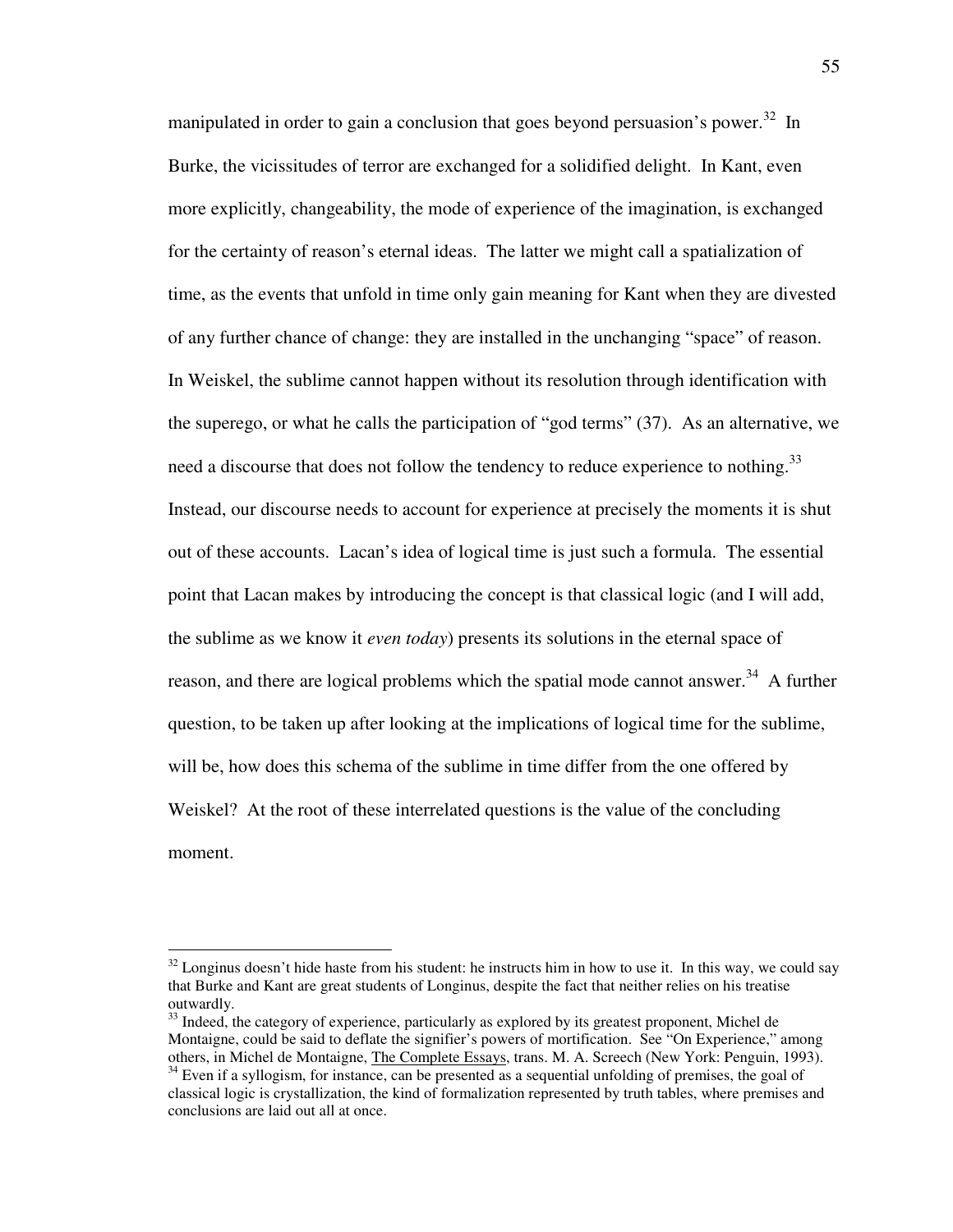Lacan first discusses logical time in "Logical Time and the Assertion of Anticipated Certainty," first published in 1945 in Les Cahiers d'Art, then updated for his 1966 Écrits. First, we should consider the title. Lacan's argument would hold that "logical time" is already a strange idea, if approached from the classical standpoint. Consider the truth tables created by classical logic. If one wants to know if the sentence "A or B is true" when A is false, one need look no further than the proper table to find out. The truth-value of the statement has already been decided, and there is no temporal element to its decision. According to Lacan, his

 sophism… presents itself as an aporia for the forms of classical logic, whose 'eternal' prestige reflects an infirmity which is nonetheless recognized as their own—namely, that these forms never gives us anything which cannot already *be seen all at once*." (Écrits 166)

Lacan argues that classical logic excludes time as a deciding factor in determinations of truth, preferring a method in which a single instant of sight is the guarantor of truth. As we shall see, Lacan will elevate the place of the unseen over the seen in the assertion of certainty, as he presents a case in which time is an ineluctable modality.

 The second half of the title, "the Assertion of Anticipated Certainty," indicates that there will be something of a recursive structure in place here. I argue that it is just this recursive step, the forward and backward movement of the subject in determining a certainty that is anticipated (and which could not be reached without this anticipation), that Lacan refuses to spatialize. In other words, Lacan will not do as Burke and Kant have done, re-conceiving the whole affair of certainty from the perspective of final certainty. Rather, central to his argument, and to my re-reading of the moments of the sublime, is the value of their unfolding. The conclusion cannot be understood outside of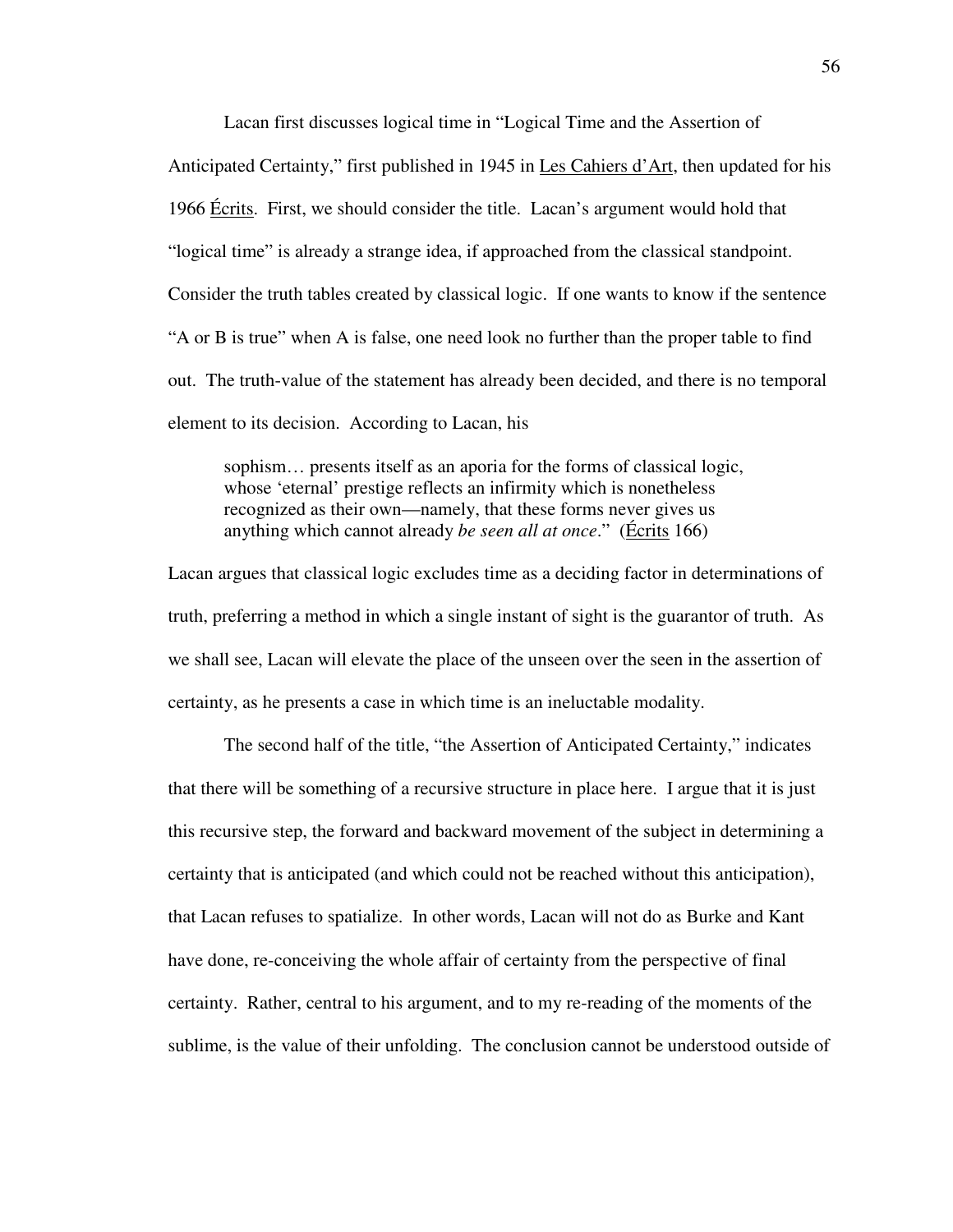the logical moments understood to reach it, and the logical moments cannot happen without the anticipation of the conclusion.

 To illustrate his point about logical time, Lacan uses a puzzle of the sort one is accustomed to seeing in philosophy. The puzzle is precisely calculated to be insoluble by spatial, classical logic, but to illustrate the unique possibilities of logical time. The situation is as follows: a jailer must free one of his three prisoners. To determine which one should be freed, he has set up a little game. The jailer informs the prisoners that he has five discs, three white and two black. Each prisoner will have a disc affixed to his back (so he cannot see it), and the goal of the game is to determine the color of one's own disc, and demonstrate the conclusion "on logical and not simply probabilistic grounds" (Lacan Écrits 161). The rules (and self-interest) prohibit any verbal communication between the prisoners during the game, and the prisoners have no physical means of determining (through mirrors, for example) the color of their discs.

 Given these parameters, there are three possible combinations of discs: two black, one white; one black two white, or three white. Within the bounds of classical logic, only one of these situations gives rise to a solution (that is to say, only one of these possibilities has a definite truth-value at first glance): two black and one white. If any prisoner looks and sees two black discs, he can immediately break for the door. The other two possibilities yield no solution at a glance (that is, they cannot be distinguished if the prisoners are supposed to apply a static logic), and classical logic would leave the three prisoners forever trapped.

 Contrary to this reasoning, Lacan provides what he calls "the perfect solution" which progressively moves through the three possibilities : "After having contemplated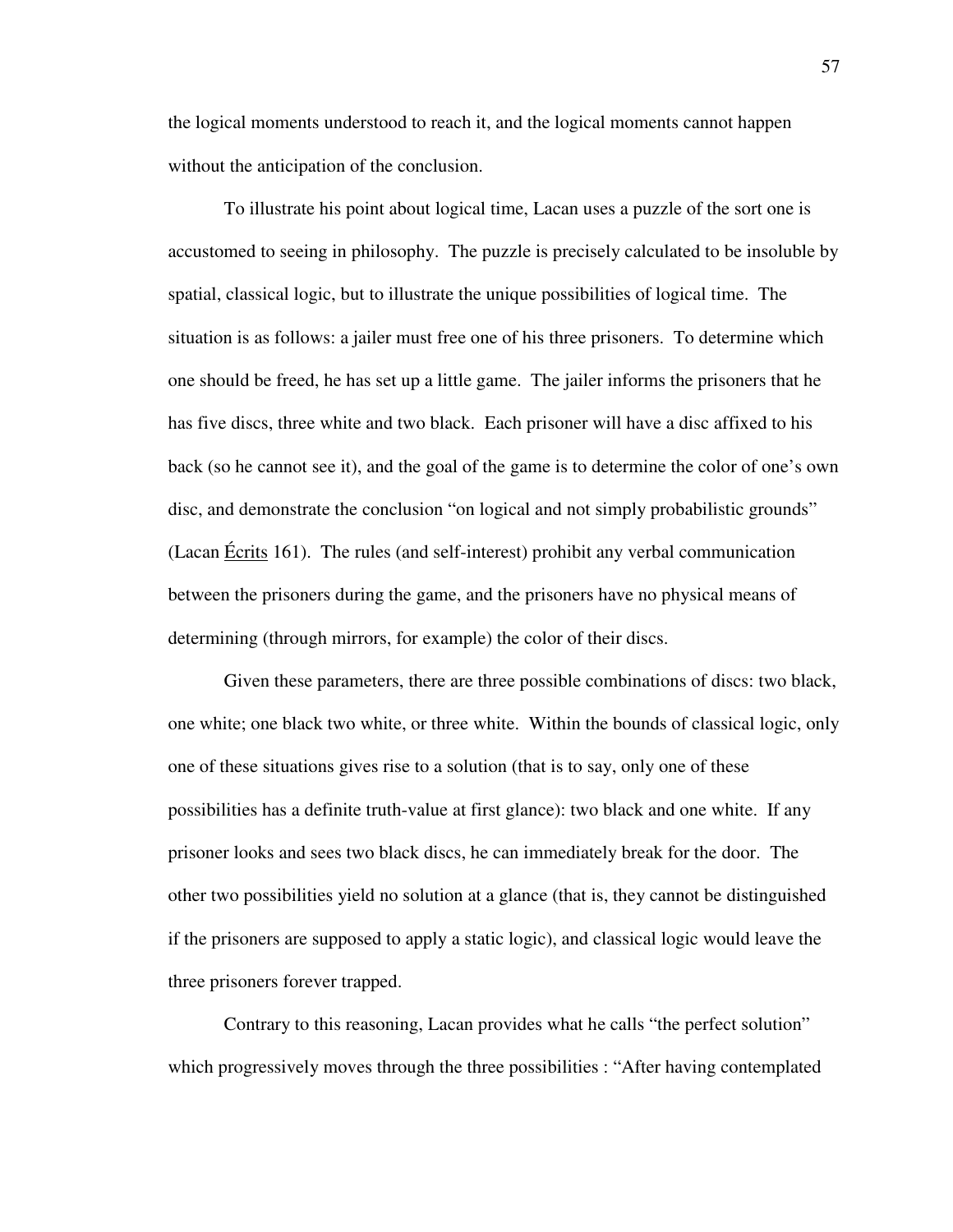one another for *a certain time*, the three subjects take *a few steps* together, passing side by side through the doorway" (Écrits 162). The logic that structure this solution depends on has three moments: the instant of the glance, the time for understanding, and the moment of conclusion. Upon striding out together, each offers this reasoning for his conclusion:

"I am a white, and here is how I know it. Since my companions were whites, I thought that, had I been a black, each of them would have been able to infer the following: 'If I too were a black, the other would have necessarily realized straight away that he was a white and would have left immediately; therefore I am not a black.' And both would have left together, convinced they were whites. As they did nothing of the kind, I must be a white like them. At that, I made for the door to make my conclusion known." (Écrits 162)

The instant of the glance suffices to eliminate the combination two blacks one white. The next moment, based on the hesitation of his fellow prisoners, allows the elimination of the combination of one black and two whites. This leaves only the moment to conclude that all three must be white.

 This is a tidy solution to the quandary, but it introduces some problems of its own that become necessary parts of the process. Let us call the prisoners A, B, and C, where A is "the real subject who concludes for himself and 'B' and 'C' [are] those reflected subjects upon whose conduct A founds his deduction" (Écrits 163). If A can only rely on B and C's behavior to figure out his own color, and B and C are in a reciprocal relationship, then the whole affair can be brought to a halt by any combination other than two blacks, one white. If A assumes that he is black, then B and C, each seeing one white and one black, could be caught in an infinite hesitation, each waiting for the other to be first to move for the door and provide certainty (Lacan calls this the "spatialized conception that… constitutes the only object the solubility of the problem") (Écrits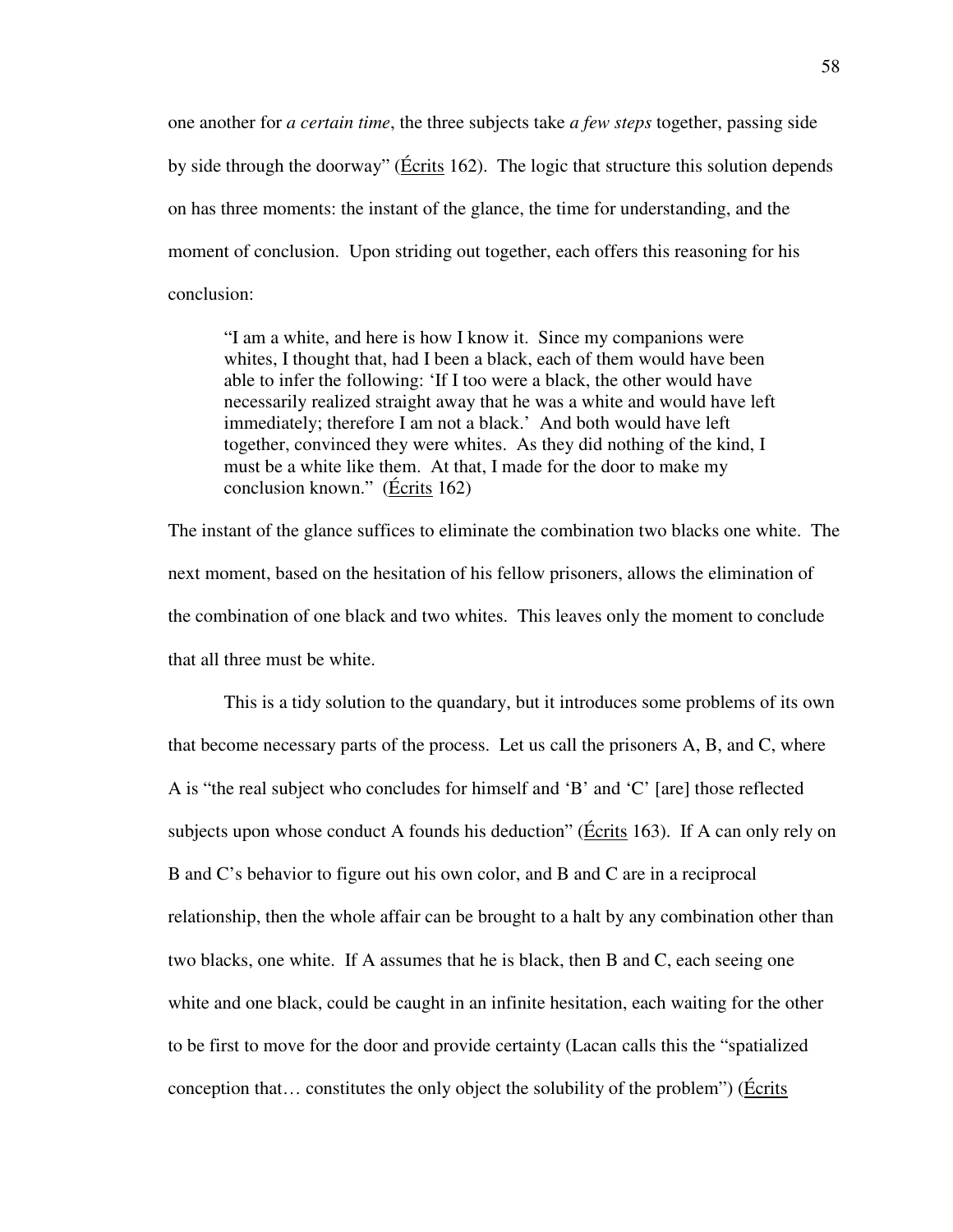166).<sup>35</sup> Lacan turns this objection on its head by first pointing out that "B and C's whole cogitation is *falsely* imputed to them" (because no one sees a black disc) but goes further to give hesitation itself a value. Even if the combination were one black, two whites, the hesitation would not have to be infinite: "it is the fact that neither of them *left first* which allows each to believe he is a white, and their hesitation for but one instant would clearly suffice to reconvince each of them… that he is a white" (Écrits 164).

At first glance, this sophism (as Lacan calls it) seems overwrought and complex for its own sake. However, the importance of hesitation is at the crux of Lacan's argument, and it sets logical time apart from classical logic. Once hesitation (an inaction that can only be located in the passing of time) is brought into the game as evidence to be used by the players, the previous logical objection disappears. The subjects of the game are not smuggling in "extra-logical" materials by observing the hesitations; it is as strictly logical subjects that they would all walk out of the cell together (*Écrits* 166). In the game, there are in fact two hesitations necessary if all three prisoners wear a white disc. The instant of the glance suffices to show all that there are not two black discs present. At that moment, a hesitation begins. A considers that he may be a black (an anticipation without which this moment could not move forward), but he sees B and C both hesitating. This hesitation is enough for B and C to conclude that they wear white discs (for B and C, this is the time for comprehending). In A's imputed cogitation, he must realize at this point that he has set himself back by taking the time to consider that he might be a black, which B and C did not have to do. Seeing them head for the door,

 $35$  It is most decisively in this moment that one can see this article as a response to Sartre's play No Exit, with its famous line "hell is other people."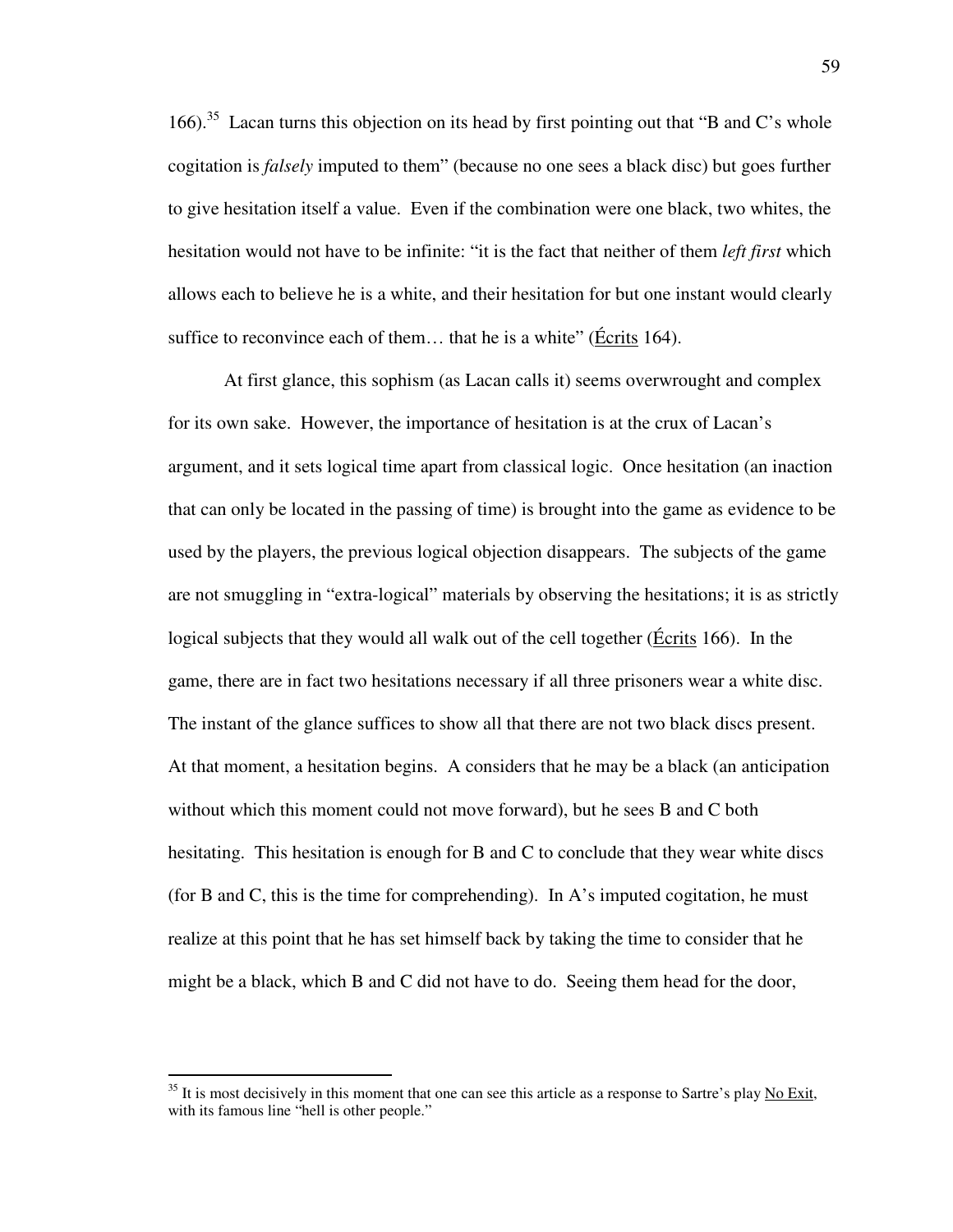logical necessity demands that he move to catch up with them (this is his moment for concluding). Each of these logical movements is motivated by the passage of time.

What do we gain from this logical game? Leaving some of the finer points to the side, Lacan's article professes to contribute to "the logical notion of collectivity" and to provide a model for "*collective logic* with which one could complete classical logic" (Écrits 174).<sup>36</sup> Knowing that Lacan takes Hegel as a starting point for the foundation of the subject's identity in the mirror stage, this so-called "collective logic" takes on a different character than it would if Lacan were a thinker interested in "genuine intersubjectivity" or "I/Thou" relations. Logical time is actually much closer to the functioning of the subject than it may seem here. A final footnote, added in 1966, concludes "the collective is nothing but the subject of the individual" (Écrits 175). The drama of the three-prisoner game is not to be read literally, as making a point about subjects working together (recall that the only relation between the subjects consists of false imputations of cogitation, a forerunner of the famous Lacanian *méconnaissance*, which characterizes the false mirror stage assumption of corporal wholeness engendered by the reflected image). Rather, it explains the logical function of time in identification (note that each prisoner tries to answer at least a version of the question "what am I?") and the unconscious (the prisoners have to find their identities within a given limited symbolic matrix: the last four words could work as a definition of the unconscious from a Lacanian perspective).

<sup>&</sup>lt;sup>36</sup> Those interested in the numerous complexities and subtleties of Lacan's article should consult Bruce Fink, "Logical Time and the Precipitation of Subjectivity," Reading Seminars I and II : Lacan's Return to Freud : Seminar I, Freud's Papers on Technique, Seminar II, the Ego in Freud's Theory and in the Technique of Psychoanalysis, eds. Richard Feldstein, Bruce Fink and Maire Jaanus (Albany: SUNY P, 1996).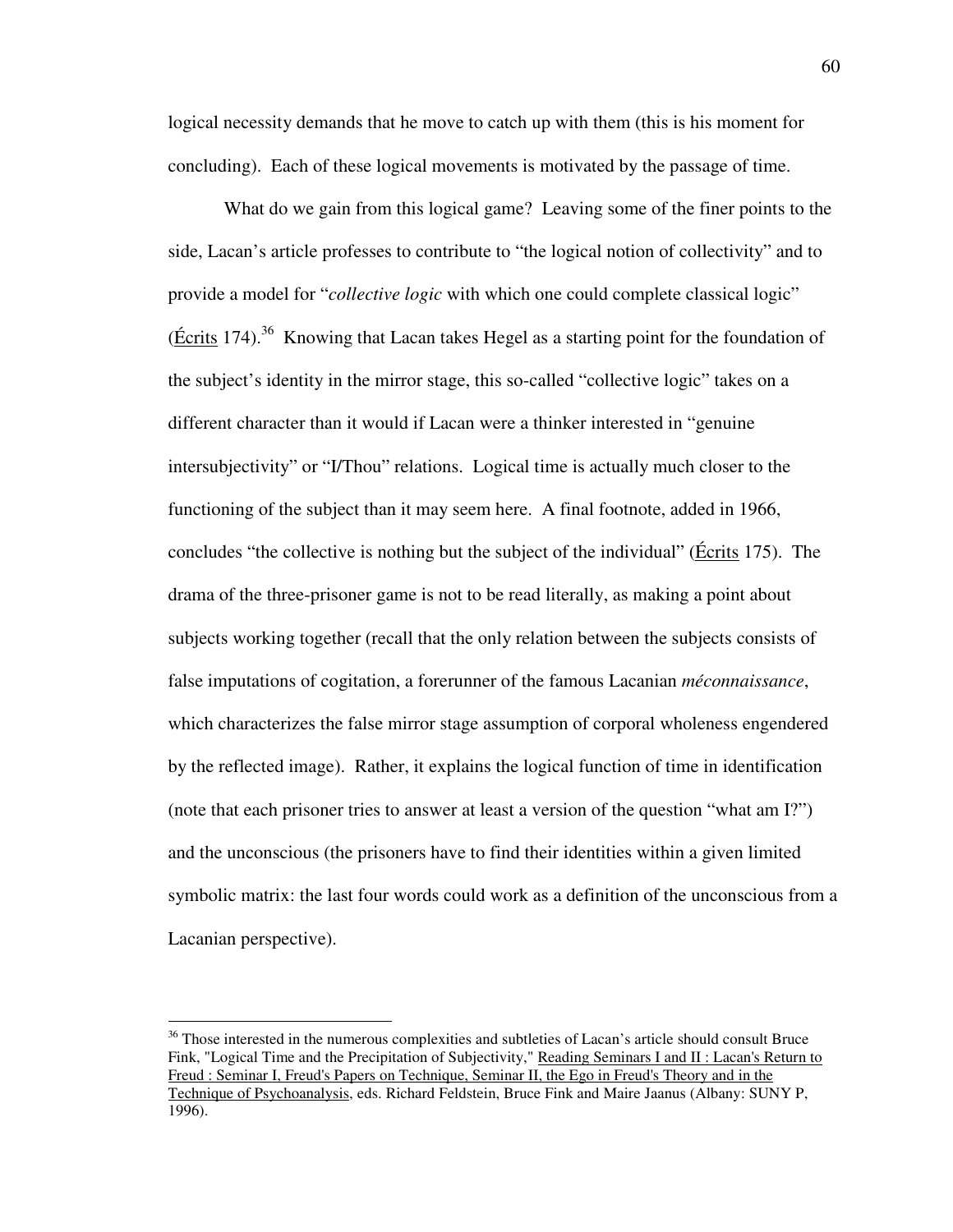Lacan makes this connection between logical time and the unconscious more explicit in his Seminar XI: The Four Fundamental Concepts of Psychoanalysis, given in 1964. Building on Freud, Lacan says the unconscious is pre-ontological: "neither being nor non-being, but the unrealized" (Lacan Four 30). Lacan likens the unconscious to a slit that opens and closes in rhythmic fashion, which gives the unrealized a temporal dimension: it appears at one moment, and disappears at another. In everyday experience, a slip of the tongue is an opening of this slit, most often quickly closed. The illicit meaning that comes through in speech is taken back up into the licit meaning of every day discourse.

"The appearance/disappearance takes place between two points… between the instant of seeing, when something of the intuition itself is always elided, not to say lost, and that elusive moment when the apprehension of the unconscious is not, in fact, concluded, when it is always a question of 'absorption' fraught with false trails." (Lacan Four 32)

Thus Lacan mentions logical time in the unconscious. It is a typically impressionistic mention, but it is tantalizing nonetheless. It suggests that the opening and closing of the unconscious is structured by three moments: a moment of seeing, a time for understanding, and a moment to conclude. In the passage above, the important point for my purpose is that "the unconscious is not, in fact, concluded." The third logical moment, based as it is on an error (in the 1945 article, recall that the anticipated certainty is only based on the false premise made by A "my disc is black"), does not conclude anything. The assertion that the unconscious is not closed by the conclusion reached about it applies as much to the denied or forgotten slip of the tongue in everyday speech as to speech given under the conditions of free association in analysis. Regardless of our intentions in coming to a conclusion about the unconscious, the Freudian category of the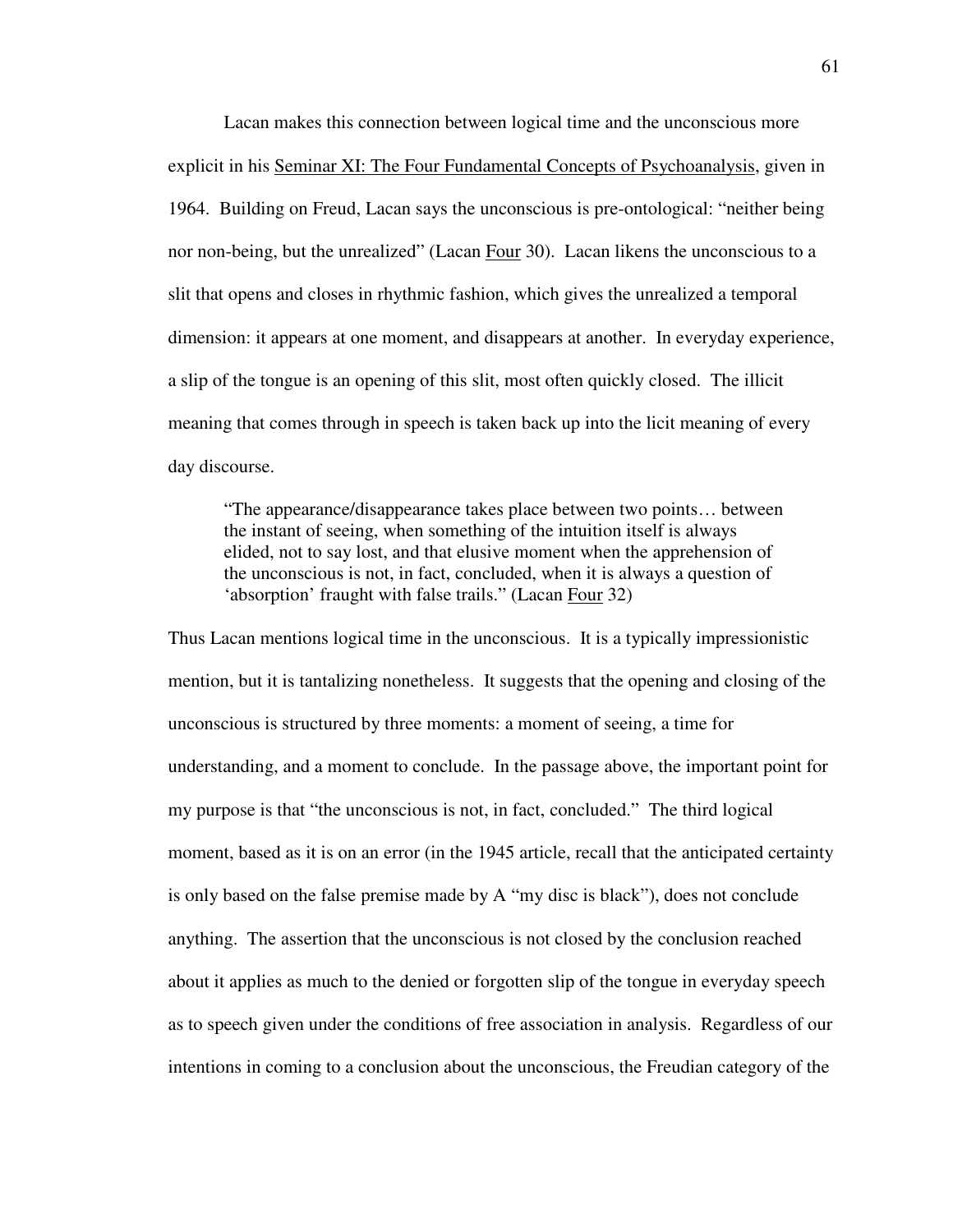primary repressed (*Ürverdrangt*) stands as a limit to interpretation. In structuralist terms, there is a point beyond which there may be signifying material, but it has not context that can provide it meaning. "Non-communativity," Lacan says, "is a category that belongs only to the register of the signifier" (Four 40).<sup>37</sup> The third moment conclusion, then, must always be good enough to ensure the subject's purposes (or to satisfy the jailer's demand for logical explanation), but can never be the final word. The weakness of the third moment will be critical in our re-appraisal of the sublime and our response to Weiskel.

 Let us return to Lacan's statement "a signifier represents a subject for another signifier." Considered in terms of logical time, the first moment is marked by the appearance of a signifier. Something appears to the subject, and it is enigmatic because this signifier has not found a place in the signifying order. I choose the word enigmatic because the signifier may present several alternative, even contradictory meanings, or no meaning at all.<sup>38</sup> The second logical moment is the time of suspension. In the game of three prisoners, the second logical moment appears, for instance, in A's hesitation over whether his disc is black. The subject considers ways in which this newly arisen signifier may fit into the Other, understood here as the limited symbolic matrix that pre-exists the subject. The third logical moment, the time of the closing of the unconscious, is the time when the subject reaches a decision about the meaning of the signifier by putting it in

 $37$  This is a point often illustrated by Freud's joke about the two Jews who "met in a railway carriage at a station in Galacia. 'Where are you going?' asked one. 'To Cracow,' was the answer. 'What a liar you are!' broke out the other. 'If you say you're going to Cracow, you want me to believe you're going to Lemberg. But I know that in fact you're going to Cracow. So why are you lying to me?' " Sigmund Freud, The Standard Edition of the Complete Psychological Works of Sigmund Freud, vol. VIII (London: The Hogarth P, 1960) 115. According to Lacan, the signifier is responsible for the human ability to lie by telling the truth.

<sup>&</sup>lt;sup>38</sup> This flexible understanding of the signifier's relation to meaning frees us of Weiskel's split between the positive and negative sublime, because it short circuits the question of the lack of the signifier or of the signified.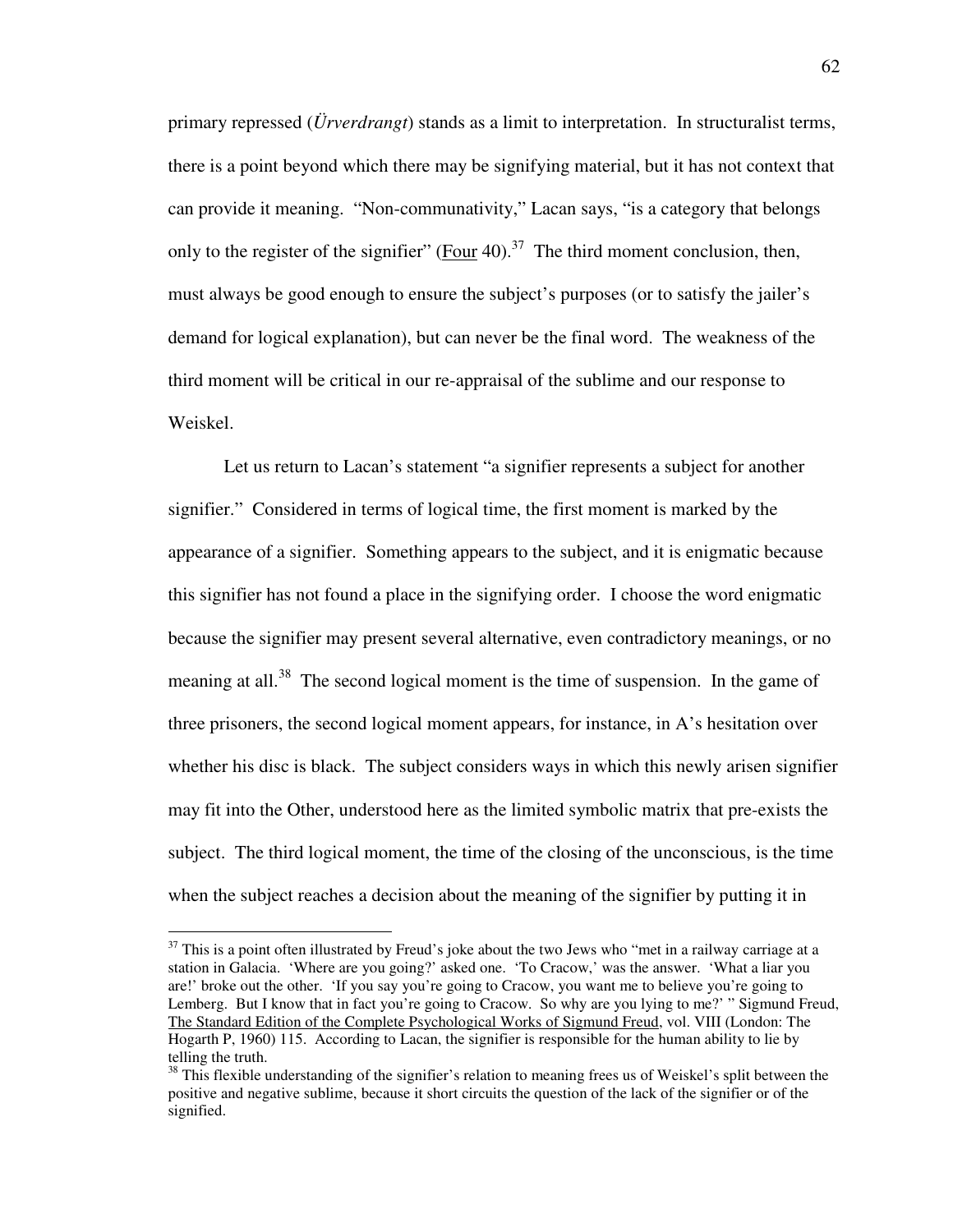relation to at least one other signifier (thus completing the sentence that starts this paragraph). The subject is neither more nor less than the lack found between the signifiers, the part of the world that cannot be covered by signification. This is what I have been calling the fundamental problem of the subject: it is at once barred from the field of signification (because signification always leaves something over) and required to represent itself there (because there is no other way to be noticed). The cost for the subject is the loss of jouissance, but the reward is dialectically constructed meaning, and desire that can be satisfied, at least momentarily, in the symbolic. These third-moment conclusions, these meanings and identifications that are enough to get the subject through her day, are always in some part false because the circuit of repetition (which is nothing but the insistence of signifiers and the representation of the subject) will bring them around again. Again, the key to this system of signification and time is that it always misses something; the difference introduced by the signifier cannot completely cover the real.

 The sublime can be considered as an instance of the sort of discursive irruption we have been discussing. It is an event that stops the subject, which presents something more than the everyday, something that the battery of signifiers (the Other) is not prepared to assimilate.<sup>39</sup> On the whole, a very recognizable first moment. The second moment is characterized by the oft-cited vacillation between attraction and repulsion associated with the sublime. It is the struggle between the subject and nature to find meaning. It is also the subject suffering the fact that the Other lacks. The lack in the Other is a source of anxiety for the subject because it lays bare the reality that the Other

 $39$  I offer this as an explanation of the inclusion of novelty in the criteria of the sublime—novelty suggests something that the order of signification is not ready for.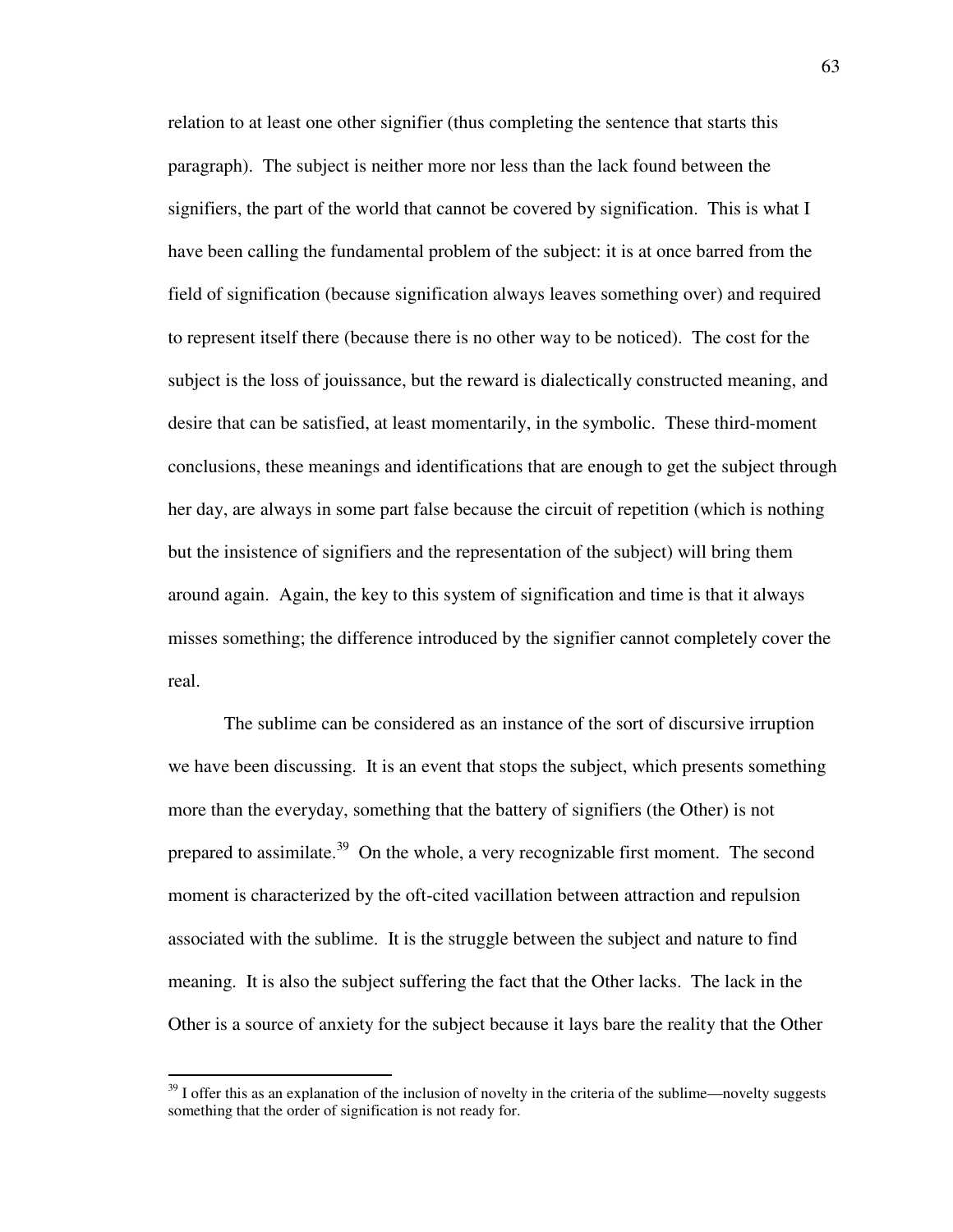does not have a place for the subject. The object that arouses the sublime in the subject cannot be named by the Other any more than the subject can be. This is why I would say that the second moment is, paradoxically, the real moment of certainty. Lacan aligns anxiety with certainty because it is not based in the dialectic of doubt; it is based in the failure of identification to maintain a place for the subject in the symbolic and imaginary. It is no wonder that the discourse of the sublime has largely glossed over this moment of suspension. The subject of the sublime does not gaze merely into a geological abyss, but also into the abyss of the Other. *Contra* Weiskel and Kant, the sublime is not a failure of the mind or imagination, it is a failure of the father's name, the guarantee of completeness in the symbolic order of signifiers. My reading of the sublime reverses the meaning of the second moment; to put it in Kantian terms (which are not a perfect fit, but are illustrative), it is not a failure of the imagination, it is a failure of the ideas of reason (signifiers) to live up to their promise of superseding all sensory experience. Finally, the third moment is there to satisfy the subject, to calm him down by retying bonds of identification. The very fact that identification is the solution of the sublime points to the failure of signification to cover experience because identification is a structure that always makes up for a lack. $40$  The third moment, the conclusion of the sublime experience, is an imaginary solution to a problem in the symbolic and real.

 Another venue for the play of the subject and Other is found in enthusiasm. There the question is again one of authority and the subject's particular relation to it. In the next chapter, I will treat enthusiasm as an encounter with the Other that sparks the subject to re-position itself in a way that breaks with the established tradition. In both cases,

 $40$  For instance, if there were a "native" identity, there would be no need for the complex relations between the ego and its ideals detailed by psychoanalysis.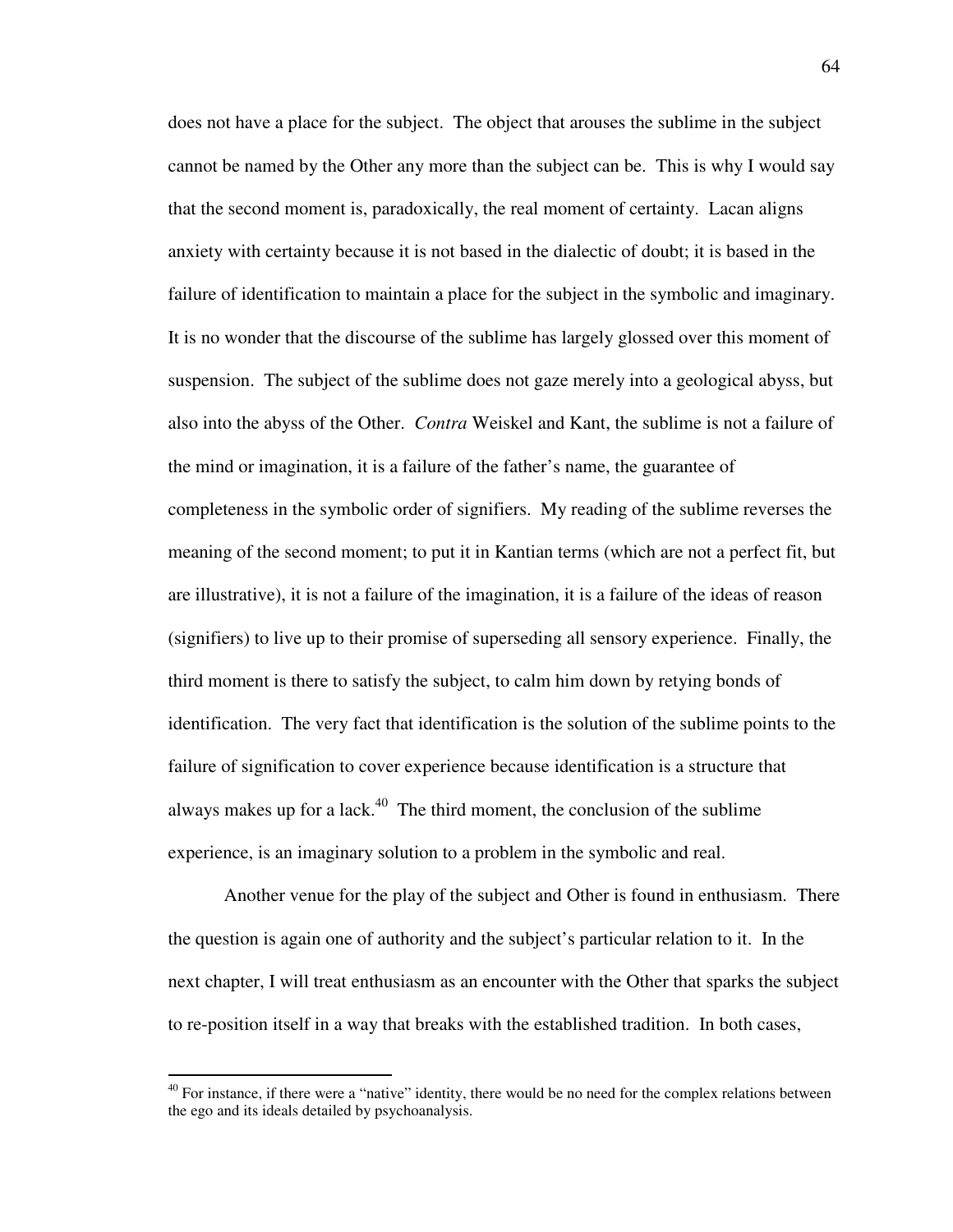there is a chance for innovation, but it has been more (though not completely) recognized in the case of enthusiasm than in the sublime.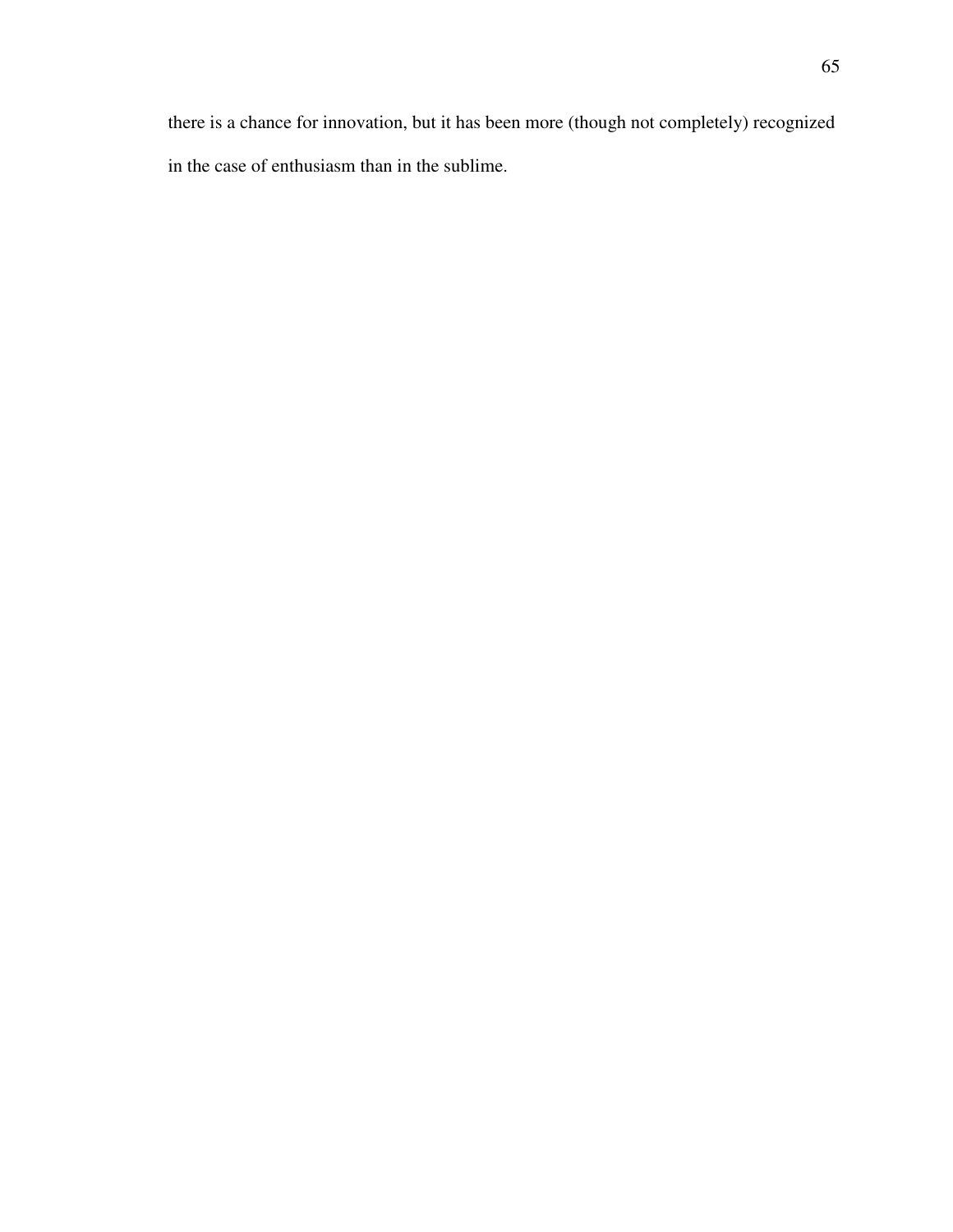Or do the gods inspire/ This warmth, or make we gods of our desire? Dryden's Aeneid

 When therefore a poet is able by the force of genius, or rather of imagination, to conceive any emotion of the mind so perfectly as to transfer to his own feelings the instinctive passion of another, and, agreeably to the nature of the subject, to express it in all its vigour, such a one, according to a common mode of speaking, may be said to possess the true poetic enthusiasm, or, as the ancients would have expressed it "to be inspired; full of the God:" not however implying, that their ardour of mind was imparted by the Gods, but that this extatic impulse became the God of the moment.

Bishop Lowth's Lectures on the Sacred Poetry of the Hebrews

 Enthusiasm and fanaticism have no more to do with the dispositions or affections of the human mind, than they have to do with the human will or the human memory.

 Thomas Ludlam's Four Essays on the Ordinary and Extraordinary Operations of the Holy Spirit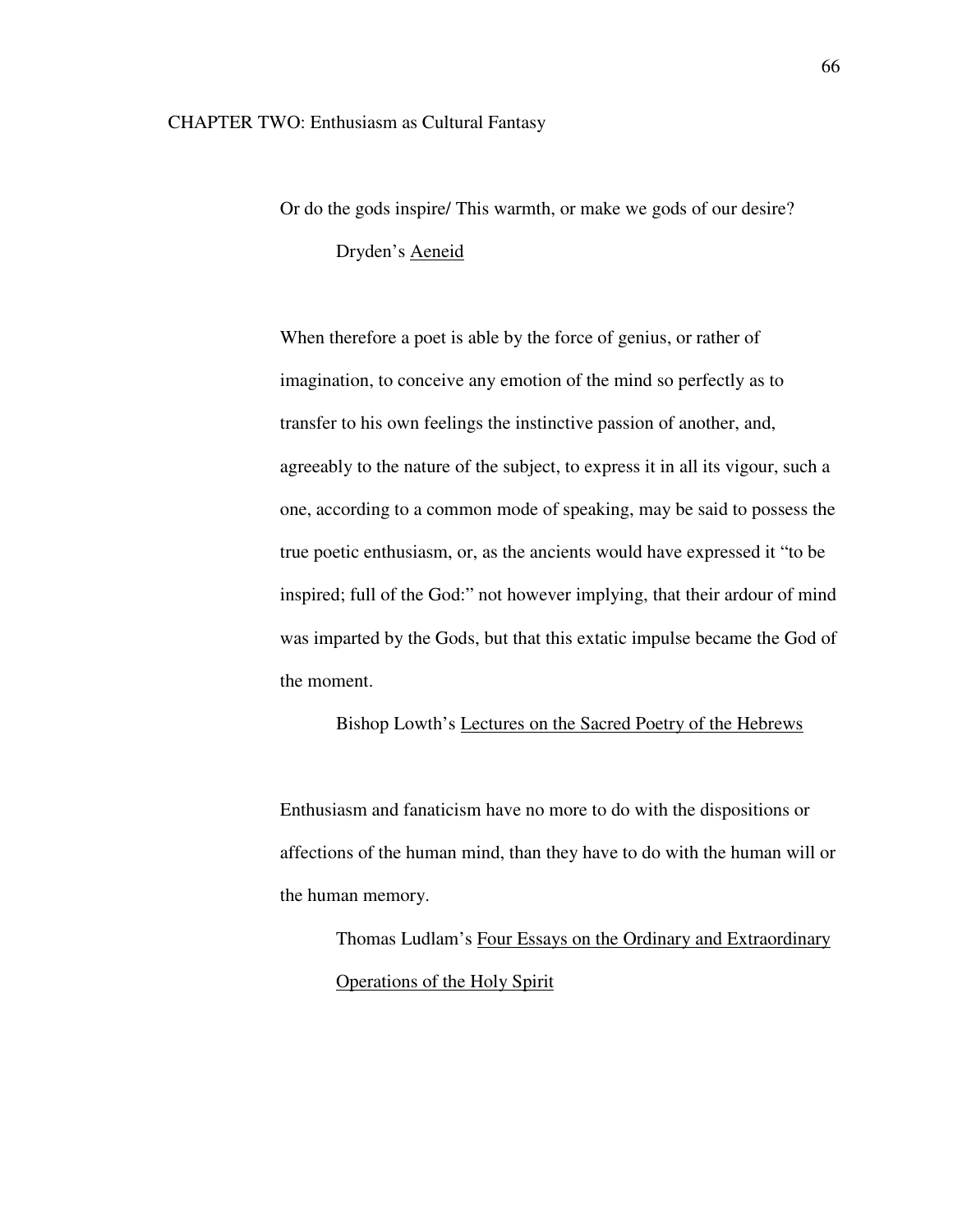This series of epigraphs, stretching from Virgil to the end of the eighteenth century, serves to set the terms for this chapter's discussion of enthusiasm. In Book IX of the Aeneid, Nisus asks Euryalus his question about the source of inspiration: is it the presence of a god, or is desire the god within, the god of the moment? Inspiration and its source are the matter of this chapter. It is no surprise that eighteenth-century critics took a variety of positions on this matter; the question of inspiration touches a vital center of contemporary thought, the division between reason and fancy. Bishop Lowth's position is indicative of one of the most common; he interprets Nisus' question as rhetorical, because the source of inspiration is unquestionably internal and emotional, not external and divine.<sup>41</sup> His epigraph says as much and more when he reduces enthusiasm to an "extatic impulse." Lowth is representative of the century's tendency to reduce enthusiasm to a matter of disposition or emotion, which I call the emotional hypothesis. Thomas Ludlam, a preacher and follower of John Locke, offered his take on the matter in 1797, boldly contradicting the predominant emotional hypothesis. Ludlam proceeds, like Locke, to take stock of the logical value of the claims of enthusiasts rather than simply dismissing them as the products of an overwrought sensibility. However, Ludlam is left at that point, again like Locke, poorly armed in the confrontation with the claims of the enthusiast. My method in this chapter is to analyze important texts in the discourse on enthusiasm for their moments of openness, the times when the emotional hypothesis lifts, however momentarily, and allows the question of cause, which is the deeper problem raised by enthusiasm, to come in.

<sup>&</sup>lt;sup>41</sup> D. C. Feeney disagrees. He claims that Nisus is not questioning "the *modus operandi* of the epic," but that his question points to the "problem of the awareness of the divine" for the "human characters… the reader… and the poet" D. C. Feeney, The Gods in Epic: Poets and Critics of the Classical Tradition (Oxford: Clarendon P, 1991) 181. I prefer Feeney's approach to Lowth's; one purpose of this chapter is to investigate the status of enthusiastic claims rather than dismissing them.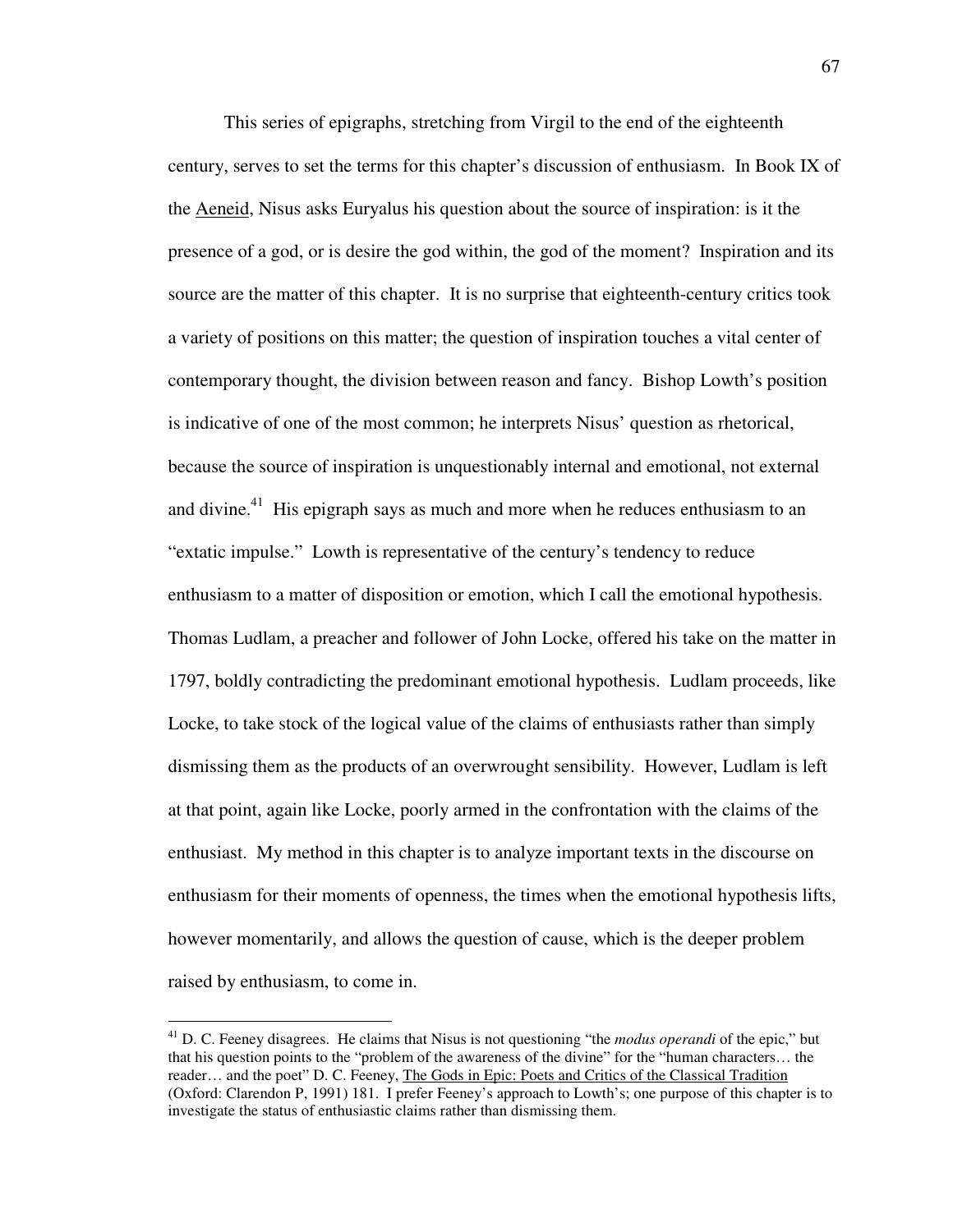The Oxford English Dictionary provides a convenient heuristic for the progress of the discourse on enthusiasm. The first definition, marked obsolete, is "Possession by a god, supernatural inspiration, prophetic or poetic frenzy; an occasion or manifestation of these." The illustrative quotes for this usage indicate that sense one appears primarily in translations, descriptions of ancient Greek life, and attacks on nonconformists. Nonetheless, this obsolete definition indicates that at some moment "enthusiasm" referred primarily outward, to a relationship between the enthusiastic subject and his deity. Definition two, which is merely archaic, runs "Fancied inspiration; 'a vain confidence of divine favour or communication'  $(I)$ . In  $18<sup>th</sup>$  c. often in vaguer sense: Illregulated or misdirected religious emotion, extravagance of religious speculation." Here emotion enters the scene, and the fancy accompanying the "confidence of divine favour" shares importance with the confidence itself. The movement in meaning affected by the proponents of the emotional hypothesis is underway. Finally, definition three gives "The principal current sense: Rapturous intensity of feeling in favour of a person, principle, cause, etc.; passionate eagerness in any pursuit, proceeding from an intense conviction of the worthiness of the object." By this definition, any sense of enthusiasm arising from outside the subject is gone; the fundamental interaction between a subject and a deity suggested by definition one has been replaced by a subject's relation to his own estimation of the worthiness of an object.

 It would be easy to explain this progression in the meaning of enthusiasm as a symptom of the secularization of the world or the inward turn we are all supposed to share with and since Descartes. Today, we are simply more likely to find the cause of intense passion within than without; the neurotransmitter's interaction with the central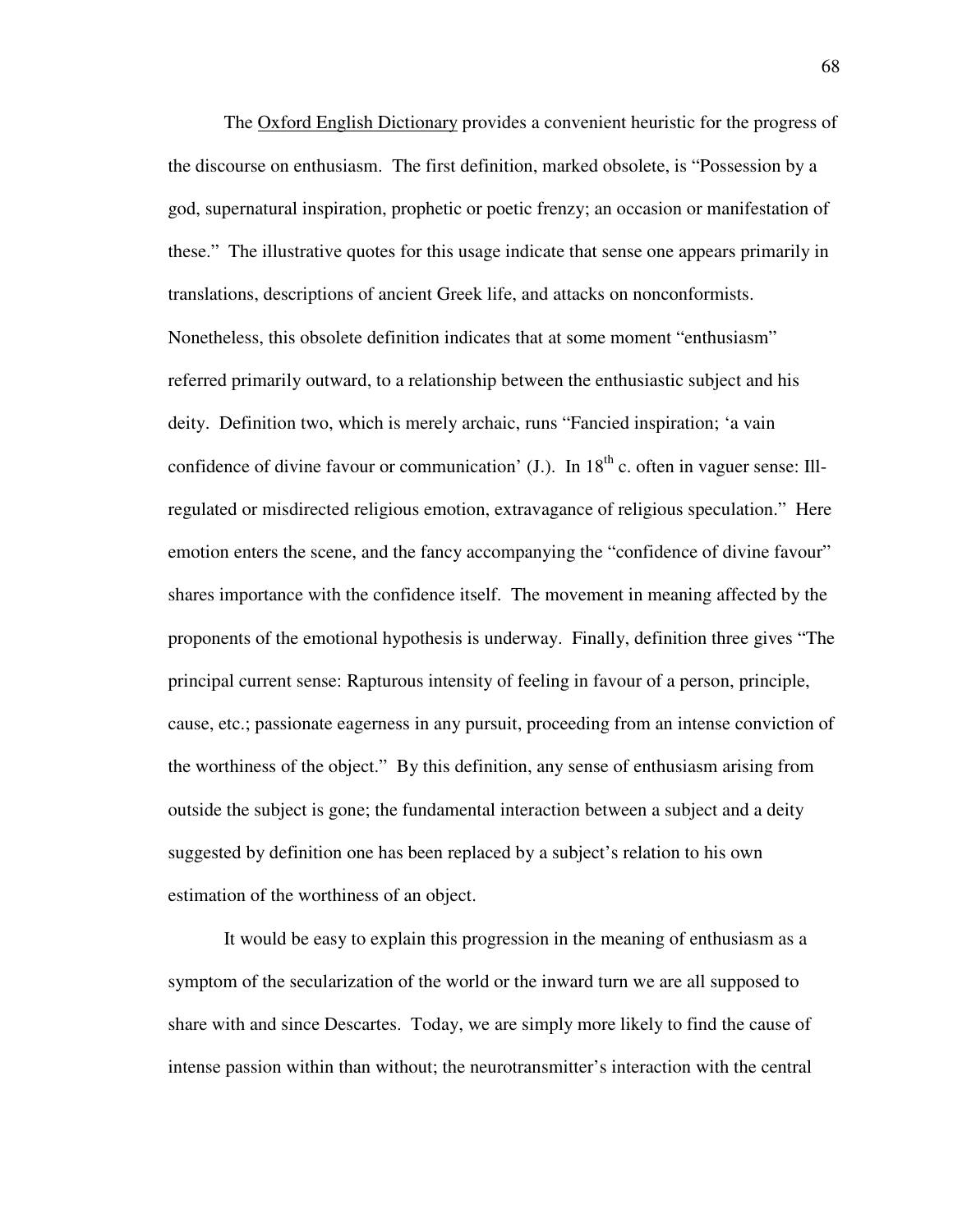nervous system has replaced the poet's interaction with the muse. However, it is important not to accept this change in meaning as a result of inevitable progress because to do so is to accept the frame of meaning imposed by the imaginary dimension of culture without first examining it.<sup>42</sup> This chapter, then, is an examination of the imaginary frame that reinscribed enthusiasm, slowly evacuating it of its connection to the Other and transforming it into a relation of the subject to itself in terms of its stakes, its motivations, and its results.

 My epigraphs indicate the durability of the problem of inspiration and its source and something of the range of positions taken toward it. My purpose in this chapter is to investigate this question of the source of inspiration and to assess the meaning of the differences raised therein. Far from being a trivial matter of concern only to writers of epic, apologists for Hebrew poetry and secretaries to the Holy Spirit, the problem of the source of inspiration or enthusiasm connects to the principles underlying enlightenment epistemology as well as our own. In addition to influencing how we think about knowledge, the discourse on enthusiasm highlights serious and oft-ignored problems of subjectivity and the body. The discourse on enthusiasm carries with it its own concept of proportion and bodily function that we must be careful not to accept at face value.

 In chapter one, I showed that the sublime can be read as an encounter between the subject and the Other at the point of lack, and the tradition on the sublime can be read as a series of answers to this lack in the Other often characterized by the haste engendered by the encounter. This chapter's subject, enthusiasm, is another key eighteenth-century site at which we can observe the interaction of subject and Other. Indeed, enthusiasm is a term connected to the sublime in the long eighteenth century, particularly by John

 $42$  I use "imaginary" in the Lacanian sense here. I return to the meaning of this term below.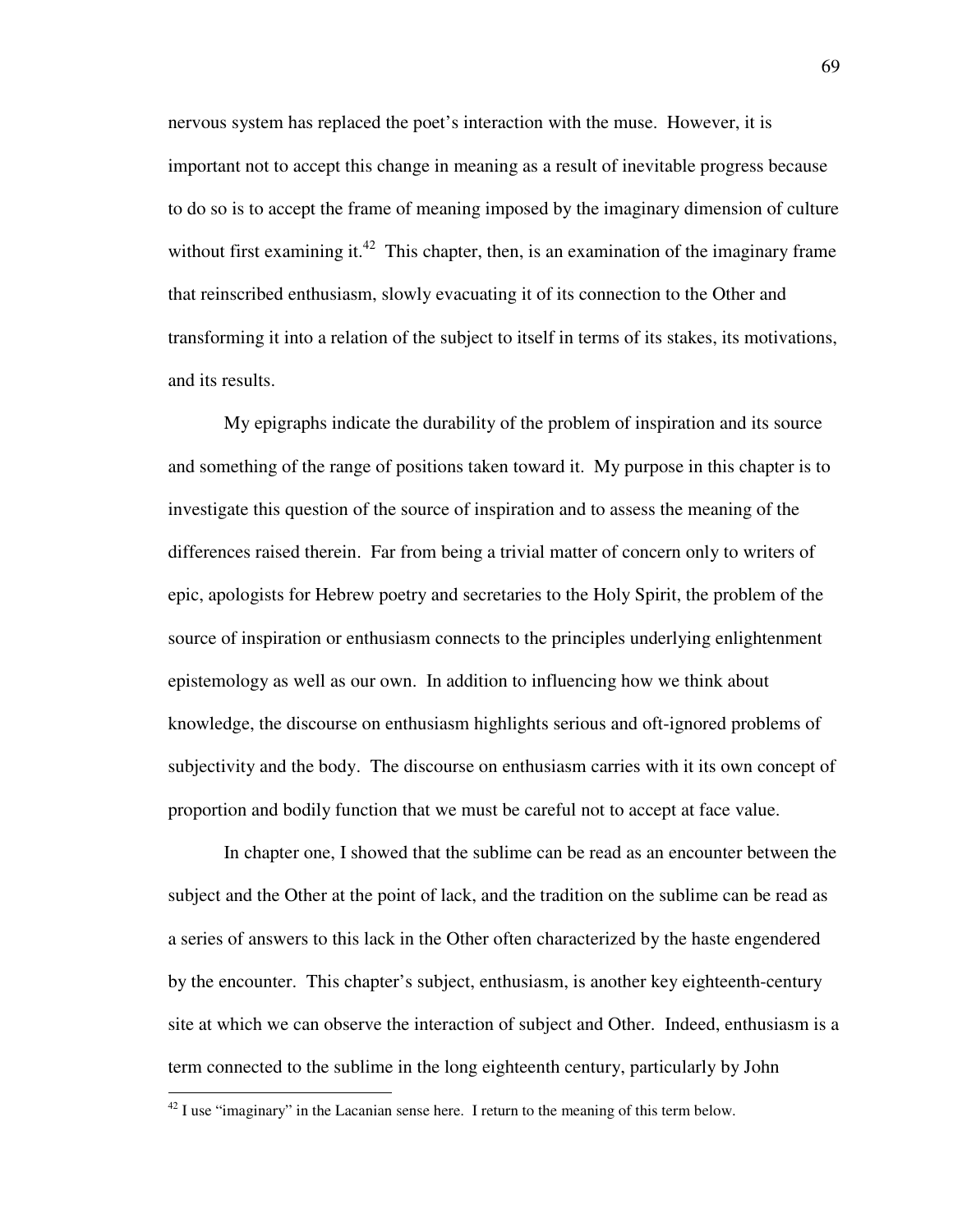Dennis, to whom I will return. Just as I approached various texts on the sublime to see what they hide in terms of haste, here I approach texts on enthusiasm to see what they hide in terms of cause. It may seem odd that a period so stamped by the supposed progress called enlightenment should also be characterized by ongoing discourses on subjects such as the sublime and enthusiasm, two decidedly unreasonable topics of investigation. It is not shocking that the period's writing on the latter is composed almost exclusively of attacks on it. The problematic relationship between enthusiasm and enlightenment has led J. G. A. Pocock to call enthusiasm the "anti-self" of enlightenment.<sup>43</sup>

 It seems right to say that enthusiasm, often defined in the eighteenth century as (false) divine inspiration, is the opposite of enlightenment reason, which might be characterized by strictly explainable and repeatable processes for advancing knowledge. Obviously, any *Aufklärer* worth his salt will have no recourse to divine explanations or inspirations in describing the world. Clement Hawes argues that the manic style, which he identifies with enthusiasm, presents a challenge to reason, a "breakdown of dialogue" (14). However, I argue that enthusiasm's status as the "anti-self" of enlightenment goes much further than mere antagonism or exclusion suggests. Johann Gottfried von Herder is on the right track when he says that *schwärmerei* (the German term that comes closest to the English use of "enthusiasm") and philosophy are "brothers and sisters in spirit," but the family relation between them is even closer than that (qtd. Klein and LaVopa 90). It is not enough to say that enthusiasm is excluded by enlightenment, or to note that they have an agonistic relationship as Herder's "extremes of the human spirit" (qtd. Klein and

<sup>43</sup> Pocock titles his contribution to *Enthusiasm and Enlightenment in Europe, 1650-1800* "Enthusiasm: the Antiself of Enlightenment."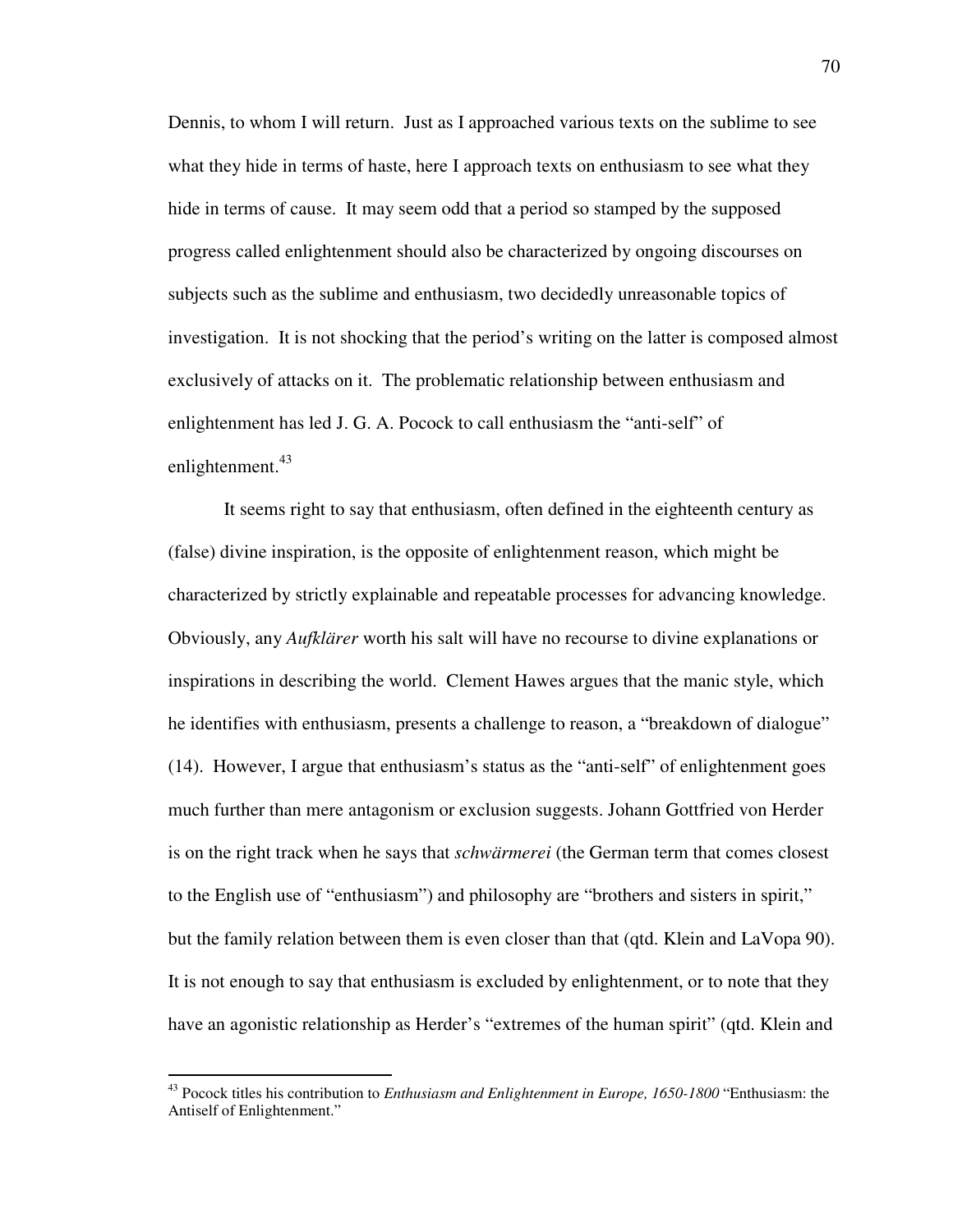LaVopa 90). Enthusiasm is actually at the heart of enlightenment reason. The family relationship between the two is not as of siblings, but of parent and child. In other words, without enthusiasm, there is no possibility of reason.

 I am not making a facile argument that would suggest that too much cold reason leads to a desire for something more, something emotional. The realm of the passions, often equated with the realm of enthusiasm, does not return out of mere boredom or in order to balance some cosmic scales, despite the narrative of the dialectic of boredom and exotic entertainment that Irlam sees in the early eighteenth century.<sup>44</sup> Indeed, such an account would suggest that reason precedes passion, logically if not chronologically. I argue that the repressed returns not to provide an alternative to the licit, a stay against boredom, but because the repressed is fundamentally necessary to the licit. This is one way to understand Lacan's repeated claim that the Other lacks. Reason's advance is made possible only by the forgetting of the first, enthusiastic step, which makes a lacuna in the Other, a point that cannot be represented by the treasury of signifiers. The lack in the Other, the hole in the universe of discourse, is the reason why reason cannot provide an answer to the question of cause. In this chapter, enthusiasm is transformed from a marginal concern, a way to name an amorphous set of emotions or a religious dispute, into a lens through which the fundament of reason is laid bare.

### **The discourse on enthusiasm in the eighteenth century**

 $\overline{a}$ 

 The eighteenth-century discourse on enthusiasm remains largely within the wake of Henry More and John Locke. More's Enthusiasmus Triumphatus [1662] provides a thorough reading of enthusiasm as a humoral problem while Locke's Essay Concerning

<sup>&</sup>lt;sup>44</sup> See Shaun Irlam, Elations : The Poetics of Enthusiasm in Eighteenth-Century Britain (Stanford: Stanford UP, 1999) 31.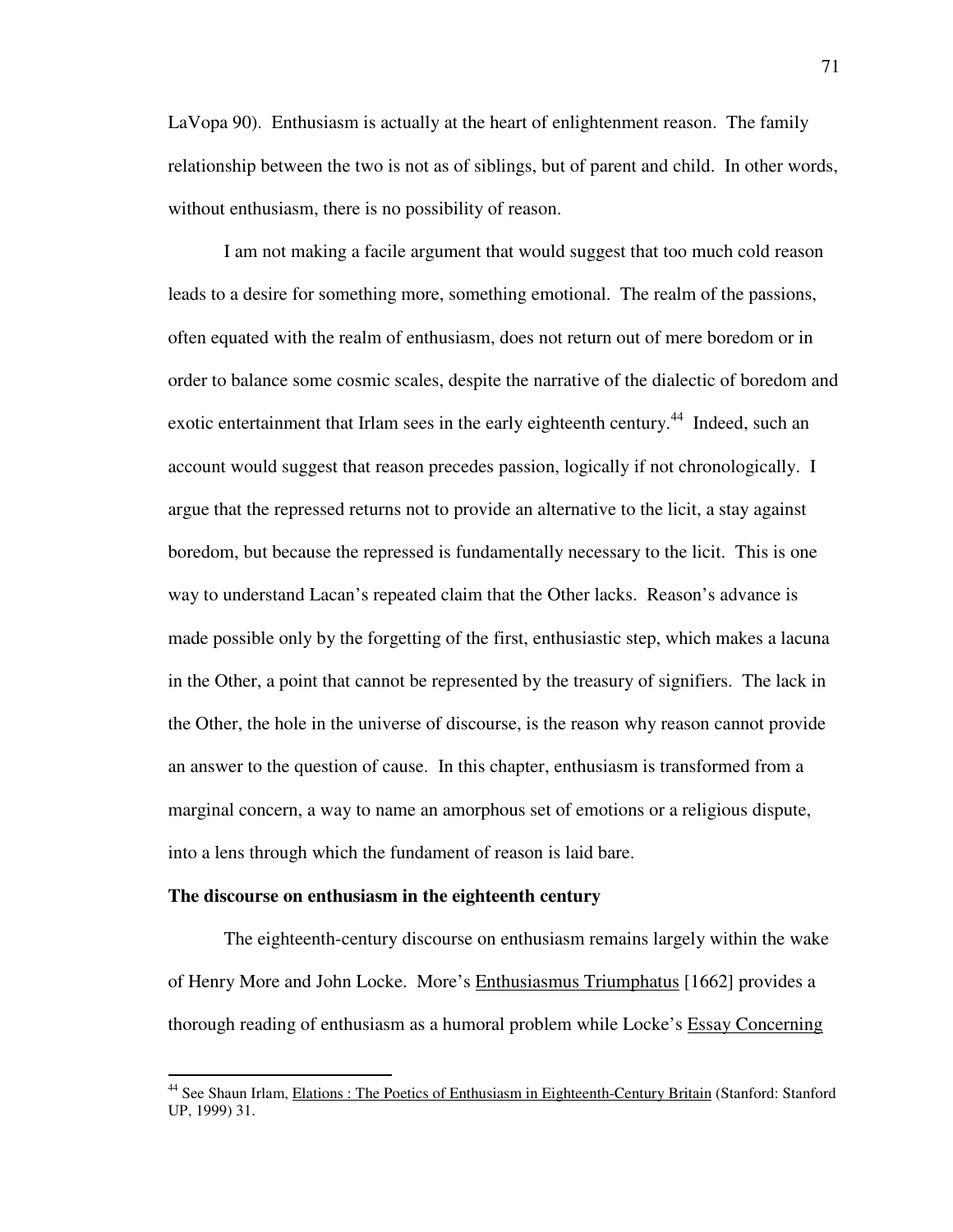Human Understanding [1690] looks to unseat the enthusiast's claim by demonstrating his lack of reason. Locke's treatment of enthusiasm points the way for the development of the moral sense by the Third Earl of Shaftesbury, Frances Hutcheson and David Hume, among others; their regime challenges the claims of enthusiasm while harnessing its energy. Throughout this development the humoral model, or the emotional hypothesis, runs alongside a more reasoned response to enthusiasm. More interesting than the schemes deployed by these authors to dispute or to harness enthusiasm are their moments of failure or inconsistency; the very existence of multiple arguments against reason, sometimes appearing successively in one text, suggests these arguments cannot stand on their own.

 In this long running critique of enthusiasm, there are moments when the fence that would keep the enthusiast out of the fields of reason is down, however momentarily. Here and there are glimpses of the possibility that enthusiasm cannot be resolved into a matter of emotion, that there may be something more behind it, which is not quite so much as to say something divine, but it also is not to stop all that far short of it, either. To put it another way, there are occasional moments when the imaginary scheme that keeps reason upright teeters, or even threatens to disappear altogether.<sup>45</sup> As in my readings of the discourse on the sublime, where I try to locate moments of haste, here I try to locate moments when the finished picture of enthusiasm shows a stray mark, a hair out of place. To understand the attack on enthusiasm and its stakes, one must put texts in motion, and see how their repeated structural elements develop.

<sup>&</sup>lt;sup>45</sup> John Dennis'ss writings on enthusiasm, which I treat in the next section, represent just such a teetering point.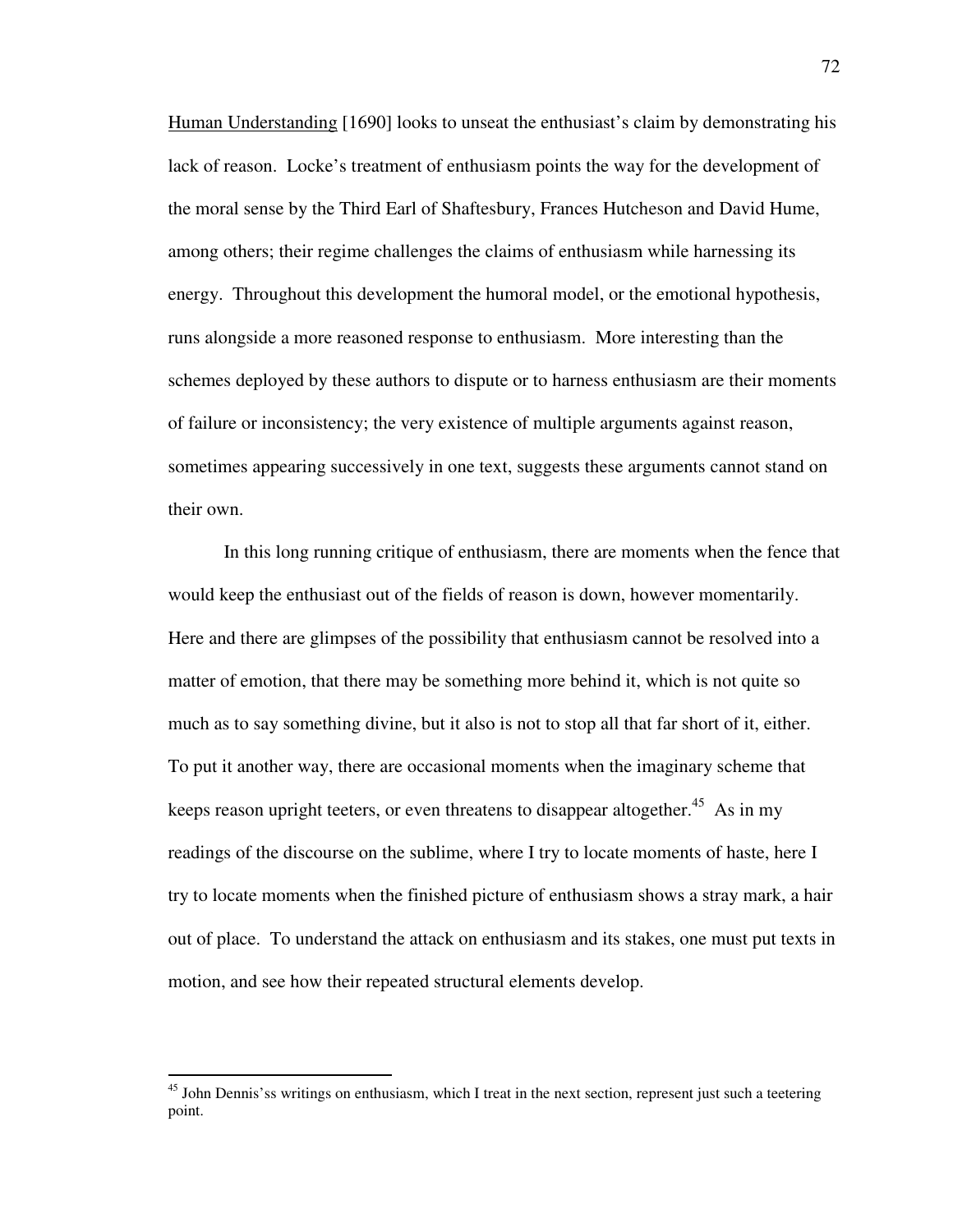Of course, there are historical links among the authors who write against enthusiasm in this period and therefore, shared interests. In post-revolutionary England, there was a strong distrust of any fervent belief that bore even a passing resemblance to Puritanism. The connection of enthusiasm to melancholy (the former often appears as a species of the latter) places the topic squarely in the interest of those who study literature and science. Thematically, enthusiasm is connected to that fleeting breath of fame usually called vanity whose critique haunts the soberest poets of the century (Pope and Johnson, for instance). The question of enthusiasm's place in the rapidly growing eighteenth-century industrial economy, and its accompanying disciplines of time- and labor-management is certainly one that should be asked. As a term that upsets boundaries, enthusiasm has much to contribute to discussions of sensibility, particularly those that gender sensibility feminine and reason masculine. These are but a few touchstones in the discourse on enthusiasm that should be (and in some cases is) happening about the eighteenth century. Because the term intersects with so many established parts of the discourse on eighteenth-century literature and culture, and because it is multivalent and evanescent, a clear definition of enthusiasm must be established in any project that deals with it.

Jon Mee's Romanticism, Enthusiasm, and Regulation: Poetics and the Policing of Culture in the Romantic Period makes a strong case for a particular understanding of enthusiasm, reading it as a discursive formation and taking a Foucauldian approach to its application in regulation. Such an approach is valuable for the nuanced picture it creates of the discursive appropriation and cultural use of enthusiasm in the period. The texture of discursive change and exchange is well presented in the book. However, and this is a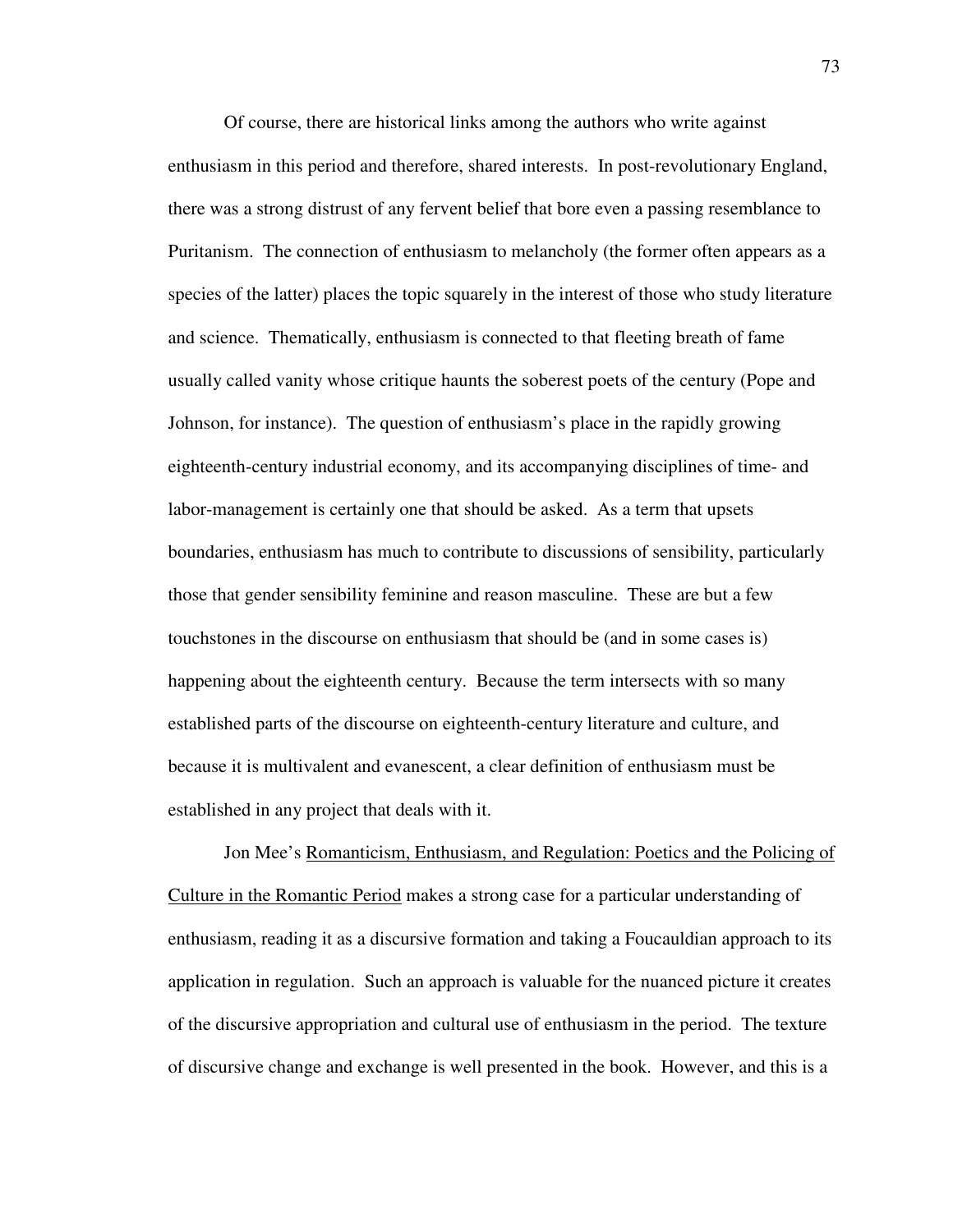point I shall develop throughout the chapter, there is an important subjective dimension that such a Foucauldian approach misses. Because, like many structuralist approaches, this one concentrates on the discursive matrix of the culture, one is left to conclude that there are no subjects, but only different positions that can be adopted, dependent on a whole host of discursive factors (race, class, gender, and so on) determined within the culture. This Foucauldian approach can give a detailed and persuasive picture of what Lacan calls the Other, but it is not concerned with the lack in the Other or the place of the subject. This elision of the subject and the Other's lack means that there may be a powerful description, but little in the way of motivation. In other words, Mee's Foucauldian approach addresses the question of *how* enthusiasm was constructed, and the way it was deployed within various interconnected discourses, but it does not address *why* it was constructed in the first place. I hope that my approach will propose an alternative that does not end up writing the history of the discourse merely as a set of responses to other discourses. To put it another way, I propose an investigation of enthusiasm that accounts for the place of the subject (understood as a privileged point both inside and outside the system of representation that makes discourse possible) in key moments presented by Alcmaeon, Plato, Aristotle, Descartes, Locke, and More.<sup>46</sup>

In order to understand a massive cultural phenomenon such as enthusiasm and the discourse on it, a structure is indispensable. Enthusiasm (or more specifically, the discourse on it) is a cultural fantasy. By calling it a fantasy, I do not mean to imply it has no effect on subjects or the discourses in which they are constructed. In fact, to call it a fantasy is to situate enthusiasm as one of the structures that supports the reality of the

<sup>&</sup>lt;sup>46</sup> Of course there are other moments in the history of this discourse, but these are particularly well-suited to establishing my scheme of enthusiasm as cultural fantasy and they have been chosen for their importance to eighteenth-century applications of enthusiasm.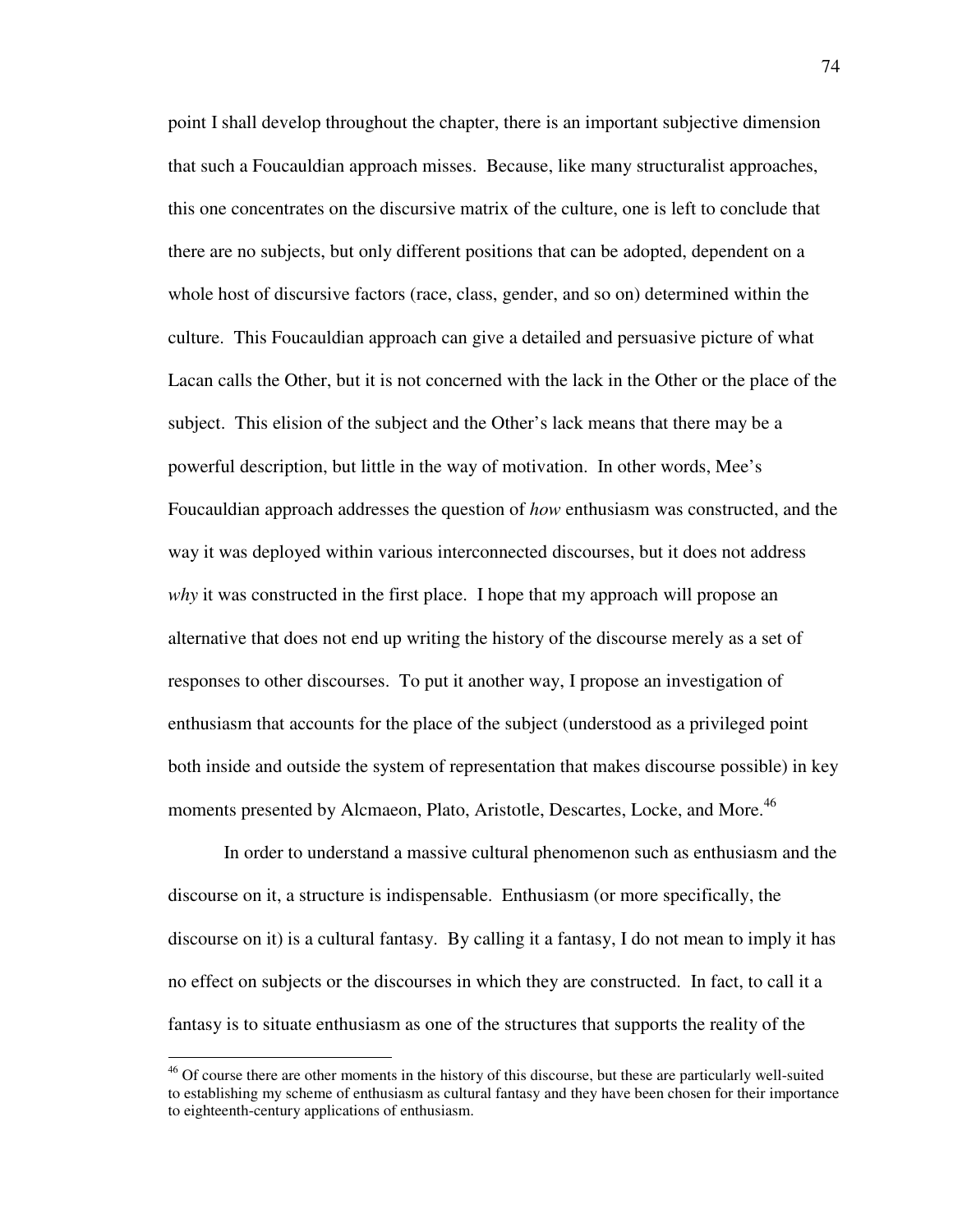period in question. Lacan refers to "the scant reality on which the pleasure principle is based, which is such that everything we are allowed to approach by way of reality remains rooted in fantasy," which indicates the cultural importance of the fantasy I seek to explore here (Seminar XX 94-5). Recall that, according to Freud, the pleasure principle seeks to hold the subject at the minimum level of excitation. This minimum level, taken as the index of discursive reality (I, along with Lacan, would argue there is no pre-discursive reality; reality is a product of discourse), shows the cultural function of the fantasy in creating a normative reality (a process similar to what Mee calls "regulation"). In other words, without cultural fantasies, there would be no cultural realities. The fantasy establishes a stopping point for all investigations; like an axiom, its validity derives not from proof, but from necessity. As Jacques-Alain Miller says, "to say that [the fantasy] is an axiom is, indeed, to say that it resists the operation, the interpretative mutation, which supposes that one can add a signifier which makes sense" (Miller "Presentation" 29). When that minimum index of discursive reality is reached, there can be no further questions. The axiom, understood as the cornerstone of the symbolic order which nonetheless does not play by its rules, is a key concept for this chapter. Like any fantasy, the discourse on enthusiasm functions well enough until it tries to distinguish between enthusiasm and reason on the basis of axiom, or principle, a point to which I will return.

To analyze enthusiasm as a fantasy means that it has a symbolic component (the mass of writings and changing conceptions of the meaning of enthusiasm) as well as an imaginary component (the concomitant structures of identity and formations of the body that accompany the term). So far, this approach sounds much like the Foucauldian one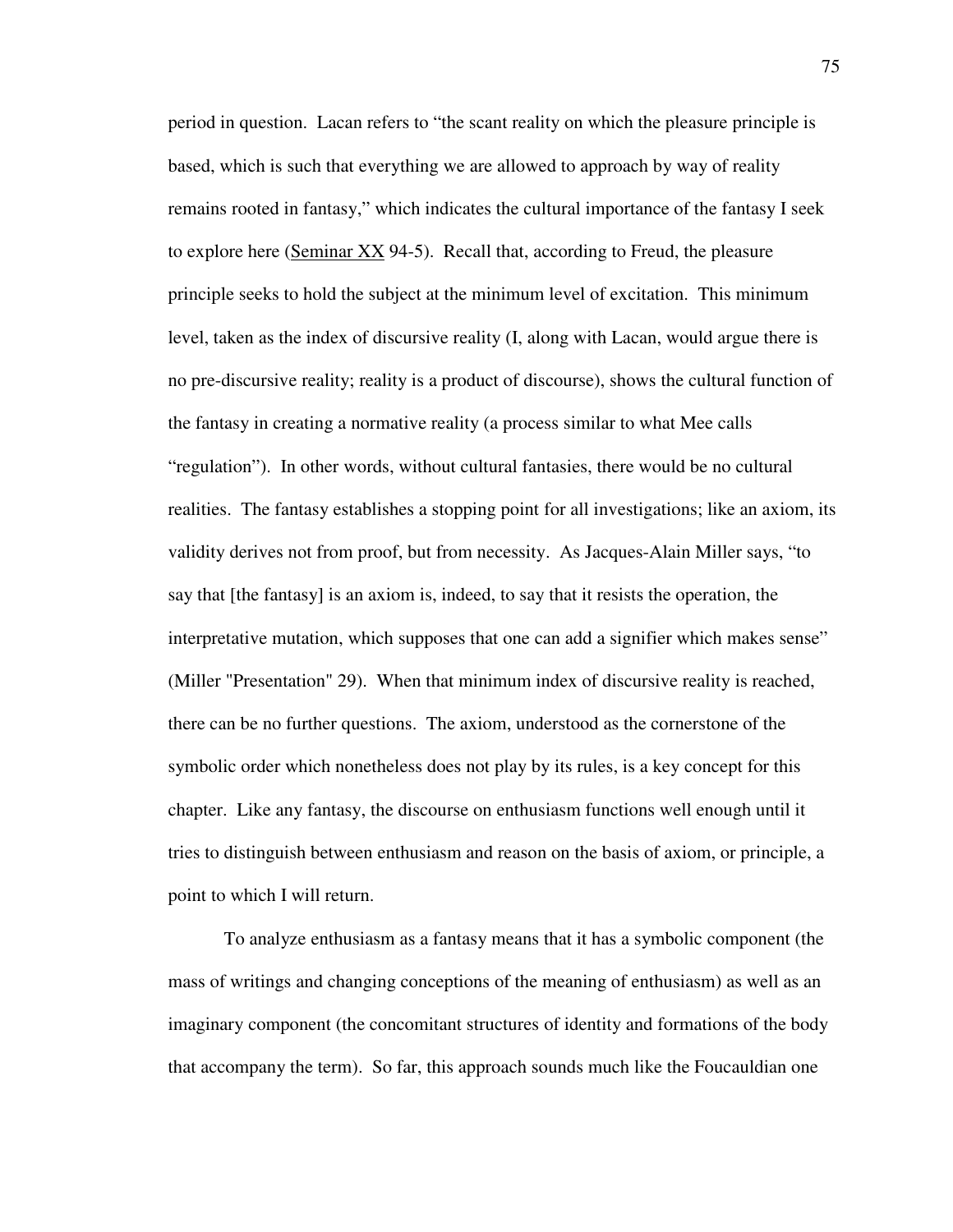described earlier (though I think there is already a certain benefit in dividing the symbolic from the imaginary effects of a discourse). Lacan's logic of the fantasy would insist that there is a third part to the fantasy, the real part. The real of the fantasy is the point where meaning breaks down, where interpretation becomes impossible, identities are questioned, and bodies fall to pieces. As much as fantasy props up a certain reality, it always brings with it a failure point at which the fantasy becomes illegible or unlivable. Reading the discourse on enthusiasm as a fantasy yields a picture of enthusiasm that situates the problematic points where cause must always lurk in any signifying system. It will also further upset any possible binary opposition between terms such as reason and enthusiasm precisely by raising the question of the cause, the first principle.

 For Henry More, enthusiasm "is nothing else but a misconceit of being *inspired*. Now to be *inspired* is, *to be moved in an extraordinary manner by the power or Spirit of God to act, speak, or think what is holy, just, and true*" (2). In offering this definition, More lays the groundwork for the fantasy of enthusiasm. He makes a distinction between inspiration and enthusiasm, because he cannot do wholly without the possibility of God than can the enthusiast. There is a symbolic principle there, an axiom, but it has to be tempered. I call inspiration an axiom because it is precisely a source of statements about the world that need no justification and indeed cannot be justified outside the circle established by belief in them. The eighteenth-century discourse on enthusiasm is grounded axiomatically on the notion that there *might* be divine revelation, but that the enthusiast is certainly not experiencing it. This distinction between inspiration and enthusiasm is found almost everywhere in the contemporary discourse on it.<sup>47</sup>

<sup>&</sup>lt;sup>47</sup> For instance, this distinction appears in Robert Burton's Anatomy of Melancholy and Meric Casaubon's Treatise Concerning Enthusiasme before More's work, and continues in John Byrom's "Enthusiasm: A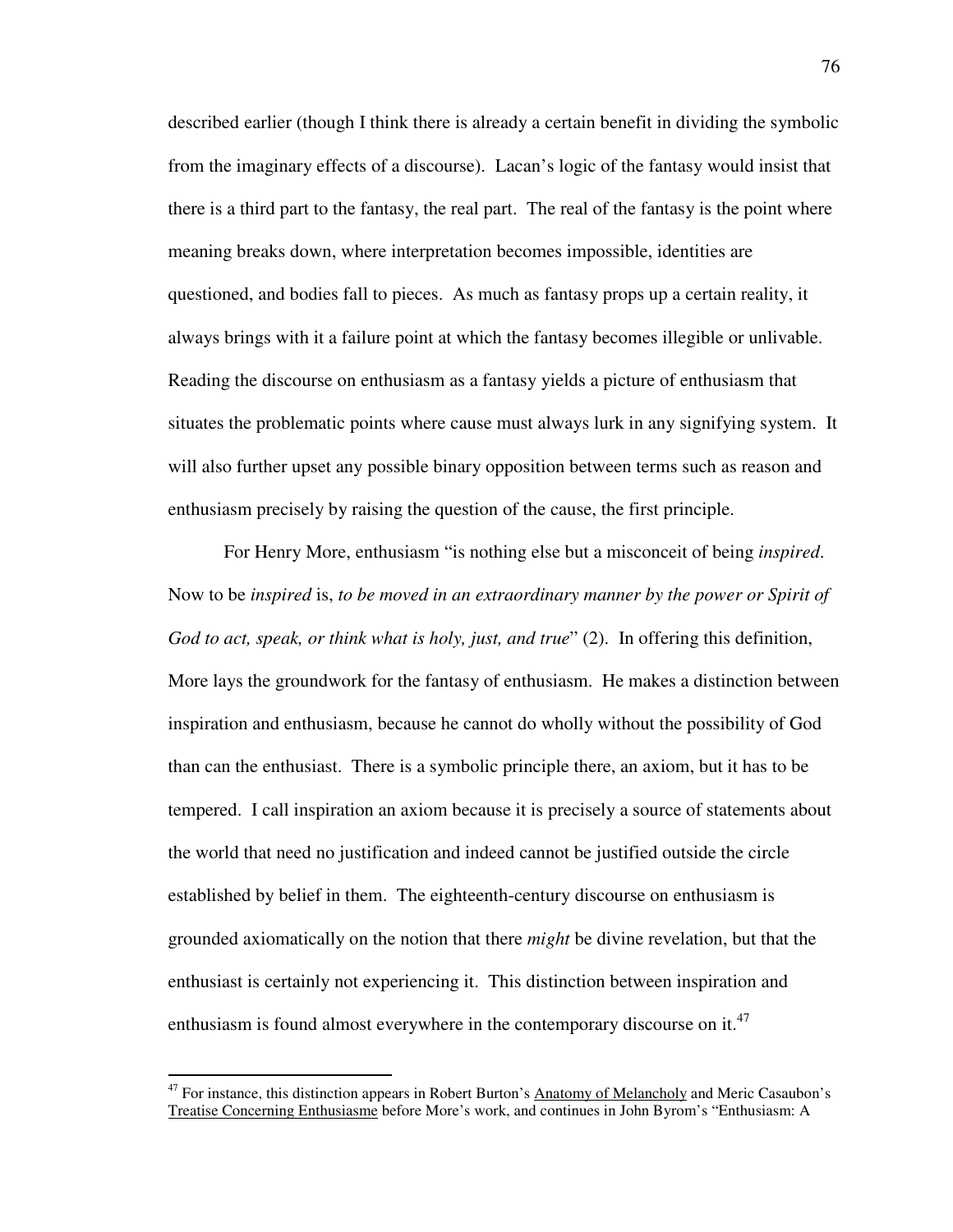By making this distinction, More has pushed the question of cause back a little further than he might have by, for instance, claiming enthusiasts were simply hearing the voice of the devil.<sup>48</sup> If a person can be subject to inspiration or enthusiasm, there has to be some explanation of how we are to know which is which. Here the imaginary part of the discourse appears. More searches for the causes of enthusiasm in the "faculties of the soul," stating that "[w]e shall now enquire into the *Causes* of this Distemper, how it comes to passe that a man should be thus befooled in his own conceit" (2). More's word "Distemper" already indicates that there is a temper in this fantasy, a proper arrangement of the faculties of the soul. He goes on to enumerate the faculties of the soul, organized from the lowest, outermost and least under our control to the highest, innermost and most under our control. There are three faculties: the outward senses, the imagination, and reason or understanding. Reason and understanding alone are free to act under the direction of the will; the senses and the imagination are subject to sensation, whether it be in the case of the senses engaged by objects around them or in the case of imagination beholden to produce dreams. More's very organization and particularly the values assigned to these faculties should make a reader suspicious that what is offered as a

Poetical Essay," Theophilus Evans' History of Modern Enthusiasm and Ambrose Philips' Plain Dealer, among many others. See Robert Burton, The Anatomy of Melancholy, ed. Holbrook Jackson (London: Dent, 1964), Meric Casaubon, A Treatise Concerning Enthusiasme (Gainesville: Scholars' Facsimiles & Reprints, 1970), John Fellow of Trinity College Cambridge Byrom, Miscellaneous Poems (Manchester: J. Harrop, 1773), Theophilus Vicar of Llangamarch Evans, The History of Modern Enthusiasm ... From the Reformation to the Present Times. The Second Edition, with Very Large Additions and Amendments (London, 1757), Ambrose Philips, The Free-Thinker: Or, Essays on Ignorance, Superstition, Bigotry, Enthusiasm, Craft, &C. Intermis'd with Several Pieces of with and Humor... In Three Volumes, vol. 2, 3 vols. (London: J. Brindley, R. Montagu, Olive Payne, T. Woodman, 1733). The inspiration/enthusiasm distinction is also central to Shaftesbury's work on the topic; its centrality is the reason his work on enthusiasm is not treated at greater length here. Even though he seems to strike the rare approbative stance toward enthusiasm, he really approves of something much closer to what More and others would distinguish as inspiration. See "A Letter" and "Miscellany II" in Anthony Ashley Cooper Shaftesbury, Characteristics of Men, Manners, Opinions, Times, Cambridge Texts in the History of Philosophy, ed. Lawrence Eliot Klein (Cambridge: Cambridge UP, 1999).

<sup>&</sup>lt;sup>48</sup> It is surprising to note how rarely enthusiasm is reduced to mere satanic manipulation. Doubtless, there is a host of reasons for this, historical and theological, but they are beyond the scope of this inquiry.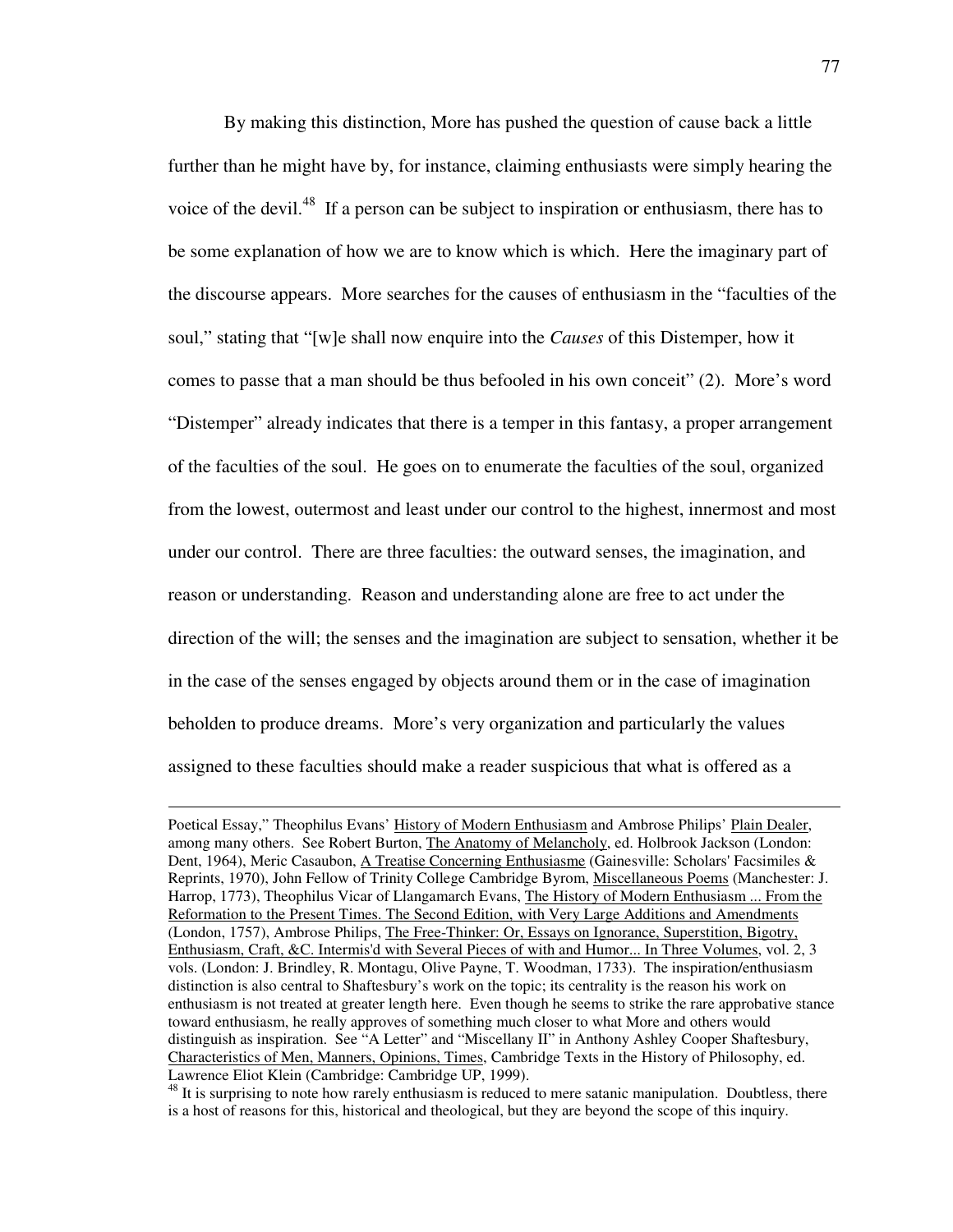philosophical explanation of the operations of the soul is rhetorically motivated, a question-begging arrangement by which More has his goal before he begins.

 I say that the imaginary part of the discourse appears because this organization of the soul or body as something that works is precisely what Lacan refers to by the term imaginary. Lacan's famous mirror stage is as much about the imaginary formation of the body as it is about that of the ego. Lacan writes that

 the mirror stage is a drama whose internal pressure pushes precipitously from insufficiency to anticipation—and, for the subject caught up in the lure of spatial identification, turns out fantasies that proceed from a fragmented image of the body to what I will call an "orthopedic" form of its totality—and finally to the donned armor of an alienating identity that will mark his entire mental development with its rigid structure. (Écrits 78)

The mythic infant before the mirror forms an "orthopedic" image of his body as whole against the lived experience of the body in pieces; the discourse on enthusiasm forms an image of the body and its functions as whole in much the same way. Because there is not a reasonable way to distinguish between inspiration and enthusiasm in the symbolic, More is forced to resort to imaginary explanations of the difference. Axiomatically, enthusiasm and reason are the same. Imaginarily, they are easily distinguished by enthusiasm's failure to present a well-ordered soul. More's concept of the soul is characterized by its careful division between the inside and outside, voluntary and involuntary, favored and disfavored. The picture of the human subject that can be derived from his text looks like a hero of Western metaphysics; he is shaped by his own will, most at home in his reason and understanding, a master of his innermost self. His world is ordered by the division between the subject and the Other, a bright line between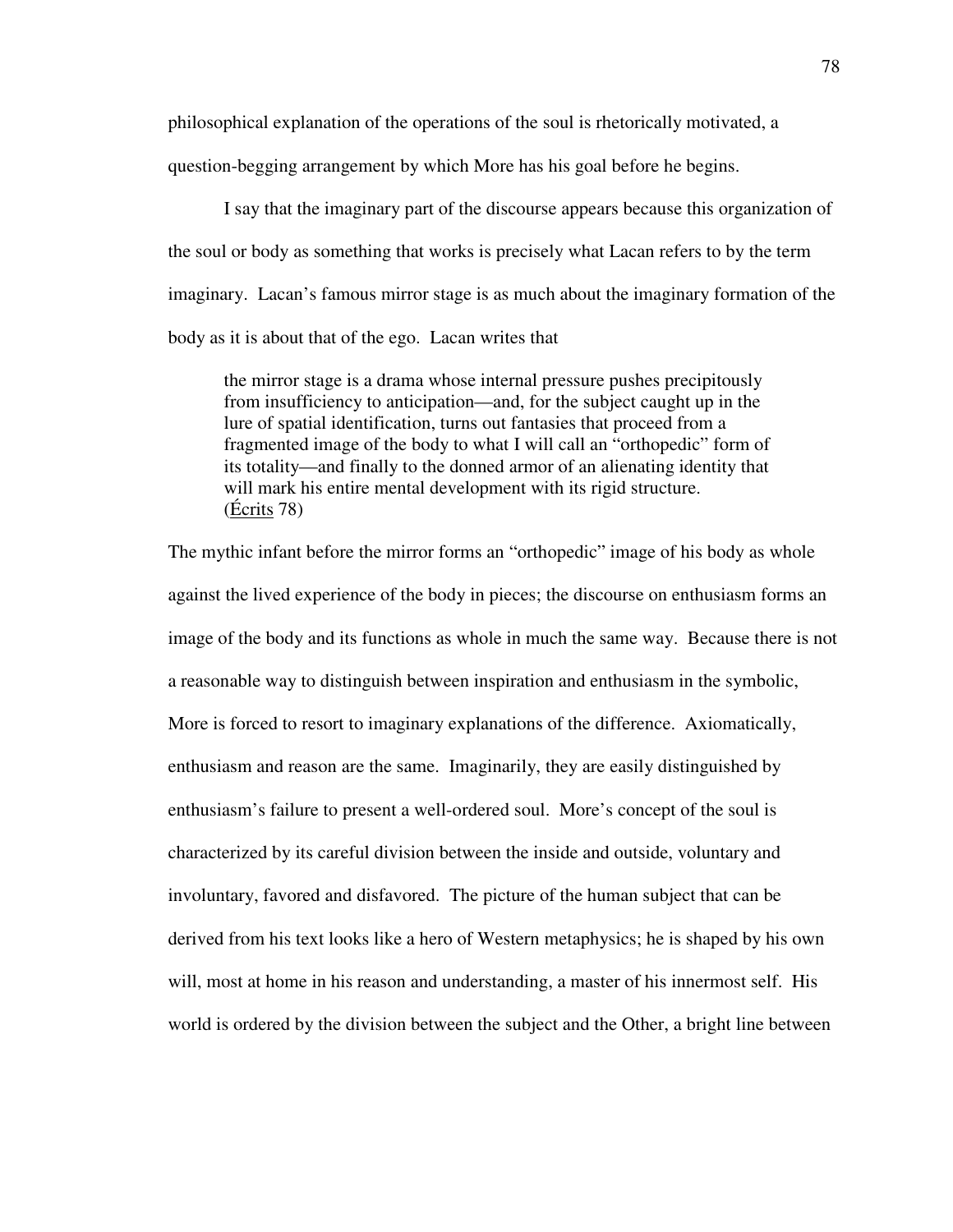the human and his milieu. This policing of the boundary between the self and the Other is a typical topos for a Foucauldian analysis of discourse.

Jon Mee looks at the problem of self-authentication in the context of enthusiasm:

Of course, the eighteenth century was not in a constant funk about the nature of identity, but it was alert to behaviours and forms of speech that seemed to put its idea of a coherent subject into jeopardy. To this extent, the subject was never allowed to be self-authenticating.  $(8)^{49}$ 

Mee sees the enthusiast as a self-authenticating subject, much as More sees him as a mistaken self-authenticating subject, but I argue that the enthusiast actually appeals to the Other for his authenticity. Far from deriving his authority from within, the enthusiast derives his authority from a kind of contact with the Other unthinkable to the "coherent subject," which must have its borders rigidly defined. This may seem like a minor point, but it is one I will develop later, when considering the place of truth in the *cogito*. Suffice it to say for now that, without the locus of the Other as a referent for speech, the enthusiast and the discourse he speaks cannot be understood. The controversy over enthusiasm is not about self-authenticating subjects. It is about subjects being authenticated by the Other in a way that cannot be easily assimilated into surrounding cultural realities.

 The discourse on enthusiasm seeks to control precisely this inassimilable irrational foundation through the process Mee calls regulation. Here I articulate the mechanism of discipline through Lacan's notion of the master's discourse. The discourse on enthusiasm attempts to rein in the knowledge or the claims of the enthusiast in order to make them part of the "official" canons of knowledge. This is just what Lacan describes happening in the master's discourse, which he writes this way:

 $49$  Note that the first sentence takes "the eighteenth century" as its subject, and the second is passive. Even at the grammatical level, the Foucauldian approach avoids subjects.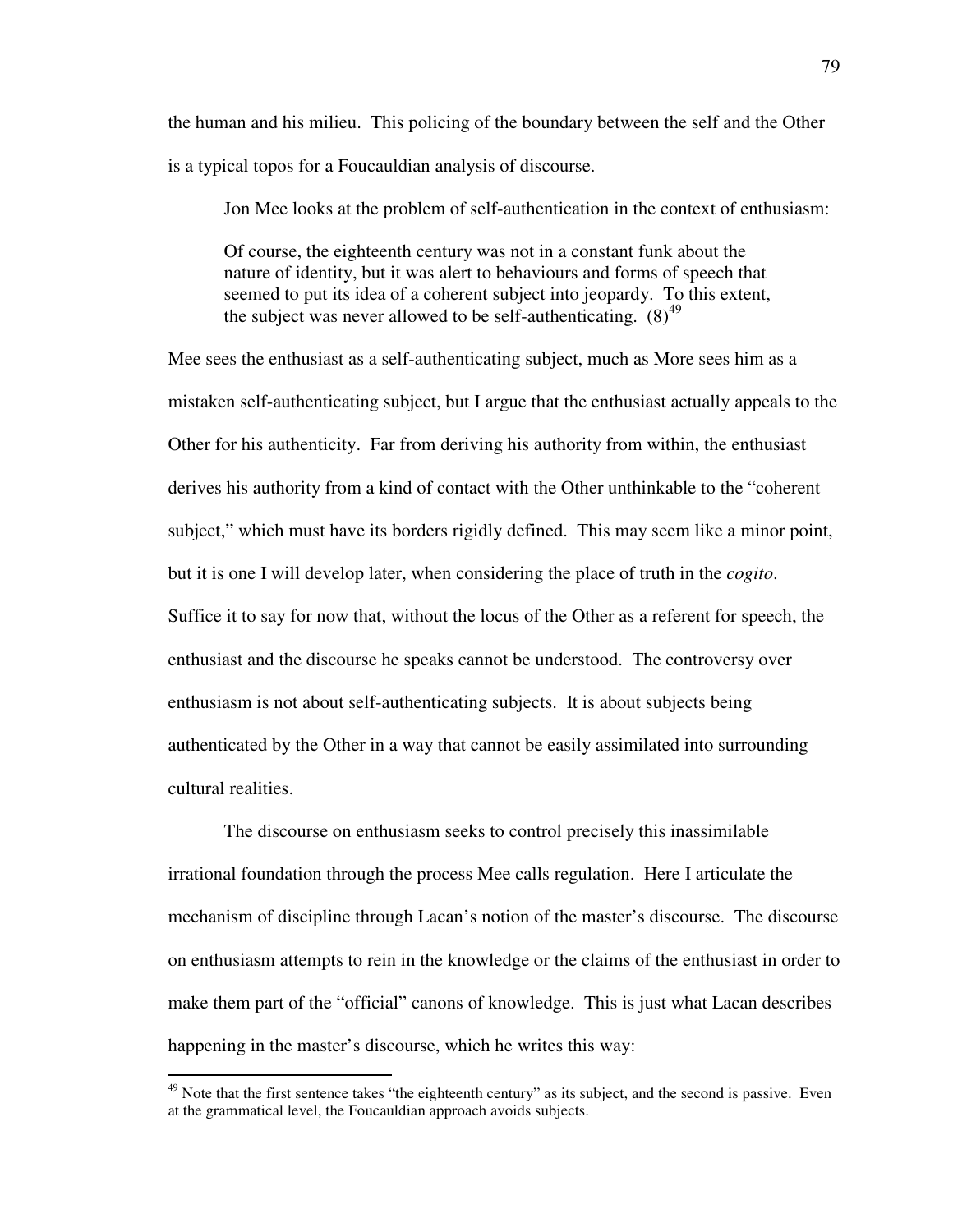| $S_1 \rightarrow S_2$ |   | places: agent | other      | terms: $S_1$ , the master signifier |
|-----------------------|---|---------------|------------|-------------------------------------|
| \$                    | a | truth         | production | $S_2$ , knowledge                   |
|                       |   |               |            | \$, the subject                     |
|                       |   |               |            | <i>a</i> , surplus jouissance       |
|                       |   |               |            | (Lacan Seminar XX 17)               |

Above the bars, we see the master  $(S_1)$  addressing the slave  $(S_2)$  as a body of knowledge. Lacan states that the purpose of this address, which he identifies with the entire history of philosophy, is to transform the slave's knowledge (*savoir-faire*) into the master's knowledge (articulated *savoir*). This distillation of knowledge out of the slave might be compared to Foucault's notion of the incitement to discourse.<sup>50</sup> The master then uses the knowledge to control the slave. As an example of this process, Lacan cites Socrates' questioning of Meno's servant in the Meno (Lacan Seminar XVII 7). There Socrates leads the servant through a series of deductions to understand some points of geometry. Socrates' purpose is to prove to Meno that the soul only recalls, and has no need of learning, because it dies and is reborn, always maintaining its knowledge. The interrogation of the servant leads Socrates to ask Meno "So the man who does not know has within himself true opinions about the things that he does not know?" (Plato 886). This question reveals that Socrates' method coerces knowledge out of the servant; it coaxes something out of him that he did not know he had.<sup>51</sup> Of this questioning, Lacan says "the aim is to make it known that the slave knows, but by acknowledging it only in this derisory way, what is hidden is that it is only a matter of robbing the slave of his function at the level of knowledge" (Lacan Seminar XVII 8). This is the purpose of the master discourse, to extract a body of articulated knowledge from the slave it addresses.

 $50$ See Michel Foucault, The History of Sexuality Volume One: An Introduction, trans. Robert Hurley (New York: Vintage, 1978).

<sup>&</sup>lt;sup>51</sup> We will see another example of Socrates getting an interlocutor to articulate his unarticulated knowledge in the Ion, below.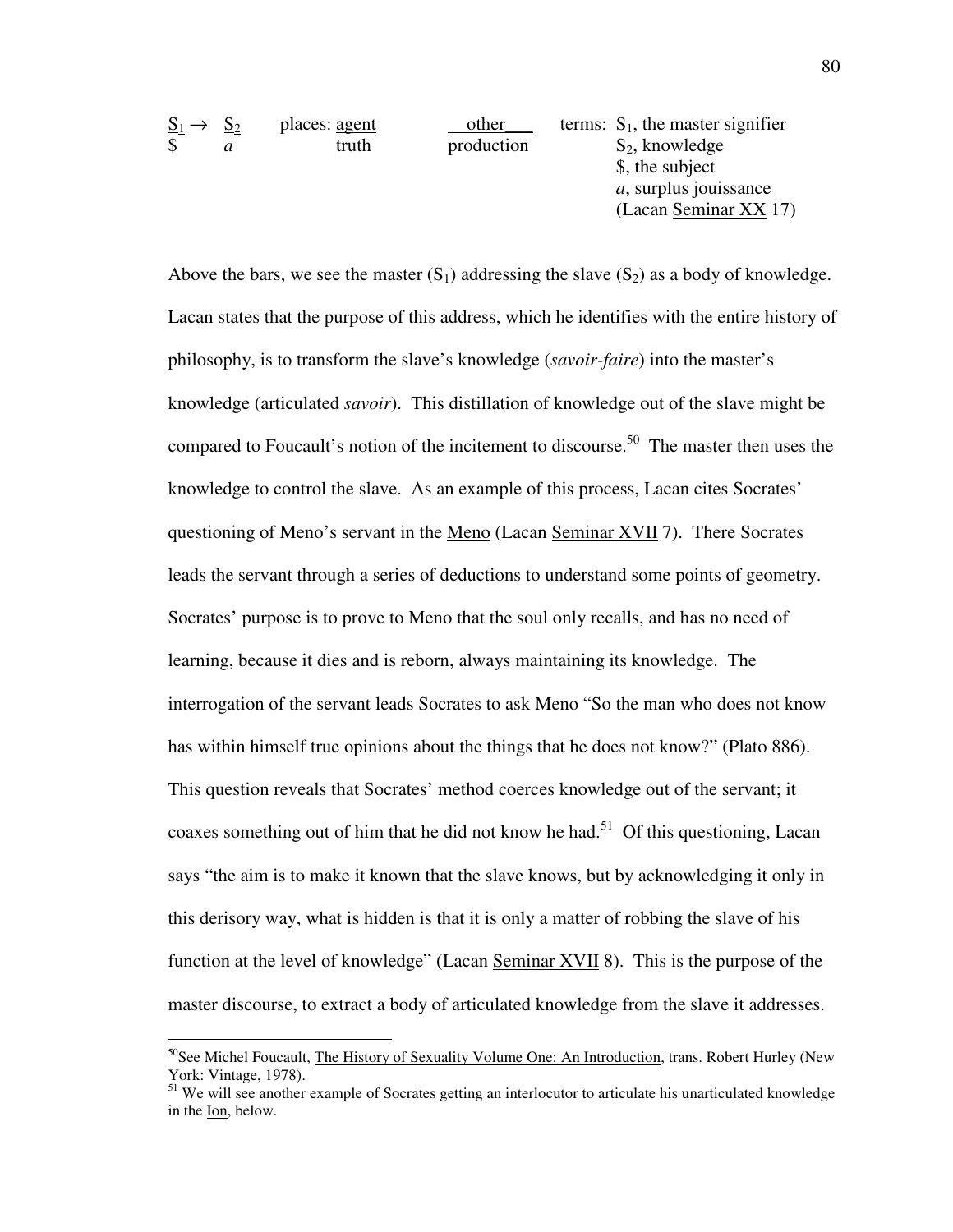This extraction is both an appropriation of what the slave knows and a way to define what the slave is. In More's discourse on enthusiasm, for instance, the enthusiast is reduced to a malady, a subject engendered by distemper.

However, there is a limit to the master's control. The arrow between the terms above the bars "comprises a relation… which is always defined as impossible" (Lacan Seminar XVII 109). In the case of the master's discourse, this means that "it is effectively impossible that there be a master whom makes the entire world function" (Lacan Seminar XVII 109). The master's discourse strives for a totality that is impossible, just as fully articulating a body of knowledge out of the signifiers of which it consists is impossible, because there is something more to the picture; knowledge has another relation than the impossible one to the master signifier. Under the  $S_2$ , we find the *petit a*, which here symbolizes excess jouissance that is produced by the master discourse.<sup>52</sup> There is a jouissance produced as well as a knowledge articulated, and it is this excess part that the master cannot account for or control. After the master's process of articulating the knowledge that the slave does not know that he has, there is a remainder that cannot be articulated. Eighteenth-century discourses on enthusiasm often go beyond mere diagnosis and etiology to assign enthusiasm as the cause of marvelous inexplicable phenomena, such as great loquacity or martial valor.<sup>53</sup> The side effects of

 $52$  Notice also that under the bars, we find Lacan's writing of fantasy \$ $\lt$  a. This illustrates nicely the view that I am putting forward that enthusiasm is a fantasy which supports a master discourse about reality. <sup>53</sup> On the loquacity of enthusiasts (which alternates with silence), see George Lavington, The Enthusiasm of Methodists and Papists Compared (London: Printed for J. and P. Knapton, 1749) 74. For a discussion of military enthusiasm, see The Collector; or, Elegant Anecdotes, and Other Curiosities of Literature. With Occasional Observations, (Harrison, Cluse, and Co., 1798). A representative passage: "There is nothing insurmountable, to men animated by enthusiasm… a weak, naked enthusiast, is more formidable than the strongest and best armed mercenary" (79). The text goes on to claim that enthusiasm is the true cause of the Greeks' defeat at the hands of barbarians and of Frances "wonderful successes" (82).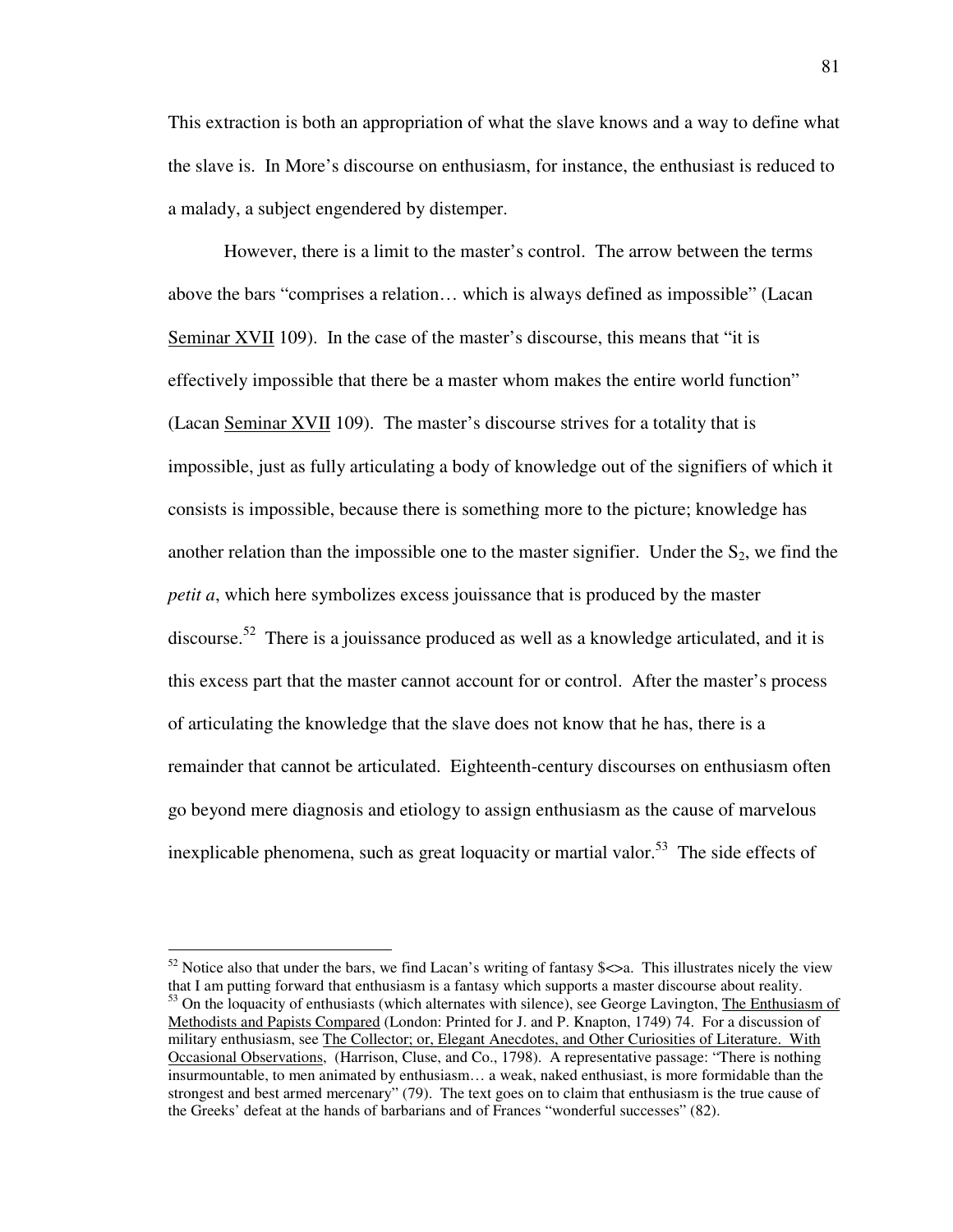enthusiasm make up the jouissance factor lying beyond the reach of the master's articulation.

More's imaginary picture of the soul, which is designed to explain the existence and cause of enthusiasm, is rightly understood as a scheme that tries to account for the excessive jouissance of the enthusiast. The picture is a powerful shaping of the preexisting melancholic imaginary inherited from Robert Burton (among others), and its hold on the century following Enthusiasmus Triumphatus is strong.<sup>54</sup> However, More's emotional hypothesis or imaginary scheme is not the only explanation of enthusiasm offered in the period. John Locke also explains enthusiasm in a late chapter of his Essay Concerning Human Understanding.

Locke's treatment of enthusiasm is not the most read portion of his masterpiece, but it is much more central to the whole work than its length might suggest. Locke's "Epistle to the Reader" establishes the ostensible purpose of the work while revealing his kinship with More on the imaginary structure of the soul. Locke writes

he is little acquainted with the subject of this treatise, the UNDERSTANDING, who does not know, that as it is the most elevated faculty of the soul, so it is employed with a greater, and more constant delight, than any of the other. (7)

Locke, like More, puts the understanding at the top of the well-ordered soul, and immediately makes the connection to the pleasure it generates. This take on the understanding describes the master discourse in nearly the terms I used above. Here understanding addresses the world as an object of knowledge, and its purpose is to render it in its own terms while providing enjoyment for its subject. In a way, one could read

 $<sup>54</sup>$  It is worth noting here that imaginary schemata tend to hold on long past any evidence of their "truth."</sup> Harvey's discovery of the circulation of the blood, for instance, works no instant change on his culture's bodily imaginary; spleens and vapors continue to plague Britons long after scientific revolutions. Imaginary schemata are not easily unseated.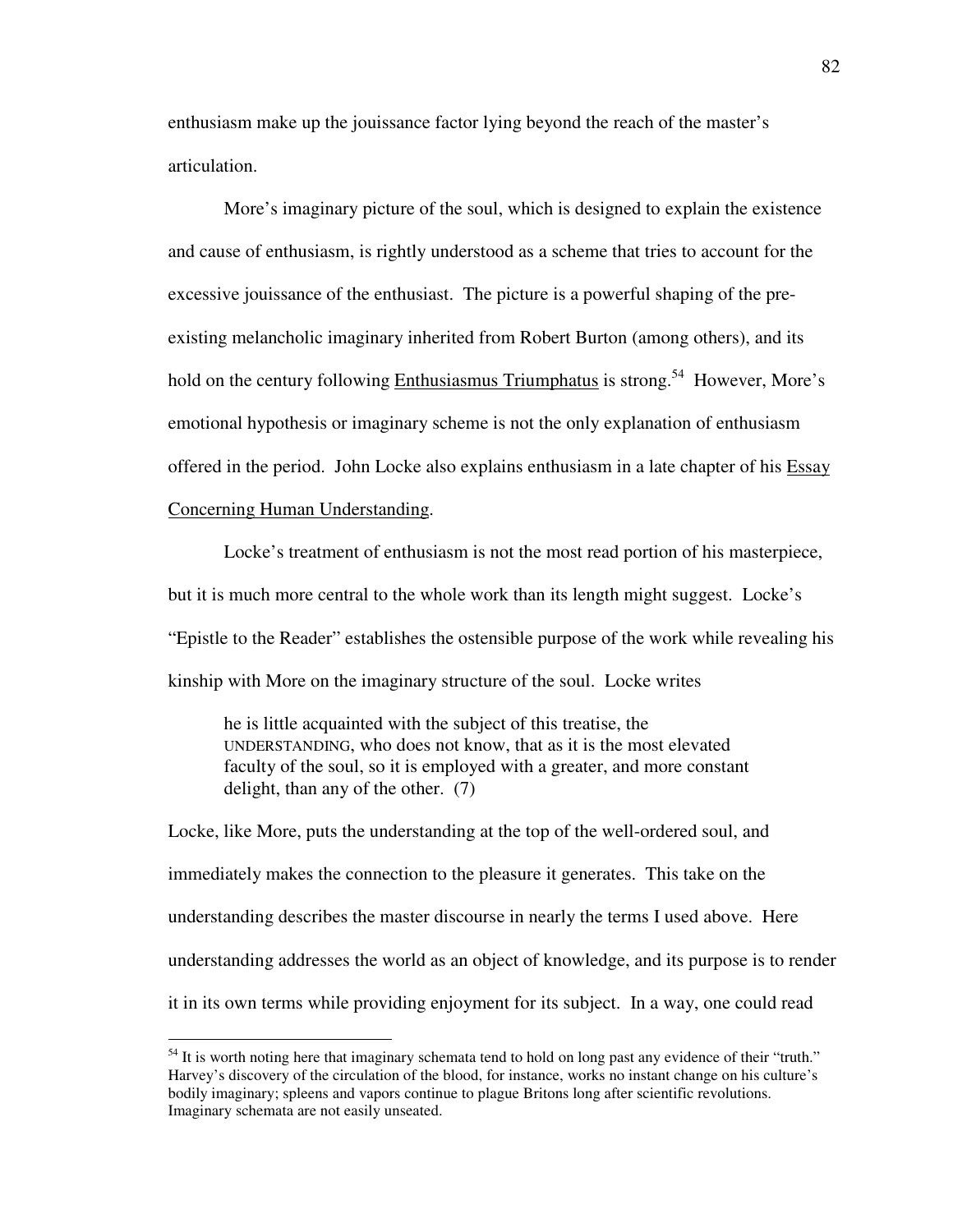the pair of Locke and More as working from the same imaginary structure in opposite directions. Where More's explicit purpose is to attack enthusiasm, Locke's is a positive elucidation of the powers of understanding.

 At least Locke's title and letter to the reader would have him believe that a positive picture of the understanding is Locke's goal in the work. Again, speaking in the letter to the reader of the work at hand, Locke writes "Mistake not… [that] because I was pleased with the doing of it, that therefore I am fondly taken with how it is done" (7). The distinction between the process of writing and the finished product is vital to Locke's procedure and to my reading of it. While the finished work is a treatment of the understanding, the genesis of the Essay does not necessarily bear this out. Locke famously relates that the origin of the inquiry into understanding was a conversation among friends, evidently "at Exeter House in the early months of 1671." James Tyrell, a friend of Locke and participant in that initial discussion indicates that "the discourse, on the occasion when Locke 'first raised the issue of human understanding' was 'about the principles of morality and revealed religion'" (Cranston 140-1). I do not suggest that this anecdotal evidence of the beginnings of this work convicts it as reactionary, but it is interesting to speculate that Locke's interest in reason is a response to a quandary about "revealed religion." As we saw with More, the control of revelation in religion is one end of the discourse on enthusiasm. The possible priority of enthusiasm to understanding in Locke's case is tantalizing, and it establishes that his philosophical treatise, though a perhaps more respectable alternative to More's screed, is an alternative nonetheless. Seen in this light, Locke's desire to draw the line between revelation and understanding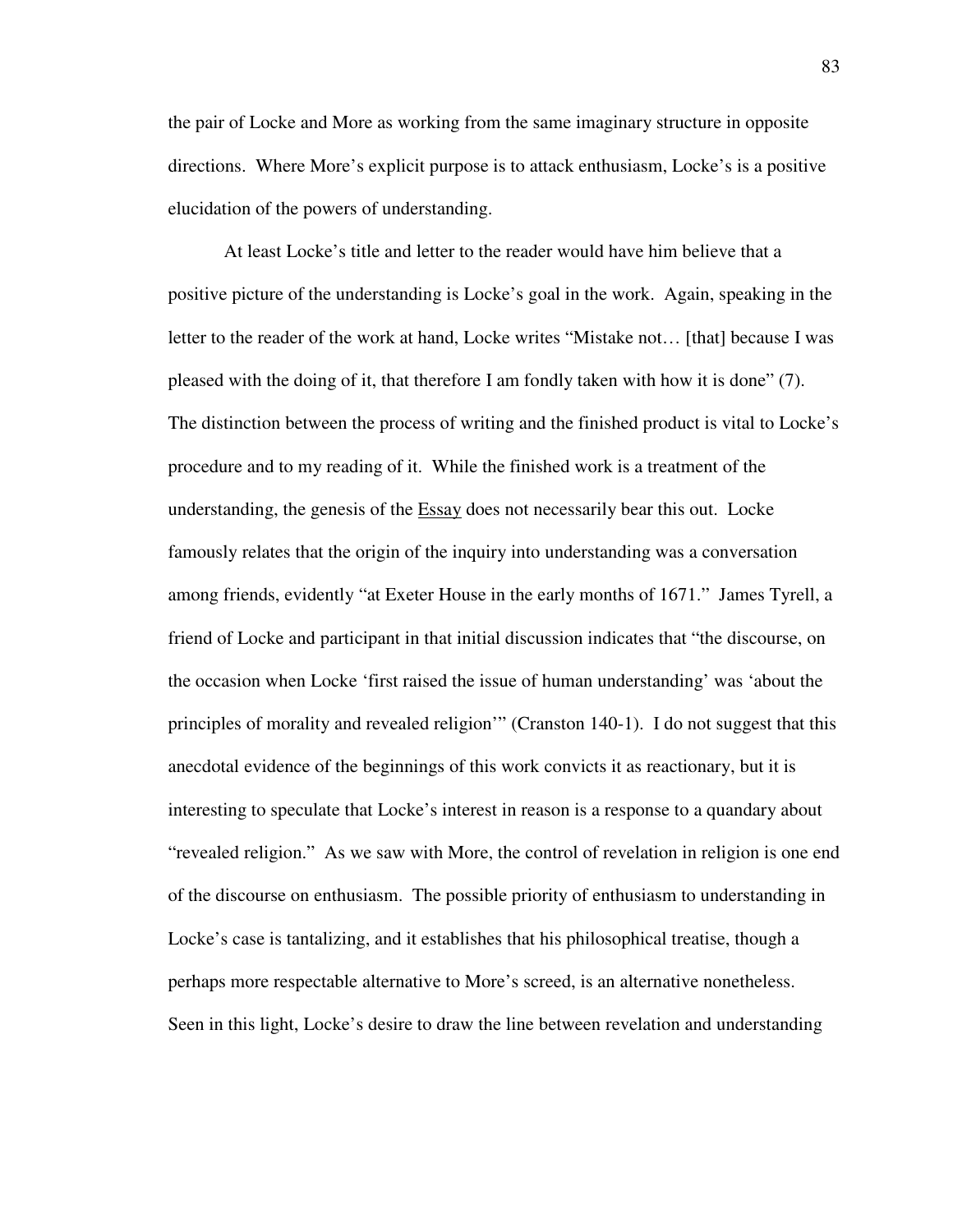looks like a species of More's desire to draw the line between healthy and unhealthy souls.

 While they may share some anxieties, Locke's text goes beyond More's in its critique of enthusiasm. While More is satisfied with establishing the imaginary regime of the soul and diagnosing enthusiasm as a physical and mental debility, Locke moves to extend the refutation of the enthusiast's claims to more strictly logical ground. Locke's great concern in the Essay is to coordinate assent and evidence, to be sure that any bit of knowledge can be resolved to its proof. Reason proves propositions, makes them into truths, "by deduction made from such ideas, which it has got by the use of its natural faculties, *viz.* by sensation or reflection". Locke defines faith negatively; it "is the assent to any proposition, not thus made out by the deductions of reason; but upon the credit of the proposer, as coming from GOD, in some extraordinary way of communication" (Locke 608). These two definitions, taken together, do not distinguish between the persuasive power of reason and faith. Locke does that a few paragraphs later, where he writes that reason must stand as the judge of revelation, even if the matter is beyond the range of the senses: "it still belongs to *reason*, to judge of the truth of its being a revelation, and of the signification of the words, wherein it is delivered" (612).

 To accept revelation without first referring it to reason is the essence of enthusiasm (Locke 615). By making this move, Locke has managed to save revelation, establish the role of reason, and condemn enthusiasm all in a tidy logical package. As much as he has condemned enthusiasm as the "ungrounded fancies of a man's own brain," he has established reason as something more than man's own (615). However, the package does not hold up by its own standards. Just as More has recourse to an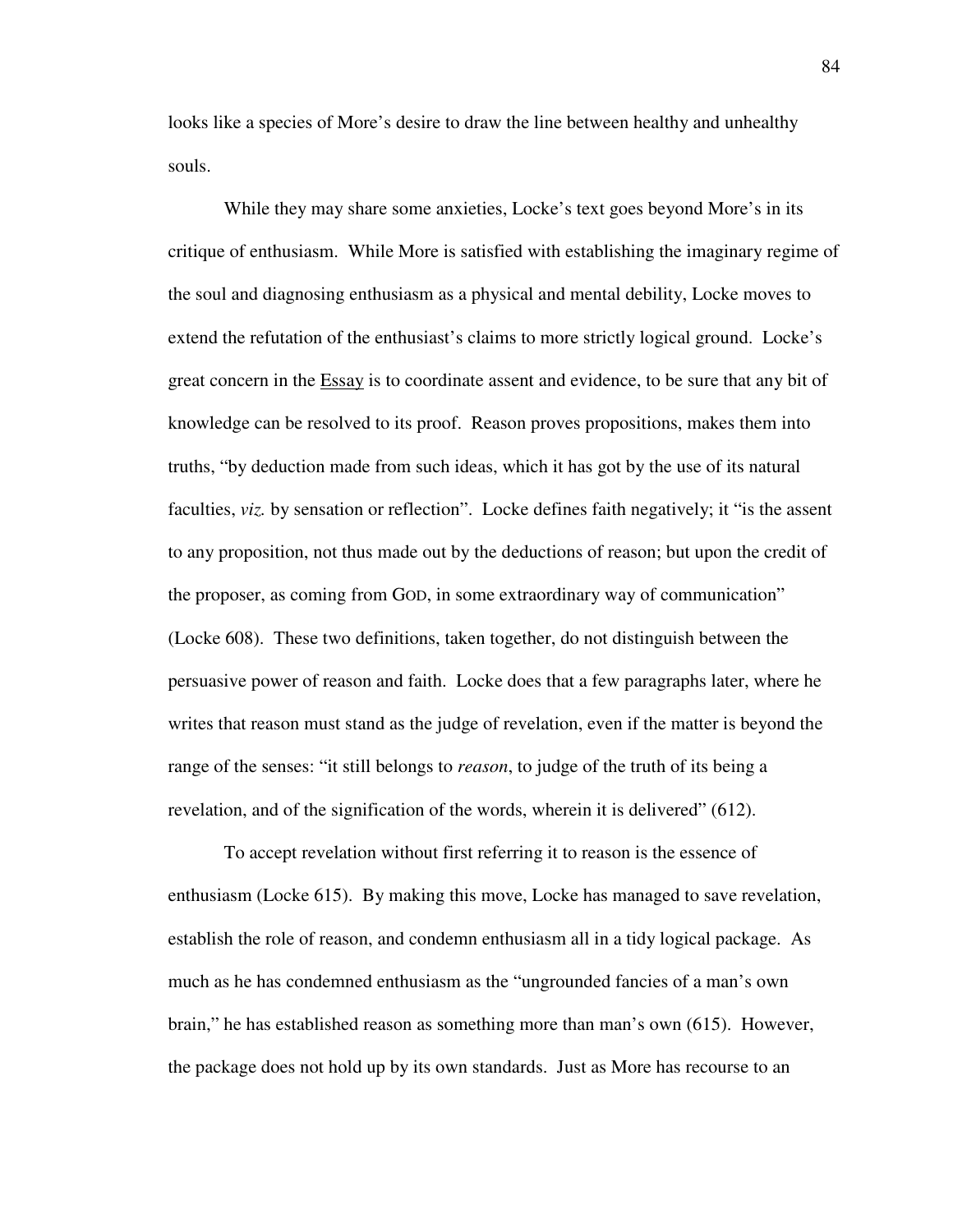imaginary scheme, Locke sneaks in an unexamined axiom, one that he borrows, surprisingly enough, from Descartes, as I will show later in the chapter. The unstated axiom is that the human subject can trust in its reason and it is the text's unguarded moment where the critique of enthusiasm falters. According to Locke, the subject has been equipped by God with a faculty that will not err, if properly applied. If this principle of the non-deceiving God is removed, the rest of Locke's system becomes a failed attempt to ground certainty in reason's terms. Since the status of God, one face of the Other, as non-deceiving is strictly beyond the limits of reason, Locke's system can only lead us to my premise, which is that reason actually relies first on revelation. Put another way, there is no symbolic order without an axiom, a first signifier, which is by definition excessive and incomprehensible from inside the logic of the symbolic order. Reason fails as a self-righting principle for the simple fact that it cannot right itself without reference to something beyond itself.

I choose to present Locke and More not for their genius but for their aptness. They are writers of their times, and their disquisitions on enthusiasm set the tone for the discourse as the eighteenth century progresses. The discourse teeters between apparently different explanations of enthusiasm, between the emotional hypothesis and reason's failure to right itself, but it always functions as a search for cause. I turn now to a few key moments in the discourse when the question of cause opens up, like the second moment of the sublime, and stares us in the face. These moments are mostly forgotten, buried in interpretations that quiet the cry for cause.

### **John Dennis's enthusiastic intervention**

85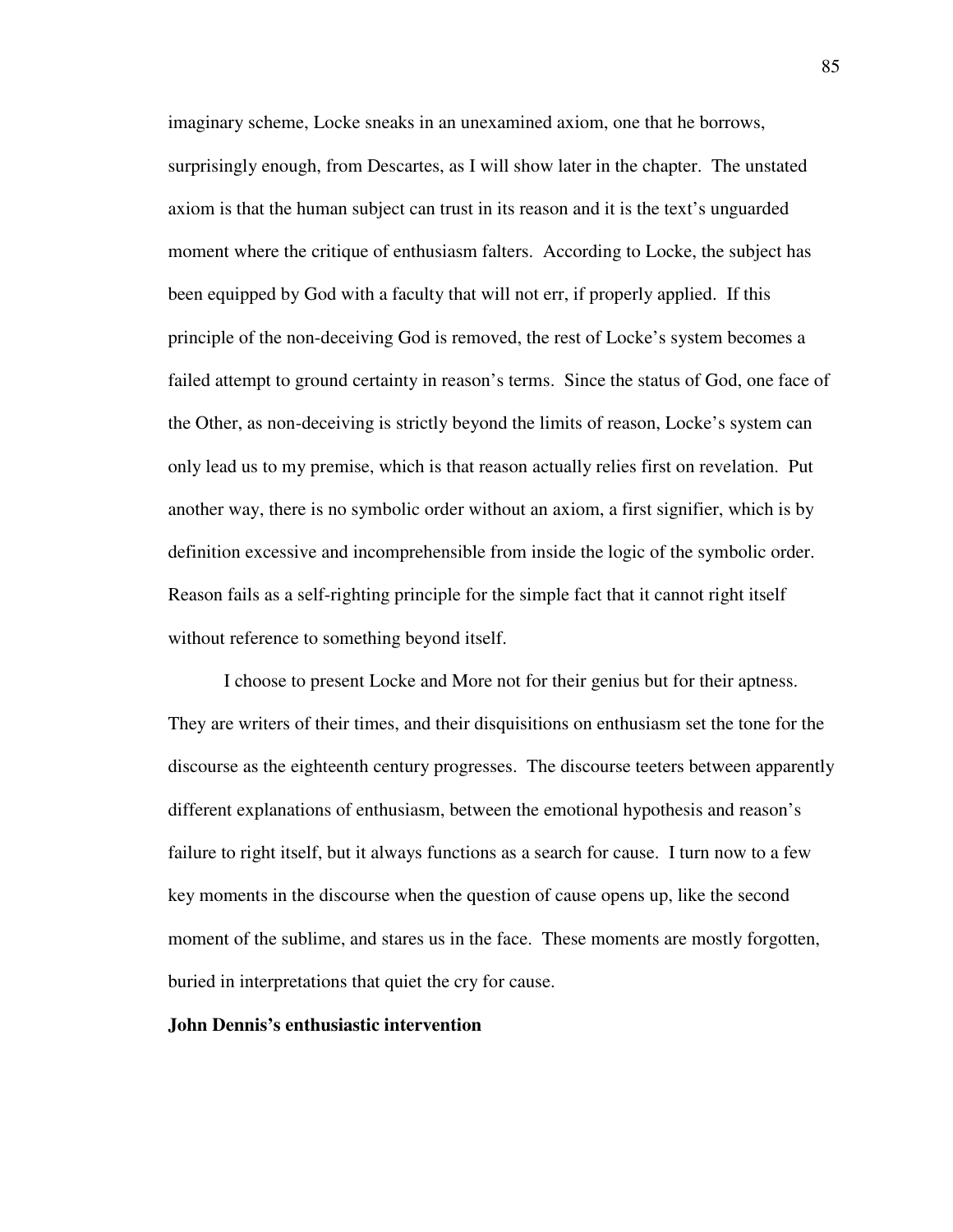Enthusiasm, literature, and the sublime come together in John Dennis's critical works. Dennis, fervent supporter of the Whig interest and the Hanoverian succession, eternal scourge of the French (at least in his own mind) is better remembered for his critical works than his poetry, drama, or pamphlets, which have perhaps been forgotten for the better. His two most important works, the closely related Advancement and Reformation of Modern Poetry [1701] and The Grounds of Criticism in Poetry [1704], are both interventions in the ancients and moderns debate that seek to distinguish the two camps on religious grounds. The former work is in two parts, "The First, shewing that the Principal Reason why the Ancients excel'd the Moderns in the Greater Poetry, was because they mix'd Religion with Poetry" and "The Second, Proving that by joining Poetry with the Religion reveal'd to us in Sacred Writ, the Modern Poets might come to equal the Ancient" (A1). The goals of the two sections indicate the centrality of enthusiasm for Dennis's project. As his contemporary Theophilus Cibber points out, by connecting poetry's power to the divine, Dennis saw himself building on Longinus, tracing the cause of sublimity in language (Shiells 228). Dennis's dual interest in language and enthusiasm would seem to set him firmly in the line of Locke, but that heritage is more complex than it would seem. It makes sense that Dennis's political position would allow and encourage him to deal a little more freely with the potential extravagancies of enthusiasm and the sublime than did his Tory detractors, but his reception has tended to minimize the role of religion in his understanding of poetry.

 The tale of Dennis's pamphlet wars, ill-advised schemes and nasty letters is rather too much to relate here, though parts of these exchanges helped cement at once his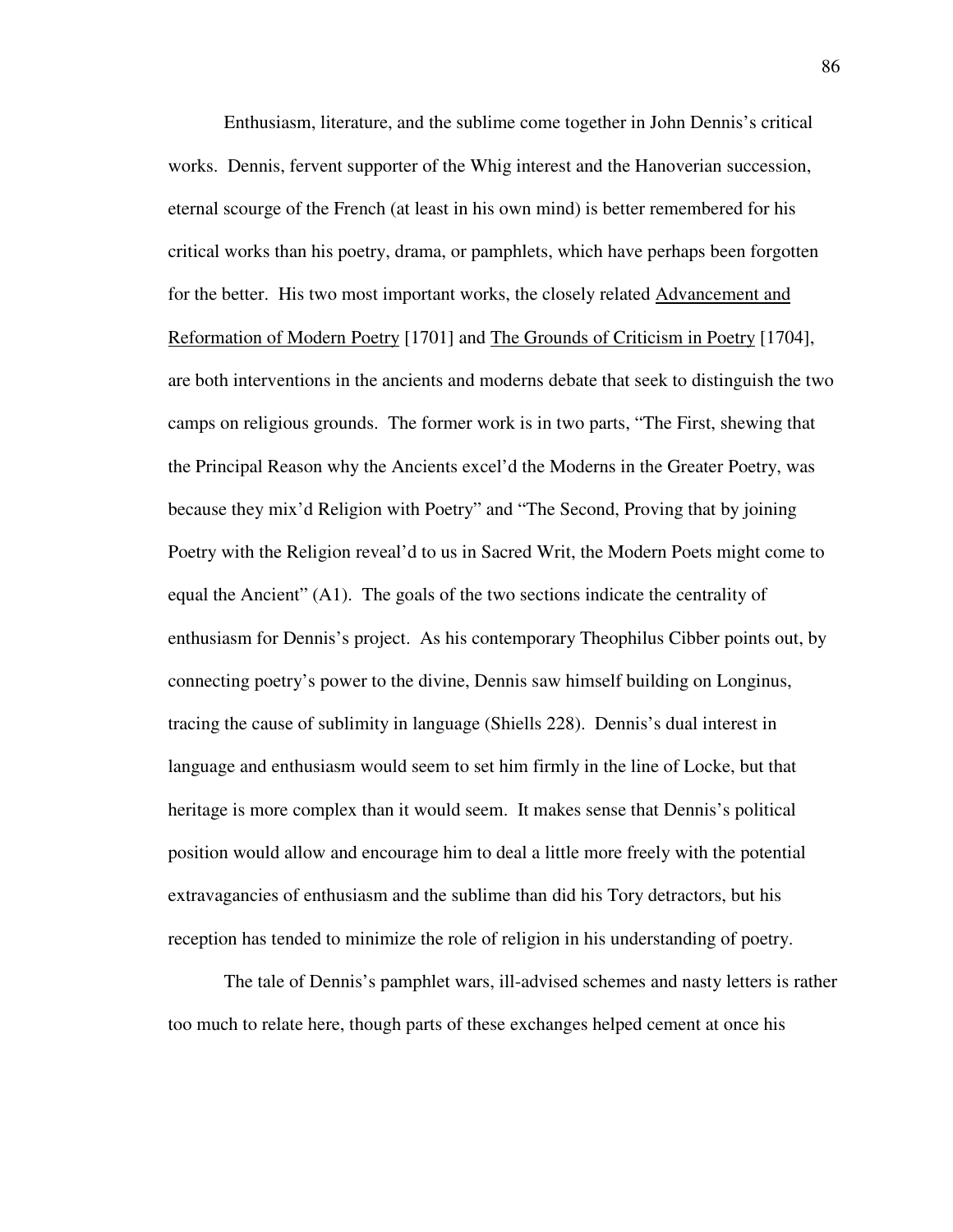reception and the popular understanding of enthusiasm in the British isles.<sup>55</sup> Marjory Hope Nicolson, a critic who deserves more attention than she gets, considers Dennis's critical work central to what she calls "the aesthetics of the infinite," which developed in the seventeenth and eighteenth centuries. On his return from a trip to the Alps, Dennis

 came back to England to develop an aesthetic that had been only embryonic when he went abroad, to seek for new criteria against which to test literature, and to make the first important distinction in English literary criticism between the Sublime and the Beautiful. (279)

Nicolson stresses the originality of Dennis's contribution to literary aesthetics, refusing to reduce him Sir Tremendous Longinus. She also goes on to carefully delineate what Dennis means by enthusiastic passion: "[t]he effect of the highest poetry upon the soul, then, is one with that of true religion" (286). Her recognition of Dennis's importance in aesthetic discourse and the meaning of enthusiasm in his work is as accurate as it is rare. I return specifically to the latter point below.

 The discourse on enthusiasm, and particularly the emotional hypothesis, continues to color Dennis's reception today. In their introduction to "[t]he Longinian tradition," Andrew Ashfield and Peter de Bolla treat Dennis's take on enthusiasm by noting the similarity of his divisions of the "Enthusiastic Passions" to Descartes' and Malebranche's divisions of the passions. They conclude that "such an emphasis on Religion and its relation to the Passions can be seen as an amalgamation of Longinus and the French tradition" (20). Putting Dennis in the context of the passions, a line of thought in which sentiment always arises unproblematically from within the soul, effectively robs his work of the vital difference between vulgar and enthusiastic passions. In short, Ashfield and de Bolla submit Dennis to an intellectual lineage destined to miss one of his most important

<sup>&</sup>lt;sup>55</sup> For an account of Dennis's works, see Avon Jack Murphy, John Dennis, Twayne's English Authors Series (Boston: Twayne, 1984).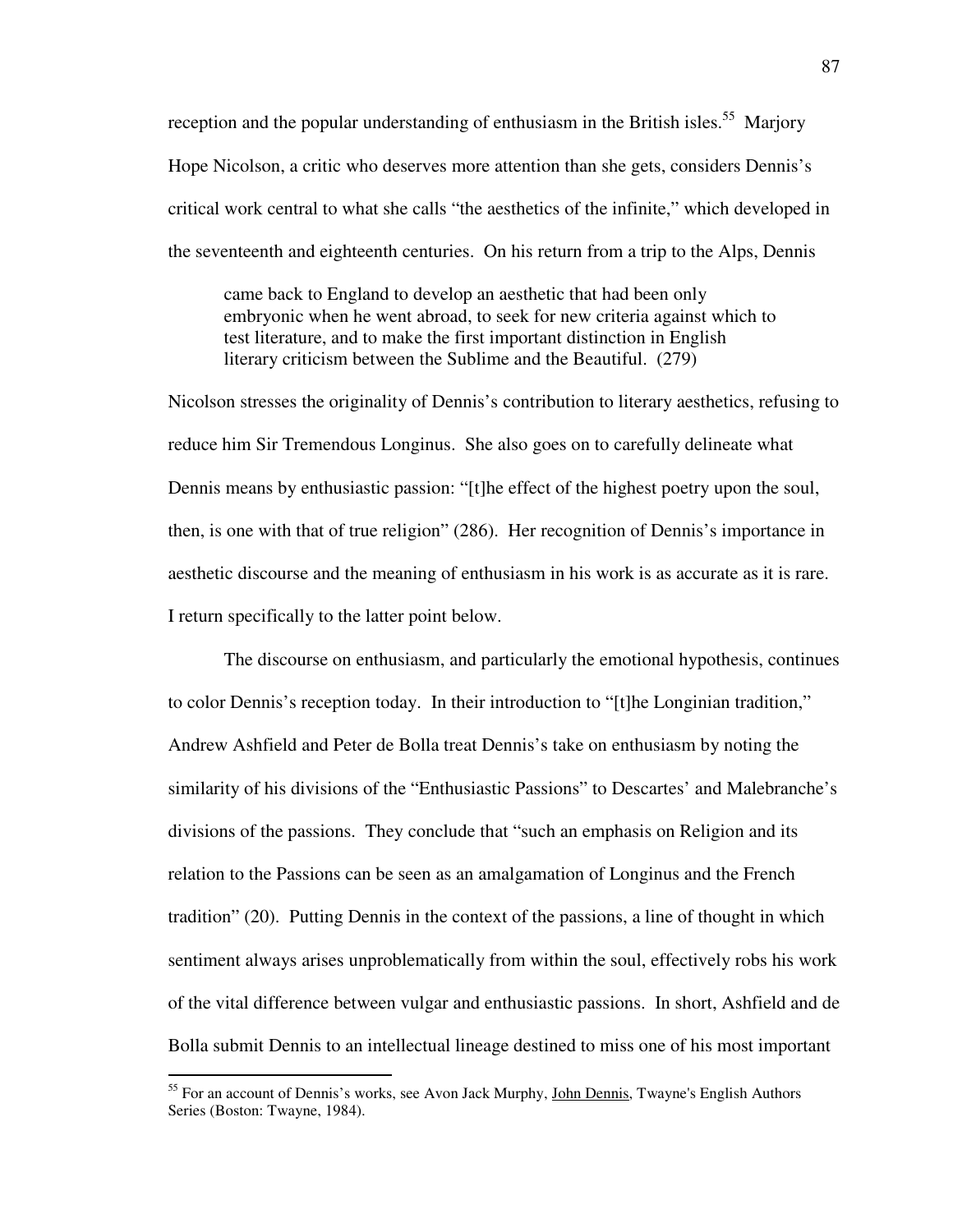points, that the source of the sublime lies not within the observer, nor in the object, but in the presence of the deity. I am not concerned here to show that Dennis was right about the sublime, but I am concerned to recover some part of the meaning of his writings to help reframe the discourses on the sublime and enthusiasm.

 Building another connection between Dennis and the discourse of the passions, and explaining the fate of Dennis's views of enthusiasm more accurately than he realizes, John Morillo writes that "Dennis's literary experiments in the discourse of passions were subordinated to the demands of a developing ideology of social class" (Morillo 24). Morillo's idea is that enthusiasm is fundamentally democratic because everyone has access to the passions while the cultivation of taste is fundamentally exclusive because not everyone has access to the education and leisure taste requires.<sup>56</sup> He sees Dennis as "trying to play the incompatible roles of person of higher quality and of abolisher of all rank and distinction, a person of taste and an enthusiast" (24). This claim, based in the opposition of enthusiasm and taste, is also based in the equation of enthusiasm with passion, and equation upon which Morillo and most other commentators on enthusiasm lean heavily.<sup>57</sup> Enthusiasm is only leveling of difference if it is merely a matter of feeling; Dennis's division of passion into common and enthusiastic complicates the leveling tendency, a point I return to shortly. Of course there is historical evidence to support the reduction of enthusiasm to passion and the concordant threat to the social hierarchy—Morillo sites seventeenth-century Anglican fears of enthusiasm pitched

<sup>&</sup>lt;sup>56</sup> The terms of Morillo's dilemma begin to fray if one considers the long development of taste as an education of the senses—certainly Dennis's distinction between vulgar and enthusiastic passions does much to remove the charge that he's leveling class by advocating for enthusiasm.

 $57$  Equating enthusiasm and passion and emphasizing the revolutionary tendency of this connection is particularly useful to Morillo because he wants to show that Dennis is an important influence on Wordsworth, particularly the *Prelude*. In chapter three of the present work, I present my argument against labeling the ode writers of the 1740s "pre-Romantic;" it also behooves us to save Dennis from that label.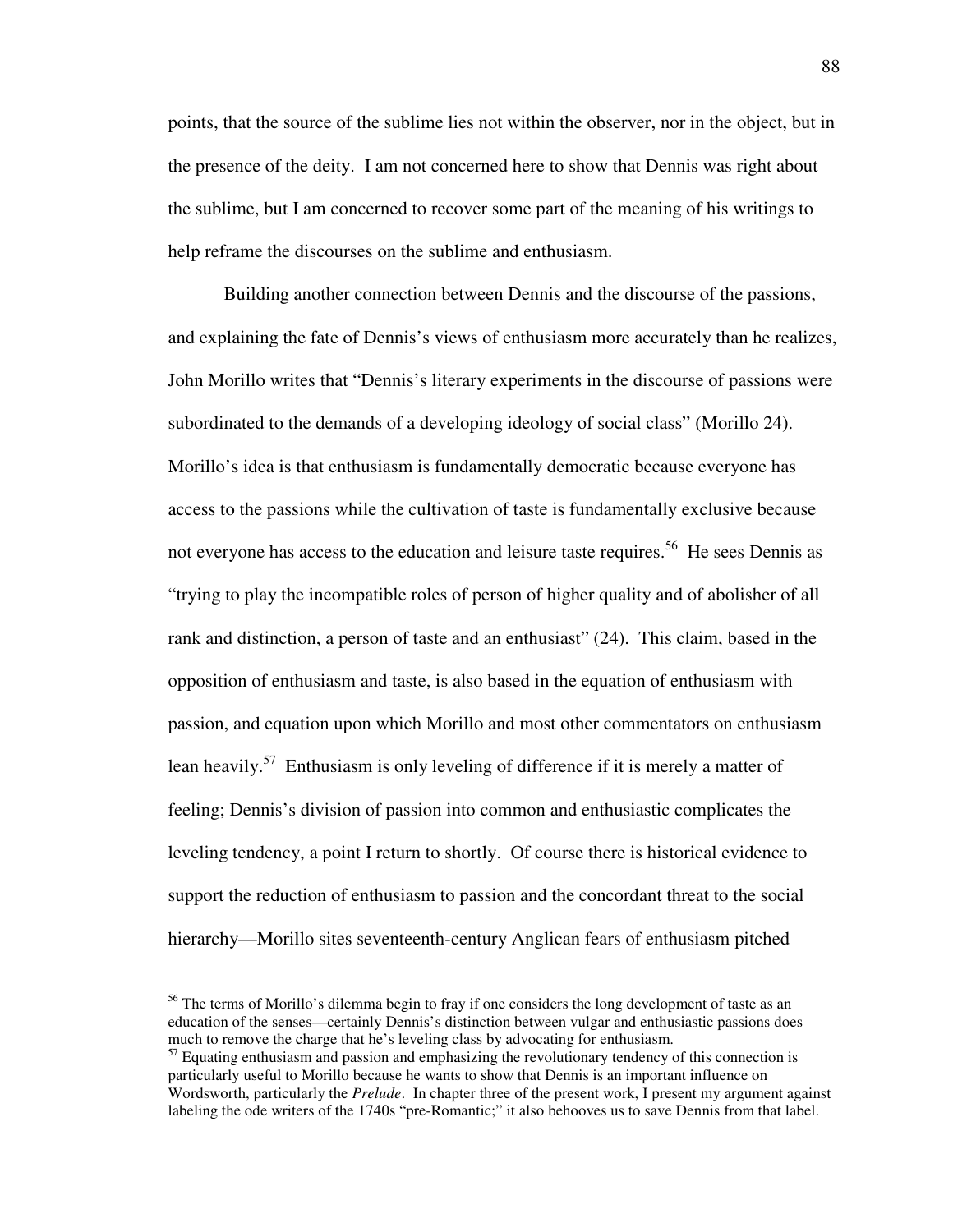precisely in these terms, quoting George Hickes' fear, expressed in a 1680 sermon, that enthusiasm "*makes every private Christian a Pope*" (qtd. 20). However, it does not seem right that we, as readers of Dennis, should assume that he has the same idea of enthusiasm that vicar Hickes does. If there is a fear of enthusiasm, it does not come from Dennis but from the critique of enthusiasm in which Morillo participates by reading enthusiasm as simply another word for passion.

 This view of Dennis's enthusiasm as too threatening to his class goals to pursue is believable, but not terribly interesting. In this conception, readers discover little more than that the dictates of revealed religion and those of social class are in conflict, a state of affairs that has obtained at least since the Sermon on the Mount and is not likely to pass anytime soon.<sup>58</sup> It is far more interesting to consider Dennis's revisionist take on enthusiasm and its subsequent disappearance from the critical landscape in the light of its challenge to rationality than its challenge to social hierarchy. By situating enthusiasm in its proper place, logically prior to rationality, Dennis recognizes the fundamental flaw of Locke's system (its necessarily non-rational axioms) and exploits it as the basis for great poetry.<sup>59</sup> If Dennis's version of enthusiasm is rejected, it has at least as much to do with its implications for reason and knowledge as it has to do with violations of the tight boundaries of social class. A close reading of key passages in his important critical works reveals that, for Dennis, the crux of enthusiasm is not passion; passion can be vulgar *or* divine. Rather, the crux is the source, the properly positioned axiom, on which the enthusiastic subject is hung and with which Dennis frames the sublime in poetry.

<sup>&</sup>lt;sup>58</sup> Of course my treatment of Morillo does not do justice to the scope of his argument, but enthusiasm and class do make up the fundamental binary around which his reading of Dennis pivots.

<sup>&</sup>lt;sup>59</sup> Dennis's recognition of the flaw is one reason why it is difficult to fit Dennis's criticism into Lockean or Humean terms.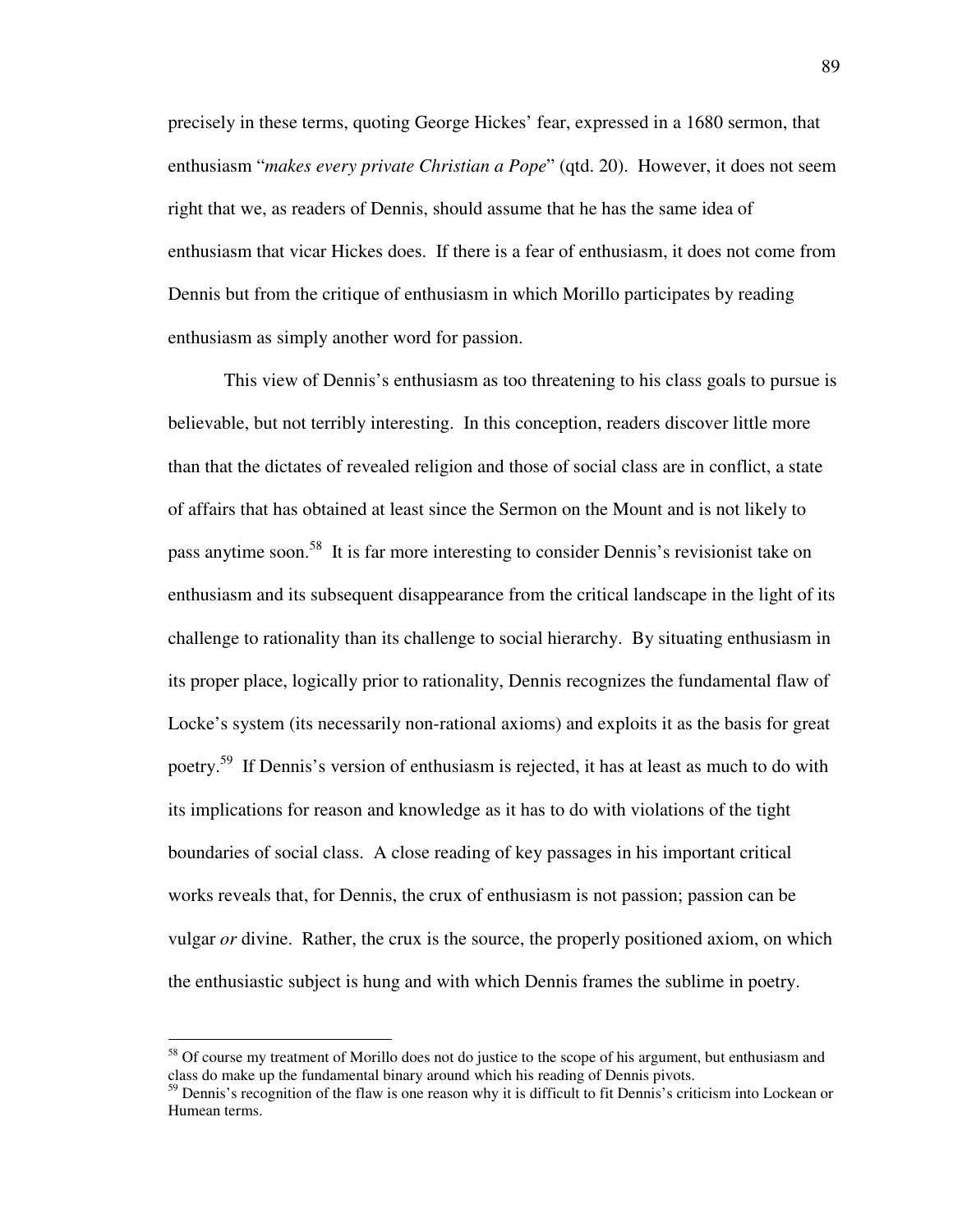The point of my reading of Dennis is that he has an important difference from Locke in his understanding of the limit of reason. Locke pictures reason as a dim candle—if there is something it cannot explain, that is a sign of our shortcoming in applying reason to the world. For Dennis, that shortcoming is precisely the evidence of another power at work. If we imagine the transcendental aesthetic as a long-division problem, Locke skeptically discards the remainder after reducing it as much as possible, indicating that what cannot be reduced is simply not yet known. Dennis, on the other hand, insists that there is something in the remainder that is irreducible. In short, we have two different understandings of the way the Other works; for Locke, it is an ultimately discoverable Other, a sphere in which all is delineated, even if not all has been discovered or revealed yet. In this, Locke takes a sort of hermeneutic position for reason, always advancing toward a goal that sits on an infinite horizon.<sup>60</sup> For Dennis, the Other will always hold a mystery. What cannot be discovered by the light of reason is not just something around the bend, but something that will not be discovered. The divine spark is there, but it is not within the bounds of reason to understand it. We can think of the difference between Locke and Dennis on this point as a difference between a closed Other, an 'all' that awaits discovery, and an open Other, a 'not all' that always has an escape hatch, a point that connects the subject to something greater but that also threatens to annihilate it. The real power of enthusiasm and the real danger of the sublime are only available from within Dennis's approach to the Other. From Locke's position, the sublime can only finally be a trick and enthusiasm a mistake.

 $60$  I develop this notion of the Other more in the following chapter, where I treat the Augustan relation to the Other more extensively.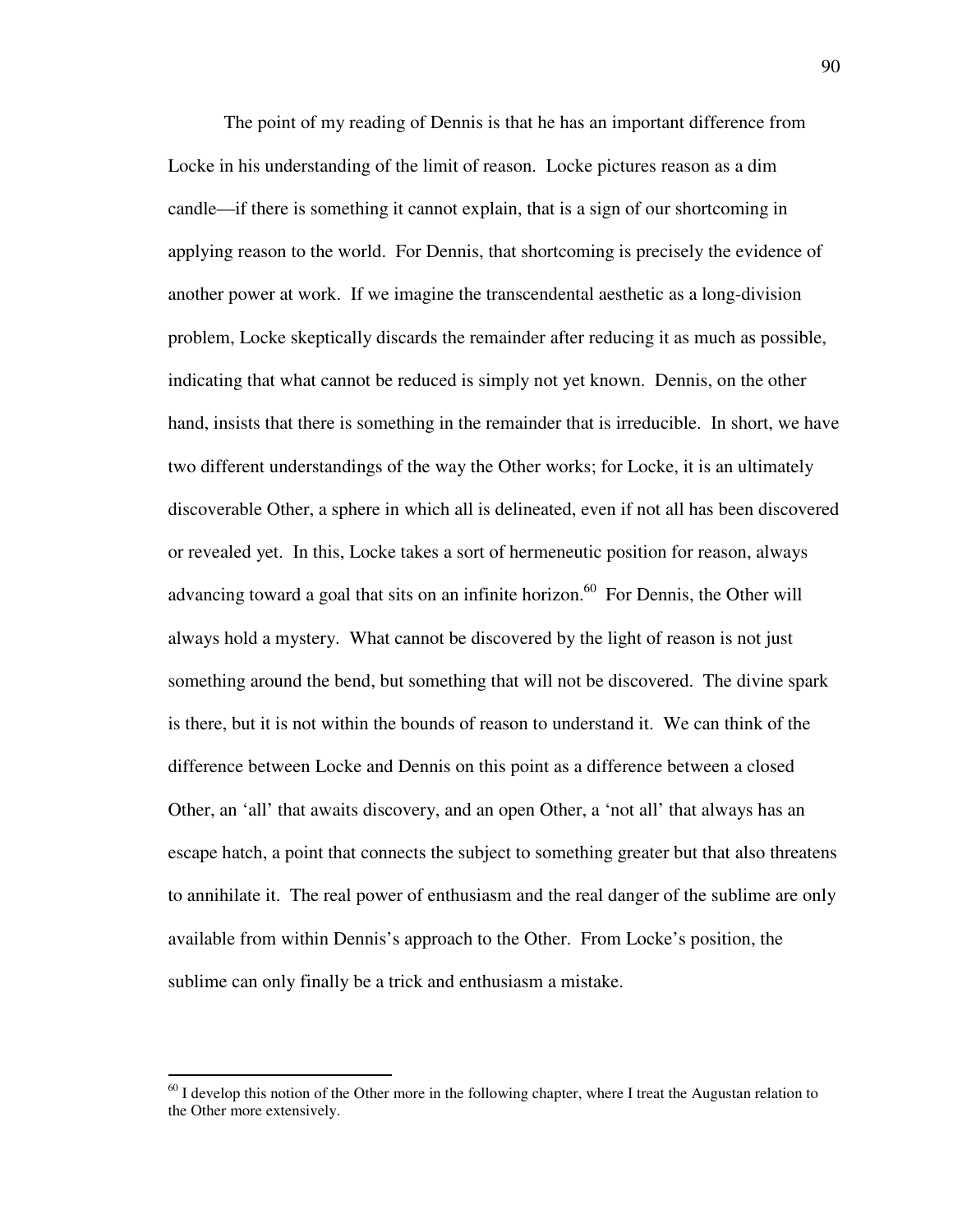At first blush, Dennis may seem to present a more or less Lockean approach to cognition and aesthetics. They both share a basic assumption that the mind may be divided into various faculties, the major fault line running between reason and fancy. Dennis's distinction between vulgar and enthusiastic passions even seems to echo Locke's approach to enthusiasm, in which reason acts as a tool to distinguish between revelation and the mere derangement of the imagination. Of the two kinds of passion, Dennis writes

 I call that ordinary Passion, whose cause is clearly comprehended by him who feels it, whether it be Admiration, Terror, or Joy; and I call the very same Passions Enthusiasms, when their cause is not clearly comprehended by him who feels them. (26)

Dennis's criteria make comprehension the judge of enthusiasm, which sounds Lockean enough. However, the two diverge decisively on the interpretation of reason's investigation of enthusiastic phenomena.

 Consider that for Locke, reason gives its assent to revelation. A good Lockean knows that scriptural revelations, for instance, can be found to agree with the concepts of reason in most cases and when they do not, he feels confident in rejecting them. Dennis's enthusiast, confronted with evidence of revelation, some all-consuming passion, also begins an investigation of the evidence. Most often, it will be possible to find a cause for the passion in everyday things, and this renders it merely vulgar. However, there will also be instances in which the Dennisian investigator can find no reasonable cause for the passion. In the absence of any quotidian cause, this investigator finds not the ground for condemnation, as his Lockean semblable does, but the evidence of divinity. This difference in interpretation of the lack of evidence is fundamental and marks two wholly different approaches to enthusiasm. Locke's approach sets reason up as a hanging judge,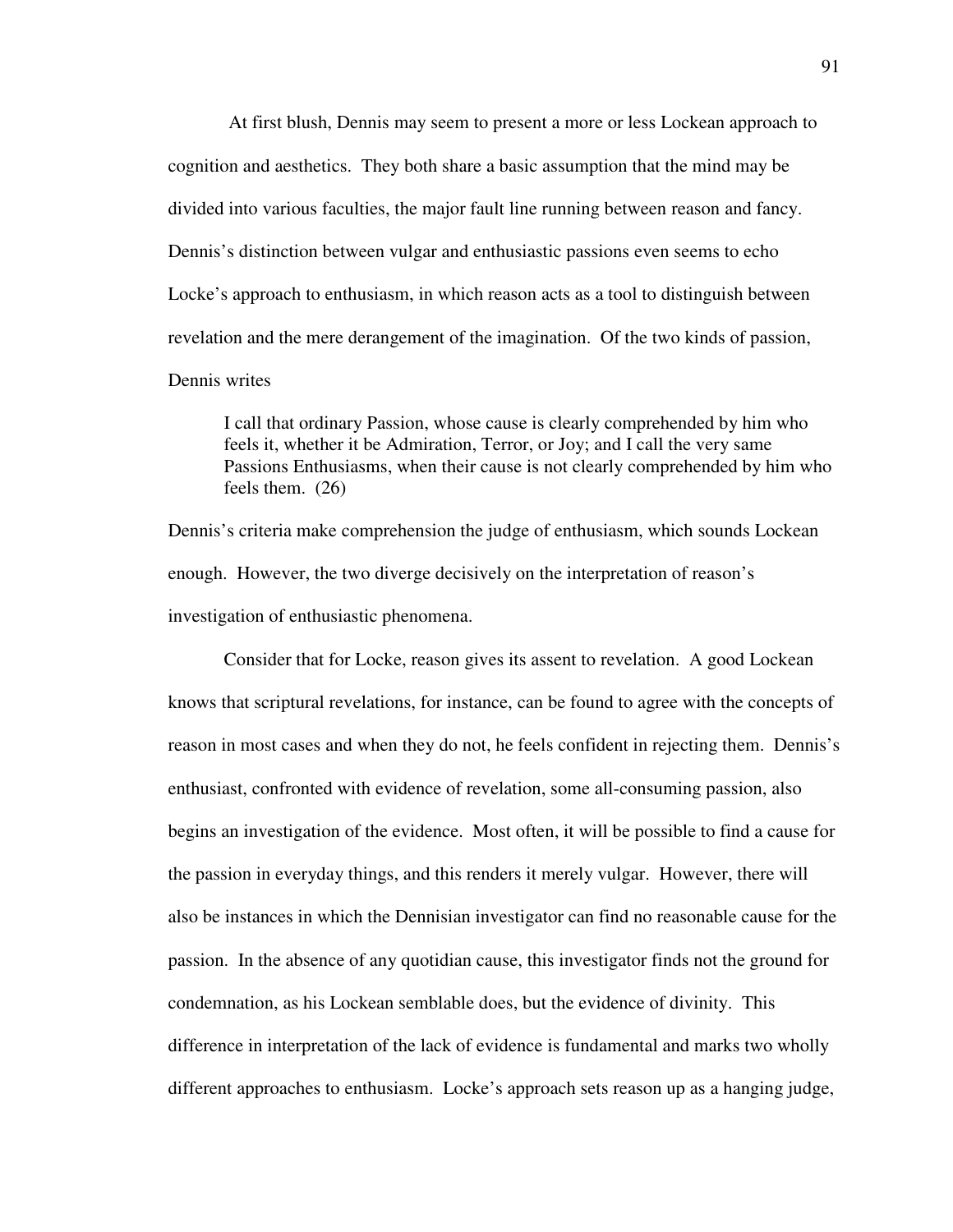hearing the testimony of the enthusiast with the assumption that the witness is misled or deceptive, guilty until proven innocent. Dennis starts from the opposite side, testing passion against experience to try to falsify it.

 The distinction between these two ways of investigating enthusiastic claims emerges from Dennis's distinction between vulgar and enthusiastic passions. This distinction sounds very similar to the one made by Lock, More, and just about any other enemy of enthusiasm between true and false revelation. However, Dennis's distinction between common and enthusiastic passions is fundamentally different from the long running distinction between true and false revelation, which is based in the split between reason and imagination, and critics often miss the importance of Dennis's pair of opposites. Most commentators tend to seize on Dennis's attention to the passions in favor of his fine differentiation between them. Certainly, there is a large body of scholarship on the passions, and Dennis engages in an ongoing discourse about the various passions and their role in motivating human action. Dennis's lampooning as "Sir Tremendous Longinus" points to, among other things, the quick identification of his work with a kind of passion that was and is at odds with the polite world. The broad brush of passion misses the point of Dennis's distinction by trying to paint it back into the old reason/imagination binary. For Dennis, passion is not the indicator of the sublime. Depending on the observer, passion can stem from just about anything: enthusiastic passion cannot be told from common passion by outside observation. Rather, thorough examination and reflection can reveal, for the properly attuned observer, a passion that goes beyond the common and finds its cause somewhere outside of everyday life.<sup>61</sup> The

<sup>&</sup>lt;sup>61</sup> Dennis vacillates on the cause of the inability to reach a conclusion in The Advancement and Reformation of Modern Poetry. The cause may be lack of observation: "the reason why we know not the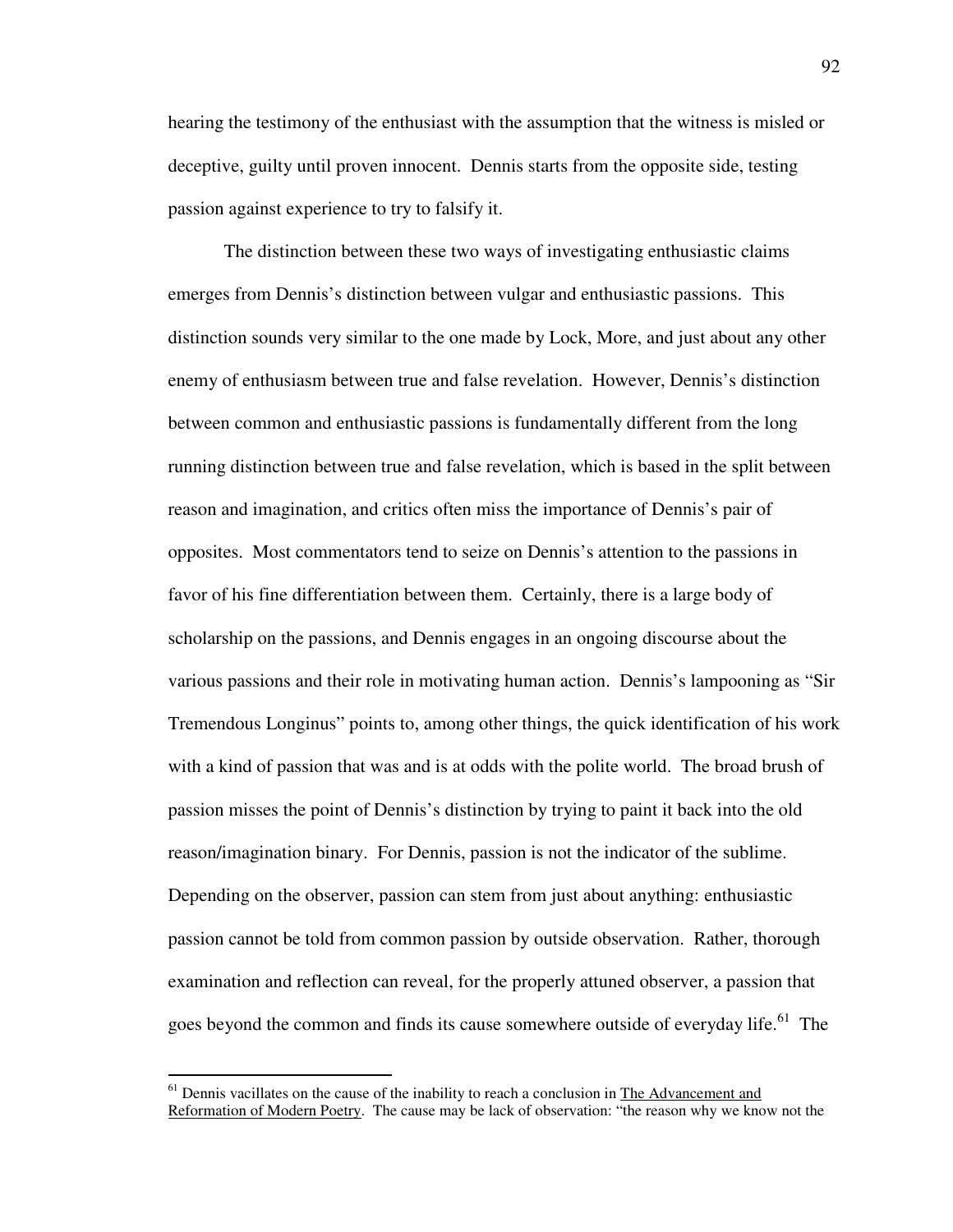cause of passion, and not passion itself, is the key term for Dennis's aesthetics of the sublime. For Dennis's imagined observer, the lack of reasonable evidence points to a cause beyond both reason and imagination.

 The importance of the lack of evidence points to a different tradition of enthusiasm, one that has remained underdeveloped. In this tradition, the binary of reason and fancy, or understanding and imagination, is questioned. There is a third possibility introduced, divine inspiration as reducible to neither the dictate of reason nor the whim of fancy and locatable neither inside the subject as an error nor outside the subject as a reasonable fact, and it is this third possibility that interests me. This thing which cannot be covered by signification, which cannot be named in the symbolic and made amenable to reason nor dismissed by the imaginary humoral body and made a casualty of fancy, is the lack in the Other. In highlighting it, and making it the cornerstone of great literature, Dennis points to the power of literature to deal in the axioms of the fantasy and satisfy the senses, reason, and passions at once. This lack from which the Other speaks is not a point of sleight-of-hand circularity, as it is with Locke,<sup>62</sup> but a point of sublimity, of cause working in its purest inexplicable form. The lack in the Other is the point where the subject discovers its annihilation, the failure of signifiers to represent; in calling it divine, Dennis pushes this point of annihilation on to its third moment, to borrow chapter

causes of Enthusiack as well as of ordinary Passions, is because we are not so us'd to them, and because they proceed from thoughts, that latently and unobserv'd by us, carry Passion along with them" John Dennis, The Advancement and Reformation of Modern Poetry: A Critical Discourse. In Two Parts (London: 1701) 30. It may also be more objective than subjective: "He who is astonished is moved by the secret causes of things which are too high or too deep for his comprehension" Dennis, Advancement and Reformation 130. Dennis's very essayistic waffling on this matter shows his commitment to the undecidability of the source of enthusiasm. The point for my argument is not whether the source is this or that, but that determining the source is impossible.

 $62$  Recall that for Locke reason is God-given and it is this God-given tool the subject should use to determine if a possible revelation is also God-given. In his investigation, the terms are never grounded but in the axiom of the God-givenness of reason, which is itself beyond investigation as it defines the boundaries of the investigation.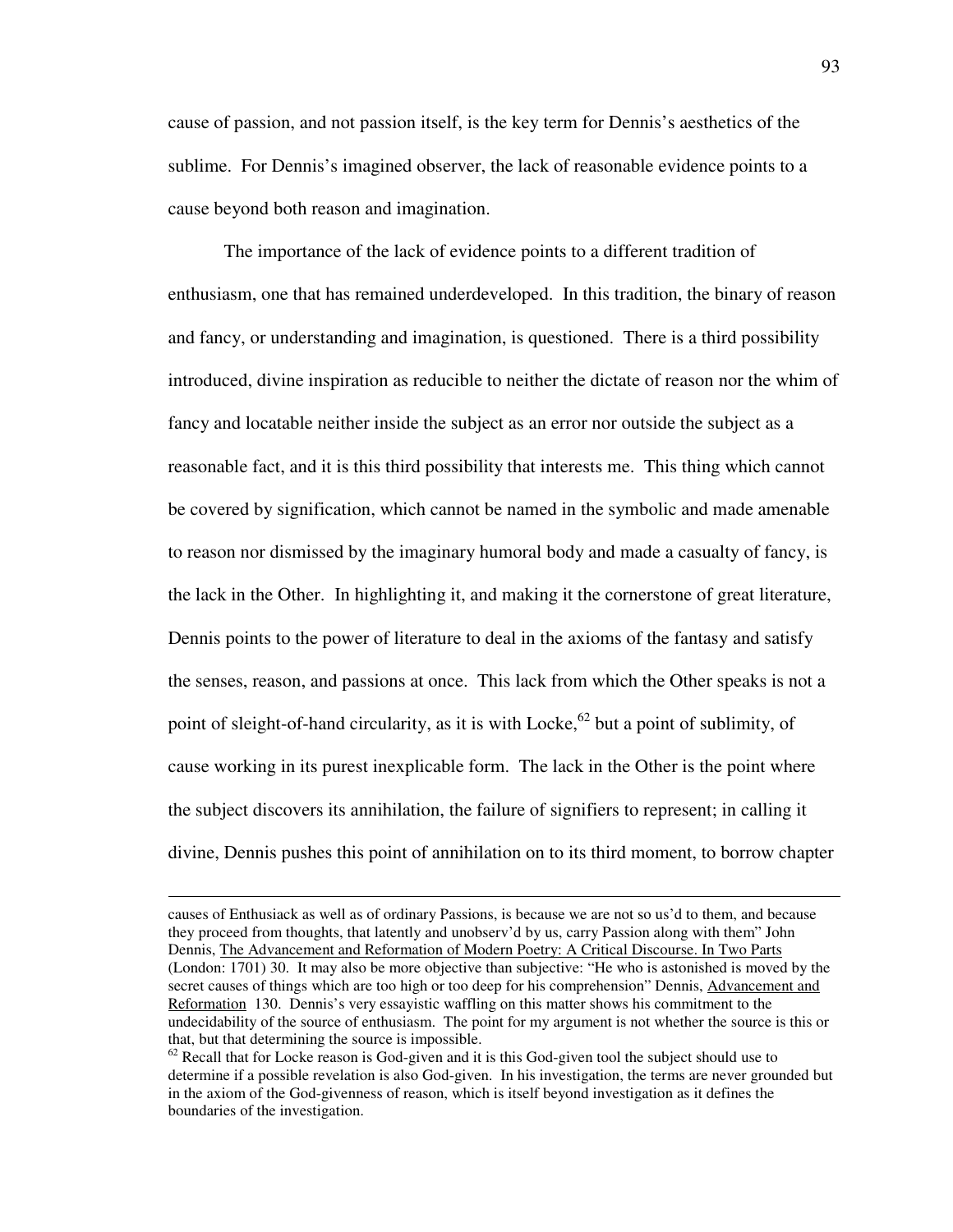one's terminology. The power of nomination is to take the *nihilo* whence creation and make it the basis of divine presence, a reaffirmation of subjective existence.<sup>63</sup>

 The lack in the Other disappears when Dennis is read strictly in terms of class or history, both of which tend to overemphasize the importance of passion while obliterating Dennis's crucial distinction between vulgar and enthusiastic passions. In part, the project of the present work is to take up again Dennis's challenge to the standard understanding of the sublime and enthusiasm, see it through to its logical conclusions, and render its consequences for key cultural fantasies that still inform our thinking and writing today.

 Dennis's fate stands as testimony to the power of Shaftesbury's recommendation that bad enthusiasts be jeered out of existence. $64$  To counteract the powerful historicist and class-based reading of Dennis put forward by critics like Morillo, and to restore the third possibility between reason and fancy, a review of the discourse on enthusiasm is in order. Next I will trace the discourse from its origins in Alcmaeon's pre-Socratic writings on the division of the faculties through its unacknowledged pregnant moment in Descartes to show that the eighteenth-century development of the discourse on enthusiasm is just that, a development, and not a new reaction to particular events. In this approach, I am more with Dennis than Locke; in this discourse I find something irreducible that various commentators have been running headlong against for some 2,500 years. The cultural fantasy of the discourse on enthusiasm is, in each instance, a reaction to the lack in the Other, a series of attempts to fix axioms that need no further

 $<sup>63</sup>$  I see the mid-century rhapsodic poets participating in this tradition rather than the mainstream one, a</sup> point that I develop extensively in the next chapter.

 $64$  Shaftesbury makes this recommendation in his "Letter Concerning Enthusiasm," and future critics of enthusiasm have hewed pretty well to it, particularly if one considers that to ridicule something is little more than to dogmatically insist it is ridiculous *on principle*.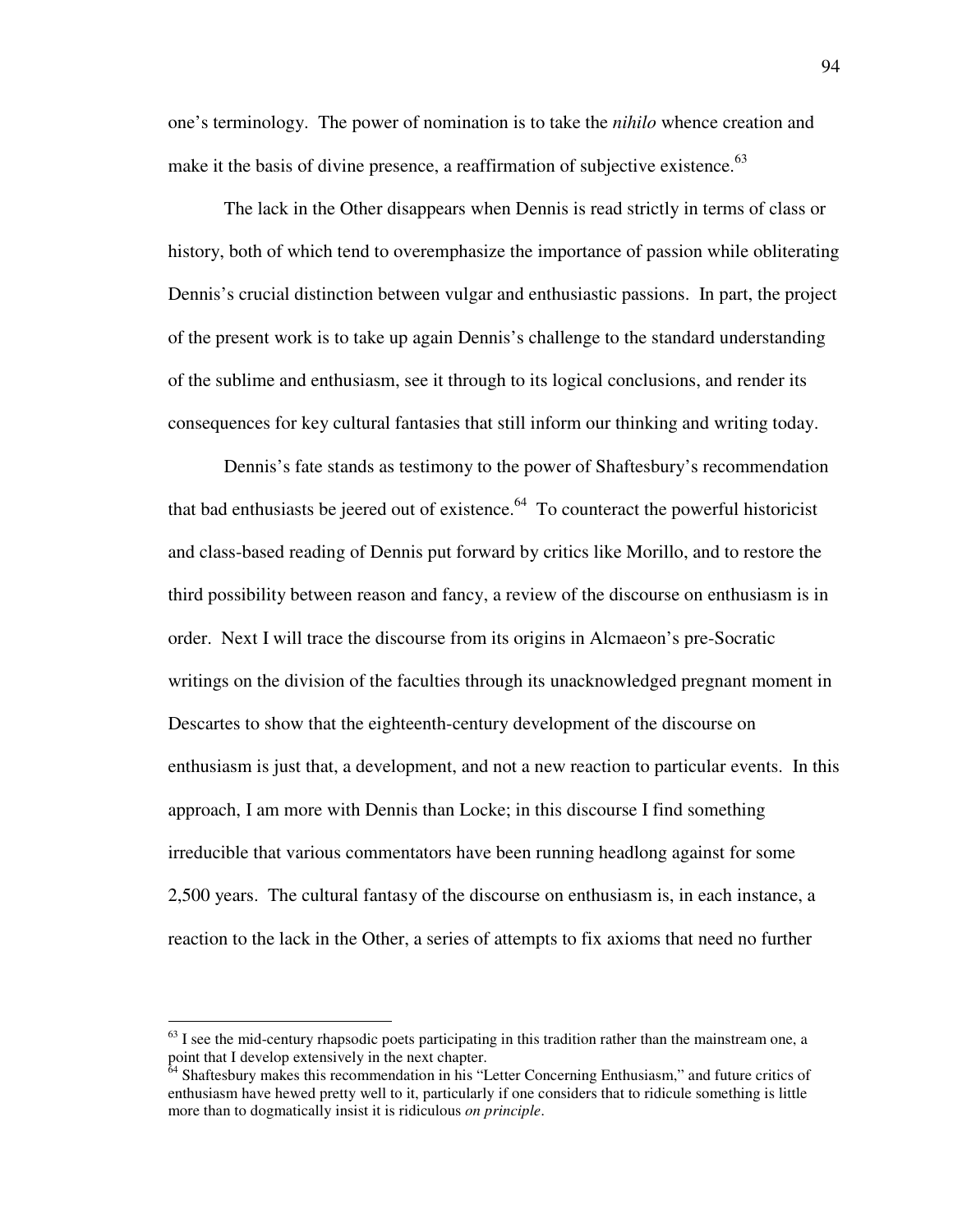explanation, momentary stays against confusion that have become the very canons of culture.

# **Alcmaeon's Razor: The Groundwork of the Discourse on Enthusiasm**

Alcmaeon of Croton cuts a somewhat controversial figure in the study of pre-Socratic philosophy. His dates are hard to fix (most scholars put him in the sixth century BCE) and his surviving fragments are few.<sup>65</sup> He is surrounded by lore, and has been called the founder of physiology, embryology, and indeed medicine itself. Of course the spare evidence for these titles suggests these titles are unfounded, as James Longrigg points out but I argue that he is the founder (or at least a convenient metonymy for the foundation) of a fantasy that runs from ancient Greece through the discourse on enthusiasm and even to the present day (Longrigg 48). Alcmaeon's crucial division of the senses from the reasoning faculty is the groundwork of the imaginary and symbolic relations to the real underlying the discrediting of inspiration and the accompanying bolstering of the power of reason.

 It may seem strange to go all the way back to a pre-Socratic philosopher to understand the discourse on enthusiasm in the eighteenth century. However, there are at least two compelling reasons for doing so. First, it is a contention of this dissertation that imaginary regimes accrete over long terms and that their tenets are not entirely subject to the explosive influence of the advance of reason. As I will show, Alcmaeon's notion of balance and its connection to spiritual health, politics, and cosmology is an imaginary kernel of the discourse on enthusiasm that survives more or less unharmed by the changing winds of symbolic advancement. Second, given that the eighteenth century was

<sup>&</sup>lt;sup>65</sup> In a dissertation whose primary historical concern lies in the eighteenth century, it may seem strange to choose such an early point of departure for this history of the discourse, but my structural claims about enthusiasm require it.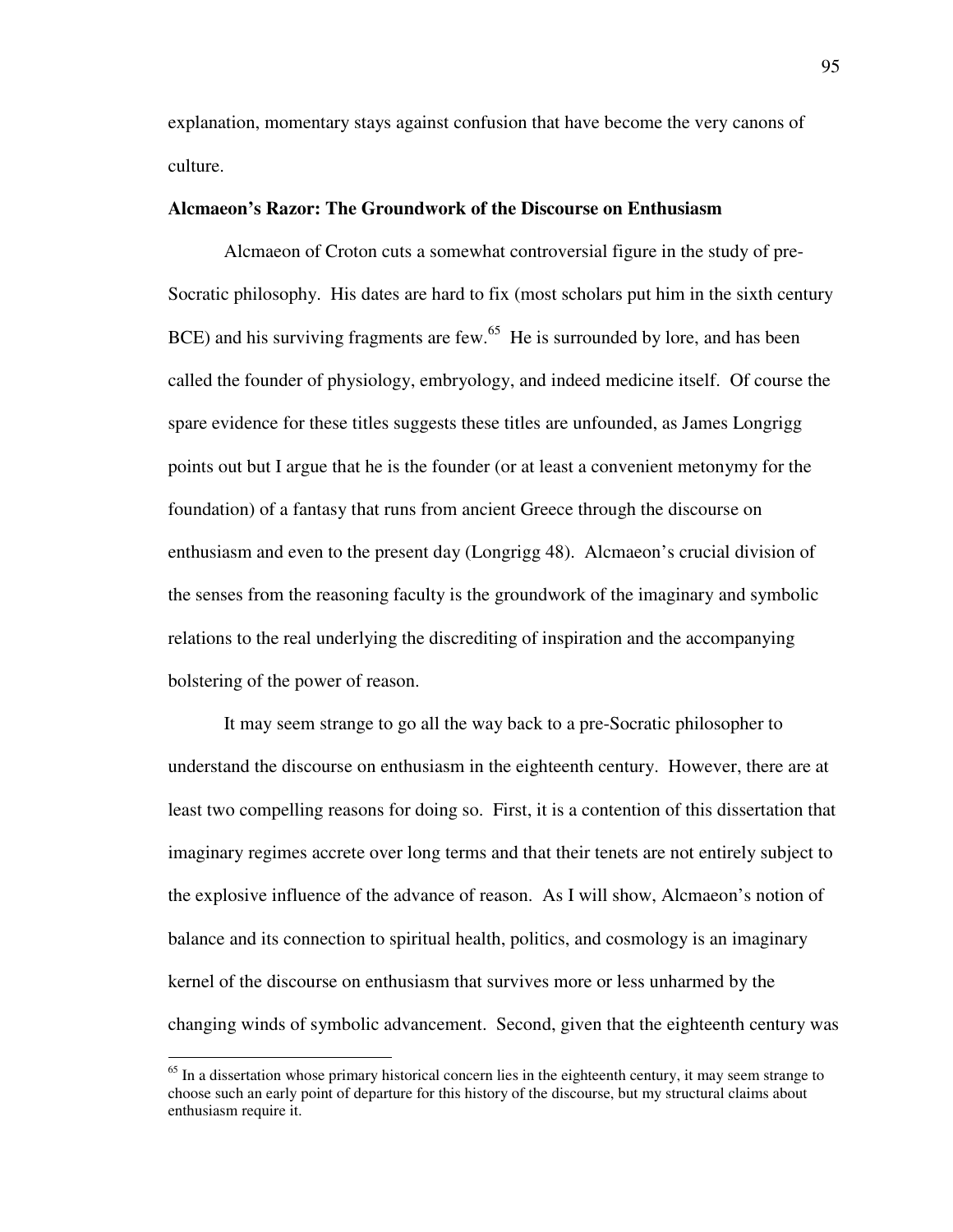in many ways an age of neo-classicism, an investigation that looks to classical sources for Augustan cultural formations such as the discourse on enthusiasm is wholly authorized. Indeed, to understand the eighteenth century (or any period, for that matter) as if its terms are wholly informed by temporally local political and social contexts is to compartmentalize history in such a way as to make its practice indefensible. In other words, the very fact that anyone now cares about the past is indication enough that our conception of people in the past should probably not be limited to their own frame of time and space.

 The clearest connection between Alcmaeon and the ensuing discourse on enthusiasm comes in a fragment of his On Nature, where he divides the world into things seen and unseen and argues that of the latter, only "the gods possess clear understanding," leaving men to proceed by "inference" (qtd. Longrigg 51). Beyond human knowledge, here identified with what can be seen, there is an invisible remainder. This is an early articulation of the axiom of the fantasy. Human knowledge can only progress through demonstrable inference, and to make a claim beyond that inference is to overstep a bright line that divides humans and gods. In this foundation of knowledge, Alcmaeon has already dismissed claims of enthusiasm as beyond demonstration, beyond understanding and without value for those who traffic in human knowledge. This division of knowledge relies on the sense of sight, a likely enough location for sneaking an unstated premise or axiom into the system. Alcmaeon has more to say about the senses, though.

 It seems that Alcmaeon does deserve to be remembered for his studies of the sense organs. He argues *contra* Empedocles, that "thought and sensation are different"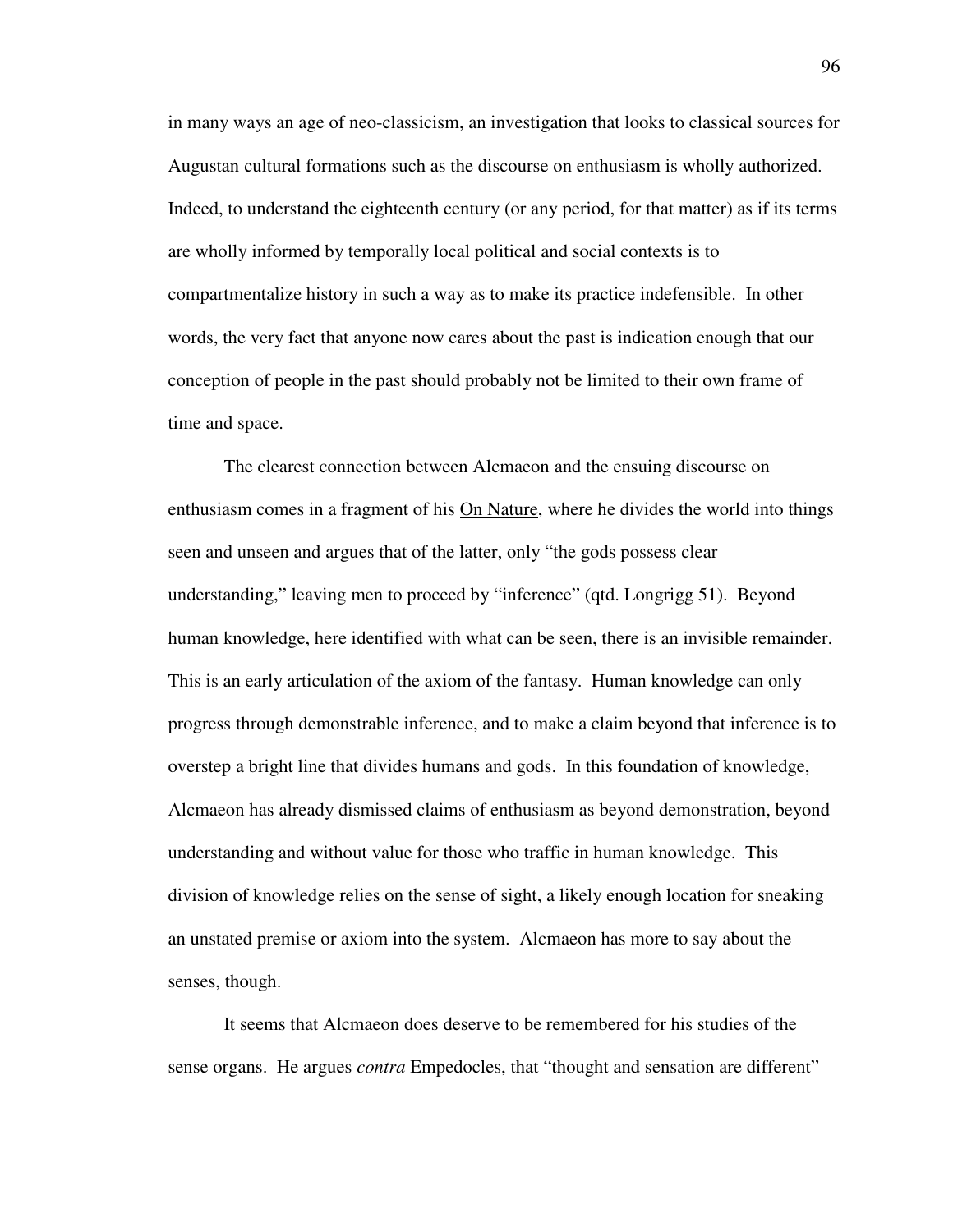and singles out man as the only creature who supplements sensation with understanding (qtd. Longrigg 58). The division of the senses and thought is the beginning of the division that later empiricists like Locke would use to deny the claims on enthusiasm; recall that for More, Locke, and a host of others, enthusiasm is untenable because it does not arise from the innermost reason, but from the intermediary of the fancy, somewhere between sensation and thought. This division goes on to have a long and fruitful development in the Western tradition of the humoral body and the great chain of being, two powerful imaginary schemes for locating and defining the identity of human beings.

 If that division were Alcmaeon's only contribution to the history of ideas, surely we would do well to remember him. However, his division of the faculties was accompanied by another equally powerful idea, *isonomia*. Alcmaeon conceives of health as a result of a balance of faculties, which he calls *isonomia*; on the other side, illness is a matter of imbalance, which he calls *monarchia*. This distinction is a development of Anaximander's view of the cosmos as a system governed by equilibrium (Vlastos 363). Alcmaeon seems to be the first to use these political terms (*isonomia* is used by Herodotus, for example, as a requirement for democracy) to describe the internal relations of the bodily faculties. This matters because the political and cosmological metaphor situates the human subject precisely in its milieu. As Lacan writes of the mirror stage, "the function of imagos… is to establish a relationship between an organism and its reality" (Écrits 78). Alcmaeon does not simply explain how the body and mind work, but creates an entire imaginary regime in response to the initial question of divine and human knowledge.<sup>66</sup>

<sup>&</sup>lt;sup>66</sup> By joining the human, the political, and the cosmological Alcmaeon fully articulates the microcosm/macrocosm trope which is quite current through the eighteenth century and beyond.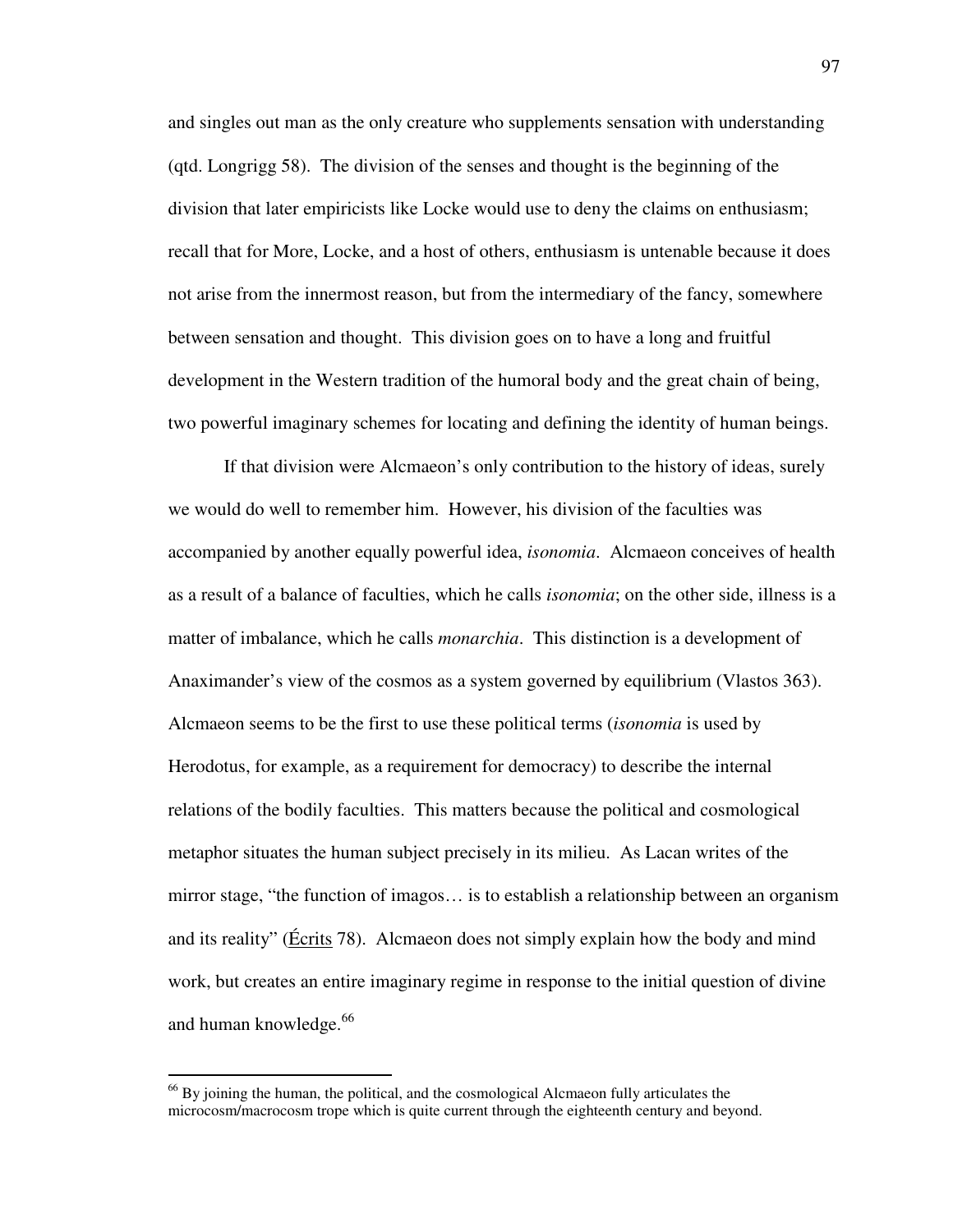This pattern of solving a fundamental problem of knowledge (the symbolic relation to the real) by the installation of an imaginary regime is the cornerstone of the discourse on enthusiasm. In the remainder of this section, I follow the development of the discourse through some of its most important moments, adumbrated by Alcmaeon. The structure of epistemological challenge followed by a new founding of the initial axiom of difference that ends the impasse, which characterizes the whole development of the discourse on enthusiasm, is shared with the experience of the sublime. I hope to offer something of a sublime history of enthusiasm here, a survey of some important moments in which the void in knowledge found at the root of the enthusiast's claim shows through, like a dry spot in the dough, before it is kneaded back into the flour and water of signification.

#### **Plato's Ion: The Articulation of Knowledge**

 The discourse on enthusiasm is leavened by Plato's Ion, which provides the initial stages of development post-Alcmaeon. The articulation of knowledge outlined in the Ion, and not unconnected to the knowledge problem raised and settled by Alcmeaon, is part of the critique of enthusiasm for at least the entire period with which this dissertation is concerned. Plato gives a clear early picture of the means of the critique, which is to question the knowledge of the enthusiast at its foundation, which leads to the question of his sanity and the potentially dangerous effects he may have on his listeners, all elements of the discourse on enthusiasm as it continues. The purpose of the dialogue is to investigate whether Ion's profession (he is a rhapsode who performs the works of Homer) can be said to be an art, a *techné*. The dialogue consists primarily of Socrates questioning Ion about what sort of knowledge he has mastered, since the rhapsode claims to speak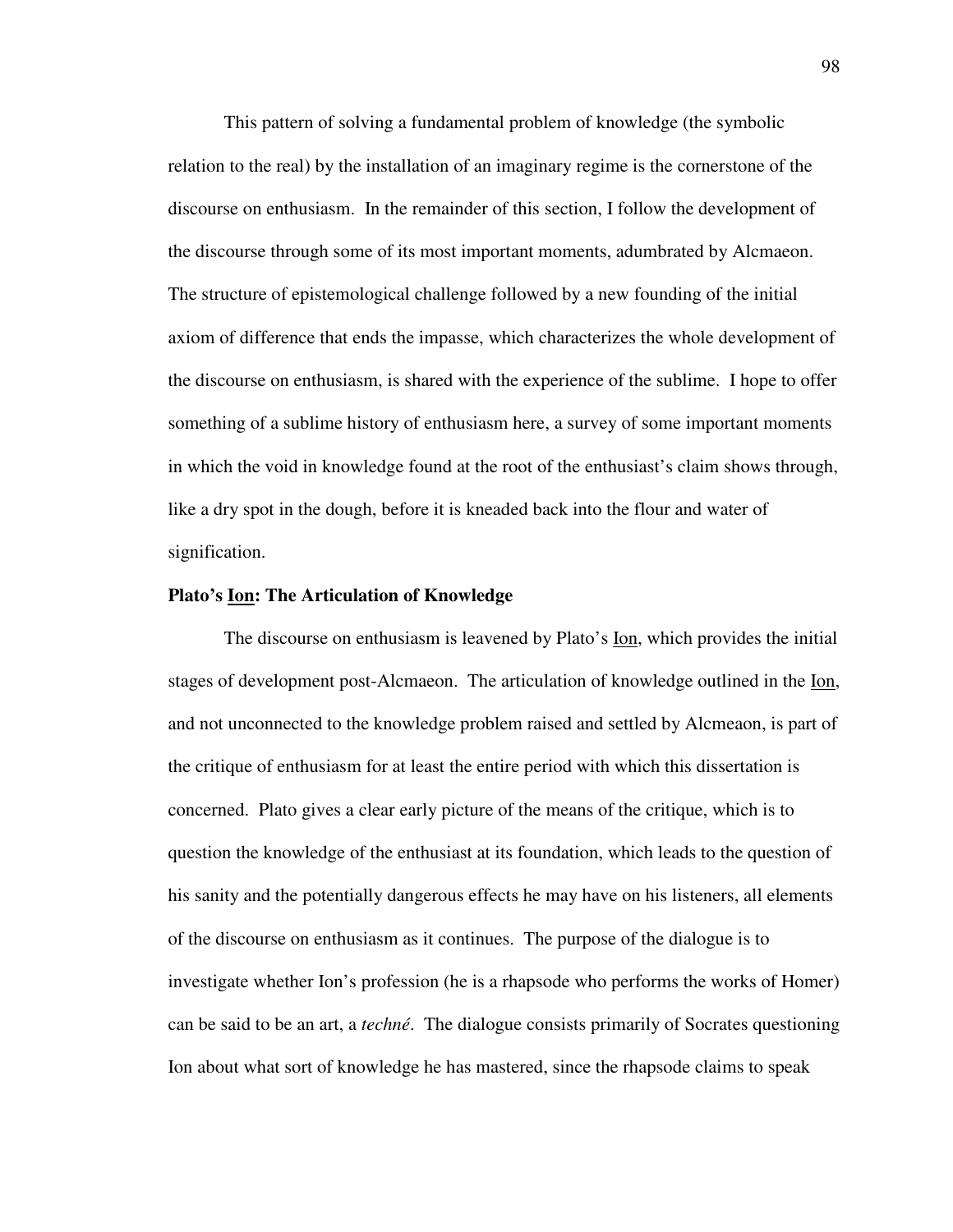well about Homer (in addition to reciting his poetry) and no other poet. Socrates' insistence on the importance of mastery and the division of professions by the knowledge on which they are built works strongly in terms of the master discourse. Recall that, in Lacan's rendering of the master discourse, the master addresses the slave as a body of knowledge. This is just the way Socrates addresses Ion (and all people, it would seem), in terms of the generalized knowledge (Socrates transforms Ion's know-how into the articulated knowledge he calls *techné*) that he has that can define him as a subject. Socrates' questions develop through examples the point that Ion is the master of no particular field of knowledge, and that any number of professional people could better judge the beauty of various passages in Homer than can the rhapsode. In this dialogue, Ion takes the place of Meno's servant in the Meno (the place of the interlocutor waiting to be robbed of his knowledge), with the important difference that Ion, unlike the servant, comes up lacking in any articulation of his knowledge. Rather than any knowledge, the source of Ion's work is inspiration. Socrates forces him to choose between being "a master of [his]subject" (a position blocked by Ion's admission that he is master of none of the subjects of Homer's poetry) and being "possessed by a divine gift from Homer, so that [he makes] many lovely speeches about the poet without knowing anything" (Plato 949). Socrates' questioning process goes so far as to reduce Ion's being to nothingness as Peter Fenves argues,

as long as he rejects Socrates' interpretation of his excitability, Ion is not 'being' (*on*) but is, rather, movement (*ion*) that … represents nothing in particular, nothing in general, and therefore *anything whatsoever*. (Klein and LaVopa 119)

In the eyes of the master, Ion is nothing. Put another way, Ion cannot be bilked out of his knowledge because he does not have any. In the Socratic terms of articulation, Ion is all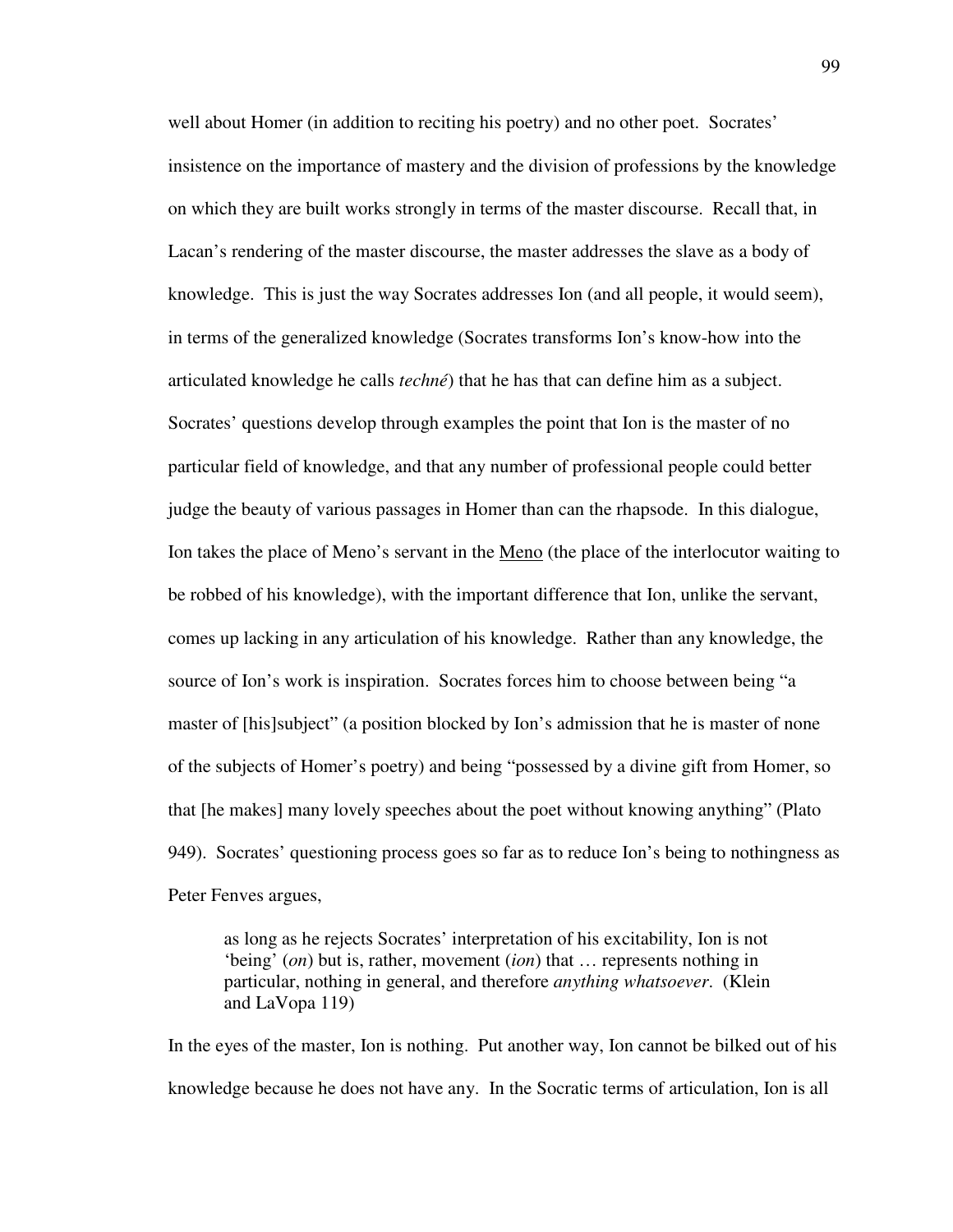supplement (after all there *is* something Socrates likes about the rhapsode's performance), no substance.

 The *Ion* presents the discourse on enthusiasm in embryonic form. First, note that enthusiasm is imputed to Ion through Socrates' subtle reasoning. Throughout the discourse on enthusiasm, the term is used as a charge rather than one applied to oneself. The discourse on enthusiasm is established as a master discourse as Socrates aims to define Ion's work as a generalizable form of knowledge, but is unable to account for something extra that is in the discourse, which he has to impute to a divine origin for poetry.<sup>67</sup> In that unexplainable something that is at the heart of Ion's craft, we see the attachment of the fantasy of enthusiasm to the real. There is a part that is inexplicable, and it will remain that way because it cannot be made into a *techné*. In a similar fashion, we see the beginnings of the imaginary component of the discourse on enthusiasm as Socrates gets Ion to agree that he is out of his mind as he recites Homer. I say this is the beginning of the imaginary component because we will see madness joined ever more tightly to enthusiasm as the discourse continues and the subtleties of the diagnosis multiply. We also see the foundation of the dangerous sociability of enthusiasm in the dialogue. In the image of the magnets, which impart their power through mysterious means to igneous rocks, Socrates suggests there is something passed from the divine to the poet, on to the rhapsode, and finally to the listeners. Certainly, by the eighteenth century, this fear of contagion, the idea that enthusiasm is communicable, reaches a fever pitch. I do not mean to suggest that the entire discourse on enthusiasm might be considered footnotes to Plato, but I would point out that, from a structural perspective,

 $67$  It is certainly also possible to read Socrates as achieving an ironic victory here, as he offers Ion only one niche in which to put himself, which they have agreed is touched by madness.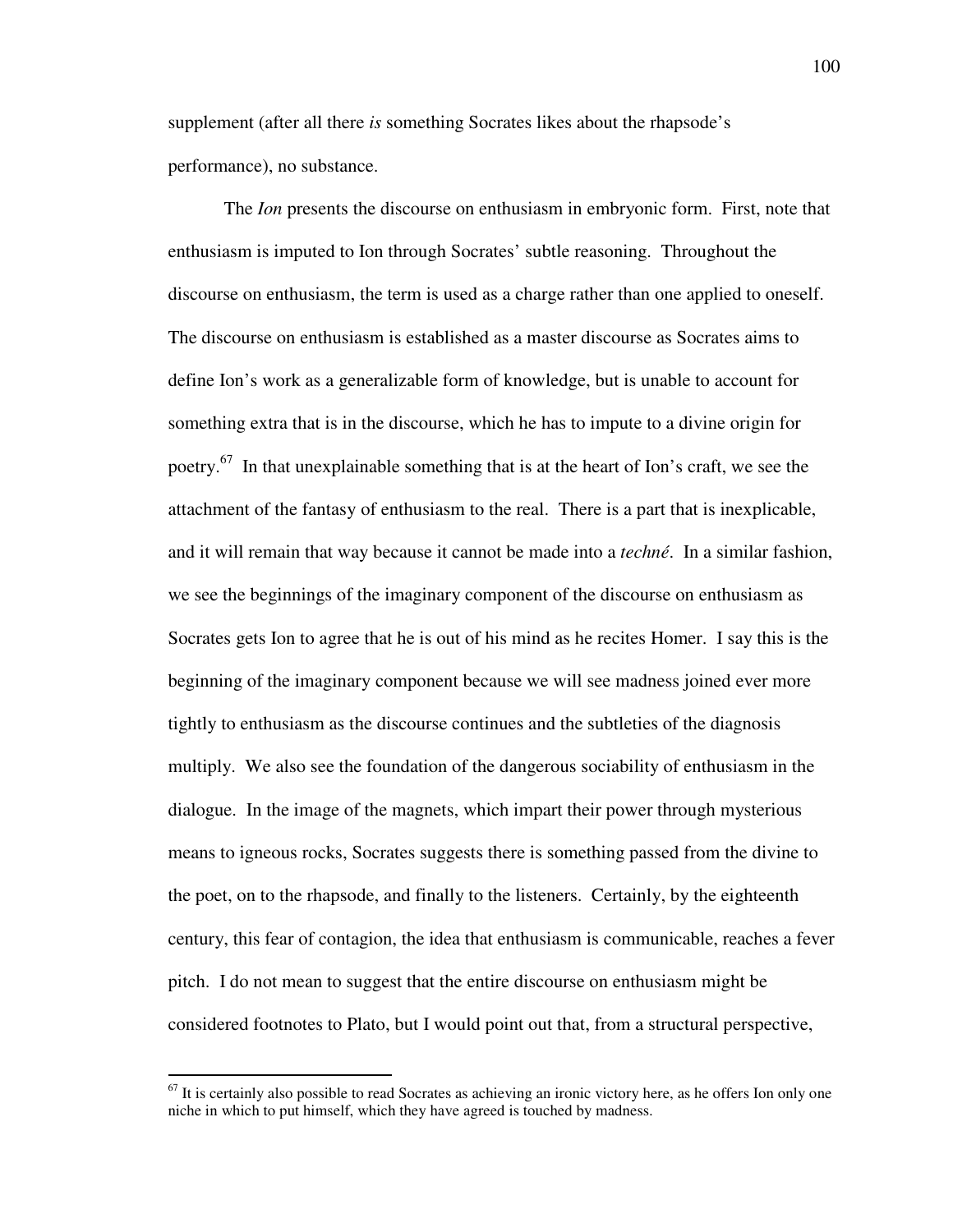the most important aspects of the discourse on enthusiasm are present in this early dialogue, and an enduring cultural fantasy (certainly not Plato's most important, but also not his least contribution) is launched.

## **The Pseudo-Aristotelian Problems: The Imaginary of Enthusiasm**

 The Problems is a mixed text, treating topics as diverse as generation—"Why is it that, if a living creature is born from our semen, we regard it as our offspring, but if it proceeds from any other part or excretion, we do not consider it our own?"—and harmony—"Why is the octave a pleasanter sound than unison?" (Aristotle 119, 403).<sup>68</sup> It seems certainly not to have been written by Aristotle in the form we have it now, though parts of it (including Book XXX's treatment of inspiration and melancholy) are quoted by other ancient authors (Aristotle vii) . The text on melancholy seeks to answer the question "why do men of genius so often suffer from melancholy?" In the very posing of this question, the **Problems** inaugurates the reading of inspiration (the real topic of its discussion of great men) as a physical malady rather than a divine gift (as it was for Plato, as demonstrated in the previous section). This interpretation of enthusiasm as a result of a physiological defect is a key step in the development of the critique of enthusiasm because it opens the way to considering it exclusively in its emotional, rather than its rational or epistemological implications. I label this tendency toward reliance on the physical to explain enthusiasm imaginary for reasons I will now explain.

 $68$  It is important not to confuse the nine-hundred-question genuine pseudo-Aristotelian Problems with another text popular in the eighteenth century loosely attributed to Aristotle and often called the Problems. I am dealing with the nine-hundred-question, "genuine" pseudo-Aristotelian text. For more on the fascinating history of the other text, along with an analysis of the authority of these texts, see Ann Blair, "Authorship in the Popular 'Problemata Aristotelis'," Early Science and Medicine 4.3 (1999). E. S. Forster indicates that the passage I am most interested in, problem XXX, was most likely written by Aristotle himself. See E. S. Forster, "The Pseudo-Aristotelian Problems: Their Nature and Composition," The Classical Quarterly 22.3/4 (1928): 165.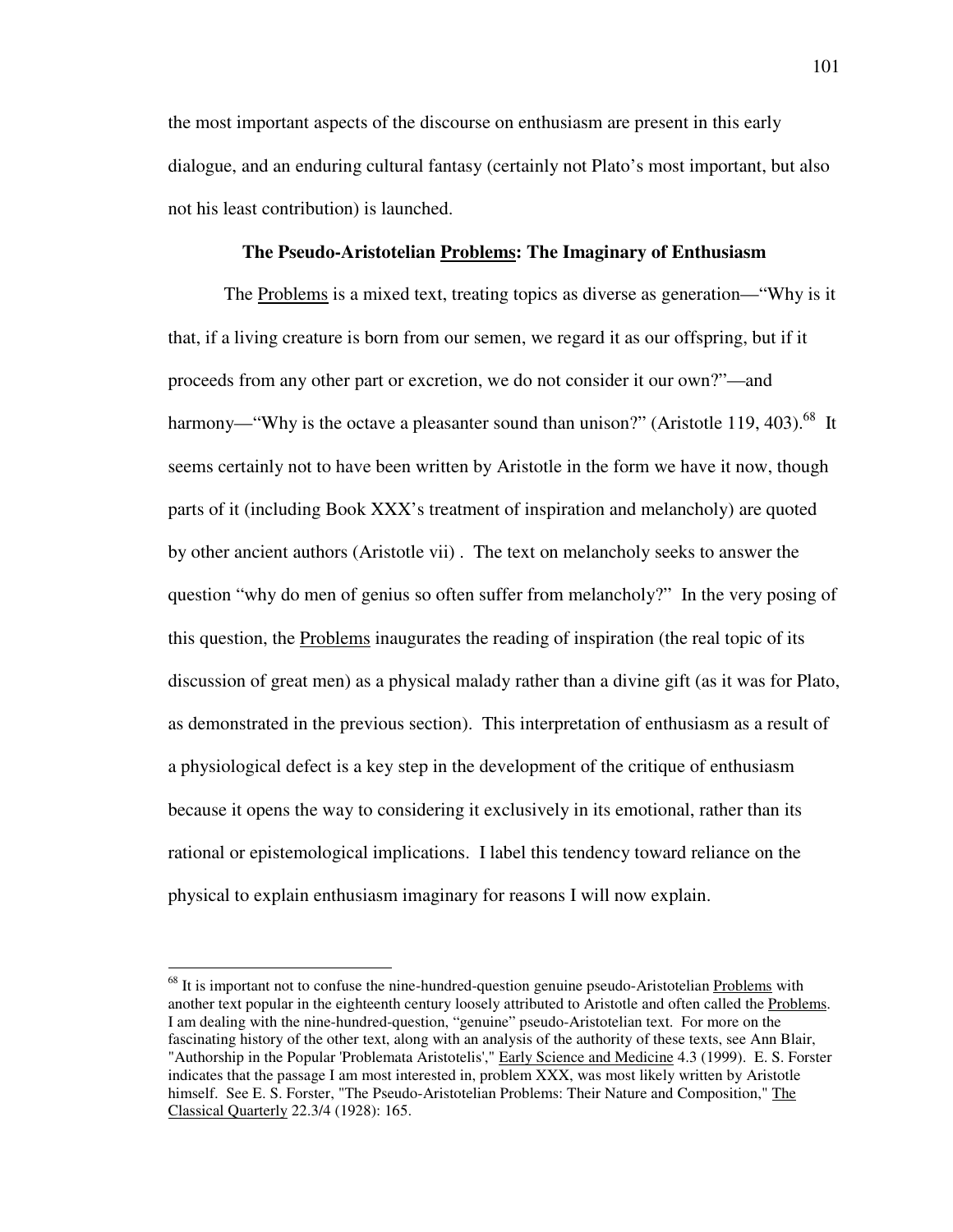The Lacanian imaginary cannot be identified with imagination, nor does it refer to all that does not make up a part of reality (Ragland 138). Rather, the imaginary is the totality of ego relations that make up for the fact that the body is experienced as fragmented and that there is no sexual rapport.<sup>69</sup> In his famous piece, "The Mirror Stage as Formative of the *I* Function," Lacan says:

For the total form of his body, by which the subject anticipates the maturation of his power in a mirage, is given to him only as a gestalt, that is, in an exteriority in which, to be sure, this form is more constitutive than constituted, but in which, above all, it appears to him as the contour of his stature that freezes it and in a symmetry that reverses it, in opposition to the turbulent movements with which the subject feels he animates it. (Lacan Écrits 76)

The wholeness of the body only occurs to the subject from outside, and it is this wholeness that the subject embraces over the "turbulent movements" of the experience of the body in pieces.<sup>70</sup> At a cultural level, the mirror image of the infant becomes a metaphor for the thinking about the body that provides its wholeness. Because this wholeness comes from outside, from the world of culture (in the metaphor I am establishing) the imaginary order functions "to establish a relationship between an organism and its reality—or, as they say, between the *Innenwelt* and the *Umwelt* (Lacan Écrits 78). Beyond the infantile mirror stage, culture functions to provide an imaginary account of the workings of the body and its connections to the (equally imaginary) world around it.<sup>71</sup> A literary example of such ordering of the world and man's place in it is Pope's Essay on Man, in which statements such as this one abound:

 $69$  The lack of sexual rapport indicates that, for Lacan, there will never be a figurable ratio, a way to write the sexual relationship between the sexes because their divide is asymmetrical. For more on the sexual non-rapport, see Lacan, Seminar XX.

 $70$  The body is not experienced as a whole because the organs of sensation, the erogenous zones, act like discrete entities according to psychoanalysis.

 $71$  For a fine account of the making of bodies in this imaginary sense, see Thomas Walter Laqueur, Making Sex: Body and Gender from the Greeks to Freud (Cambridge: Harvard UP, 1990). Laqueur's account is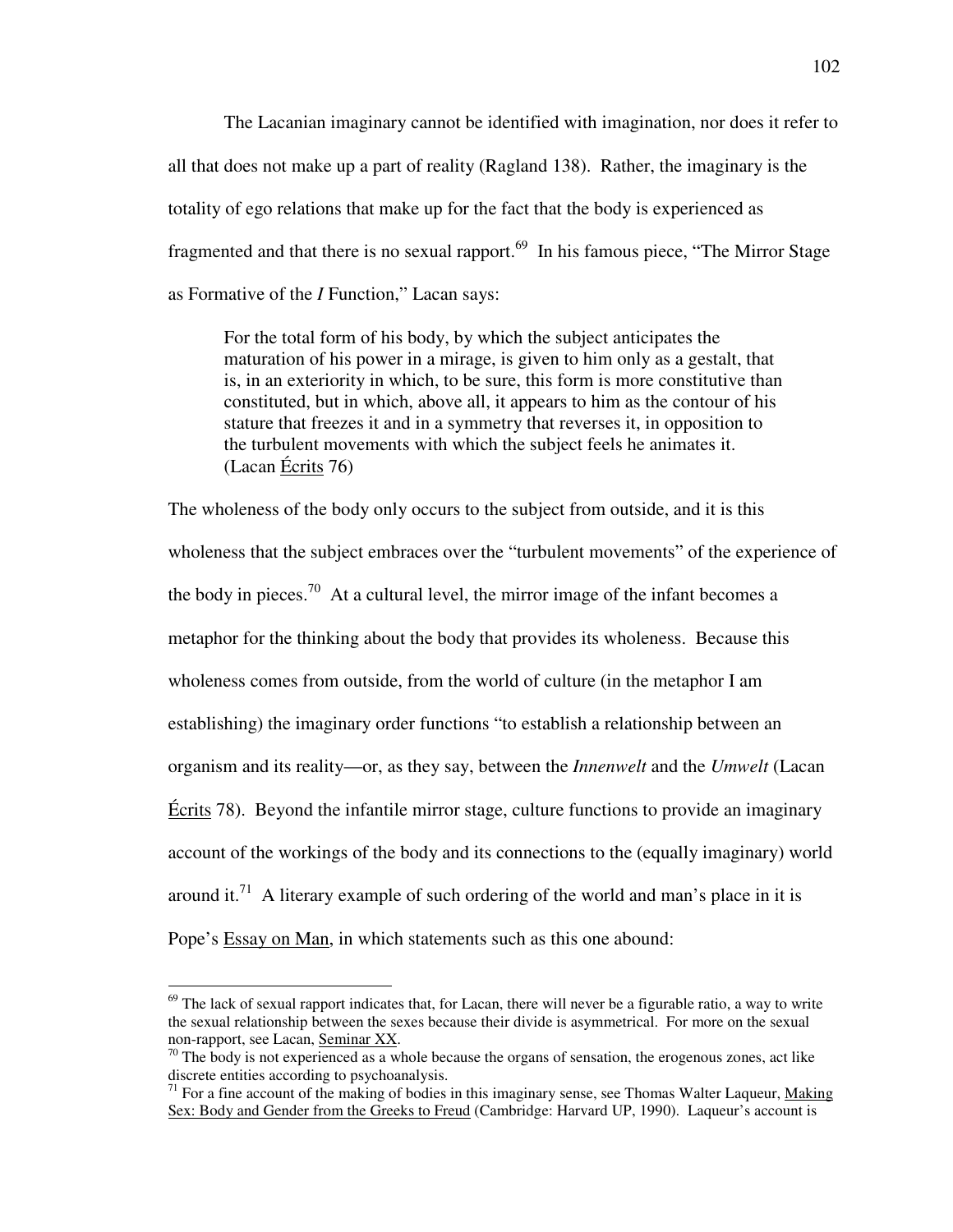Then say not Man's imperfect, Heav'n in fault; Say rather, Man's as perfect as he ought; His knowledge measur'd to his state and place His time a moment, and a point his space. (69-72)

The function of such statements, and indeed, of the poem, is to situate an ego in a wellordered environment, which includes elements of time and space as constraints.<sup>72</sup> In the context of the cultural fantasy of enthusiasm, the imaginary component is the welldeveloped machinery of the body (and, consequently, the world or environment) that is connected to various theories of inspiration.

Among the prime functions of such thinking about the body is the establishment of cause. Consider our current psycho-pharmacological imaginary. Within it, the cause of maladies is often an imbalance in the chemistry of the brain. The investigation into cause stops there, because the chemistry is something that can be manipulated, sometimes even successfully. Likewise, there can be no doubt that the humoral body of a former imaginary regime was sometimes successfully treated in the mineral waters of Bath, for instance. The point of an analysis of cultural imaginary formations is not to say they are right or wrong (though imaginary schemes are, as a rule, tainted by ideology), but to establish the parameters in which thinking about the body happens at various times and places.

It is useful here to consider Althusser's definition of ideology in "Ideology and Ideological State Apparatuses," where he writes "Ideology is a 'Representation' of the

particularly worthy because it charts the development of a powerful imaginary regime whose purpose was precisely to posit a rapport between the sexes, to overcome what Lacan would call the real of the sexual non-rapport.

 $\frac{72}{12}$  Another literary example of such situating of the body in its environment (and one that trades even more in the language of humors) is found in *Paradise Lost*. Recall that Adam and Eve's physiologies are in perfect harmony with the world before the fall, exhaling the remnants of digestion in gentle vapors during sleep. This harmony is one of the casualties of the fall, but the important point here is that this harmony or discord is one of the topics through which Milton establishes the world of *Paradise Lost*.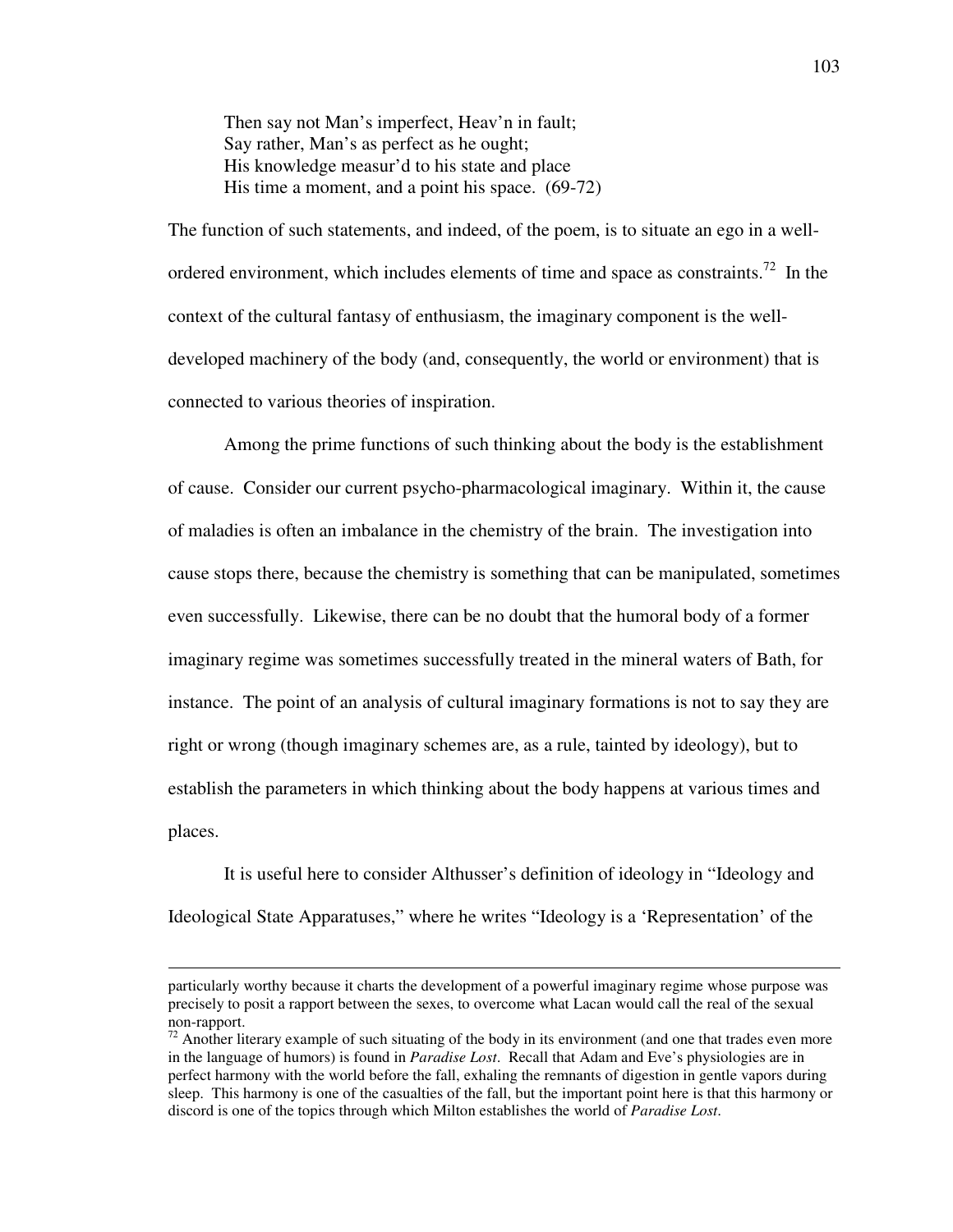Imaginary Relationship of Individuals to Their Real Conditions of Existence" (Althusser 162). The imaginary relation always obscures real conditions of existence (the sexual non-rapport alluded to earlier) and, in a Marxist analysis, this ideology always works to the benefit of the haves and the detriment of the have-nots. I do not feel the need to be quite so strident in the critique I draw by analyzing the imaginary regime of enthusiasm (I think to say "the ideology of enthusiasm," a phrase that Althusser's terminology would authorize, risks losing the vital, specifically imaginary element). For the present, I will say that the imaginary component of any fantasy is the part that functions smoothly, that wards off objection and failure. The lesson psychoanalysis teaches us, a propos of the imaginary, might be "beware of what works too well." As the discourse on enthusiasm develops, its imaginary trappings become at once the tools of its denunciation and the tenets of reasonable opposition: sanity, clarity, and sobriety.

 Like Plato's Ion, the pseudo-Aristotelian Problems treats the topic of poetic inspiration, trying to comprehend why genius should so often be affected with melancholy.<sup>73</sup> In so doing, it brings together the discourse on enthusiasm and the Hippocratic doctrine of the humors for the first time, with all that means in terms of the imaginary: the enthusiast is no longer simply an inspired fool, lacking in articulable knowledge. Instead, the enthusiast is now a sick person, whose body is out of tune, distempered. We can read the Problems as taking up where Socrates has left off in the

<sup>73</sup> I say "pseudo-Aristotelian" because "The authorship of the *Problems*… is in considerable doubt" (Radden 55). Certainly in the eighteenth century, the Problems was accepted as a genuine Aristotelian text, with all that meant in terms of authority for the period.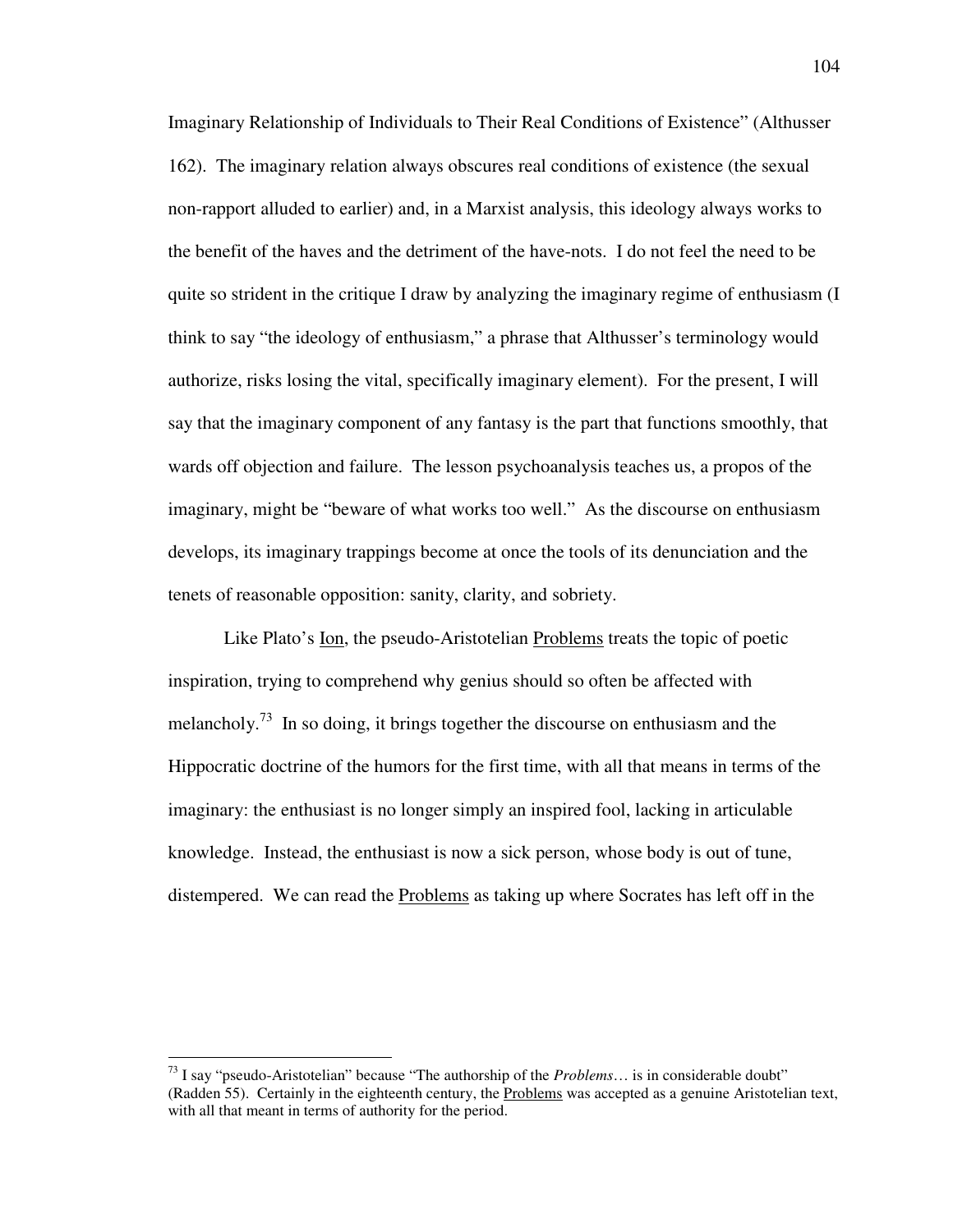Ion, with the topic of madness, but here the imaginary has taken on a more specific shape, the diagnosis of melancholia.<sup>74</sup> The text opens with the question:

 Why is it that all men who have become outstanding in philosophy, statesmanship, poetry or the arts are melancholic, and some to such an extent that they are infected by the diseases arising from black bile, as the story of Heracles among the heroes tells? (Radden 57)

Certainly, there is an air of question begging here, but this fallacy indicates the author's certainty that there *is* a connection between greatness and melancholy. This certainty attests to a conception of genius already in the air by the time of the composition of the Problems. The concept of the melancholic subject brings him in line with nature: "melancholic humour is already mixed in nature; for it is a mixture of hot and cold; for nature consists of these two elements" (Radden 57-8). This natural explanation of madness is typical of all imaginary accounts of cause; they always seek to keep an idea of nature, of the functioning of the world, central and inviolate, which gives an ideal by which subjects can be judged in terms of temperance. It is also worth noticing the place of hot and cold here. The discourse on enthusiasm will maintain this language of heat throughout the eighteenth century and beyond, in no small part because of the popularity of Galen.<sup>75</sup> That melancholy is not far from inspiration is attested to by the following passage: "But many, because this heat is near to the seat of the mind, are affected by the diseases of madness or frenzy, which accounts for the sibyls, soothsayers, and all inspired persons, when their condition is due not to disease but to a natural mixture" (Radden 58).

 $74$  On the secularization of Plato's notion of divine madness, see Raymond Klibansky, Erwin Panofsky and Saxl Fritz, Saturn and Melancholy: Studies in the History of Natural Philosophy, History, and Art (New York: Basic Books, 1964).

<sup>&</sup>lt;sup>75</sup> On the importance of Galen for the imaginary body up to and even after the birth of science, see Laqueur, Making Sex: Body and Gender from the Greeks to Freud. For Galen's problematic position between the ancients and moderns, see Richard Foster Jones, Ancients and Moderns: A Study of the Rise of the Scientific Movement in Seventeenth-Century England (Berkeley and Los Angeles: U of California P, 1961).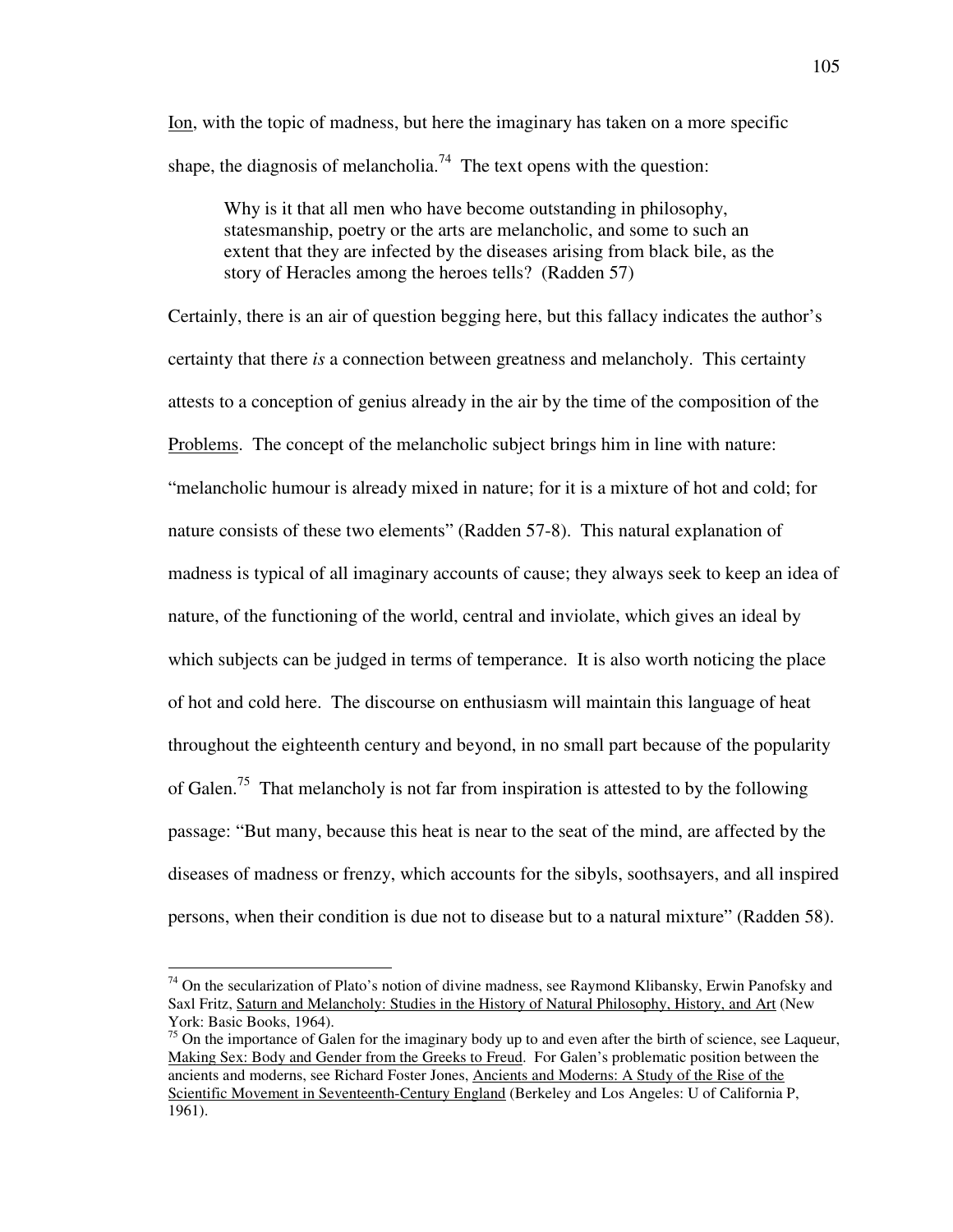This passage also distinguishes between elements of character and elements of pathology, claiming that there are those pre-disposed to certain effects of black bile, a point that we will see made again in the discourse on enthusiasm. Disorders of the black bile can have a host of different effects: "with some the symptoms are epileptic, with others apoplectic, other again are given to deep despondency or to fear, others are over-confident" (Radden 58). In the broad range of effects describable within this imaginary scheme of melancholia, we see that one purpose of the discourse is to account for the surplus jouissance it engenders by naming and classifying, by explaining causes.

The intricacies of heat and cold and the various organs the black bile can affect are not of the utmost importance to my purpose. What matters is the connection of inspiration to melancholy and the resultant modification of the imaginary sketched out for the inspired poet. The text argues that great inspiration comes from an overheating of the black bile characterized as melancholic.<sup>76</sup> Inspiration is not, as with Plato, simply a matter of divinely inspired madness, but is a physical problem of bodily spirits. Aristotle provides the imaginary framework of humors that will accompany enthusiasm for a very long time.<sup>77</sup> That inspiration may be a symptom of the vapors suggests that it may essentially be a mistake, a malfunctioning of the body explainable within the imaginary; Casaubon and More make the same move, as I will show later. In this way, the Problems presents an ambivalence that it has no interest in resolving: men of genius, who do great things in philosophy, statecraft, and poetry, are ultimately sick. It is marvelous to see

 $^{76}$  Following the exact meanings and changes in the use of "melancholy" is beyond the scope of this work. For an interesting, if not over-reaching, survey of melancholy, see Jennifer Radden, ed., The Nature of Melancholy: From Aristotle to Kristeva (Oxford: Oxford UP, 2000).

Just how long the physical model of cause suggested by the theory of humors has lasted is not easy to establish. It is a fascinating question, and one that I will offer a few words on later, to consider how different our pharmacological imaginary is from the humoral imaginary of Pseudo Aristotle.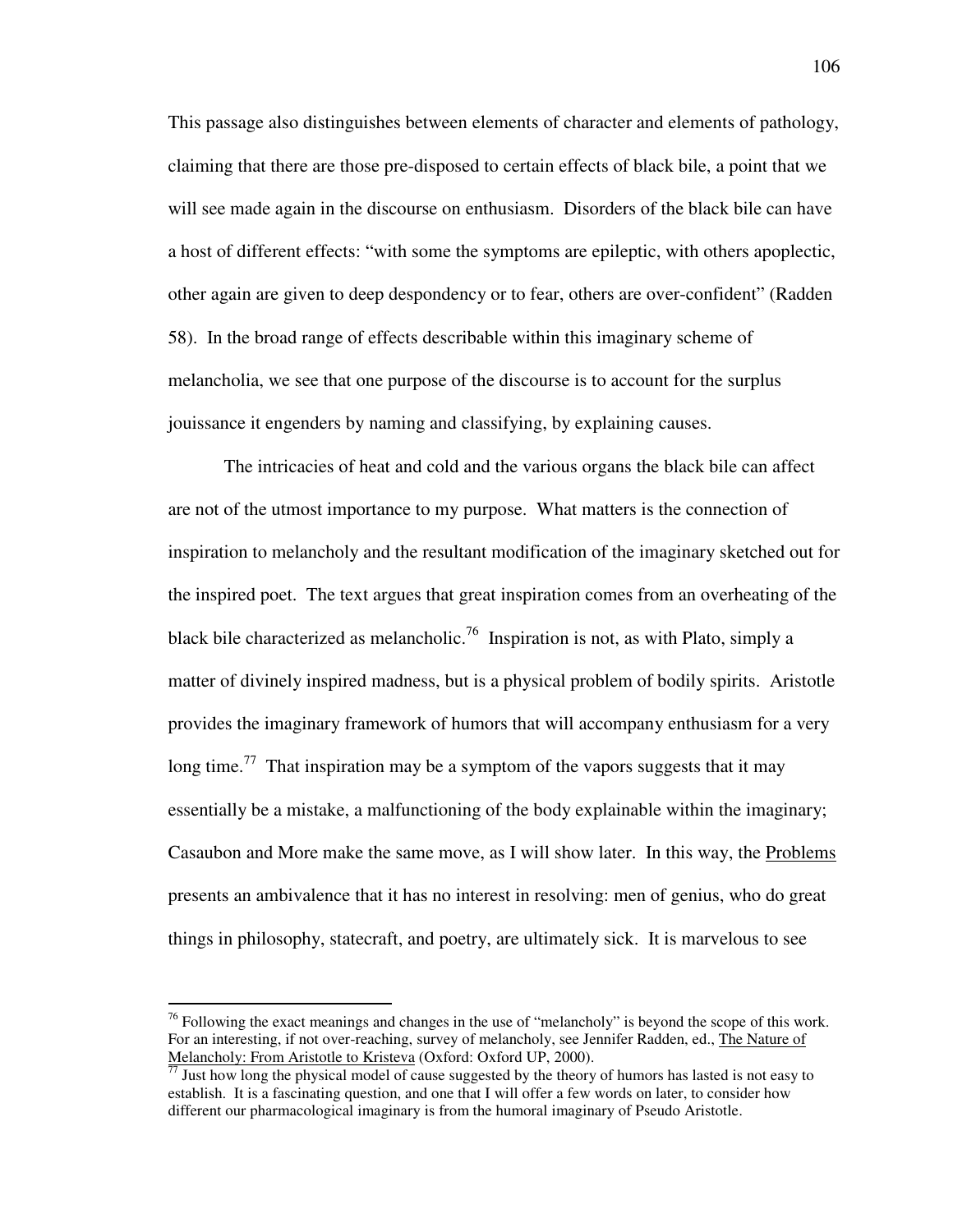how little trouble this gives Aristotle. The Problems begins the long-running substitute of physical malady for divine presence as the cause of enthusiasm.

This doubt about the value and source of inspiration will also haunt the discourse on enthusiasm. I hold that inspiration is a mystery, and that reason gives us no tool to evaluate the relative merit of claims made about it. Because it goes beyond explanation, beyond the meaning usually generated by signification, enthusiasm puts causality in question. The recourse to the imaginary is an easy way to discursively explain one conundrum with another that is more easily accepted.<sup>78</sup> This imaginary development in the discourse on enthusiasm is the basis of seemingly 'natural' accounts that are used as explanations for reason's shortcomings. The imaginary functions as a system that is complete and consistent (in the mathematical sense), as long as it is not scrutinized too closely. Its purpose is to provide a place for the subject, which is essentially placeless. When it subjected to inspection, it is always found to lack something essential.

Aside from expounding and enlarging the imaginary component of the discourse on enthusiasm, the Problems provides another important insight. Equating inspiration with madness and questioning the value of enthusiasm is not a modern phenomenon. There are those who would hold that the classical definition of enthusiasm is beyond reproach, associated only with epic poets invoking the muse, for instance, while "[i]n its English form… the word's primary function was a technical and religious one, denoting the delusion that one was possessed by the Holy Spirit" (Mee 26). The Problems and the Ion disrupt this smooth account of the rise and fall of enthusiasm because of their early dates and its speculations on inspiration. The early development of the discourse on

 $^{78}$  There is a host of examples of imaginary structures that substitute for cause that I could list here: racial, sexual, or national differences as causes of 'natural' superiority or inferiority, for instance.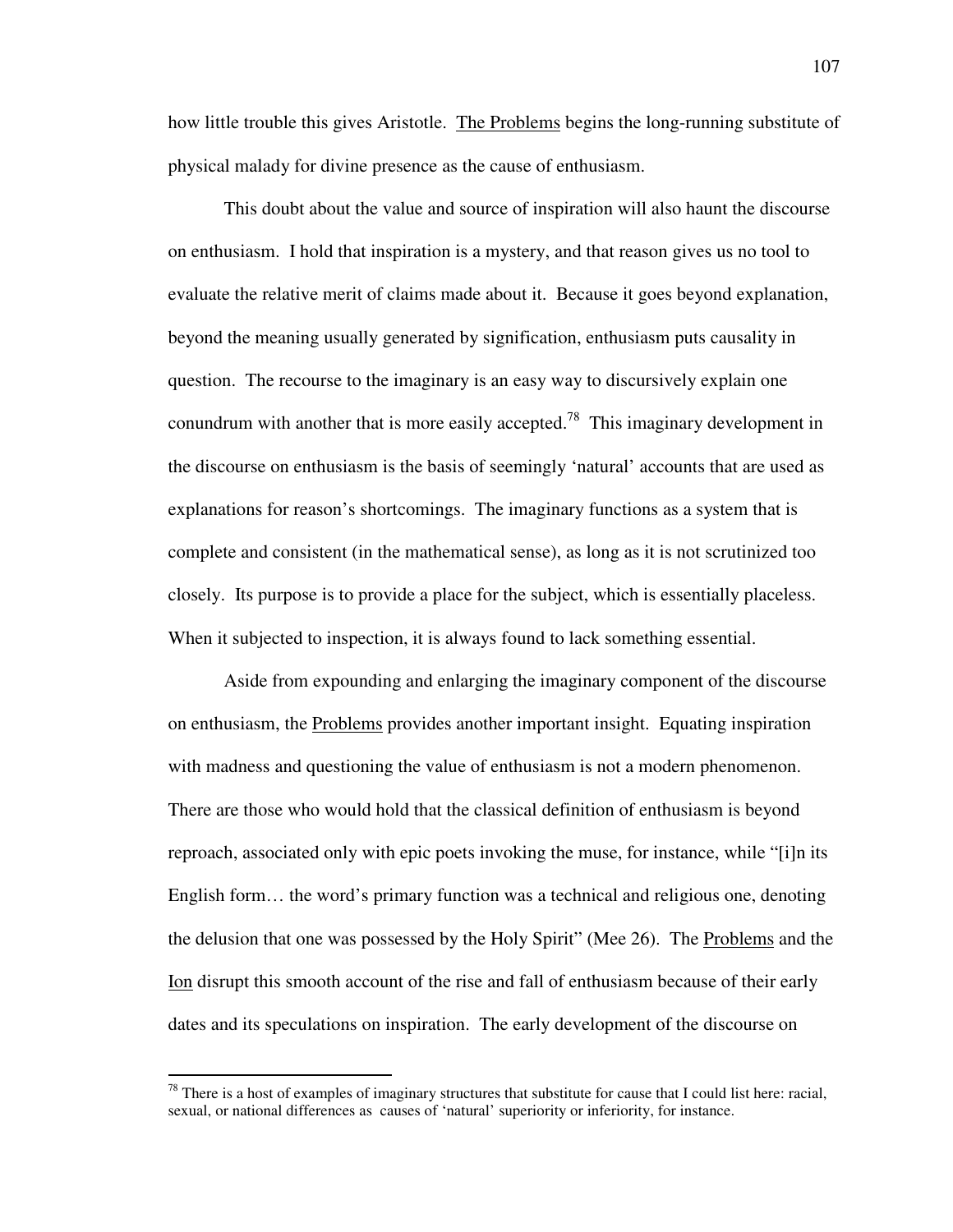enthusiasm tells us that, if there is a licit classical tradition of divine inspiration, it exists more in the imaginations of eighteenth-century and modern commentates than it does in the classical texts themselves.

The humoral body and its attending illnesses remained active ideas through the renaissance and on to the eighteenth century, particularly through Galen's enduring influence. The most serious advancement in this regime had to wait until Descartes and his famous *cogito* because Descartes presents a new view of divine inspiration that first elevates it above mere delusion then dispatches with its importance altogether. I will show in the next section that it is in Descartes' thinking that the non-sense of enthusiasm, the part of the fantasy where the symbolic bites into the real, takes shape.

# **Descartes' Discourse and Meditations: The Real of Enthusiasm**

 On Nature, Ion, and Problems treat inspiration directly, each engaging in typical moves of the master's discourse to account for and transform the knowledge of the slave. Descartes' writings are not primarily concerned with poetic or prophetic inspiration, so it may seem odd that I order him with the others. What does it mean to treat Descartes as a participant in the discourse on enthusiasm? My analysis of Descartes hinges on my definition of enthusiasm as an avowed appeal to the Other as a foundation of authority and a reading of the cogito as just that sort of appeal. In the terms I employ, the cogito is the model for enthusiasm, so the label makes perfect sense. If Alcmaeon, Plato, and Aristotle provide the underpinnings of the imaginary and symbolic elements of the enthusiasm fantasy, Descartes provides the symbolic and real elements of it.

 During the seventeenth- and eighteenth centuries, Descartes was a target of the discourse on enthusiasm. As Michael Heyd attests, Descartes was charged with being no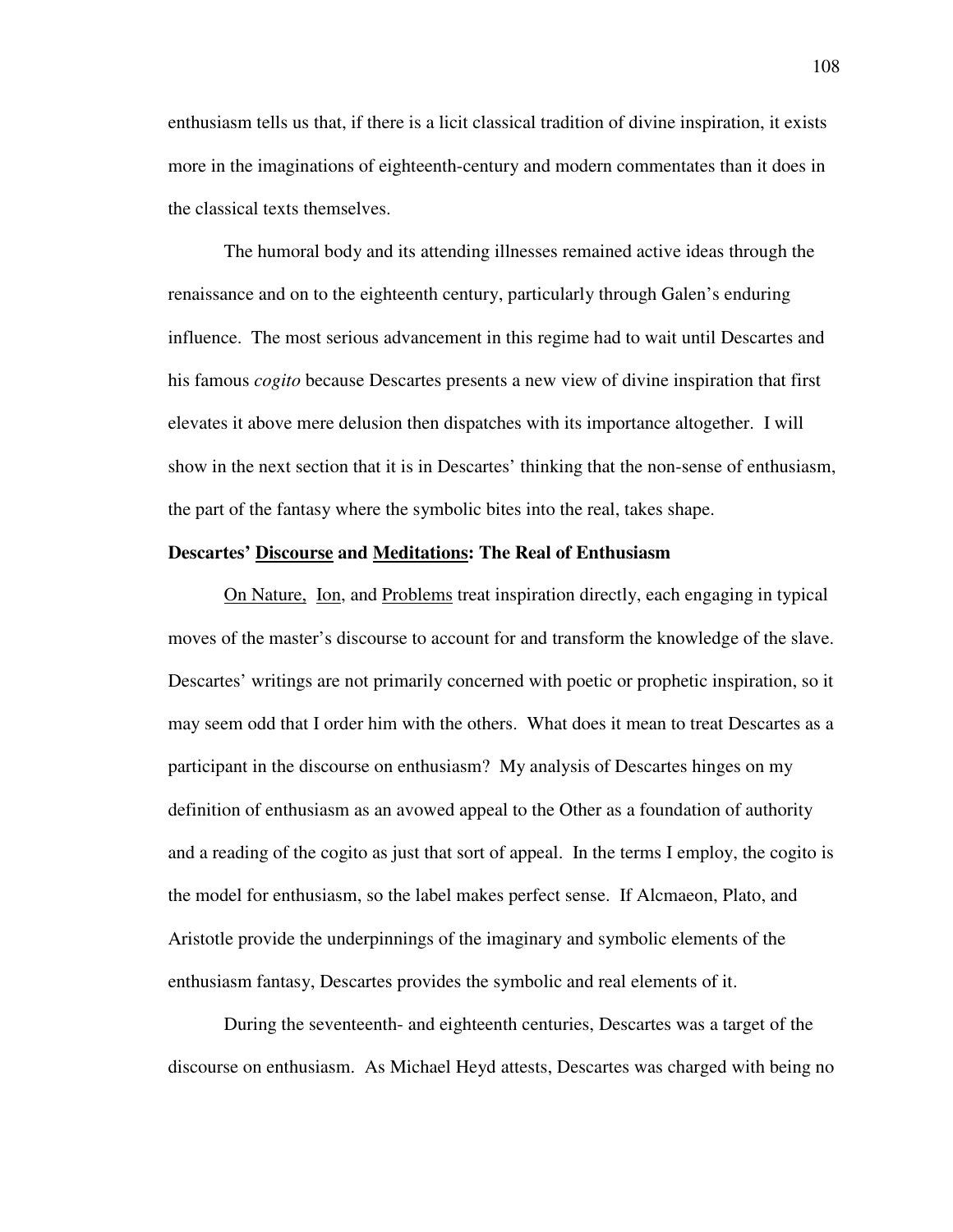only an enthusiast, but also an atheist  $(109-10)$ .<sup>79</sup> Descartes had a well-established image as a Rosicrucian, which associated him with mysticism, and his method, "the search for a short-cut, direct access to knowledge, was a typical enthusiast characteristic" (Heyd  $123$ <sup>80</sup> In the Tale of a Tub, Swift also sets Descartes up as an enthusiast, casting him as an insane introvert who measures all the world only in terms of himself.<sup>81</sup> For traditionalists such as Swift (who seems to draw on Casaubon and More), Descartes' mechanical philosophy was ripe for satire and the cogito was rank with enthusiasm because it birthed the entire world out of itself, like Swift's spider in Battle of the Books, emblematic of the moderns. These critiques have great value insofar as they cast Descartes as the key figure in the foundation of a new approach to knowledge, though I do not agree that he draws the world out of himself.<sup>82</sup> Instead, Descartes inaugurates a relation to the Other (as the guarantee of truth) that had never been envisaged as a foundation for subjectivity and in so doing, gets modern scientific discourse under way.<sup>83</sup> At the same time, the Cartesian revolution marks a change in the way knowledge is approached through discourse.

Lacan claims that with the birth of science (an event he correlates with the Cartesian *cogito*), the master's discourse is replaced by the university discourse, which he writes thus:

 $79$  Atheism and enthusiasm are also combined by More and Casaubon, a point I will return to below.

 $80$  Heyd develops the image of Descartes as an enthusiast thoroughly in chapter four of his Michael Heyd, Be Sober and Reasonable: The Critique of Enthusiasm in the Seventeenth and Early Eighteenth Centuries (Leiden, New York: E.J. Brill, 1995).

 $81$  For more on Swift and Descartes, see Michael R. G. Spiller, "The Idol of the Stove: The Background to Swift's Criticism of Descartes," The Review of English Studies 25.97 (1974).

 $82$  Likewise, the imputations of madness or excessive emotion that often accompany attacks on enthusiasm are not the central concern. Madness should be seen as an epiphenomenon of the discourse, a result of the underlying structure. The real target of attack is the epistemological structure of enthusiasm.

<sup>&</sup>lt;sup>83</sup> As I will show, Descartes' achievement should not be understood strictly in terms of his results. Crucial to understanding the effect of the cogito is viewing it as a process, as I will below.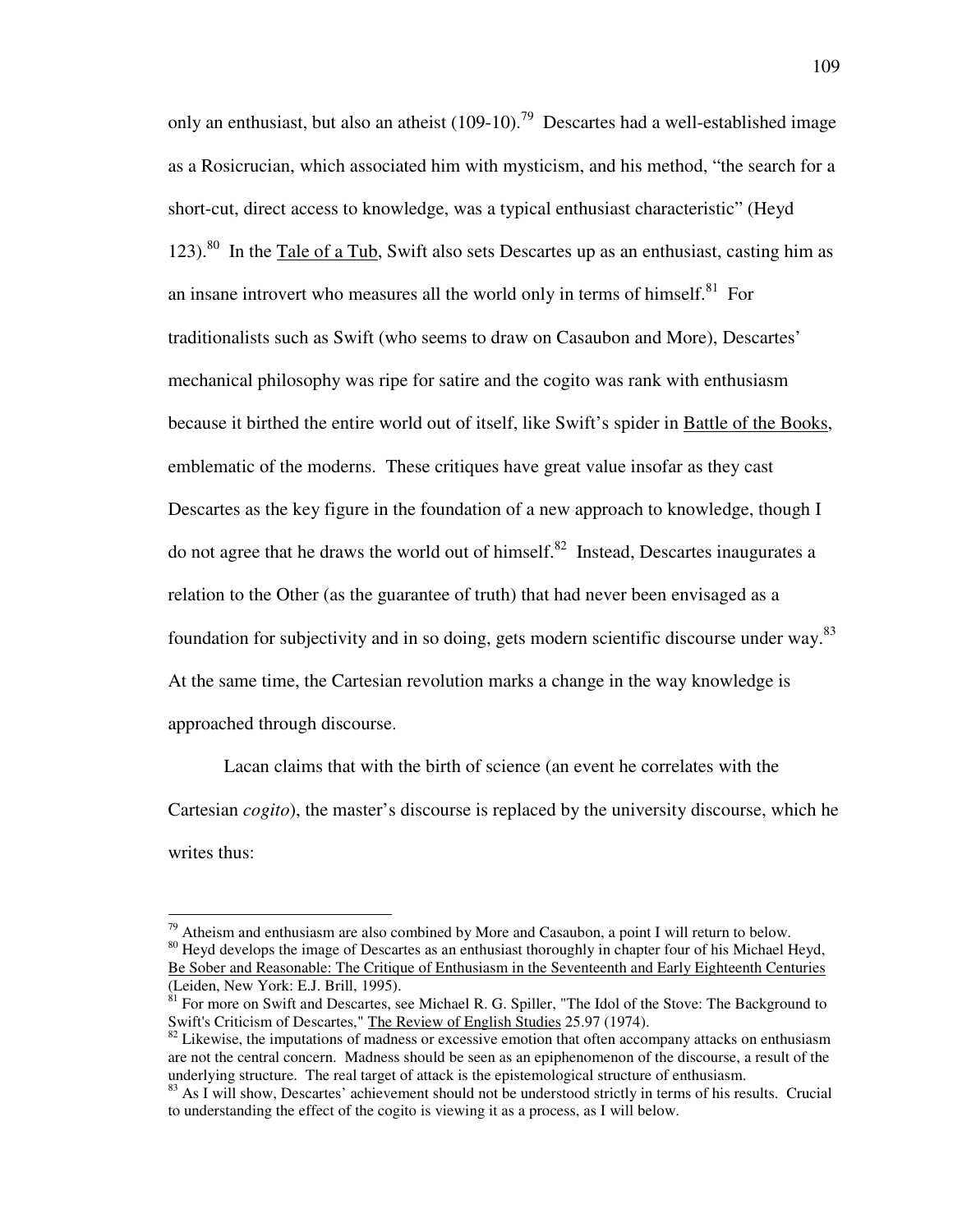$S_2 \rightarrow \underline{a}$  $S_1$  \$

The process of articulating knowledge began in the master's discourse sees its fruition in the university discourse, indicated by the rotation of the four terms (each has moved one place counter-clockwise), putting  $S_2$ , knowledge, in the place of agent. The driving force of the discourse becomes, rather than a master who rules over the slave in the Hegelian dialectic, a searcher after knowledge and more specifically, after knowledge as a totality. This discourse structure is the beginning of science because it no longer expects knowledge to mean anything, but only to be countable (consider that in science, the final cause is never in question). In other words, truth is left in the hands of the Other, freeing the subjective collection of knowledge. The dream of the university discourse is that knowledge will form a complete field, having no recourse to anything outside of it, a dream of a rational axiom to ground reason. Under the  $S_2$ , we see  $S_1$ , the master signifier in the place of truth. This means that the university discourse, while "officially" being about the articulation of knowledge through empirical investigation for instance is, viewed from another angle, an endless repetition of master signifiers that support knowledge. One way to think about this is in terms of citation; the university discourse can be seen as a massive game of citations, in which the rule is that certain citations must be made depending on the drift of the current discourse. Lacan's example of this is his expulsion from Saint Anne's Hospital, where he conducted the first ten years of his seminar. He wonders, given that his subject was "the critique of Freud," what medical characteristics his teaching should have had: "Did it only consist in some act of reference—I didn't say 'reverence'—to terms considered to be sacred because they are themselves… at the heart of medical teaching?" (Lacan Seminar XVII 9). Because he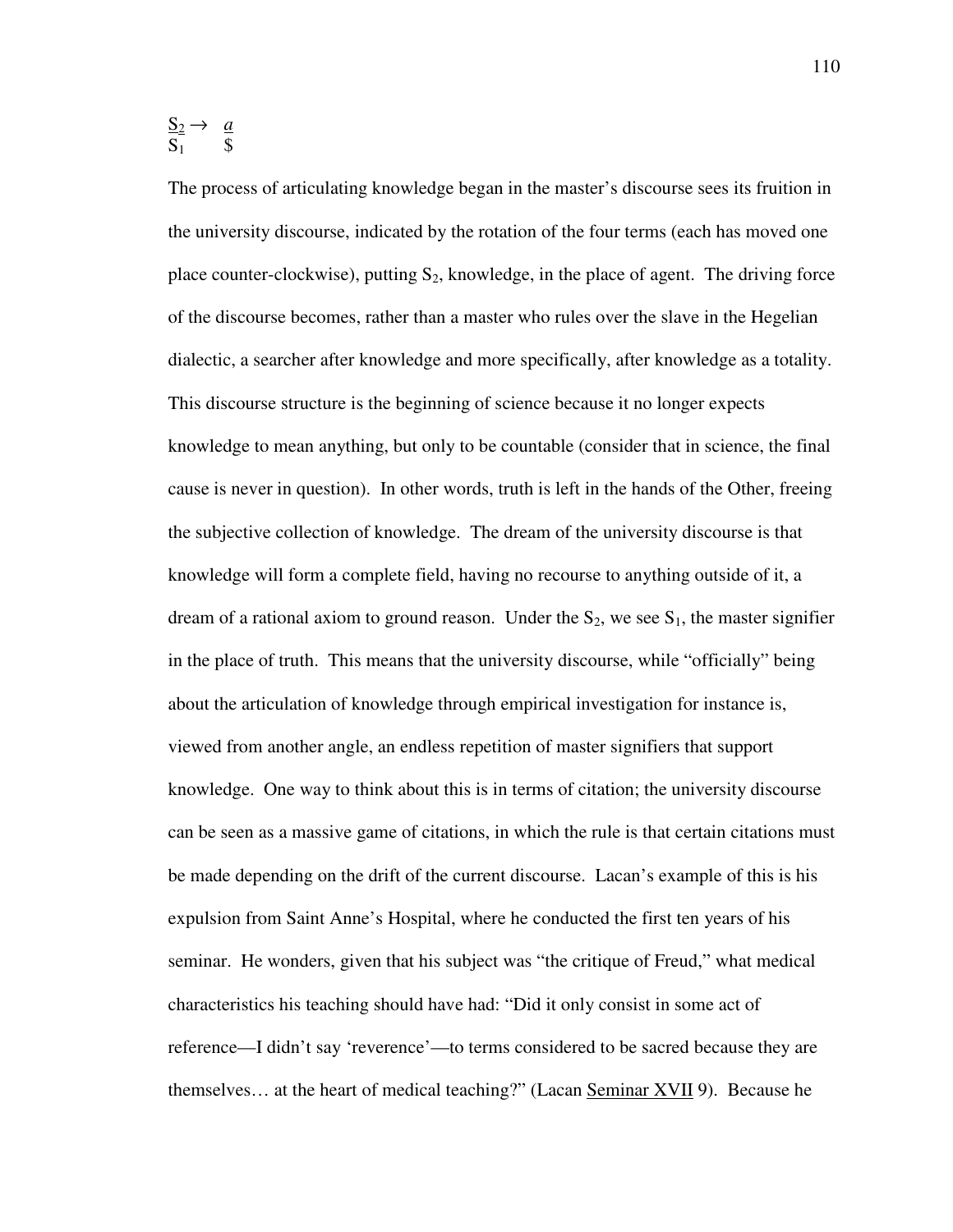refused to give his teaching even a veneer of medical terminology, the rules of the university discourse indicated that he was not transmitting knowledge, playing the citation game, properly. The result was his well-known excommunication and the relocation of his seminar.

One can also see the substitution of knowledge for master signifiers in the practices of both the ancients and the moderns. $84$  A thorough classicist such as Pope could hold that the purpose of poetry is to represent nature (already a received idea, a repetition of a master signifier) and that nature is best understood through the works of the great classical authors, such as Homer. So, the task of the poet is to learn the ancients first, which certainly looks like acquiring a certain body of knowledge, but can be in great part reduced to the genuflection to masters that the university discourse tries to hide. The university discourse traps the poet between modeling himself on the great ancients and servilely imitating them. Poets have to create poetry, but they must do so according to the master signifiers moving the current discourse. A misstep in either direction (hewing too closely or missing too grossly the ancients' mark) may land the poet in the realm of dullness rather than that of taste. On the other hand, in the case of the moderns, a modern scientific mind seeks to use his experience to generate knowledge about the world that can be set down in laws. The laws, however, are not mere neutral principles. Consider that we have Newton's laws in physics, or Boyle's laws about the behavior of gasses. Each law of this type is at once an attempt to articulate something about the real and an opportunity to venerate the great man who first forged the method, both an activation of knowledge and a citation of past masters. Both the ancient and the

 $84$  Though they have different means of going about it, both the ancients and the moderns (those names indicating the partisans on either side of the seventeenth- and eighteenth-century debate) participate in the discourse that serves knowledge, not the master.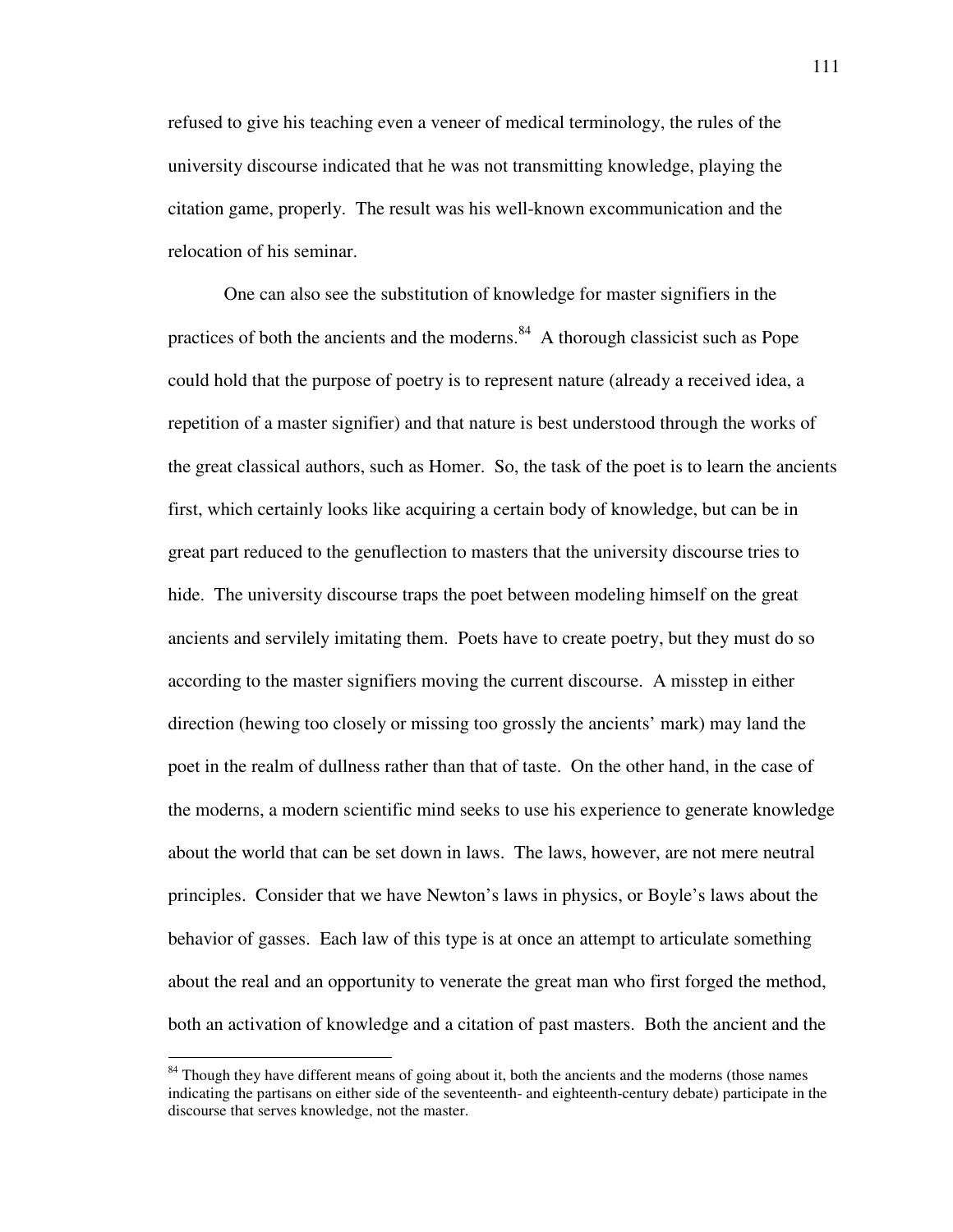modern thinker work within the university discourse, which is as much to say that they both speak a discourse in which the axiom must remain hidden. The hidden axiom is never neutral or benign, because master signifiers are never neutral. The greatest requirement of the man of science is that he innovate, but that innovation takes place only in the terms, the master signifiers, already given in the discourse. To move outside of these is to risk incomprehension, to fall out of the community of taste, or of science.<sup>85</sup>

 How did Descartes found this new relation to knowledge that is the university discourse? By applying his method. Because it is a method, and not a set of static rules or metaphysical abstractions, it must be analyzed as a process. Descartes does not simply pronounce the cogito and move on. Indeed, his Discourse on the Method of Rightly Conducting the Reason and Seeking for Truth in the Sciences begs to be read as a series; the text even comes with instructions from Descartes about where the reader should stop if she cannot finish the discourse at one sitting (Descartes 3). The progression that takes Descartes from the first moment, through the agonies of existential doubt, only to emerge certain of the foundation of his subjectivity bears a striking resemblance to the threemoment sublime I introduced in chapter one. I will analyze the Discourse on the Method in just these terms, seeing what each moment brings. The result is a dynamic picture of Descartes' advancement. The new subjectivity he founds is at once a redemption of enthusiasm and a corrective to it. Descartes at once shows how the university discourse works, but only after showing its underside. In so doing, he provides a glimpse into the

<sup>&</sup>lt;sup>85</sup> Of course there are scientific innovations that upend all that has gone before them, but even these innovations can only be understood as responses to what has gone before. If Einstein has shown Newton the door, it is because he has found new axioms to ground the system, not because he has eliminated them altogether.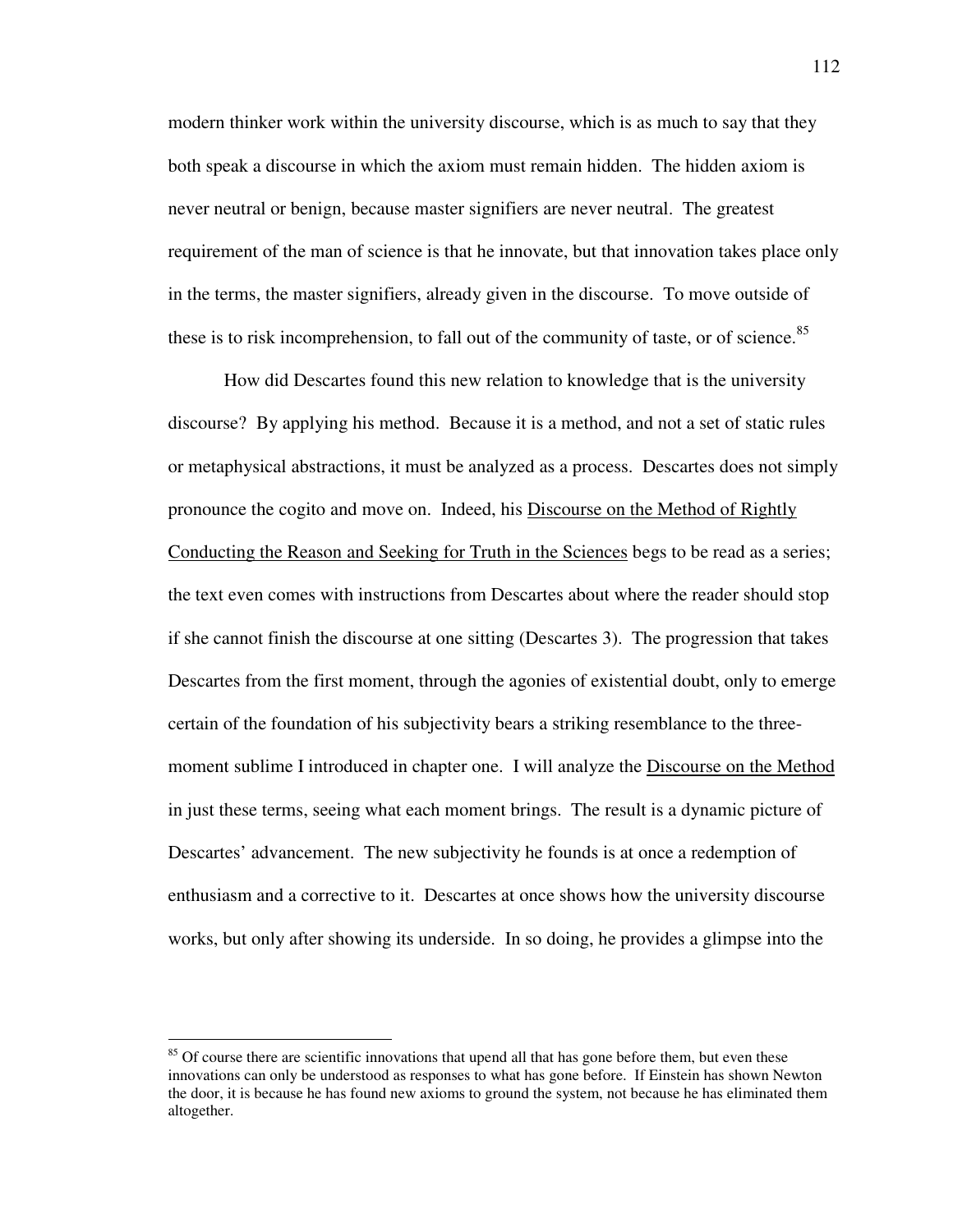relation between the enthusiastic subject and the Other, but only a glimpse, because his last moment is one of certainty.

 Part I of the Discourse presents the first moment in Descartes' experience. Here he rejects the knowledge he has acquired through schooling, moving through each subject in order. Having been "nourished on letters since [his] childhood," Descartes "found [himself] embarrassed with so many doubts and errors that it seemed to [him] that the effort to instruct [himself] had no effect other than the increasing discovery of [his] own ignorance" (5). He had followed the traditional path of the ancients, and found it lacking. The first moment in Descartes' discovery, as in the experience of the sublime, is this recognition of ignorance, which amounts to a question about his place in the imaginary order. His education should have served to provide a set of ego ideals out of which to form an ideal ego, but it failed. The result of this failure is a turn inward, making himself the object of his study (Descartes 8). It is precisely in this withdrawal that the enemies of enthusiasm would detect his first error, the beginnings of isolated madness.

 Descartes gets to his meditations in Part IV (Parts II and III being given to the establishment of the rules and morals of the method). Casting aside sense data as no more reliable than a dream, and all conclusions of reason as potentially flawed, he reaches the famous moment where he declares "*I think, therefore I am*" (21, italics Descartes'). This may seem very much like a conclusion, and there is a certain solidifying effect in the cogito. The author seems to have won a victory for his selfauthorization, but a curious thing happens just after this false conclusion. Seeing that his certainty is based only in doubt, Descartes turns to the idea of something more perfect than he, which can only be God, who communicates perfect ideas to us through reason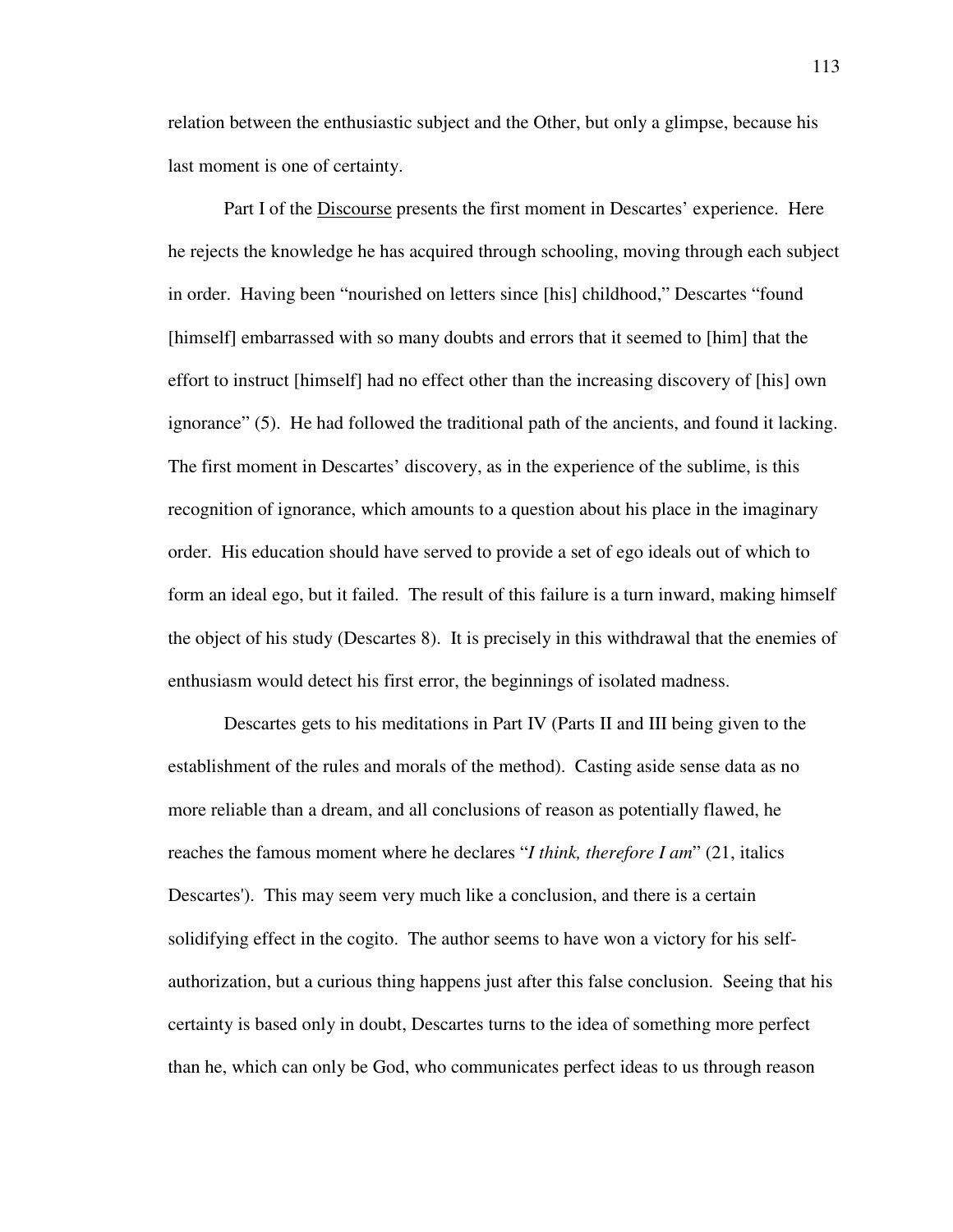alone, while our senses may fail us.<sup>86</sup> No mention is made here of any possible doubt entering between reason and God; the subject finds its correlate in the Other. It is worth emphasizing this point, as one of my claims is that enthusiasm is not a form of selfauthorization; a vital component is this relation to the Other. Regardless of the status of this Other, the enthusiast is never one who stands up to proclaim that he has the answers within him; the answers are always elsewhere. So far, it would seem the cogito is concluded in this second moment, but there is more to the story.

 Turning to the Meditations on First Philosophy, we see that something is left out of the cogito given in the Discourse on Method, namely, doubt about God:

"But how do I know that He has not brought it to pass that there is no earth, no heaven, no extended body, no magnitude, no place, and that… nevertheless they seem to me to exist just exactly as I now see them?" (Descartes 61)

This is the "evil genius" problem, and it constitutes the crux of the second moment in the Cartesian experience. The (at this point) undecidable ambivalence between the deceiving and the non-deceiving God is the Cartesian manifestation of the ambivalence that runs through the discourse on enthusiasm. There is no principle of reason that lets Descartes assume that the Other exists for him, in the sense that such a principle would give him an accurate idea of how things really stand. Having doubted the senses, imagination, and reason itself, Descartes is in the abyss of ignorance. The first signifier cannot be understood in terms of the series (the chains of reasons formed according to the rules set forth in the Discourse) to which it gives birth just as an axiom must first be accepted for a system of equations to work. In the solution to this problem, Descartes establishes

<sup>&</sup>lt;sup>86</sup> Note the alternation between the self and God, between the benevolent God and the deceiver, between certainty and annihilation at this moment of Descartes' process. It bears a striking similarity to the pulsations of pleasure and pain said to accompany the sublime.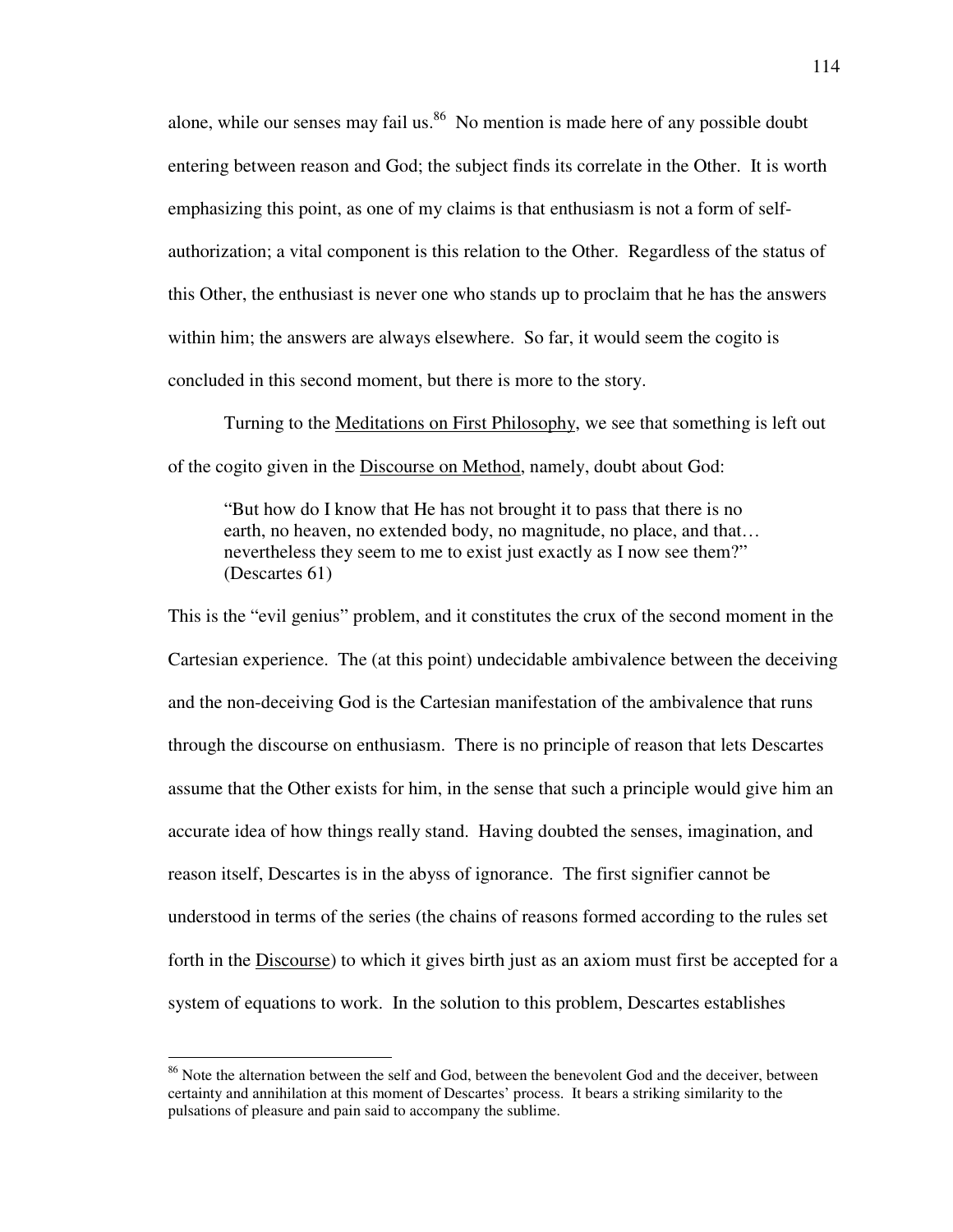himself as an enthusiast in my terms. As we shall see, just as an identification with a signifier ends the impasse of the second sublime moment, such an identification ends the impasse of the foundation of the subject on the bare bones of the Other.

 In finding this ground of the subject, which comes only from the Other (it would be right to say in Descartes' case that the subject is reduced as near as possible to nothing), Descartes for a moment exposes the subject as conceived of in psychoanalysis. In the moment of doubt engendered by the recognition that the Other functions as a repository of signifiers that cannot be cross-checked against reality because it is the foundation of reality, we see what Lacan calls the opening of the unconscious, which I identify with the second sublime moment (Lacan Seminar XI 32). This discovery of the subject represents a change in discourse, from the master's discourse, which appropriates knowledge for the master (and would identify man with some store of knowledge, a premise that Descartes explicitly rejects), to the university discourse, which makes knowledge function differently:

[I]t was only when, by a movement of renunciation of this wrongly acquired knowledge, so to speak, someone, for the first time as such, extracted the function of the subject from the strict relationship between  $S_1$ and  $S_2$ —I named Descartes...—that science was born. (Lacan Seminar XVII 8)

A new episteme results from Descartes' recognition that all knowledge is grounded only in its connection to a first signifier. This recognition means that, at the same time he founds a new discourse, he pulls the rug out from under it by indicating its principle or axiom, the  $S_1$  on which the  $S_2$  rests. Descartes takes the third step in the recognition of the foundation, and it is this basis to which his contemporaries objected. Showing the principle as an irrational point at once exposes the university discourse as a game of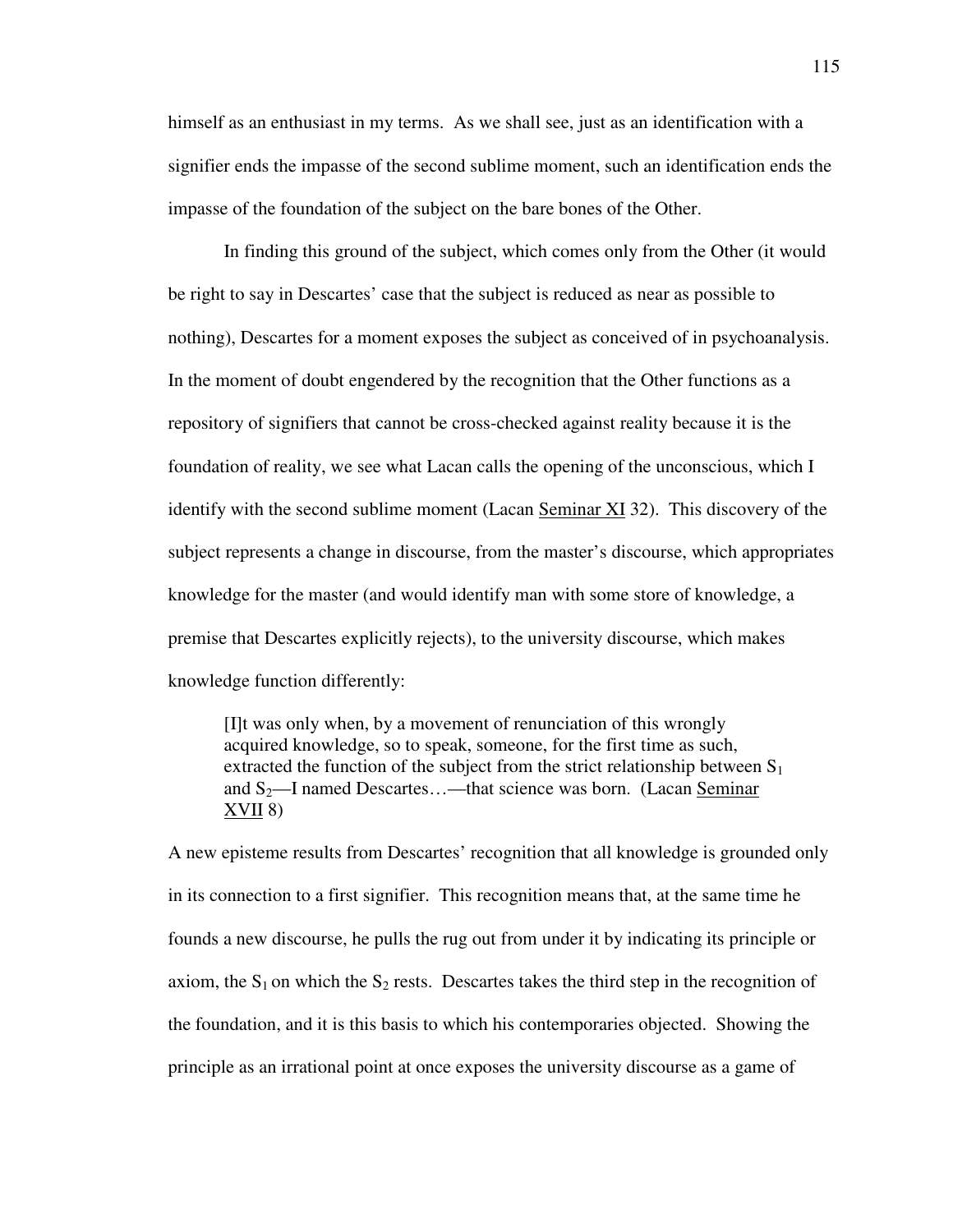citation and indicates the source to which all citations eventually refer. For his critics, this exposure is tantamount to finding the whole world only within himself, which gives the image of the isolated madman mentioned earlier. In several guises and in several ways, those who cast Descartes as an enthusiast react specifically to the foundation of knowledge laid in the Discourse and the Meditations.

 Enthusiasm is a mode of certainty, not one of doubt. Descartes takes the third step when he closes out all doubts about the evil genius that might fool him about all existence. He summarizes his proof that there is a God and that he is not deceptive as follows:

I recognize that it is not possible that my nature should be what it is, and indeed that I should have in myself the idea of a God, if God did not veritably exist—a God, I say, whose idea is in me, i.e. who possesses all those supreme perfections of which our mind may indeed have some idea but without understanding them all, who is liable to no errors or defect… From this it is manifest that He cannot be a deceiver, since the light of nature teaches us that fraud and deception necessarily proceed from some defect. (82-3)

Put another way, Descartes concludes that he is not mislead in his principle because he is stamped with the image of the Other. This is clearly an identification with a first signifier in the most fundamental sense of the term (in the quoted passage above, "God" bears an importance resemblance to "me"). This also means that the reality of objects conforms to what is thought about them. This conformity of what is and what is thought about could be offered as a description of the Lacanian imaginary, with the full force of the misrecognition the term carries. Descartes' moment of doubt about the Other ends, like the sublime experience, in an identification with it. This identification takes place in two parts, both of which confound the subject and the Other by silently moving between the subject of the enunciation and the subject of the statement. Certainly, the cogito proves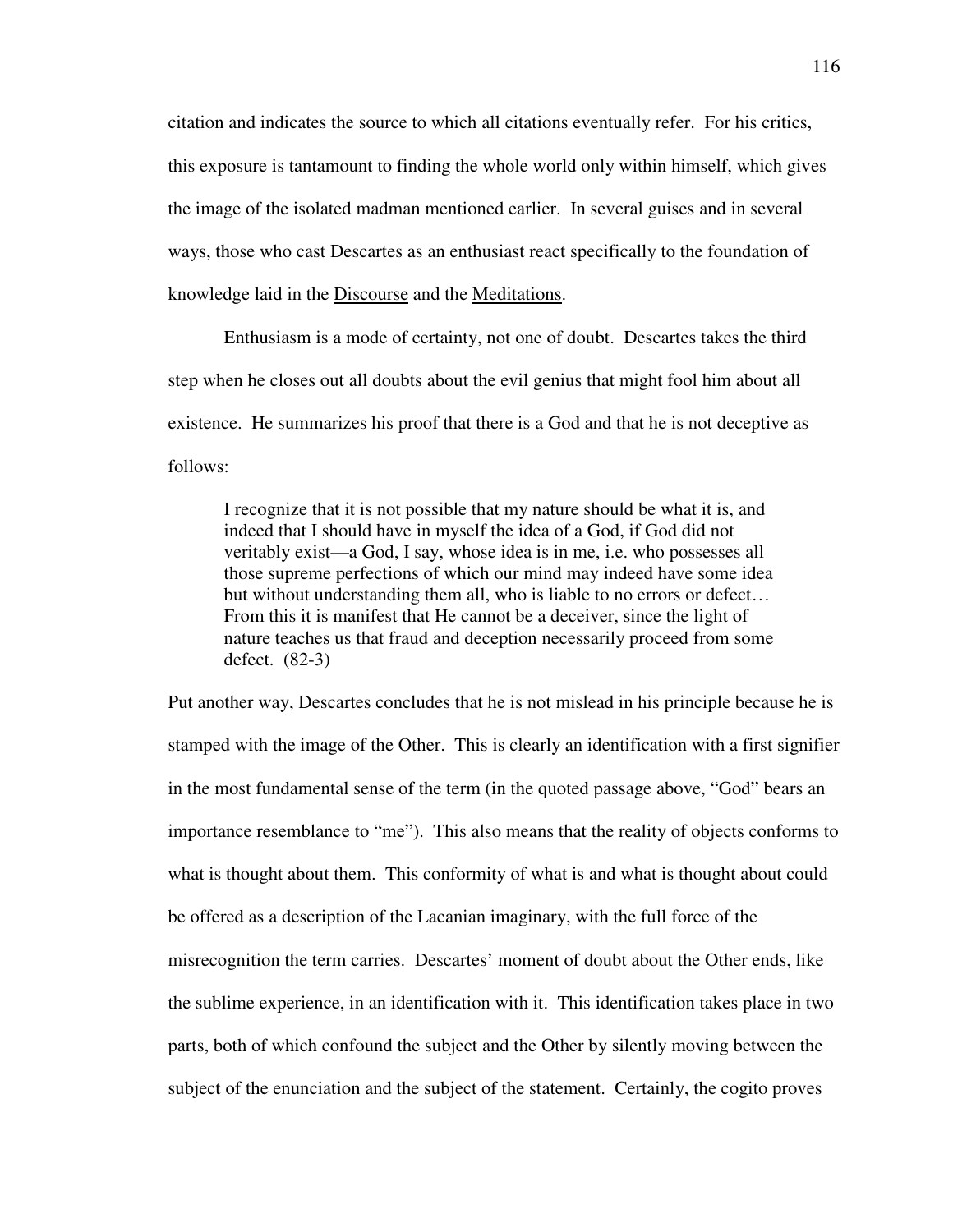something about the subject of the statement (the grammatical "ego" implied in the statement), but it does not hold that the certainty established has anything to do with the subject of the enunciation, the one who utters, "*cogito ergo sum*."<sup>87</sup> Thus, the unconscious closes again, the subject having appeared for only a moment. The similarity of the progress of this subjecting founding and the drama of the sublime is quite striking.

 Finally, it is Descartes' elevation of the Other as the guarantor of truth that makes him an enthusiast. The promise of the method (this is what traditionalists did not like) is that there is no need to master the ancients backward and forward to get a foothold in knowledge. That brand of mastery was out because, for Descartes, it was only vain fumbling for a subjective foothold in knowledge. By evacuating all knowledge, Descartes moves subjectivity into a relation with the Other without cushioning, so to speak. The commonplaces, the great store of learning heaped up from the ancients, are not there to give the imaginary consistency on which the subject relies as a shield against destruction. Instead, there is only the minimum faith that the Other is not a deceiving God. This minimum faith is the identification with an Other that is all knowing (and all powerful—He has the power to make two and two equal five) and benevolent because it has stamped the ego.<sup>88</sup> If one accepts this identification, then the problem of reasoning based on sense data is solved, because there is no chance that clear perception can be mistaken. The Cartesian subject is an enthusiastic subject in that it needs the breath of the Other, inspiration, in order to exist from moment to moment.

<sup>&</sup>lt;sup>87</sup> On this split between statement and enunciation in the cogito, see Jacques Lacan, The Seminar of Jacques Lacan, Book 11: The Four Fundamental Concepts of Psycho-Analysis 1964, trans. Alan Sheridan, ed. Jacques-Alain Miller (New York: Norton, 1978) 139-40.

<sup>88</sup> Descartes' establishment of God's power as beyond even mathematical limits indicates his sacrifice of his cause of desire to the Other, a formulation to which I will return at the end of the chapter.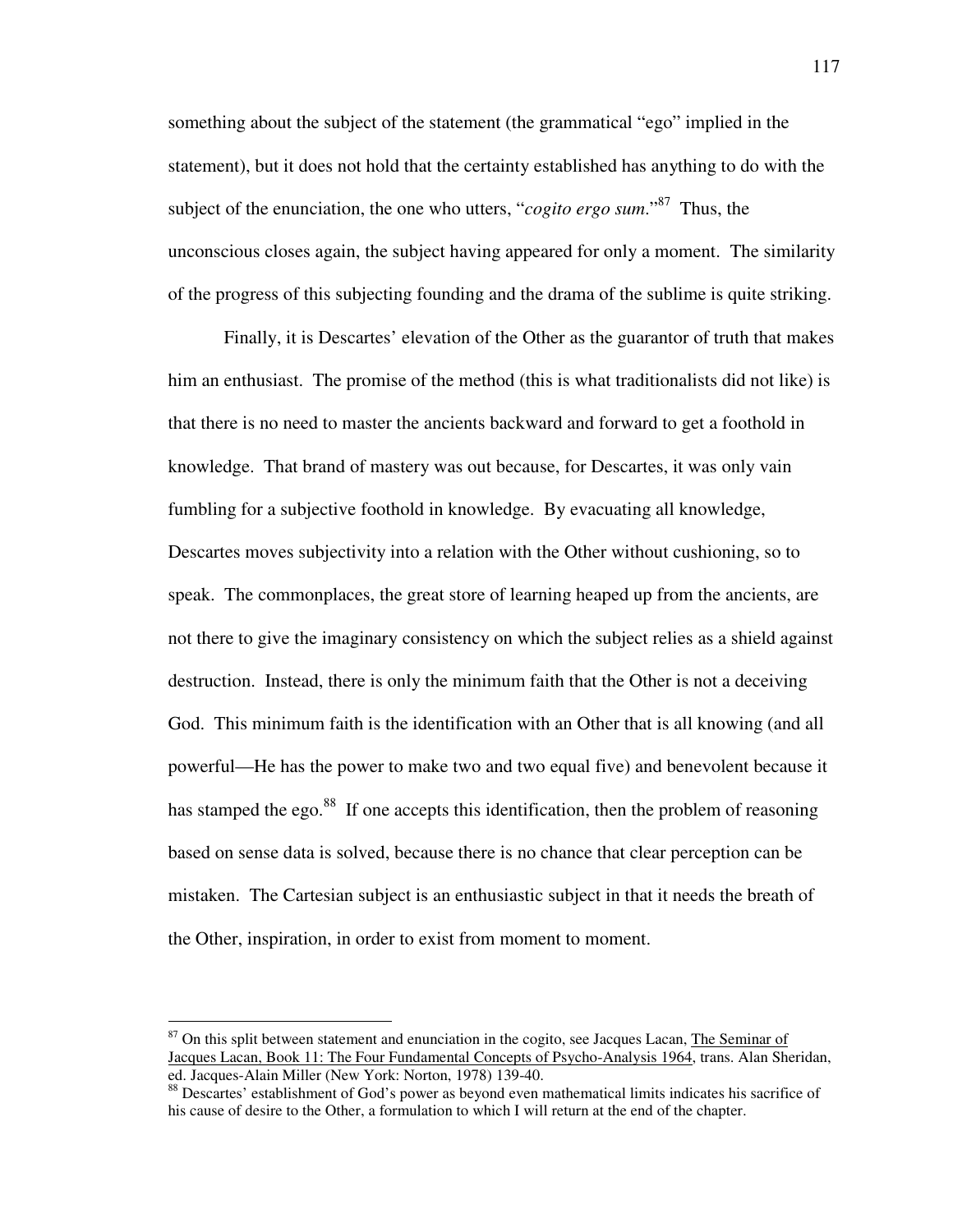Descartes' participation in the discourse on enthusiasm is the articulation of the enthusiastic episteme. It had such an impact in part because the Discourse and the Meditations draw conclusions that would seem to be true for everyone. Effectively, Descartes has reversed the dilemma Socrates poses to Ion at the end of the Ion. The method challenges the world to choose between ignorantly heaping knowledge for the master, or acknowledging that there is a point of identification, of non-sense that governs the world of sense (this is the case even if one rejects the ontological argument for God's existence and benevolence—the more important argument is the prior one, that states there must be some principle). $89$  This challenge situates enthusiasm not as the anti-self of enlightenment, but as a point through which it must pass. This is the point obscured in Mee's approach: enthusiasm must be regulated not because it violates decorum but because it poses a problem for the functioning of reason itself. The attack on enthusiasm has to be vociferous because enthusiasm presents the structural principle that enlightenment disavows—a structural principle that is both envied and feared. The method raises the stakes of the problem of principles, the axiomatics of the fantasy, and solves it in an enthusiastic fashion. What's more, since the first signifier governs the very ability of the subject to know that knowledge can be gained through external objects, the enthusiastic identification is much more than a narrowly religious or sectarian concern; our mode of being depends on it. From Descartes, the fantasy of enthusiasm gets its symbolic articulation, which finds its seat in the master signifier that has no signified and can only "mean" that a certain identification is in play.

<sup>&</sup>lt;sup>89</sup> Of course, Descartes would not see this axiom as non-sensical, but there is no reason we must share this view.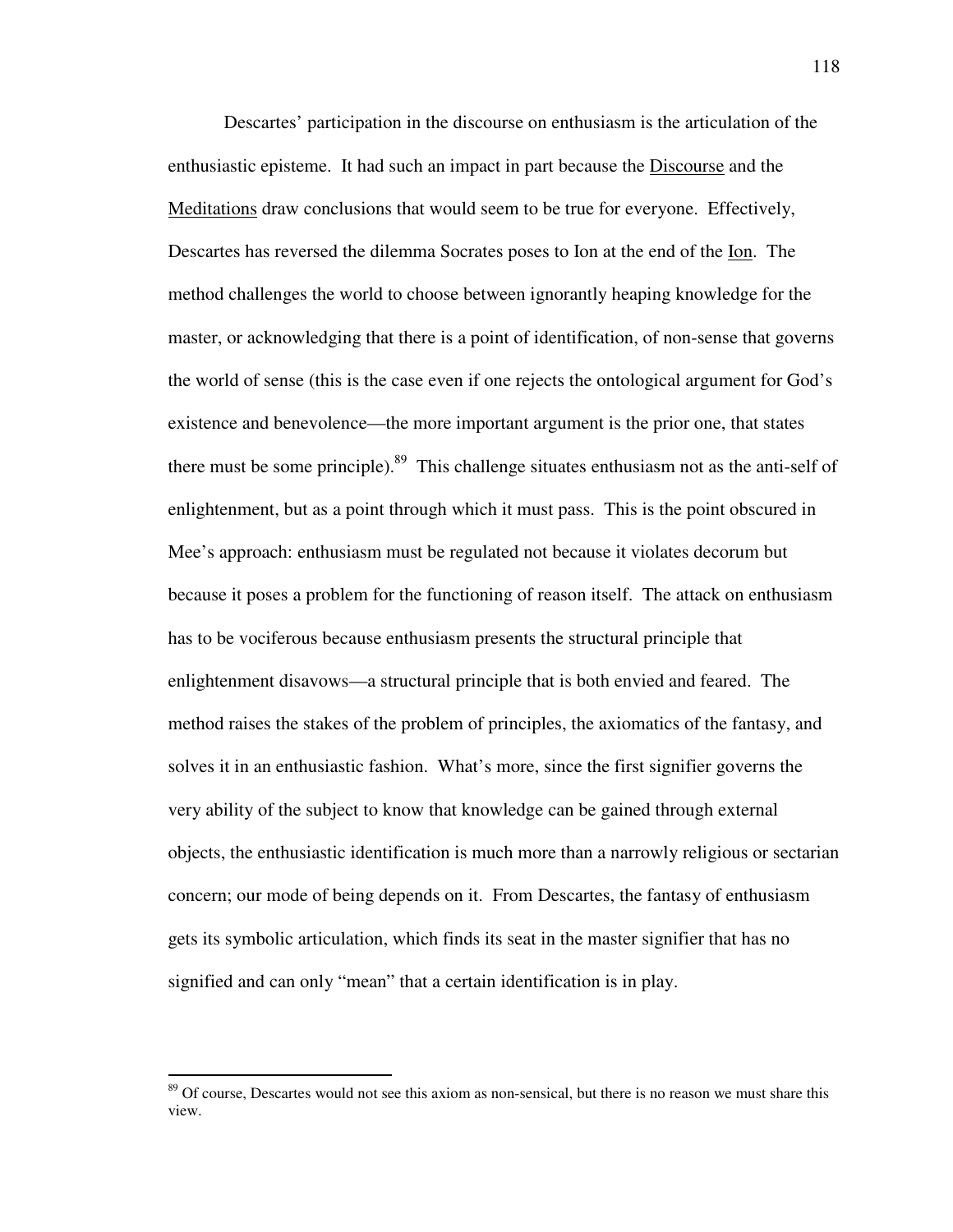In the next chapter, I will show how key poets of the period between Neoclassicism and Romanticism stage enthusiasm to claim poetic authority. The poets of sensibility, as they are known, force an uneasy alliance of enthusiasm and politeness, attempting to extricate the symbolic claims of enthusiasm from its imputed imaginary maladies. In so doing, they not only authorize a potentially scandalous brand of affect, but they establish themselves in a poetic lineage different from that of their immediate predecessors. My reading of this poetic tradition continues this chapter's reappraisal of the importance of enthusiasm, particularly in the revaluation of its symbolic elements for which I am arguing. In large measure, I will show that the concept of sensibility suffers from the same imaginary casting as does enthusiasm: in both cases, there is a motivated ignorance of symbolic claims.

#### **Coda: Is Psychoanalysis Enthusiastic?**

 Throughout this chapter's discussion of enthusiasm in terms of cause and signification, the question of psychoanalysis' relation to enthusiasm is suspended. Certainly the analyst aims at producing knowledge on the side of the analysand, and the connection of that knowledge to truth (in the analyst's discourse  $S_2$ , the matheme for knowledge occupies the bottom left position, the place of truth) indicates that psychoanalysis is indeed embroiled in some of the same controversy as enthusiasm. The question, "I psychoanalysis enthusiastic?" should be read as a variation on the question, "Is psychoanalysis a science?"

 The latter is a question that Lacan worked with for years and it is connected to the question of enthusiasm because both are questions about cause. Lacan defines modern Science in terms of its approach to truth as cause, an approach that he characterizes as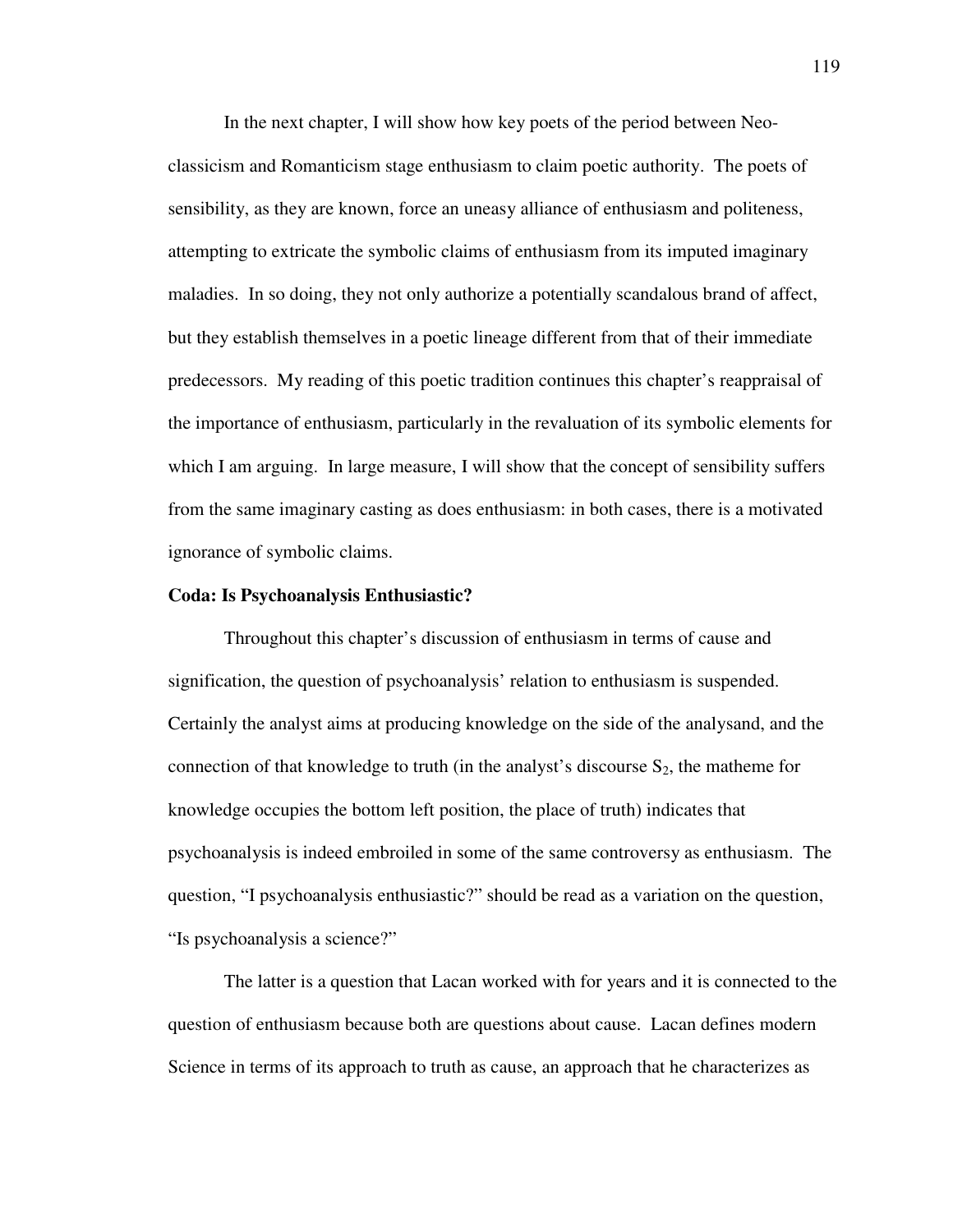"foreclosure," the same operation present in psychosis, in which the Name of the Father is foreclosed (Lacan Écrits 742). By calling science's approach to truth as a cause one of foreclosure, Lacan means that modern science sutures the question of truth, and moves on with its investigations by stopping its ears to any questions about the connection of truth to knowledge, preferring to charge ahead with technological development without heed for the place of the subject. In practical terms, this means that modern science has no concern with the meaning of its discoveries, in any metaphysical sense. For instance, when a scientist participating in the human genome project discovers certain differences in gene expressions between males and females, that discovery has only a (potentially) instrumental use; the discourse of science compels the scientist to go no further in situating her new discovery in a Christian providential scheme, for instance. The subject, as a gap between signifiers that cries out for meaning, has no place in this discourse.

In like manner, I situate enthusiasm as a question of cause. The enthusiast acknowledges the cause that springs from the first signifier, taking up his subjective existence from the Other. What's more, the enthusiast makes the Other speak, forcing it to disclose itself as the site of the conjunction of truth and knowledge. This solicitation of speech from the Other separates the enthusiast from the believer in revealed religion. Lacan says that to believe in revealed religion is to sacrifice the object a to the Other, to leave it in a place where the subject can know nothing about it ( $\angle$  Ecrits 741). The relation to truth as cause is one of repression, of not wanting to know anything about it. I think here of Milton and Pope, both of whom proscribe knowledge as a way of keeping humans in a certain range of harmony within their own sphere, a strategy quite close to Alcmeaon's notion of *isonomia*. For these believers, there are points beyond which one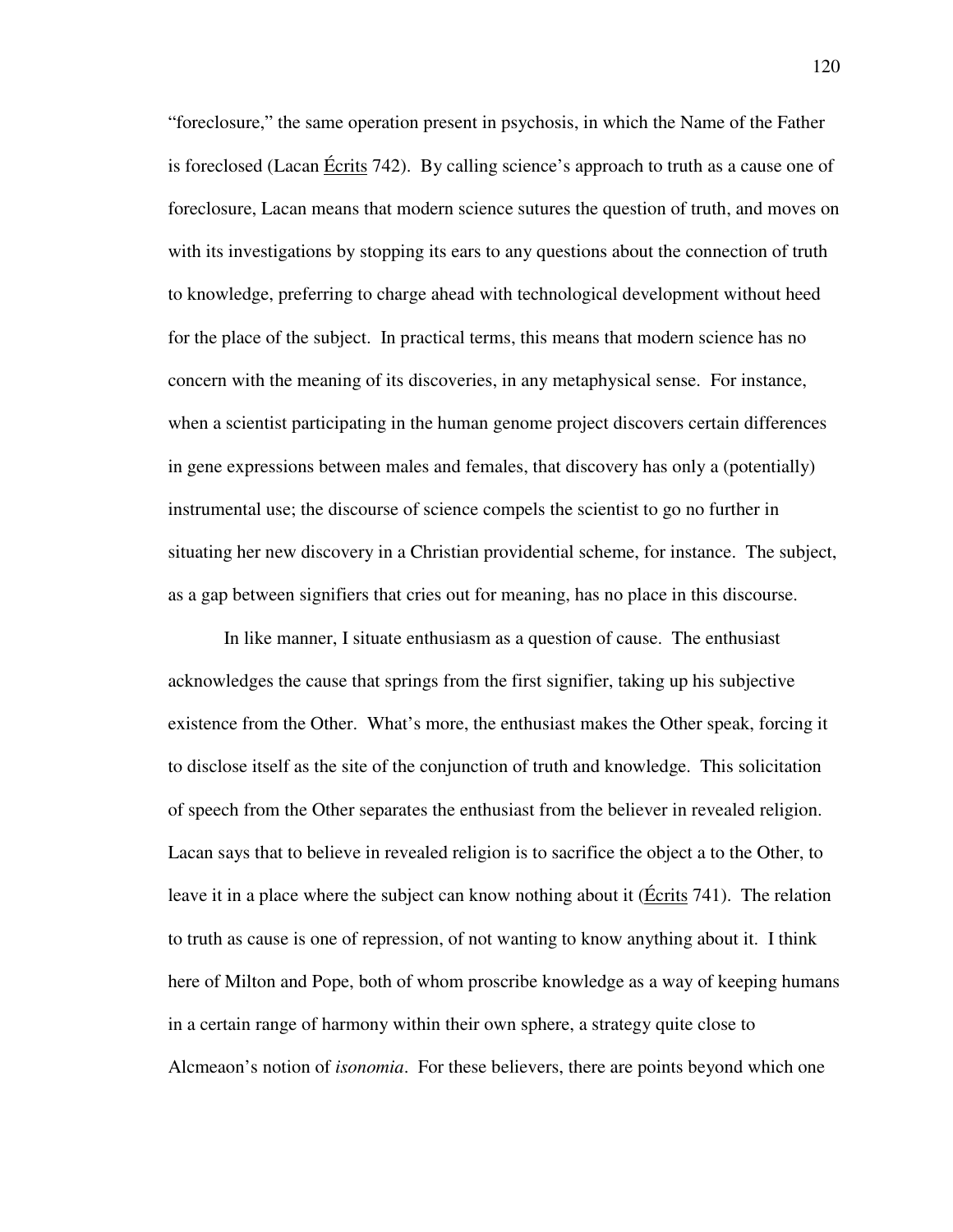does not inquire. Conversely, for the enthusiast, it is precisely at these points that the Other reveals itself as a speaking voice, the point of overlap between knowledge and truth. The Other speaks to the enthusiast, and in its speech, it guarantees the existence of both the subject and the object.

 Synthesizing the two queries leads to the question, "How does psychoanalysis approach truth as cause?" Lacan's claim is that psychoanalysis takes the truth as material cause, which means that its object is the material of signification (Lacan Écrits 743). The psychoanalyst is charged to get the analysand to reveal something about the material effects of signification, which is as much as to say, to discover something about the place from which she speaks as a subject and the impact this has in terms of *jouissance*. In this limited sense, I would say that psychoanalysis is very much an enthusiastic discipline. It acknowledges that there is a first principle (a master signifier that works as a *point de caption*) from which all other propositions (speech) spring. What distinguishes psychoanalysis from the religious enthusiasm of inner-light faiths, for instance, is that the former has no need to believe in the first principle; it has no stake in propping up the fantasy that God holds the secrets of the subject's desire and chooses to reveal them through speech.

 Rather, psychoanalysis works on these first principles; they are the material of psychoanalytic practice. Recall that in the analyst's discourse,  $S_1$  is in the place of production. Analytic discourse produces signifiers that reorient the analysand's fantasy, her place in the scheme of signification. In Stanley Fish's terms, analysis provides the chance to re-examine the interpretive community in which one has lived as subject because it brings into question the Name of the Father (which is another way of saying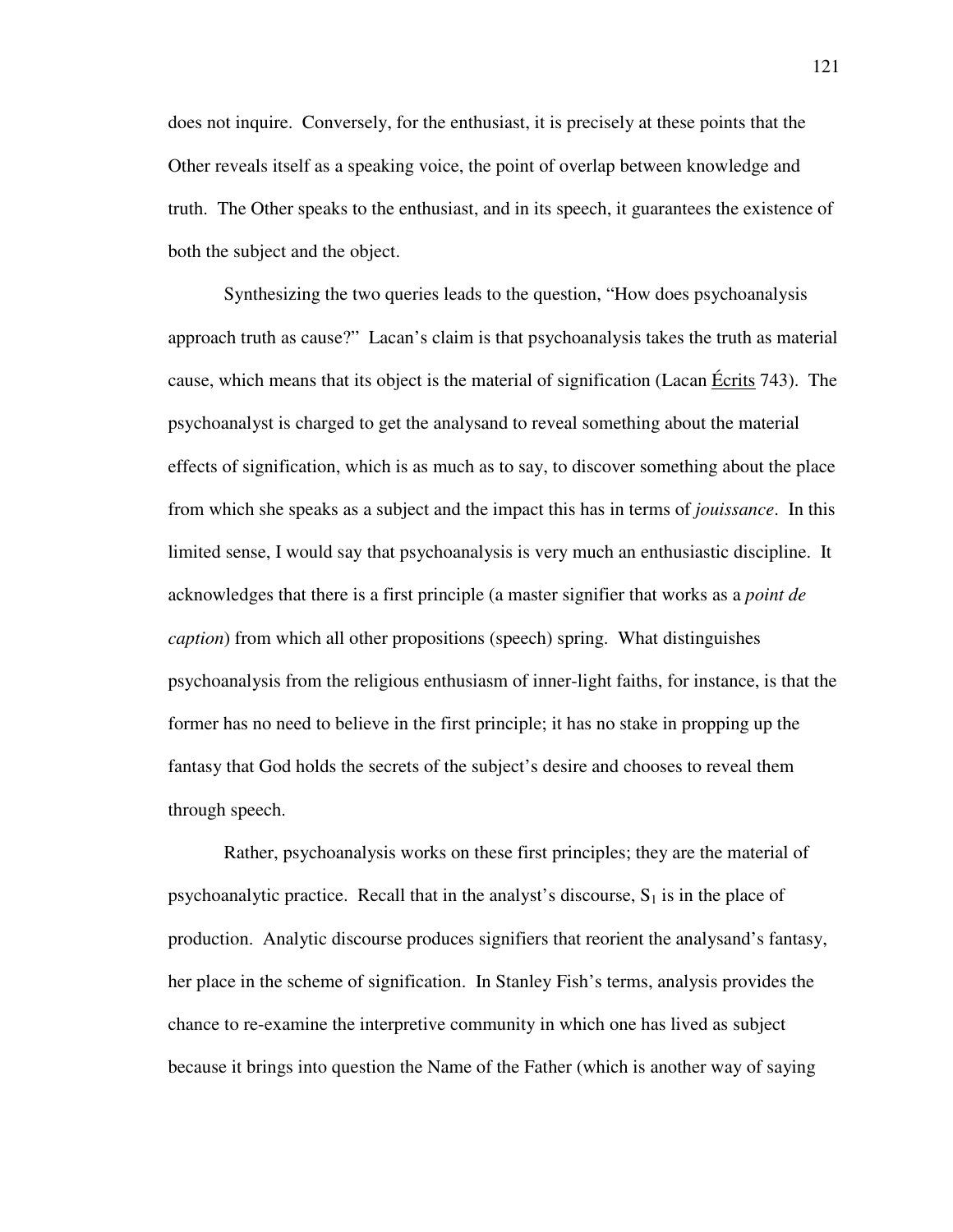that it stops the phallus from not being written, as I alluded to earlier). The psychoanalyst does not listen to the Other, as the religious enthusiast does, in order to discover what it wants of him. Rather, the psychoanalyst listens to the Other in order to give the analysand a new lodging in it.<sup>90</sup>

 To finally answer the question of the scientific and enthusiastic status of psychoanalysis, I will borrow one of Lacan's formulations: *pas-sans*. Not without. Lacan says that without modern science, the science ushered in by the Cogito which reduces the subject, as nearly as possible, to nothing, there would be no psychoanalysis (Écrits 731). I will add two further points. First, there would be no psychoanalysis without enthusiasm, in the sense that both rely on (subtly different) approaches to a first principle which science and revealed religion would shut out altogether. Second, there would be no science without enthusiasm. Before the great moment of Cartesian triumph, the path-clearing that makes way for Newton's method by authorizing experience, indeed suffused throughout the first two moments of the Cogito (to borrow chapter one's terminology), there is the search for subjective certainty that can only be occasioned by an enthusiastic zeal that insists that there subjective certainty *is* attainable, and that the Other holds the key to it. Science, enthusiasm, and psychoanalysis are correlates of the Cartesian subject, all interdependent and unable to function without their companions.

 $90$  For the enthusiast, the Other must exist; for the psychoanalyst, its existence is always barred.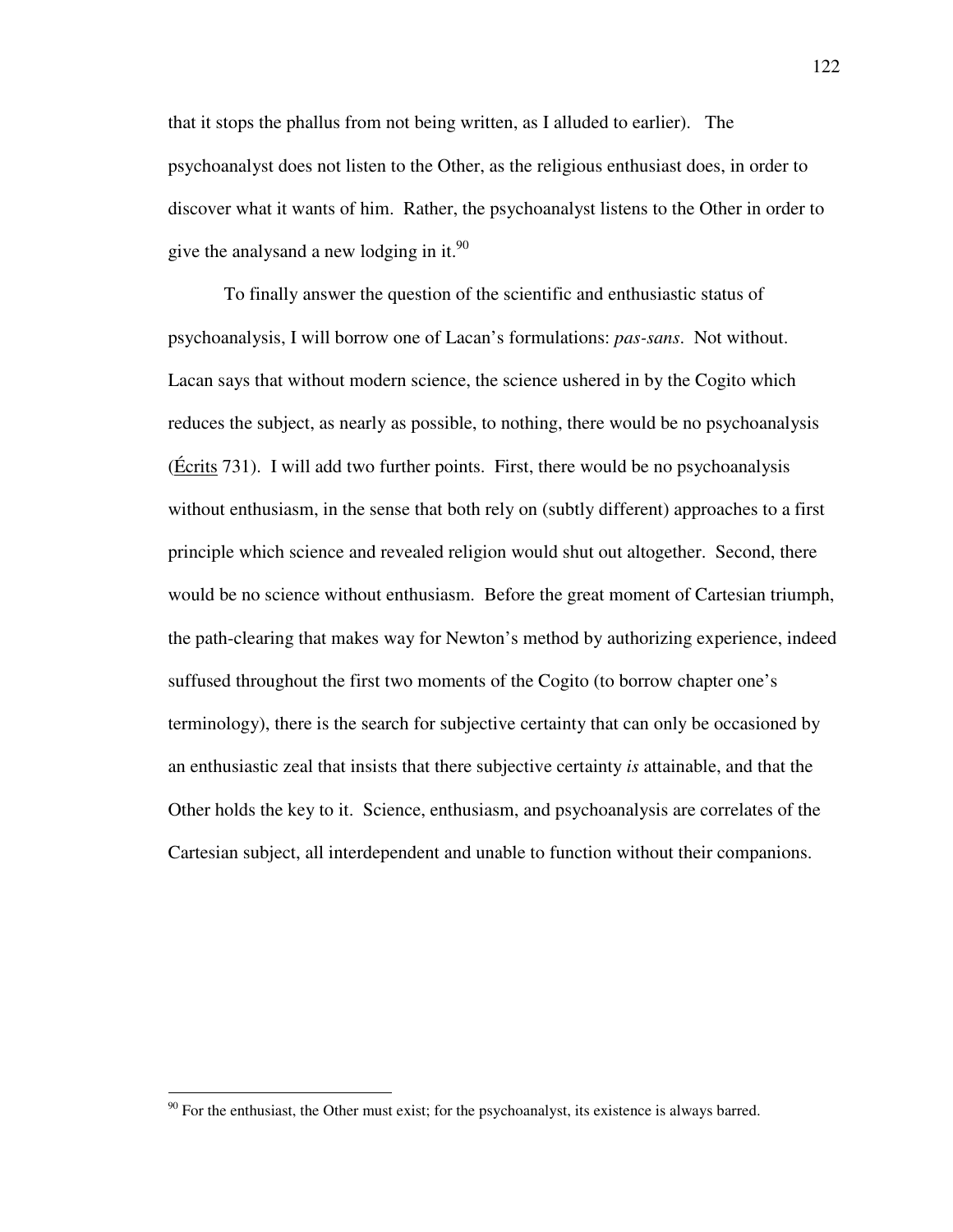### CHAPTER THREE: Enthusiasm as a Source of Authority

 In the section of Longinus's On Sublimity entitled "IMITATION OF EARLIER WRITERS AS A MEANS TO SUBLIMITY," the author says of his subject "Here too, my friend, is an aim to which we must hold fast" (Russell and Winterbottom 158). This sounds like solid advice—imitate your role models—the sort of conservative impulse that any advisor can safely follow. Indeed, Pope's later pronouncement in An Essay on Criticism seems to echo Longinus: "Be *Homer*'s Works your *Study,* and *Delight* / Read them by Day, and meditate by Night, / Thence form your judgment, thence your Maxims bring, / And trace the Muses *upward* to their *Spring*;" (124-7). In both cases, canonical authors are held up as sources worthy of imitation.

 However, as is often the case with Longinus, his meaning is less clear than Pope's, his statement less authoritatively univocal. Certainly, Pope gives one of Longinus's meanings in his recommendation to form judgment on previous authority (and therefore on the laws of art, the muses' spring), but there is more in Longinus, who offers the following analogy for imitation:

It is like what we are told of the Pythia at Delphi: she is in contact with the tripod near the cleft in the ground which (so they say) exhales a divine vapour, and she is thereupon made pregnant by the supernatural power and forthwith prophesies as one inspired. (158)

Something other than the formation of judgment is at stake here. Longinus describes what I call an "enthusiastic relation" between the contemporary writer and the canonical object of imitation. The Pythia does not study the divine vapor and frame her judgment on it; she receives it directly, even bodily, as it impregnates her. Her practice is no mere tracing of the "Muses *upward* to their *Spring*;" Longinus conceives of this inspiration as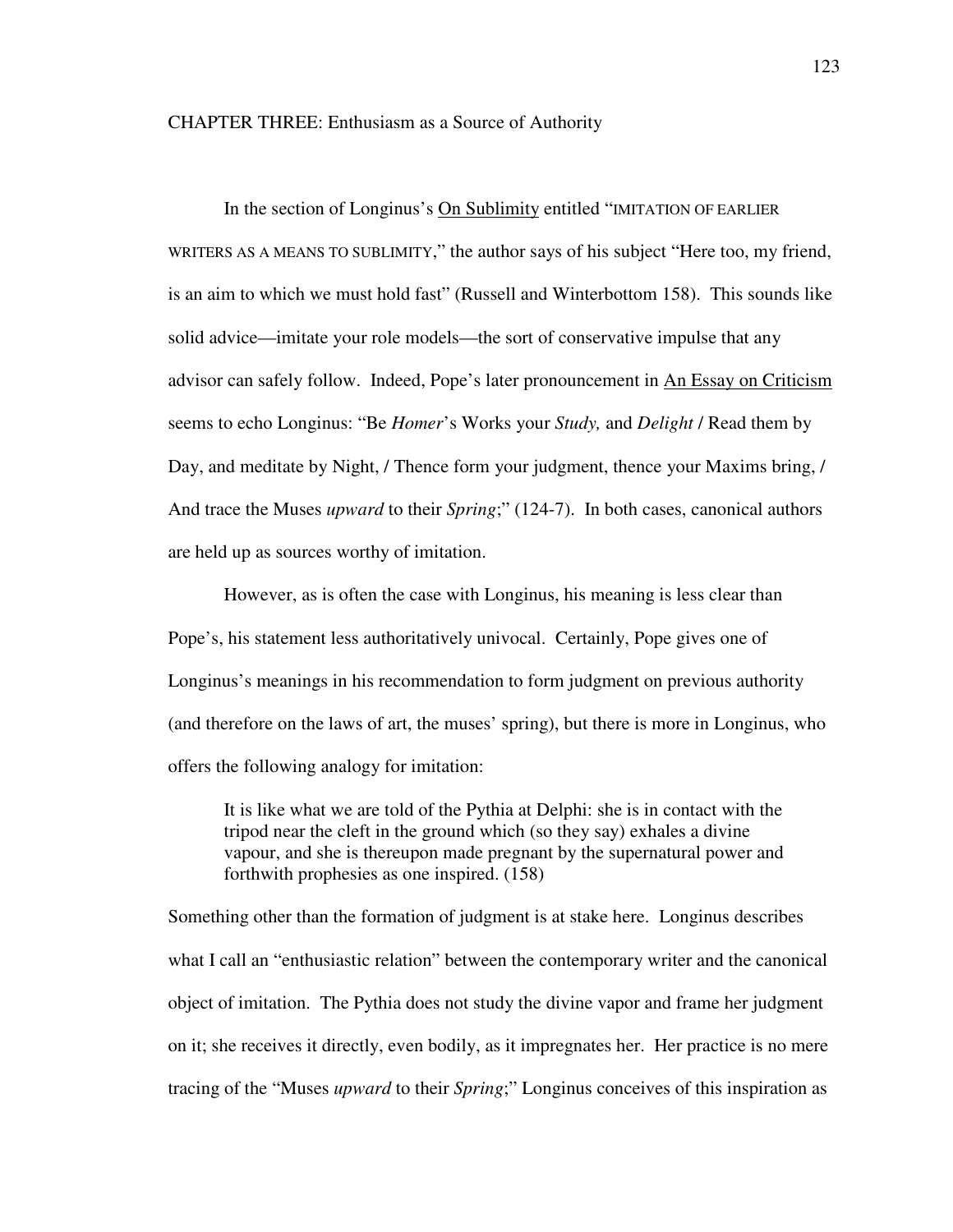direct, an encounter with the source. Indeed, Pope's advice to trace the muses suggests that the muses themselves are absent, and only their trace, the mark of their absence, is left, making inspiration a matter of signification. Even as Longinus restates his model of inspiration with less vehemence, he proposes something other than a rational relation of tracing. Advising his pupil to imagine how a great author would have "said the same thing," he writes that "These great figures, presented to us as objects of emulation and, as it were, shining before our gaze, will somehow elevate our minds to the greatness of which we form a mental image" (159). There is something mysterious in the relation to the great author. Minds are elevated "somehow" by the greatness that is imagined only "as it were, shining before our gaze." As he conceives it, even the image offered bears a less than fully understood relation to the process of inspiration. In this shadowy relation between subject and Other, and particularly in the suggestion that there is something beyond signification involved, we are on the track of enthusiasm.

 This chapter is about the difference between Pope's model of imitation of earlier writers and Longinus's. My contention is that these two models can help describe an important break in poetic practice that occurred in the wake of Pope's death. The Augustan model that takes the ancients in sum as a prescription, a rationalized and articulated source of rules (a repetition or microcosm of the rational, though inarticulable rules of the universe), was opposed by another model, which approaches literary forebears through the mysterious paths of inspiration set out by Longinus. The Augustan model is very much in the vein of Alcmaeon's idea of isonomia; there is an order, which runs from the universe, through the polis, and straight through the soul and body of the individual. Opposite this ordering principle, it is in the context of mysterious inspiration,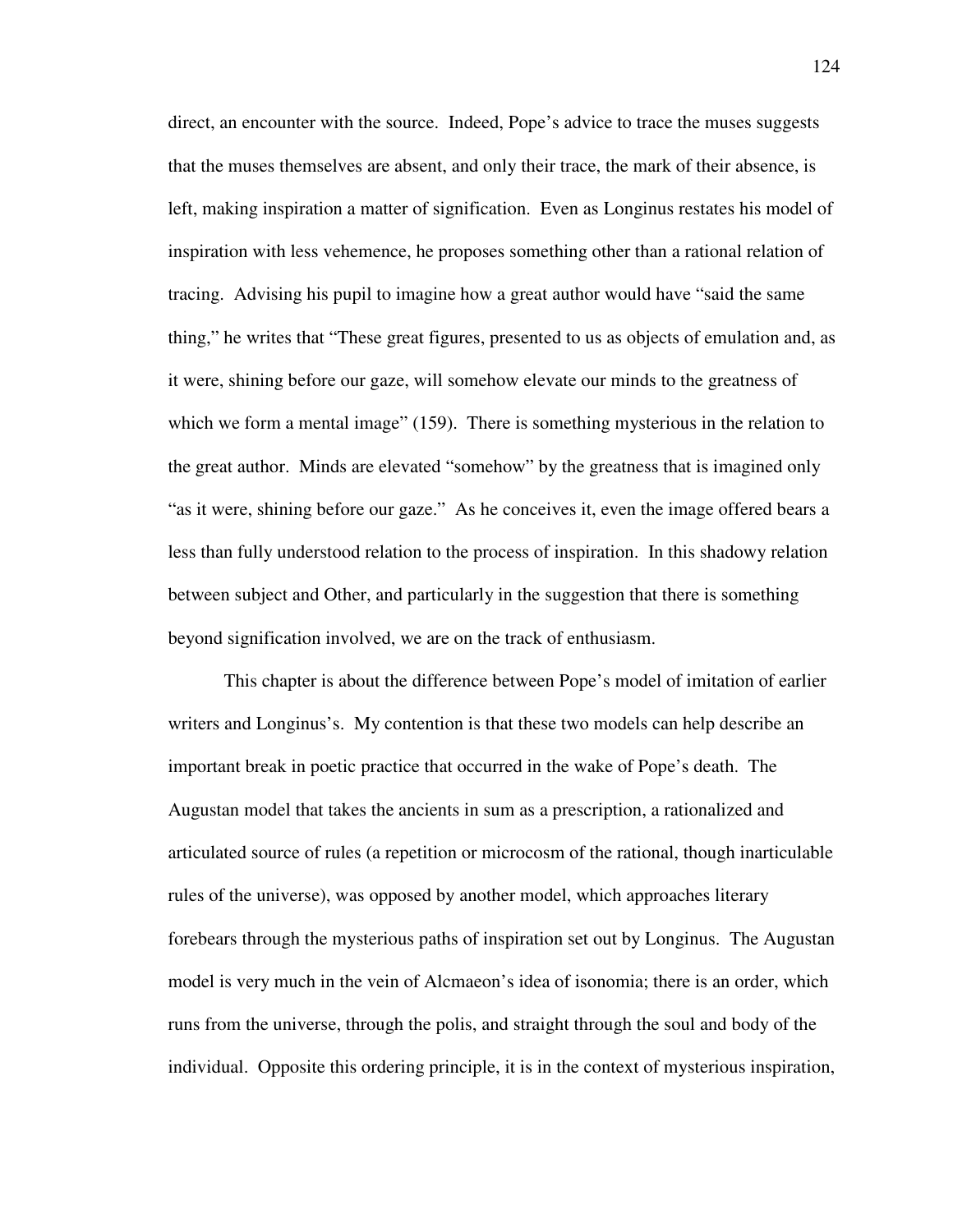or enthusiasm, that we should understand the poetry of Mark Akenside, Joseph Warton, William Collins, and Thomas Gray, rhapsodists who forged new steel starting in the 1740s. I argue that these poets have fallen out of the scheme of isonomia, a scheme which offers a way of understanding how one sits with the cosmos. The result is they are forced to find their own ways through the mysterious paths of the Other. If we suspend the emotional hypothesis which equates inspiration to feeling, then the distinction between neo-classicism and whatever follows it is not between a cold and reptilian reason and a warm and wet passion. The distinction is, instead, between a closed and an open world, between a neo-classical world in which the Other has been banned in order to guarantee its existence, and another world in which the presence of the Other is a real question, full of terror and promise for the subject. My aim is to put the mid-century rhapsodists in their proper context, a situation in which the presence of the Other is not a guarantee, but a possibility.

 One of the hallmarks of this group of poets is their taste for the gothic, which is expressed variously as an interest in history. Indicating this group's taste for fanciful national history, Thomas "Gray told Nicholls that 'he never sat down to compose poetry without reading Spenser for a considerable time previously" (qtd. Pittock 175). That Gray's poetic interest in Britain's history is shared by Joseph Warton and Collins is evident in each of the latter's odes "To Liberty," which proclaim freedom to be British under the hand of the personified concept. This interest in history as source material for poetry is obviously part of the Gothic revival, as Pittock argues in The Ascendancy of Taste. Widely held is the view that the Gothic revival hinged on accessing the stirring emotions accessible to Shakespeare, Spenser and Milton, emotions that seemed to be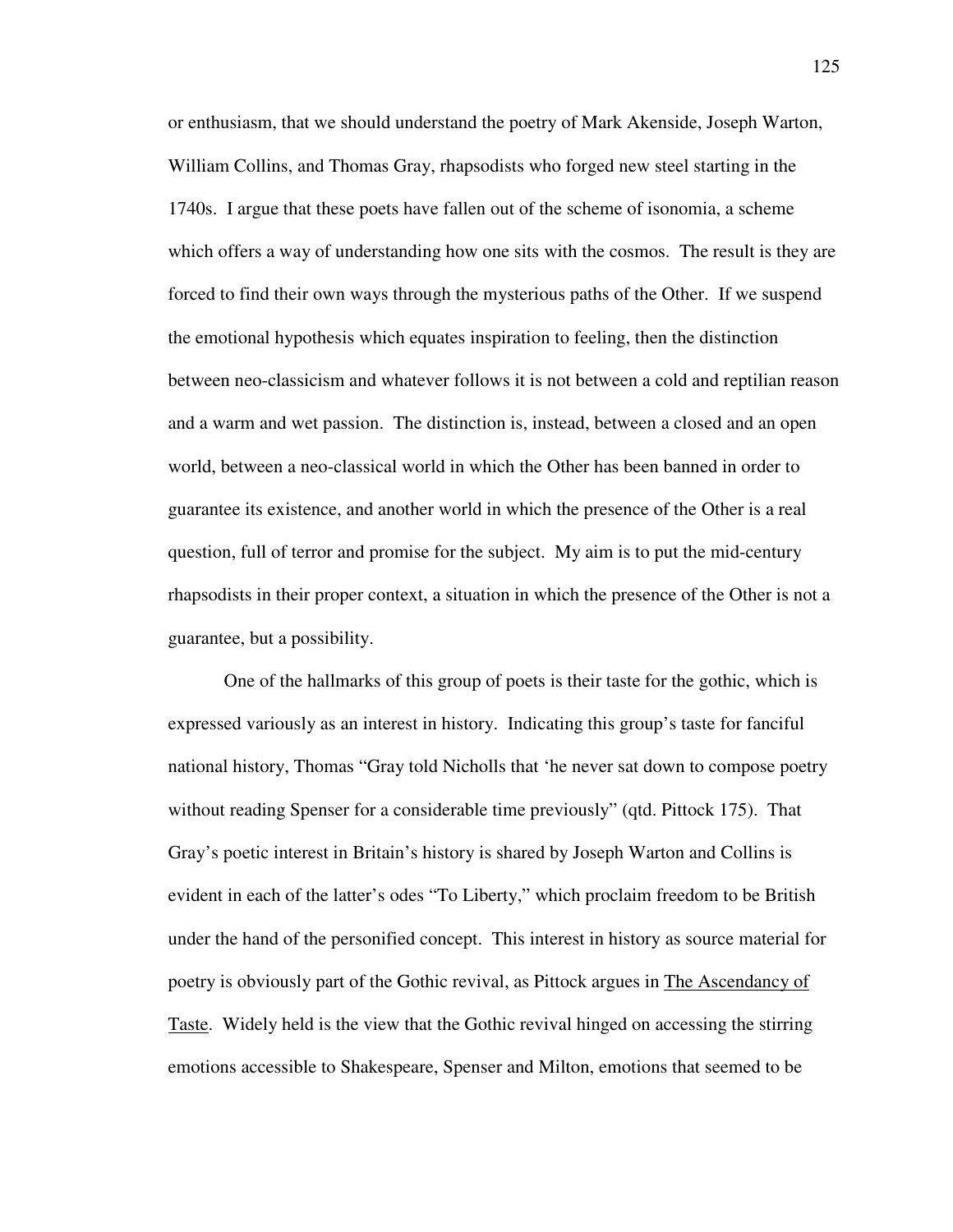inaccessible to contemporary poets working with contemporary materials. Jack Lynch shows that these three giants of English poetry were held by eighteenth-century readers to be sublime, and imitation of them or inspiration by them was held by eighteenth-century poets as the most likely path to sublimity in their verses.<sup>91</sup> It is tempting to make the works of the mid-century rhapsodists enactments of emotional exoticism, and to make these poets good students of their literary masters, deriving rules for excellence in composition from them. These new rules may violate some classical norms, but they are rules nonetheless, templates with which to draw new sublime scenes. This view structures imitation of earlier writers on the Augustan model, rather than the Longinian.

 However, if, as I argue, there is more to the sublime than exotic emotional extremity offered as a tonic for cultural boredom, then this accepted view of these mideighteenth-century poets as unproblematically gothic (and, indeed, this application of the term "gothic") is rather limiting. I argue that these poets do not return to their past masters merely to imitate them. Rather, when Gray spent his hours poring over Spenser, his approach was much closer to what Longinus describes. The poetic triumvirate of Shakespeare, Spenser and Milton are the new legs of the tripod watched over by these modern Pythias. In the sublime authors of the British tradition, the mid-century rhapsodists detected the divine exhalations of which their works are the product. Because their place in the scene of literary history could not be assured by recourse to neoclassical rules, they had to appeal to the source of poetic inspiration for something beyond the rules. To put it another way, Warton, Collins and Akenside form part of a movement that approaches poetic and historical sources as something other than mere models on which

 $91$  See the final chapter of Jack Lynch, The Age of Elizabeth in the Age of Johnson (Cambridge: Cambridge) UP, 2003).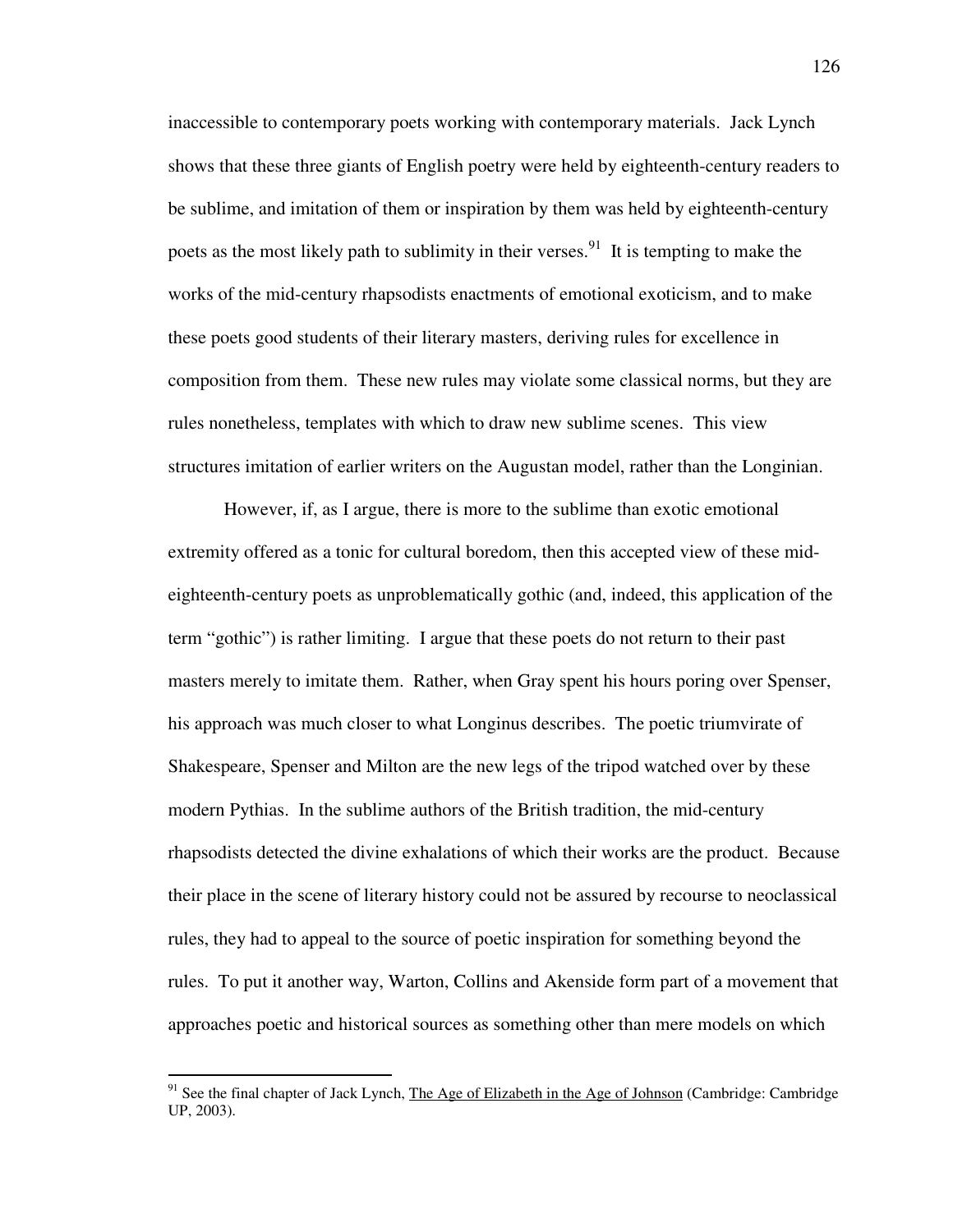to build, striking a rhapsodic rather than a rational relation to tradition, one guise of the Other.

## **The Mid-century Poets**

 $\overline{a}$ 

Within little more than ten years of 1746, the most important poems of the movement I am detailing had been published. That fateful year saw published not only Warton's Odes on Various Subjects, but Collins's Odes on Several Descriptive and Allegoric Subjects as well.<sup>92</sup> Gray had written his most important works by the early 1760's. Of course, all of these poets were writing in the wake of Akenside's The Pleasures of Imagination and Odes on Several Subjects [1744 and 1745, respectively]. These poets are not yoked together only by time, not only by choice of poetic form (the period, and this group in particular, is well known for a rebirth of the ode) and subject matter, but also by the positions they take in relation to the poetry that precedes theirs and in relation to their sources of inspiration. Through an enthusiastic relation to the Other, rather than through mere imitation, these poets establish their authority to write, their identities as poets.

The Advertisement to Joseph Warton's Odes on Various Subjects selfconsciously marks a turning point in the poetic practice of the century; indeed, it might be read as a manifesto for the mid-century ode writers, and it comes in the form of an assessment of his immediate forebears and their audience. He addresses his Advertisement to a "Public [which] has been so much accustom'd of late to didactic poetry alone, and Essays on moral Subjects that any work where the imagination is much indulged, will perhaps not be relished or regarded" (A2). This statement clearly

 $92$  For an interesting bit of speculation on the timing of the publication of Warton's and Collins's volumes, and Warton's revision process see James G. Powers, "A Fact About Warton's "Ode to Fancy"," Notes and Queries 17.3 (1970).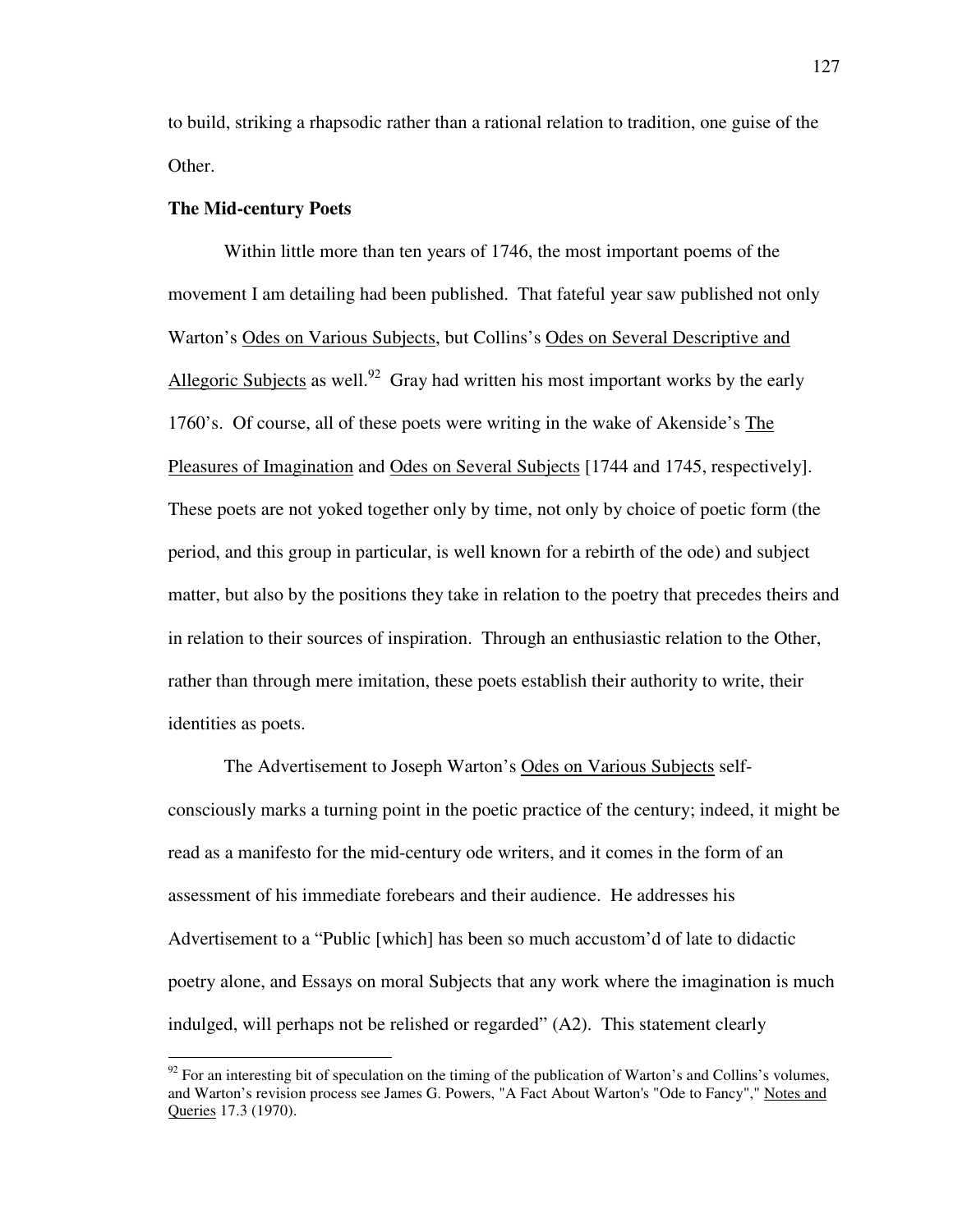anticipates resistance from a public reared on what Warton would judge unimaginative Augustan literature. Richard Wendorf, a proponent of reading 1746 as the watershed year in the period's poetry, reminds readers that Warton's An Essay on the Genius and Writings of Pope [1756] would critique Pope's poetry for precisely this lack of imagination, the failure to appeal to the mind's eye  $(29)$ .<sup>93</sup> I will take issue with the equation of imagination and the appeal to the mind's eye momentarily. Suffice it to say at present that I think, along with John Sitter, than the meaning of imagination and Warton's antagonism of Pope go deeper than is suggested by Wendorf's conclusion.<sup>94</sup>

Warton states further of his intentions for the book that "he will be happy if the following Odes may be look'd upon as an attempt to bring back Poetry into its right channel" (A2). Not only does Warton recognize the difference between the poetry he espouses and that preceding his, but he insists that his vision is right, and their moralizing is wrong. Wendorf states that Warton's Advertisement "spelled out in general terms the form this new poetic of the 1740s would take," and this position is clearly one of opposition to the Augustan poetic which it hoped to replace (28). That the Advertisement plays such a role I do not doubt; the contours of this new opposition, however, require further exploration.

 For Warton and the other mid-century enthusiastic poets, the break with the past is beyond question; even if this break is over-determined and bound to fail, the Advertisement is evidence of how Warton conceived of his poetic task. This break is all

<sup>&</sup>lt;sup>93</sup> Wendorf has Pittock and Hagstrum's company in his claim that Warton denounced Pope's fail to appeal visually. See Joan H. Pittock, The Ascendancy of Taste: The Achievement of Joseph and Thomas Warton (London: Routledge and Kegan Paul, 1973) 179. and Jean H. Hagstrum, The Sister Arts: The Tradition of Literary Pictorialism and English Poetry from Dryden to Gray (Chicago: U of Chicago P, 1958) 270.

<sup>&</sup>lt;sup>94</sup> For Sitter's take on the differences between Warton and Pope, see John E. Sitter, Literary Loneliness in Mid-Eighteenth-Century England (Ithaca: Cornell UP, 1982) 80-4.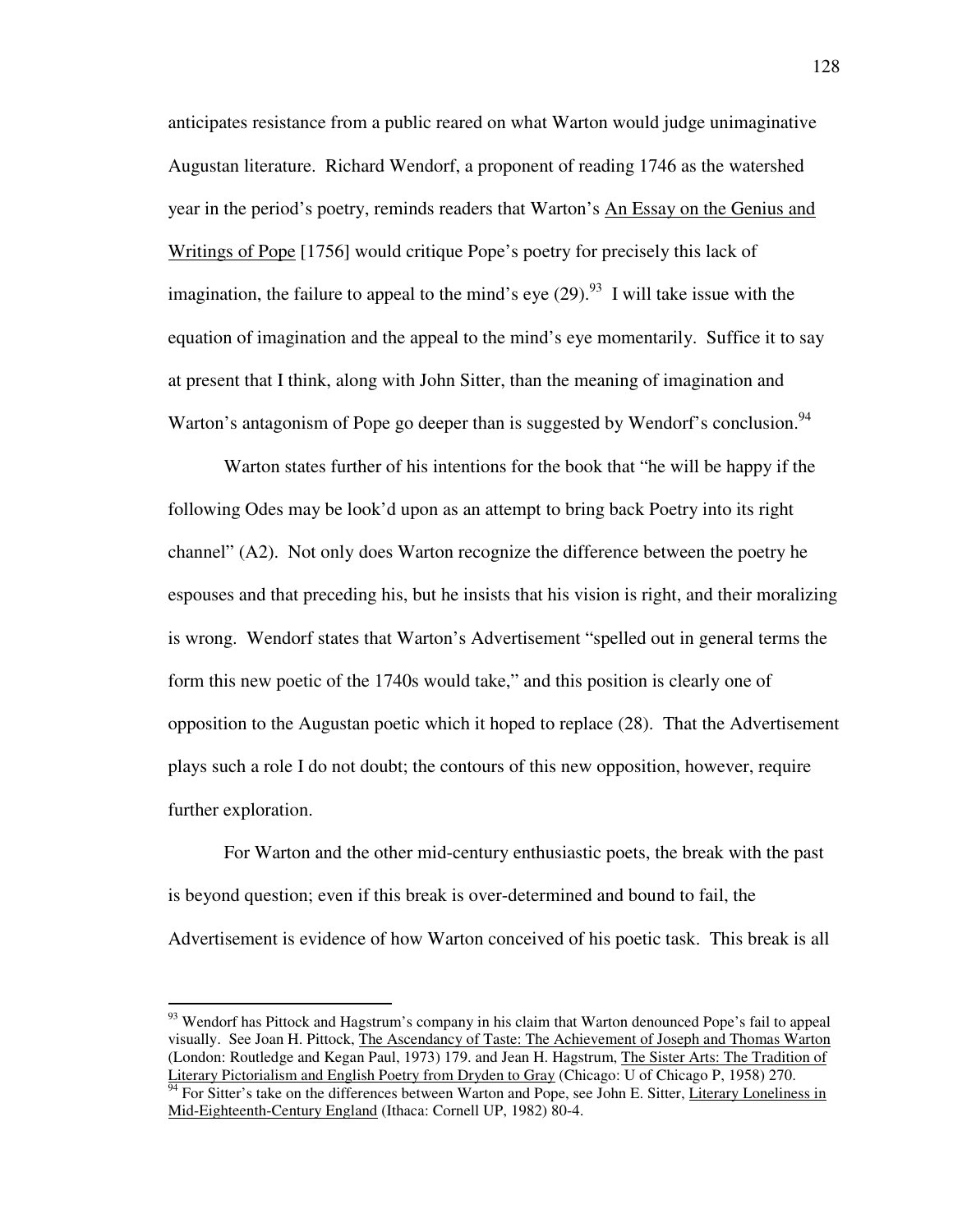the more compelling because Warton puts it in natural terms (returning "Poetry into its right channel"), and his muse is to be found in nature, which folds the question of enthusiasm and authority into the program at its inception because whatever flows in a channel must have a source, though it may be mysterious. In addition, given that Warton's favored verse form is the ode, it is also easy to imagine that his reference to poetry's "right channel" should also call to mind Horace's description of Pindar, from the Odes: "Pindar, like a torrent from the steep / Which, swollen with rain, its banks o'erflows, / With mouth unfathomably deep, / Foams thunders, glows…" (4.2.5-8). This Horatian resonance alerts readers to the power and danger of excess bound to this project of righting poetry's course.<sup>95</sup> In his choice of metaphor for poetry's path, Warton connects his project with the enthusiastic search for first principles and the excesses of the sublime. Questions of authority are mingled throughout the new poetic of the 1740s; the way these questions are posed and answered (or not answered, in many cases) does not unify them with their Augustan predecessors, it separates them.

This alternative to the Augustan neoclassical tradition has a coherent identity. Of the beginnings of this tradition, in Elations: The Poetics of Enthusiasm in Eighteenth Century Britain, Shaun Irlam writes:

Toward the end of the seventeenth century, adjacent to the strictures of Augustan neoclassicism (an inadequate label for this period), the lineaments of religious enthusiasm were rehabilitated and made respectable as poetic enthusiasm by such writers as Sir Richard Blackmore, John Dennis, Isaac Watts, John Hughes, and Shaftesbury. Thomas Burnet and Joseph Addison also more obliquely abetted its promotion and prepared it for assimilation into the great adventure of the sublime in the later eighteenth century. (54)

<sup>&</sup>lt;sup>95</sup> A fuller explanation of this Horatian resonance would be interesting, but it would take me far afield from my present point.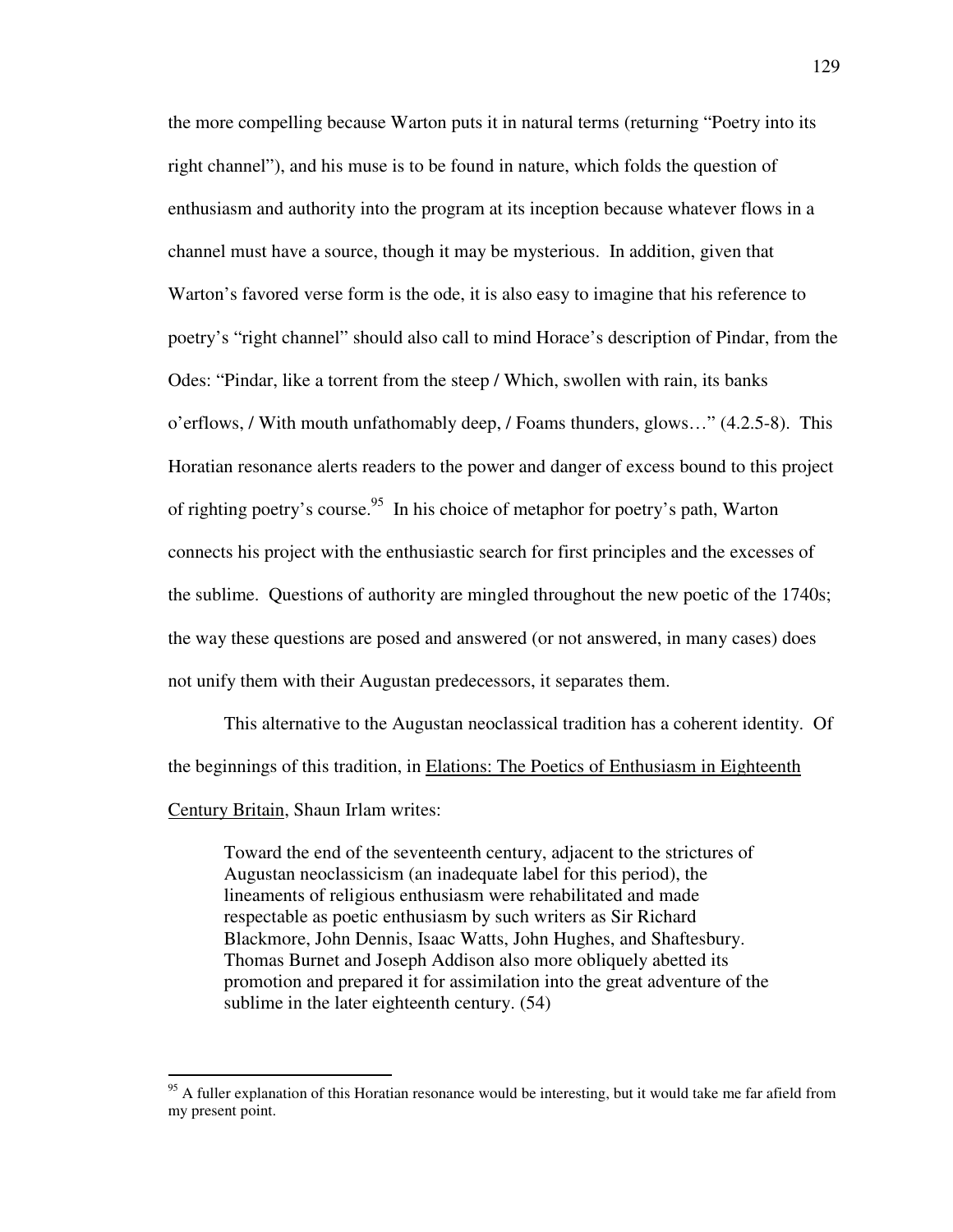While I am not so sure of the shared project of rehabilitating enthusiasm, Irlam's idea that enthusiasm was groomed for assimilation into the sublime is provocative. Just as I argued that the discourse on the sublime represses some of the sublime's central elements, I argue that this rehabilitation of enthusiasm for which Irlam argues represses enthusiasm's exposure of the subject/Other relation in exchange for a language of affect. In the above-quoted passage from Irlam, this exchange is hidden in the vagary of "lineaments of religious enthusiasm" and the facile combination of the names he lists. In the language of the previous chapter, the imaginary portion of the fantasy covers for the symbolic lack and the real horror at its root.<sup>96</sup> It is one goal of my analysis to keep the imaginary obfuscation of the relation between subject and Other to a minimum.

 Despite a variety of arguments for their coherence as a movement, these midcentury poets still occupy a difficult-to-name position in the canon of British literature.<sup>97</sup> There have been two main tendencies in critical attempts to locate these poets. One is to choose their Miltonic influence as indicative of their place. Under this regime, the poets of sensibility are belated and defeated sons of Milton, a pre-Romantic cry in the wilderness that will have to wait for Wordsworth's subtle ear to be heard.<sup>98</sup> The other

<sup>&</sup>lt;sup>96</sup> There is also the conception of a Whig poetic tradition. While there are probably compelling connections between my reading of enthusiasm and the Whig poetic tradition, a full exploration of them would distract from the points I want to establish here. On Whig poetry, see Abigail Williams, Poetry and the Creation of a Whig Literary Culture 1681-1714 (Oxford: Oxford UP, 2005). and David Womersly, et. al., "Cultures of Whiggism": New Essays on English Literature and Culture in the Long Eighteenth Century (Newark: U of Delaware P, 2005). For a connection of Thomson and Collins to this tradition, see William Levine, "Collins, Thomson, and the Whig Progress of Liberty," Studies in English Literature, 1500-1900 34.3, Restoration and Eighteenth Century (1994).

<sup>&</sup>lt;sup>97</sup> The terminological difficulties of this period of poetry have been repeatedly treated. For a balanced survey of these difficulties, see Koehler's article on the ode in Christine Gerrard, ed., A Companion to Eighteenth-Century Poetry (Oxford: Blackwell, 2006). I agree with Koehler's choice to reject labels; I will attempt to hold open a meaningful place for these poets by calling them mid-century poets, with the understanding that by that term I do not mean all poets writing in the mid-century, just as by "Augustan" I do not mean all poets writing between Waller and Pope.

<sup>&</sup>lt;sup>98</sup> J. Paul Hunter indicates that there was a persistent tendency in mid twentieth-century notions of literary history to gloss over the eighteenth century entirely. He notes that for "Harold Bloom… Northrop Frye,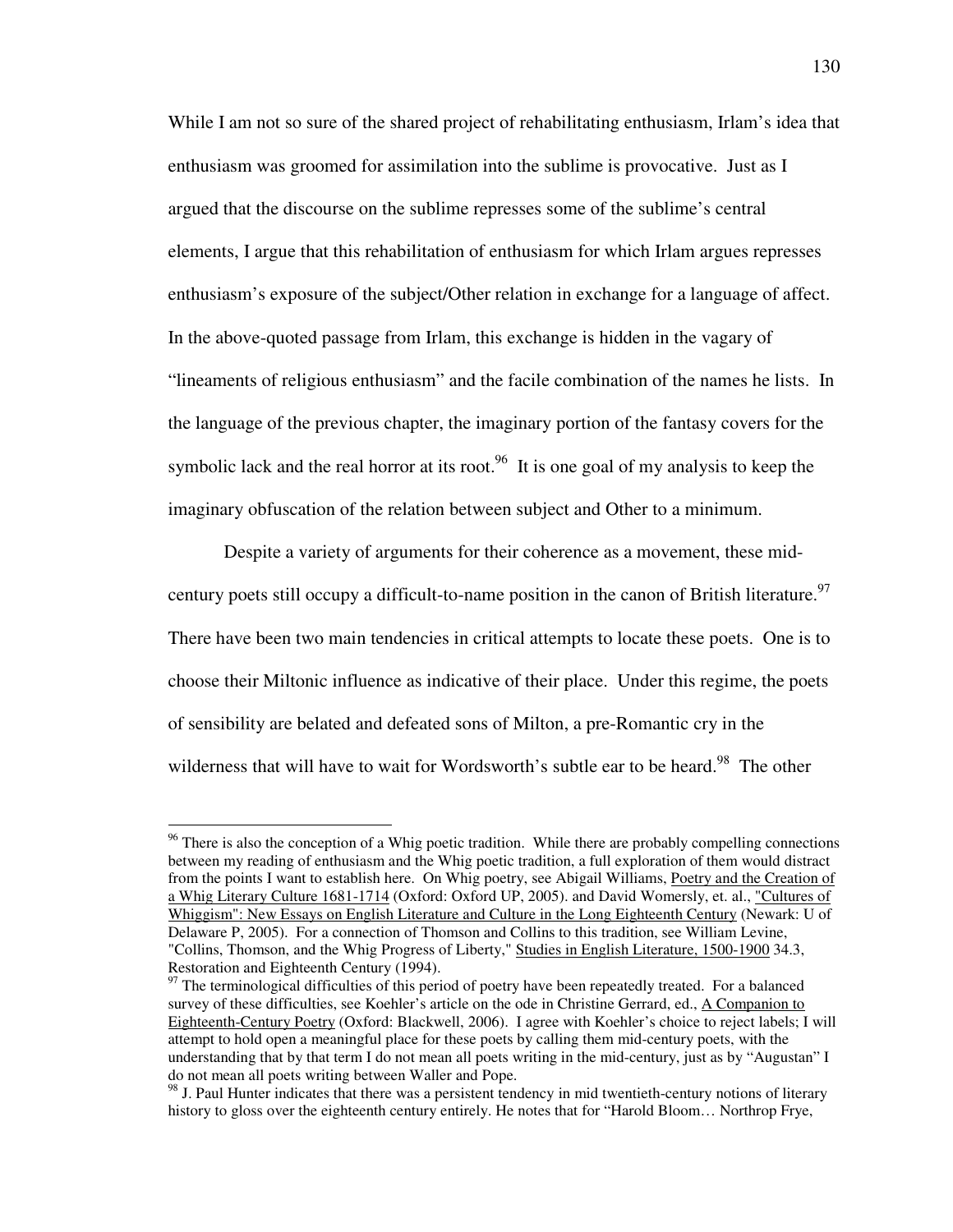tendency is to read them as Augustans.<sup>99</sup> According to this school, Collins and company are inheritors of Pope's neo-classicism, understandable in their immediate historical context, but failing to live up to the standards of their forebears. I read these two tendencies as attempts to make these poets coalesce under a signifier, and I hold that in each case, they are resistant to such solidification. In the following sections, I will show how these poets manage to elude the signifiers critics would attach to them, always offering something more or less than these labels would announce. In the language of my first chapter, these poets present something of a second logical moment, an opening of possibilities that is always reduced by the application of a signifier to name them.

 These poets tend to unweave history in order to weave it again. Gray's poem "The Bard" presents the power of poetry as the power of making history as well as prophesying the future. In Gray's original argument, found in his commonplace book, the bard reproaches Edward I

with all the misery and desolation which he had brought on his country... and with prophetic spirit declares, that all his cruelty shall never extinguish the noble ardour of poetic genius in this island. (qtd. Lonsdale 178)

While this is an exotically historical moment, there is more to it than that. The presence of the prophetic spirit and the power of the bard's voice to stop the king's army in their tracks go beyond mere historical interest. In addition, Gray does not leave the power of

Frank Kermode, M. H. Abrams, and Stanley Fish… there is room between 1667 and 1787 only for Renaissance leftovers and anticipations of the High Romantics" J. Paul Hunter, Before Novels: The Cultural Contexts of Eighteenth-Century English Fiction (New York: W.W. Norton, 1990) xiii. The context for his comment on literary history is the improved fortunes of the eighteenth-century novel; the critical reputation of the poetry of the mid-eighteenth century has not fared so well. It is still largely split between "Renaissance leftovers and anticipations of the High Romantics."

<sup>&</sup>lt;sup>99</sup> See, for example, Hagstrum, The Sister Arts: The Tradition of Literary Pictorialism and English Poetry from Dryden to Gray. Hagstrum includes Thomson, Collins and Gray under the heading "The Neoclassical Poets," or Patricia Meyer Spacks, "The Eighteenth-Century Collins," Modern Language Quarterly 44 (1983).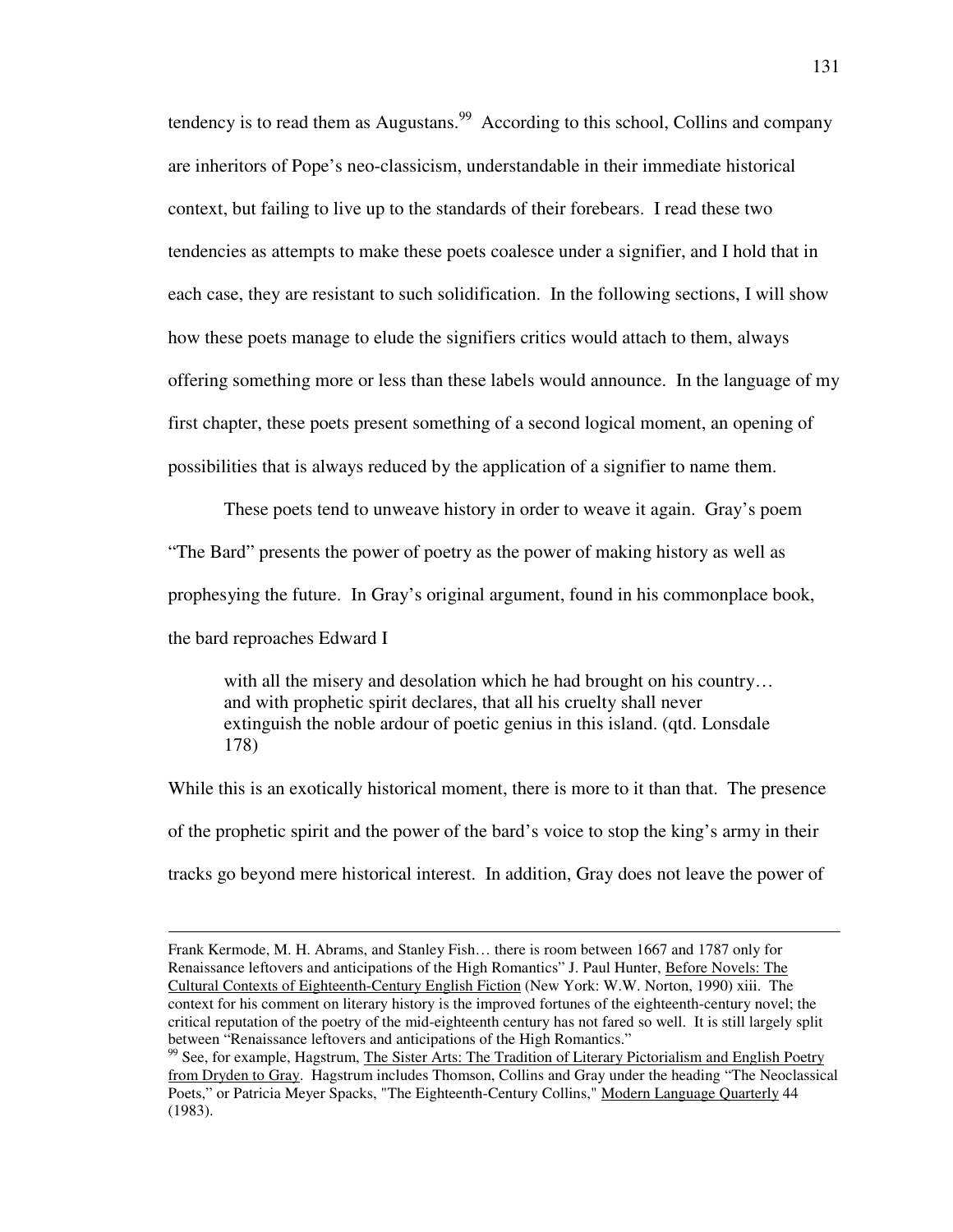poetry in the past; the bard's insistence that "the noble ardour of poetic genius" will survive Edward I's cruelty extends that genius to the present day. Reinforcing the power of the bard's pronouncement is the chorus of bards, who sing "Weave the warp and weave the woof,/ The winding-sheet of Edward's race" and later "(Weave we the woof. The thread is spun)…/ (The web is wove. The work is done.)" (49-50, 98-100). The matter of the poem is history; however, its purpose is not to record, but to make an argument about how history is made. Because history is not just the subject but also the theme of the poem, Gray presents history in motion; to read "The Bard" is to witness the weaving of the fabric of the Other, of history. The weaving image, borrowed here from Norse mythology, accomplishes two things at once. It presents the bards' prophecy as a *fait accompli* (which is to say it merges prophecy and history), and it allies poetry with weaving, connecting "The Bard" to "The Fatal Sisters."

 "The Fatal Sisters" is another poem in which Gray takes historical reference beyond any emotional purpose and uses it to assert the power of poetry in making history. Lonsdale connects the poem with Gray's project for a history of English poetry, in which the poem would have been an example of the Welsh style of the eleventh century. Again, the poem's subject matter, the Norn's weaving of the future at the site of a bloody battle, is suited to providing the sort of historical pleasure that mid eighteenth-century readers were accustomed to. $100$  Here again, I insist that Gray finds more than history when he looks into the mythical past. As is the case in "The Bard," he finds a source of power in the past in the image of weaving in "The Fatal Sisters." The sisters weave on a loom, of which Gray writes: "The threads, that formed the texture, were the entrails of Men, the

<sup>&</sup>lt;sup>100</sup> Gray calls the female deities of the poem "*Valkyriur*" in a note on "The Fatal Sisters." However, the weavers of fate in the Norse mythology are the Norns, or the "weird sisters." In this substitution and combination of terms one might detect an example of the sort of weaving I am arguing for.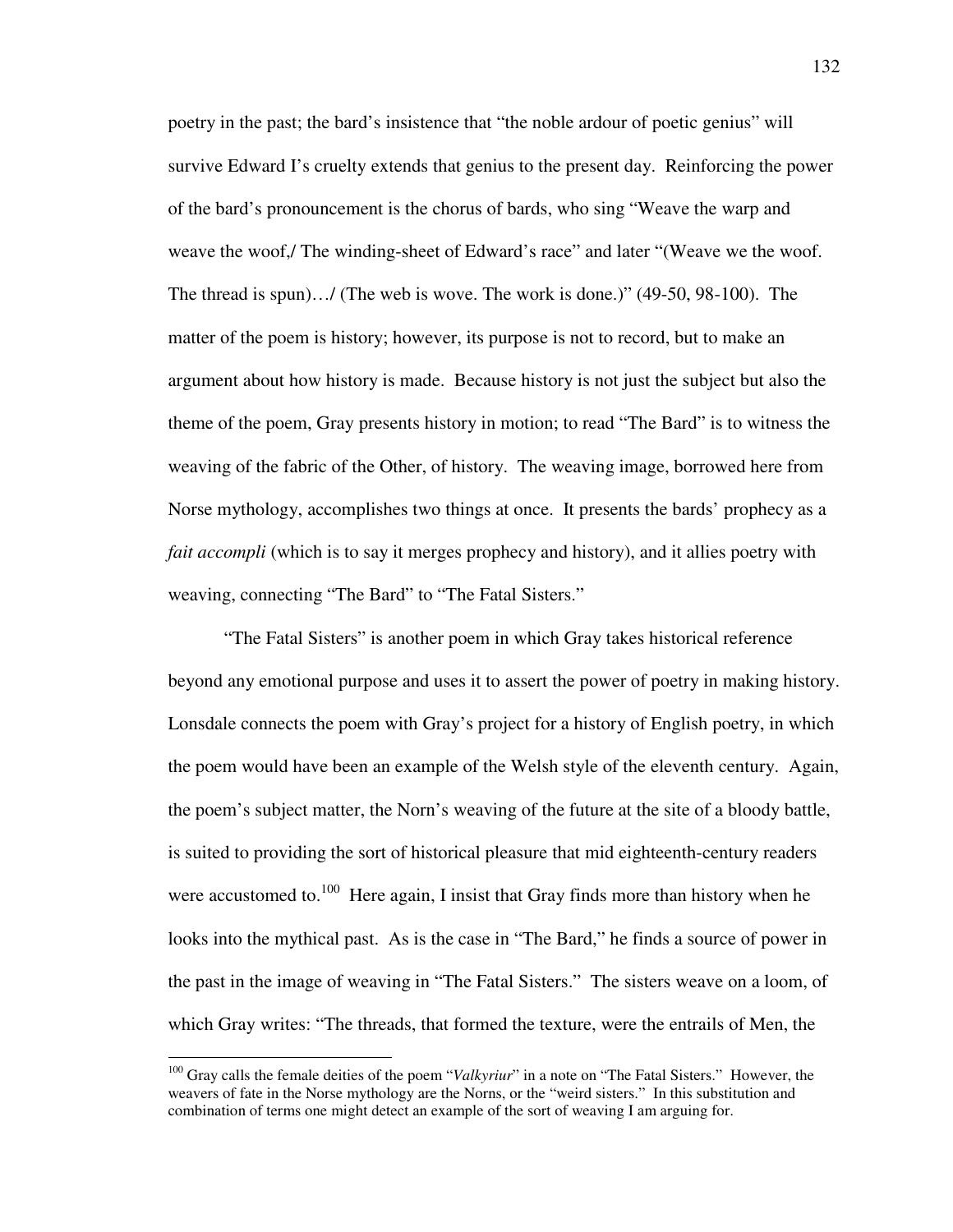shuttles were so many swords, the weights were human heads, the warp was all of blood spears," determining the fate of the battle over which they preside (qtd. Lonsdale 216). As the sisters produce their "grisly texture," the poet produces a text (9). This repeated weaver-poet connection plays on the Greek meaning of rhapsode. The term, which equally describes Ion and Gray here, comes from the Greek *rapsoidien*, which is the combination of *rhaptein*, to stitch, and *oide* song; a rhapsodist is one who stitches songs together. When Gray looks back to the sources of English poetry, he does not simply marvel at their wondrous texture and sublime thoughts. He unravels his sources and reweaves them into his odes, making his practice rhapsodic in every sense of the word.

 In addition to weaving material, in order to weave, one needs holes. Lacan points out that there is no fabric without a weaving of threads ("RSI" 19). In short, there is no web of signification without the holes requisite for weaving; the fabric of signification is always ripe for unweaving and reweaving. Gray demonstrates in his poems the Longinian approach to imitation. He approaches the text of tradition in terms of its threads, pursuing his sources to their inspirations, pushing past the logic of rules to the unexplainable Longinian "somehow" of enthusiasm. The inexplicable point of inspiration can be understood in the weaving image—the weaving grabs onto a hole, but it does not fix it. As the mid-century poet flees the mundanity of history, he cannot leap immediately to the "voice of grace" which Sitter recognizes in the poetry (Loneliness 150). Like the Pythia at Delphi, he has to approach the hole before he can hear the voice that will inspire him and make him a poet. The step of seeing the lack in the Other (a step that I align with the second moment of the sublime discussed in chapter one) is inevitable, and the uncertainty of its conclusion is the drama of mid-century poetry.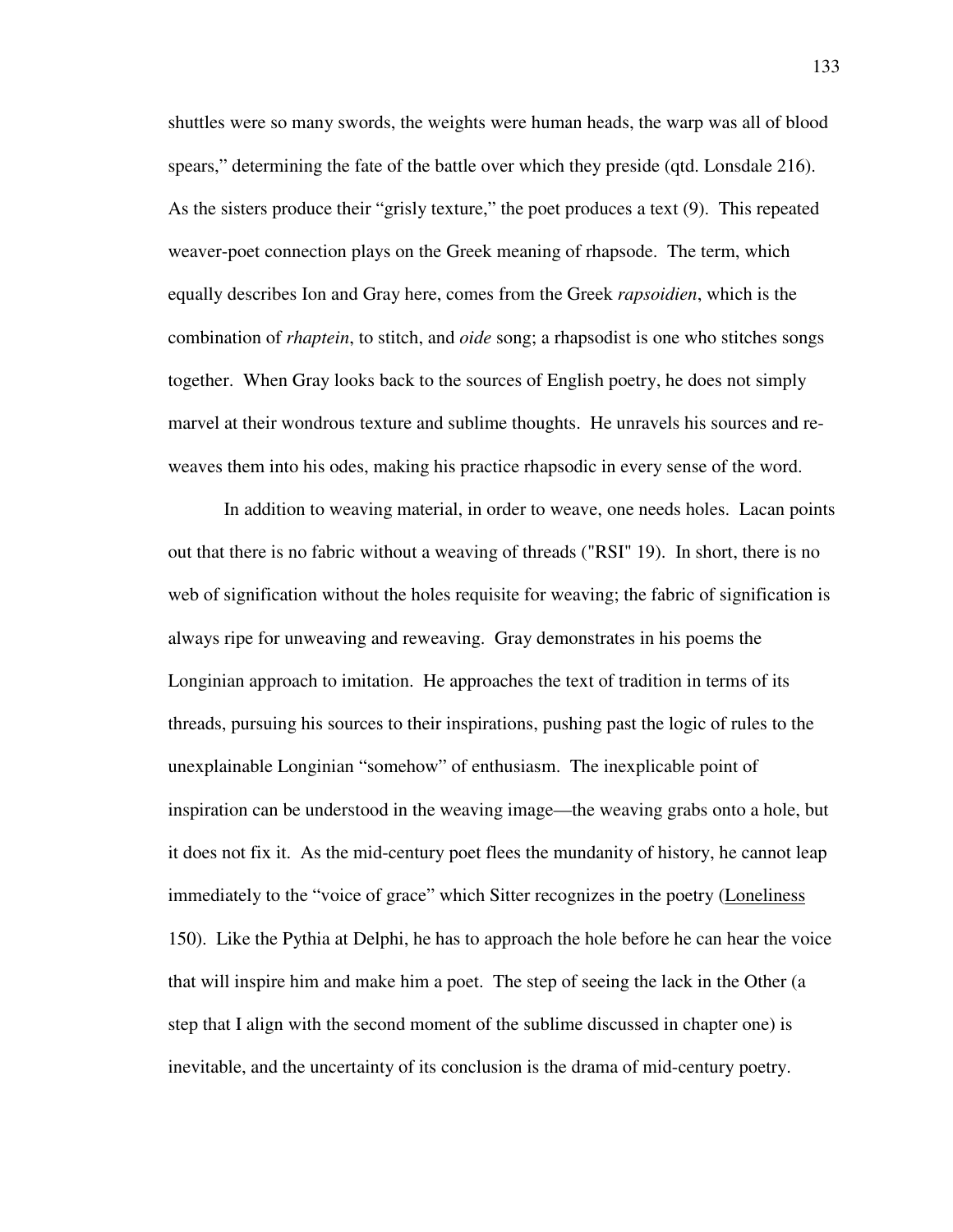## **The Augustan and Mid-century Ode: Romanticism** *Avant la Lettre***?**

 The identity of the mid-century poets remains over-determined, in some cases, by the narrative of the turn inward. I would like to set aside the grand narrative running between neo-classicism and Romanticism and take the mid-century poets at their words. What I read in their poetry is not a turn inward, or a turn to nature, but a return to the source in the form of the Other.<sup>101</sup> Just as in Longinus's description of the Pythia at Delphi, there is something mysterious in the enthusiasm of this poetry, and to reduce that mystery by blotting out its source with the signifier 'nature' or 'self' is to miss its import, or to adapt it to historical or ideological purposes it was never meant to serve.

 The mid-century ode has been imagined as a site of the inward turn. The midcentury is known largely by its lyrics, while the Augustans are marked by a paucity of lyric poetry. This turn to lyricism is, of course, an over-simplification. After all, Augustan poets and other contemporaries produced a number of odes, the lyric form *par excellence* of the mid-century poets. From Cowley to Dryden to Finch to Pope, odes are, if not plentiful, at least consistently present through seventeenth and early-eighteenth centuries. There is a sense, however, that the mid-century revival of the ode, enacted by the Wartons, Collins, and Gray, among others, took the form in a new direction. Richard Shepherd's preface to his Odes Descriptive and Allegorical [1761] is the *locus classicus* for distinguishing between the ancient and the modern mode of ode writing.<sup>102</sup> Taking his cue from Collins, Shepherd calls the new form the "descriptive and allegorical Ode," of which "The Writings of the Ancients afford no Example… This Species of Writing is

 $101$  Even if the period is characterized by literary loneliness, I for one am not ready to condemn the midcentury poets as solipsists, finding a source that is simply within.

<sup>&</sup>lt;sup>102</sup> William Collins's Odes on Several Descriptive and Allegoric Subjects [1746] is the clear source for Shepherd's title. I discuss the meaning of the titular adjectives below.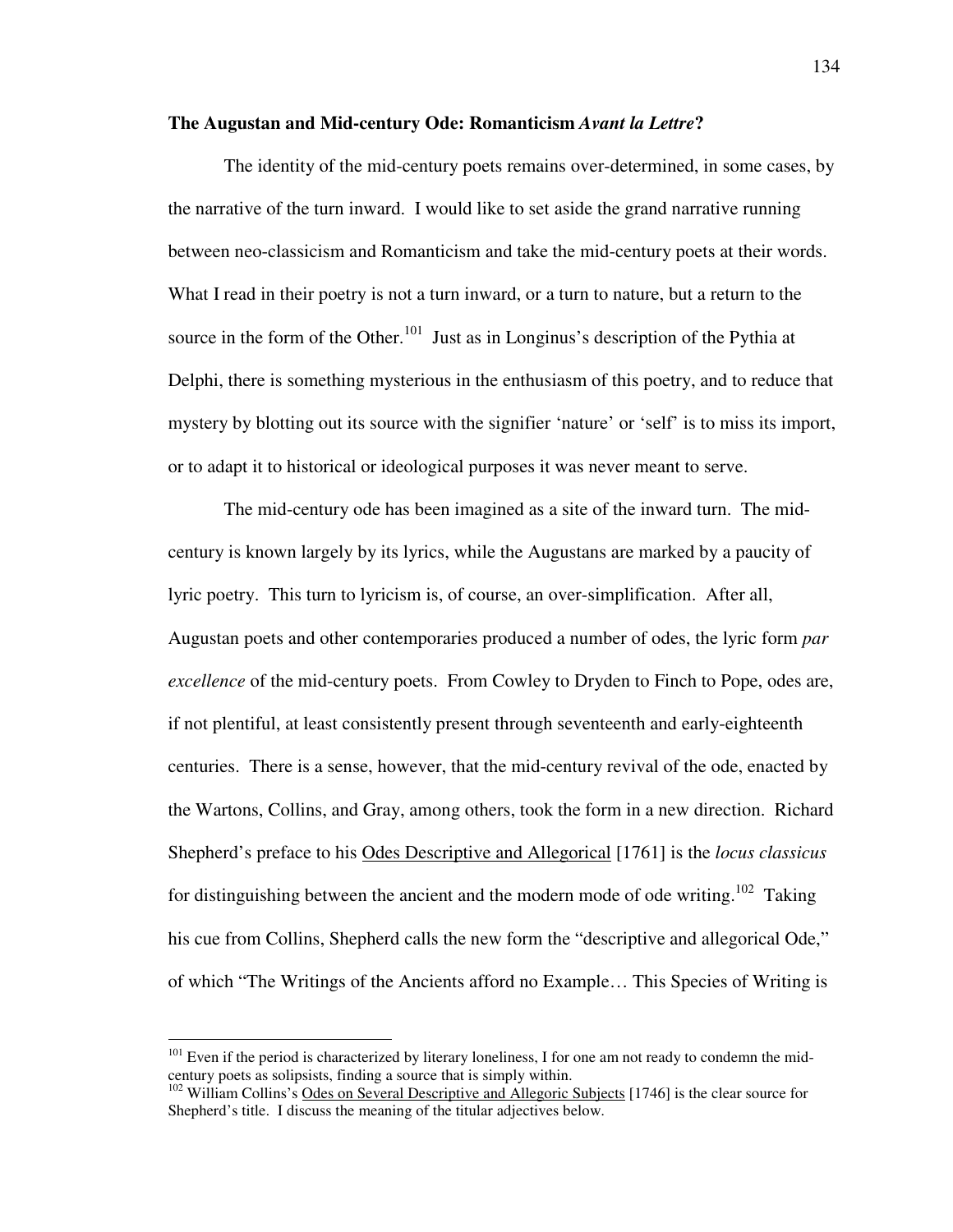in almost every Circumstance different from the Pindarick Ode, which has its foundation in Fact and Reality… while the other is built intirely upon Fancy" (qtd. Gerrard 395-6). Shepherd's sense seems to be that the tradition of the ode is to imitate actions in the world, "Fact and Reality," while the innovation is an inward turn to represent mental or psychological facts and states, "Fancy." Howard Weinbrot summarizes Richard Shepherd's preface to his Odes Descriptive and Allegorical thus: "Psychological verisimilitude replaces historical events, though of course historical fact cannot be contradicted" (374). Such is the received interpretation of Shepherd's analysis of the ode in his time. I highlight the equation of fancy and internal psychological states, which I want to trace a little further.

 Norman Maclean, in his landmark essay "From Action to Image," [1965] places the change from the Augustan to the mid-century ode around the same inside/outside axis as Koehler and Weinbrot. According to Maclean, odes written before the vital turning point of the mid-eighteenth century are characterized by dedication to external objects, while the new ode is characterized by the celebration and imagination of internal states. In his words:

 It is the purpose of this study to trace critical opinion as it changes from the one world to the other, from a conception of the lyric still shaped by the earliest expression of classical poetry and literary criticism to a view of the lyric as an expression of the poet's soul, although it is not yet names 'subjective' poetry. (Maclean 411)

The division between the ancient world and the emerging Romantic, between poetry that imitates the outside world and poetry that draws on the poet's soul is tidy, and it serves Maclean's purposes of seeing the mid-century poets as pre-Romantics more than adequately. Maclean uses this binary to frame not only the course of poetry, but also the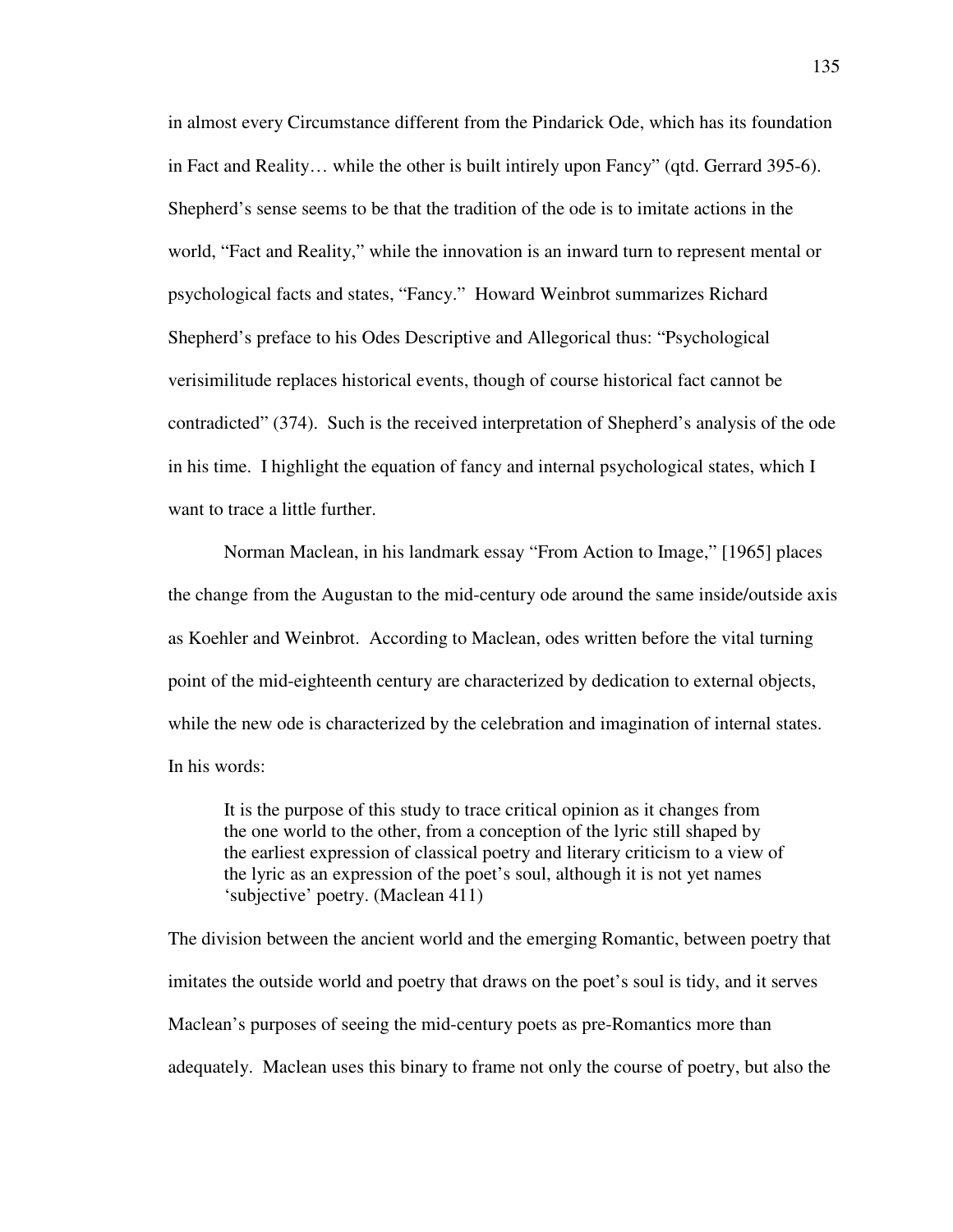course of the world. Richard Shepherd's distinction lends itself very well to this broad narrative of the eighteenth century that tells of a gradual turn inward that runs from the outward-looking, intellectual Augustans to the inward-looking, emotional Romantics. Of course, since the birth of theory, we have mostly had done with such grand narratives and sweeping binaries. Just the same, this narrative still informs and infects thinking about the mid-eighteenth century poets.

 Forty years after Maclean, treating Shepherd's distinction between the old ode and the new, Margaret Koehler writes:

 These mid-century poets replace the action of an external subject with an internal act of the poet's mind. Warton calls it 'Imagination'; Shepherd calls it 'Fancy.' In fact, a poet is a poet by virtue of this imaginative vision that allows him to invoke personified abstractions and be transformed by the encounter. (Gerrard 396-7)

Koehler's return to Shepherd's distinction is less motivated than Maclean's by the narrative of the turn inward, but the language of the inward turn is still present. When she distinguishes between the "external subject" and the "internal act of the poet's mind," she has already taken a decisive step in reading the personifications that characterize the mid-century ode. By equating fancy or imagination with an internal act of the mind, Koehler makes the mental state the final reality of personification, and makes the midcentury poets celebrators of themselves, forerunners of Whitman. The insistence on the internal location of imagination or fancy and the elevation of this faculty to the virtue that makes a poet a poet work together to brand these poets as self-authorizers. As such, Koehler's view on these mid-century poets is not far from Jon Mee's view of enthusiasts in general; both are seen as boldly challenging tradition by insisting they can authorize themselves.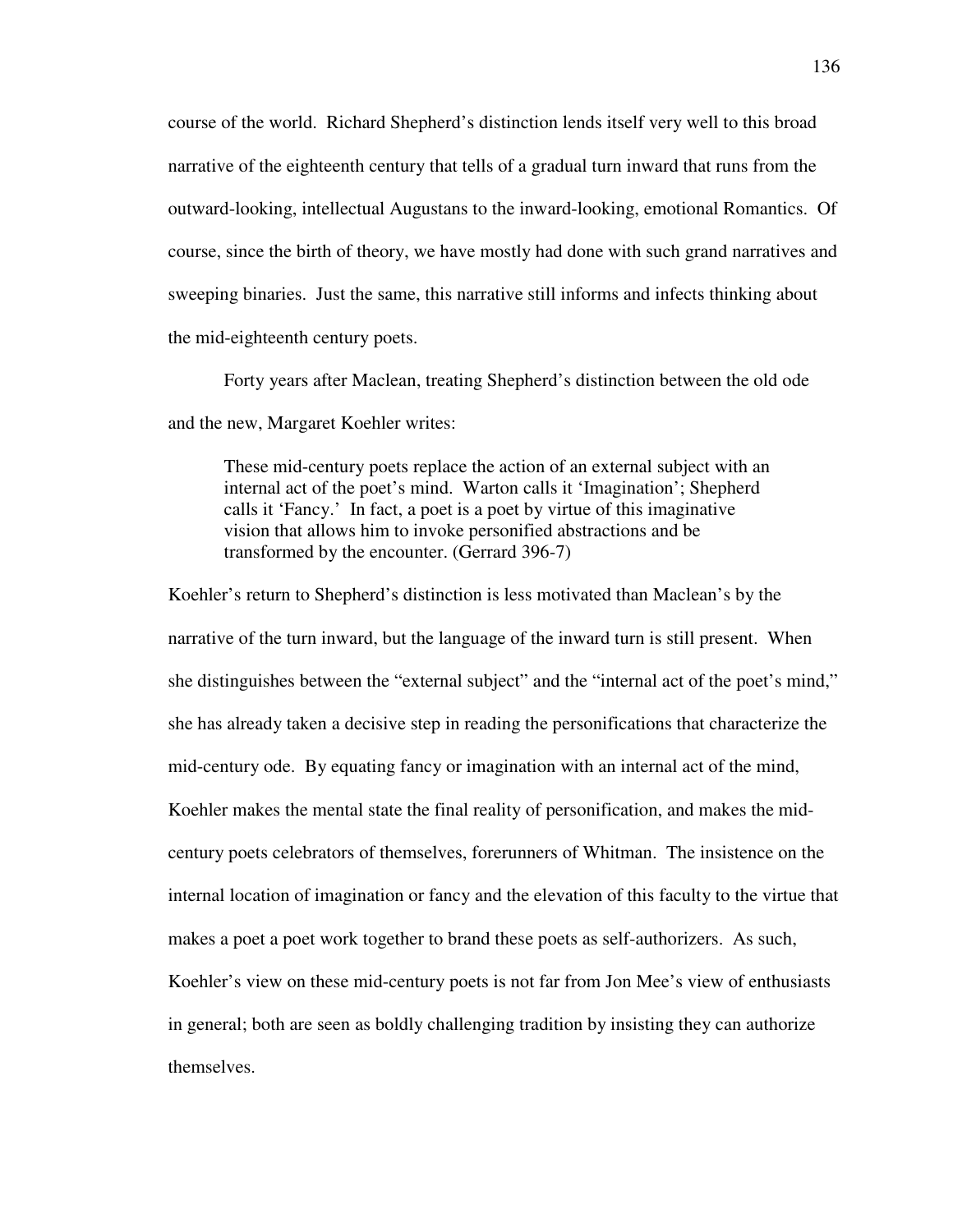As I argued in chapter two, this inside/outside distinction and the imaginary regime of the faculties that goes with it are not unmotivated. The distinction and its regime are formulations with histories, not givens of common sense, even if they are most often treated as such.<sup>103</sup> If we set this distinction and regime aside for a moment, a fresh perspective on the mid-century poets opens itself to our view. By taking seriously their personifications of fancy, for instance, rather than immediately rendering it a cipher for an internal faculty, I will show that these poets reach beyond the simple "personified element stands in for a mental capacity" correspondence that renders their allegories in a single meaningful dimension. The words of Shepherd's introduction and, I will argue, mid-century odes, in no way require that we read Fancy or Imagination as a strictly internal faculty personified for the purpose of self-authorization. These descriptive and allegorical poems of the mid-century pursue a figure that escapes personification even as it is personified, the remainder of signification that is present only in flight. The remainder of signification is located in a liminal space, one that is neither inside nor outside. What I have called the predicament of the subject can be reversed; not only does the subject have to represent itself with signifiers found 'out there' in the Other, but the subject's lack, its ownmost and inmost can only be encountered in the Other. The regime of signification with which I work makes any simple split between inside and outside impossible. I offer my reading Joseph Warton's "Ode to Fancy" as an example of the escaping nature of mid-century personification and the challenge to reading psychological verisimilitude as internal. I intend this reading as something of an overture of the themes I will trace in Collins and Akenside as the chapter progresses. As an

 $103$  I return to the inside/outside binary again later, in my response to critics who read the mid-century rhapsodists as late Augustans.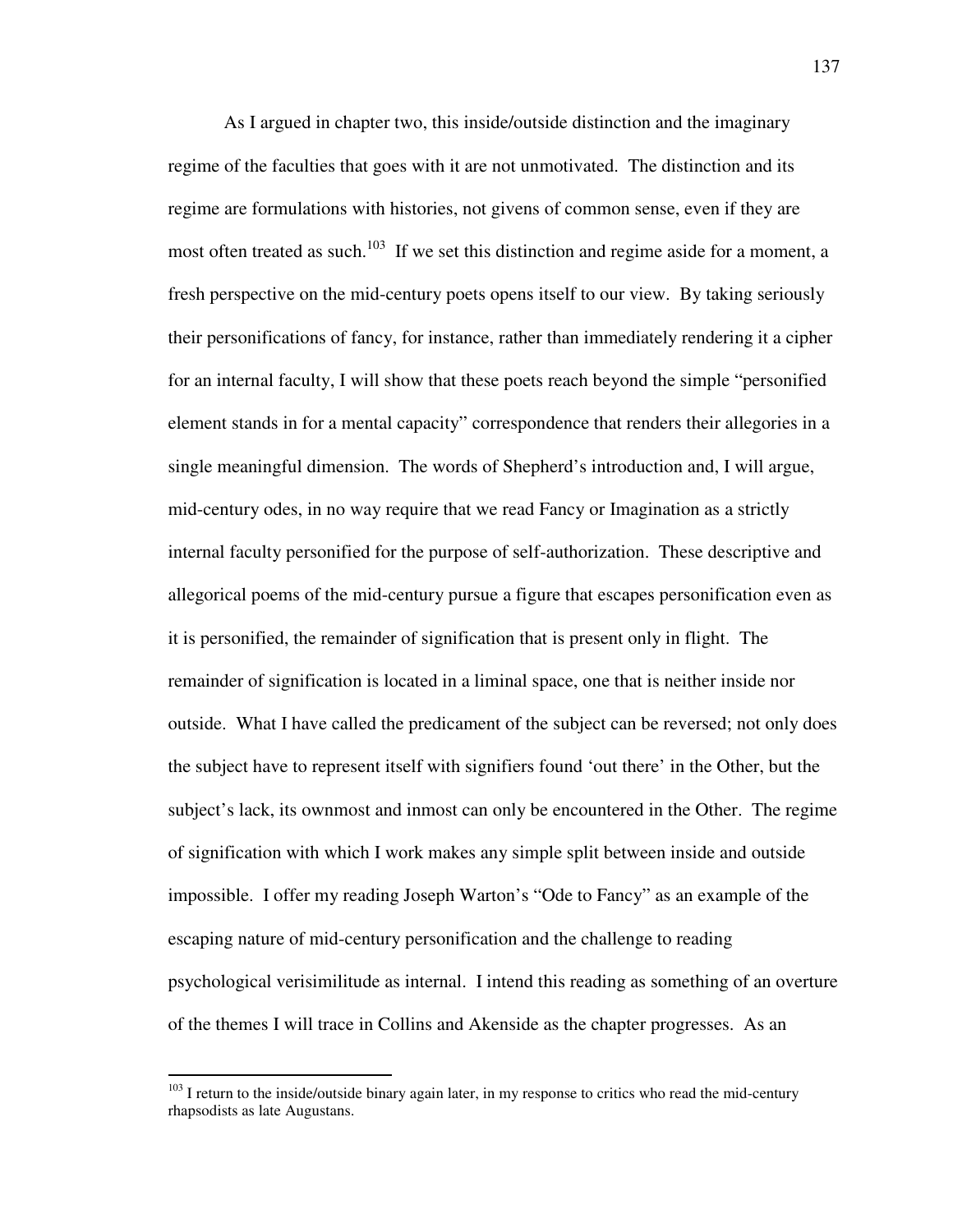opening gambit, it is intended to trace some of the broader contours of the enthusiastic poetry of the mid-century.

 Joseph Warton begins "To Fancy," the first poem in his Odes on Various Subjects, as any reader expects him to: with a vocative "O." The practice of invocation lies very close to my subject, enthusiasm. The vocative "O" tells who is addressed, but it also calls the addressed into being. By invoking the Other, the poet takes his position in relation to it, just as any subject does as it speaks. In chapter two, I discuss Lacan's claim that the Cartesian subject gives truth up to the Other; the subject of the *cogito* is always alienated from his truth because it is determined arbitrarily by the Other. Descartes recognizes this in his statement that God could make two and two equal five without contradiction. This alienation is why Lacan holds that "[t]ruth is based only in the fact that speech, even when it consists of lies, appeals to it and gives rise to it" (Lacan Seminar XI 133). Any utterance of the subject is directed to the Other, which it simultaneously props up and appeals to as guarantor of truth. Outside of this appeal to the Other, language has no meaning, interpretation is impossible.<sup>104</sup> Poems like Warton's that begin with the vocative "O" often emphasize the "addressed" nature of language, if I may put it that way. This "O" is the first indication that there is something enthusiastic, something of Longinus's mysterious inspiration, at work in the poem, because Warton indicates by it that he is not addressing just a tradition or just a literary father. Rather, he addresses the "Parent of each lovely Muse," the source of the source. I will further examine how enthusiastic mid-century poetry negotiates the problem of literary paternity and authority below, particularly in the cases of Collins and Akenside. The first line of

 $104$  For more on the role of the Other in interpretation, see Jacques-Alain Miller, The Symptom: Knowledge, Meaning, and the Real, 10 July 2007 2006, Available: http://www.lacan.com/symptom7\_articles/miller.html, 7.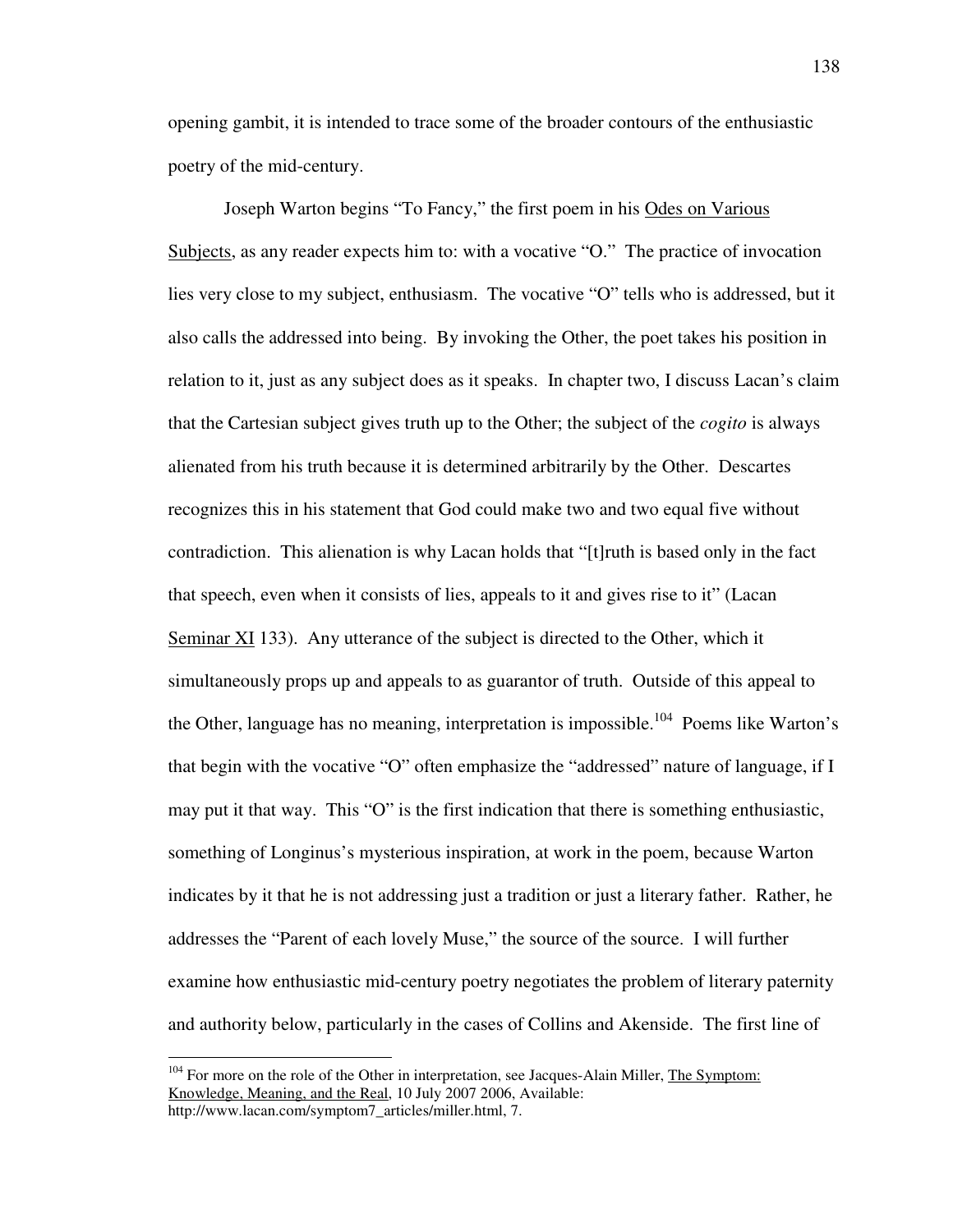Warton's poem indicates that the speaker will have no intermediaries between himself and Fancy; he appeals directly to the Other to give him access to the truth of his being, which in this case is his being as a poet in the gaze of the Other. This is a rejection of metaphor as one to one correspondence, of any simple relation of one element standing for another. Warton's chosen invocation and object of personification is singular; no other will do and neither will any representation.<sup>105</sup>

 The speaker devotes himself to Fancy as to a goddess. After invoking her and asking her to guide him to her temple, the speaker offers his sacrifice. The speaker's offering to Fancy, "no costly wine,/ No murder'd fatling of the flock,/ But flowers and honey from the rock" is at once a rejection of the artful developments of pagan religious devotion (he has already asked Fancy to "O'er all my *artless* songs preside" [emphasis mine]) and a reinforcement of Fancy's singular and exceptional relation to the speaker. The codified offerings of the fatted calf or libations are simply too tainted by sophistication for the rough purposes of the speaker. Instead, he substitutes the food of the true followers of the Hebrew God. Honey from the rock is Biblical. The Bible contains two instances of honey coming from the rock; they occur in Deuteronomy and the Psalms. The first quotation comes from the song of Moses in which, Jacob "the lot of [the LORD's] inheritance" is singled out as an example of righteousness against the wickedness of the Israelites addressed in the passage (King James Version, Deut. 32.9). The passage continues: "So the LORD alone did lead him, and there was no strange god with him. He made him ride on the high places of the earth… and he made him to suck honey out of the rock" (Deut. 32.12-3). Likewise in the second case, the psalmist exhorts his listeners "There shall no strange god be in thee; neither shalt thou worship any strange

<sup>&</sup>lt;sup>105</sup> I will return to the mid-century function of metaphor in terms of personification and allegory below.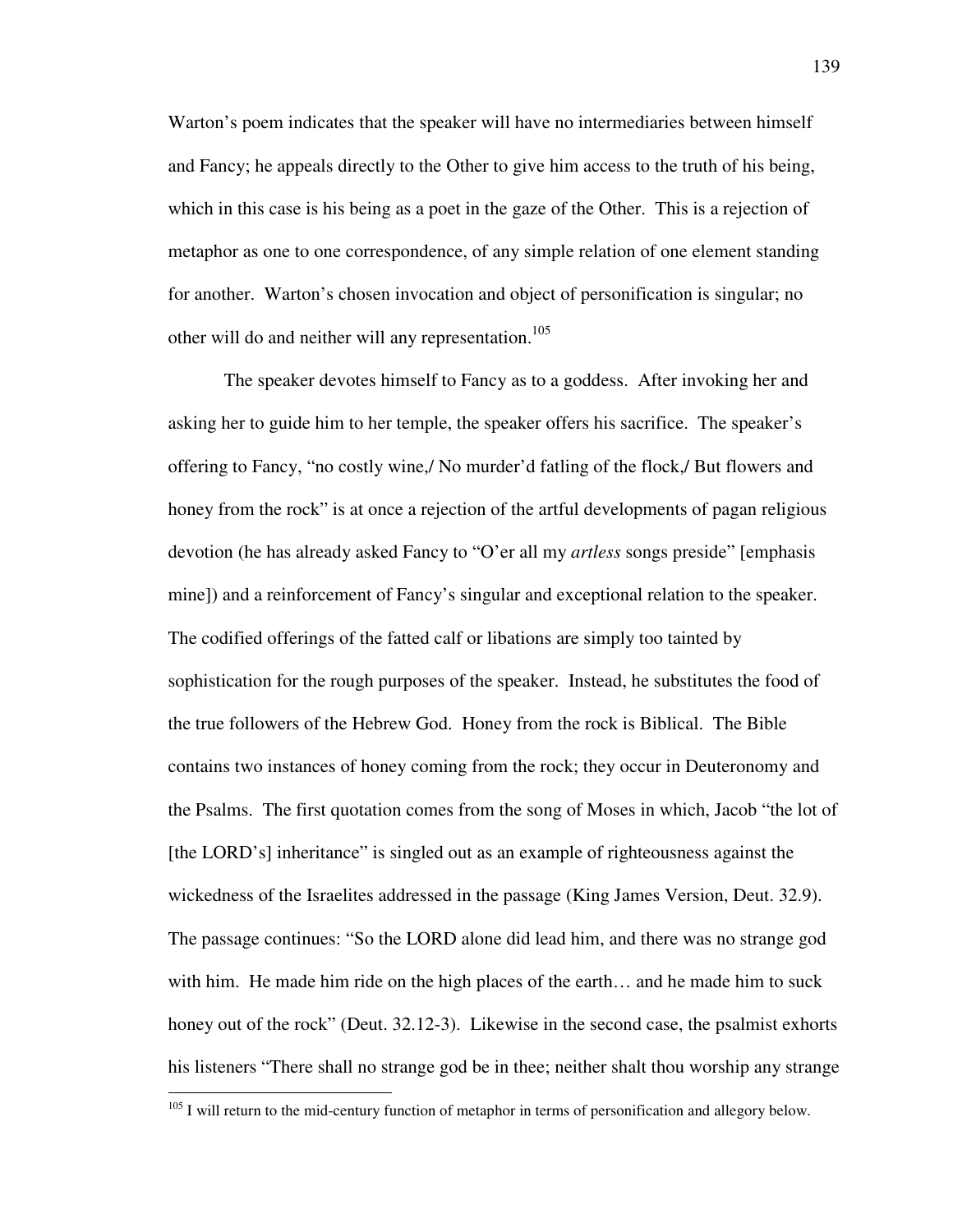god," and goes on to list the gifts they would have received, had they not gone against this injunction: "… and with honey out of the rock should I have satisfied thee" (Ps. 81.9, 81.16). In both cases, honey from the rock is the promised food of those who follow the one true God. Thus the speaker of "To Fancy" aligns himself with the exceptional follower of the law found in the sublime passages of Hebrew poetry, one who has a unique relationship to the Other, rather than the false worshiper, who welcomes other gods.<sup>106</sup> Again, the singular and non-dialectical relation of the subject and Other that characterizes enthusiasm is strongly suggested here. Honey from the rock is not a sign among others, but a unique indicator of the relation of the speaker to the Other, a relation that cannot be displaced along a chain of signification and made part of a logic of substitution.

 After a description of Fancy, which includes the infamous clunker "Thy waist with myrtle-girdle bound," the speaker goes on to pursue Fancy in nature, and the poem becomes a sort of brief catalog of the world. The speaker searches the "deep and pathless vale," the "hoary mountain's side/ 'Midst falls of water you reside." In fact, in large part, the poem consists of a survey of the world's peaceful natural scenes, contrasted by its "charnels and the house of Woe," overseen by Melancholy, its scenes of "thickest war," and finally back to the shade of its "high archt walks and alleys green."<sup>107</sup> Along the way, the speaker also visits the tombs of Spenser and Shakespeare, literary fathers to whom I will return later, particularly in my readings of Collins. This rapid tour of the

 $106$  The speaker's implication that he is on the right path in a world which has taken the wrong one echoes the sentiment of the Advertisement to the volume. Lowth later identifies Deuteronomy 32 as "a poem, which bears every mark of divine inspiration;" see Robert successively Bishop of St David's of Oxford and of London Lowth, Lectures on the Sacred Poetry of the Hebrews; Translated from the Latin by G. Gregory. ... To Which Are Added the Principal Notes of Professor Michaelis and Notes by the Translator and Others, vol. 1 (London: printed for J. Johnson, 1787) 324. Lowth's estimation of the poem and Warton's drawing on it as a source in his ode indicates the propinquity between the sublime and enthusiasm I trace.  $107$  Perhaps riding, along with Moses, "on the high places of the earth?"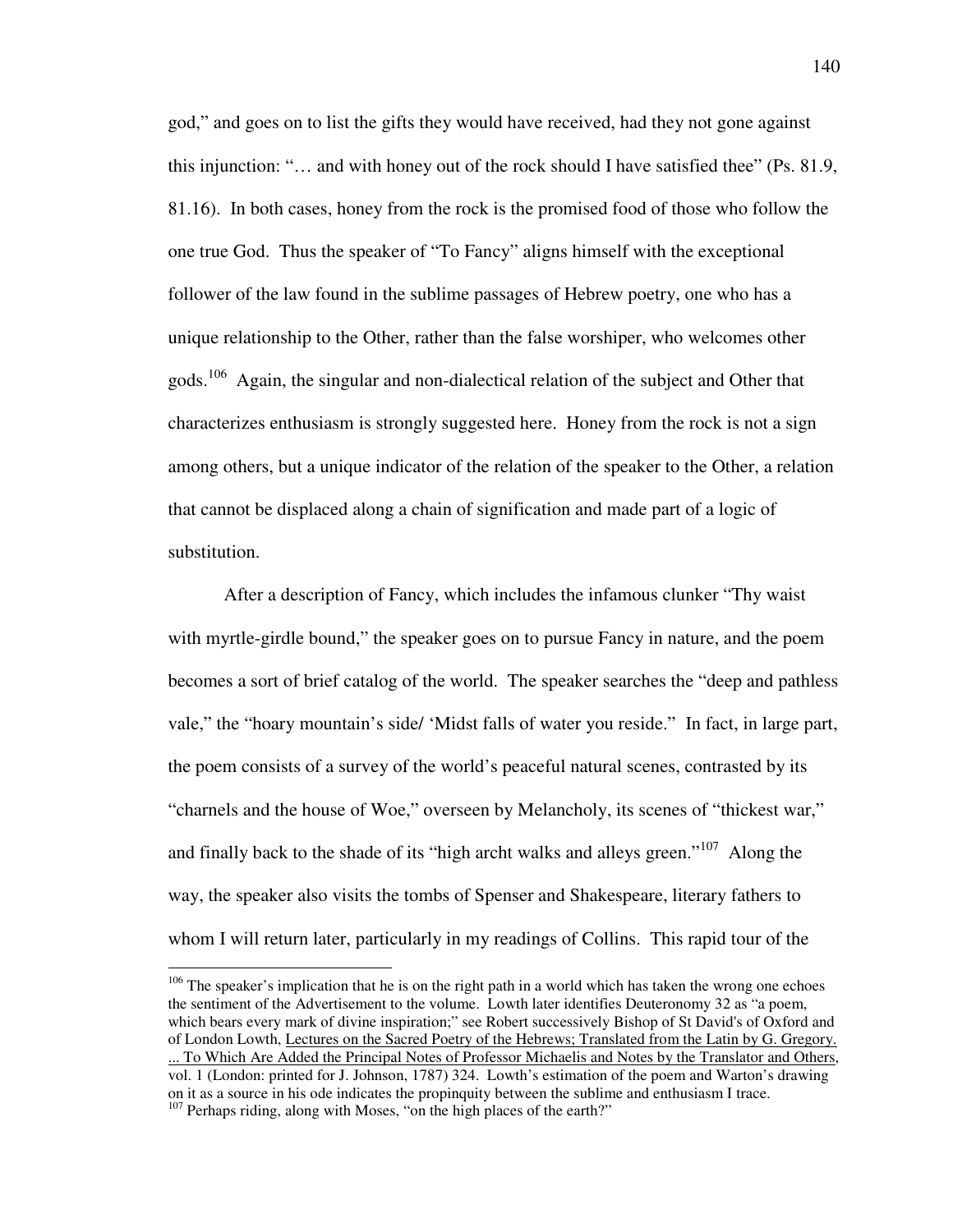world, which also manages to traverse all four seasons, is very much in the mode of Thomson's Seasons, though its development does not match that of Thomson's. Koehler reads Warton's view of nature as a typical "turn away from the busy, public, day-lit world toward a dim and solitary natural scene where [he] can experience an imaginative vision." She sees this turn as typifying the mid-century ode (Gerrard 397). I will point out quickly that, while there is a sense of retirement at certain moments in "To Fancy," the overriding mood is of exploration, an outward-bound mode of discovery in nature. To argue that Warton's speaker retires into himself to discover the powers of Fancy is to substitute the logic of the symbol (that is, to equate nature and Fancy to internal traits of the speaker) for the poem's own logic of allegory.

 I would also like to offer that there is more than a simple retirement from the quotidian here, and that there is more to the "dim and solitary natural scene" than an occasion for engaging the powers of the imagination. I argue that Warton and the midcentury poets most often approach nature, as Thomson does, not as an end in itself but as a dwelling for the muse. Certainly, there is celebration of the beauties of nature; this is the part of the mid-century ode I would call descriptive, but there is something more behind it. One recalls here Thomson's "Hymn" to nature, in which he declares of the seasons "These, as they change, Almighty Father, these,/ Are but the varied God. The rolling Year/ Is full of Thee." Warton parallels this sense with his lines "At every season let my ear/ thy solemn whispers, FANCY, hear." Supplementing the descriptive scene of nature is something else, the allegorical. In pursuit of Fancy, Warton's speaker explores "Where NATURE seems to sit alone/ Majestic on a craggy throne." Here it is key that "NATURE" only "*seems* to sit alone:" nature is never really alone because Fancy is there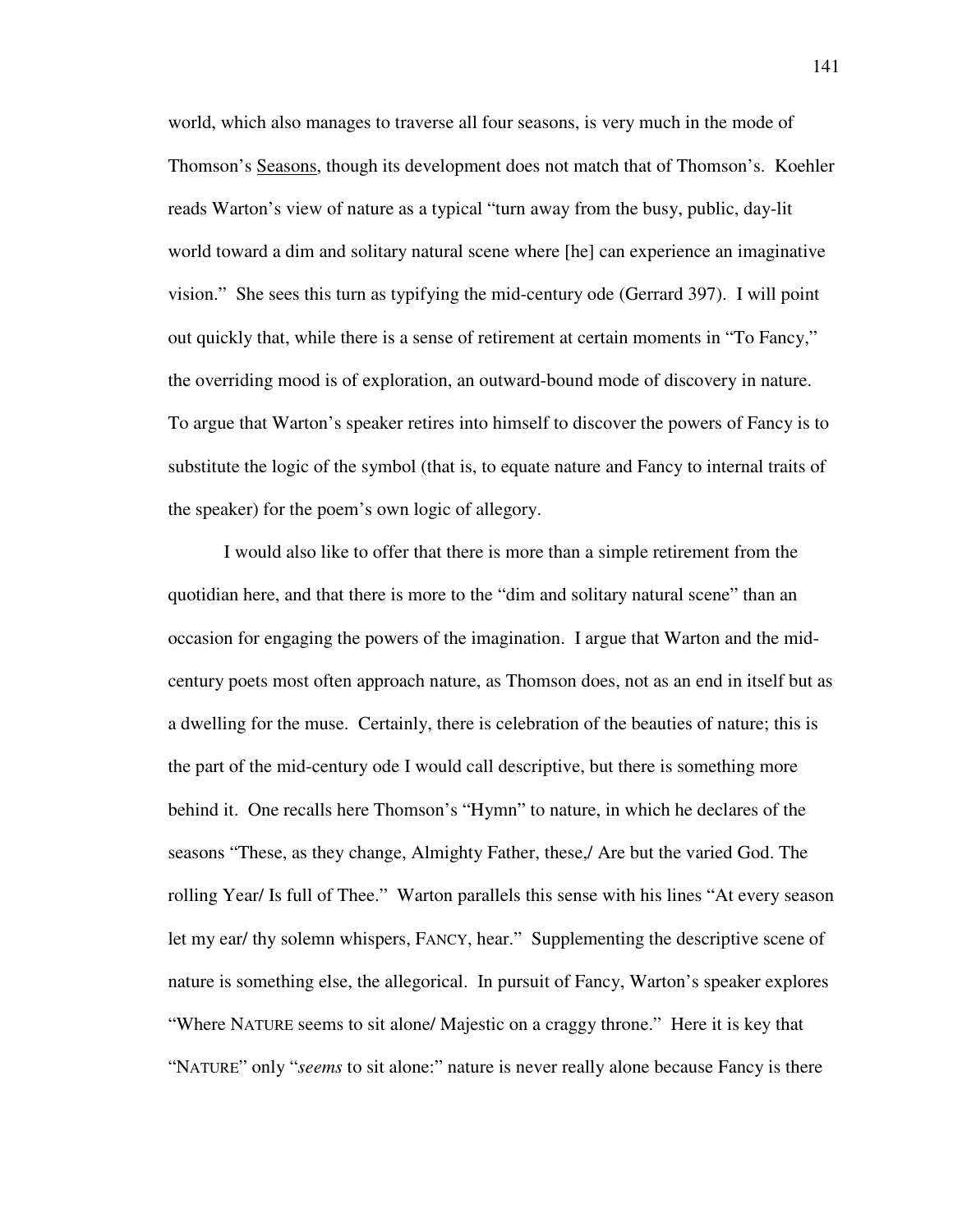somewhere as well. The danger in a reading like Koehler's, which sees the poet retiring into nature, is that it can lose the allegorical behind the descriptive by taking nature as the Other, rather than as the dwelling place of the Other. In their conviction that there is something in nature, some Other with which they can connect, poets like Thomson and Warton show themselves enthusiasts. They seek the Other in the retirement of nature much as Descartes sought the Other in the retirement of his cell. Their power of vision is not simply located within; it is located in the extimate space of the Other, and this is the space of their exploration.

 The poem concludes with a vision of Fancy's victory in her chosen poet: "With native beauties win applause,/ Beyond cold critic's studied laws:/ O let each Muse's fame encrease,/ O bid BRITANNIA rival GREECE!" The inspired poet is native rather than falsely cultured, and reaches beyond the laws of critics; in short, he reflects contemporary views of Shakespeare, Spenser and Milton as proper British sublime poets. The poem's final request marks the brand of history that typifies the mid-century ode. While these odes generally withdraw from everyday concerns, they often return to broader historical concerns about the progress of poesy, for instance.<sup>108</sup>

 My reading of "To Fancy" finds the speaker venturing out into nature, away from the stultifying constraints of art, to find Fancy. I do not deny that Fancy also names a power of the mind, which is traditionally read as internal, though that tradition is one that I question. My point is not to argue that Warton or other mid-century poets are making a straightforwardly outward journey. However, it is necessary to accent the outwardness of

<sup>&</sup>lt;sup>108</sup> Because of these returns to and re-writings of history, I think an approach like Baines', which calls midcentury poetry a "poetry of the mind" marked by "proto-Romantic solitariness," is limiting. See Paul Baines, The Long 18th Century, Contexts, ed. Steven Matthews (New York: Arnold, 2004) 116-17. John Sitter also writes of literary loneliness, but his argument does not ignore the ways in which mid-century poets return to history. See Sitter, Loneliness particularly its final chapter.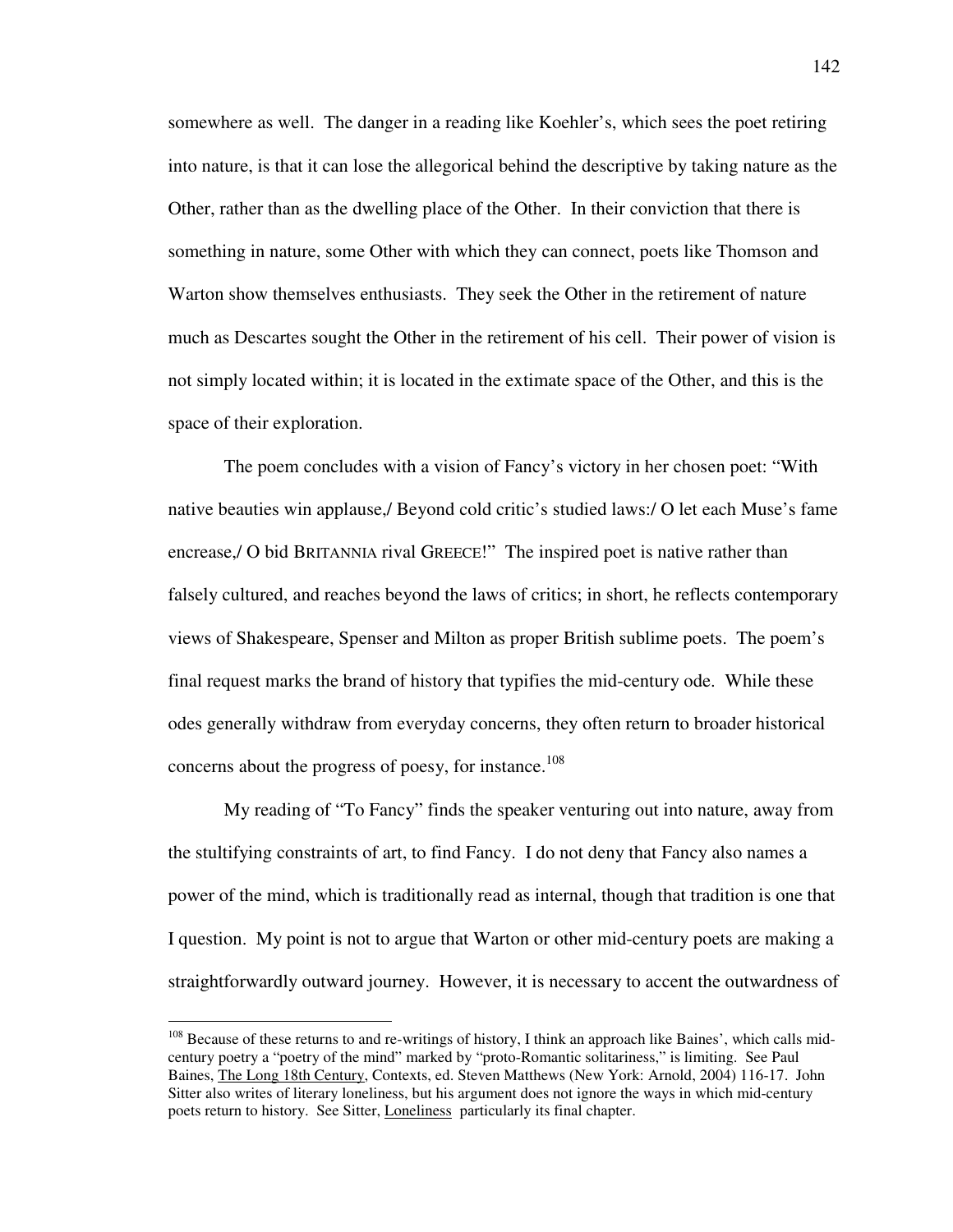the mid-century ode to counteract a critical tradition that has facilely read the journey as directed strictly inward. The terms of the speaker's search in "To Fancy" suggest that he enters into a unique relation with Fancy, that the place where she is found is the place where the subject and Other overlap. Enthusiastically, the speaker bids the Other to answer his call and make him a poet. This is the essential move of enthusiastic poetry, petitioning the Other to make one a poet, and it takes the form of a psychoanalytic act.<sup>109</sup>

 The act is a move away from the fields of signification, in which pairs of signifiers make meaning, toward its limit, where one final (or rather, initial) signifier finally means nothing, but inscribes the subject in a certain relation to knowledge. Jacques-Alain Miller writes "[e]very act worthy of the name creates a new truth, which isn't by virtue of that fact eternal, but which has a chance to be unforgettable for the subject supported by this act" (" $\Sigma(x)$ "). The act realigns the subject in terms of its representation in the symbolic and imaginary. The mid-century poets do move away from everyday concerns of history; we might even say that they cancel their subscription to traditional literary history to enact a new relation to it. They often move into dimly lit natural scenes and they even explore the psychological consequences of such moves. However, this is not strictly a move in, a retreat into the psyche and the nature preserve. This is also simultaneously a move out, away from the world of art as mimesis, away from the self that can only refer to itself. Finally, it is a move of the subject toward the Other. The convinced enthusiast finds Fancy there, waiting to make his poems great. However, not all the mid-century ode-writing poets were so convinced, as I will show particularly in the case of Collins. The doubting enthusiast hopes to find the muse

<sup>&</sup>lt;sup>109</sup> See also chapter two's discussion of Descartes and the act.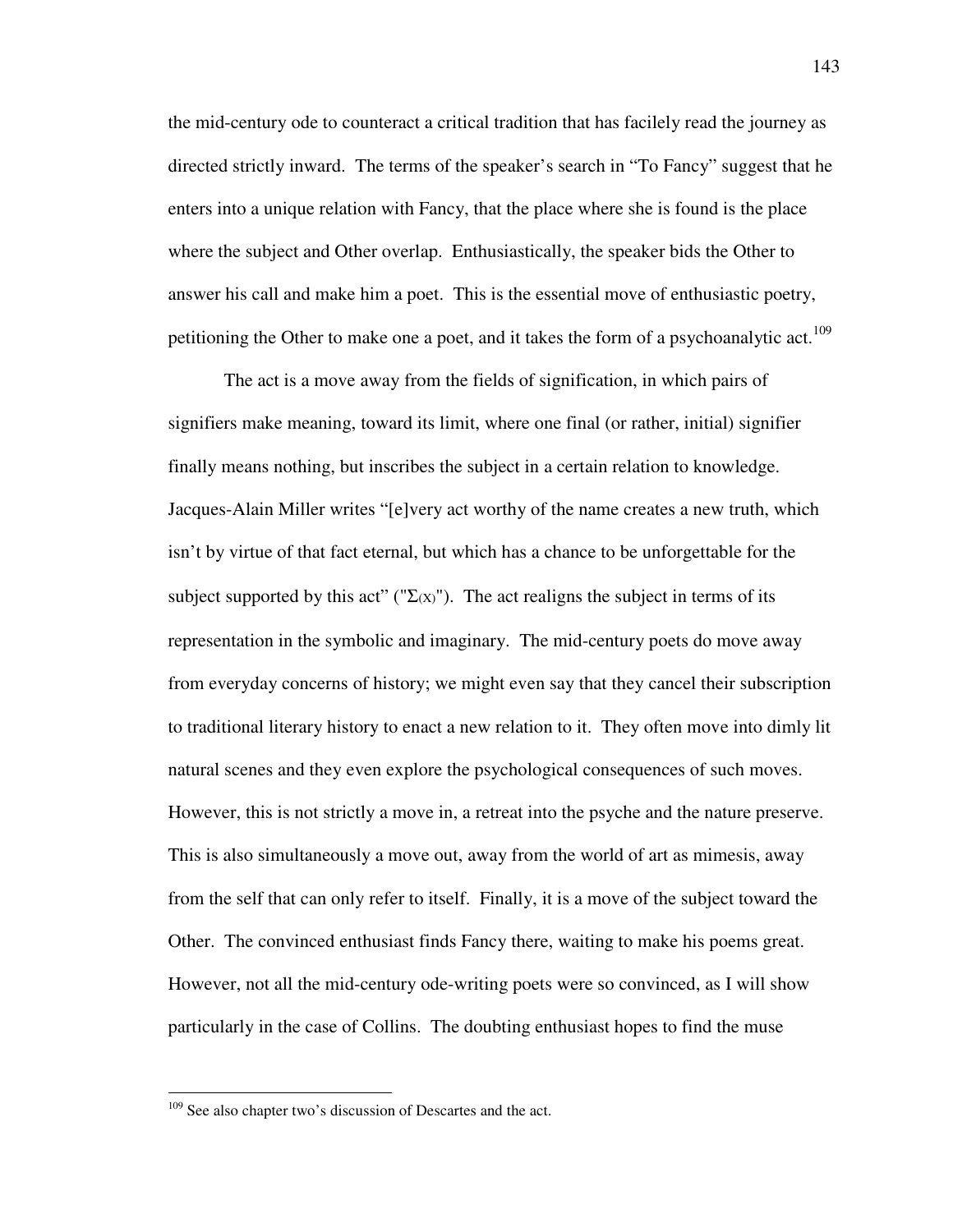awaiting his approach, but at the same time knows the nihilistic anxiety of her disappearance. The act of enthusiasm is never guaranteed, and to some extent it always falls back into what Miller calls the imaginary of meaning, for which I gloss here as the persistence of tradition or the critical desire for clarity of interpretation (" $\Sigma(x)$ "). However, the act always gestures to something excessive, some kernel that language cannot translate. If the act is a turn inward, it is a turn that discovers that at the heart of the subject there is something foreign, something that cannot even be named, but to which, nevertheless, subjective identity clings. If there is an inward turn in mid-century poetry, it turns around the "structural element which implies that, as soon as we have to deal with… the signifying chain, there is somewhere… the *ex nihilo* on which it is founded and is articulated as such" (Lacan Seminar VII 212).

## **The Sons of Milton**

Sub-joined to the narrative of the inward turn running from neoclassicism to Romanticism is the tendency to inscribe the mid-century rhapsodists in the train of Milton, the immediate temporal (which is not to say poetic) predecessor of the eighteenth-century Augustans. Much criticism of British poetry of the 1740's has relied heavily on Bloom's notion of belatedness, with its attendant anxiety about literary paternity. Many studies see Collins, Akenside, Gray and the Wartons, among others, as oppressed by Milton, trapped but enabled by his literary fatherhood. The typical critical account sees these poets trying to find a way out from under Milton's shadow, and asserts that their development of the powers of the creative imagination is their key contribution. This development, however, is usually brought into immediate relief with the (much greater) achievements of the Romantic poets half a century later. Paul Sherwin's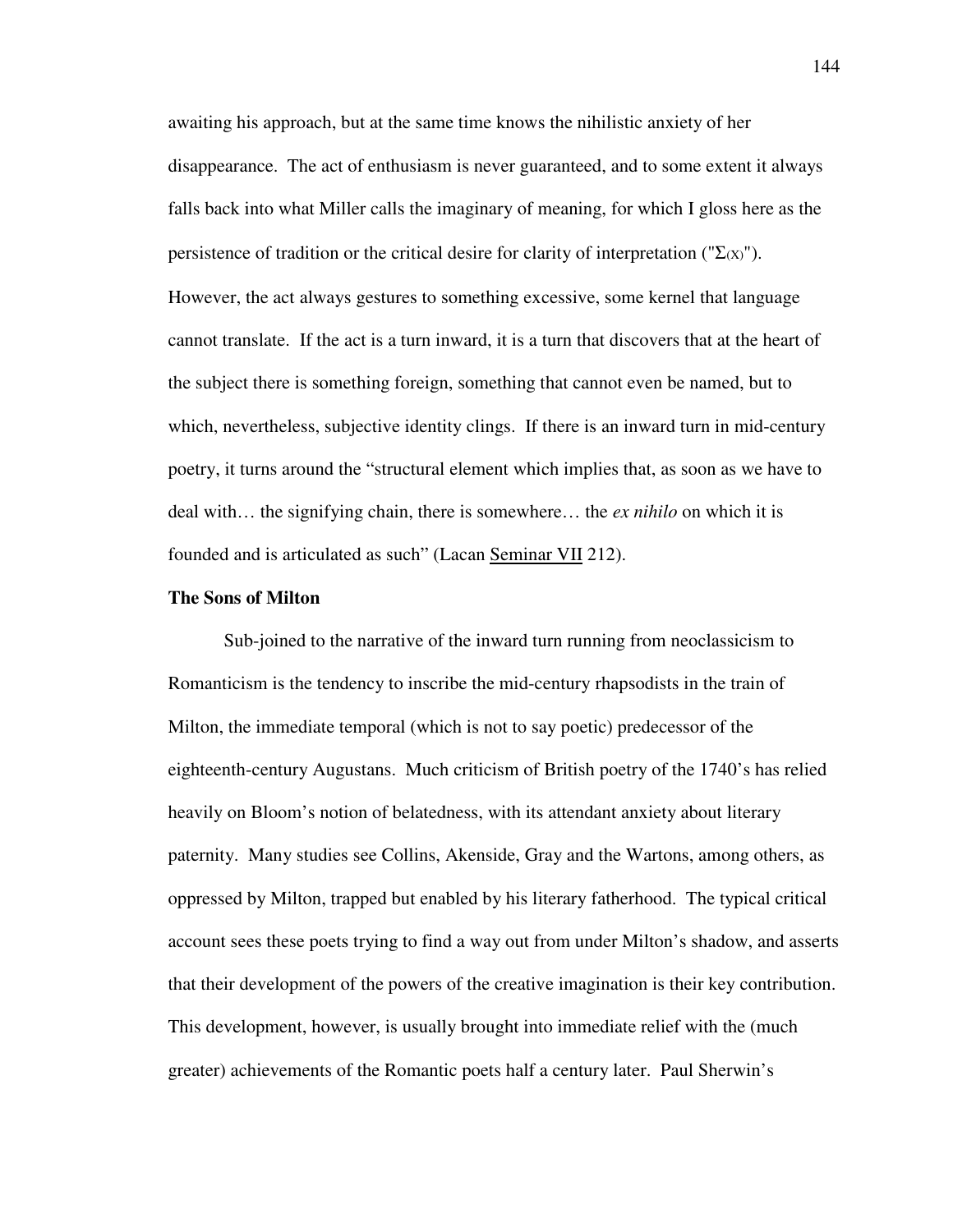Precious Bane, a study of Collins, is a fine example of the Bloomian school that reads mid-century poetry only in terms of Milton on one side and Romanticism on the other. While it would be wrong to try to understand this (or any other) poetry without reference to its forebears, the agonistic narrative almost forces the discourse into the anachronistic and falsely teleological quagmire of "pre-Romanticism:" the anxiety of influence risks turning the mid-century poetry into strictly "post-Miltonic" poetry. In order to understand the mid-century poetry of enthusiasm, it is not enough to understand its belatedness, its debt to its literary fathers. Instead, I argue one must analyze the particular appeals to authority that appear in the poetry. I will show that, rather than a simple relation between a belated literary son and a sublimely powerful father, these midcentury poets enact a more complex relationship which always includes a third term. This third term is the product of the enthusiastic approach to the Other, and it complements and complicates the Bloomian anxiety of influence approach.

What is more interesting than taking this poetic lineage at face value is to look at the poems as themselves enactments of the basic move of enthusiasm, the encounter with the Other and the writing that can be made of it, the act which founds a principle for signification or the authority to write. At several points in his Odes on Several Subjects, Akenside presents the confrontation between the aspiring poet and his literary father, but not necessarily in the terms Bloom would lead us to expect. In the sixth ode of his collection, "On the Absence of the Poetic Inclination," Akenside presents the muse as the third-term alternative to the father in the scene of literary influence.<sup>110</sup> The strophe finds the speaker questioning the muse to answer "Why, why hast thou withdrawn thy aid" (2).

 $110$  In subsequent, extended editions of Odes on Several Subjects, this poem is tellingly re-titled "To the Muse."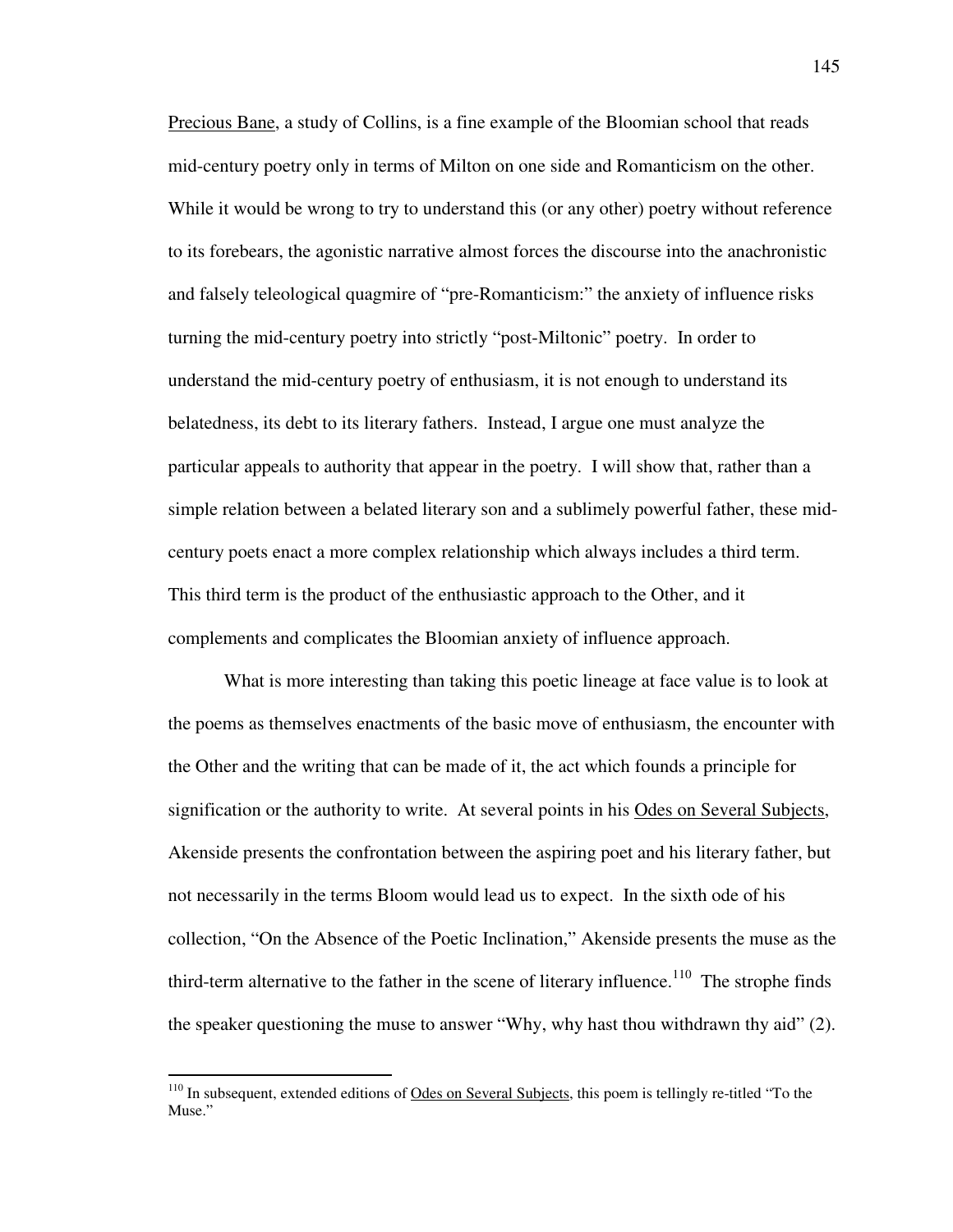The mesode presents a series of possible solutions to the muse's absence, including "purple charms of wine," "Dione's form divine," and "soft melodious airs" among others (Akenside 10, 11, 14). These form a series of possible conclusions to the impasse of the absence of the muse. All of these, of course, fail. Finally, the speaker asks if "from amid th'Elysian train,/ The soul of MILTON shall I gain,/ To win thee back with some coelestial strain" (16-18). This last remedy, not surprisingly, works. What is surprising is how it works. Where Sherwin might detect the enabling influence of Milton here, a close reading of the poem leads in a different direction.

The speaker's "spirit kindles at his name," and "Again [his] lab'ring bosom burns;/ The muse, th'inspiring Muse returns" on the mention of Milton (20-22). So far, it sounds very much like Milton is indeed responsible for the inspiration here, though the muse's sudden reappearance might give one pause. Later alterations to these lines make clearer the preference for the muse over Milton. The final edition of Odes on Several Subjects renders the lines in question thus:

O powerful strain? O sacred soul? His number every sense controul: And now again my bosom burns; The Muse, the Muse herself returns. (Dix 19-22)

Where 1745's "th'inspiring Muse returns" leaves the question of the muse's separation from Milton in question, the final "the Muse herself returns" settles this question at the same time it expresses the superiority of the Muse over Milton. That she is the "Muse herself" strongly suggests that she is the source and Milton and the speaker are her vessels.

 When the muse returns, the speaker recalls when he first met her on the "banks of the TYNE:"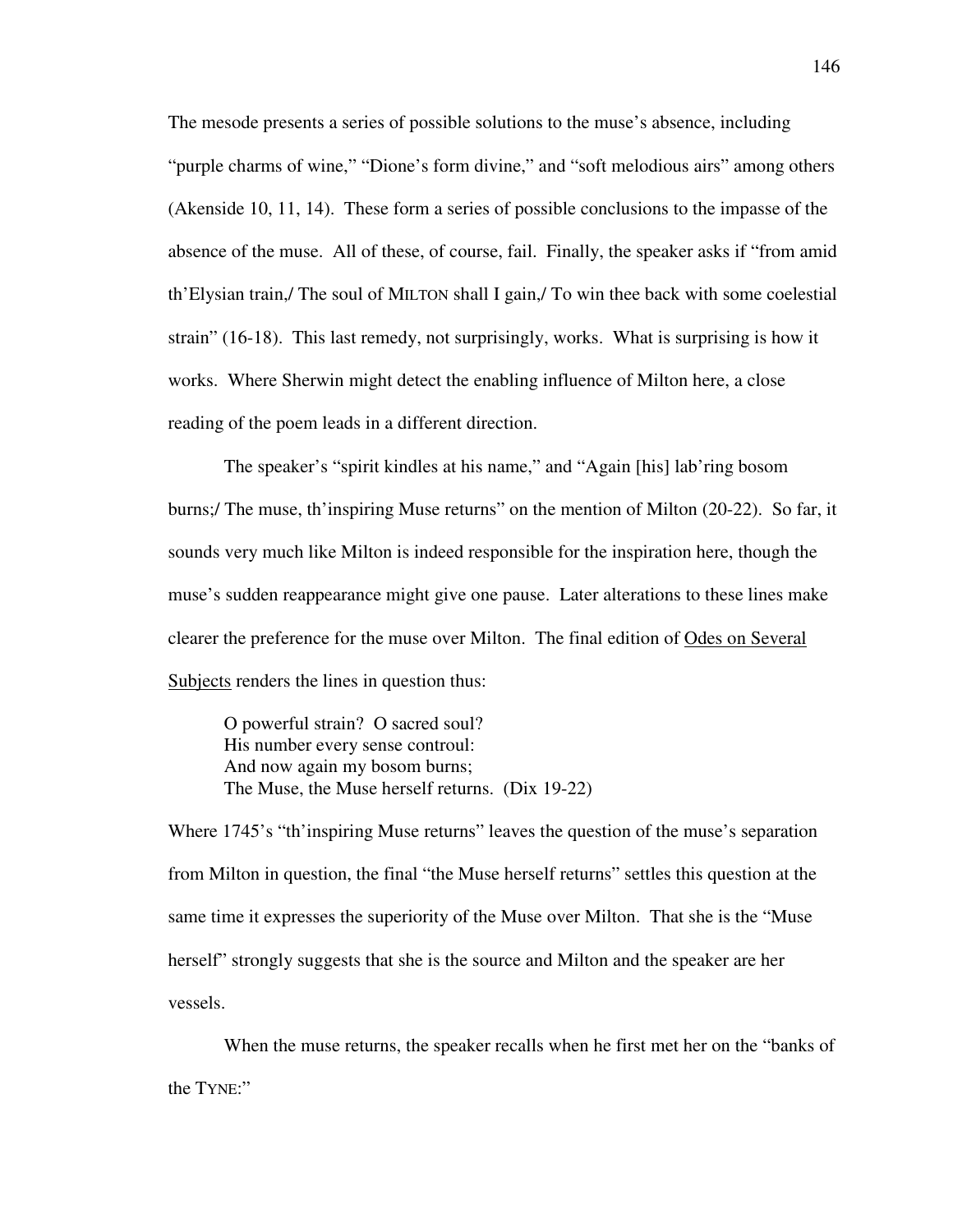I hail'd the bright, ethereal guest, When first she seal'd me for her own. Made all her blissful treasures known, And bad me swear to follow HER alone. (24-27)

The end of the poem recasts the speaker's relation with Milton. The jealousy of the muse does not allow for a reading that would take the muse as a metaphor for the ability to write verse and Milton as the source of inspiration. Nor does it allow for a reading that finds Milton an enabling presence along the road to inspiration. When the speaker invokes Milton's name, the muse returns like the mistress of a harem to break a tryst between two of her conquests; that the muse takes the speaker "for her own," and not vice versa indicates the mode of ownership in this relationship. It is not to Milton that Akenside's speaker owes his poetic ability; it is strictly to the muse, and her return at this moment stands as a reminder of who is responsible for poetic inspiration.

 Akenside's arrangement of Milton and the muse, repeated at the end of "To Sleep," provides a handy image for the model of poetic enthusiasm I am pursuing in this chapter. In that poem the speaker asks Morpheus to "Such honorable visions bring,/ As sooth'd great Milton's injur'd age" (52-53). What makes Akenside a model mid-century poet is this leveling move, the request to the muse that removes competition with a literary father by comparison; the father and son are both supplicants. The point of this model is that mid-century poets, who are doubtless beset by the presence of Spenser, Shakespeare, and Milton, do not approach these forebears in a straightforward way. Rather, they find various solutions to this antagonism. The one that interests me is the enthusiastic solution.

 The second logical moment is the temporal space in which the act unfolds. A successful act repositions the subject in reference to the Other, but acts tend to fail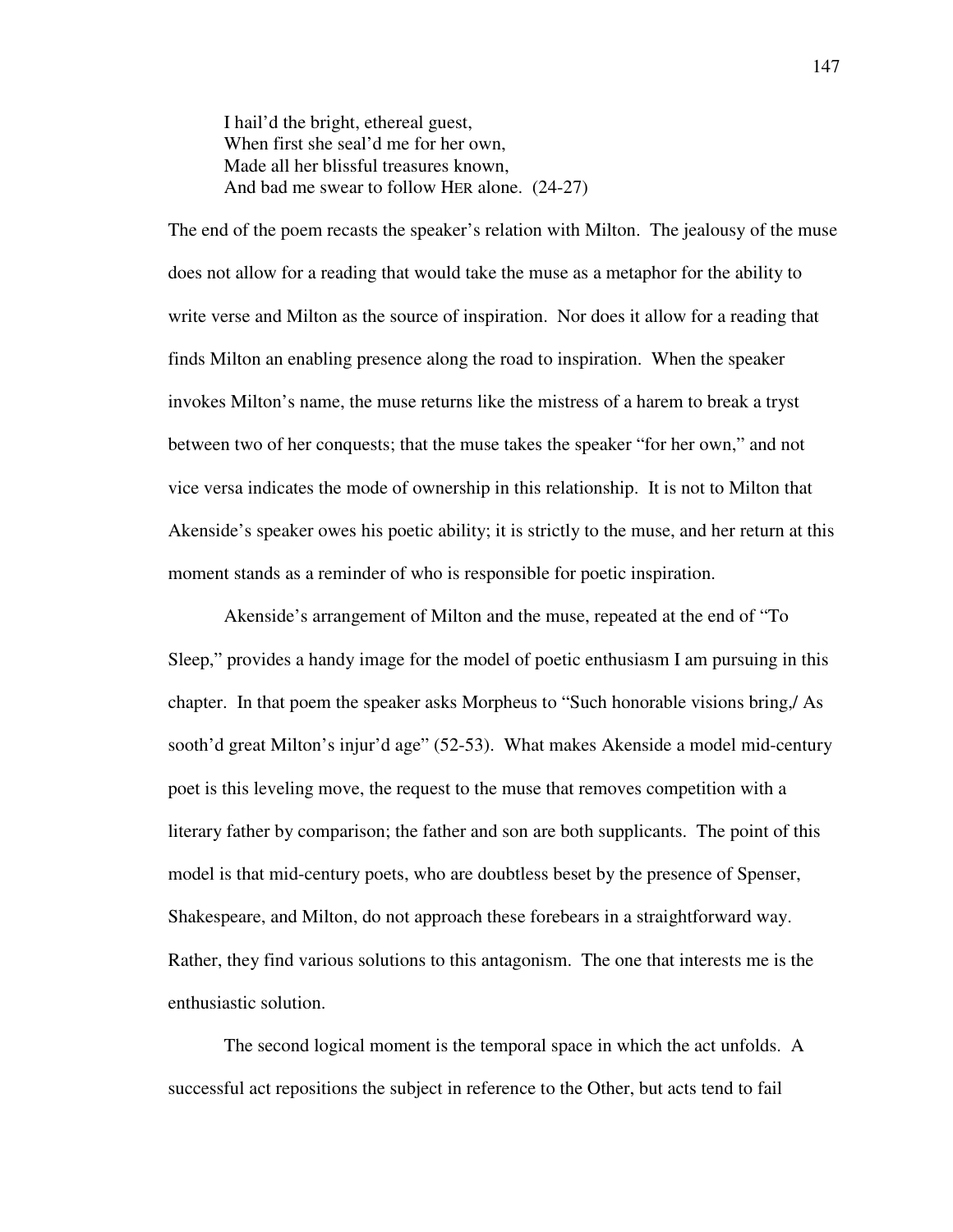because the third moment almost always arrives with a false conclusion. I want to look at this logical and temporal structure more closely in Collins's most famous ode.

# **Collins's "Ode on the Poetical Character"**

 With its particularly controversial mesode and antistrophe (which is not to say the strophe is without its differences in critical opinion), the ode that most supports the widely-held image of Collins as a late-comer crippled by Milton's genius is, of course, "On the Poetical Character." It is also the Collins poem that has generated the most critical heat, if not light, in the history of its reception. John Sitter says that the poem is "arguably the most difficult English lyric poem written before the 1790s and on of the most difficult of any era" and notes that the "difficulty stems in part from Collins's personal vision and in part from historical and generic conventions" ("Collins" 265). I agree with Sitter on all of these points, though I would add that part of the poem's difficulty does not rightly belong to the poem, but to the approaches that have been taken to it. The import of this poem has been unduly colored, particularly by the inside/outside binary against which I have been arguing and by the idea of the anxiety of influence. The former binary, to which I return after my reading of the poem, reduces poetic inspiration to the play of the imagination. Of Collins's "Ode to Fear," Bloom writes "Fear, as Fletcher and Sherwin tell us, is Collins's *own* daemon, his indwelling Urania" (Bloom 169). More recently, in a review of "Recent Studies in the Restoration and Eighteenth Century," Michael Mckeon states "Collins's poetry tends to focus on the imaginative process by which the speaker produces in the object an objective correlative that is already within him" ("Recent Studies in the Restoration and Eighteenth Century"  $710$ ).<sup>111</sup>

 $111$  I will return to the problem of reading personification as a trope that moves from inside to outside later, when I treat Augustan and enthusiastic personifications.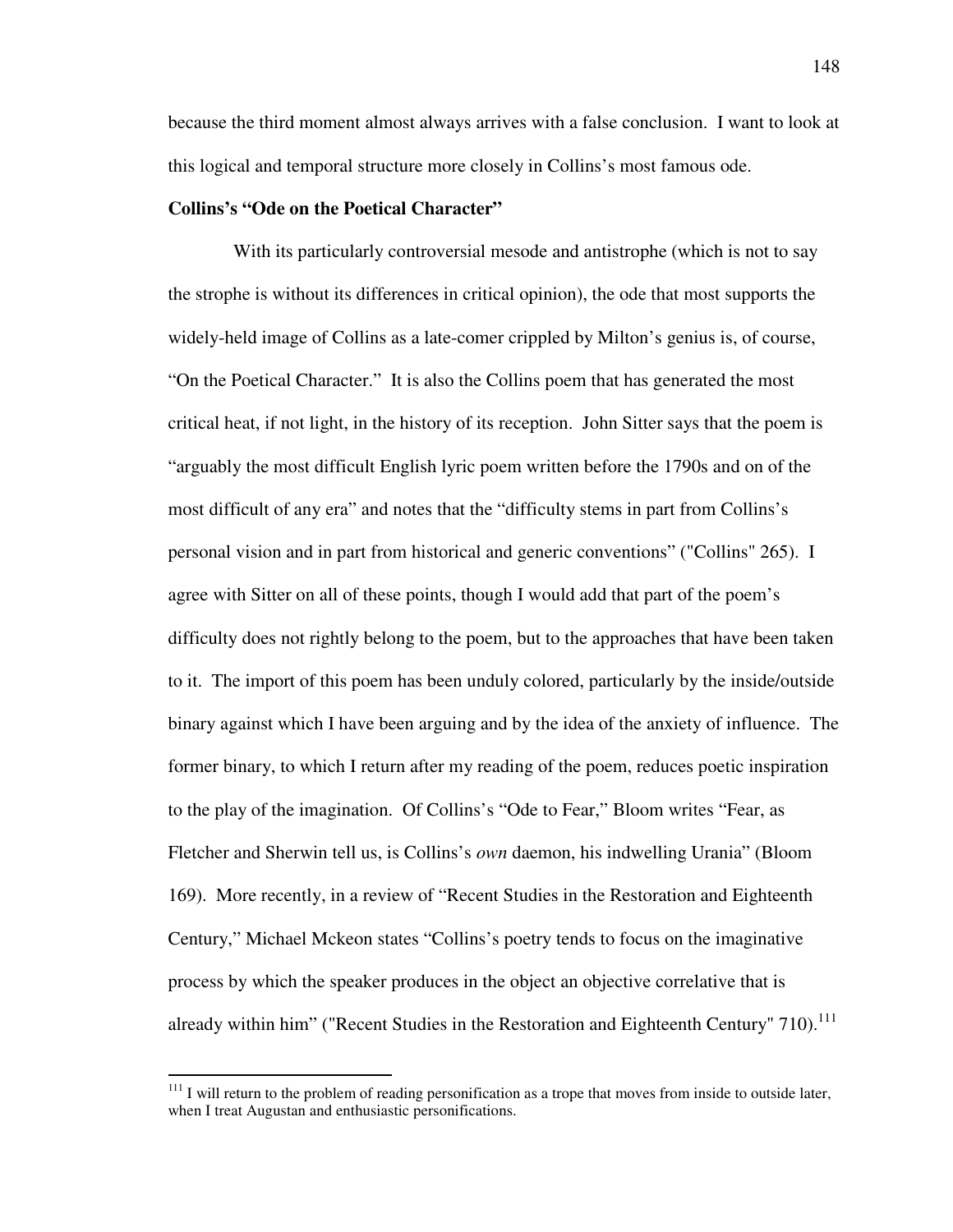The critical reduction of inspiration to an act of internal imagination continues even to the most recent works on Collins. The latter idea, the anxiety of influence, with its attendant veneration of the power of the father, leads critics like Sherwin to read into the "Ode on the Poetical Character" an Oedipal structure. He sees "Milton assuming the dual role of beloved Muse and intimidating Father in this curious aberration of the Oedipal ordeal" (Sherwin 16). What is really aberrant here is the lengths to which such Freudian critics will go to defend the father in their readings of mid-century odes and in the Oedipal structure itself. One goal of my reading is to restore the place of the Other in such readings, which will realign the relation between the poet and the muse. My reconsideration of the Other in this ode addresses the inside/outside problem, because it confronts it as problematic rather than already solved, and it addresses the problem of the powerful father by properly rendering Milton and the Muse as two separate entities, which is by far the simpler explanation according to the workings of the poem.<sup>112</sup>

Various critical approaches have worked together to force the poem to provide certain coherent statements about the status of the poetical character.<sup>113</sup> I am not naïve enough to claim to offer an unbiased reading of the poem; rather, I hope my bias against the forced choice of inside or outside and against the limiting model of literary paternity propounded by Bloom and his followers yields another reading of the poem and new

 $112$  In this sundering of Milton and the muse, I see Collins's approach as similar to that taken by Akenside in his poems I looked at earlier in the chapter.

<sup>&</sup>lt;sup>113</sup>Perhaps surprisingly, I include here deconstructive readings of the poem, which typically read it as a statement of the impossibility of attaining immediacy in language. See Casey Finch, "Immediacy in the Odes of William Collins," Eighteenth-Century Studies 20.3 (1987). Finch's reading makes Collins's failure to reach presence and fusion in language a matter of linguistic course. My view is that such immediacy, to use her term, is at once impossible and inevitable in language. There is something mysterious in Collins's poems and in language more generally which appears and disappears in the blink of an eye. Psychoanalysts have called this fleeting presence the unconscious, the stumbling block that keeps language from being perfectly alienated or perfectly united with the desire of the Other.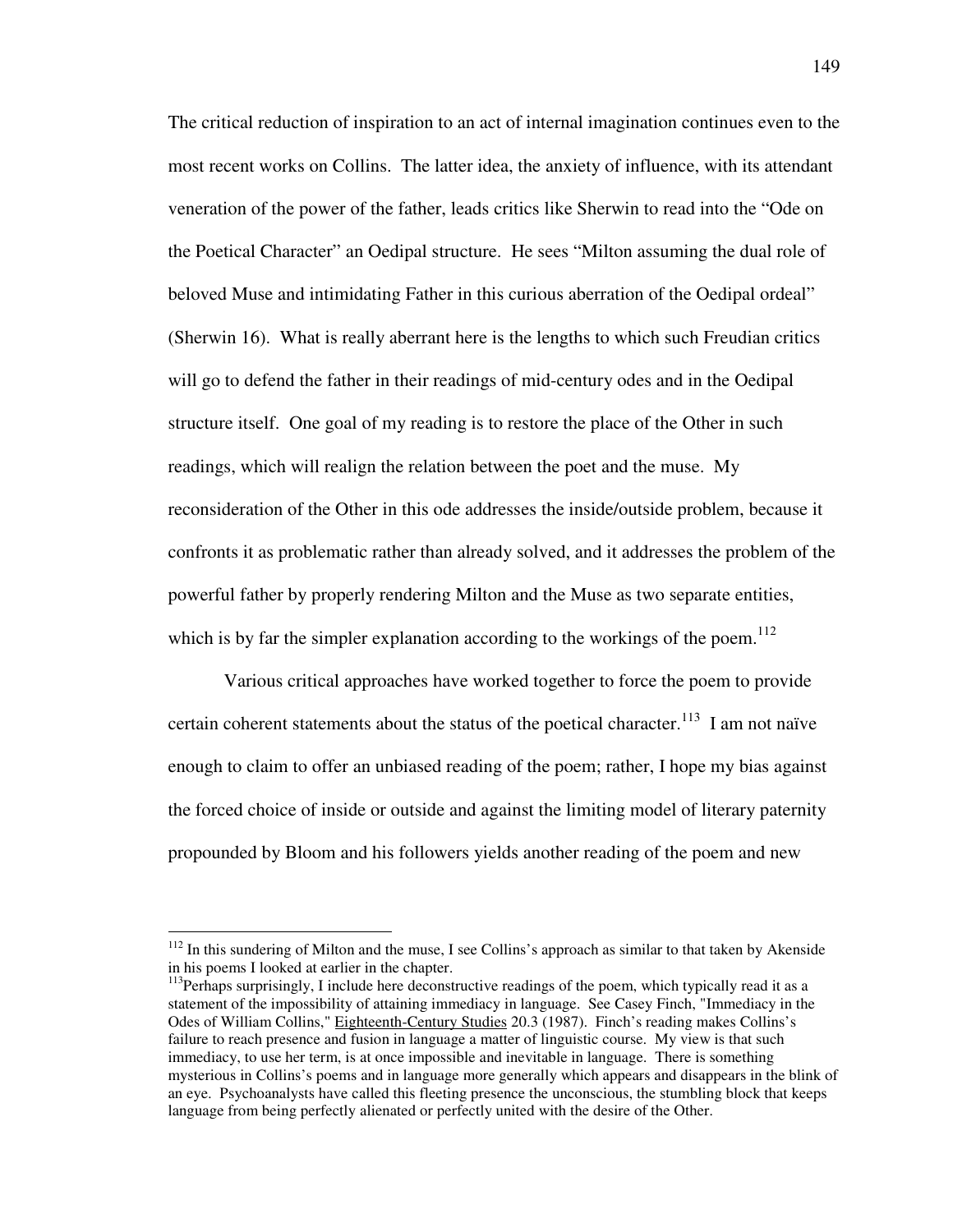possibilities for thinking about what the poetical character may have meant to Collins and his contemporaries.

The strophe presents an extended simile beginning with a scene of reading: "As once, if not with light Regard,/ I read aright that gifted Bard," who is of course Spenser, as the following lines indicate (1-2). One of the great literary fathers of the mid-century is present from the beginning, a promising start for the anxiety of influence reading of the poem. However, the first lines do more than announce Spenser's presence. The opening "As" sets in motion the convoluted syntax which stretches a single sentence over the twenty-two line strophe and names the near-term of the simile between the Spenser's contest and the contest for fancy's prize. The syntax delays the meaning of the sentence so that the reader cannot be sure if the "read" in line two should be in the present or past tense, or if the "As once" refers to a time of reading or the time of the composition of The Fairie Queene (Sitter "Collins" 267). A long periodic sentence usually waits for its final term to give decisive meaning to certain elements of what has gone before, but the meaning granted by the conclusion in this case is not decisive. In this tactic of a long delay followed by an uncertain conclusion I recognize the three-moment structure of the sublime I established in chapter one.

The temporal structure of this ode follows the logic of the sublime encounter with the Other.<sup>114</sup> Assuming that one purpose of the poem is for Collins to ask whether he is a poet or not (an interpretation on which most critics agree), it is possible to see Collins engaged precisely in the drama of the subject and the Other I've been detailing as the hinge of both sublime experience and enthusiasm. He turns to one guise of the Other, the

<sup>&</sup>lt;sup>114</sup> Other critics have commented on the fleeting nature of satisfaction in Collins's work. Sherwin explains it by analogy to orgasm, and Finch sees it as the flashing of the "momentary god," impossible of access (Sherwin 15, Finch 291-2).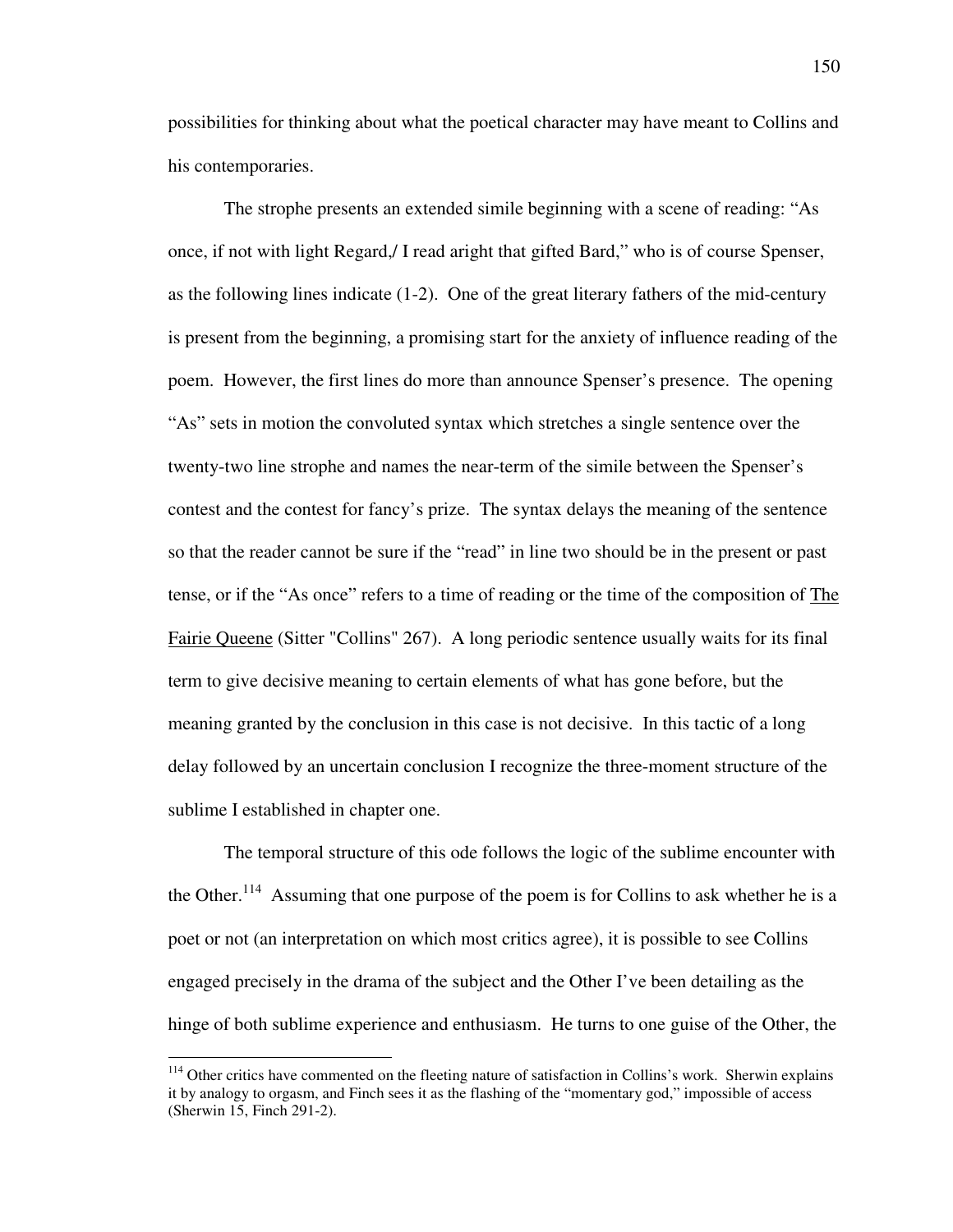literary father, but Spenser's answer is not immediate or certain. The "if not with light Regard,/ I read aright that gifted Bard," indicates the possibility that the speaker has misread Spenser. The answer the Other provides may not be accurate, or it might be misinterpreted. The question of who the poet is as subject overlaps with the Other's inability to accurately and unquestionably transmit its message, the message that would give the subject his identity. Spenser's message may be garbled by the dialectic process of meaning making, an unfortunate situation possibly to be remedied by Fancy. So, Collins's sentence spins across many lines, still settling in the uncertainty of the second moment. Even as the sentence reaches a grammatical conclusion, part of its meaning still escapes, unbound by signification. As the strophe concludes, the extended simile is completed: just as only one woman in The Fairie Queene "Might hope the magic Gridle wear," only one subject might hope to gain Fancy's "God-like Gift" of poet-hood (Collins 6, 20).

I question the purpose and completeness of the extended simile. Is Spenser's depicted contest truly similar to the contest for Fancy's prize? Where Spenser's competition is a zero-sum game, fancy "To *few* the godlike gift assigns" (20, emphasis mine).<sup>115</sup> Far more problematic is the element of certainty about the victor present in the contest of Spenser's ladies. In their competition, there is immediate and undeniable evidence of success or failure: if the wrong "Nymph" tried the band, "It left unblest her loath'd dishonour'd Side" (13). The competition of poets for fancy's prize is not so

<sup>&</sup>lt;sup>115</sup> Weiskel observes several discrepancies in the strophe's simile, which he resolves by claiming "What they evidently have in common is a kind of sexual test in which only the chaste are blessed with success" Thomas Weiskel, The Romantic Sublime: Studies in the Structure and Psychology of Transcendence (Baltimore: Johns Hopkins UP, 1976) 125. This is a shrewd reading of the poem, but I would like to extend psychoanalytic criticism beyond the impulse that resolves everything as a matter of sex. In my reading of the poem, the relation between the subject and Other is fundamental, and sex is merely one mode of its expression, perhaps more primal than some, but in no sense primary.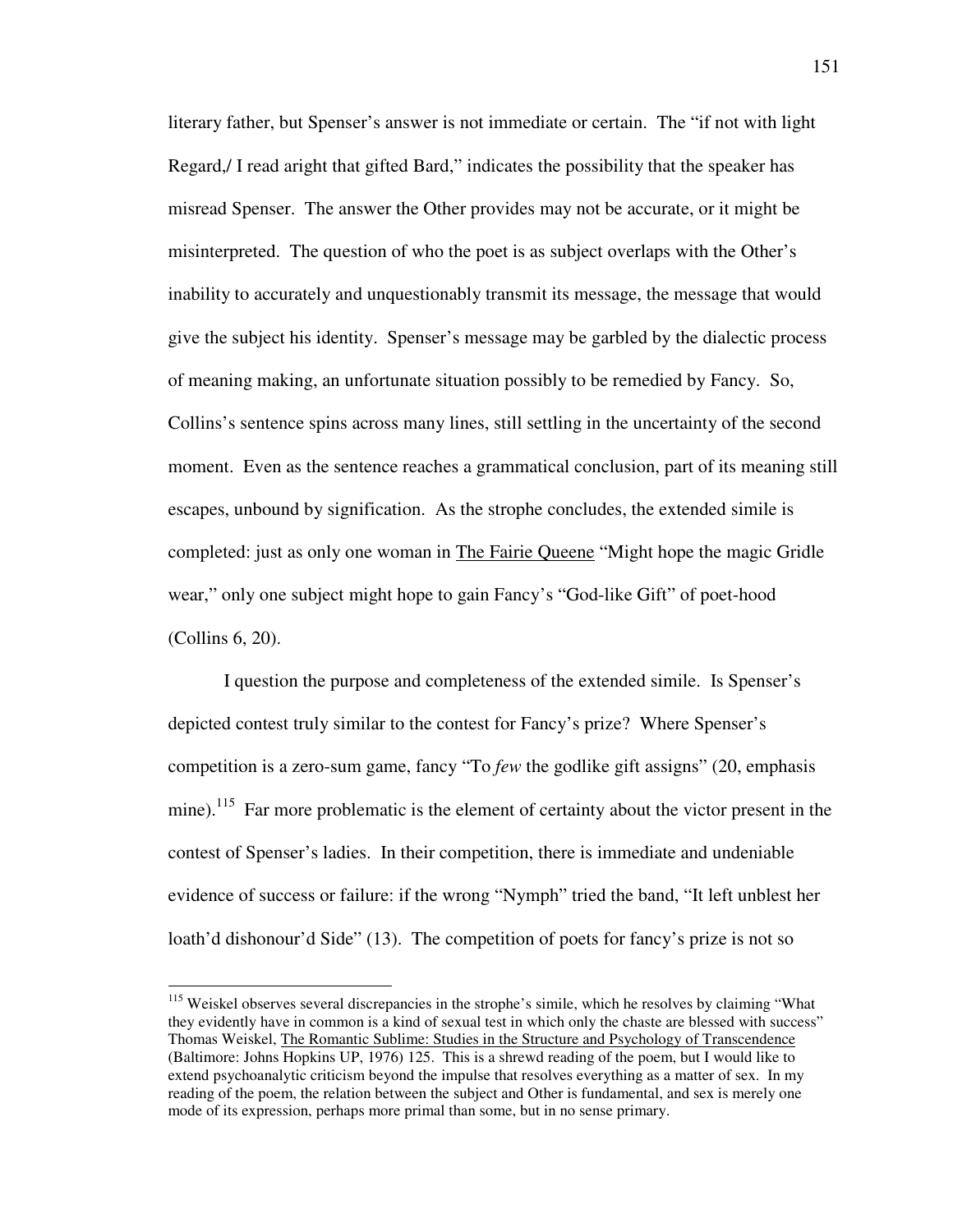certain, as my reading of the rest of the poem will bear out. The identity of the poetical character cannot be indicated by a magic belt that would burst from the side of the unworthy poet. The strophe is rife with uncertainty about the possibility of being confirmed in the gaze of the Other, which is the drama and risk of the sublime. Risk returns us to the poem, for there the simile works again. Collins writes of the failures in the Spernserian contest: "Happier hopeless Fair, if never/ Her baffled Hand with vain Endeavour/ Had touch'ed that fatal Zone to her denied!" (14-16). The contest for fancy's prize shares with Spenser's ladies' contest the disastrous consequences of failure. It is telling that the strophe does not depict the winner of the contest; in leaving the winner out, Collins opens the space of uncertainty that accompanies the second moment of the sublime experience or the enthusiastic silence held open for the Other's response. Spenser's nymphs and Collins's speaker live in the space of the question of their identity in the eyes of the Other, though Collins's speaker may be stranded on the question without the benefit of a magic belt that would burst, revealing the desire of the Other without question.

G. Gabrielle Starr analyzes this dialectic of risk, seeing it "in terms of the relationship of the speaker's body and the expression or identification of pleasure" (Starr 87). She sees a "subgenre, the poem as plea for feeling" which "is another significant category of lyric in the mid-century." The poems of this sub-genre "exhibit a… paradigm of longing and self-effacement" (90). The risk, in her assessment, is the plea for feeling, which typically goes unanswered. The result is that "[t]he speaker's body is there, but the core of emotional experience is beyond it" (90). In this analysis, the midcentury ode becomes a site for dramatizing the self, trying to find and confirm a body for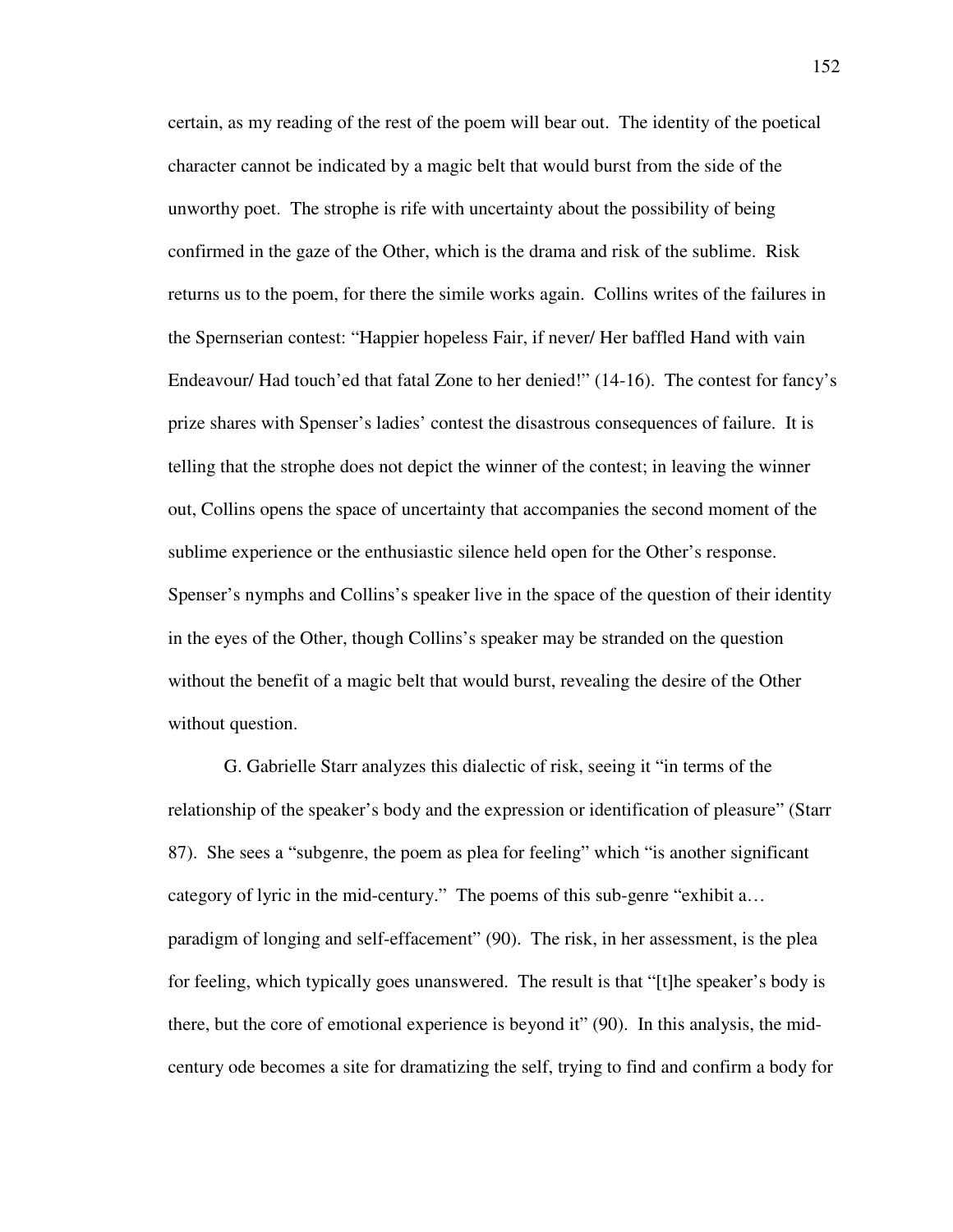the speaker through experience, or even fusion with the Other which always seems to fail. I agree with her reading, and particularly with the stakes of risk taken by the speaker in the plea for feeling. I would add, however, there is more than feeling at stake here. Of course, feeling is a symptom of the body, an indication that it is present, and its failure may indicate a sort of subjective failure in self-constitution, so the body is an important register in these poems. What is more important is the source to which these pleading speakers appeal. Their failure is not a result of not being able to feel, but of not being recognized in the eyes of the Other as they would be. I call this a failure of enthusiasm. These poets approach the Other enthusiastically, but too often, the Other has no response. I want to distinguish this movement of appeal to the Other from the notion of creating a poetic self, as Scott Hess puts forward in Authoring the Self. The point of the appeal to the Other is not to model a self for use in poetry, a representation that would be adequate to poetic purposes. Rather, the enthusiastic approach to the Other turns the idea of selfconstruction on its head by cutting straight to the point where self-fashioning begins and ends. The enthusiastic appellant asks, "what is given, what is the first principle?" then waits, often vainly. There is, on one hand, absolute certainty that fancy (for example) has a gift to give, and on the other, absolute uncertainty that it will be granted.<sup>116</sup> Collins's enthusiasm is at least equally concerned with the subject's representation in language as it is with the self's place in the imaginary order.

The nature of fancy's gift is of great importance here. Earl Wasserman sees fancy's gift creating a kind of inspiration "differing from similar contemporary theories… in proposing that what the poet creates is truth, not fiction" (qtd. Jung 100).

 $116$  I will return to the role of the uncertainty of the desire of the Other in mid-century poetry in my later treatment of the Augustan relation to the Other.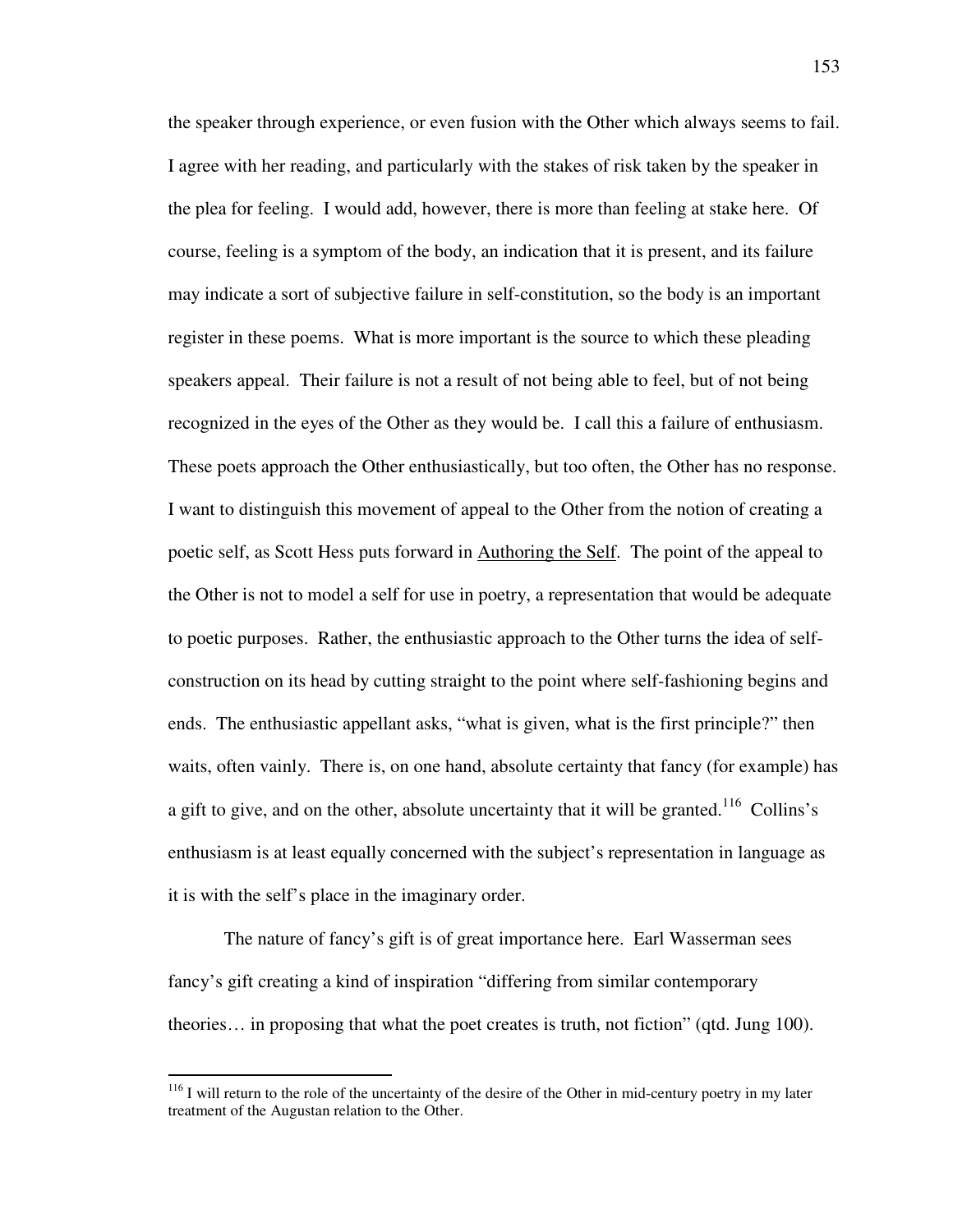Sandro Jung equates fancy's gift of inspiration with those "whom Alexander Pope in his *An Essay on Criticism* calls 'true wits' being able to imitate the ancients and thus nature," and notes no disparity between his position and Wasserman's (Jung 100). Clearly, Wasserman is correct to see in Collins something different from Pope's model of greatness here. Collins's ode presents no long scene of study, no derivation of rules from examples, but direct inspiration that metaphorically and mysteriously elevates the poet to the status of a god. Collins's model of inspiration detailed in this ode is far closer to Longinus than it is to Pope. $117$ 

This uncertainty as to the desire of the Other supports the enthusiastic structure for which I argue more than the agonistic structure Bloom and his followers find. The power of a literary father, as conceived of by Bloom, is certain and inescapable. For example, Bloom detects the crippling presence of Milton in the antistrophe of the "Ode to Fear," even though he does not appear there in name (Bloom 175-6). The father is there, palpable and dangerous, always ready with castrating blade of chronological precedence. His power is like the "hov'ring Hand" which waits to tear the girdle from the side of the unworthy in the Spenserian analogue (10). In "On the Poetical Character," the power of the father is very much in question. Spenser is not appealed to directly; his tournament is the near term of the extended simile that wants to tell the reader about "Young *Fancy*," not old Spenser (17). The strophe sets the terms of the interaction with the Other, the contest for recognition, but it is for the mesode and the antistrophe to settle the question

 $117$  Jung's criticism is an odd combination of two usually opposed critical impulses I am situating in the chapter, which I call the tendency to Miltonize (which is usually accompanied by the label 'pre-Romantic' and a thinly-veiled preference for the Romantics) and the tendency to Augustanize. In his reading of the ode in question here, Jung turns at times to Pope and at times to Schiller to parse Collins's meanings. See Sandro Jung, William Collins and 'the Poetical Character' : Originality, Original Genius and the Poems of William Collins (Heidelberg: C. Winter, 2000) 96-107.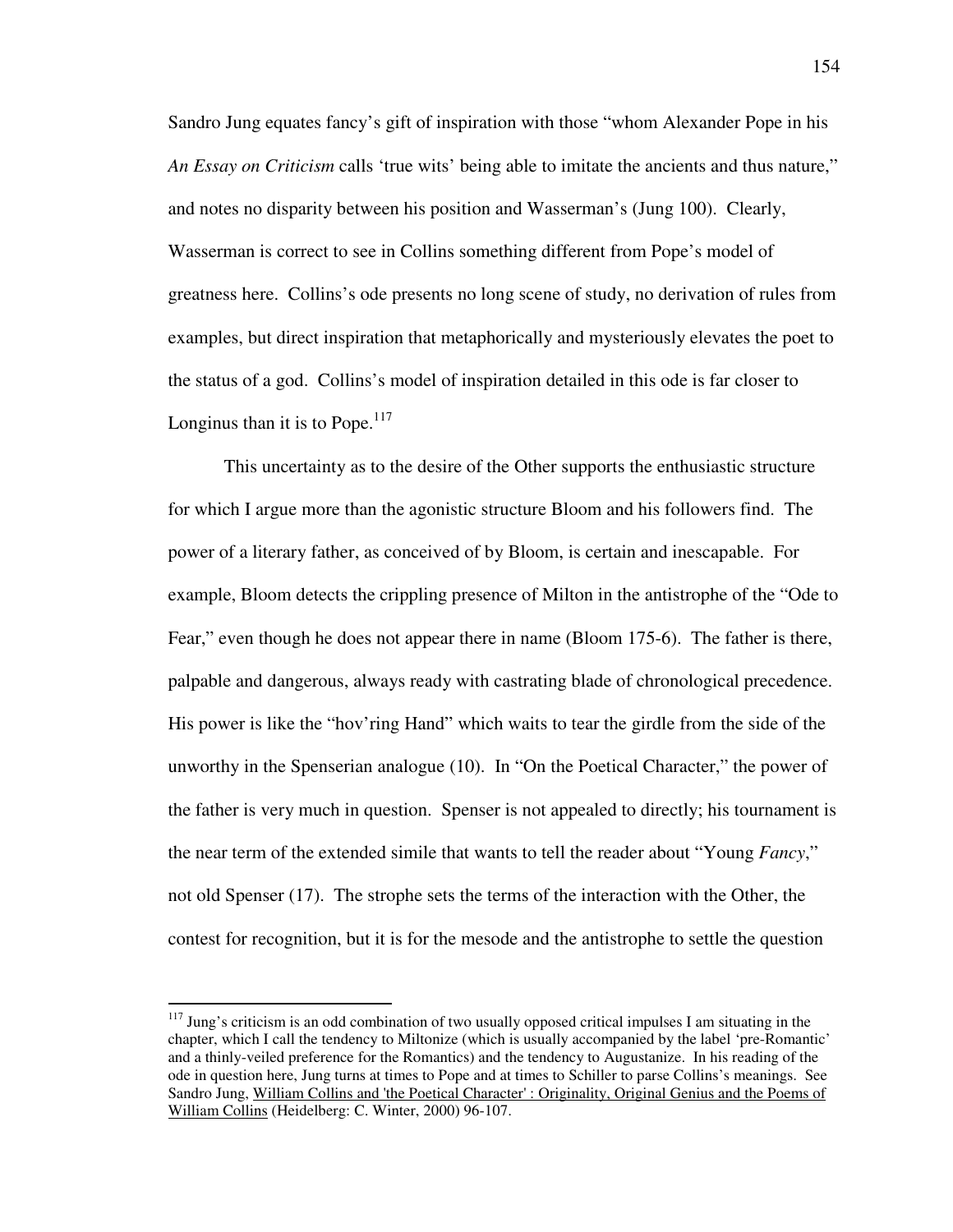of who can wear the "Cest of amplest Pow'r (19). The dialectics of Spenser's meaning cannot answer the speaker's question to the Other (e.g., "am I a poet?"). Only fancy can answer this question with "her Visions wild" and her "unmix'd... Flame"  $(22)$ .<sup>118</sup> Again, as with Warton, we see the dimension of the singular rather than the dialectical as part of the goal in the pursuit of fancy.<sup>119</sup> To chase fancy is to chase an always-escaping oneness, an experience that would transcend the capacity of language to capture it.

The poem's mesode, as Sitter observes, "follows the same contrastive structure as the strophe and the antistrophe: a long visionary excursion to Back Then or Up There is followed by a short conclusion returning to Here and Now" ("Collins" 269). In each section of this ode, then, there is a scene the speaker inhabits, and one he does not. The drama of the poem comes in the shuttling back and forth between the domain of the subject and the domain of the Other, here the past or the scene of creation. In these excursions and returns, it is easy to see how the question of identity (the speaker is asking if he might be inhabited by the poetical character, if he might be a poet) is a question of the desire of the Other, and not a question of self-authorization. If this were a matter of self-authorization, there would be no need to appeal to the Other. The very structure of language as addressed to the Other is prohibitive of self-authorization; even the barest announcement of one's own identity is already addressed to whoever would hear it and

<sup>&</sup>lt;sup>118</sup> Sitter represents the more traditional reading of the strophe when he asserts that Collins "fuse[s] his idea of the true poetic gift with Spenser" John E. Sitter, "William Collins, "Ode on the Poetical Character," A Companion to Eighteenth-Century Poetry, ed. Christine Gerrard (Oxford: Blackwell, 2006) 272. I do not dispute that Collins sees Spenser as one who has received fancy's gift, but I insist that Spenser functions more as an example of one who has earned fancy's honor than as a direct source of inspiration. Fancy, the third term, is still needed here because it is to her the poet addresses himself, albeit through Spenser.  $119$  Jung also writes on the singularity of the muse in the poem. Of Fancy he writes "Her singulatiry is

expressed in her being characterised as 'unrivaled fair' who wears a 'magic girdle.'" Jung, William Collins and 'the Poetical Character' : Originality, Original Genius and the Poems of William Collins 97.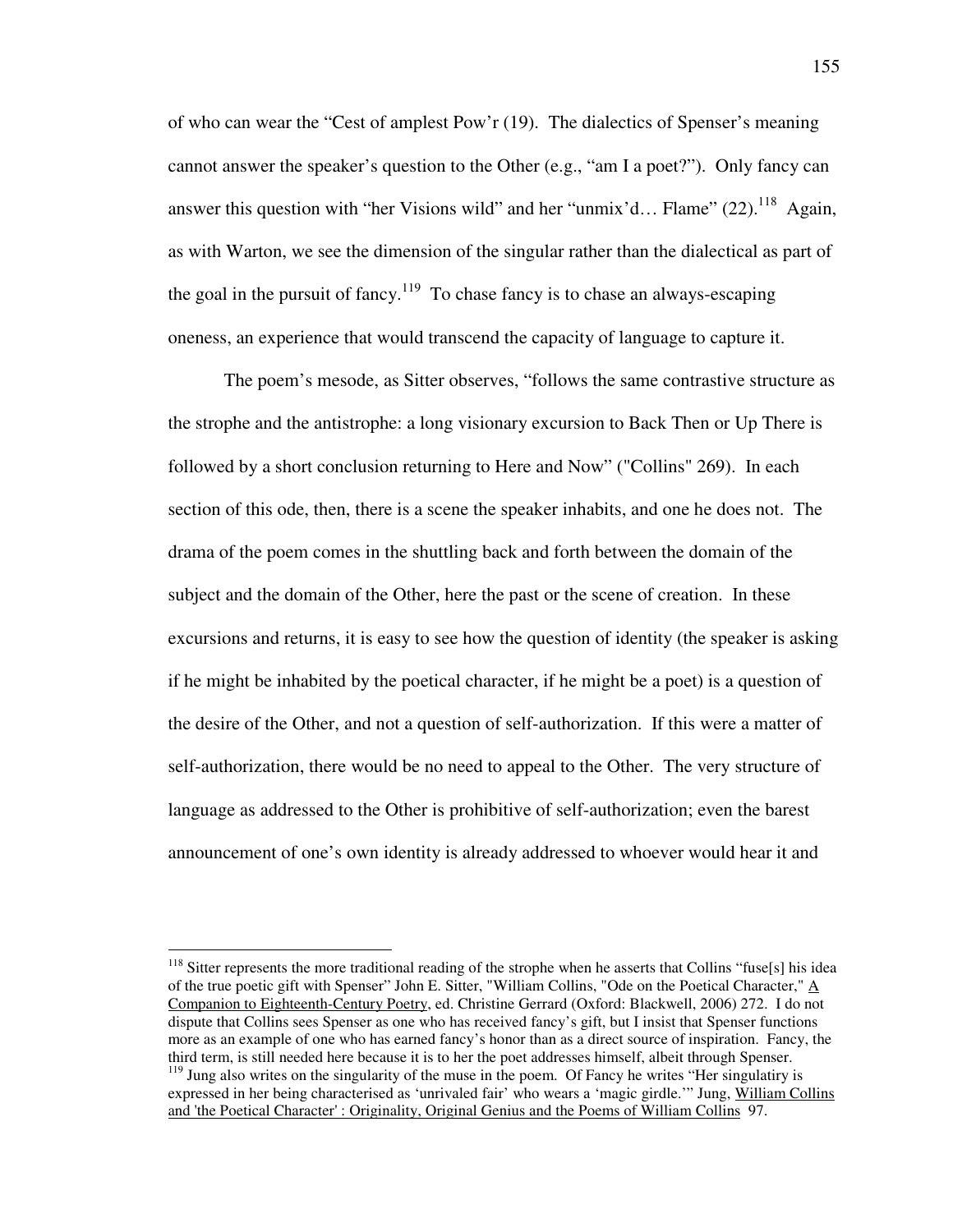approve or disapprove it. This is the dialectic shared by enthusiasm, the sublime, and the ode "On the Poetical Character."

The mesode reaches further back to the creation of "The Band," which "as Fairy Legends say,/ Was wove on that creating Day" when God created the sky, the Earth, its vegetation, and the seas (Collins  $23-28$ ).<sup>120</sup> First, it is worth noting that the uncertainty of time established in the strophe's reference to Spenser is continued here. The Biblical account of the creation does not have all of these events happening on one day; Collins presents a combination of the first three days (maybe even four, depending on the meaning of "Day") of the creation story as happening on "that creating Day." The continued chronological uncertainty of the Other scenes or Other moments presented in the poem highlights the speaker's concern about the possibility of failure in finding the Other. This uncertainty is further bolstered by the source of the creation story. In the strophe, the speaker has misgivings about reading Spenser correctly, and here the source is again questioned by the parenthetical "as Fairy Legends say." All of the scaffolding erected by the speaker to bolster his belief in the poetical character, with its tortured syntax, its parenthetical qualifications, and its various vagaries, could melt into air. Collins recognizes, here and elsewhere, the fate much more terrifying than failing to live up to one's literary father. True terror for the subject is the certainty of the Other's nonexistence. As long as one is waiting for fancy, or Godot, there is a sense of structure to the world, a place to be as a subject. Once the band is burst, so to speak, the subject faces the annihilation of speaking into the void. The uncertainty expressed about the Other in "On the Poetical Character" combines desire and fear. On the one hand, the speaker

 $120$  I will return to the significance of weaving in two poems by Gray below.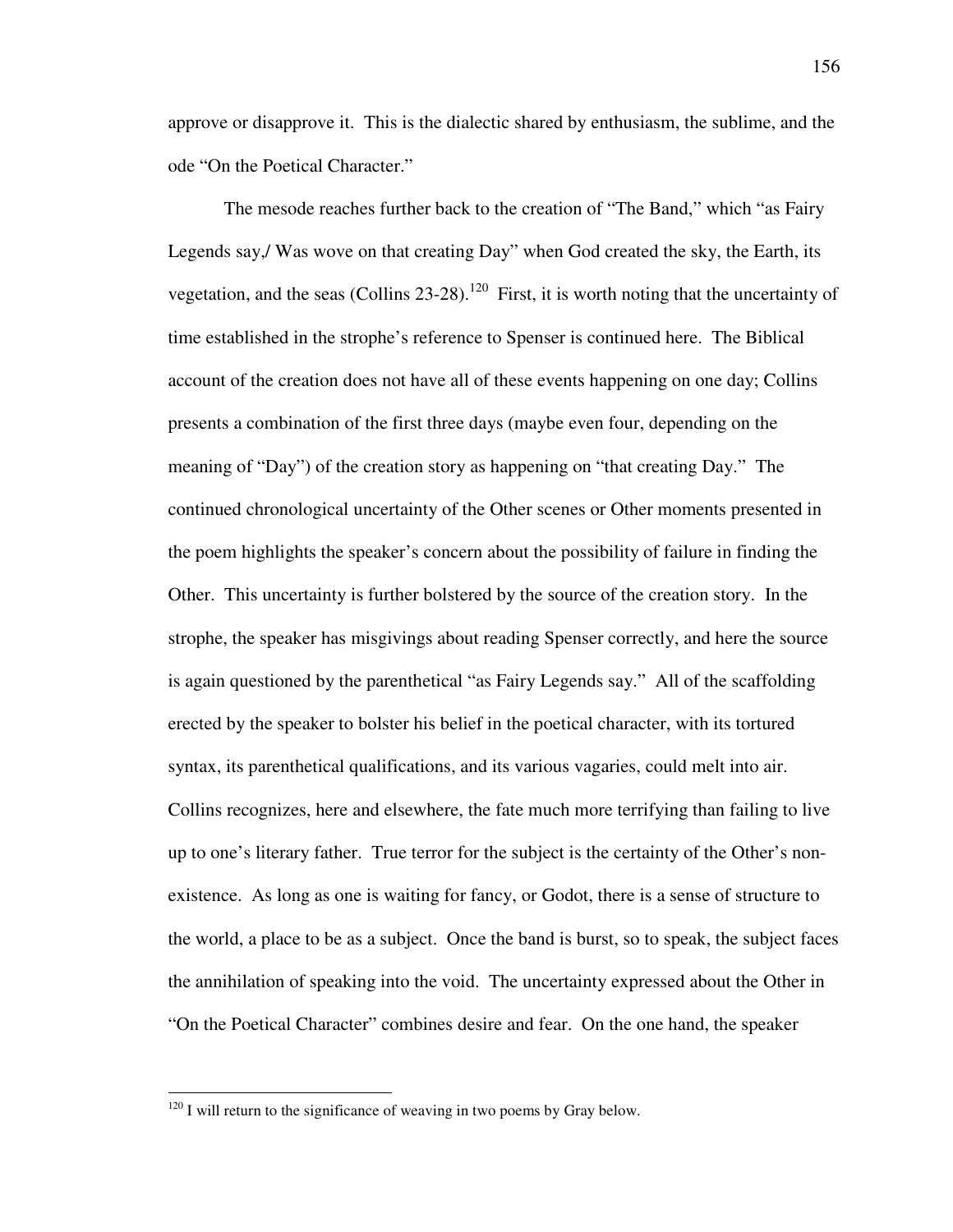desires the Other's confirmation of his vocation, and on the other, he fears that there may be no entity to provide this confirmation.

The mesode offers strong evidence that fancy is not simply standing in for the poet's own power of imagination. It is easy, when a personification is used in passing, to reduce it to an internal element of the poet, or a way of quickly figuring an abstract as a figure. When the personification begins moving about and acting, this strict and limited sense of personification is harder to hold on to.<sup>121</sup> In the case of Collins's mesode to the ode "On the Poetical Character," it is absurd to reduce fancy to a representation of the poet's or the speaker's faculties. The poem does not make precise the relation between God and fancy, though He is "Long by the lov'd *Enthusiast* woo'd," (29). The "Long" here might indicate that fancy is coeval with the Creator, maybe even one of his faculties, though that reading would turn their tryst on the "Saphire Throne" into something that Anna Barbauld would have doubtless found repulsive, rather than merely irreverent.<sup>122</sup> That fancy is the Creator's "lov'd *Enthusiast*" almost frames the poet's approach to her on Socrates' metaphor of the magnetic rings. What really matters is that both "Long" and "lov'd *Enthusiast*," in the context of the mesode, establish fancy as an entity separate from the speaker and the Creator, the third term required by enthusiasm.

As He places "her on his Saphire Throne," the poem switches from the rich imagery of the creation to a feast of sound: "Seraphic Wires," swell and fall as fancy, "from out the veiling Cloud" breathes "her magic notes aloud" (32-38). The certainty of

<sup>&</sup>lt;sup>121</sup> We might take Johnson's famous dictum on personification as a measuring stick here. I return to personification below.

<sup>&</sup>lt;sup>122</sup> See Anna Laetitia Barbauld, ed., <u>The Poetical Works of Mr. William Collins. With a Prefatory Essay, by</u> Mrs. Barbauld. [with Engravings after Thomas Stothard.] (London: T. Cadell, 1797) xxiv.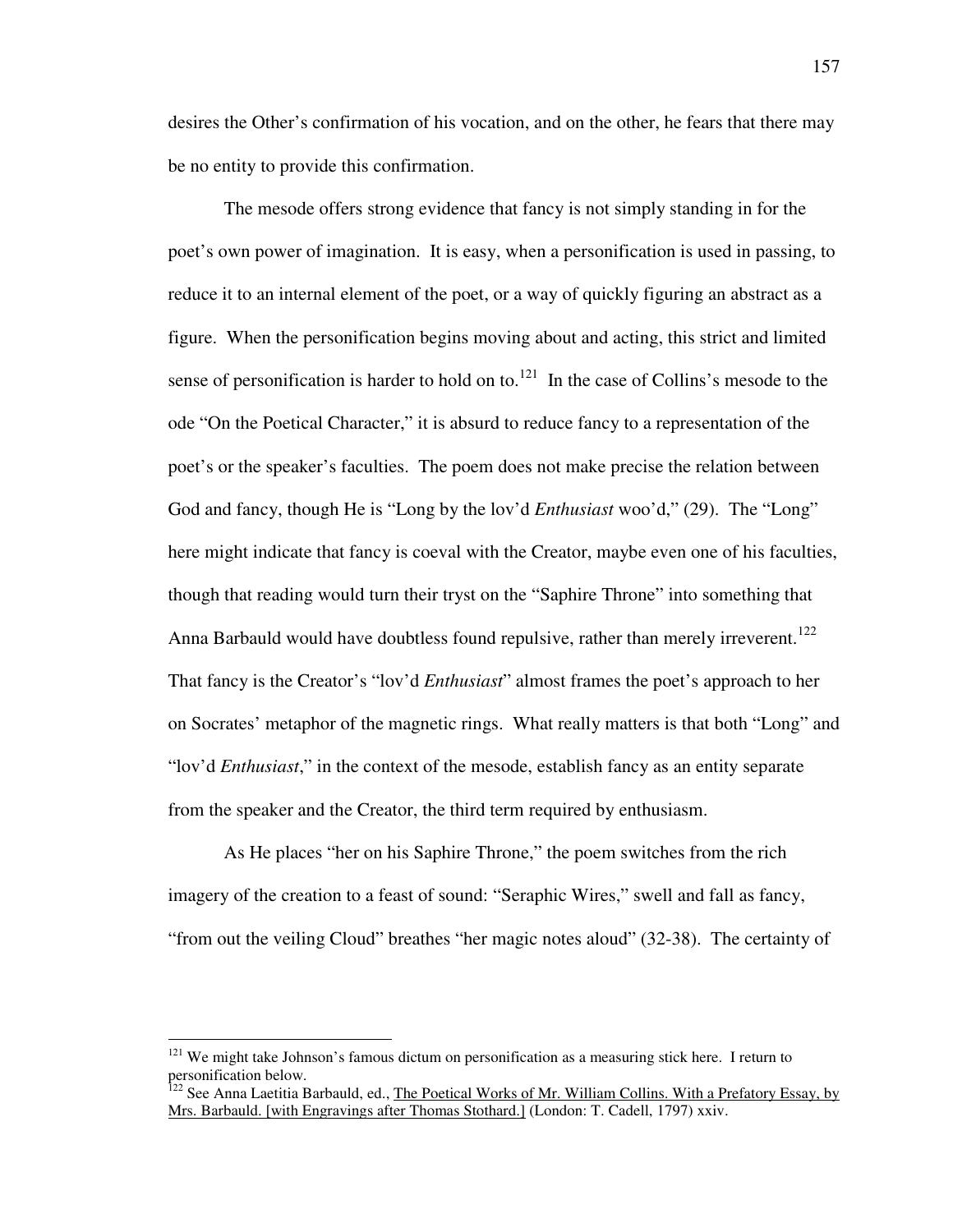vision is replaced by the less certain sense of sound.<sup>123</sup> Collins veils the divine couple's activities not merely out of decency but also out of his lack of certainty. Starr also observes the relative unimportance or unavailability of vision in Collins's poetry, noting that in the ode "To Evening," "the pictorial aspects of personification, those most closely associated with the device, are explicitly subordinate to an approach that emphasizes other senses" (87). The same could be said of the ode "On the Poetical Character." It is moves like this veiling that separate him from (and I would argue raise him above) a poet like Akenside, who freely claims to feel the power of his own prophetic mind, giving all in bold detail. Collins's muse is no mere stand-in for powers of the creative imagination that he has surely in hand. It is particularly important that fancy is obscured here because at this very moment "Thou, Thou rich-hair'd Youth of Morn,/ And all they subject Life was born!" (39). This birth, coming almost exactly half-way through the poem, is the poem's central event, and its meaning has long been disputed. I contend that this line's resistance to easy interpretation reveals the workings of a key aspect of mid-century poetry: personification.

The referent of the "rich-hair'd Youth of Morn" is not settled. Some hold that it refers to the sun, some to the ideal poet, some to the poetical character, and some to Apollo as a sort of sublation of these various elements. That many critics have approached this personification as requiring a specific and singular referent is not surprising; this is, according to Thomas Maresca, the way personification works. In his essay "Personification vs. Allegory," Maresca argues that personification is a univocal trope, in which a concrete element stands precisely for the abstract thing it embodies,

 $123$  If Collins's is indeed a poetry of vision, as Patricia Meyer Spacks' title would suggest, this switch from the visual to the auditory is telling. I return to Spacks' assessment of Collins below.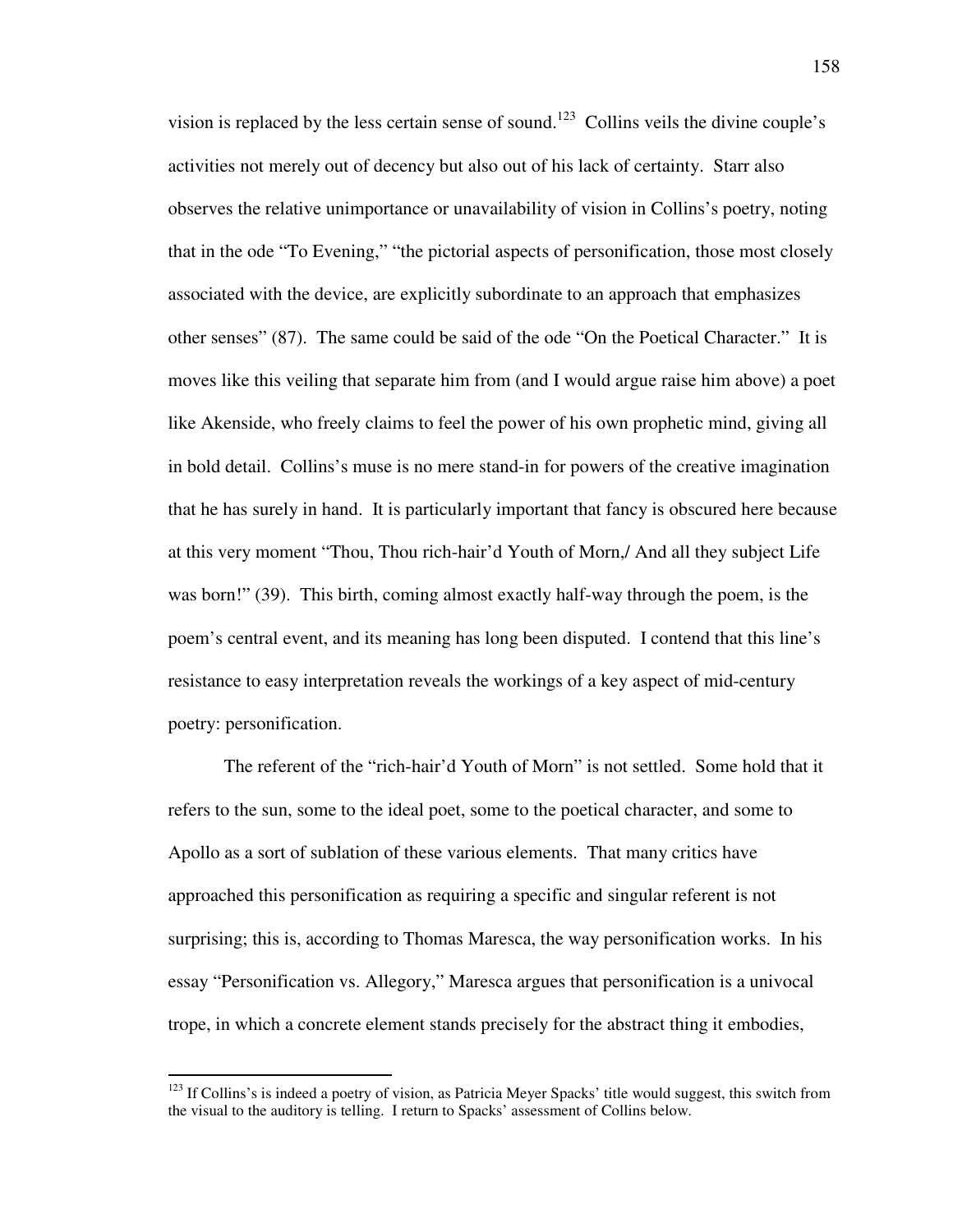with no room for slippage (Cope 25). To illustrate this, consider Maresca's example, The Pilgrim's Progress, of which he notes, "Christian flees the City of Destruction to seek the Celestial City. That is not a metaphor but a literal narrative statement, and it does not figure anything significantly other than what it says." He further notes that the one to one correspondence created by personification is perfectly suited to Bunyan's didactic purposes (Cope 24).<sup>124</sup> In their desire for a single referent for the "rich-hair'd Youth of Morn," some critics are simply holding to the definition and practice of personification.

Those critics who are satisfied with multiple referents for the "rich-hair'd Youth of Morn," the critics with whom I am compelled to agree, are clearly violating the rules of personification. The lack of a single referent for the personification indicates that Collins is not really engaging here in personification as we usually apply the term. Rather, he is creating an allegory, in the sense that Maresca opposes the term to personification. He compares allegory to a pun, arguing that "[j]ust as a pun cannot be paraphrased and still exist as a pun, so too allegory" (Cope 36). There is something irreducible in the multiplicity of the referent of allegory. This multiplicity does not destroy meaning, as Maresca thinks the deconstructive account of allegory holds, but enlarges it, adding meanings according to the ability of readers to comprehend them. Collins's so-called personification of the "rich-hair'd Youth of Morn" is really an allegory in which the referent need not be absolutely confirmed.

This is not simply a critical squabble over what trope Collins chose to employ in his poem. That he uses allegory at this very point further indicates the duplicity of

 $124$  I return to the question of Collins's didacticism as it relates to the problem of reference in his poems below.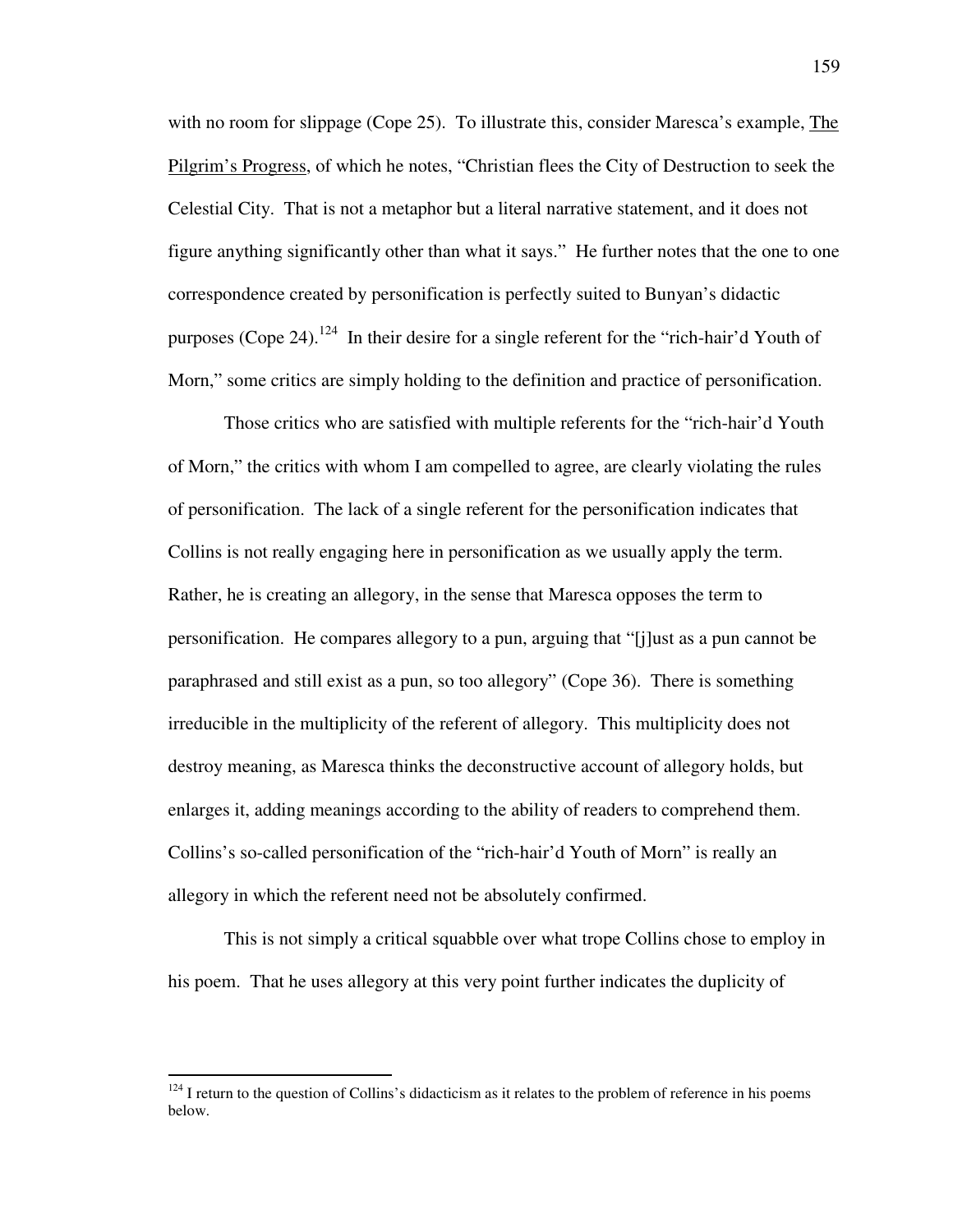language that makes addressing the Other so difficult and inevitable at once.<sup>125</sup> Just as in the strophe the broad simile between Spenser's Ladies' contest for Florimel's girdle and the poets' contest for fancy's prize breaks down at a certain point, the would-be personification that would capture the essence of the poetical character breaks down and points in several directions. The tools of language are marvelous in their power, they can produce a Fairie Queene in the right hands, but they have a harder time making manifest the nature of the poetical character. In this reading of Collins's trope as allegorical, I do not see allegory as a necessarily conscious choice of the author, but as a condition of language. Allegory is the name given to the dual phenomenon of the overlap of the symbolic and the real, in the Lacanian sense. On one hand, the symbolic cannot help but refer to the real. On the other hand, the symbolic can never wholly wrest the real into language. I situate the vicissitudes of enthusiasm, whether it be poetic or religious, precisely at this juncture. Enthusiasm is always the attempt to win something back from the real, to take the response of the gods as proof of one's identity as made evident by the very form of inspiration. If Collins could resolve the poetical character with a simple figure like personification, he would be a very different poet, a convinced enthusiast along the lines of Akenside, one whose certainty is a point of embarrassment, rather than one whose struggle is a point of continuing interest. In this allegory, Collins confronts us with the possibility of enthusiasm, not its conclusion, and it is in the opening of this possibility that Collins's greatness lies. Collins's poem presents the act itself rather than

<sup>&</sup>lt;sup>125</sup> Here I disagree with Marsca on the status of allegory. His essay suggests that allegory is a choice made by an author, or by a reader. Doubtless he would detect the defeatism of deconstruction in my contention that allegory is finally inevitable in trying to pin down the Other. If allegory were simply a matter of desire in language, then we should have no problem choosing to make what Lacan calls *das Ding* present in language, if we so choose. It is our collective and fortunate failure to do so that best supports my position. As a consequence, I regard his reading of Pilgrim's Progress as univocal as a useful strawman. Surely even a text as baldly didactic as this is available for deconstruction.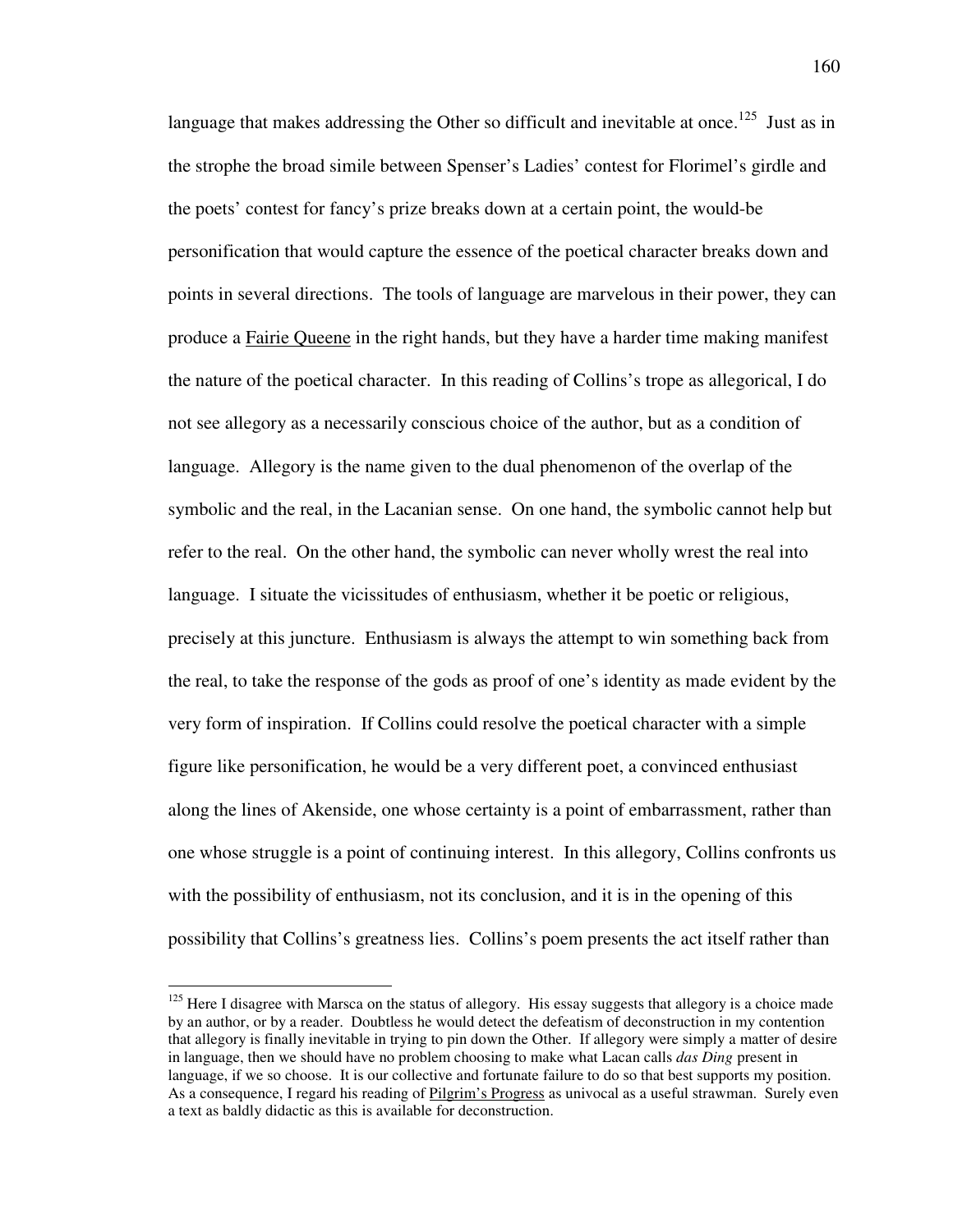its assured conclusion. I will return to the topic of personification and allegory after looking at the rest of the ode "On the Poetical Character."

Collins fleshes out the mythological armature of his creation story, writing that during this creation "The dang'rous Passions kept aloof,/ Far from the sainted growing Woof" (41-2). That the "dang' rous Passions" are not part of the poetical character fits with my argument that emotional excess should be severed from the discussion of enthusiasm and the mid-century poets. It also makes it harder to see Collins as a wild pre-romantic, harnessing the power of emotion to ride to glory; after all, "dang'rous Passions" could as easily indicate all of the passions as some of them. The passions kept away, but "*Wonder… Truth…*" and "All the shad'wy Tribes of *Mind*" were in attendance. That they were present as witnesses and not as co-creators, as celebrants and not as active partners, indicates how Collins conceives of the relation between the powers of mind and the power of fancy. They are not united, though they are related. At this point in the poem, it would be particularly hard to assert that fancy names only the creative power of the imagination, a faculty in the poet's control, which he exercises at his, will. The relation between the attendants and the creators repeats the enthusiastic structure of divine power entering the subject. The mesode ends with a return to this world and the relation of the poet to the divine: "Where is the Bard, whose Soul can now,/ Its high presuming Hopes avow?/ Where he who things, with Rapture blind,/ This hallow'd Work for Him design'd?" (51-54). Ending on this note, the mesode structurally reinforces the poem's central concern, which is the relation between the subject and the Other, the poet and the divine. I say structurally because the first twenty-eight lines of the mesode present the divine scene, and the last four present the mundane one. Structurally, the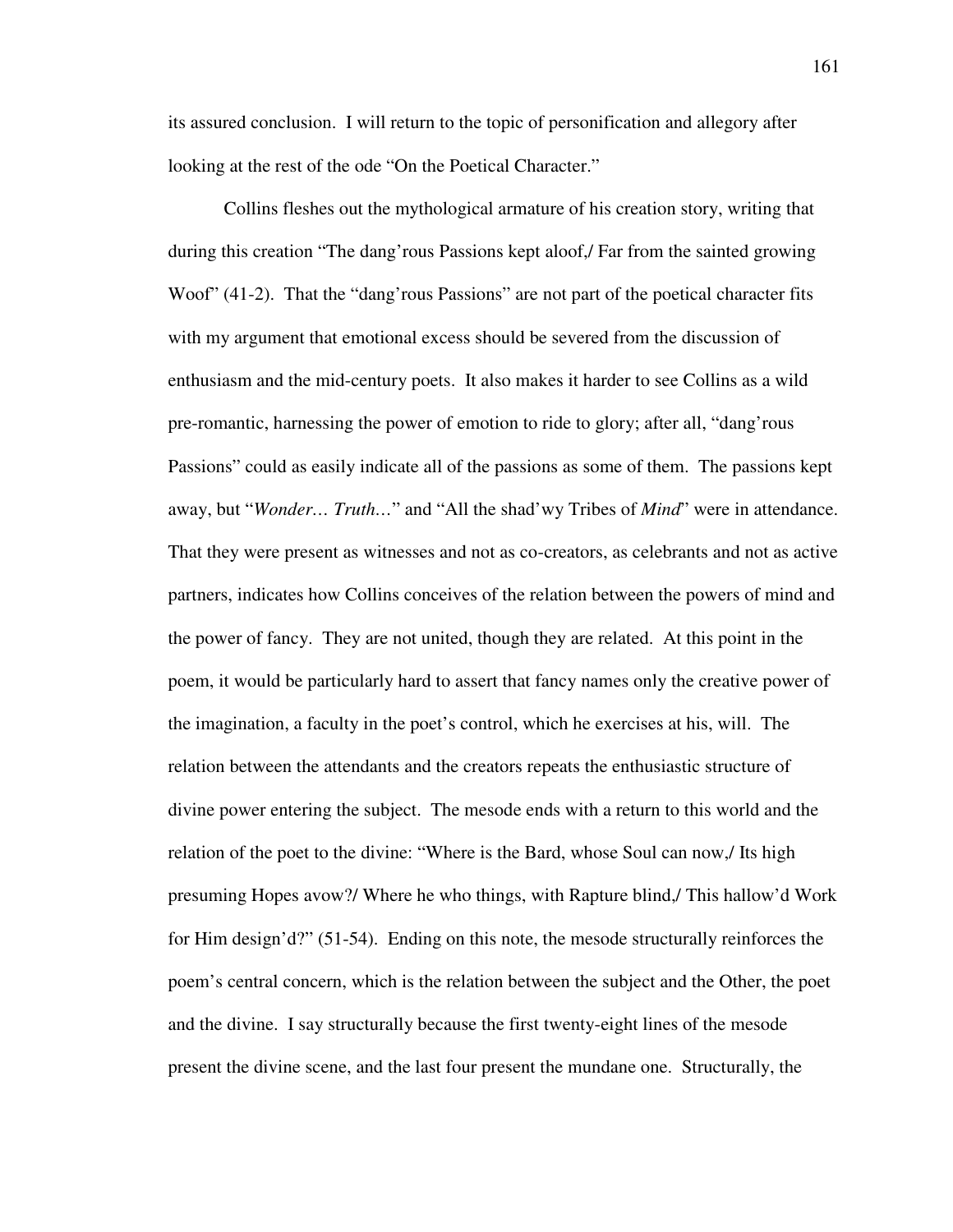mesode, like the other sections of the ode, sets the one scene against the other, and asks how they have met in the past, and if they might meet again.

The antistrophe returns again to another scene, this time one easily recognized, and even named, as like Milton's Eden: "An *Eden*, like his own, lies spread" (62). This poetic return to a scene created by the literary father suggests Collins's great debt to Milton. However, Milton's function is not as inspiration or source, but again, as in the case of Spenser, example. The envisioned scene is the place where Milton composed his verses. Milton is not figured here as self-sufficient and the cause of his own greatness. Rather, "His Ev'ning Ear,/ From many a Cloud that drop'd Ethereal Dew,/ Nigh spher'd in Heav' its native Strains could hear" (64-66). His greatness is the result of being close to heaven, close enough to hear "its native Strains." Indeed, the presence of the many clouds and the "native Strains" of heaven strongly suggest that Milton hears fancy breathing "her magic Notes aloud." That inspiration takes place auditorily rather than visually should come as no surprise here. First, the switch from vision to sound in the antistrophe echoes that same switch in the mesode, where fancy's tryst with the Creator is rendered in sound. Second, the switch is appropriate since the subject of the description is the great blind poet. The speaker puts himself in relation to Milton: "With many a Vow from Hope's aspiring Tongue,/ My trembling Feet his guiding Steps pursue" (70- 71). He is drawn along like a magnetic ring, following his literary forebear, but to what end? His end is not to imitate Milton, to draw lessons and rules from his art, as Pope advised at the beginning of this chapter. Rather, he wants Milton to show him the way to fancy. His model of gaining sublimity from Milton is not Pope's mimetic model, but Longinus's mysterious model of inspiration.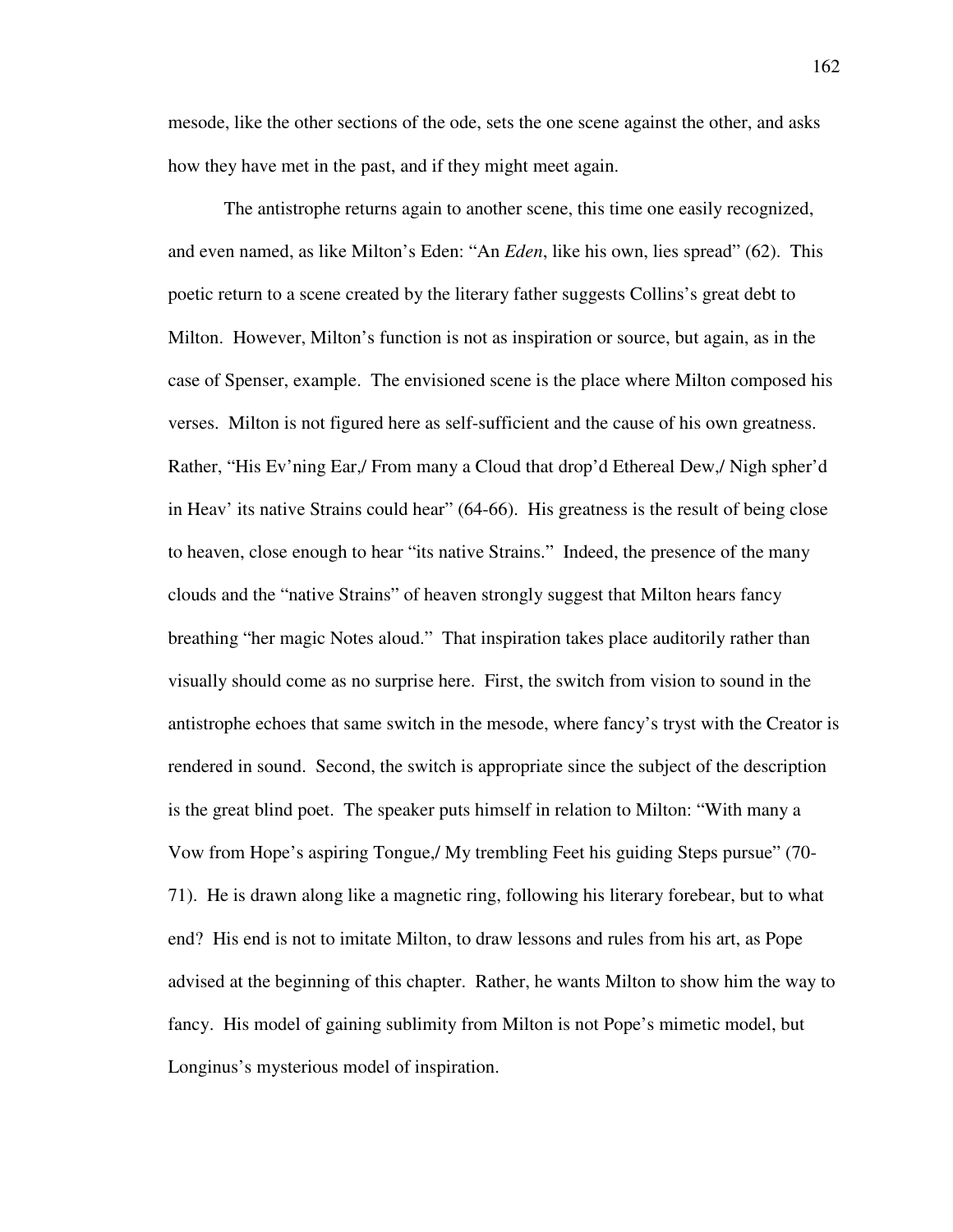That this is a matter of inspiration is evident in the final lines of the poem, which indicate the fate of the pursuit of Milton:

 In vain—Such bliss to One alone, Of all the Sons of Soul was known, And Heav'n, and *Fancy*, kindred Pow'rs, Have now o'erturn'd th'inspiring Bow'rs, Or curtain'd close such Scene from ev'ry future View. (72-76)

If Milton was great, it was because of "Heaven and *Fancy*," rather than anything of his own doing. The speaker asks only to be put in the same position Milton had before him, to receive fancy's gift of inspiration by entering "th'inspiring Bow'rs." The final two lines are the moment of triumph for critics looking for the anxiety of influence, because they seem to depict a poet paralyzed by the power of his predecessor, lamenting than he will never be able to do the things the former did. However, I have established that time referents are not always clear in this poem. What exactly is meant by "now" in the second to last line is not entirely clear; Sitter suggests that "[p]erhaps the Edenic 'scene' is closed to any *future* view, but Collins and his readers have just had a good look" ("Collins" 274). If there is a positive sense granted by this "now," its modesty is in keeping with the rest of the poem, which has questioned throughout how the poet and the divine come together. Likewise, the final line offers another possibility, that the "kindred Pow'rs… curtain'd close such Scene from ev'ry future View." If by "such" Collins means every scene which could inspire a future poet, then we have something like the closing of the canon of prophecy. However, "such" could also refer to this specific Miltonic scene, and "Such bliss to one alone…/ was known" seems to support this reading. The speaker's veneration of Spenser in the strophe seems to indicate that he has felt fancy's flame, though it would be absurd to make Spenser's scene of inspiration look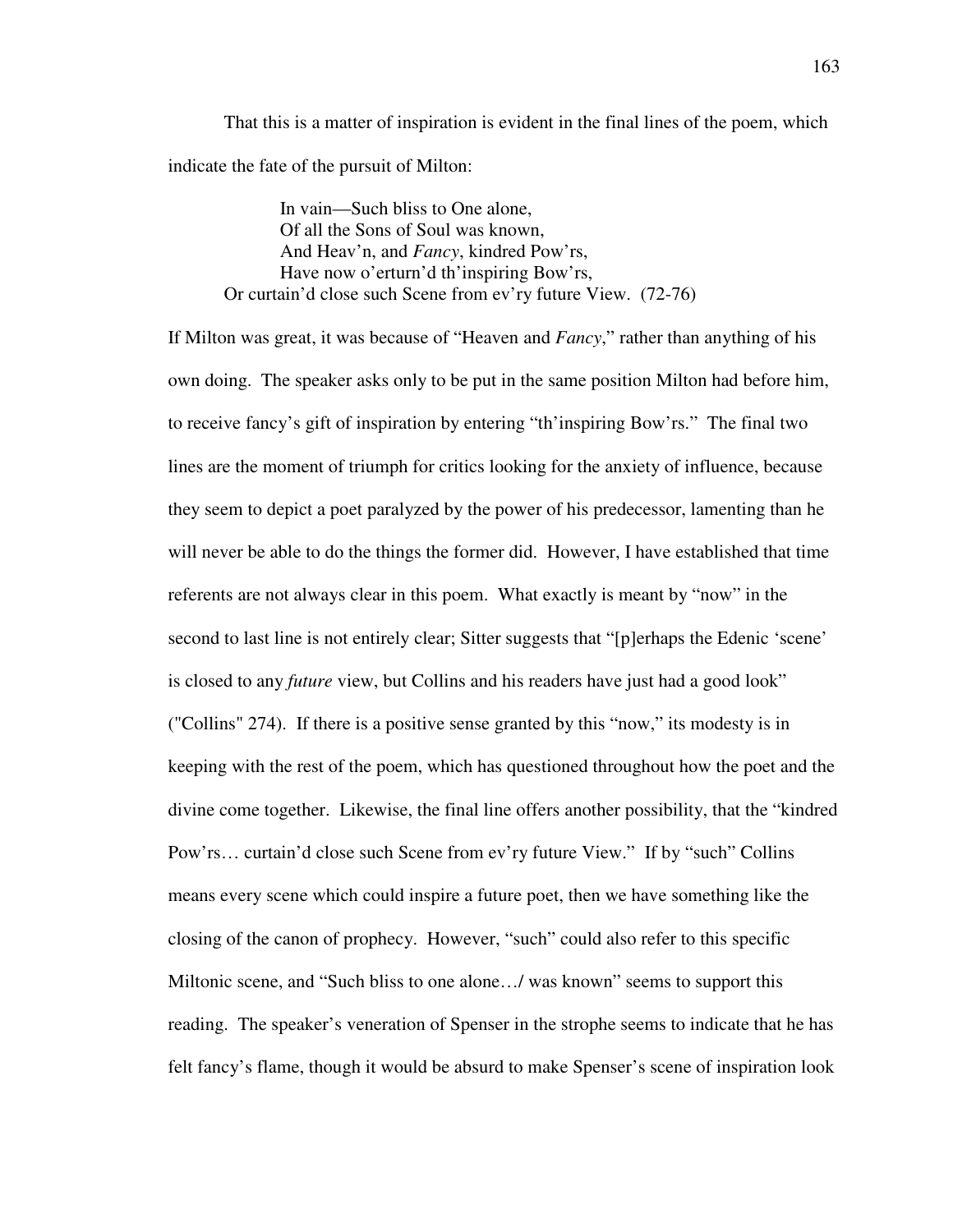like Milton's Eden, so there may be more scenes of inspiration to come. Milton's solitary bliss was the vision of Eden he was given by fancy. The reading of the poem's ending as a sour note, an admission that the speaker has no chance at greatness, it at odds with the speculative and open nature of the rest of the work. Just as there is from some quarters a push to reduce allegory to personification, there can be a push to find a conclusion, to reach a third moment. Part of the point of Collins's "Ode on the Poetical Character" is that conclusions, like the prospect of divine inspiration, are not so certain. The unknown element is the possibility that the Other does not have a place for the subject, that the bower of earthly bliss has no connection to the divine.<sup>126</sup>

 The point of this reading of Collins's greatest ode, which at times parallels my reading of Warton's "To Fancy," is to show that Collins and the other mid-century ode writers do not approach their literary fathers antagonistically. It is far more accurate to say that they approach the Other, which includes literary history, the imagined development of poetry from its golden age to the present, enthusiastically. If there is anxiety here, it stems from the possibility that this Other, the third term required for enthusiasm, will not recognize them, not from the possibility that a more able man has already done all there is to do in poetry. This enthusiastic relation to the Other affects mid-century poetry in many ways. It can be a source of authority. It can set the scene for depictions of inspiration that go beyond Pope's mimetic model, as I have shown with Warton and Collins. In the following section, I examine the Augustan relation to the Other as it contrasts with the enthusiastic relation to the Other. This distinction, which I

 $126$  I am tempted to say that Collins's critics who see nothing in his allegory that reaches beyond himself, that see fancy as a stand-in for his own imagination, have only fulfilled the negative prophecy that they read at the end of this ode. By failing to consider the inside/outside question, these critics have "curtain'd close such Scene from ev'ry future view."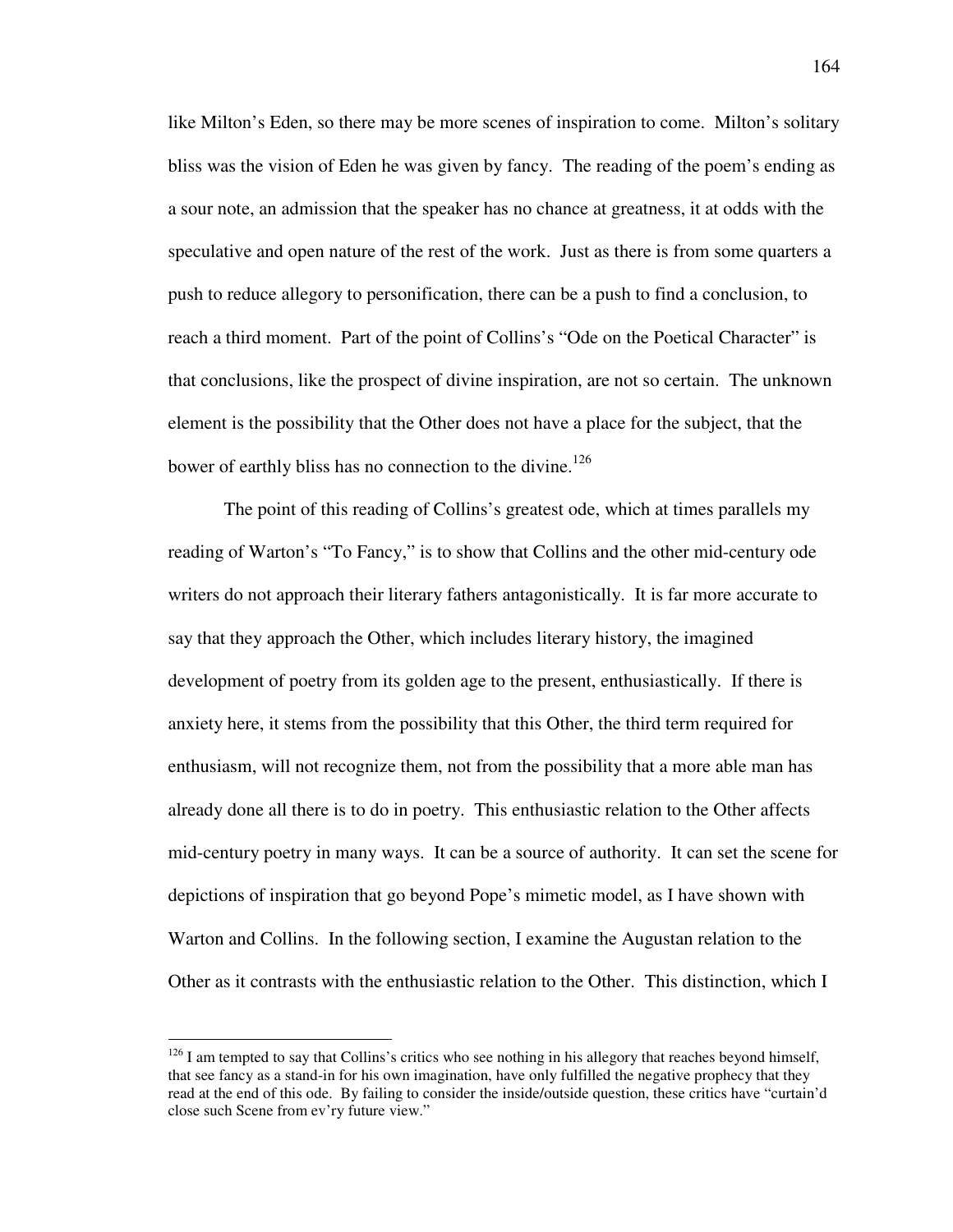fit under the umbrella of Collins's title "descriptive and allegoric," has great consequences for understanding the poetry of both schools. These consequences will be made particularly clear through a closer look at two different schemes personification.

# **The Sons of Pope**

 Obviously, not all critics of the mid-century fall into the "pre-Romantic" and "post-Miltonic" schools. There are also those who question the split that Frye sees between the Augustans and the poets of sensibility, preferring to find for poets like Collins a place within Augustan poetry. Critics who would diminish the differences between Augustan poetry and the mid-century enthusiastic poetry have tended to concentrate on three inter-related topics: personification, self-authorization, and the threat of madness brought by the clash of imagination and reason. I will argue that these topics, and the take on them offered by Augustanizing critics of mid-century poetry, are determined by a skeptical relation to the Other, expressed in views on art and cosmology. By "Augustanizing", I mean the uncritical application of Augustan views to non-Augustan poetry. The root of Augustanizing is the silent assent to the position that the Other exists, but does not speak. I will show the consequences of this concept in more recent criticism of mid-century poets.

The tendency to Augustanize arises primarily out of the canonical place awarded the Scriblerians. The aesthetic power of Pope and his cohort (particularly as expressed in polemical works such as Peri Bathous and The Dunciad, following in the footsteps of Dryden's MacFlecknoe) still exerts a great deal of control over critical opinion. In a recent survey of Pope criticism, Jennifer Snead claims that the mid-1980s saw the establishment of two camps, one bent on "revealing the flawed and fissured systems of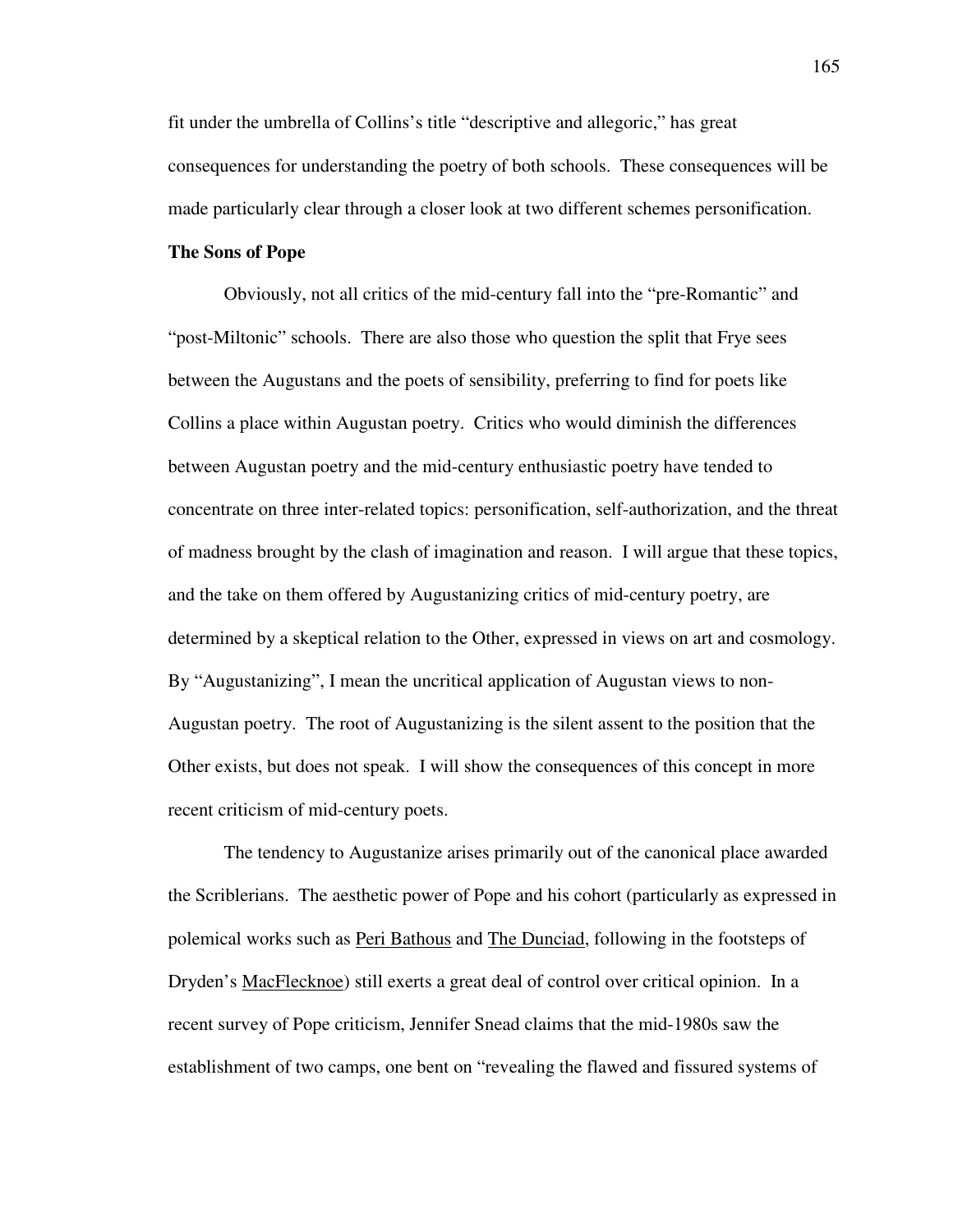belief" behind the poetry, the other trying to "shore up the opposite image of Pope as an embattled humanist." She goes on to write that "[m]uch of the scholarly work produced on Pope over the following two decades has positioned itself, implicitly or explicitly, somewhere along the spectrum… of this debate" (349). The defense of Pope's humanism often amounts to an extension of neo-classical standards beyond their proper application. I argue the great fun of skewering supposedly lesser poets has colored the reception not only of those poets (How many critical studies of Shadwell or Cibber are in print? Who but the most dogged researchers read Blackmore and Dennis?), but also of the midcentury poets.

 One strong proponent of the continuity argument which would put Collins and company in the school of Pope, is Patricia Meyer Spacks. In her oft-reprinted article, "The Eighteenth-Century Collins [1983]," she bemoans the historically over-determined approach to the poet. Referring to Bloom and Sherwin specifically, and taking aim at a Freudian orientation shared by these and several other critics, she sums up the contemporary response to Collins: "The currently fashionable view privileges poetic sensibility, posits discernible relations between psyches and the texts they originate, appropriates Collins to the values of Romanticism." To this, she opposes her argument "that he belongs, rather, to the century of Pope and Johnson, the century in which he lived" ("Collins" 4). $^{127}$ 

 $127$  The Augustanizing tendency can be seen in Spacks' equation of "the century in which [Collins] lived" and the "century of Pope and Johnson," as if there were no other way to read the century than as belonging to the titans of neo-classicism.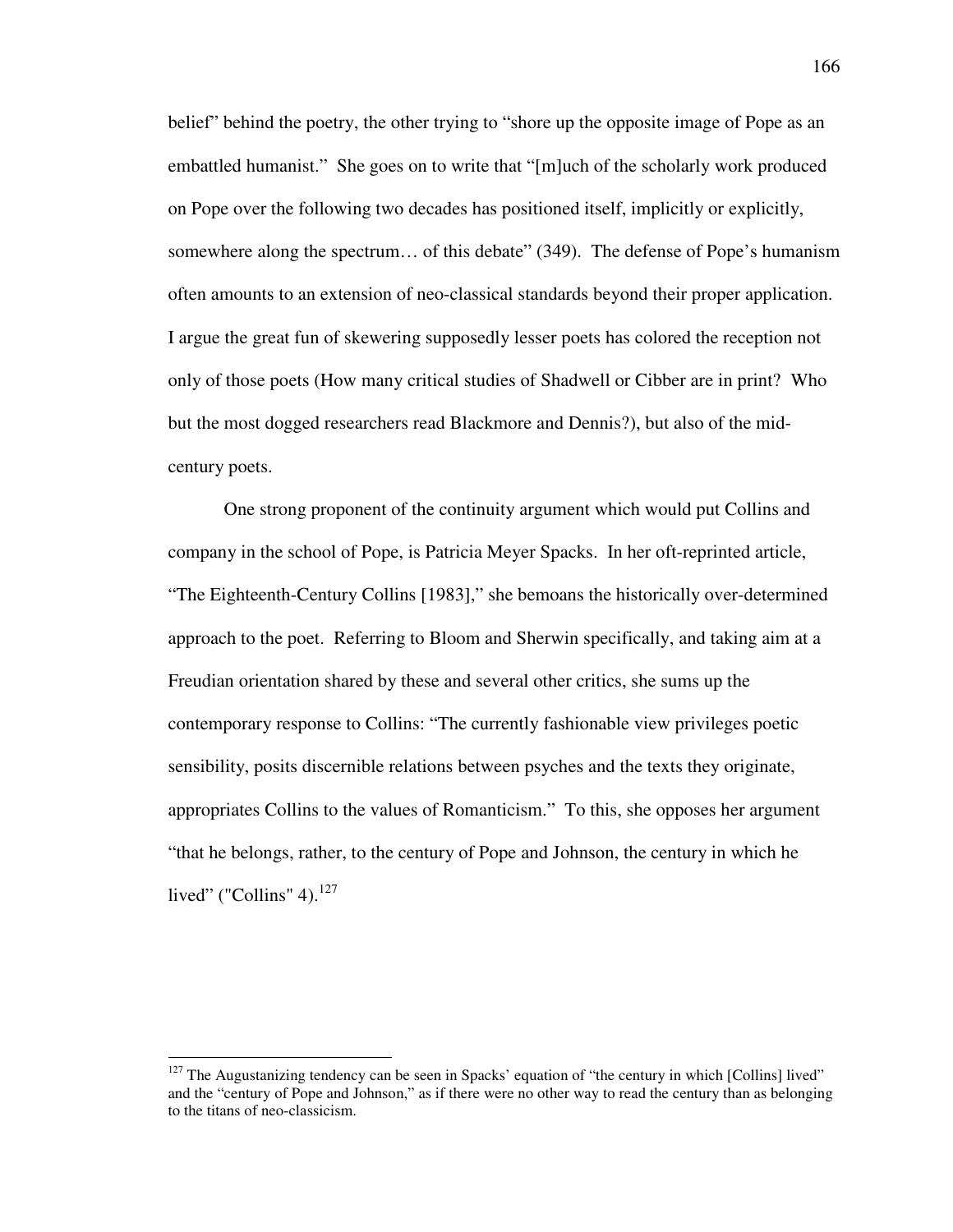This charge and counter-claim are certainly reasonable. It cannot be wrong to put Collins, or any other poet, in his own historical context.<sup>128</sup> Spacks also deftly exposes the dangerous potential in psychoanalytic criticism of using texts to reach conclusions about their authors. This danger is only heightened when there is colorful biographical material to link the poetry to, such as Collins's questionable mental health (Spacks "Collins" 5). Because this temptation to psychoanalyze the author through the text is so prominent, and so laden with problems, I would like to take a moment to indicate that my approach does not fall into this trap. It is partly because the biographical can be so tempting that I put my approach forward as rhetorical. I am not concerned with the fears or beliefs suffered by Collins or Akenside as they composed their poetry. Instead, I am only concerned with what their poetry *does*. The mode of establishing authority that I argue distinguishes the poetry of sensibility from the Augustan is a textual-rhetorical, and not a biographical matter.

 Spacks' analysis of Collins yields a picture different from the visionary and demonic one suggested by Bloom and company. She sees him as a conventional poet, working within the Augustan norms established by Pope and Johnson, particularly when it comes to personification. Commenting on Collins's poem "The Manners," she writes "his reliance on a personification devoid of pictorial reality to distance the speaker from his own concerns and to authorize a project of psychological and social investigation foretells the technique of Johnson's [The Vanity of Human Wishes]" ("Collins" 14). Collins uses personification not to play out some oedipal drama, as some agonistic critics would have it, but to launch an investigation into the limits and applications of reason and

<sup>&</sup>lt;sup>128</sup> Weinbrot is another critic who favors putting Collins in his own context. See his essay in Howard D. Weinbrot and Martin Price, eds., Context Influence and Mid-18th Century Poetry (Los Angeles: U of California, 1990).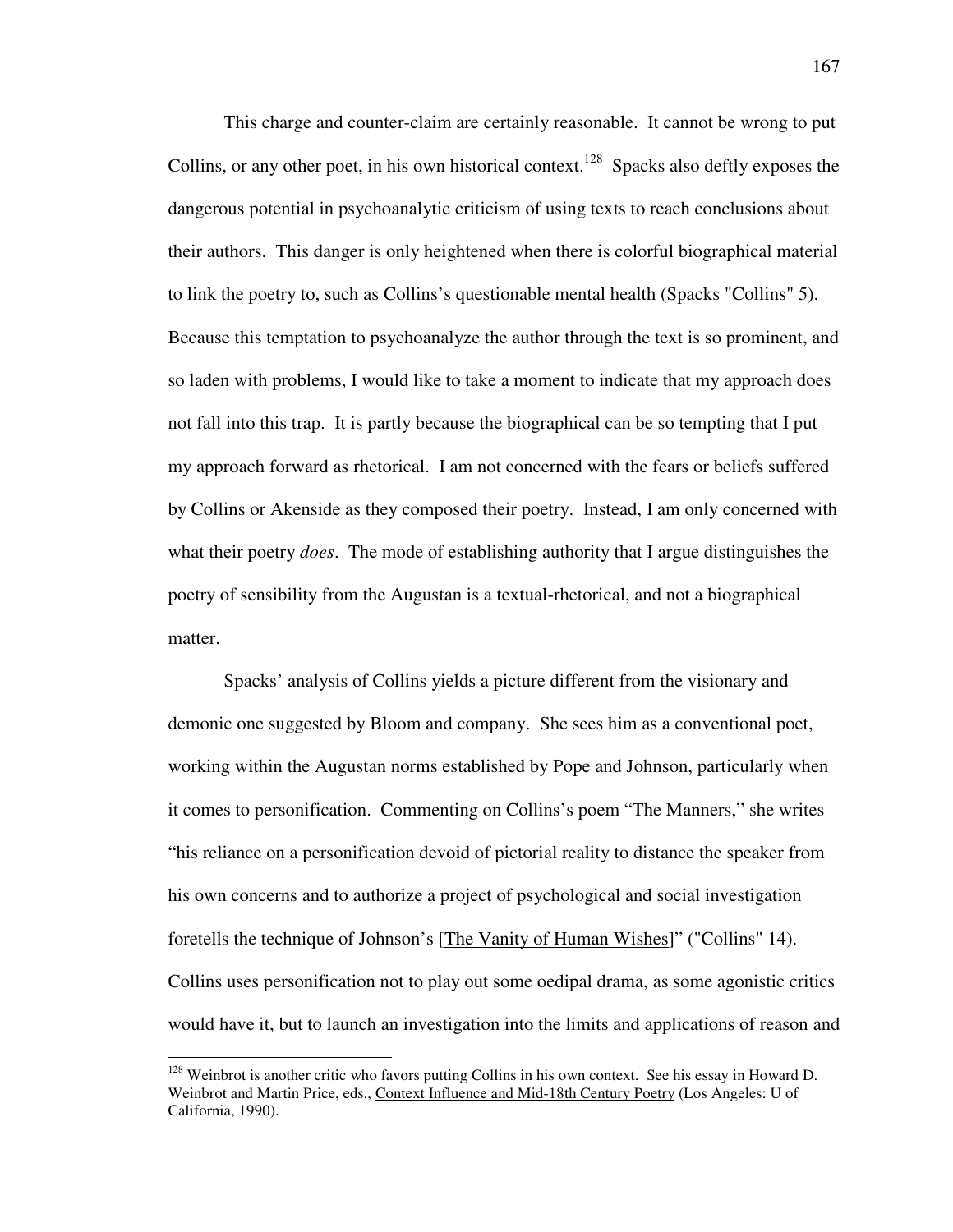imagination, which marks his interests and techniques as very close to Augustan interests and techniques. His personifications move toward generality, rather than specificity, making them part of the Augustan project of establishing a universal shared subjectivity. If the strictures of Augustan poetry are less clear in Collins, according to Spacks, it is in part that he is a lesser poet than Pope or Johnson, and in part because he lacks the "[a]rtistic tradition, social decorum, and Christian faith" used by "Reynolds, Burney, and Johnson," for "judging and controlling the self" ("Collins" 17).<sup>129</sup> At this point, Spacks offers only the evidence of her reading of the poems to show that Collins lacked trust in these institutions, the weakest link in her chain that would bind Collins to the Augustans. $130$ 

 Concluding her reading of Collins, Spacks says "I read Collins's poems as a series of questions about the possibility of self-authorization," and these questions go largely unanswered ("Collins" 21). I agree that authorization is a major concern for Collins and the period, though to characterize it as "self-authorization" is already to beg the question, as it limits the source of authority to the self.<sup>131</sup> The enigma onto which Spacks does not shed light is, why is authorization a question for Collins? Certainly for Pope or Johnson, or even for as strange a figure as Smart, authorization is not an unanswerable question because the form of the answer is already present in the poetic practice and tradition of the period. In these terms, even if one wants to stretch and call Collins an Augustan, he

 $129$  Here I think Spacks is very close to articulating the difference between the Augustan relation to the Other, represented by these relatively stable institutions, and Collins's, which is marked by doubt and failure.

<sup>&</sup>lt;sup>130</sup> This is a key point, as Spacks is essentially inserting her conclusion as a premise in her argument. For her, Collins doesn't have access to these external forms that other Augustans use to tame their fears, and his poetry is an expression of this, rather than an expression of his debt to Milton or of the power of imagination, as pre-Romantic or Bloomian critics would have it.

 $131$  It is no coincidence that Spacks converts the question of authorization to one of self-authorization: I will develop the argument that self-reference is a characteristic of the Augustans and their modern critical proponents later in the chapter.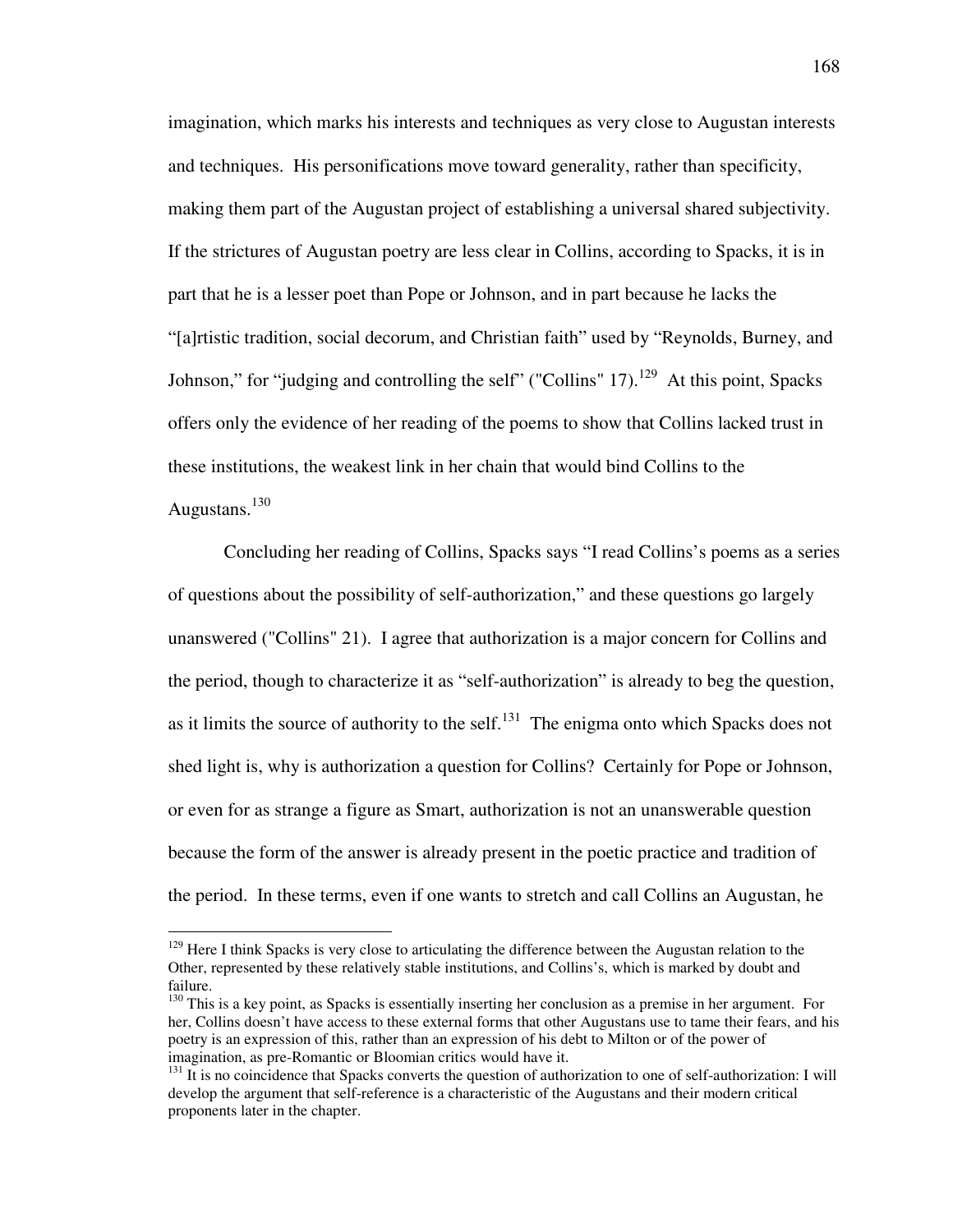is certainly a failed Augustan, in many ways. I argue that it is precisely this difference, this question of authorization, that splits the mid-century poets from the Augustan poets. To use the fact that both the Augustans and the poets of sensibility raise questions about authorization, while obscuring Collins's lack of answers as an individual quirk, an idiotic (in the solitary sense) mistake, is to miss the importance of placing the poetry of enthusiasm in the context of its forebears altogether.

#### **The Augustan Relation to the Other**

The soul of the tendency to read the mid-century poets as Augustan lies in two assumptions: that there is a hard boundary between inside and outside, and that nothing ever really comes from outside. This hard boundary is particularly evident in Pope's cosmology, its consequences for epistemology, and theories of art. Here we see something of his cosmology:

But of this frame the bearings, and the ties, The strong connections, nice dependencies, Gradations just, has thy pervading soul Look'd thro'? or can a part contain the whole? (29-32)

Pope's ordering of the universe in these lines positions the subject in a definite relation to that universe. Its elements are ordered, "Not *Chaos-*like together crushed and bruised" though human perception and understanding is not equal to understanding that order in its own terms, "But as the World, harmoniously confus'd" (Windsor-Forest 13-14). Because the subject is so perfectly circumscribed, a part that cannot contain the whole, any reaching beyond this narrow compass of the part, of the inside, is the definition of folly. This limiting of the subject's scope combined with locating it precisely in a supersensible network is emblematic of what I call the Augustan relation to the Other. The Augustan subject, just like Pope's Bolingbroke, is trapped by its very faculties in an inescapable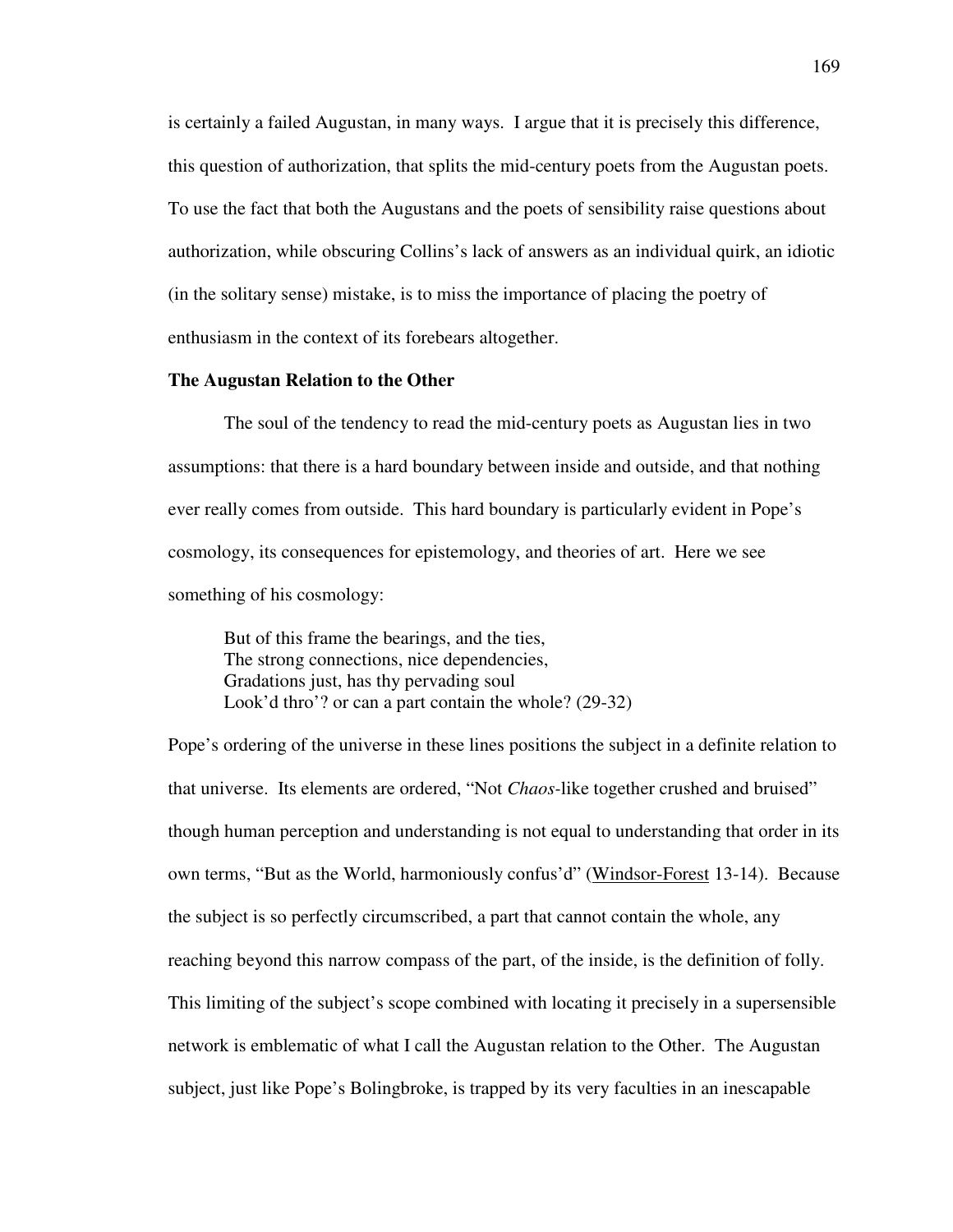microcosm; the only wisdom available to it is to recognize itself as the inmate of perception. I said earlier that neo-classicism is the success of Alcmeaon's isonomia. Pope's cosmology demonstrates this, ordering the universe, the polis, and even the organs of the body.<sup>132</sup>

The Augustan relation to the Other that limits the sublime to self-reference and enthusiasm to self-authorization is very much Cartesian. As I claimed in chapter one, polite society in eighteenth-century Britain got along primarily by not referring to first principles, because such principles are at once necessary to discourse and excluded from it. What I call the Augustan relation to the Other is precisely the stance that leaves first principles wholly to one side, in order to press on with the semblance of shared qualities. This relation to the Other is Cartesian because it is Descartes' brand of subjectivity, and the science that it entails, which functions by leaving God, the Other, wholly in the margins, unquestioned and unmentioned, as much as possible. Recall that, for the Cartesian subject, the Other is a silent guarantee—Descartes only needs God for a brief moment on his path to founding his subjectivity. For the Augustan subject, as described in Pope's Essay on Man, it as vital that order reign as that it be excluded from perception.

This strategy of clearly locating the subject in the context of a regular and ordered Other can be seen in the type of verse at which neoclassical poets excel all others: the heroic couplet. In her study of the master of the heroic couplet, Alexander Pope, Laura Brown claims that the aphoristic verse form "records a proposition rather than a movement" (53). The heroic couplet establishes a sense of finality, of being all encompassing in scope. The very two-beat rhythm of the couplet suggests this perfect

 $132$  For another instance of the Augustan subject aligned with an understandable universe, see Starr's readings of Shaftesbury: G. Gabrielle Starr, Lyric Generations: Poetry and the Novel in the Long Eighteenth Century (Baltimore: Johns Hopkins UP, 2004) 80-85.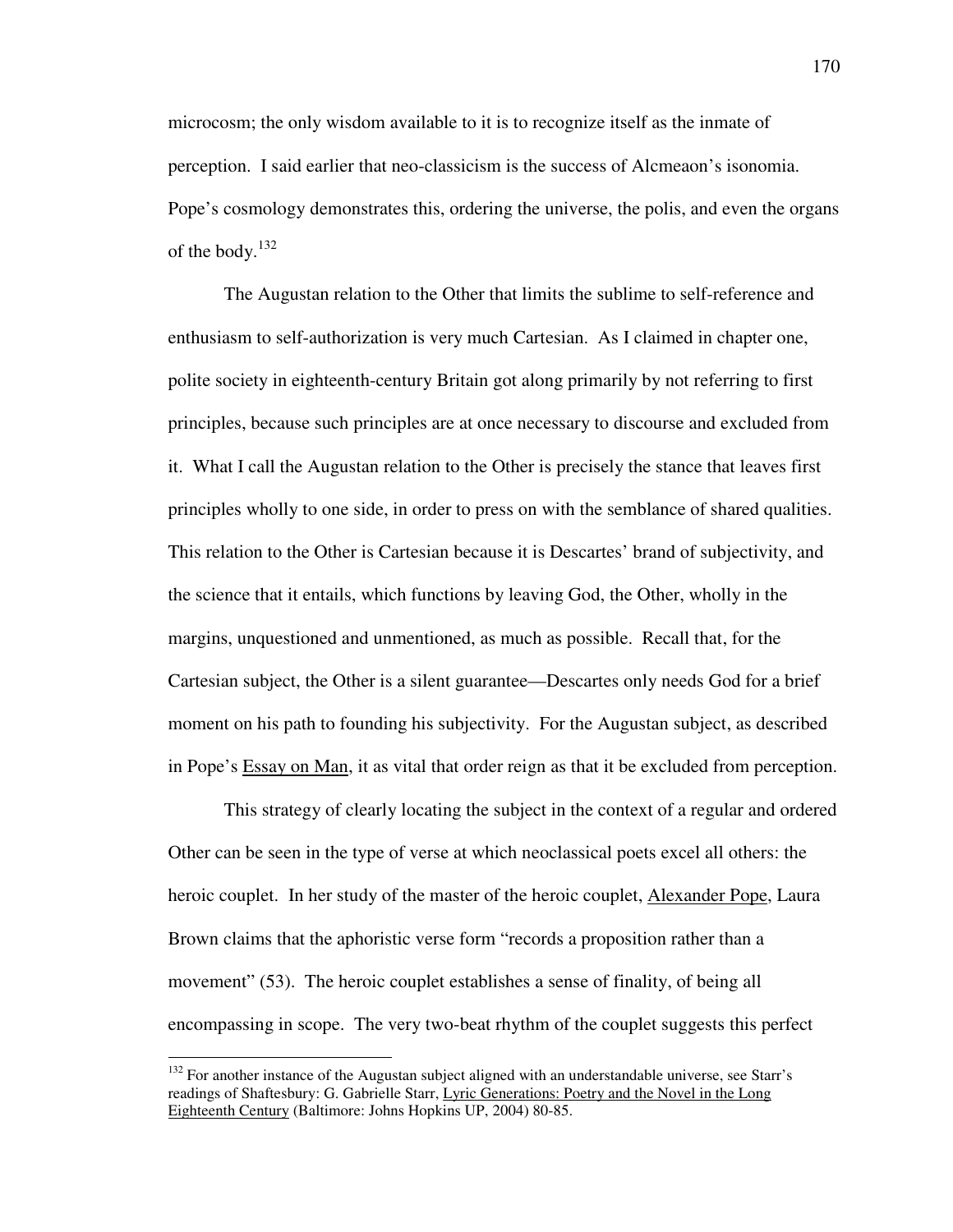ordering of the universe, a hasty movement from the first moment to the third that closes out the possibility of the second, fleeting moment. Of such paired opposites as writing and judging, genius and taste, wit and judgment, colouring and learning, which Pope uses to distinguish between creating poetry and criticizing in the Essay on Criticism, Brown says "the system goes on to determine the inner logic of the human soul, where '*Understanding'* gives way to *'Memory'*, and *'Memory'* to *'Imagination'* (56-9) in a neat and comprehensive hierarchy" (55). The pairing of terms in lines turned to pairs creates an Other, an order of things, in which the poet can locate himself or his reader as subject. By seeming to encompass all in opposites, Pope's verse leaves the impression that nothing is left out. The Other for Pope functions according to the great chain of being, which means there is a place in the imaginary for each subject. This ordered Other is what Brown calls "the neo-Platonic belief in an ordering principle that determines the logic of the universe" (55). The Augustan Other (which Pope most often calls "nature," in all its meanings), a silent order without gaps, plays the same role as Descartes' god; only non-deceit is required to substantiate and ground the subject.<sup>133</sup>

A further example of the Augustan relation to the Other is found in Johnson's criticism of Thomson's Seasons. Of Thomson's masterpiece Johnson famously writes

The great defect of the *Seasons* is want of method… Of many appearances subsisting all at once, no rule can be given why one should be mentioned before another; yet the memory wants the help of order, and the curiosity is not excited by suspense or expectation. (Lives V. 3 269)

There are two opposed relations to the Other here: Johnson's, in which the relation is characterized by an order that ultimately locates the subject in a well-defined space, and

<sup>&</sup>lt;sup>133</sup> For an alternative reading of Pope's employment of the heroic couplet, see the final chapter of Margaret Anne Doody, The Daring Muse: Augustan Poetry Reconsidered (Cambridge: Cambridge UP, 1985).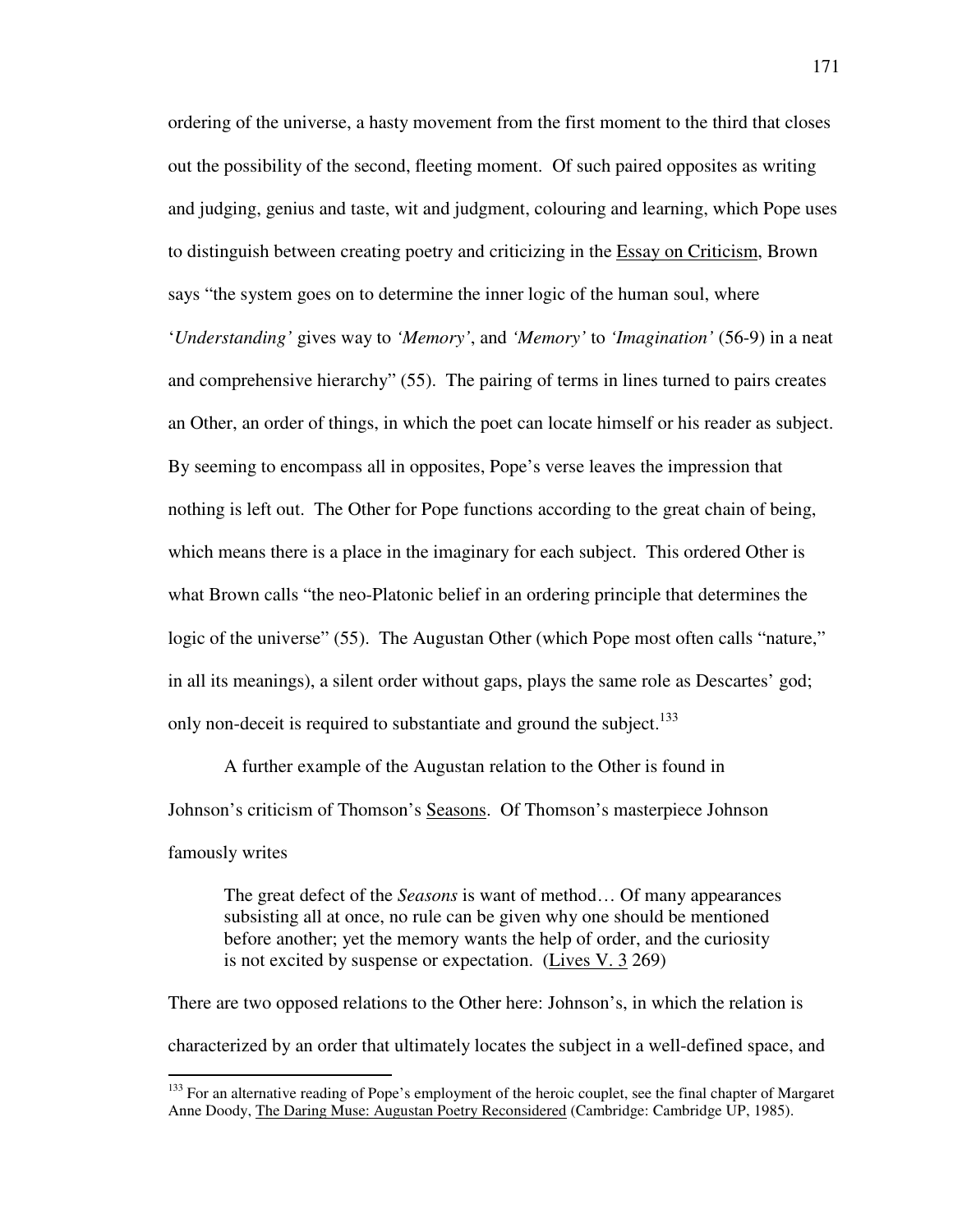Thomson's, in which the subject is there to be inspired rhapsodically by the Other, which may or may not come in an order that makes sense. Johnson's disapproval of the Seasons' lack of a plan indicates more than aesthetic judgment; because of the poem's subject matter and method, his judgment of it reveals the world-view that underpins his Augustan aesthetic.

In The Skeptical Sublime: Aesthetic Ideology in Pope and the Tory Satirists, James Noggle clearly traces the contours of this relation to the Other. Seeking, in part, to reconcile Tory satire with the tradition of the sublime, Noggle claims that Pope and his cohort present a skeptical sublime, one which questions humanity's knowledge, rather than buoying it up in some epiphanic final moment. There is value in this argument; if nothing else, it envisions a sublime that manages to hold on to some of its requisite terror. Certainly, the conclusion to the skeptical sublime is not pleasant, as the subject rebounds on himself, and is left to lament the impossibility of understanding the universe. This reading of the sublime is offered as an alternative to the more pervasive Burkean or Addisonian accounts, in which the soul is inflated and the subject is allowed to feel his power in the final moment. However, the skeptical sublime is ultimately not different from the more familiar accounts. While the subject Noggle envisions certainly is not comforted in his rationality or his ontological calling, it does confront something awesome before which it fails to understand. This sublime object, the order of the universe, for instance, is the immaculate and untouchable Augustan Other. As Pope has it in his Essay on Man: "A mighty maze! But not without a plan," and later "All Nature is but Art unknown to thee;/All chance direction, which thou canst not see;/All discord, harmony not understood." To the human eye, all seems to be chaos, but there is a plan,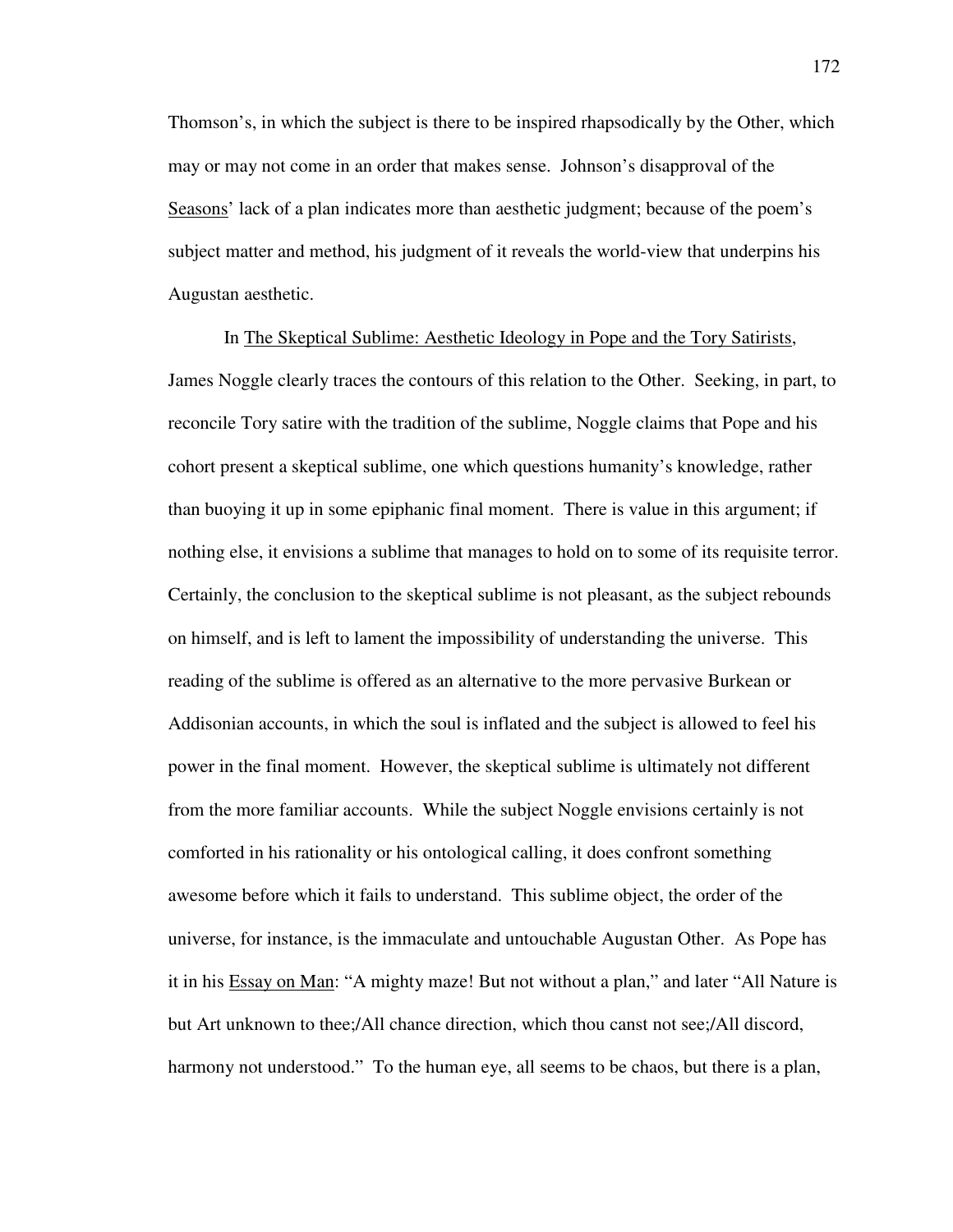which is available only from the super-position of the deity. In the skeptical sublime, there is an order out there, a consistent Other who has structured this universe, but it has not constructed it for our understanding. The failure is entirely subjective, and the lesson of the failure is not to inquire too far beyond one's own realm: "The bliss of man (could pride that blessing find)/Is not to act or think beyond mankind" (189-90). The Other is left wholly intact by the skeptical sublime, just as it is by the Kantian one; the two approaches simply set different limits for humanity. These versions of the sublime function like an insurance policy for the Name of the Father, a guarantee of its power.<sup>134</sup> The difference between them lies in the Other's non-communication with the subject in the case of the skeptical sublime, and this is the crux of the Augustan relation to the Other. The Other is certainly there, but it is not there to respond to the subject and wisdom consists in reinforcing the subject's alienation from this Other. In this context, it is clear that any claim to have gained inspiration from an interaction with the Other can only be madness or a metaphor, politely covered by the concept of the imagination. For the Augustans, the Other has no mouth, so to listen to it is folly.

This sealing-off of the Other finds its way into contemporary accounts of enthusiasm. In the Blackwell Companion to Eighteenth-Century Poetry, John D. Morillo defines enthusiasm as "literally 'the god within,' from the Greek *en-theos*" (Gerrard 69). This definition misleads in the same direction taken by Spacks, Siskin, and Knapp: selfreference. The Oxford English Dictionary does not go so far as to split *en* from *theos*. Instead, it suggests that "enthusiasm" derives from the Greek  $\epsilon \nu \theta \omega \sigma \alpha \sigma \mu \sigma \varsigma$ , meaning "the fact of being  $\zeta \nu \theta \epsilon o_s$  possessed by a god" ("Enthusiasm"). This small difference in

<sup>&</sup>lt;sup>134</sup> The whole idea of the anxiety of influence is also predicated on the unchallengeable power of the father, an encounter which is always already doomed to failure for the son.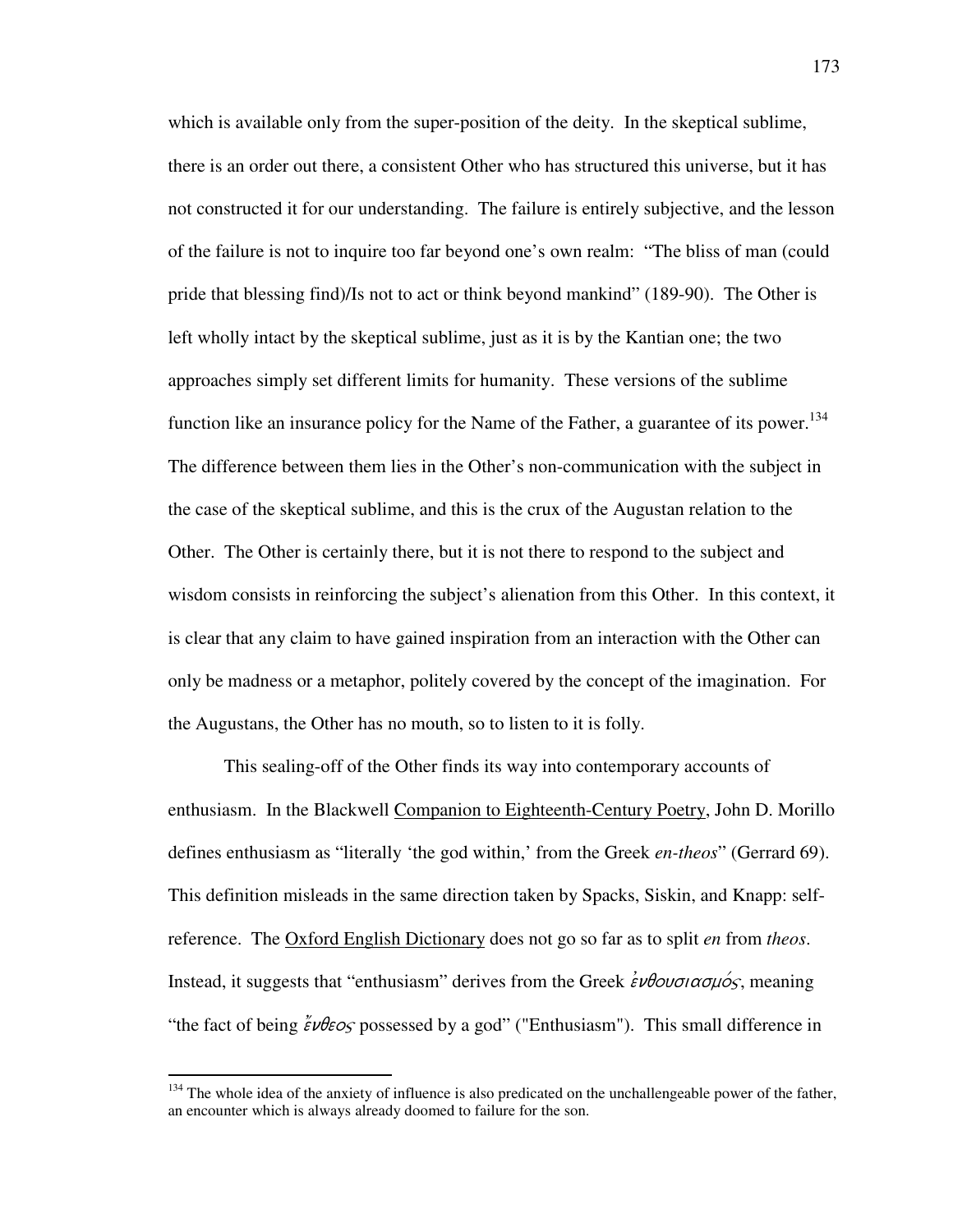etymology makes all the difference in meaning. The derivation of enthusiasm does not authorize anyone to insist that the god dwells within the enthusiast. Rather, there is a crossing of boundaries, a possession. As in the earlier case of personification, the simple insistence on an inside/outside split is not a simple error. The commitment to the inside/outside split is an ideologically motivated restriction of meaning that serves to remove the grounds of enthusiasm by reducing it to a matter of self-reference. The Augustan subject, trapped by its attendant cosmology in a world of self-reference, is forced to conceive of personification in a certain, limited way. In the following section, I examine the effects of this Augustan worldview on the practice of personification.

## **Personification in the Augustan Mode**

In Windsor-Forest, Pope offers a typical string of Augustan personifications:

 See *Pan* with Flocks, with Fruits *Pomona* crown'd, Here blushing *Flora* paints the'enamel'd Ground, Here *Ceres'* Gifts in waving Prospect stand, And nodding tempt the joyful Reaper's Hand, Rich Industry sits smiling on the Plains… (37-41)

Identifying these as typical, I highlight first of all the echo of Virgil's Georgics. Personifications are present here, to some extent, because they were present in Virgil, a matter of convention. These personified elements are also not very active. The most active, *Flora*, does no more than paint, and the image is more of the product of her painting than her process. Industry "sits smiling," while *Pan* and *Pomona* are objects, rather than subjects of the verb "crown'd." All of this is in keeping with Johnson's prescription for personification. In this section, I analyze the implications of the Augustan practice of personification in order to differentiate the personification engaged in by the mid-century poets. I argue that Augustan poets personify in order to prop up the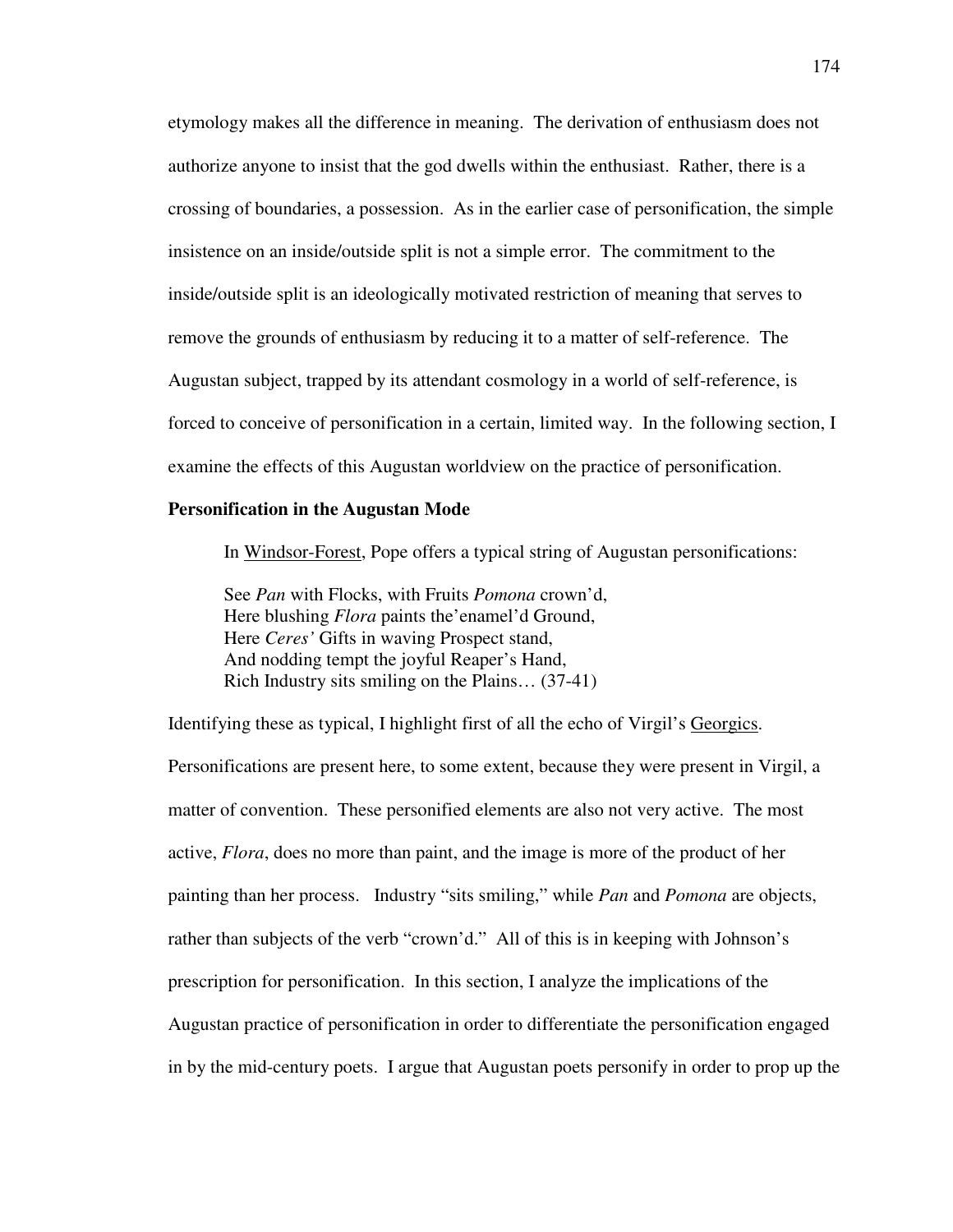Other as separate and unreachable, while the mid-century poets of sensibility personify to reach out enthusiastically to the Other, to elicit a response.

Personification stands as one way to locate and explain continuity and change in the poetic tradition of the eighteenth century. It is, of course, a common enough trope in poetry. Johnson's oft-quoted stricture on its decorous application, denying personified ideas "any real employment or… material agency" indicates that the period's greatest taste-maker saw it as a technique worthy of proper use (Lives V. 1 260). I argue that personification is indispensable to the mid-century poets and that they put it to a different use than did the Augustans. Throughout the period to which I have confined my study in this chapter, many odes were published, and many of those are addressed to personified qualities: the poetical character, fear, pity, fancy, and so on. It is appropriate that the mid-century poets would rely on personification because their poetry traffics in ideas and problems that lie outside the urbane bounds of Augustan poetry.<sup>135</sup>

In "The Augustan Pantheon: Mythology and Personification in Eighteenth Century Poetry," Rachel Trickett distinguishes between Renaissance mythology and Augustan personification, claiming that the latter represents "ideas which were much more clearly defined than the conceptions behind the heathen gods of earlier literature" (71). She goes on to connect Augustan personification with the visual arts: "The personifications of Augustan poetry… with their formalized gestures, can be paralleled in the poses of the figures of neo-classical paintings" (78). Trickett sees this as a manifestation of the *Ut Pictura Poesis* philosophy in poetry. Spacks also sees Augustan

<sup>&</sup>lt;sup>135</sup> Implicit in my argument is that a concept like Marshal Brown's urbane sublime is too great a contradiction to bear. On the urbane sublime, see particularly the first chapter of Marshall Brown, Preromanticism (Stanford: Stanford UP, 1991).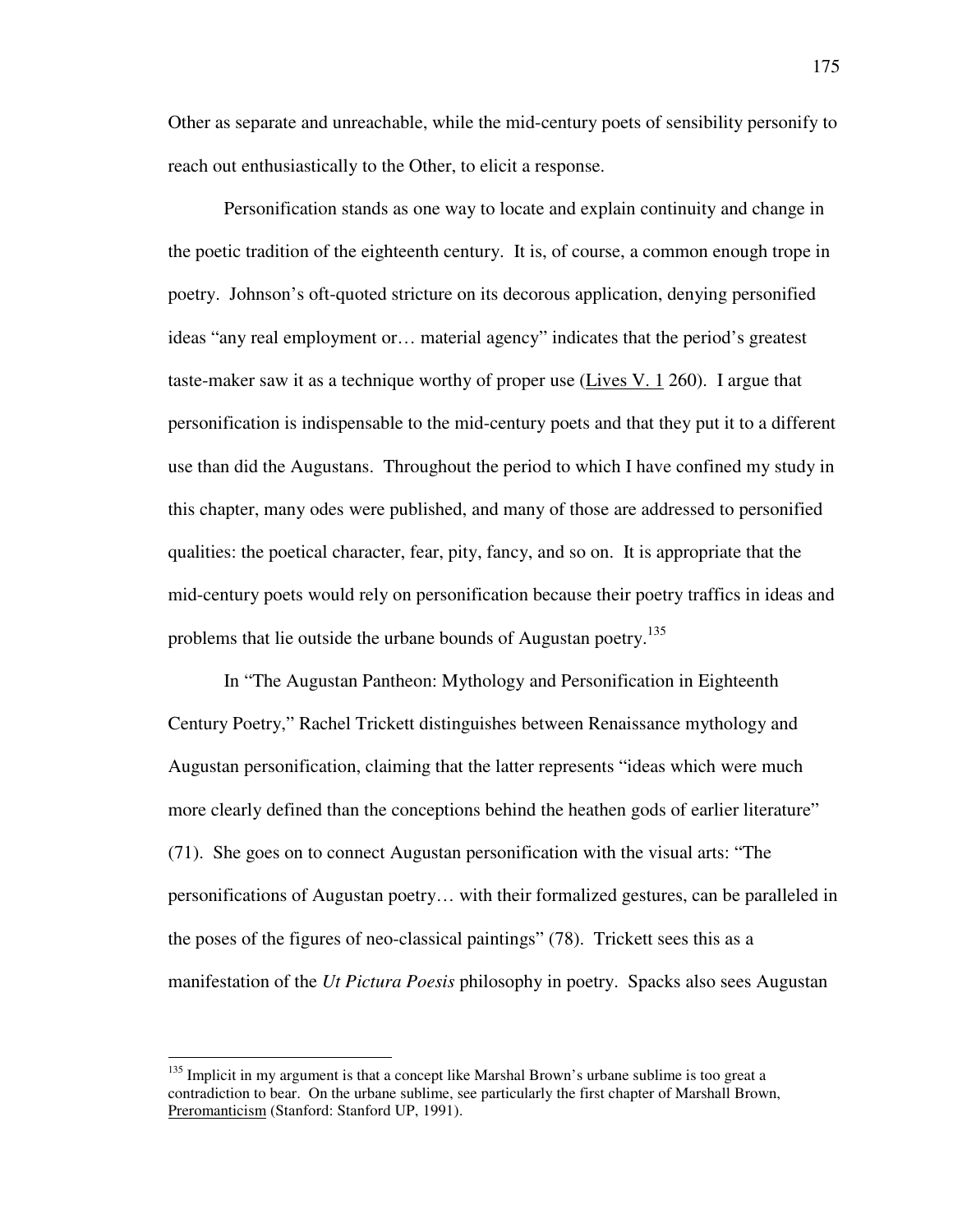personification "[d]rawing on iconographic tradition" ("Collins" 13). Augustan taste and poetic practice point to static personifications best imagined as paintings or statues.

It would be easy to oppose to these static personifications the more active ones of the mid-century poets. This may seem fair enough, though there would doubtless be exceptions that always make such a formal distinction tenuous at best. I propose to separate Augustan personification from what followed by rhetorical criteria. The question to pose of these different approaches to personification is not "what are they," but "what do they do?" The mid-century poets, like Milton before them, often appeal to their personifications. They repeatedly ask their personified elements to help them achieve their poetic tasks. Joseph Warton calls "To Fancy:" "O Parent of each lovely muse, / Thy spirit o'er my soul diffuse" (1-2). In his ode "To Pity," Collins invites her to "Come, *Pity*, come, by Fancy's Aid," and there are numerous other instances of this brand of calling in the odes of the 1740s (25). These invocations of the muse are not mere genuflections to tradition because they are often the whole purpose of the poem and they often seem to spring from the poet rather than the demands of genre.<sup>136</sup> The Augustan approach to the Other guts this sort of appeal, which presumes an enthusiastic approach to the Other, resulting in personifications whose realm of activity is severely restricted. I say this type of approach is impossible because the goal of Augustan personification is allusion and imagery, not inspiration. The personified element counts far less than the image generated in Augustan personification. This understanding of personification informs not only Augustan taste, but also some modern criticism of the

 $136$  An epic may feature an invocation of the muse as a matter of convention. In the ode, there is no such conventional pressure to invoke the muse.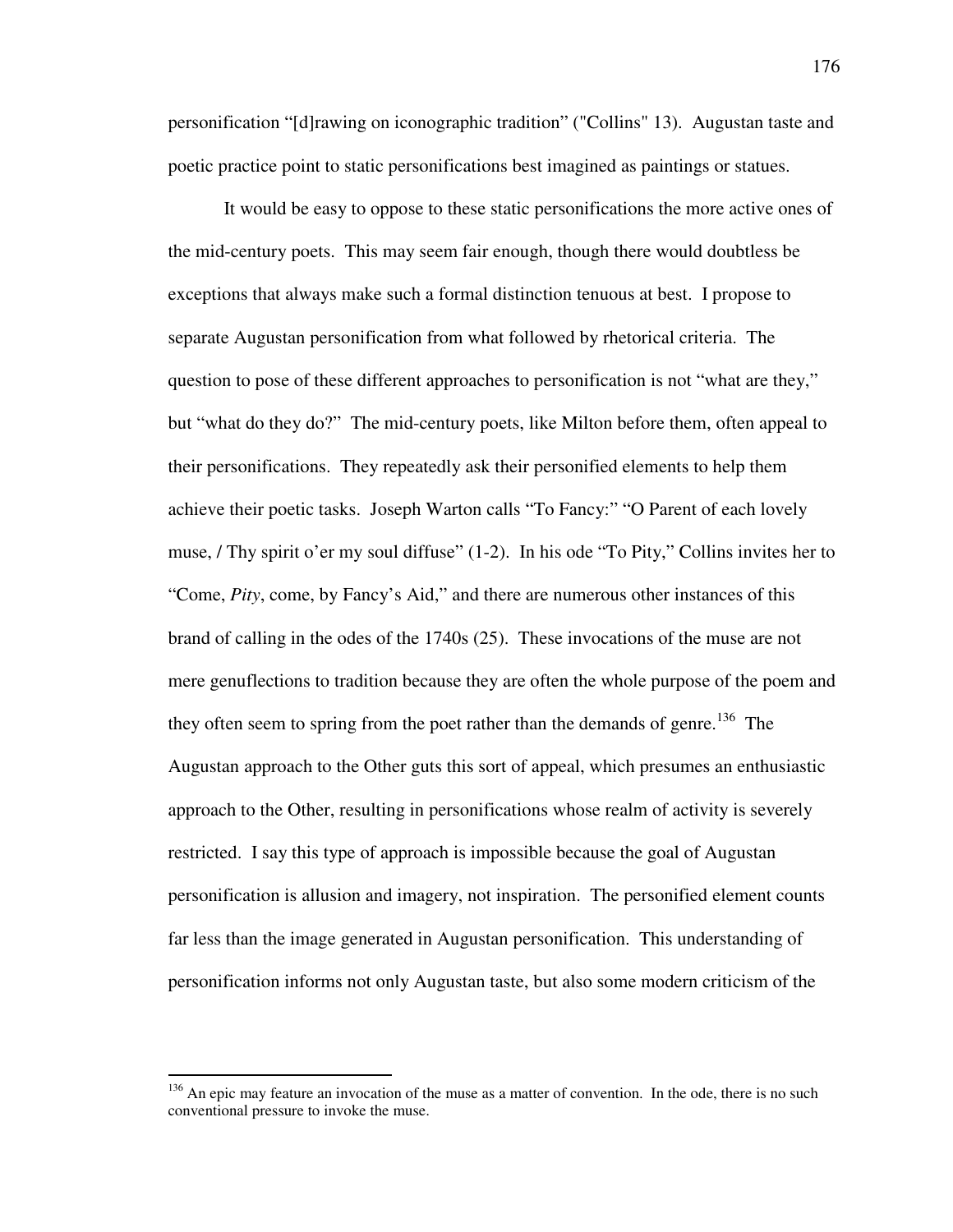period. In their respective works on personification, Clifford Siskin and Steven Knapp repeat the Augustan relation to the Other in new circumstances.

Clifford Siskin, in "Personification and Community: Literary change in the Mid and Late Eighteenth Century" reads personification as a community-building trope; he sees personification as formative of a social link within the discourse of Augustan poetry. Siskin focuses on the "personification of human faculties or attributes [which] requires the transplantation of a part from the body of the individual (e.g., each man's reason) to the body of the community (e.g., reason as a standard faculty shared by all)" (377). This focus on one type of personification allows him to make a compelling argument about the role of personification in Augustan poetry and patronage, both areas that accommodate a select audience that wants to see its values generalized to the whole of humanity. Siskin says that "[p]ersonifying and generalizing are… interrelated processes" (377). By linking personifying and generalizing, he amplifies the scope of the type of personification he writes about to encompass its whole field. This amplification has a place in his argument, but it is dangerous to make an equation between personifying and generalizing, because it reduces the pool of referents for personification to elements found "within" and determines the direction in which the personification extends. In other words, if personification is the same as generalization, then the trope moves only from the particular quality found inside the poet to the same quality shared by his audience. The failure to envision the possibility that personification can refer to something not already within the poet is a mark of unexamined Augustan prejudice, which has always already decided that there is nothing outside the poet to be personified. Steven Knapp makes a similar move to limit the pool of referents for personification.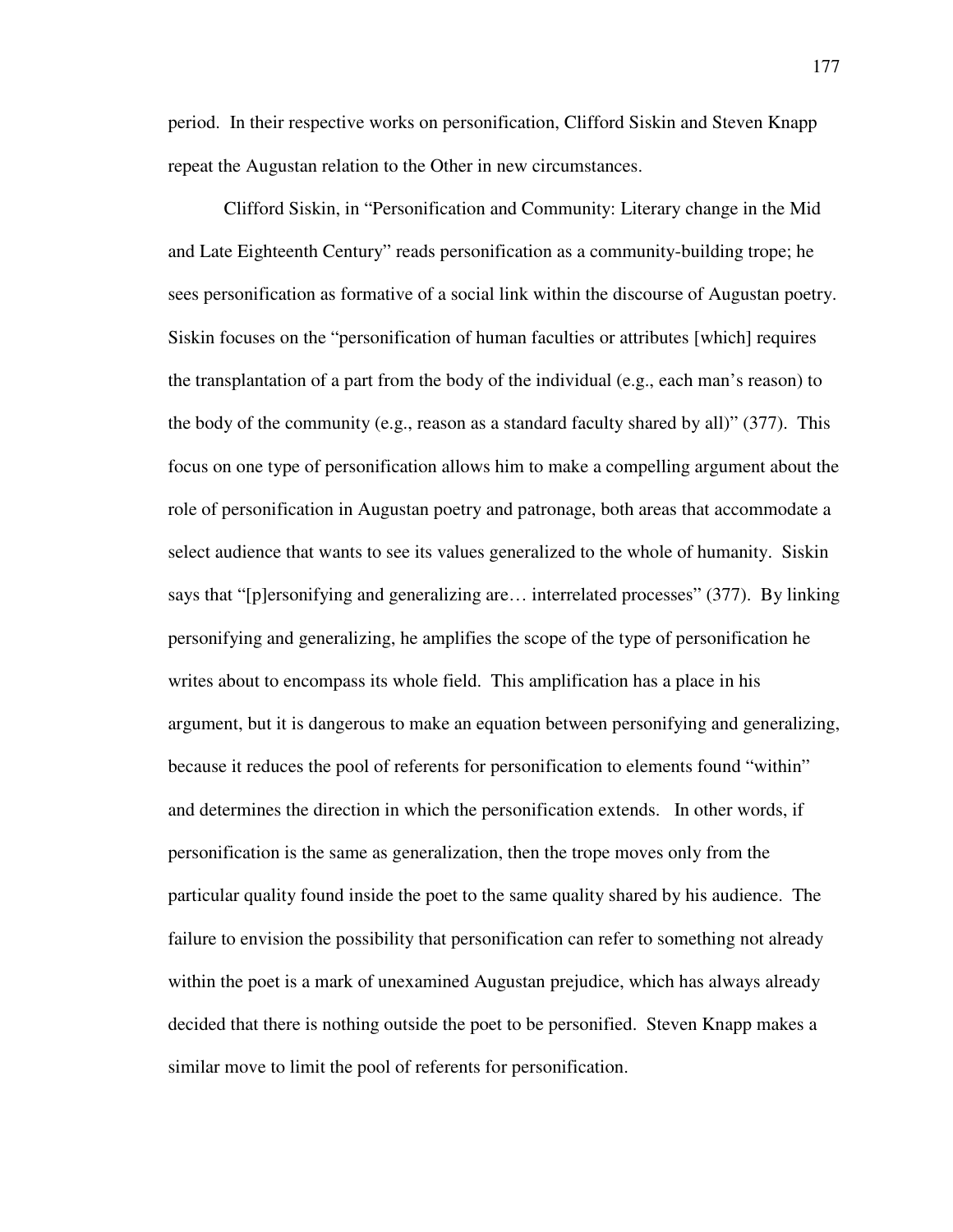Knapp, in Personification and the Sublime, reads personification as a selfreflexive device for staging the (according to him, inherently false) drama of the sublime. Knapp's insistence on the falsity of sublime experience indicates the Augustan inability to question the Other as guarantor of order. Knapp and Siskin share a slightly skewed definition of personification, which might not seem important at first, but is actually crucial in each of their arguments. Albeit for different reasons than Siskin, Knapp also sees personification as self-reflexive (Knapp 87).<sup>137</sup> For both authors, what is personified is an aspect of the poet, which is then treated as an abstraction. Building on the definition of personification as amplification of an internal trait into an abstracted but concrete image, Knapp says:

To treat one's own invention as an external power, then, is at worst the mark of a Satanic fanatic, at best a symptom of the innocent vanity that tricks Milton's Eve into a brief infatuation with her own watery image. Somewhere between these two extremes—or perhaps worse that both of them—is the reflexive absurdity of a Swiftian Aeolist or a Popean dunce. (91)

The trouble with this conclusion is two-fold. First, it treats the satirical inventions of Swift and Pope as unproblematic standards by which to judge poetry. Just because Pope and the rest of the Scriblerians skewered John Dennis, for instance, does not necessarily mean that his work has no value. Scholars of any period of literature should not have the luxury of sharing in their period's prejudices and preferences. The second problem with this conclusion about the value of treating personifications as external powers is that it is

 $137$  While Siskin is interested in personification as a means to community building and regularization, Knapp's interest is in sublime personification. Knapp sees personification and the sublime as sharing a certain self-reflexive quality. I will return to some of Knapp's conclusions shortly.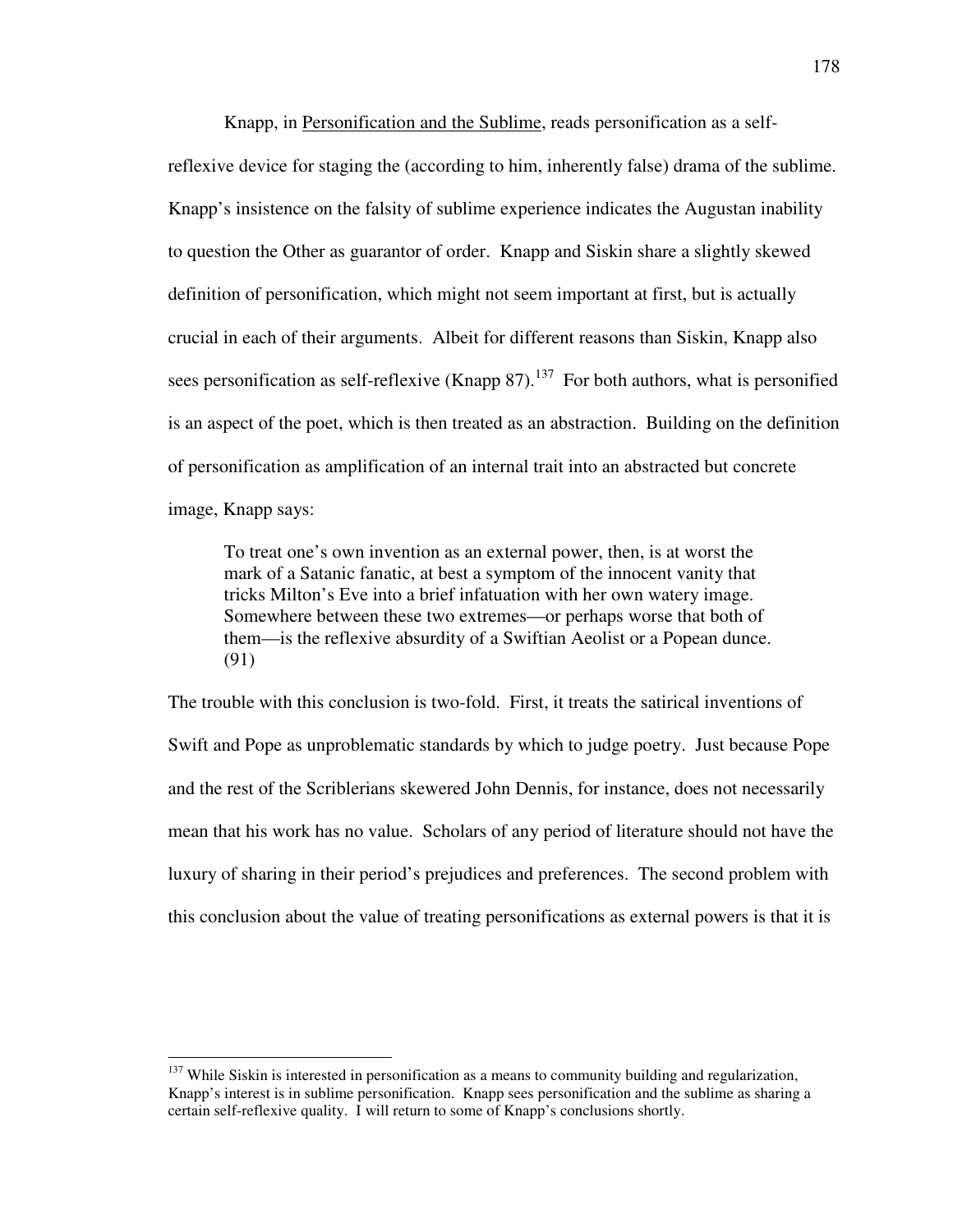circular.<sup>138</sup> Because the source of personification is taken to be within the poet, it is of course absurd for that poet to treat the personification as a separate and external power.

However, the notion that personification necessarily means an abstraction of an "internal" quality or trait is far from settled. First, a standard definition of personification is not so specialized. Quintilian says "we often personify the abstract, as Virgil does with Fame, or as Xenophon records that Prodicus did with Virtue and Pleasure, or as Ennius does when… he represents Life and Death contending with one another" (Quintilian 395). Note that this definition includes no self-reference between the poet or speaker and the object of personification; rather, "the abstract" is the target of personification. Let me repeat: "The abstract" is the *source* of the personification, not a result of its working, as Siskin would have it. This fine point of definition may seem fussy, but it is of great importance. By bringing self-reference into the definition of personification, Siskin finds it easy to analyze it as a community-building trope, and Knapp finds it easy to marry it to what he sees as the self-reflexive process of the sublime.

Self-reference as a way to deflate the elevating powers of the sublime is one of Pope's favorite tools, as demonstrated by Noggle in The Skeptical Sublime. The classic example of this deflation by self-reference is Pope's comment on Logninus in the Essay on Criticism: "Longinus…/ Whose own Example strengthens all his Laws, / And Is himself that great Sublime he draws." It is telling that Knapp uses self-reference as Pope does, to deflate the sublime, because it indicates they are both working with similar notions of the Other. However, Knapp and Siskin's *glissement* in the definition of personification alone does not negate Knapp's claim that personification is self-reflexive.

 $138$  Knapp's scoffing at Eve's brief infatuation with her own image, taken here as a paradigm of personification, suggests that the Augustan relation to the Other is one in which the only thing one can discover is oneself, a relation in which the image is *das Ding an sich*.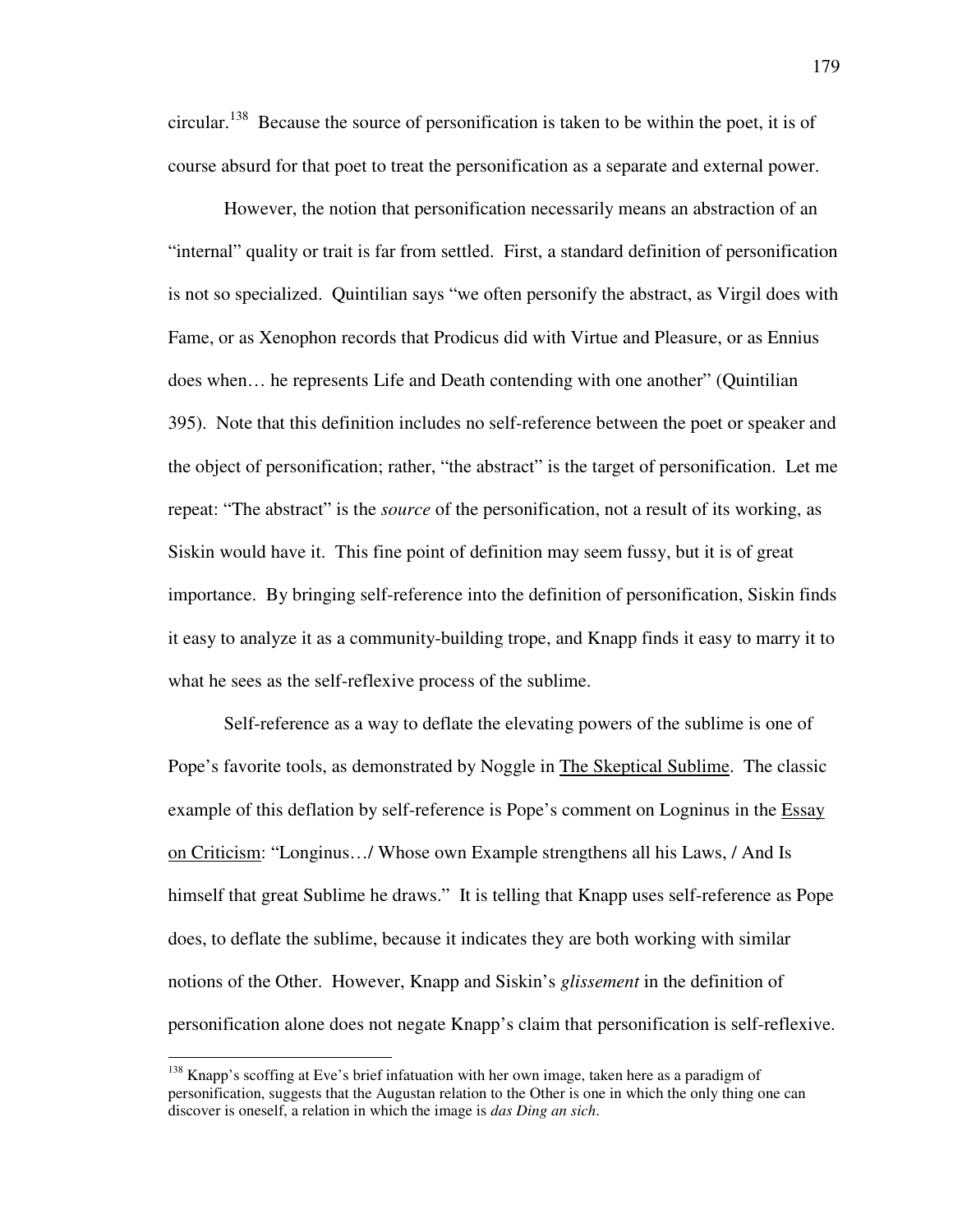Even without the loaded definition, Knapp could easily argue that personifications still arise within the mind of the poet, regardless of what they are personifications of, and therefore are always absurdly self-reflexive if treated as anything other than mental furnishings.

This potential response is no less problematic than the original formation, because it depends on an under-examined distinction between the inside and the outside. The course of deconstructive criticism has taught, if nothing else, that such oppositions often break down under close examination. Indeed, Paul de Man analyzes this very inside/outside distinction, albeit in a different context, in his essay "Semiology and Rhetoric." Because the division between the subject and the Other (a more complex way of approaching the inside/outside binary) is of paramount importance in my analysis of enthusiasm, Knapp's easy distinction between the two fields in his analysis of the sublime as well as that of personification is troubling. Knapp's claim that personification refers to an internal state seems to hold well enough for a case like Collins's personification of fear in the "Ode to Fear," as the fear might be read as an emotion that arises within the speaker and becomes the subject of address.

However, one could just as easily argue that the point of the poem, and one of the identifying marks if its subject, is that fear upsets the boundaries between the subject and the Other or between subject and object. In the "Ode to Fear," the speaker states "I know thy hurried Step, they haggard Eye!/ Like Thee I start, like Thee disorder'd fly" (Collins 7-8). Fear is familiar, the speaker knows Fear, and there is some kind of kinship between them suggested by the repeated "like." This kinship is further attested when the speaker asks "Who, *Fear*, this ghastly Train can see,/ And look not madly wild, like Thee?" (25-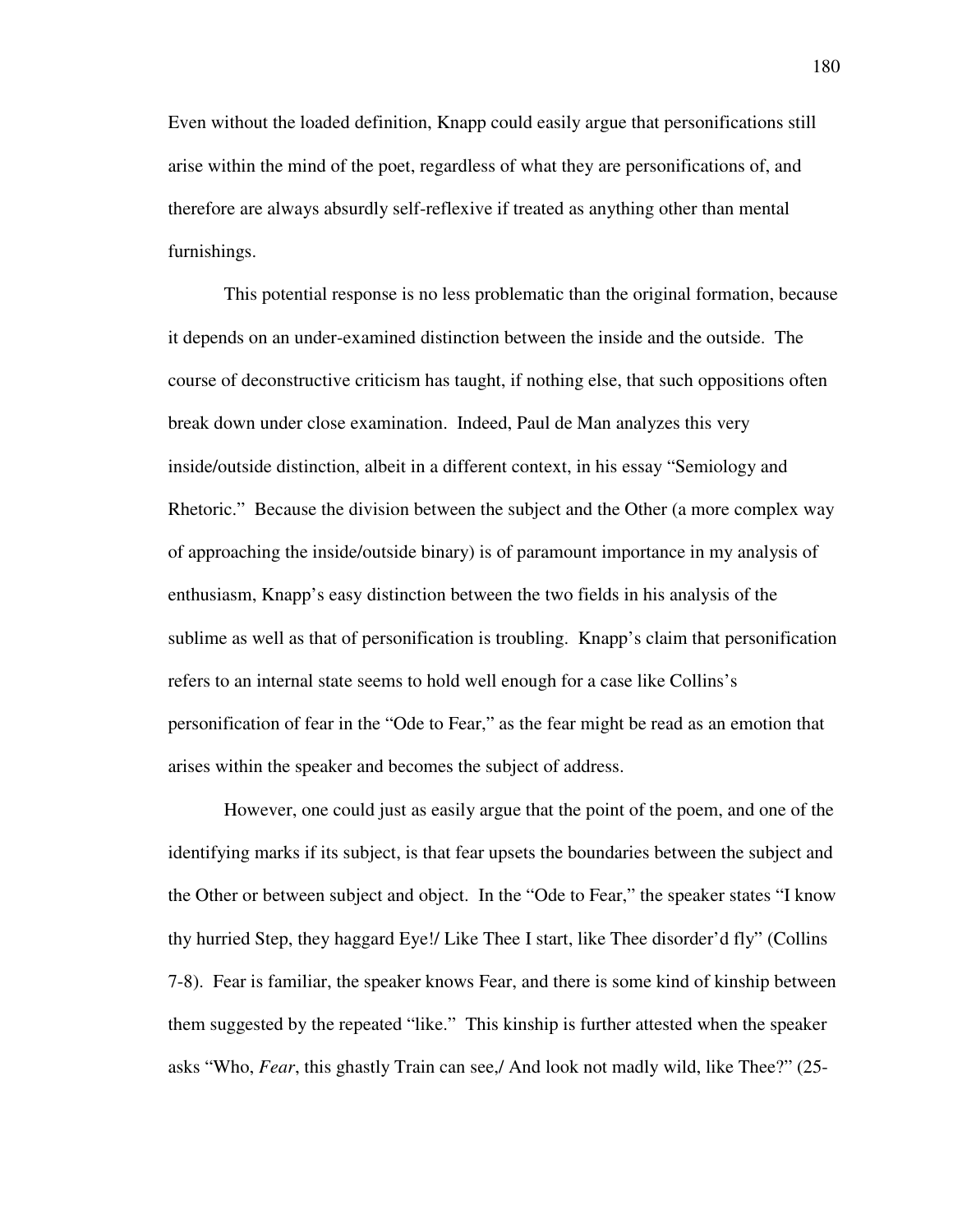26). The agitation of the poem's speaker arises not from being touched deeply within, but from having its boundaries violated: the speaker sees something that reacts as he does; something "out there" mirrors something "in here." This Fear has something of the *Unheimlich* about it, and to settle the uncanny as simply internal is to miss a great deal of its power. This inside/outside or subject/object confusion is more than the difficulty that attends all aesthetic judgments: namely, that it is at times difficult to decide if the sublime, for instance, describes the object observed, the state of mind, or the author of both. Collins's personification of Fear reveals a subject trying to uphold an identity in spite of the derangement of boundaries caused by Fear.

 The poem's epode presents a poetic lineage that could serve as a way to moor the subject, a brief history of the poetic conquests of Fear. Of course, as I have shown with Akenside and with the "Ode on the Poetical Character," the speaker does not smoothly integrate himself with this lineage, nor does he hope to best it, nor does he sink in defeat before it. Rather, in the antistrophe, he reveals the stakes of the appeal to the Other, which are no less than the speaker's existence as a poet. The speaker will superstitiously follow "every strange Tale" lest he be "found, by Thee o'eraw'd/ In that thrice-hallow'd Eve abroad" (Collins). Fear is figured as a force that can locate the speaker, even in the sense of a hunter locating pray. This matter of location as the hinge of the subject's existence ends the poem, as the speaker asks Fear to inspire him as she did Shakespeare: "His *Cypress Wreath* my Meed decree,/ And I, O *Fear*, will dwell with *Thee!*" (Collins). This is an enthusiastic relationship in the sense that I defined in the previous chapter because the speaker is searching for something in the Other to respond to him, to locate him in an imaginary space (hence the emphasis on *dwelling* with fear in the last line of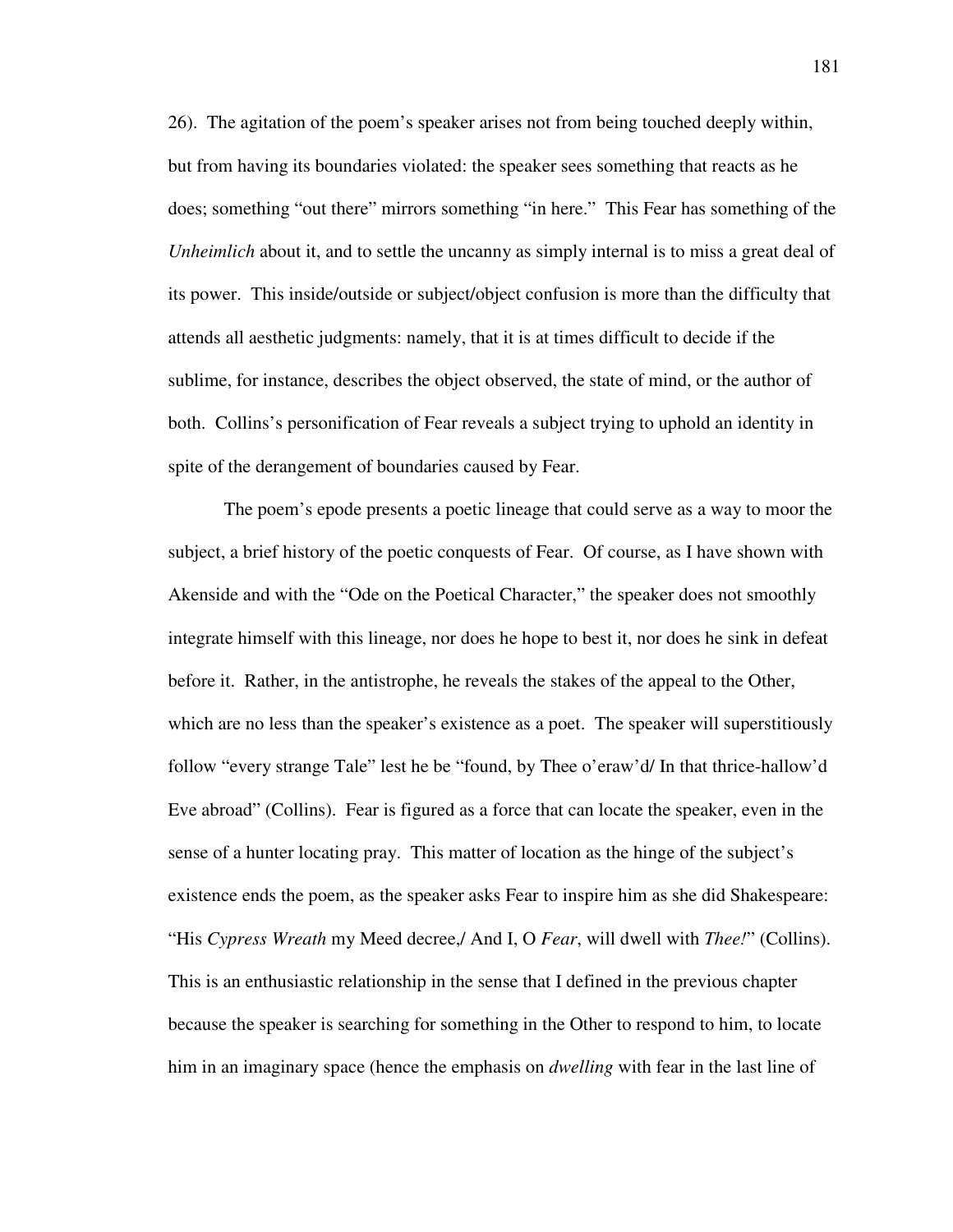the poem). If Fear is an emotion that arises within this speaker, then it has become something else by the end of the poem, something that transcends the subject and can serve to establish its boundaries. Fear is the name of the risk taken in the enthusiastic act; there is no guarantee of the act, and its only evidence is its effect on the subject.

This risk is presented in the "Ode on the Poetical Character" as the possibility that fancy may not reward the speaker with her inspiration, her flame that at once would recognize the speaker as a poet and make him one. The discourse on the sublime consistently excludes this dimension of subjective danger, and Knapp continues this exclusion. His criticism, based on the assumption that personification is a matter of treating internal states as external realities, is an example of the blind alley that maintains the decorum and reinforces the repressive practices of the period he studies. At bottom, Knapp's claim that the self-referentiality of personification reflects that of the sublime is a circular argument, two iterations of the same Scriblerian function masquerading as cause and effect.

The over-application of Tory-Augustan sensibilities to the sublime leads Knapp into other logical impasses as well. Knapp's dismissal of the power and potential of personification is of a piece with his dismissal of the sublime. Of an echo of Pope in the "Ode to Fear," Knapp says "artificial thunder, I have been arguing, is what the sublime was (consciously and deliberately) all about" (93). While I agree with Knapp, Weiskel, and Hertz that the discourse on the sublime functions, in the false conclusion of the third moment, to strengthen reason's place in the war of the faculties, I insist that this function of the sublime is a response to subjective danger, not just an epistemological shell game. In Knapp's conception, which I call a no-stakes sublime, it is hard to see any exigency for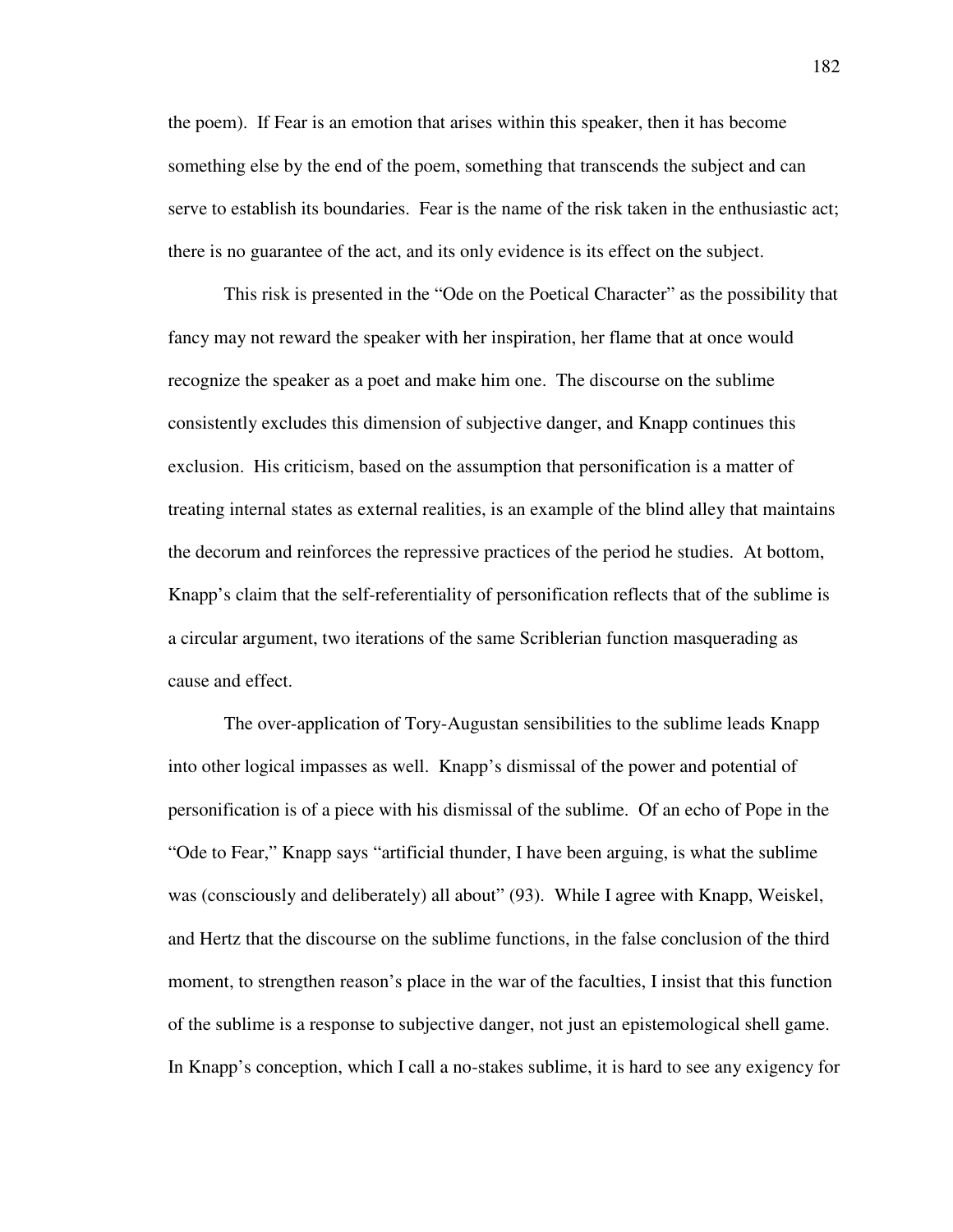the sublime. If there is not already a problem among the faculties of the mind, why should such a body of writings as we have on the sublime arise as a solution? I hold that we as readers, as critics, and as humans, have more to gain by assuming there are high stakes present in the sublime and enthusiasm than by assuming there are no stakes. Likewise, I am more willing than Knapp to risk a potentially naïve reading of Collins, to take the "Ode to Fear" at its word, rather than employ a readerly gymnastics that would impress the prime minister of Liliput in order to cleanse the poet of the stench of fanaticism.

 In short, the scheme of personification engaged by Augustans like Pope and the latter-day followers he has found in critics like Knapp, is univocal, to return to Maresca's term. The elements of the personification are to be readily found on this side of the line that binds humanity and the universe together. In the terms of Collins's title, Odes on Several Descriptive and Allegoric Subjects, I call this function of personification descriptive. This title is appropriate for two reasons. First, the goal of these Augustan personifications is representation, the creation of poetic imagery. I have noted that both Spacks and Starr comment on Collins's personifications' lack of visuality, albeit with different consequences. Their remarks, along with the works of Hagstrum and Trickett, indicate well enough that Augustan personifications resolve themselves primarily in a descriptive, representative function. Second, these personifications tend toward univocality. While any given personification is ripe for deconstruction, Pope's personification of Flora in Windsor-Forest is less obviously polyvalent than Collins's in the ode "On the Poetical Character." Univocality is the mark of a good description, where the correct image or the right meaning is the goal. These personifications are like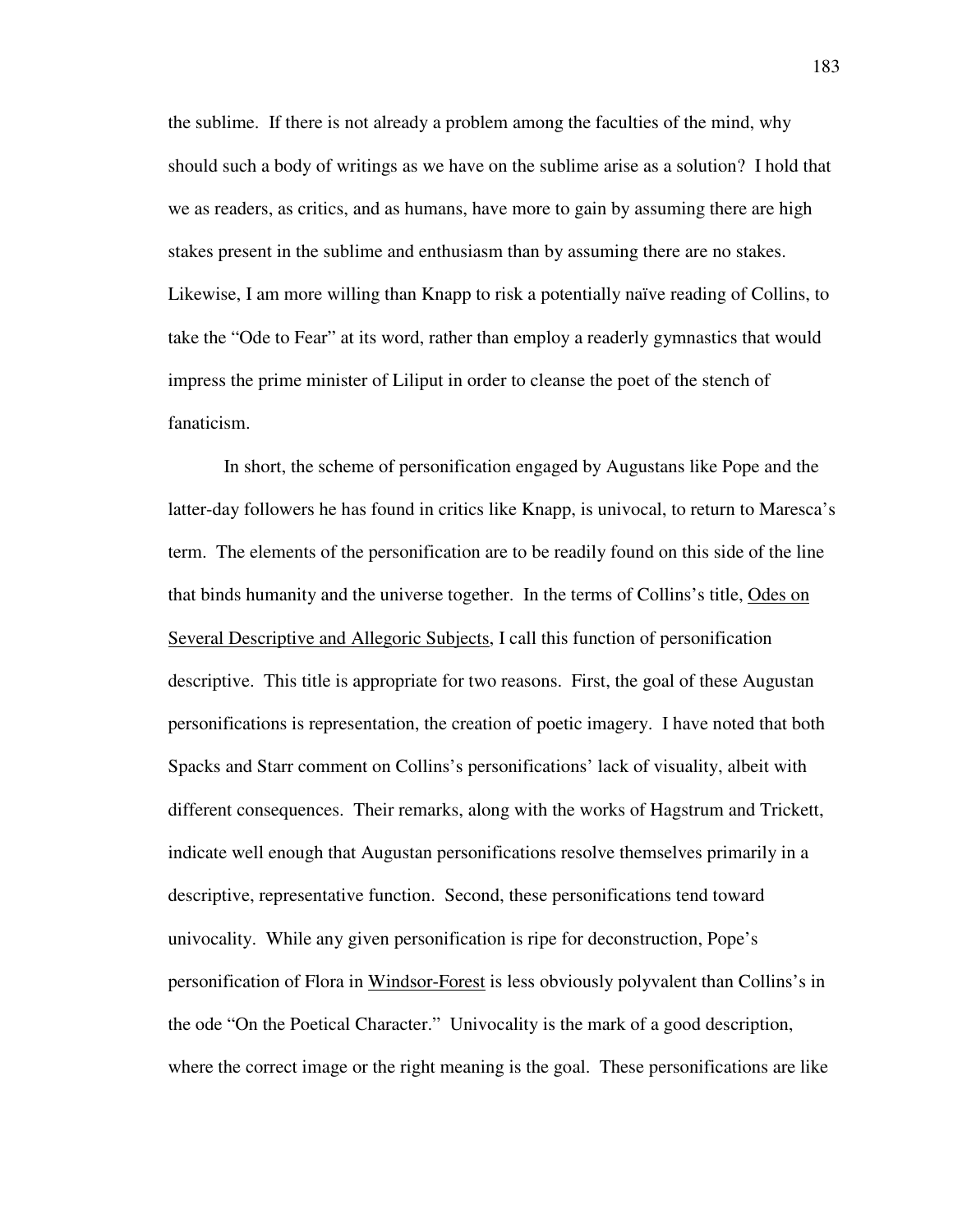formations of the unconscious in that they are posed as interpretable. The dimension of meaning is figured here as exhaustive. In these ways, Augustan personifications can be called descriptive.

 The personifications of the mid-century ode writers ought to be labeled with Collins's other term, allegoric. First, for Maresca's reason; their personifications do not tend directly toward singular resolution. Rather, as is the case with the "Rich-hair'd youth of morn," their meaning spreads out over several possibilities and cannot be reduced to one without being changed. Second, they often have as their target something beyond the realm of signification. Mid-century personifications often seek to stretch language beyond its function of making meaning by pairing signifiers, to make it stumble in referentiality in order to point to that mysterious source of inspiration that Longinus imagines with the Pythia at Delphi. Their personifications carry with them a sense of "somehow" rather than sense of clear meaning. If the former mode of personification works like typical formations of the unconscious, the latter mode works like the symptom, posing something strange that is not readily exhausted by meaning, something that plays on another register beyond meaning.<sup>139</sup>

## **Personification in the Mid-Century Rhapsodist Mode**

 $\overline{a}$ 

 The mid-century rhapsodists use personification to try to ground the Other, to try to make it present in language, rather than to join signifier to signifier to make sense. If one slope of language is metaphorical, allowing one thing to be substituted for another, their slope is metonymic, exposing the gaps in signification that point toward something other than meaning. In the hands of Collins, personification stops being a solidifying

 $139$  The distinction I make here between two understandings of personification parallels the distinction Lacan makes between Perelman's understanding of analogy and his own understanding of metaphor. See "Metaphor of the Subject" in Jacques Lacan, Écrits, trans. Bruce Fink (New York: Norton, 2006).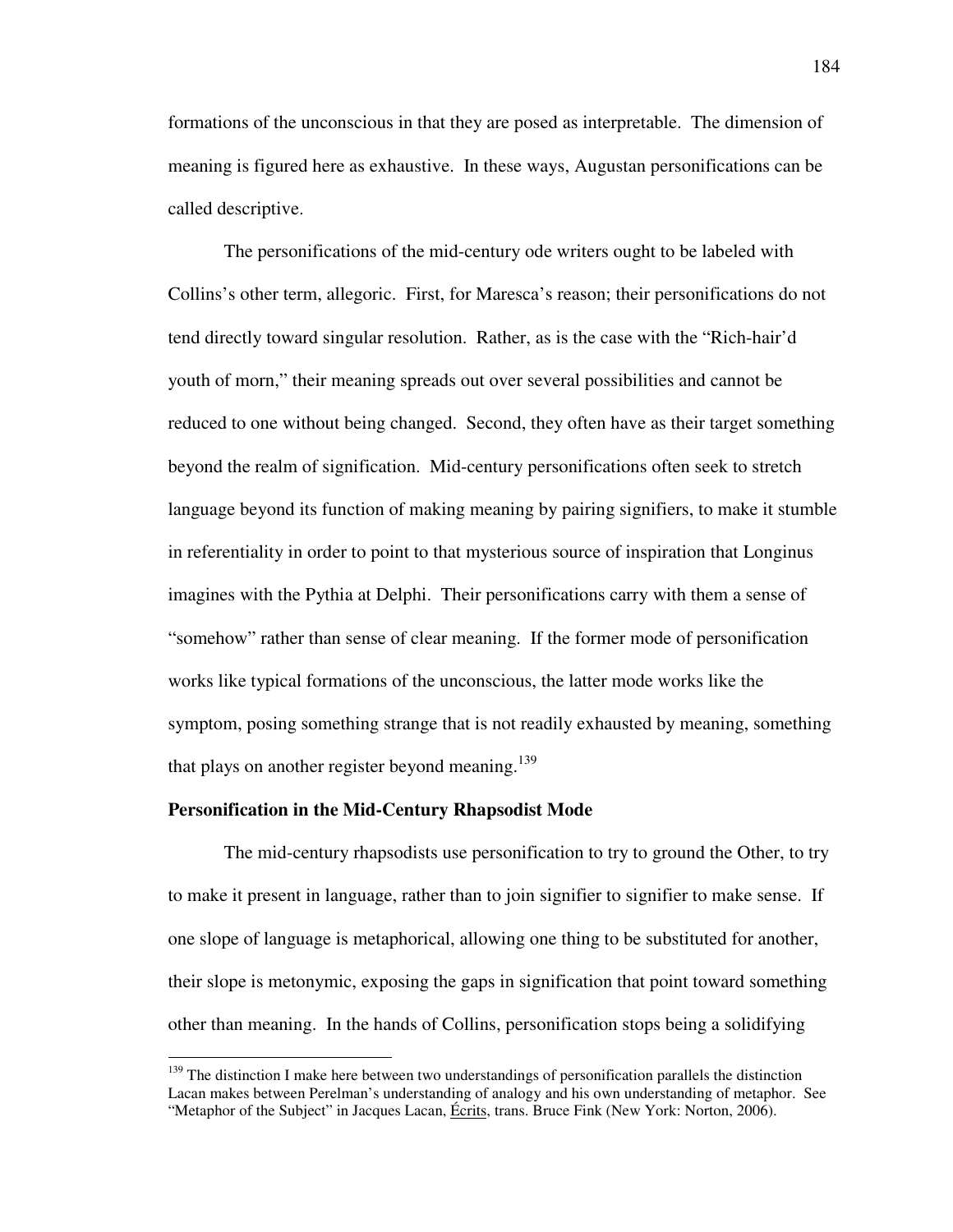trope that straitjackets the poet's meaning by the weight of convention, and becomes a way to reach past convention and conventional uses of language. It is also, at the same time, the refusal of the third moment of the sublime and the failure of enthusiasm.

 I say that mid-century personification represents a refusal of the third moment of the sublime because, as a trope, it does not exhaust itself in any particular reference, or any collection of references. The sublime, as I described in chapter one, has the threemoment structure of logical time. The last moment of that structure is the conclusion, in which a new signifier comes to encompass the meaning of the experience, and puts to rest the terror of the event. I argued there that such third moments always have something false about them. Put another way, the alienation of language from its field of references is never complete and perfect. There is no doubt that the word is the death of the thing, but the predicament of the subject is that the thing continues on in an afterlife, cropping up from time to time in sublime moments. The afterlife of the thing is the radical decompletion of the Other, the failure of language that makes signification always excessive. Perfect clarity in language is made impossible in part by repetitions of these excesses, attempts to work through them that always leave something behind. Midcentury personification uses this excess to open holes in the static scheme of meaning usually established by the bi-univocal relation of signifiers. Chronologically, these poems present second moments that cannot be banished, as can be observed in the continuing critical controversy created by the desire to fix the meaning of some of them, and these poets, as I observed earlier, represent a sort of critical second moment, a literary period that refuses to coalesce under one signifier or another. The poets and their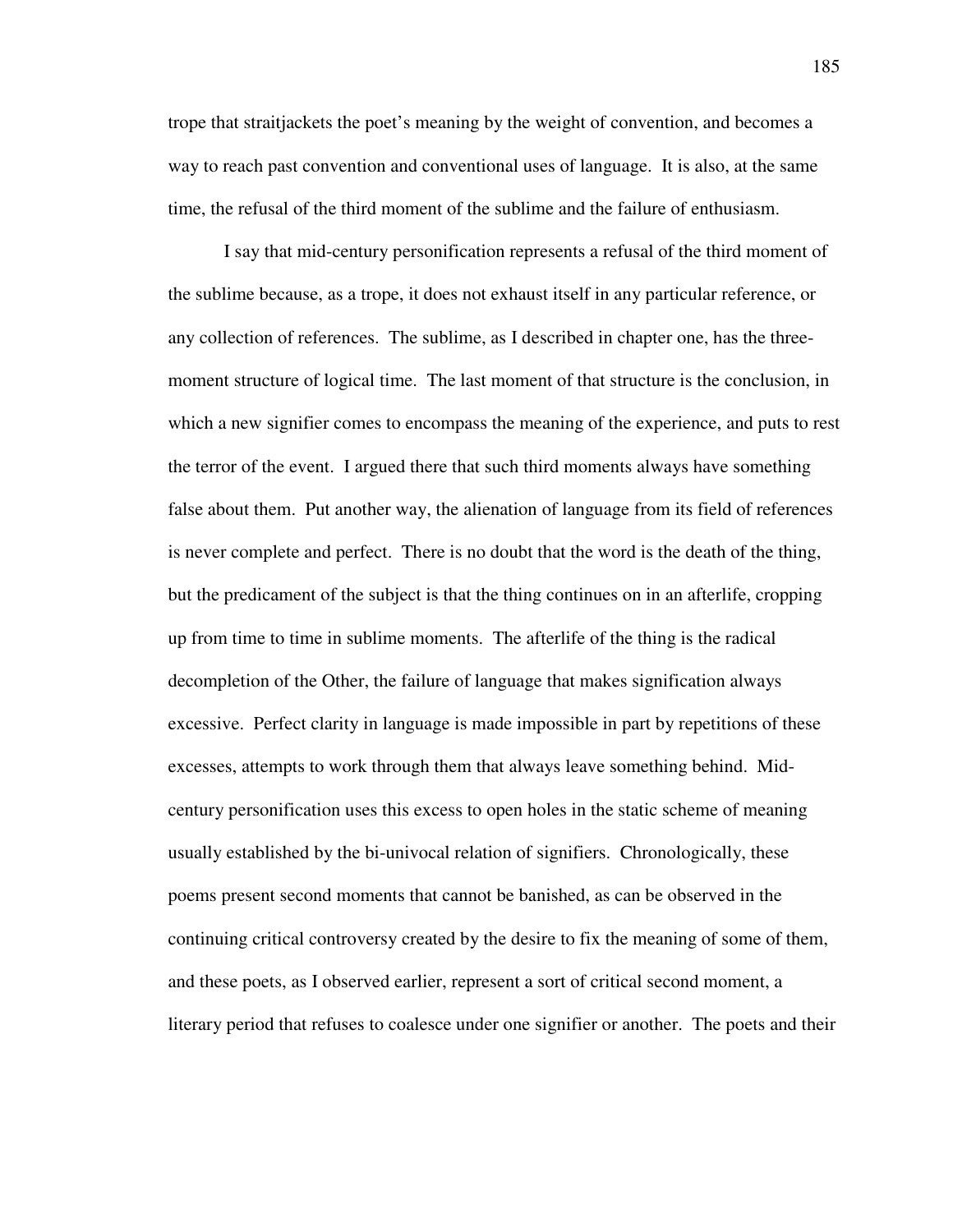poems are moments of the opening of possibility in signification, and such openings are always accompanied by the anxiety of absence, rather than the anxiety of influence.

 This opening of possibility I call a failure of enthusiasm because it stops short of any confirmation of faith, which is the typical goal of enthusiasm. The mid-century rhapsodists venture into the fields of the gods, the field of the Other, but what they find there is uncertain or incommunicable. When they do communicate their election by the muse, the reader's reaction is often one of disbelief.<sup>140</sup> Because they reach beyond signification, their poetry has to be considered rhetorically rather than poetically, assessed for what it does rather than what it is, or what it is about. Frye makes a distinction between literatures of product and process, and it still holds for these midcentury poets of process. The gift received from the Other cannot, by definition, be contained in language, but it can be demonstrated. When a writer like Collins or Warton implicitly asks if he is a poet, it is up to the reader to answer, which means each reading of the poem is a symptomatic repetition of the test, another chance to see if the Other responds.

<sup>&</sup>lt;sup>140</sup> Here I have in mind the more triumphal passages of Akenside's Pleasures of the Imagination, or passages like that found at the end of Warton's ode "To Superstition," in which superstition is resoundingly banished by the "friends of Reason" dwelling in "Truth's high temple" Joseph Warton, Odes on Various Subjects (London: R. Dodsley, 1746) 31-33. Such passages protest too much.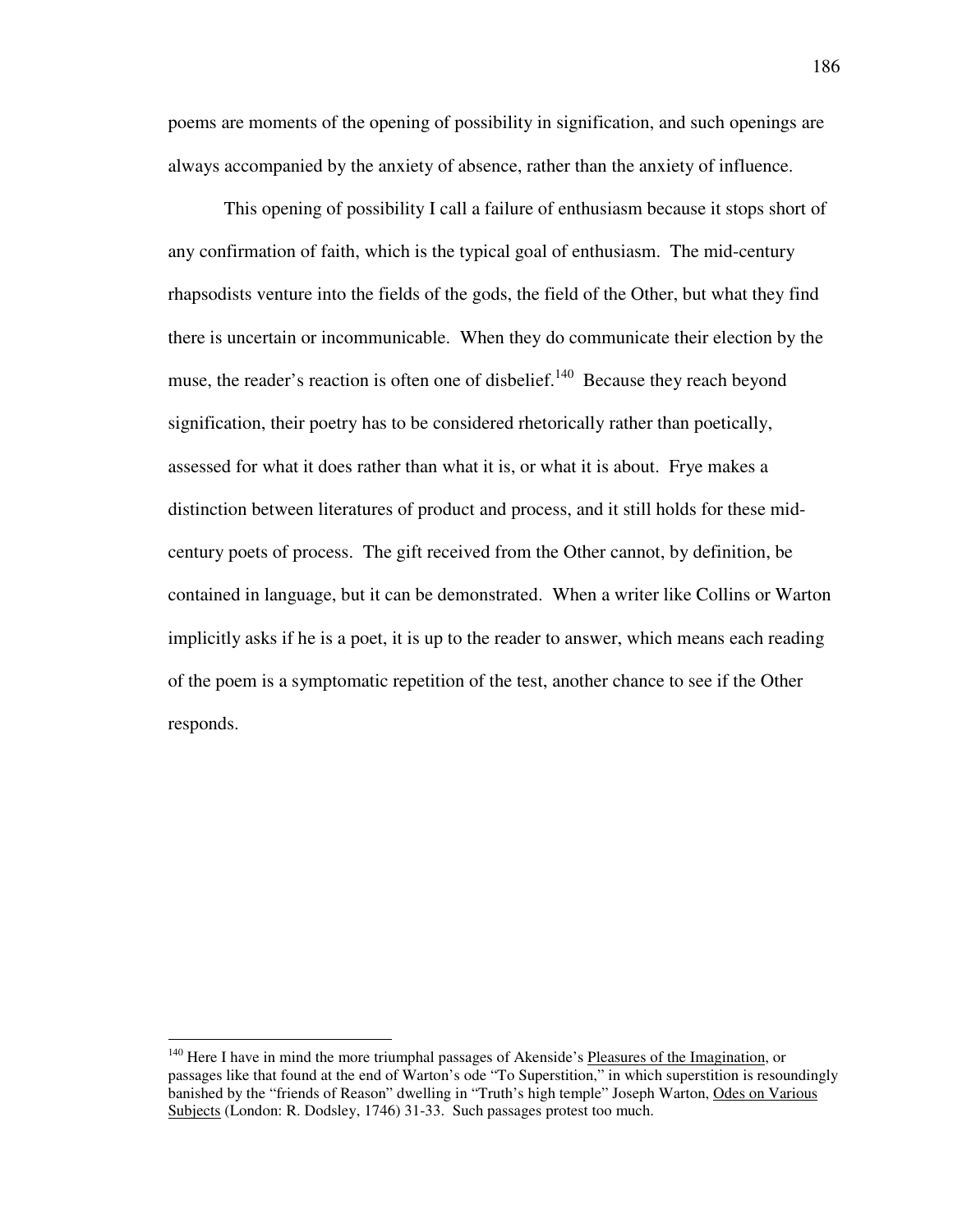CHAPTER FOUR: "The Blaze of Enthusiastic Bravery:" Genre and Hysteria in The

Female Quixote

 "The *Quixot* who is a sort of enthusiast in Honour… is actuated by a distempered Brain, never meddles with any but military Men, and tho' he may do some Injury to a good name, among the unthinking, yet he cannot entirely blast it, his Notions being too romantic and Chimerical" Philonauticus Antiquixotus, The Rule of Two to One: Or, the Difference Betwixt Courage and Quixotism

 "Quixote, *n.* An enthusiastic visionary person like Don Quixote, inspired by lofty and chivalrous but false or unrealizable ideals" The Oxford English Dictionary

 "my Heart yields to the Force of Truth, and I now wonder how the Blaze of Enthusiastic Bravery, could hinder me from remarking with Abhorrence the Crime of deliberate unnecessary Bloodshed" Charlotte Lennox, The Female Quixote

In the second-to-last chapter of Charlotte Lennox's The Female Quixote, or the

Adventures of Arabella, the titular hero meets a clergyman who tries to convince her that

her belief in the reality of her beloved romances is misplaced and dangerous. Initially,

Arabella holds fast to her defense of "Heroick Virtue." Lennox relates the clergyman's

reaction to Arabella:

"And tho' in the Performance of his Office he had been accustom'd to accommodate his Notions to every Understanding, and had therefore accumulated a great Variety of Topicks and Illustrations; yet he found himself now engag'd in a Controversy for which he was not so well prepar'd as he imagin'd, and was at a Loss for some leading Principle, by which he might introduce his Reasonings, and begin his Confutation."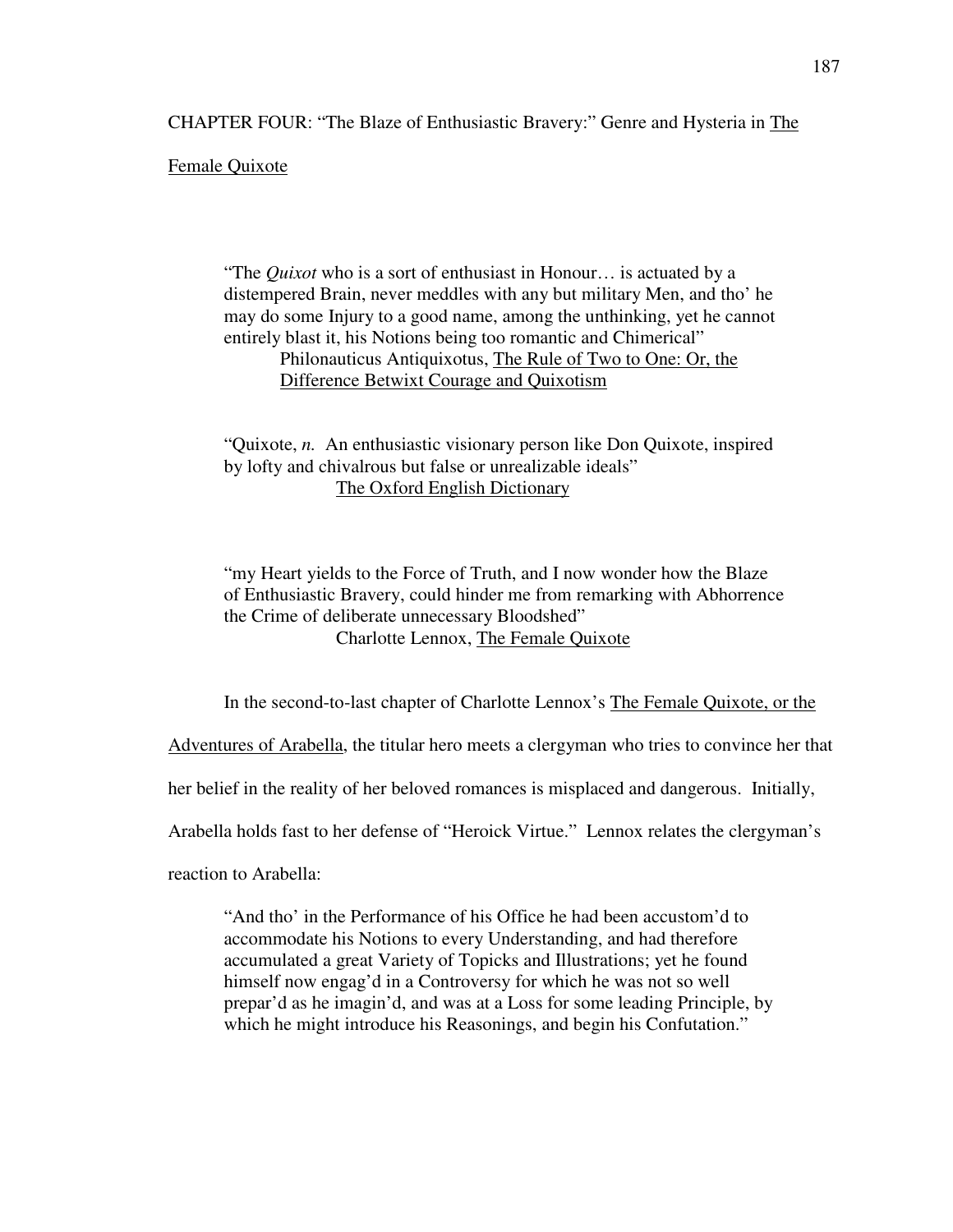The clergyman's reaction, his search for the right rhetorical stance to take, is telling. In the absence of a sound logical "leading Principle," he knows his appeal will be that much more difficult. His difficulty is not simply a result of his lack of preparation. Rather, it is the lack of a principle shared between the Quixote and the rational speaker. That question of the principle, the cornerstone on which reasonable arguments and realistic fictions are built, is the matter of this chapter. The clergyman's perplexity in his conversation with Arabella is emblematic of the confrontation between the rational and the Quixotic. The Quixote's challenge, like the enthusiast's, is difficult because it shortcircuits the rational discourse that responds to it, asking the rational responder to demonstrate the superiority of his axiom to the Quixotic one.

 In this chapter, I bring together three discourses that are related, but which have not been treated together adequately. The three discourses are those on hysteria, Quixotism, and enthusiasm. Quixotism and enthusiasm have dropped out of the language or changed into something wholly different than they were in the period; hysteria has continued the strange course it has taken since its appearance in ancient Egypt. They have all been associated with emotional excess, a point on which I want to intervene. I hoped to show in chapter two a way to think about enthusiasm without falling into the trap of emotionalism. In this chapter, I want to extend that line of argument through Quixotism and hysteria. By looking at these discourses in terms of how each positions the subject and the Other, I hope to cut through the recourse to emotion and reconsider the value of Quixotism and hysteria. To return to the language of my first chapter, hysteria and Quixotism are both discursive practices that open the possibilities of the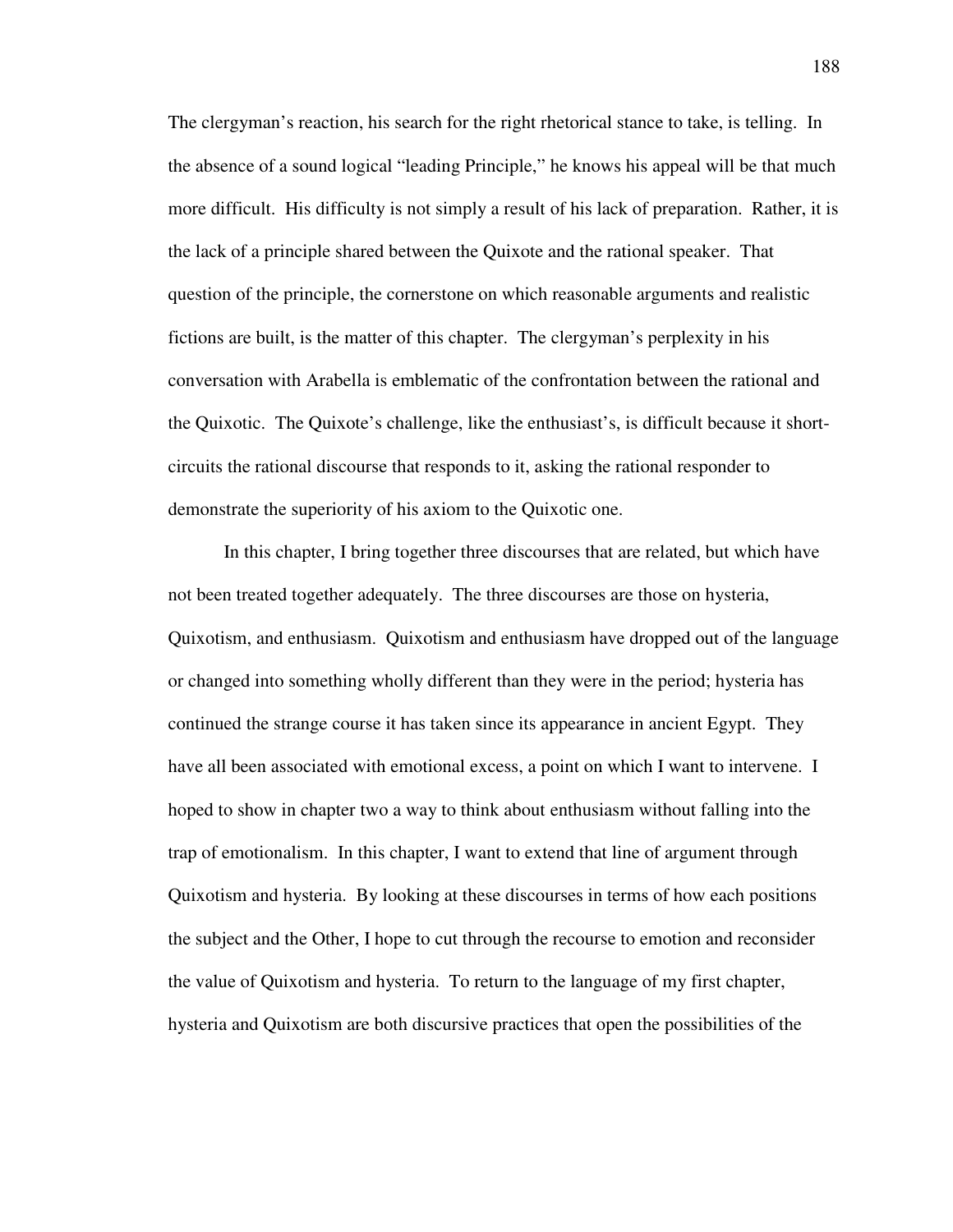second logical moment, possibilities that are generally precluded by the very principles of more rational discourse.

 The eighteenth century provides many different Quixotes. The work of Ronald Paulson and Wendy Motooka indicates the broad influence of Cervantes' creation and its afterlife in various reformulations in England during this period. The one that interests me most in this chapter is Charlotte Lennox's Arabella in The Female Quixote. I am most interested in Lennox's novel because it treats female Quixotism, which helps connect the three discourses that I am bringing together here. The figure cut by Arabella, an imperious monster of egotism in some readings, an unfortunately failed proto-feminist in others, touches on the key interconnected topics of gender and genre, topics that I explore below. From my perspective, Arabella's assertion of authority makes her look much like an enthusiast, while her position as a woman situates her differently in terms of the Other, which means she provides a great opportunity for thinking about gender and enthusiasm in the period and in modern criticism.

 That romance is a women's genre is also not a given of this chapter. I will examine the relation between gender and genre (particularly the romance/novel pair) as it plays out in **The Female Quixote**.<sup>141</sup> My reading of Arabella's hysteria will provide the

 $141$  I do not claim that romance and novel are the only genres that matter for an understanding of The Female Quixote. Catherine Gallagher and Susan Staves both argue for the place of scandal literature in interpreting this novel. See Catherine Gallagher, Nobody's Story: The Vanishing Acts of Women Writers in the Marketplace, 1670-1820 (Berkeley: U of California P, 1994) 184., and Susan Staves, A Literary History of Women's Writing in Britain, 1660-1789 (Cambridge: Cambridge UP, 2006) 268. Judith Dorn, Devoney Looser, and Everett Zimmerman emphasize the distinction between fiction and history in Lennox's work. See Judith Dorn, "Reading Women Reading History: The Philosophy of Periodical Form in Charlotte Lennox's *the Lady's Museum*," Historical Reflections/Réflexions Historiques 18.3 (1992), Devoney Looser, British Women Writers and the Writing of History, 1670-1820 (Baltimore: Johns Hopkins UP, 2000), Everett Zimmerman, "Personal Identity, Narrative, and History: *The Female Quixote* and *Redgauntlet*," Eighteenth-Century Fiction 12.2/3 (2000). Sharon Smith Palo has considered this work in light of contemporary texts on female education. See Sharon Smith Palo, "The Good Effects of a Whimsical Study: Romance and Women's Learning in Charlotte Lennox's *the Female Quixote*," Eighteenth-Century Fiction 18.2 (2005/06).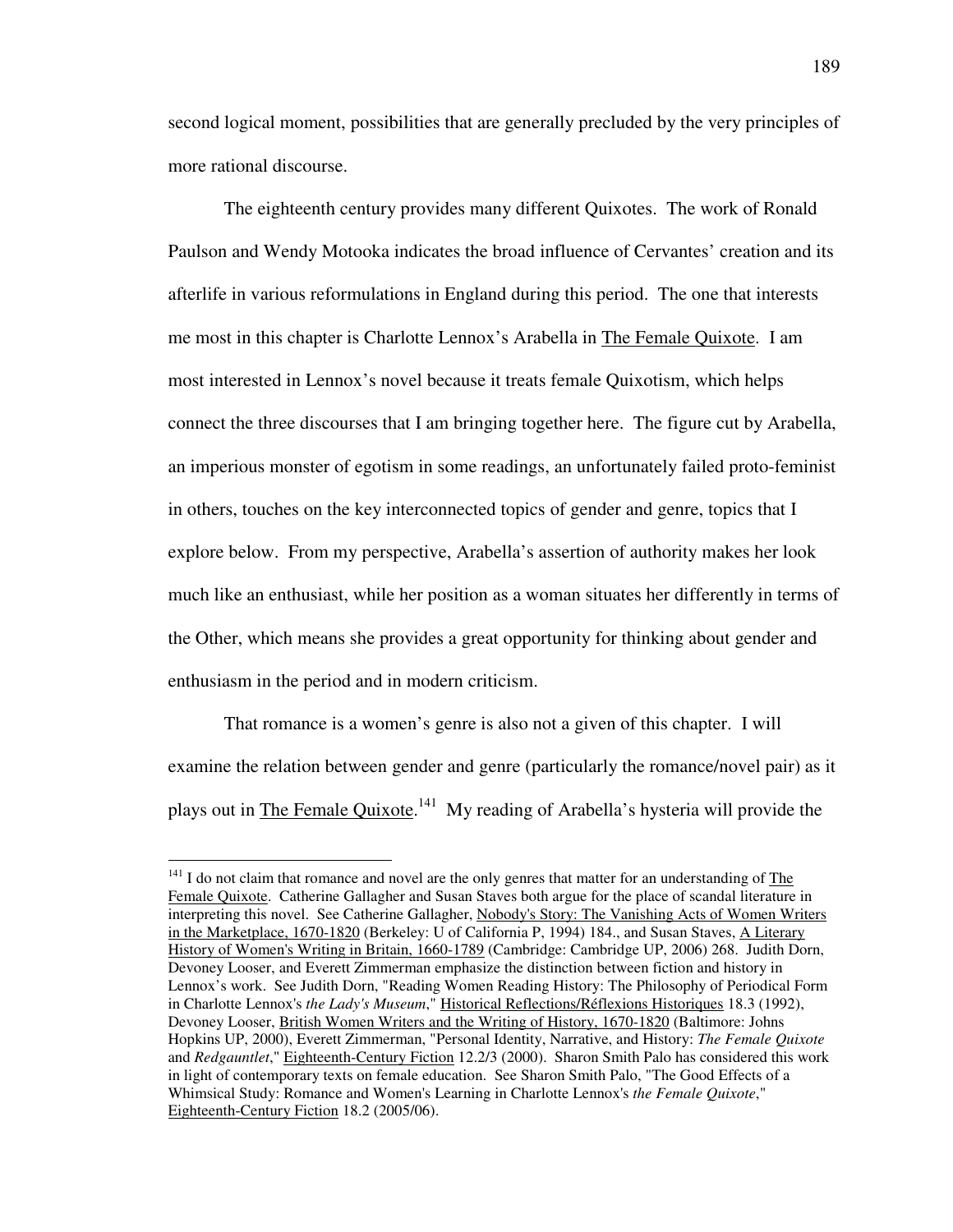reference points for a reappraisal of the differences between the romance and the novel. Adding to Scott Paul Gordon's work on this crucial difference, I will argue that we should think of romance and novel as two different strategies of reading that can be differentiated in terms of the status of desire in each of them. The realistic novel requires a Hobbesian transparency of desire while the fantastic romance always maintains desire as an enigma. Bringing together gender and genre, I will argue that the mystery of desire presented by the romance genre is one way of (not) answering the question Lacan attributes to hysterics: am I a man or a woman? The novel and romance genres are subjective technologies that each provides a different answer to the question of the subject's identity for the Other.

 The demands of distinguishing the romance and novel genres will lead me to a close reading of some of the formal properties of The Female Quixote. This close reading will address two problems. First, our understanding of the romance genre is based primarily on its content (fantastic, unrealistic) and its social purpose (particularly as contrasted with the epic), rather than rhetorical stance. Identifying some rhetorical properties of romance will help clarify Lennox's use of the conventions of the novel in The Female Quixote. Second, while many critics have considered the meaning of Arabella's actions and their possible relations with Lennox's life, few have done Lennox the honor of reading the narrative voice of her novel closely. The narrator's voice is particularly telling in this novel. Her frequent cynicism functions as a counterpoint to Arabella's mistakenness, but that cynicism is not necessarily endorsed as always correct in the novel. In tracing the distance between the narrator and the main character of the novel, I hope to show that Lennox does not present a simple tale of a foolish young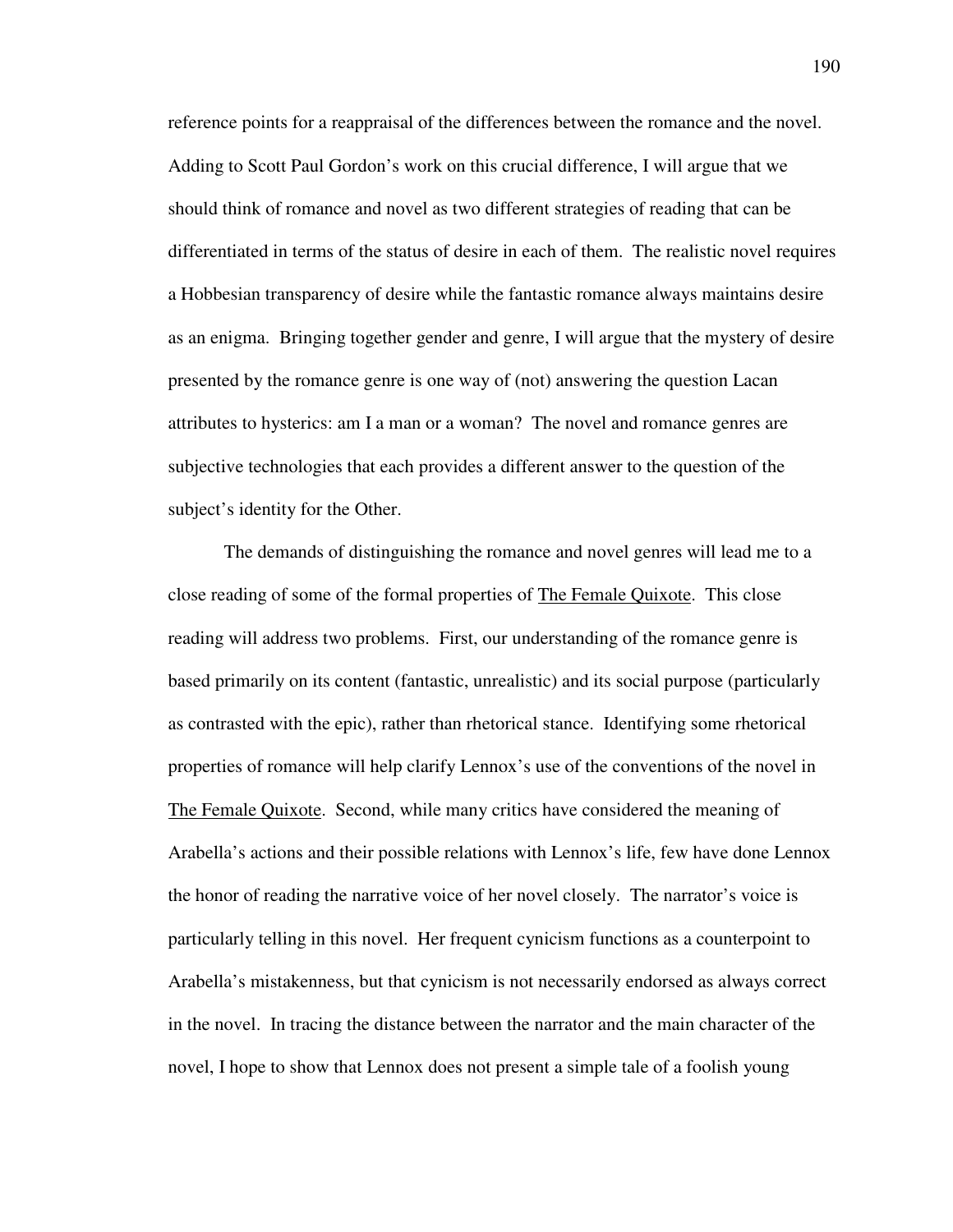woman who has poor reality testing skills, to use today's psychological parlance. Arabella's story is more complex than that, and one indicator of that complexity is the ironic distance of the narrator.

 Finally, I will argue that Arabella's conversion need not be read as a failure. If the reader enters into the true spirit of comparison and interconnectedness of the novel way of reading and the romance way of reading, there is no need to conclude that Arabella has abandoned the fantastic in favor of the realistic. Madness and reason, genre and gender are intertwined in The Female Quixote in ways that make any reading that removes the mystery of desire miss the point. The conflict between these different genre discourses indicates that the only correct approach is a practical one, as long as it is understood that "practical" means not approaching reality with a stifling set of axioms. If Arabella's conversion is the failure of romance, it should not be immediately assumed that it is at the same time the triumph of the novel. I hope to offer a reading of Lennox's novel that maintains the mystery of Arabella's desire, even as the novel reaches a third moment conclusion.

## **Quixotism and Enthusiasm**

 $\overline{a}$ 

 In eighteenth-century England, 'Quixotism' could name a range of bizarre behavior, from a lamentable brain distemper brought on by reading too many romances to a noble, if still misled, opposition to the baseness of the fallen world of the present day. The titular character of Don Quixote was read as both a "lunatic knight" and a "just and virtuous hero, persecuted by an uncomprehending age" (Wood 9).<sup>142</sup> The kernel of

 $142$  As Wood points out, critics such as Stuart M. Tave and Ronald Paulson pin these alternate readings of Don Quixote to historical changes, arguing that the second reading succeeds and supplants the first. See Sarah Florence Wood, Quixotic Fictions of the USA, 1792-1815 (Oxford: Oxford UP, 2005) 9, 13. I reject this historical development along with Wood. One of the tenets of this chapter is that histories of thought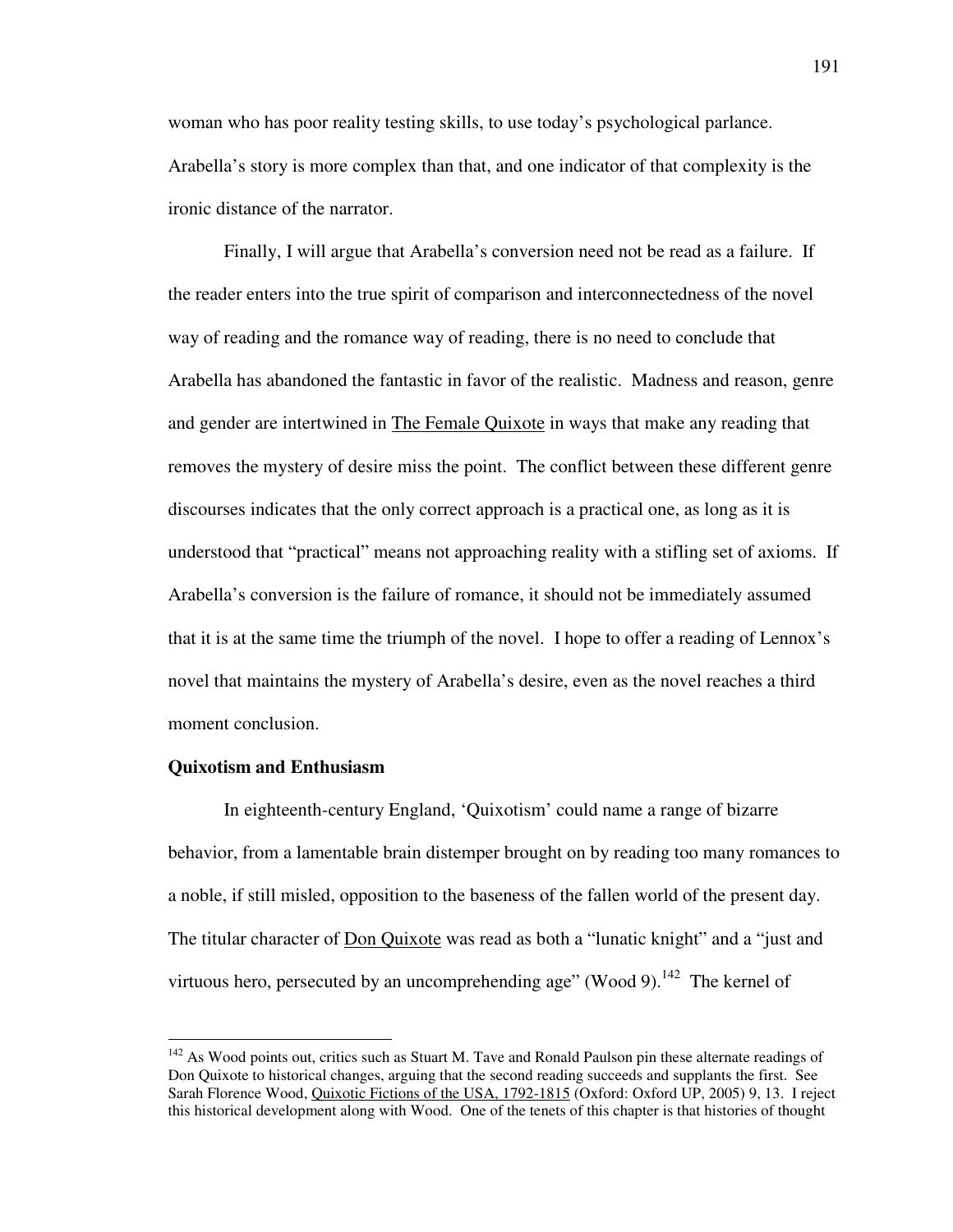agreement shared by these different assessments of the Quixote is a lack of participation in the common relation to reality. As I indicate in the previous chapter, that relation to reality is never more or less than a fantasy that always rests on axioms, which are definitionally unsound and unsoundable. Regardless of whether one approved or disapproved of the Quixote's actions, there was general agreement that the Quixote was not in step with the rest of the world.

 This is the first shared quality of the Quixote and the enthusiast. Both fail to participate in the common relation to reality of their surrounding contemporary discourses. As my first epigraph indicates, occasionally the Quixote was seen as a species of enthusiast on just this ground, that he acted on a principle or axiom out of all proportion with those around him. The early twentieth-century moral essayist Samuel McChord Crothers identifies, in his own term, the axiomatic nature of Quixotism:

We sometimes speak of an inconsequent, harum-scarum person, who is always going off after new ideas, as Quixotic. But true Quixotism is grave, self-contained, conservative. Within its own sphere it is accurate and circumstantial. There is no absurdity in its mental process; all that is concealed in its assumptions. (279)

Arabella shows the gravity Crothers attributes to the Quixote. She also displays the quick wit that allows the Quixote to adapt any set of circumstances to her axiomatic beliefs about the world. Logically speaking, Quixotism is fully valid, but may not be sound. The soundness of belief is the ground of the challenge of both enthusiasm and Quixotism.

 Expanding on the critique of reason implicit in Quixotic discourse, Wendy Motooka writes that "Quixotism is a parody of reason, satirizing rational authority as a

often rely too heavily on watersheds and that we stand to gain much more by considering the opposed interpretations in their simultaneity than in their pretended succession. See Ronald Paulson, Don Quixote in England: The Aesthetics of Laughter (Baltimore: Johns Hopkins UP, 1998), Stuart Malcolm Tave, The Amiable Humorist. A Study in the Comic Theory and Criticism of the Eighteenth and Early Nineteenth Centuries (Chicago: U of Chicago P, 1960).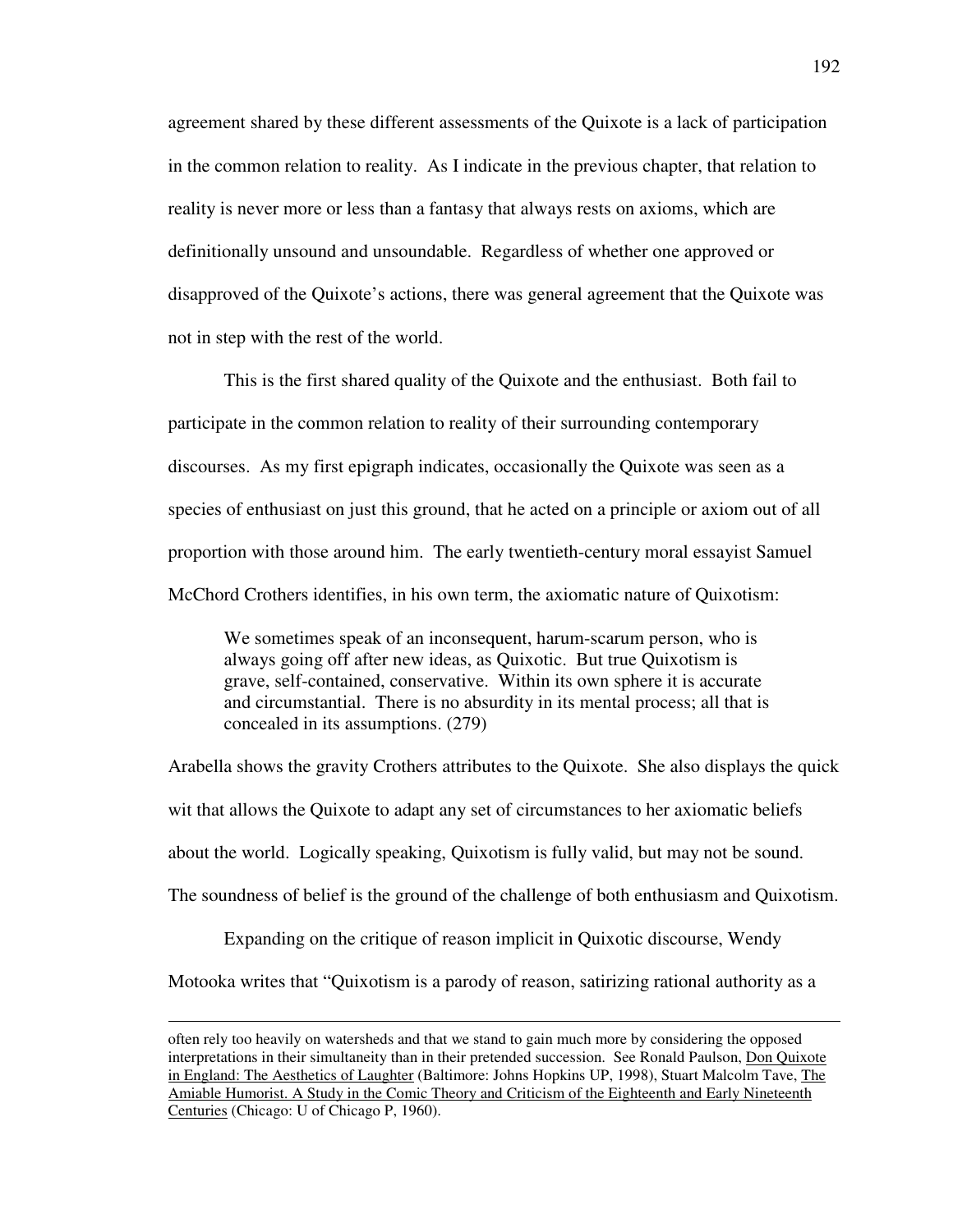political fiction only as rational as the authority of don Quixote's lance" (2). My reading of enthusiasm as a challenge to reason is of a piece with Motooka's reading of Quixotism presented here. In both cases, the axiom of the fantasy, the incomprehensible kernel, is exposed, and the Quixote's or enthusiast's rational foil is challenged to show how his or her axiom is any more reasonable. Motooka goes on to say that "Quixotes appear to be crazy because their rationale rests on peculiar, not general, experiences, yet they nonetheless forcefully insist on the universal validity of their own authority" (4). She sees Quixotism opposing itself to reason by sticking to its peculiar guns against reason's glittering generalities. This is where I differentiate my view from hers; the basis for Quixotism, like the basis for enthusiasm, while unique, does not come from a private realm of experience. In other words, the axis for separation between the Quixote and the rational person is not private/public.

 To illustrate this, briefly consider Lennox's Arabella. Arabella draws her authority not from herself, as Jon Mee and Motooka would have it, but from a specific set of texts. This may seem like a hair-splitting point, but Arabella's authority does not lie in herself, but in her Other. Arabella, the beautiful heiress, could easily use her own social position as a basis for authority. However, she does not. The Quixote, like the enthusiast, acts as a subject of the Other, one who has entered into a special relation with this guarantee of meaning. Arabella, as a subject, is pinned entirely to this admittedly strange romantic Other, which consists of her favored endless French romances, her treasure trove of signifiers that render herself and her world for her. She is not an autocrat, driven by whim to torture everyone around her, as some have suggested.<sup>143</sup> The

 $143$  I develop the question of Arabella's will or desire and its difference from the perceptions offered by those around her below, particularly in the sections on hysteria and genre.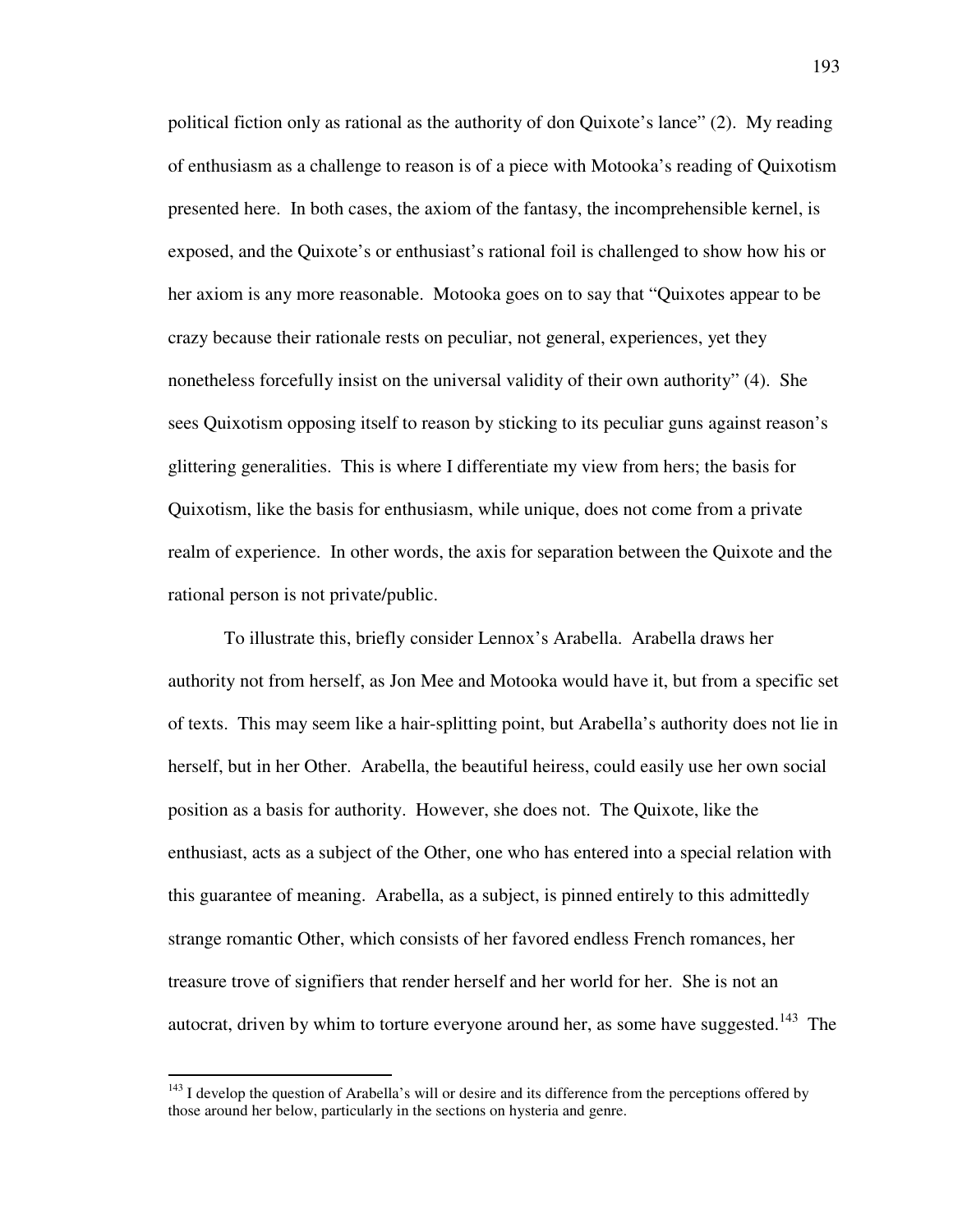Quixote's connection to the Other is vital because it allows me to read The Female Quixote outside the rigid boundaries of the self, which are part of the target of Lennox's critique. Rather than considering the difference between Quixotism and rationalism in terms of private and public, we might think in terms of shared and unshared axioms, a distinction which removes some of the hierarchy implied in the more reasonable inside/outside pair. Quixotes and enthusiasts alike challenge the very notion of inside and outside.

 Scott Paul Gordon notes that Quixote narratives are useful in the classroom for getting students to reflect on their own reading practices. He writes that "[s]uch reflection can make visible what is typically invisible: the assumptions or 'preknowledges' that one uses in assembling a reading… above all, one's own activity in *making* a reading that seems merely to wait to be *found* in the text itself" (Gordon "Reading" 321). In other words, the Quixote's performance of misreading lays bare the structure of axioms that undergirds all readings, rational or not, and gets readers to look back at the principles that inform their own reading. I hope that my approach to Lennox's novel, in the spirit of my analysis of enthusiasm, will reflect critical practices back on themselves, revealing the often-unacknowledged principles on which their conclusions are based.

 These incommunicable, possibly unshared convictions or axioms quickly put Quixotism on the track of sentimentalism, which Motooka calls

 a mode of representation, reading, and/or understanding that assumes—in the face of possible alternatives—the empirical existence of an empirically unverified moral truth that can be denied only by those willing to be excluded from the community that testifies to this moral truth. (20-1)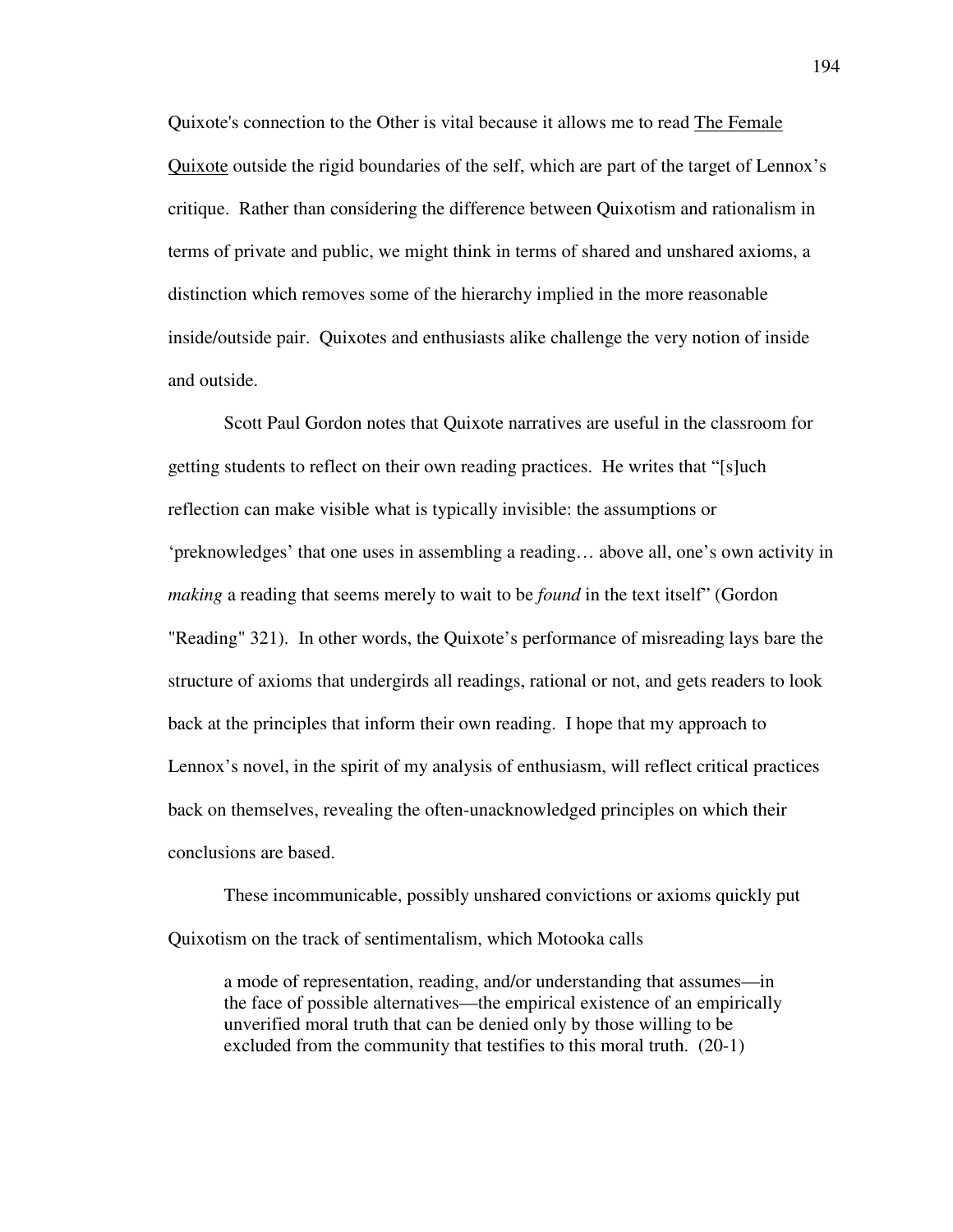In this definition of sentimentalism, Motooka uncovers precisely the function of the signifier in the interpretive community. In Quixotism, enthusiasm, and sentimentalism, what is at stake is a non-sensical commitment to a signifier that cannot be verified, whose only meaning is belonging or not belonging. The important twist I give to this understanding of community is that the consensus of the community does not arise from any authentic public communication within it. Rather, it arises from a transference relation with the Other established one by one by an axiom of the fantasy. Odd as it may seem, a single Quixote is a community as much as an artist's commune; the real community (or better yet, communion) is between the subject and the Other and is based only on the signifier that represents the subject for the Other. The whole series of ego-toego identifications that take place, and which might more typically define a community, come only after that. In other words, the "vertical" connection between the community member and the privileged axiom is what makes the community work, not the many "horizontal" connections between and among community members. Given this framework, it is easy to see how the Quixote, the one inspired by a signifier he or she has found in the Other, can seem like a fool or a hero depending on the acceptance or rejection of that signifier by the one judging.

This scheme of identification is very close to what Freud puts forward in Group Psychology and the Analysis of the Ego. There, speaking of the "libidinal construction of groups… that have a leader and have not been able… to acquire secondarily the characteristics of an individual," he writes "*A primary group of this kind is a number of individuals who have put one and the same object in the place of their ego ideal and have consequently identified themselves with one another in their ego*" (SE 18 116, italics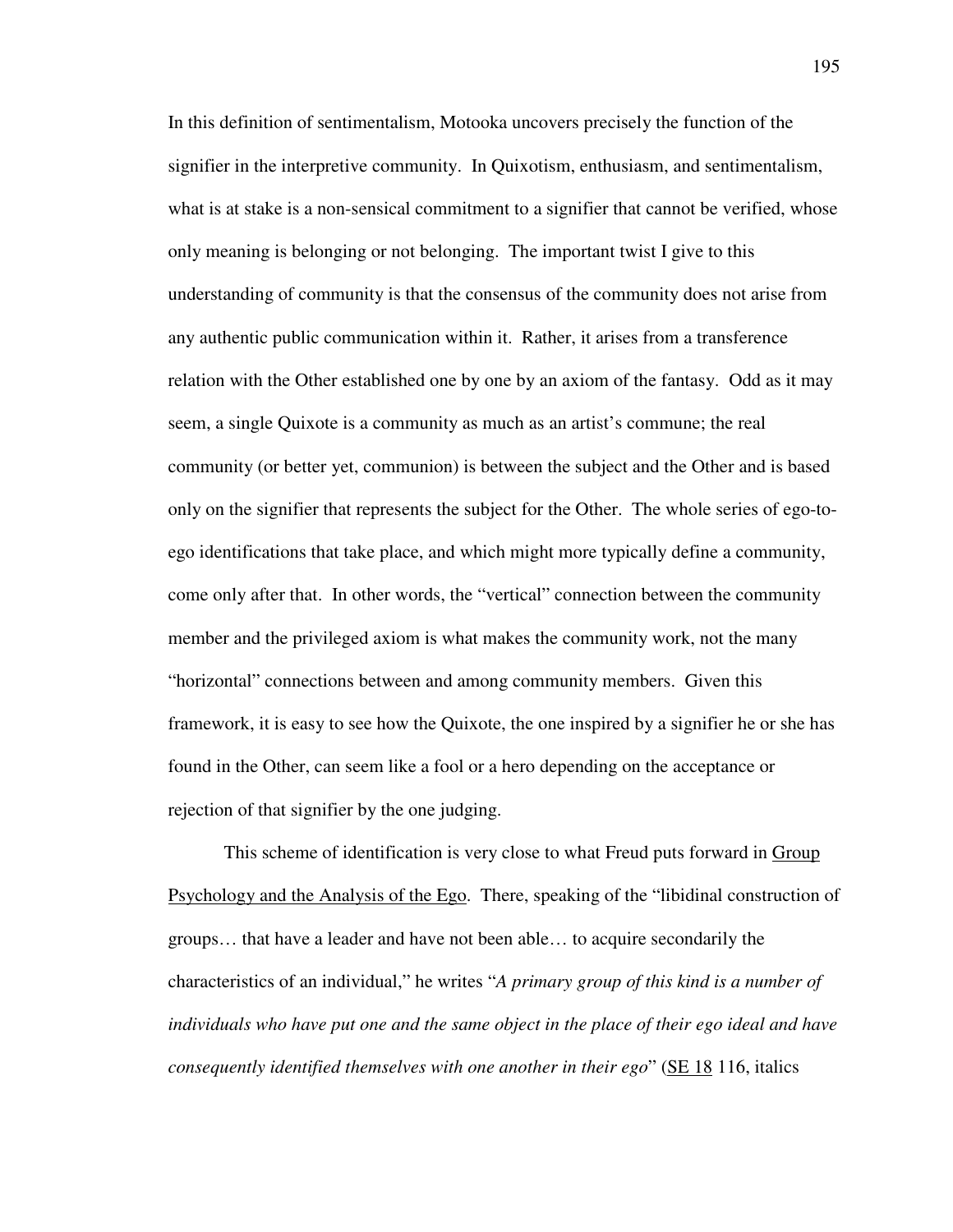Freud's). The important point here is that the first identification in the forming of such a group is between the individual and the ego ideal substitute, not between or among individuals themselves. The Quixote and the sentimentalist attain their respective statuses first through the signifier each finds in the Other, second through their recognitions of others like them.<sup>144</sup>

 Sentimentalism, enthusiasm, and Quixotism come down to questions of control: control over interpretation, the "correct" way of reading the world. These challenges to rationality require a response, a series of regulative discursive moves that would hem in the peculiar exceptions to reason's universality. Or so it would seem. There is actually a reversal here: both rationalists and sentimentalists are really trying to maintain the illusion of the possibility of self authorization (rationalists and sentimentalists both rely on the existence of some grounds of authorization that can be discovered by the subject) in the face of something much more threatening, a subjectivity that is not in charge of itself, but dictated by the signifiers that form it, quite possibly irrationally. My argument about Quixotism and enthusiasm is that they are discursive formations in which selfauthorization is called into question, and the possibility of authorization by the Other, rather than the self, is raised. In other words, Quixotism and enthusiasm are particularly ripe points for understanding the predicament of the subject, to be alienated in the only sphere where it can be represented, to be required to forge an identity from the inconsistent shards of the Other, to be the overlap of within and without.

<sup>&</sup>lt;sup>144</sup> As Lacan says, "Marx and Lenin, Freud and Lacan are not coupled in being. It is via the letter they found in the Other that, as being of knowledge, they proceed two by two, in a supposed Other." Lacan, Seminar XX 97. The connections among Quixotes, enthusiasts, or sentimentalists are founded on just this sort of discovery of the letter in the Other.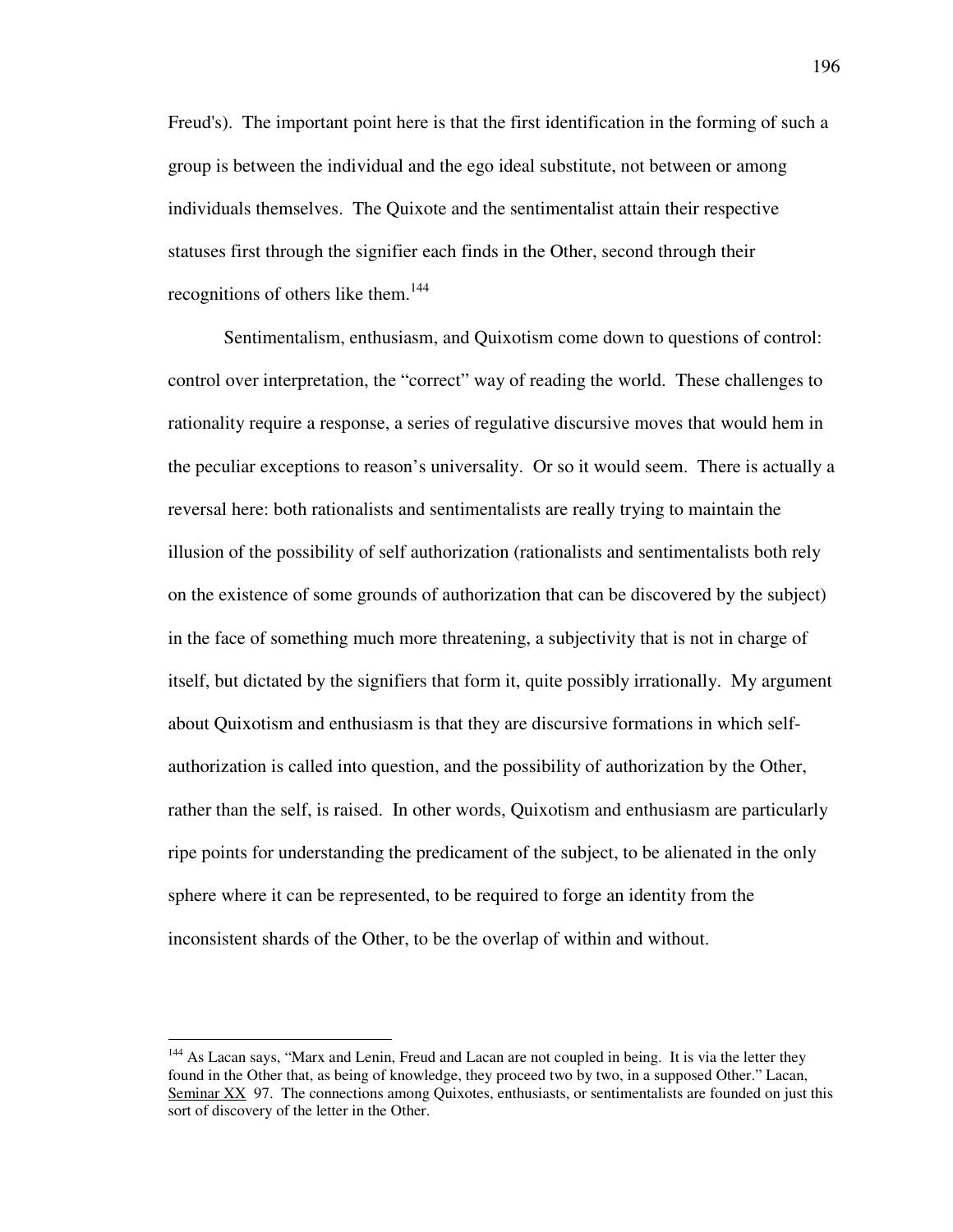"Quixote" and "enthusiast" are both terms of disapprobation that are only leveled at another, never applied to oneself. As easily as we can imagine and enthusiast would always call himself divinely inspired, we can imagine a Quixote would rather call himself noble, idealistic, or Romantic in a pinch. In their shared accusative quality, both terms situate subject and object on opposite sides of reason; to accuse another of Quixotism simultaneously rejects her notion of the world and bolsters one's own. The rejection of the enthusiast or the Quixote is always a rejection of an offered ground of authority. As Gordon writes, "Nobody wants to be a Quixote. We invoke Quixotes… precisely to dismiss others' beliefs" (Practice 1). Replacing "Quixote" with "enthusiast" would do no violence to Gordon's formula. Finally, Quixotism and enthusiasm are both seen as the result of a distempered brain, a fault much more likely to be blamed on imagination than perception. In the discourses against Quixotism and enthusiasm, the rational program to reduce the object of thought or perception to thought or perception itself, to make them equivalent, is evident. Any interruption between thought or perception and its object is a threat to reason's transparent function, a threat to the discoverability of the true rational grounds of authority. If this interruption proceeds from too much reading of the wrong kind of books, it is called Quixotism; if it proceeds from a divine source, it is called enthusiasm.

 Sir Richard Blackmore observes the accusatory nature of the diagnosis of hysteria (and its male counterpart, hypochondria), which parallels the accusatory status of Quixotism. In a treatise on the spleen and vapours, he writes that "two Persons… will reciprocally charge on each other this Disease, and with good Reason, as two Misers will upbraid one another with Avarice, which however neither of them can discern, or will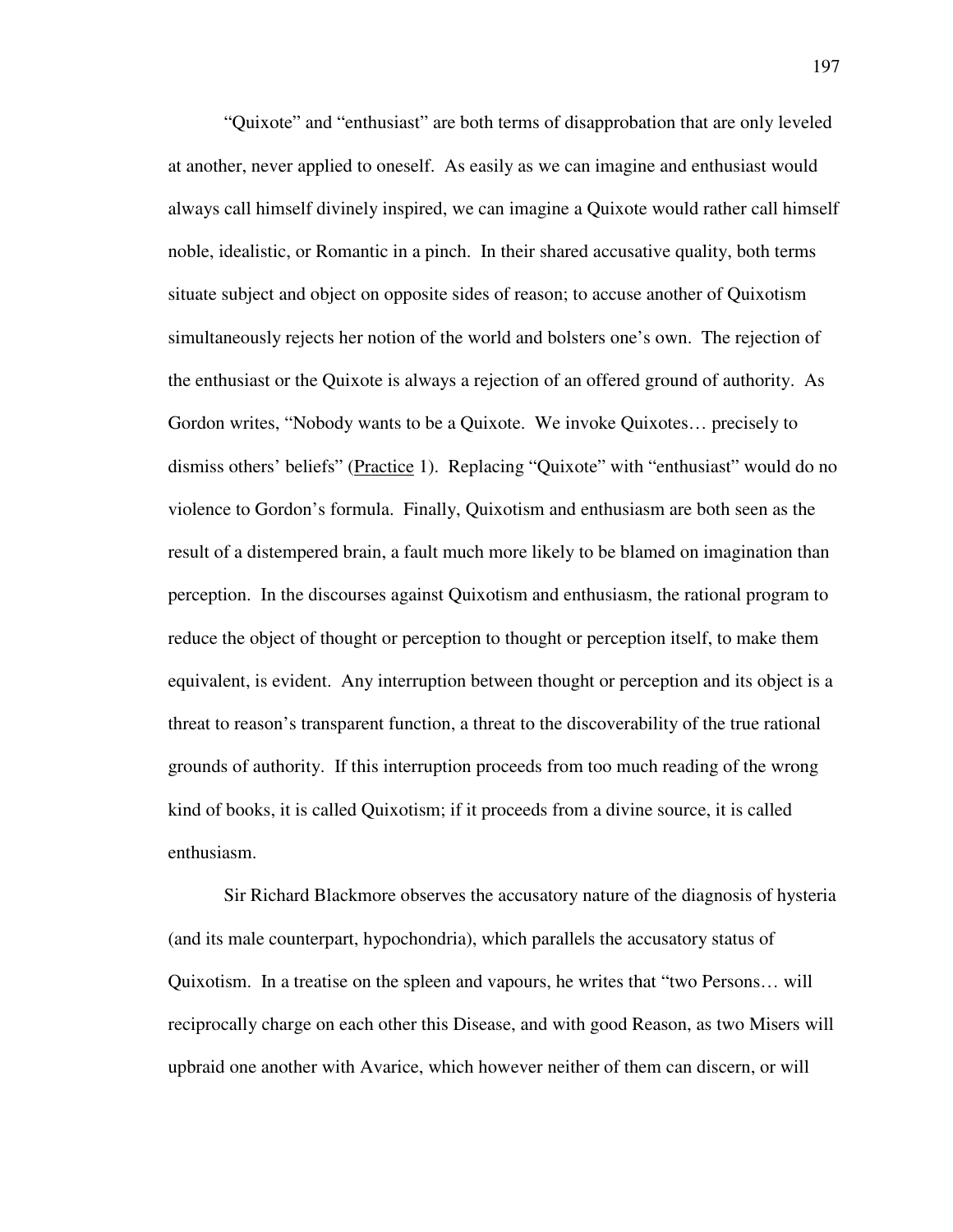acknowledge in themselves" (Blackmore 97). Blackmore's claim is useful for me because it indicates that Gordon's observation about Quixotism does not result from an historical misprision and that it applies equally well to hysteria, which is the next discursive link in the chain I am forging.

 Lennox's title signals that we are dealing with a distempered *female* brain in her novel. Arabella's gender and her madness put us in the field of hysteria, both in eighteenth-century and modern terms. Enthusiasm, Quixotism and hysteria form a series in the eighteenth century, a family of overlapping discourses that all work to situate speaking subjects in certain relations to authority and to authorize certain uses of reason while condemning others.

## **Quixotism and Hysteria**

 That Arabella suffers from some sort of madness is as clear to the learned divine who cures her as it is to most of the novel's readers. The meaning of her madness, though, is less clear than its existence. The critical trend in interpretation of her madness has been to transform it subversively into a form of female power. This interpretation reads The Female Quixote as a narrative of gender-motivated discursive control rather than one of illness and recovery. In these two opposed interpretations are the elements of the history of hysteria. One interpretation sees a woman suffering a distempered brain, which is the oldest sense of hysteria, and the other sees a woman using gender roles to her advantage, which is one modern feminist rewriting of hysteria. The critical response to Arabella acts almost as a barometer of critical evaluations of hysteria. Given the interest Lennox's novel has held for feminist scholars, it is surprising that The Female Quixote has not been looked at in terms of hysteria more often.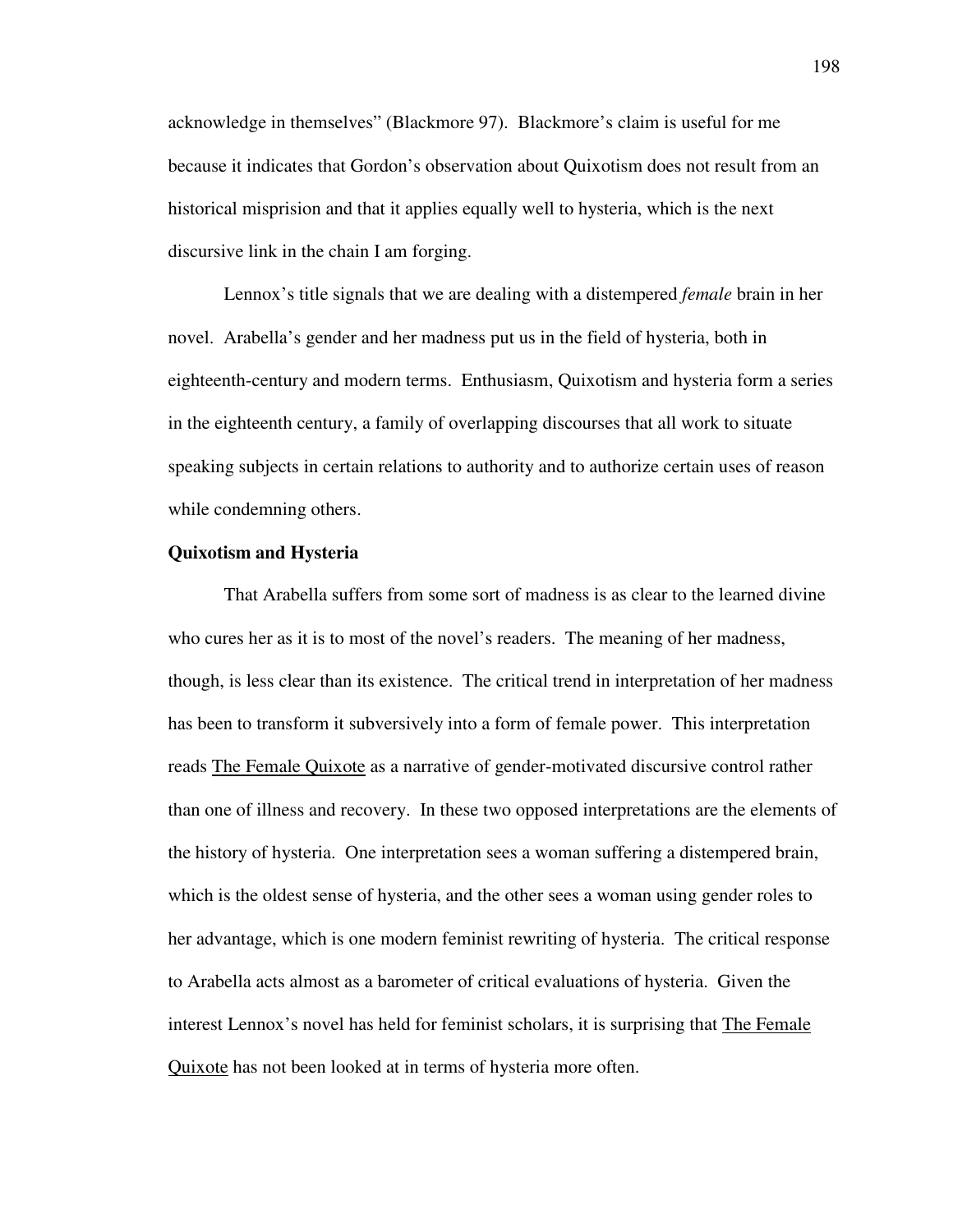Thomas H. Schmid is one critic who has explicitly introduced the concept of hysteria into the study of The Female Quixote. He sees Arabella as discursively trapped by the powerful men who surround her; she

 mimes a romance discourse that aggressively relegates women to passive roles defined by men… In this sense, Arabella's exaggerated romantic discourse and code of behavior suggest female 'hysteria,' an Irigarayan hyper-mimesis of a male economy of desire in which woman serves as the sign of difference and lack. (Schmid 21)

Schmid is right that hysteria offers a different way to think about Arabella's madness, though I disagree with his equation of hysteria and "hyper-mimesis of a male economy of desire," if for no other reason than that such a hyper-mimesis implies that there is a subject standing outside this economy who chooses to imitate something of it to make a point. Schmid's approach, reading Arabella as a willful mime of her surrounding discourse, misses the real transformation that hysteria might lend to criticism of this novel. Schmid positions Arabella outside the circuit of masculine discourse that surrounds her, picking and choosing the ways she will enter into it or interrupt it. By reiterating the image of Arabella as a power-wielding woman, Schmid leaves readers in the dilemma of the active or passive heroine. Here I want to investigate the hysterical subject as one who speaks from within a discourse, albeit from a different place than that in which the discourse would situate her. The hysteric, like the Quixote and the enthusiast, is best understood in terms of her discursive positioning in relation to sources of discursive authority. The question of Arabella's activity or passivity is always posed too hastily. One goal of my reading of Arabella as an hysteric is to restore not so much the question of her madness or her authority, but the question of her desire and its interpretation.

199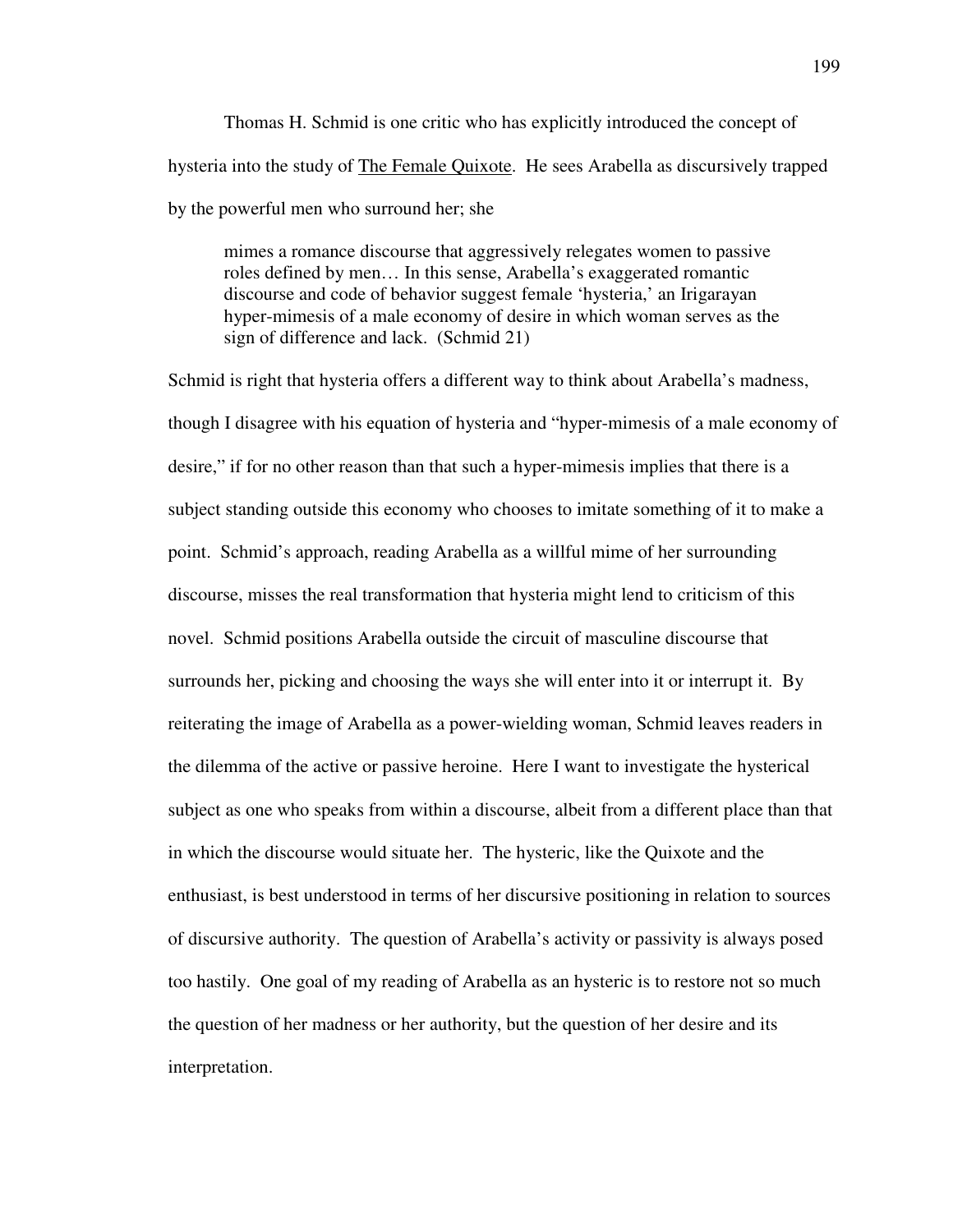Quixotism, enthusiasm and hysteria have often been used as discursive centers of interpretation, ready-made ways of understanding, categorizing and discounting the speech of some subjects. Each of these conditions poses a question of cause, and each of them is speedily answered in the imaginary, as I describe in chapter two. There I outline how the discourse on enthusiasm ultimately lodges cause in the body for much of the eighteenth century. The discourse on hysteria also finds cause in the body throughout the period, despite what some historians of hysteria would claim about the development of the discourse at the time. For instance, G. S. Rousseau, writing on "Hysteria in the Early Modern World," touts Thomas Sydenham's seventeenth-century advancements in the discourse on the disease, making the latter the "unacknowledged hero of that illness before Freud and Charcot" (Gilman 102). Rousseau indicates that Sydenham, "The English Hippocrates," removed the gender disparity of hysteria by finding it in both men and women and that "[h]e viewed hysteria as a function of civilization," effectively removing cause from the body and lodging it in society (Gilman 140). Of course, Sydenham contributed these points to the discourse, but these contributions were not decisive. Throughout the eighteenth century, it is easy to find various models of the body called upon to explain the working of hysteria (and enthusiasm). My point is that stories of historical progress, in which great statements chart changes over time, miss the tendency of imaginary regimes to hold on long past their expulsion from rationality. The history of hysteria is one of blunders and miscues, a consistent indicator of the failures of discourse to explain the experiences of its subjects, and we should therefore be careful of reading the heralds of later understandings of hysteria as historical watersheds.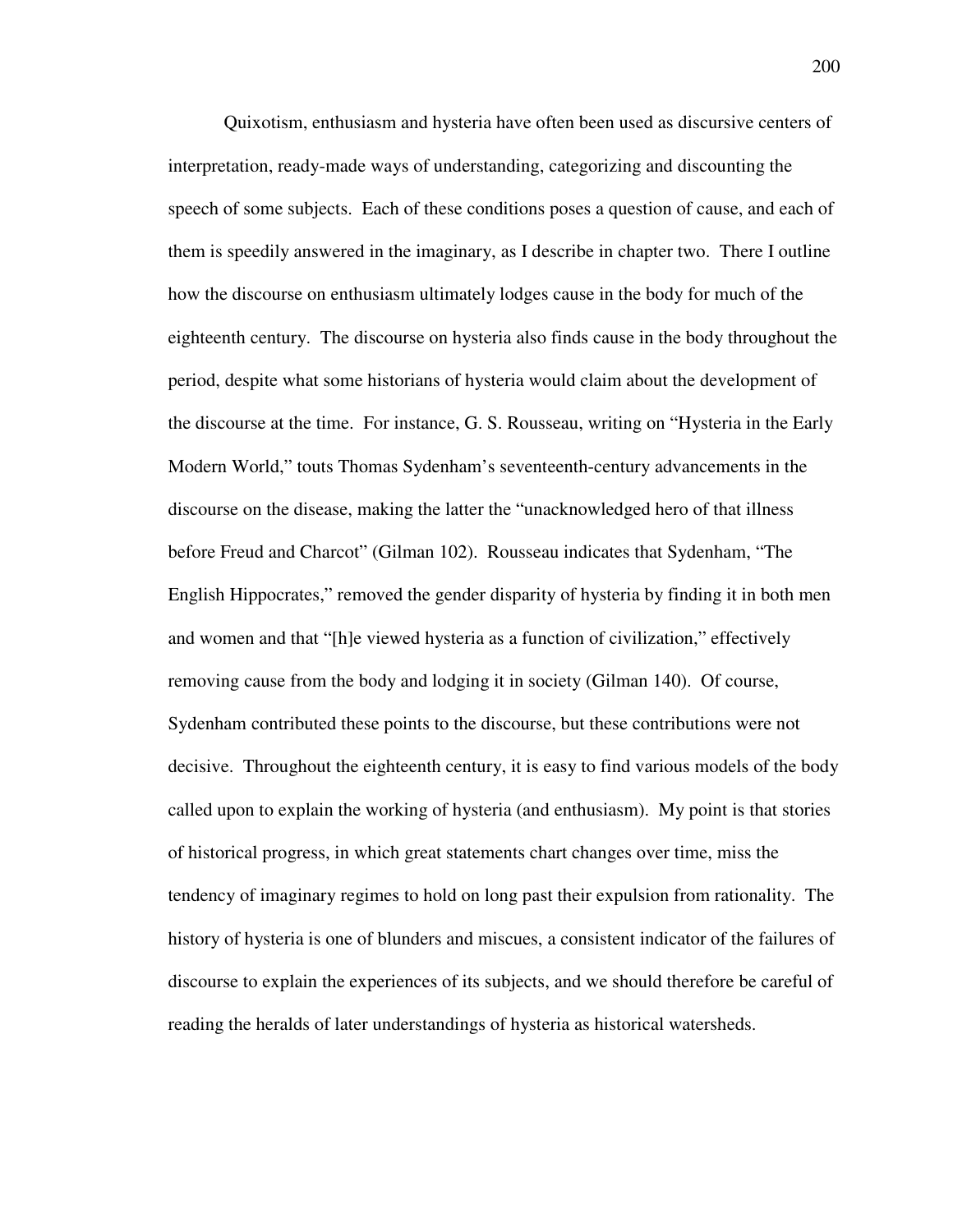Hysteria and history are tightly connected, and not just phonemically, though plenty of authors have gotten mileage out of that connection as well. From the oldest crumbling papyri to the avant-garde of French feminism, hysteria seems to run its course. I say seems because I would rather not assume there is a course for it to run in the first place. Rather than read the history of hysteria as a narrative of any sort that moves from point A to point B in a meaningful way, I propose that we read it as a series of blunders. At bottom, hysteria is the presentation of the problem of cause, the impossibility of the demonstration of the axiom. Like enthusiasm, hysteria is a challenge to the system of signification, an aporia whose fundamental unanswerability attracts a series of explanations that work only as long as they satisfy the demands of the imaginary dictated by the cultural fantasy. To risk jocularity, hysteria always arrives to ask, "who has the phallus?" and remains only to demonstrate, one case at a time, that no one does.<sup>145</sup> Hysteria presents itself as a challenge to discursive understandings of reason and the functioning of the body over and over, and in each presentation, the cultural fantasy that holds reality together on a large scale responds.

 Writers on hysteria from George Cheyne to Elaine Showalter have recognized the role of culture in hysteria. In The English Malady, Cheyne blames a host of nervous disorders on the social conditions of the day, on the "Provisions of Delicacy, number, and Plenty, sufficient to provoke, and even gorge, the most large and voluptuous Appetite" (34). A decadent appetite joined with a widespread torpor expresses Cheyne's fears for

 $145$  Brian McCrea raises precisely this question in the context of The Female Quixote when he writes that Catherine Gallagher's reading of the novel "prompts the question of who is the 'paternal authority'?" Brian McCrea, Impotent Fathers: Patriarchy and Demographic Crisis in the Eighteenth-Century Novel (Newark: U of Delaware P, 1998) 154.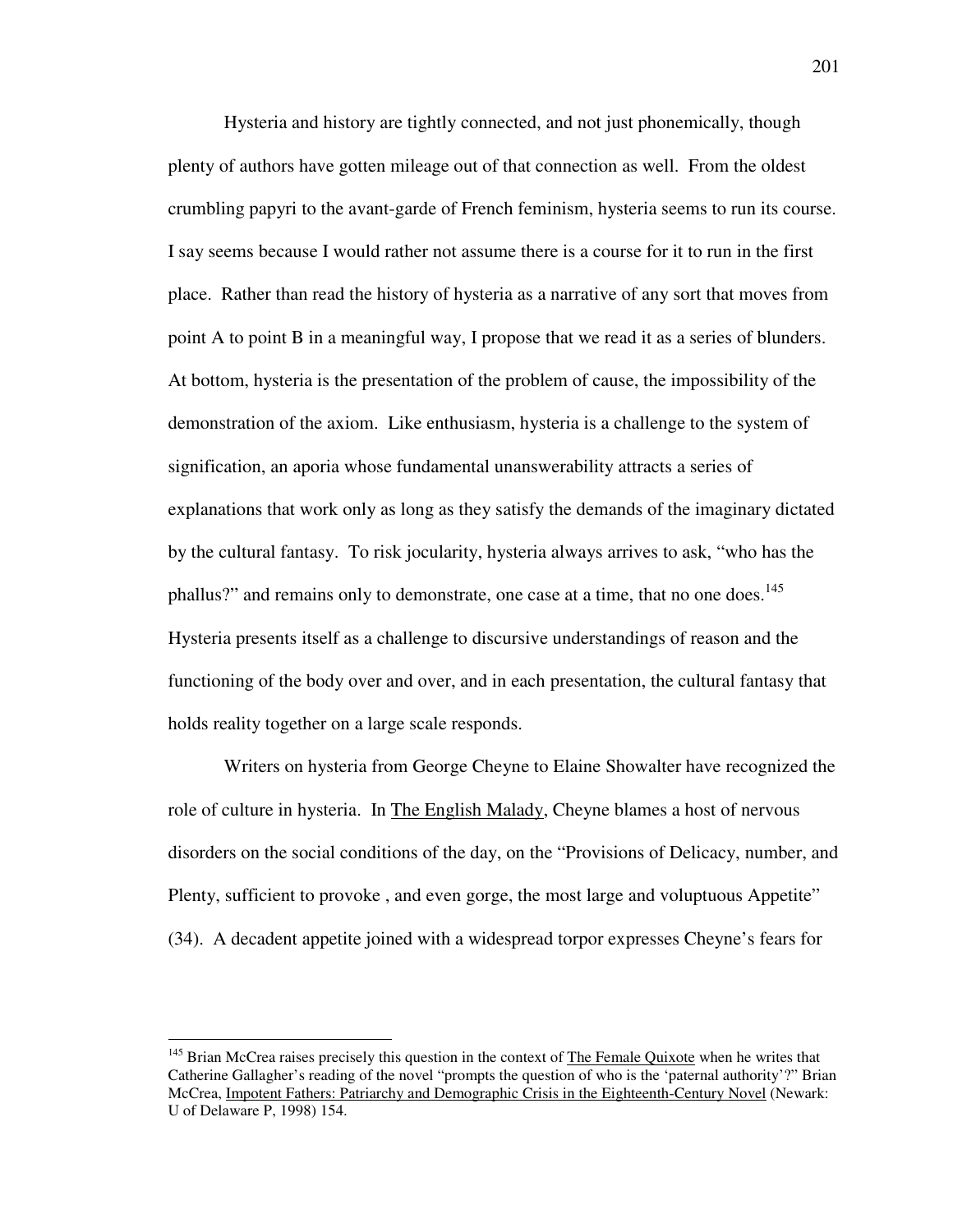the expanding empire and its bloated subjects. In Hystories, Showalter shows that hysterical narratives partake of literary narratives, writing

Nineteenth-century French doctors organized their case studies of hysterical women according to the conventions of the French novel, especially its seduction scenes, and writers based their portraits of seductive or unhappy women on medical textbooks. (Showalter 81)

The modification I bring to this understanding of the interaction of hysteria and culture is that locating the cause in culture is simply an alternative to (and often an adjunct to) locating the cause in the body, another answer that is only as true as the others. Most often in the west, hysteria's question has been answered by referring it to the imaginary, finding its cause in the body, a privileged site of any given cultural fantasy. The obvious evidence here is the etymology of hysteria, the Greek *hyster* indicating that the trouble stems from the womb. Of course, the particular responses change over time—the wandering uterus is discovered not to literally move, so it becomes a source of vapors, the vapors are replaced by the nerves, and so forth—but those changes themselves signify more as a whole than any particular one does on its own. These changes chart the movement of imaginary regimes around the unanswerable question at the core of the real. Like the discourse on enthusiasm, the discourses on Quixotism and hysteria look to make perception and reality coincide by explaining the cases where they do not. The legibility of Arabella's person and gestures, which are at issue throughout Lennox's novel, stands as evidence of the imaginary component of the discourse on Quixotism. Even the failed attempts at getting Arabella to respond and correspond discursively indicate that the matrix of discursive responsibility as an explanation of and cure for Quixotism is present in the novel.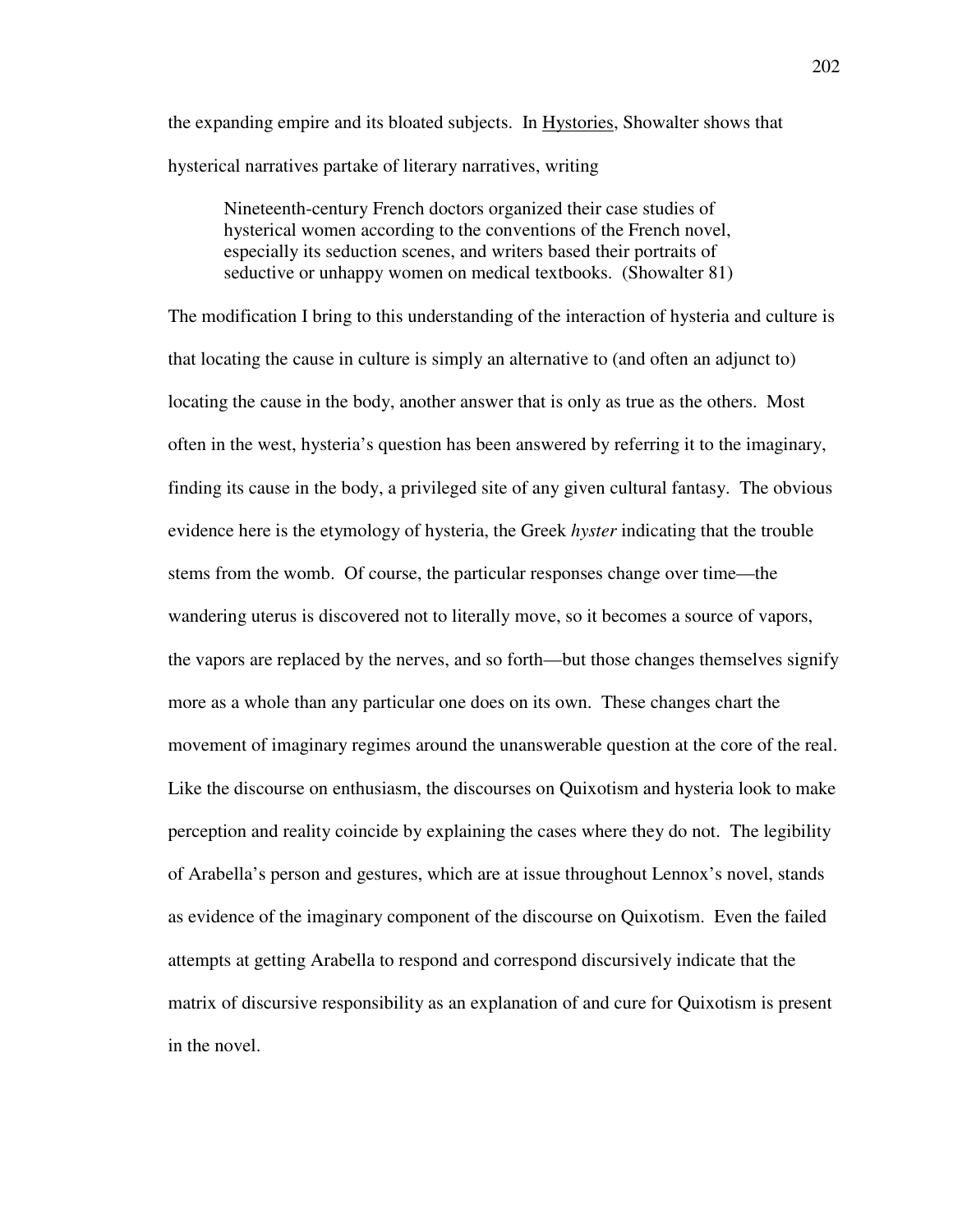This awareness of the historical challenge of hysteria helps make sense of Arabella in The Female Quixote. Arabella's challenge in the narrative is analogous to hysteria's challenge to history; in each case, something that does not quite fit presents itself, and in each case, the culture has a handy way to rein in the outriding element which not only removes the threat of distemper, but also reinforces the very concept of temperance. To this point, my argument merely presents another way to think about the discursive control of threats to reason, and that ground of discursive control lies well within established criticism of The Female Quixote. What hysteria adds to this picture is the hysterical subject's entrapment within the scheme of signification and the inability of any discourse to bring together perception and reality, the *Innenwelt* and the *Umwelt* at stake in the mirror stage, in an unproblematic way. The Quixote trope is always, at some level, a way of treating the difference between appearance and reality; Lennox's take on it is no different.

 Eighteenth-century discourses on hysteria make it clear that the crux of the malady is women's refusal to join in the sexual masquerade that the dominant discourse would substitute for the lack of sexual rapport. Something in the behavior of the afflicted woman does not comport with the reality everyone around her inhabits; she exploits the difference between perception and reality. This non-participation comes through in stereotypes of the hysterical woman as unreasonable, stubborn, inconsolable, and seductive but unwilling to satisfy. The importance of bringing hysterics back into the sexual masquerade is also apparent in one of the most common contemporary cures for hysteria, marriage and the proper sexual relations that accompany it.<sup>146</sup> The authors who

<sup>&</sup>lt;sup>146</sup> Marriage and sexual intercourse have been recommended as cures for Hysteria from Hippocrates to Sauvages and beyond. See Ann Ellis Hanson, "Hippocrates: "Diseases of Women 1"," Signs 1.2 (1975),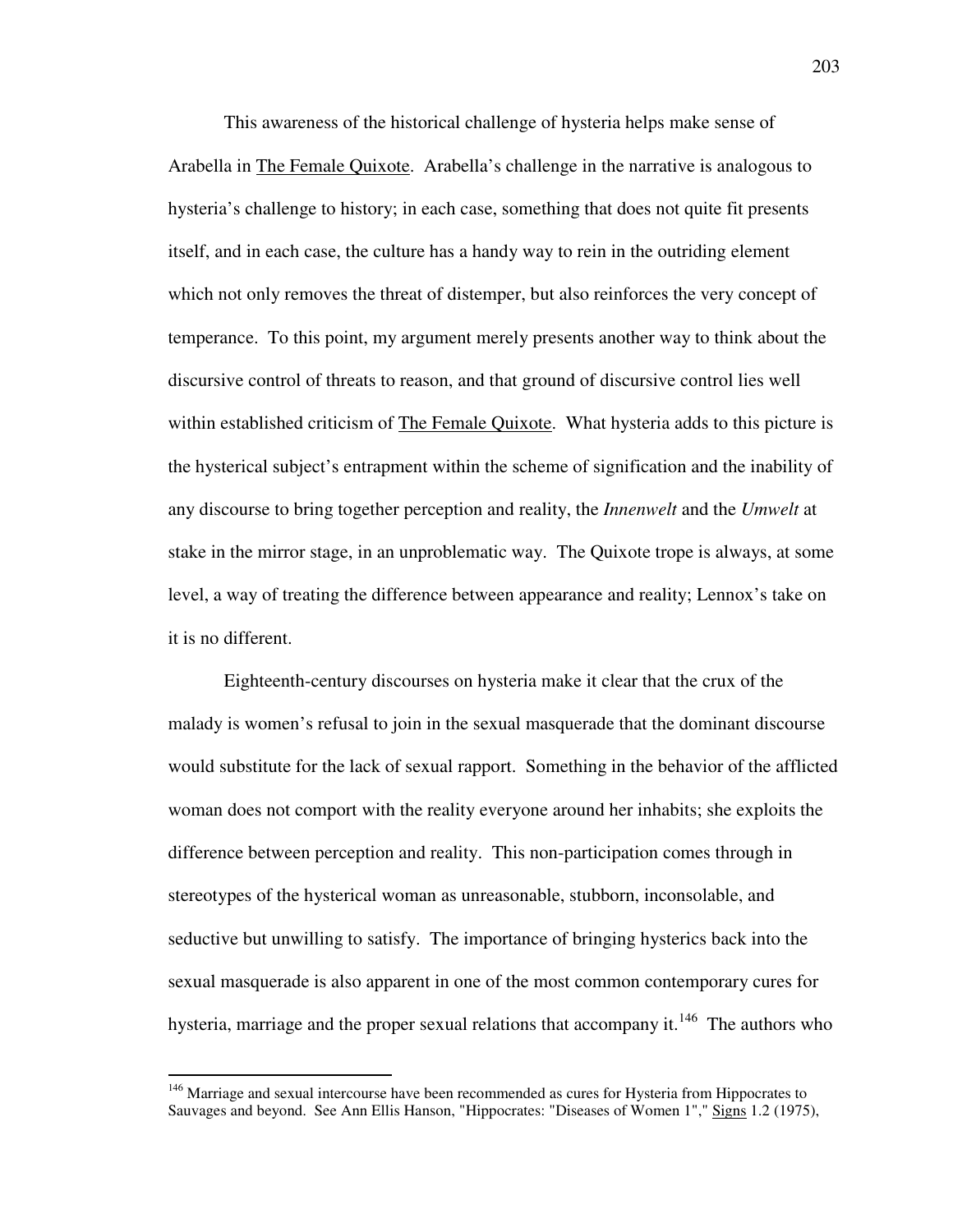recommend marriage come closer than any others to seeing that hysteria often interrupts the pretended rapport between the sexes that is a huge component of the shared fantasy that keeps a given reality going.

 The lack of sexual rapport treated here does not simply mean that sexual relations between men and women do not go well. The sexual non-rapport is one of the truths Lacan sees coming out of psychoanalysis, and he analyzes it as a mathematical nonrapport. As he says in seminar XX, the sexual rapport cannot be written because " 'man' and 'woman' are mere signifiers that are altogether related to the 'curcurrent' use of language" (Seminar XX 35). By calling it the "curcurrent" use of language, Lacan highlights the ridiculousness of trying to capture the sexual rapport in language, which is always current; in other words, it always serves the purposes of the current and local fantasies that support reality. From this perspective, hysteria can be read as the refusal to be the support for the object *a* on which phallic jouissance is based; in short, she will not be a man's symptom. The hysteric can see how the discourse around her works, but she is not satisfied with playing the role of woman inscribed by that signifier in the current discourse. Lacanian analyst Colette Soler writes that "[w]hat defines the hysterical position very precisely is the will to leave jouissance unsatisfied" (61). In Lennox's novel, Arabella will not play the object of exchange between her father and her would-be husband. She will also not play the other roles of the young beauty or the heiress that are open to her. In short, she leaves jouissance unsatisfied by not supporting the jouissance connected with her father's choice of husband for her.

Francois Boissier de Sauvages, Nosologie Méthodique Dan Laqelle Les Maladies Sont Rangées Par Classes, 3 vols. (Paris: Hérissant, 1771). For a review of Hysteria in Eighteenth-Century France, see Elizabeth A. Williams, "Hysteria and the Court Physician in Enlightenment France," Eighteenth-Century Studies 35.2 (2002).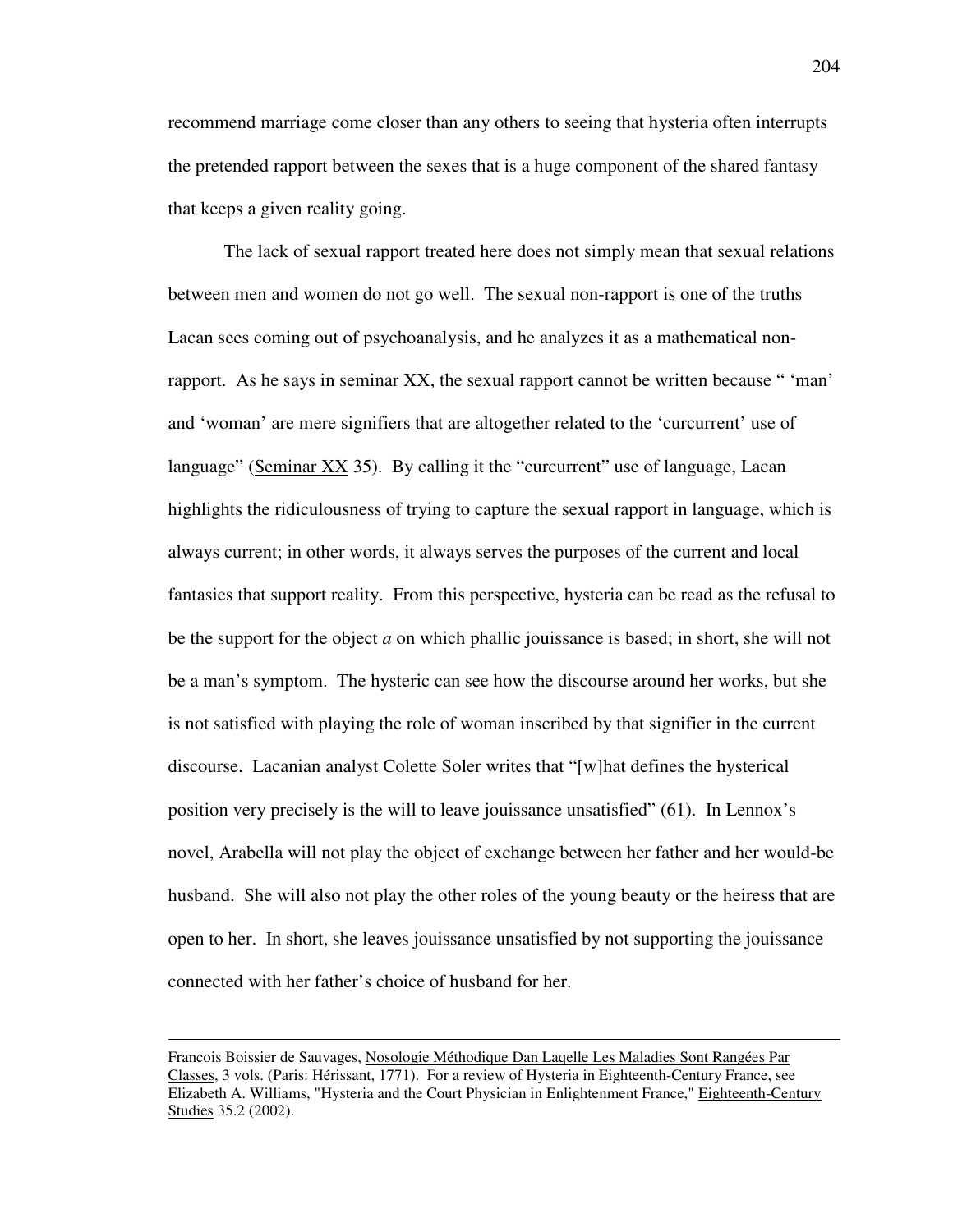Arabella's refusal to fulfill the roles that others see her in and her insistence on maintaining the role of the object of courtly love gives her a double character. This split reflects the split between the mind and body, even the war between the mind and body, present in contemporary accounts of hysteria, a point to which I shall return below.<sup>147</sup> Arabella is split between her image and her self-image, and I think there is little benefit in assuming that she is aware of this split and consciously manipulates it. The split between Arabella's Quixotism and her beauty, between her refusal to comply and her ability to ignite desire, is evident in the scene where her cousin and suitor Glanville sees her for the first time as an adult. Glanville and his father enter Arabella's chamber after the death of her father:

 Her deep Mourning, and the black Gawse, which covered Part of her fair Face, was so advantageous to her Shape and Complexion, that Sir *Charles,* who had not seen her since she grew up, was struck with an extreme Surprize at her Beauty, while his Son was gazing on her so passionately, that he never thought of introducing his Father to her, who contemplated her with as much Admiration as his Son, though with less Passion. (Lennox 60)

Arabella the Quixote is simply mourning her father in the style she has been taught by the tradition of romance, throwing herself, disheveled, on her bed. Without knowing it, she is also evidently looking quite fetching while mourning, at least fetching enough to gain the "Admiration" of the father while making the son forget his social duties in the "Passion" of the moment. Arabella has all the beauty required of a coquette, a willing manipulator of men, but she seems to lack the will. She is split between being the object that causes desire and being the Quixote who will not satisfy the desire she causes. If we

 $147$  Leland Warren observes this split in Arabella's character, though he sees the split as indicative of the position of women caught in the public/private divide of the mid-eighteenth century. See Leland E. Warren, "Of the Conversation of Women: *The Female Quixote* and the Dream of Perfection," Studies in Eighteenth-Century Culture 11 (1982): 370-1.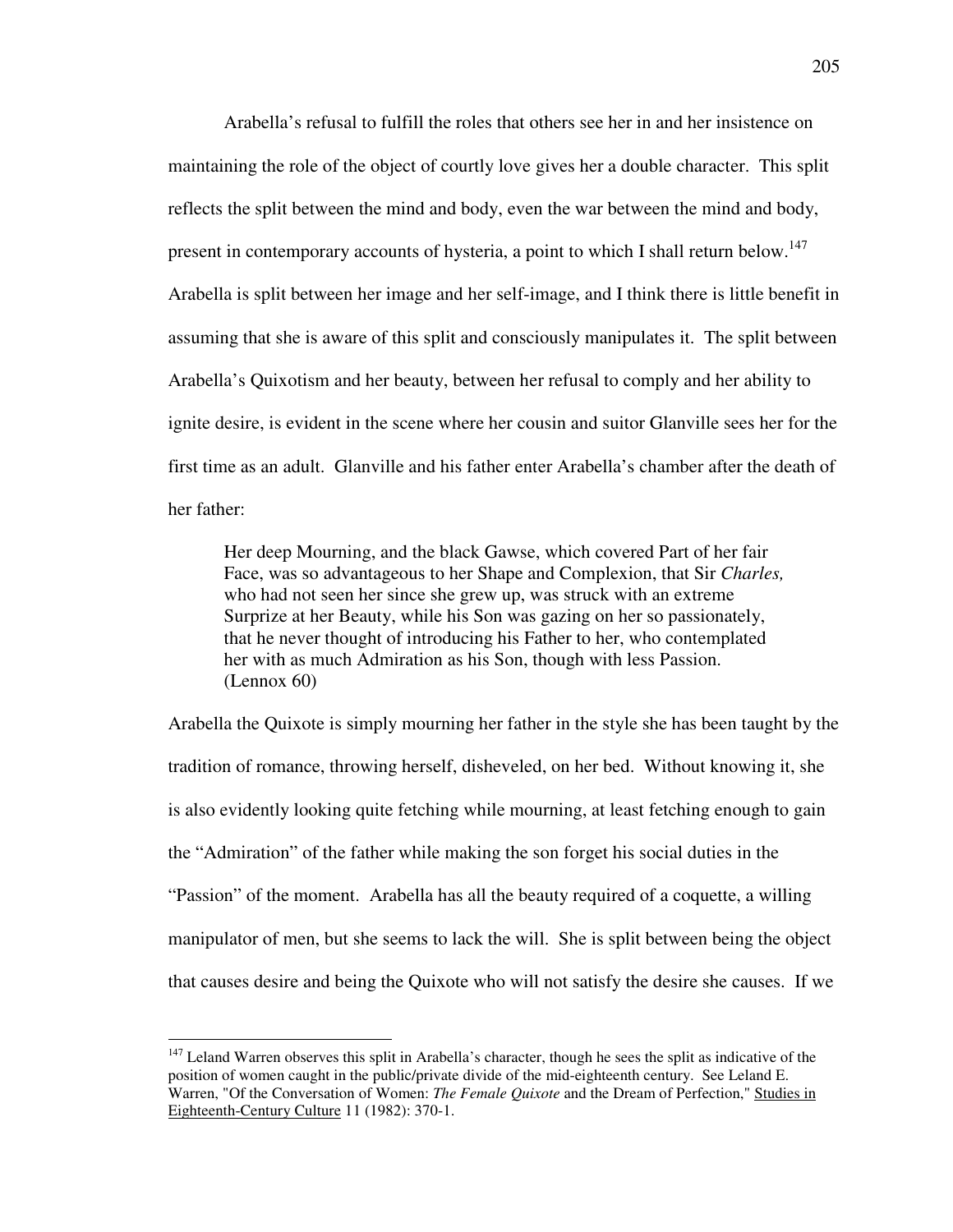are to treat Arabella as a hysteric, then we have to assume that she suffers from her relation to the axiom which she did not choose and which she cannot easily escape.

 By not participating in the discourse that surrounds her, Arabella accentuates the hysteric's question, am I a man or a woman? This is one version of the more general question, what does the Other want of me? This question can be translated into more colloquial language as, what is my place in the world? Conceived of in these terms, it is clear that The Female Quixote addresses the problem of Arabella's identity by putting its main character into a world, into the context of an Other, to which she does not really belong or subscribe. Arabella's romance reading effectively supplies the place of the Other for her—in the absence of her dead mother and all social congress (she and her father have been in total seclusion since her mother's death), she is forced to supply her own world. Her mother's romances, moved into her father's library, provide Arabella with an identity for the Other. She becomes the object of courtly love, an object defined by being desired, but not possessed, just as the romance genre works by depicting the long route of desire, but not its consummation. Arabella's Quixotism does not so much answer the question of what the Other wants of her (after all, it seems clear enough what the romantic knight wants of the courtly lady, but much less clear what the lady wants) as allow her to delay the question. Quixotism, then, is an elaborate way of delaying the question of the desire of the Other.

 Before I go too far in looking at Arabella as a hysteric, I should stop for one or two cautions. One of the risks of psychoanalytic literary criticism is treating characters as though they are real people with real maladies. The danger in that is losing sight of the differences between characters and people by acting as though I have had Arabella on the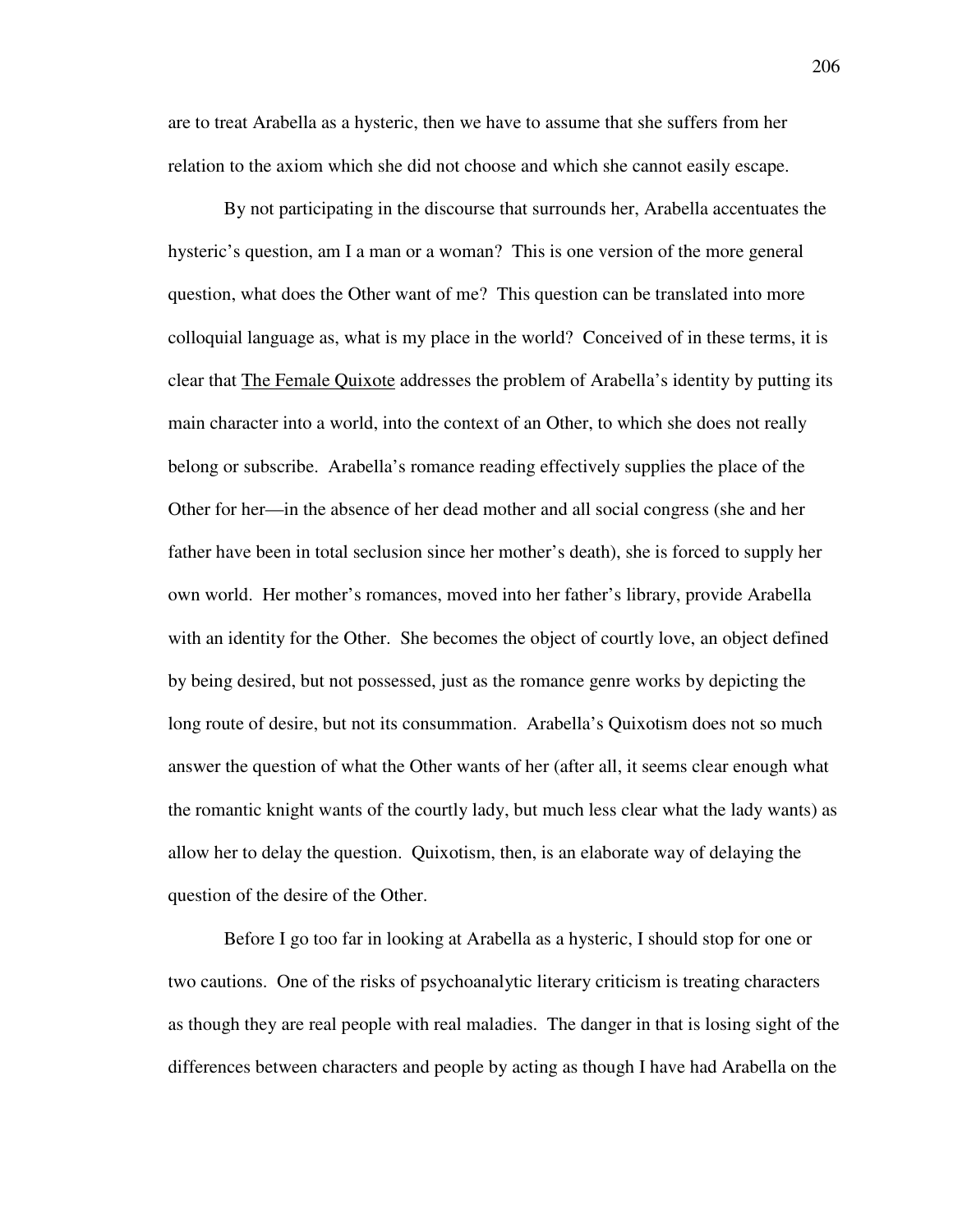couch. Rather than claim that Arabella is an hysteric, I should rather say that her character is a vehicle for thinking about relations between subjects and between subjects and signifiers that are at play in hysteria. Her character provides a telling intersection of several discourses, and Lennox's novel gives us a way to glimpse the place of gender relations in the imaginary functioning of contemporary cultural fantasies that are still operative in some ways. As I will show below, this social and historical function of the work is also connected to its status as a literary work. Much more than Arabella, the object of my analysis is these various discourses, Quixotism and hysteria, novel and romance, reason and madness, art and criticism, which come together here.

 At this point, I am most interested in Arabella's non-participation in her surrounding discourse, and particularly its version of relations between the sexes. She is neither obedient daughter to her father nor pliant quarry to Glanville, her future husband. In the novel, suitors and others take various tacks for getting through to her, aping romantic discourse, offering levelheaded advice, or simply waiting patiently. In fact, the plot of The Female Quixote could be schematized as the various attempts by men (and at least one woman) to get through to Arabella, to get her to respond properly to the sorts of stimulation that the current discourse trades in. In this attempted (and mostly failed) communication, the plot of Lennox's novel mirrors contemporary discourses on hysteria.

 That the body speaks in hysteria is a commonplace. The idea is that there is something unspeakable bottled up inside the subject, and since it cannot be uttered but must be communicated somehow, the body is forced to communicate through illness or malfunction. Building on this idea of hysteria as a linguistic phenomenon, I see in eighteenth-century treatises on hysteria a kind of talking to the body, attempts by the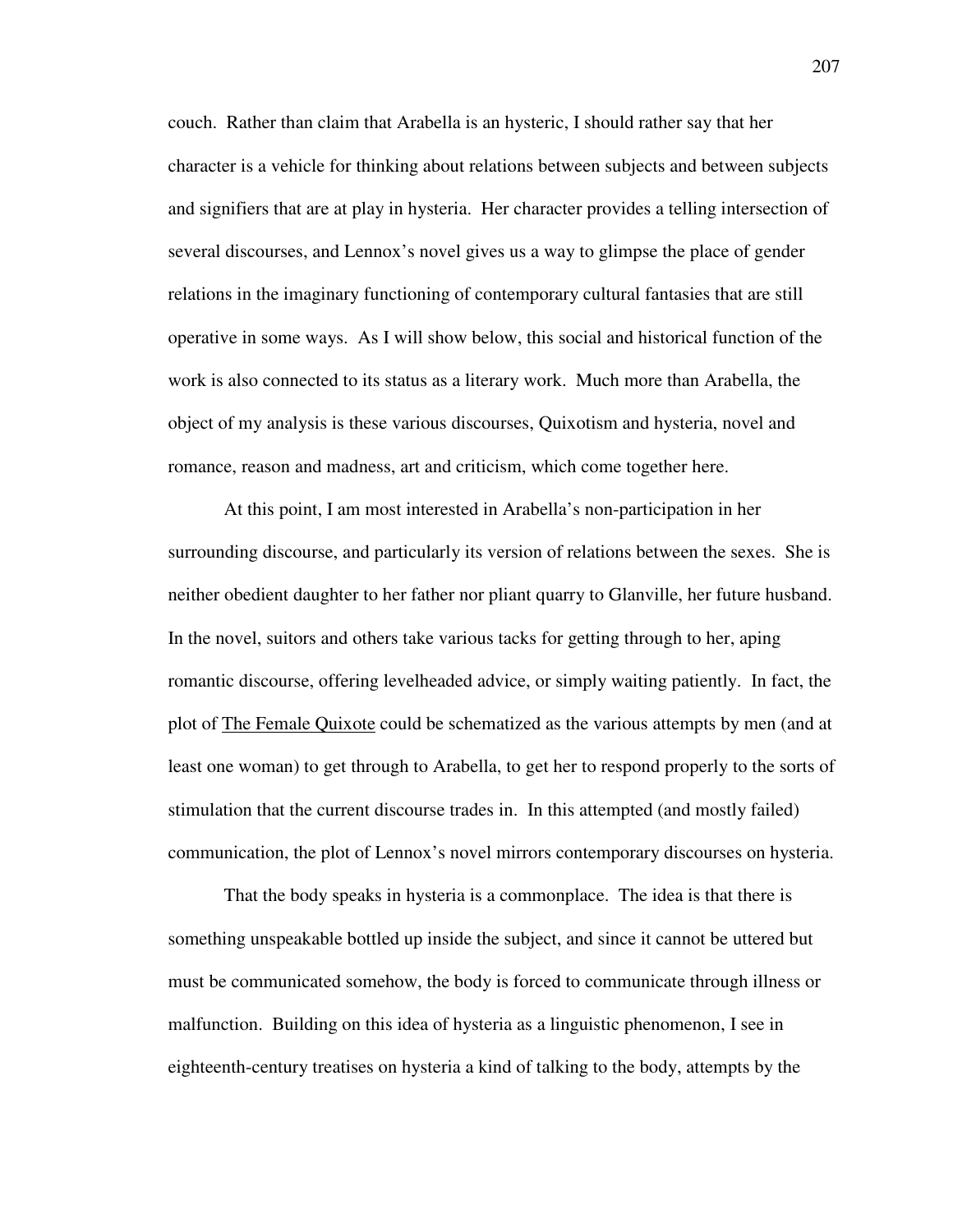doctor to get the body to respond as it should according to medicine. In short, the goal of the medical discourse on hysteria in the eighteenth century is to enforce the imaginary regime of temper that makes up for the lack of a rational axiom that could ground the fantasy that backs up the contemporary discursive reality. Like Arabella, the eighteenthcentury hysterical woman simply did not respond as the dominant discourse dictated she should. This non-response is evident in the remedies suggested in contemporary works on the disease.

 John Purcell's A Treatise of Vapours, or, Hysterick Fits… [1702] provides a wide range of treatments for hysteric fits, ranging from unpleasant odors ("*Galbanum, Assa Foetida… Spirit of Urine*) to sneezing agents ("*Tobacco*, or *Ellebore* in powder… blown up her Nose through a Quill") to more violent measures such as foot tickling, hair pulling, ligatures, and, of course, strong emetics. Particularly severe cases might call for "*Scarifications, Blysters, Burning the Extremeties of the Fingers or toes*" (128-9) Finally, if the patient looks like she might die from the fit, Purcell recommends that the doctor

heat a Fire shovel red hot, and hold it to the Head at a convenient distance: this seldom fails of wakening the sick Person, and th' it cures her not, yet it gains her some Moments which are very pretious in this conjuncture, of the settling of her Concerns, both as to this, and the next World. (132)

While Purcell's last recommendation is extreme, even in the context of eighteenthcentury medicine for women, the general tenor of his remedies is consistent with other works treating hysterical fits. Purcell's treatments, like many others, can be seen as a series of attempts to get the patient's hysterical body to respond. As the methods become more strident, the role of this response becomes more apparent; if the first light shocks do not yield the proper bodily-discursive response, the heavier methods applied later may.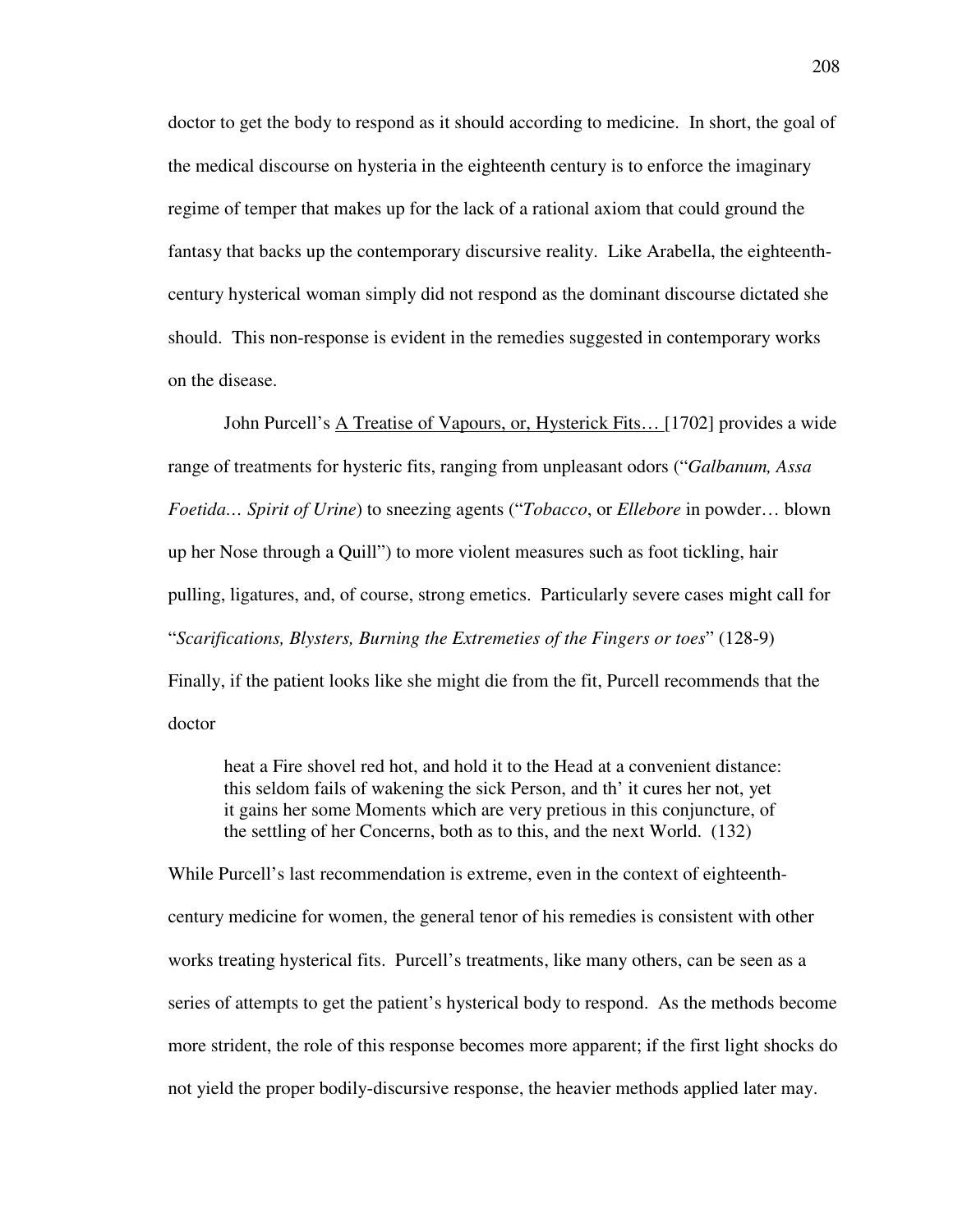Purcell's red-hot shovel makes it clear that, in the end, getting the hysterical woman to come back within the dominant discourse, "the settling of her Concerns, both as to this, and the next World," is actually more important than her physical survival.

 The purpose of this brief look at one treatment regimen for hysteric fits is to establish that hysteria can be read as a problem of non-responsiveness, a failure of the hysterical patient to participate in the dominant discourse by giving the proper responses to stimuli received. I do not suggest that there are not substantial differences among the treatments of hysterical fits offered in eighteenth-century England, but I do claim that for the most part they consist of trying to get the patient's body to respond, to regroup itself under the doctor's imaginary regime of health. The essence of this treatment is the idea of temperance, the proper mixing of things, which is an entirely imaginary concept closely, related to the notion of *isonomia* traced in the preceding chapter. By calling it imaginary, I mean that it is outside the circuit of what can be demonstrated through signification and relies on an axiomatic image of propriety. Hysteria and Quixotism are both distempers in the sense that in both cases, reactions are out of proportion with their causes. This distemper causes trouble because the goal of any master discourse is to maintain the image of proportionality or temper as rational, which is to simultaneously defend it against the reality that temperance is imaginary.

 In the eighteenth century as now, hysteria presents a special case of the sexual non-rapport. Contemporary remedies express this failure of communication in their attempts to get the distempered body and mind to respond properly. What's more, by applying a medical model of health, an imaginary regime built on a long tradition, doctors like Purcell are able to ignore the non-rapport even as their remedies try to treat it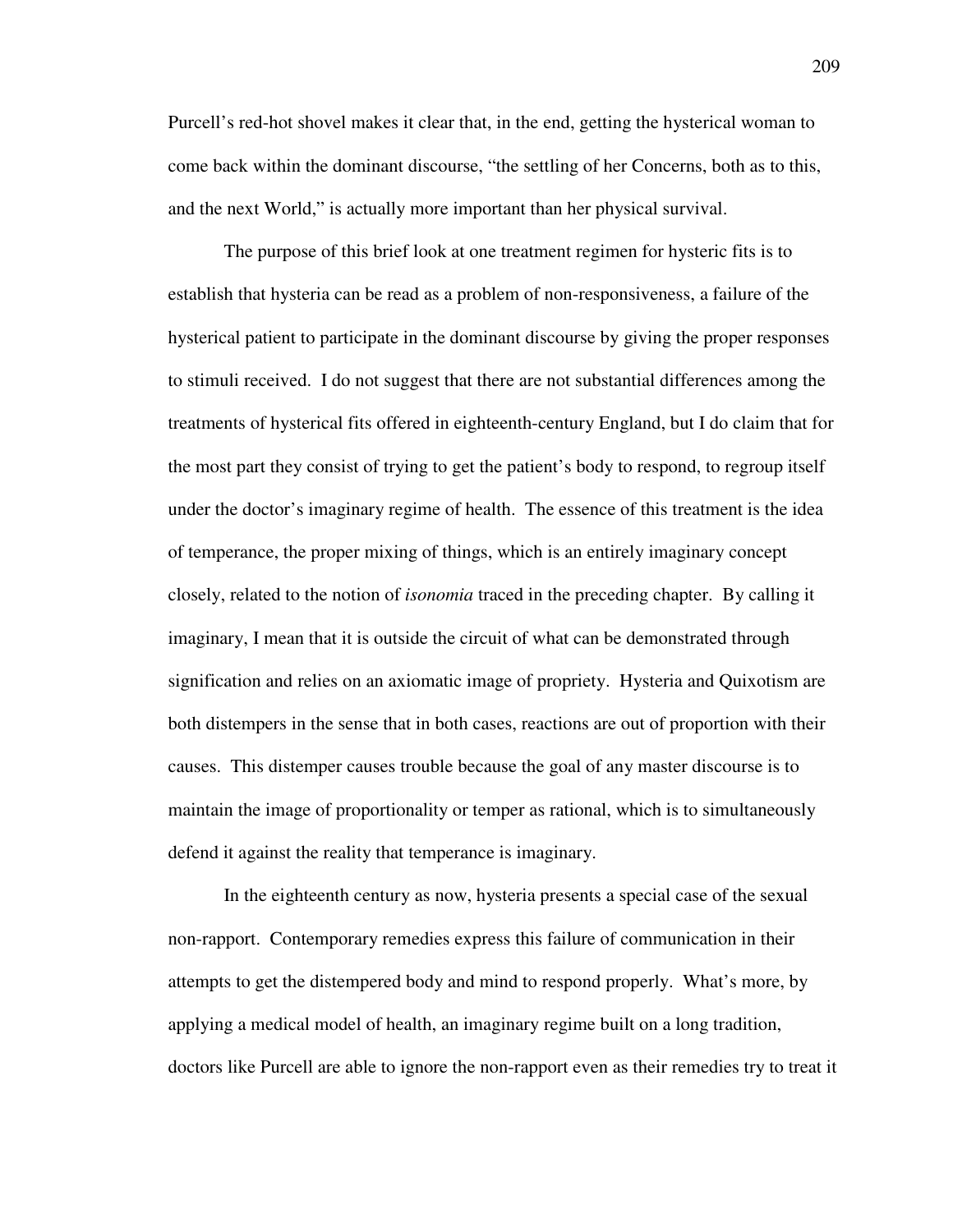in their heavy-handed way, concentrating on an image of health rather than addressing the problem of desire that is really posed. At one point, Purcell even glimpses this question of desire, as he considers a treatment where the

 Physician ought to consider attentively the Circumstances of his Patient, and to inform himself of her acquaintance, what may be the cause of her Concern, which having found out, he must, with the aid of her Friends and Relations, facilitate to her, the means of obtaining what she desires. (150)

While this treatment is certainly gentler than those he endorses, it repeats their basic discursive move, which is to locate the ailing subject and get it to respond properly. In this case, rather than trapping her in the imaginary regime of the body, the treatment tries to rally friends and family to help interpret her desire and satisfy it. The hysteric is hemmed in by the interpretation of her desire rather than the strict picture of health, but she is still hemmed in.

## **Hysteria in The Female Quixote**

 Purcell's final treatment option, the interpretive treatment, is one offered repeatedly to Arabella in The Female Quixote. We see it in the disingenuous mode of Sir George Bellmour's failed attempts at imitating Arabella's favored romantic discourse and in a more honest, though still ineffective mode employed by the countess in her failed attempt to cure Arabella's Quixotism. The interpretive treatment that finally cures Arabella works because it moves her out of one regime of reading into another. Not only do the characters surrounding Arabella try to understand her desire and work within its parameters; so do many of Lennox's critics.

The critical response to The Female Quixote splits along lines roughly analogous to the two interpretations of Don Quixote. On one side are critics who read the work as an anti-romance, and on the other are those who read it as a commentary on its world,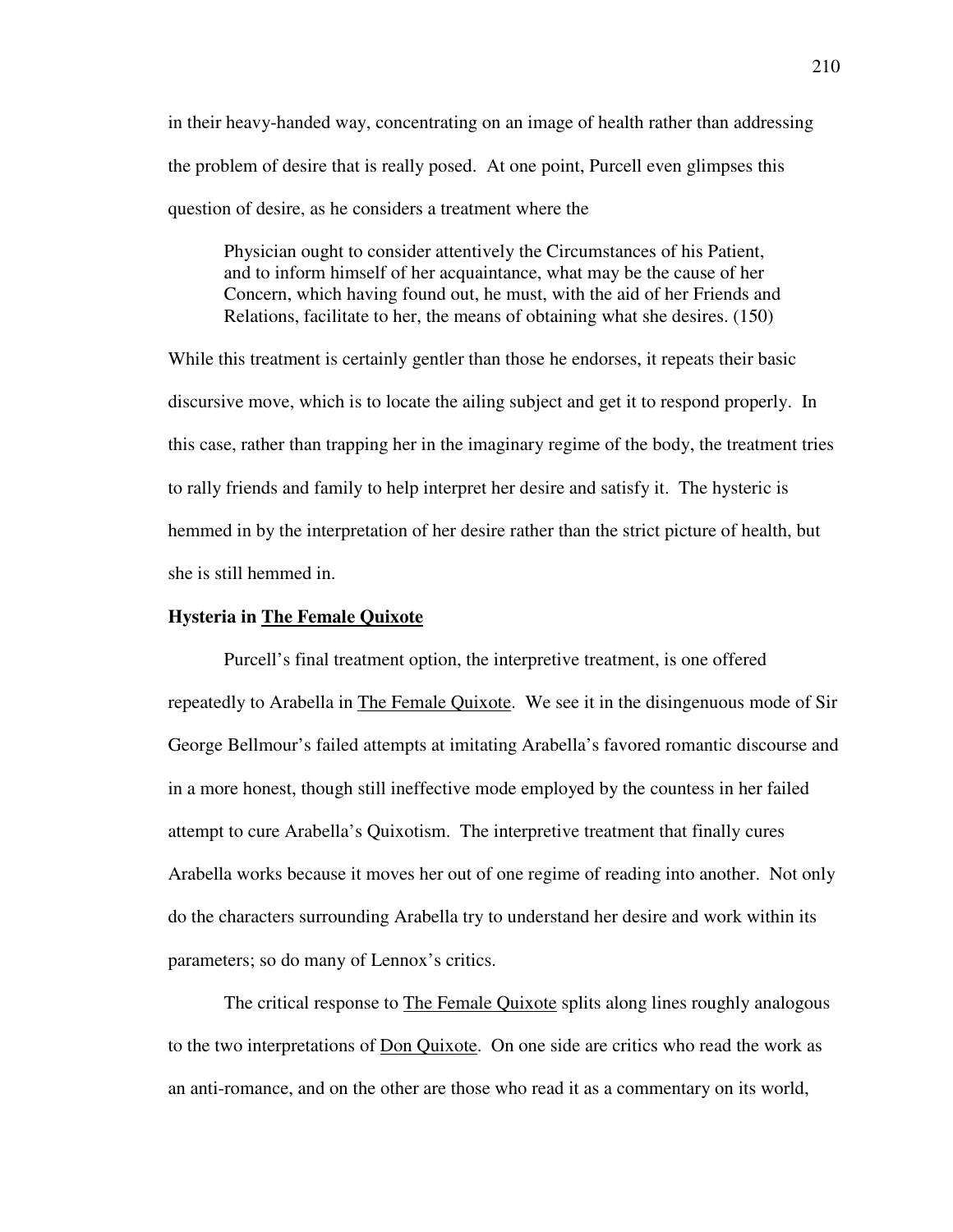particularly its gender relations. The Quixote is still either a misreading and misled fool or a chivalrous hero, barometer of the world's decline. The rush to condemn Arabella as a spoiled brat shares a critical assumption about desire with the rush to save her as powerful feminine icon. Both critical camps start from an under-examined position that says Arabella is expressing her desire, striving to get the things she wants through her Quixotism. This assumption about the workings of desire is closely tied to the realism of the novel.

 The realism that Watt, among others, sees as one of the defining characteristics of the eighteenth-century novel is based on a series of assumptions made about people and their relation to the world around them. At bottom, these are assumptions about desire that let readers accept or reject the fictive realities offered up by novels. In Watt's treatment of the topic, the axiom of the novel, the principle that sets it in motion and frequently its concluding device, is marriage. For Watt, marriage is the substitute for the sexual non-rapport that provides the ground of realism on which the novel rests. Romance, which bases itself on the mystery of courtly love rather than the clarity of marriage, has no clear axiom on which to rest. Watt writes: "from the point of view of plot, heroic chastity is subject to exactly the same literary defects as inveterate promiscuity; both are poor in the qualities of development and surprise" (136). His treatment of courtly love and marriage serves a different purpose than mine, but the centrality of the love plot ending in marriage to the narrative arc and realism of the novel is there in his account. The missing axiom of desire that would give the plot a clear goal is what separates the romance from the novel, not the improbability of the romantic plot.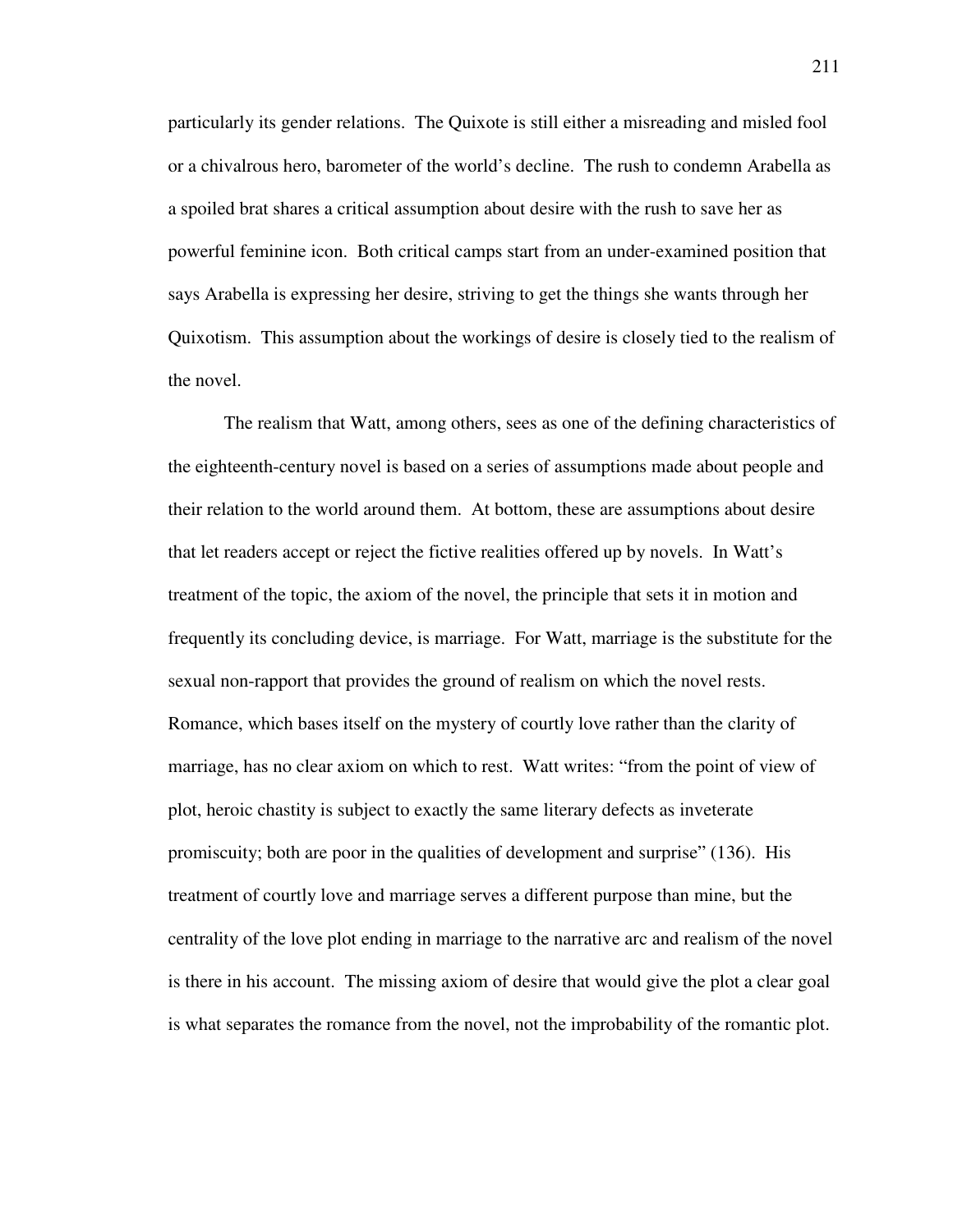In the language of this dissertation, there are certain axioms of desire operative in novels, which frame the special rhetorical relation between author and reader, text, and world that is responsible for the realism of the novel. Scott Paul Gordon writes about such an axiom in terms of one of the contemporary reigning philosophical explanations of human motivation, the one put forth by Thomas Hobbes. The Hobbesian assumptions about human motivation or desire lead many readings of The Female Quixote down the wrong path, because much of Arabella's character, like the romances she reads, derives precisely from the *question* of desire. Both Arabella and the late romance tradition cannot be understood if the content of desire is determined by an axiom.

 Another word of caution is in order here. The distinction between the novel and romance genres is not a given. Scholars such as Michael McKeon emphasize the terminological indeterminacy resulting from the eighteenth-century use of words like "novel," "history," and "romance."<sup>148</sup> In a recent assessment of the Romance genre, Barbara Fuchs notes that "for decades [of the eighteenth century], the terminology remained indistinct" (106). The approach that refuses to distinguish among these genres, seeing them as a continuum, is certainly historically valid, but it is not mine. I acknowledge that these terms are used interchangeably, but I am concerned with local distinctions that can be made between and among them in terms of how the different genres position readers differently. Likewise, my contrasting of novel and romance does not imply any kind of parent/child relationship, as J. Paul Hunter indicates such contrasts sometimes do (Hunter 28). Rather, I argue for a distinction that is reflective of different attitudes toward desire, different approaches to the proposition of imagining what

<sup>&</sup>lt;sup>148</sup> See Michael McKeon, The Origins of the English Novel, 1600-1740 (Baltimore: Johns Hopkins UP, 1987).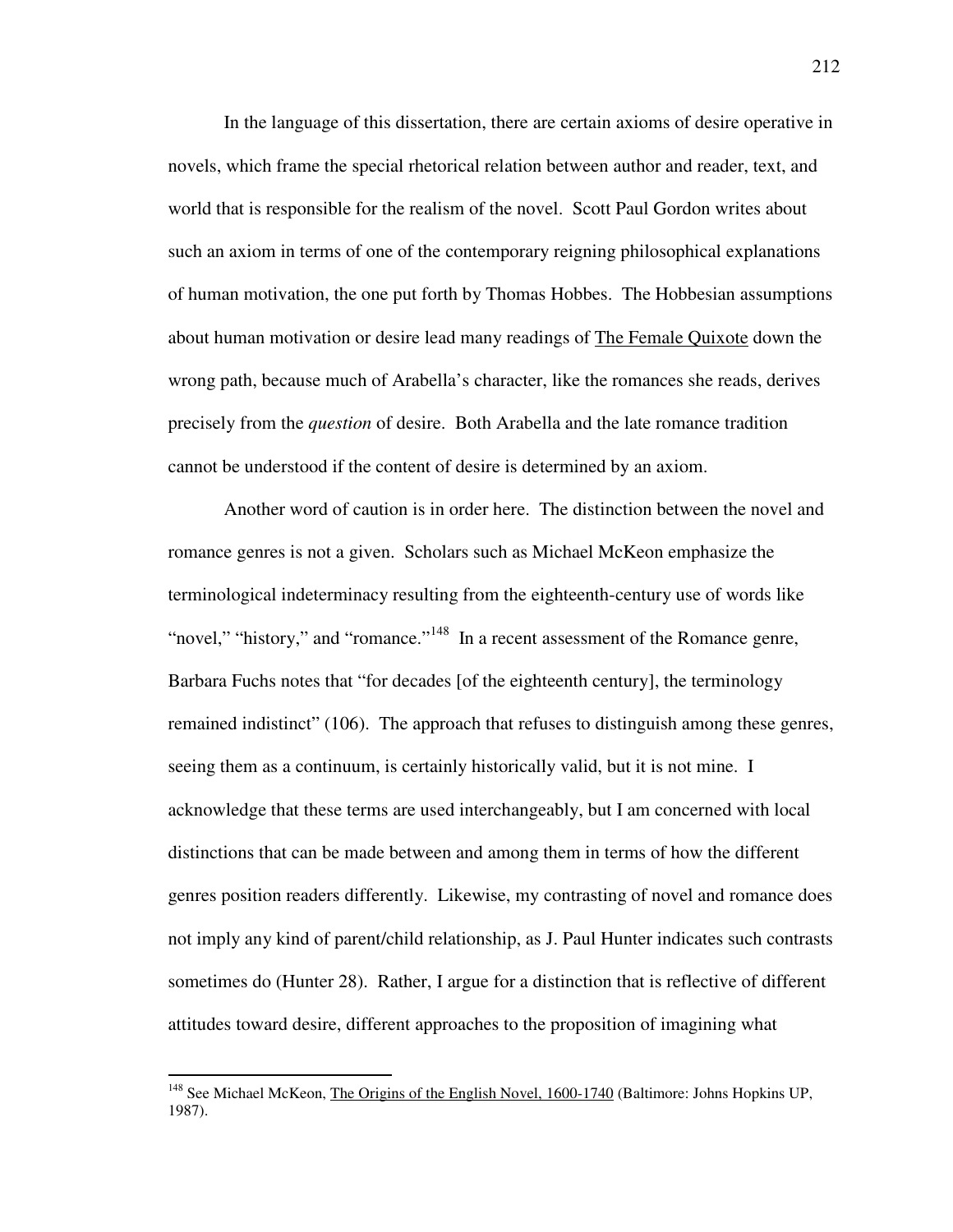someone else's desire is. In short, the novel is only possible when the whole is animated by an assumption, an axiom about how desire animates characters. Of course, I do not propose my criterion as the decisive test of genre; instead, I propose that the axiom of desire is one telling, albeit local, approach to generic identification.

 That the novel relies on such an axiom might seem an odd claim at first. Doesn't Samuel Johnson's famous distinction between Richardson and Fielding, "that there was as great a difference between them as between a man who knew how a watch was made and a man who could tell the hour by looking on the dial-plate," indicate that at least Richardson's novels are based precisely on the question of desire, the inner workings of the human being (Boswell 389)?<sup>149</sup> Without entering into an analysis of Richardson's work, I will suggest that there is little beyond the conventional in the desires of Pamela or Mr. B., to take a pair. In fact, without the essential frame of the lecherous male desire to possess the woman, defined by her own desire to remain chaste, the motivating force of that great sentimental novel falls flat. It would fall flat because without that axiomatic of desire functioning as a given of the text, there is no foothold for the reader to gain in judging the text realistic or not. In order for a novel like Pamela to provide readers with a realistic experience, readers have to have already bought into a certain Hobbesian view of human nature (even if that view is held at arm's length, so to speak). In Stanley Fish's terms, readers satisfied by Pamela are likely being satisfied, at least in part, by an affirmation of the beliefs (in this case, beliefs about desire and human nature) that are tenets of their interpretive community. Realistic fiction like Richardson's discovers not

<sup>&</sup>lt;sup>149</sup> For an analysis of Johnson's statements on Richardson and Fielding, see Robert Ethereidge Moore, "Dr. Johnson on Fielding and Richardson," PMLA 66.2 (1951).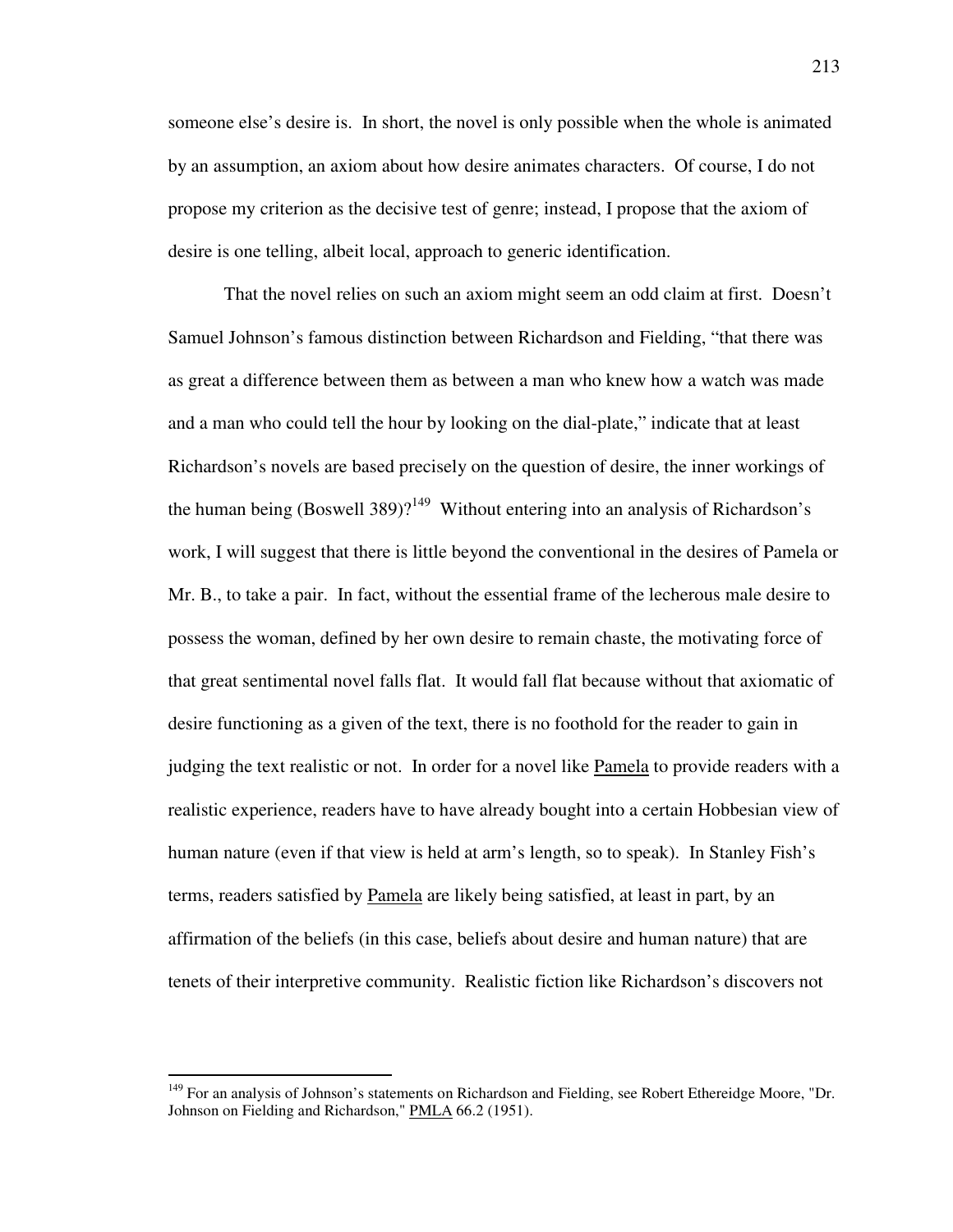so much the mystery of desire as the narrative of desire embedded in the culture that birthed it.

 What I am calling an axiomatics of desire that informs the novel-reading public is one of the consequences of what Gordon sees as one of the tenets of anti-romance. He writes that

 Critics of romance often assume a world… that debunks romance values as thoroughly as it discredits giants, castles, and magic carpets. In suspecting that readers see in romance a code that can be mastered and put to use, these critics assume a universal instrumentality blind to the possibility of disinterestedness. (Practice 502)

Here Gordon identifies "romance values" with disinterestedness, a point I want to return to and modify momentarily. More striking here is Gordon's observation of the assumption made by critics of romance, who overlap greatly with partisans and readers of novels, which throws the baby out with the bathwater, so to speak. In one swoop, those critical of romance, that critical camp that reads The Female Quixote as a satire of excessive sensibility ignited by the flames of Madame de Scudéry's texts, reject the obviously fantastic and the entire system of values that informs romance. Gordon traces the preference for universal instrumentality to Thomas Hobbes and Bernard Mandeville who taught "a way of reading… that treats any expression of generosity or disinterestedness as fraudulent, as a 'cover' for other, more real, motivations" (Practice 504). In other words, Hobbes and Mandeville favor an interpretation of the world that already knows what the real motivations are and rejects any other motivation until it strikes upon the real ones. This reading strategy starts from an axiom and repeats it.

 Some might recognize in the Mandevillian approach to the reading the flavor of psychoanalytic interpretation. What could be more Freudian than quietly rejecting every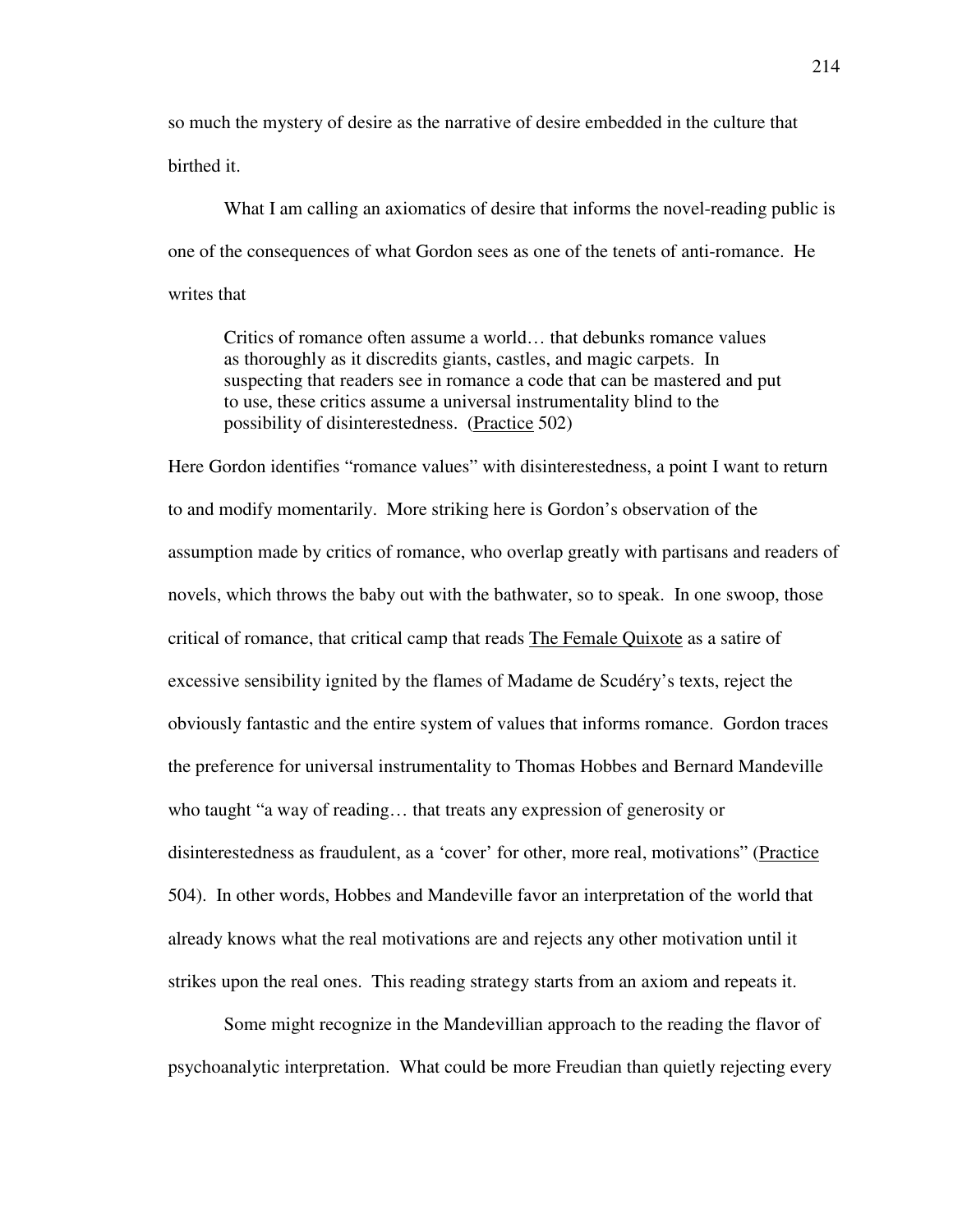expressed desire or motivation as a sham, an alibi for the real desire, which is of course Oedipal? It is true that psychoanalysis often interprets on different levels, finding expressed content and latent content in a dream, for instance. However, what often is overlooked, and this is where I modify Gordon's reading of "romance values," is that the latent content is ultimately radically unknown. It is without a concept, *Unbewußt*. If we modify the vulgar Freudian interpretation that reduces everything to sex and accept that sex is not, in fact, the final reality, then we are left with the possibility of a desire that can never be understood. This is what Freud means when he says that every finding of the object is a refinding, with the caution that it is a refinding modified by layers of metaphor and metonymy that hide the fact that what was originally lost, the thing that drives desire, is present only as a trace, a mark of absence (Freud SE 7 222). This modifies Gordon's notion of "romance values" by changing the axis of opposition.

 Gordon sees the romance values of self-sacrifice, love and honor opposing the Hobbesian or Mandevillian purely instrumental, purely selfish values. The diametric difference between the two is in content. This axis can be shifted from a difference in content of motivation to a difference in knowledge of motivation. Hobbes and Mandeville, in my account, argue for a system in which human desire is always and infallibly known. Theirs is a technology of jouissance, a way of interpreting motivation, in which all motives are completely economized, accounted for in a phallic economy where the goal is evident and readily understandable. The romance tradition, on the other hand, presents fictional worlds in which human desire cannot be known, but only followed; the heroes of romance delay gratification for so long that desire returns as a question, rather than a known quantity to be satisfied in the most plausible and pleasing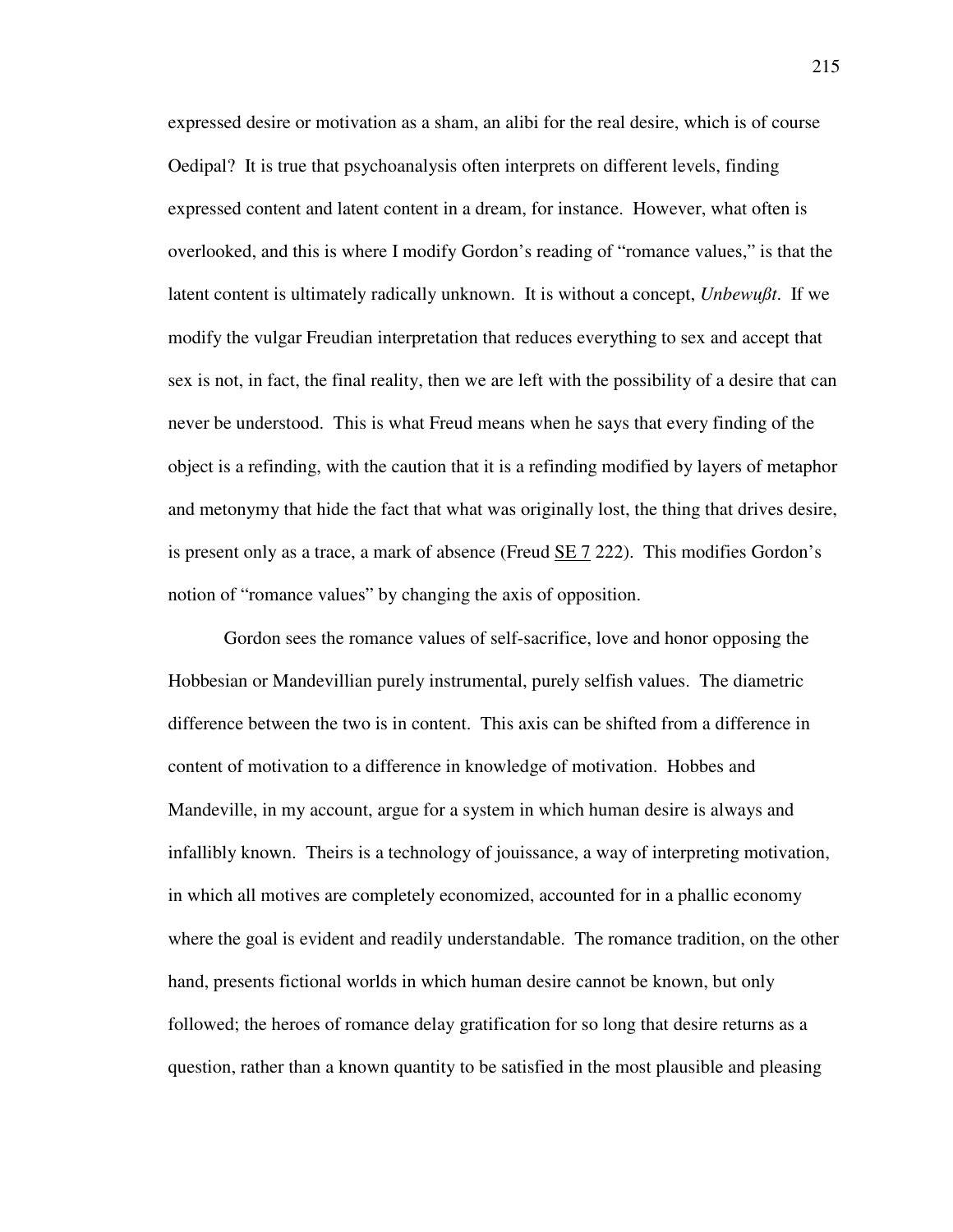manner. Phallic jouissance may account for some part of the motivations of romance, but there is always another space reserved, one not encoded in that instrumental system. In the world of romance, desire is a mystery present in its enactment rather than an axiom present in its assertion.<sup>150</sup>

 I do not mean to suggest that the heroes and heroines of the sort of seventeenthcentury French romance that Arabella reads in The Female Quixote have no desires. It seems clear that the romance hero, for instance, is motivated by his desire to possess the object of his love, the courtly lady. However, the very form of romance, its length as well as (in some cases) its content authorizing the epithet 'interminable,' indicates that there is something other than Hobbesian instrumentality in play here. That desire can be readily understood seems even less likely if we approach romance from the side of the courtly lady, the heroine who delays the consummation of her love, sometimes forever. 151 If read from a Mandevillian perspective, these romances are a ridiculous pack of lies because the characters do not act in accordance with the law of universal instrumentality.<sup>152</sup> Read from another perspective, one that maintains the question of

<sup>&</sup>lt;sup>150</sup> It is worth noting that Lacan builds his ethics of psychoanalysis precisely on the refusal to assume that one knows the other's desire. From this perspective, the romance is far more ethical than the novel in the assumptions that it requires of its readers. See Jacques Lacan, The Seminar of Jacques Lacan, Book 7: The Ethics of Psychoanalysis, 1959-1960, trans. Dennis Porter, ed. Jacques-Alain Miller (New York: Norton, 1997).

<sup>&</sup>lt;sup>151</sup> On the interminability of romance and its use as a strategy for the deferral of desire, see Patricia A. Parker, Inescapable Romance: Studies in the Poetics of a Mode (Princeton: Princeton UP, 1979). Joan DeJean shows that seventeenth-century French romance was associated with a rebellion against marriage, the traditional symbol of and substitute for the sexual rapport. See Joan DeJean, Tender Geographies: Women and the Origin of the Novel in France, Gender and Culture, eds. Carolyn G. Heilbrun and Nancy K. Miller (New York: Columbia UP, 1991) 21.

 $152$  I do not mean to suggest that universal instrumentality is enacted by every character in every novel. Rather, universal instrumentality is the presupposition, the axiom of desire, that forms the backdrop of the novel. Call it a condition of the realistic novel's possibility. This axiom also authorizes the identification of the novel with reason and the romance with passion; that distinction is strictly meaningless without reference to the novelistic axiom of desire.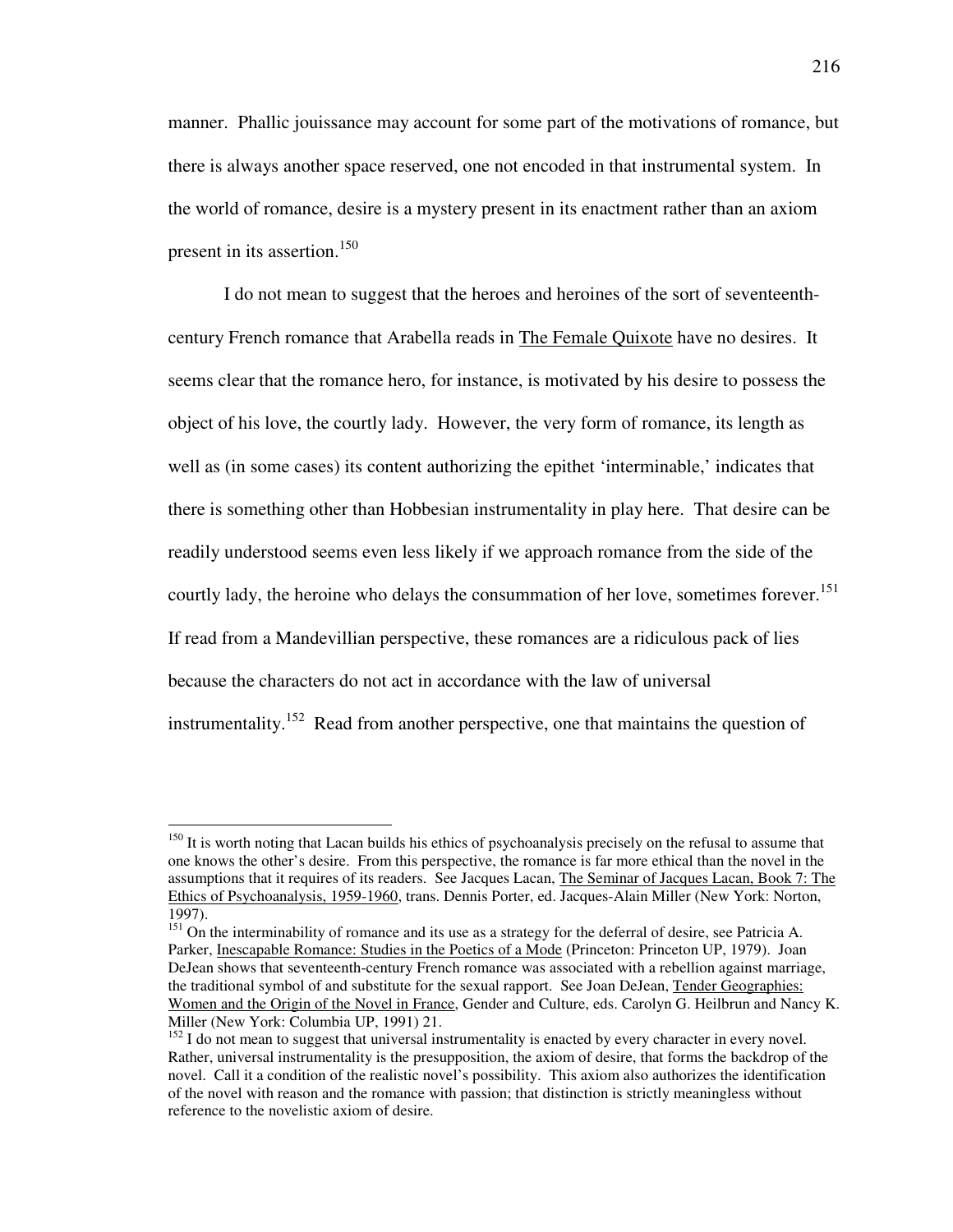desire, these works present a long-running, tension-filled quest that is valued for the quest itself, not the phallic jouissance of the proper expression of instrumental desire.

 This, I claim, is the real problem presented by romance to Mandevillian readers and readers of novels alike: the question of desire. The romance author forms a wholly different contract with the reader and a wholly different relation between reader, work, and world, than the novelist, the one who knows desire and its interpretive satisfaction and seeks to reveal it. Because the romance does not trade on its realism, there is no need for an axiom of desire to animate the characters. The characters of romance need not subscribe to Mandevillian universal instrumentality to have their intended effect. In fact, such a subscription would destroy them as characters.

 Where characters in novels exist in the space defined by universal instrumentality, characters of romance exist in its absence, in the space of the question of desire rather than its axiom. The romance of the errant knight and the courtly lady exists only in the deferral of its conclusion. Patricia Parker argues that, in the case of the Orlando Furioso, the epic form intervenes to put an end to the deferral, to turn the hero's endless quest into one with a socially acceptable goal (38). Likewise, I read The Female Quixote's turn from the romance to the novel as a way to end Arabella's erring not by quieting her desire, as many of Lennox's critics hold, but by supplying her desire with a tangible goal, settling her desire in contemporary discourse.

 This is a reinterpretation of the generic divide between the romance and the novel. Critics from Samuel Johnson to Helen Thompson have conceived of the split between novel and romance in terms of content: the romance includes fantastic elements like disappearing castles and giants while the novel does not; the novel is thoroughly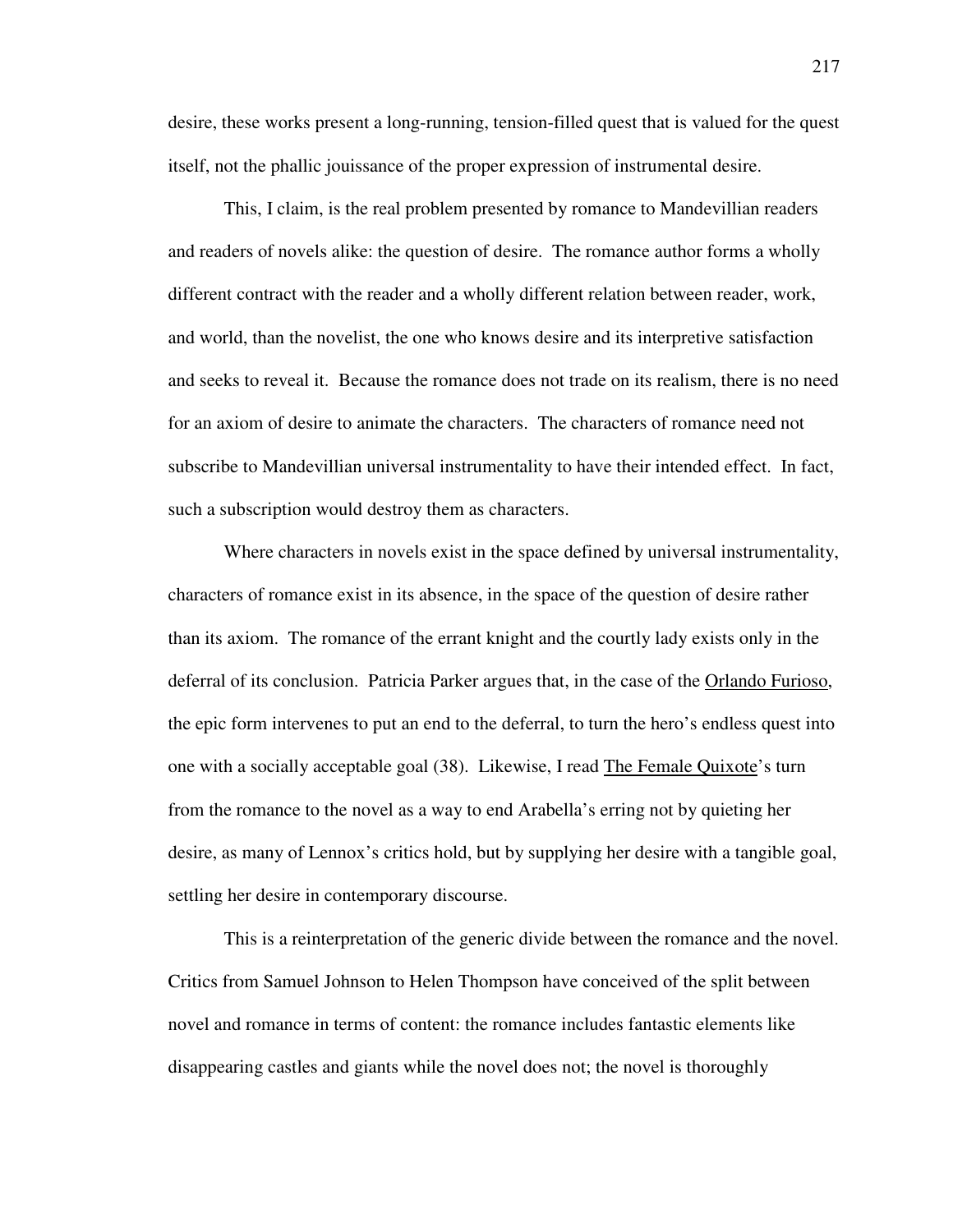reasonable while the romance is guided by passion.<sup>153</sup> The novel is an imitation of reality; the romance is a mere bit of fancy. I argue that we have much more to gain by thinking of the split in terms of the axiomatic standing of each genre. Then novel can only work as an imitation of reality if the author and reader share a set of assumptions about that reality. I have been calling that set of assumptions about reality universal instrumentality, which is particularly important in establishing the motivations of characters. The romance can only be read and enjoyed if the author and reader suspend the assumption of universal instrumentality, and allow desire to rise and fall as a question whose answer is always deferred. As Gillian Beer writes, "[o]ur enjoyment [of the romance] depends upon our willing surrender to [the narrator's] power" (8). In other words, the romance trades on a relationship between author and reader in which the reader accepts what the text offers, rather than approaching it with skepticism.<sup>154</sup> To return to the terms of my first chapter, the novel exists according to an assumption of the third logical moment's completion while the romance exists in the space opened by the second logical moment. In this distinction between romance and novel, I am agreeing with critics like Debra Ross and Christine Roulston, who treat genre and gender differences together. The latter writes that "Romance… takes on a specific narrative agency of its own which challenges the assumptions of realist discourse" (Roulston 25).

 Applying this rubric to The Female Quixote yields surprising results. First, an awareness of the assumptions made about desire puts a reader on a very different footing

<sup>&</sup>lt;sup>153</sup> See Johnson's famous Rambler issue 4, and Helen Thompson, Ingenuous Subjection: Compliance and Power in the Eighteenth-Century Domestic Novel (Philadelphia: U of Pennsylvania P, 2005) 155.

 $154$  It's interesting to note that even an anti-romance like  $\overline{Don}$  Quixote requires a pliant reader. Consider that the reader has to accept the narrator's perspective on the misguided knight; if one read Cervantes suspiciously, it might be possible (though an admittedly great feat of strong misreading) to conclude that don Quixote is actually a schemer, out to bilk people with his assumed identity. Only an acceptance of the narrator's words can create the univocality required for don Quixote to function as a character.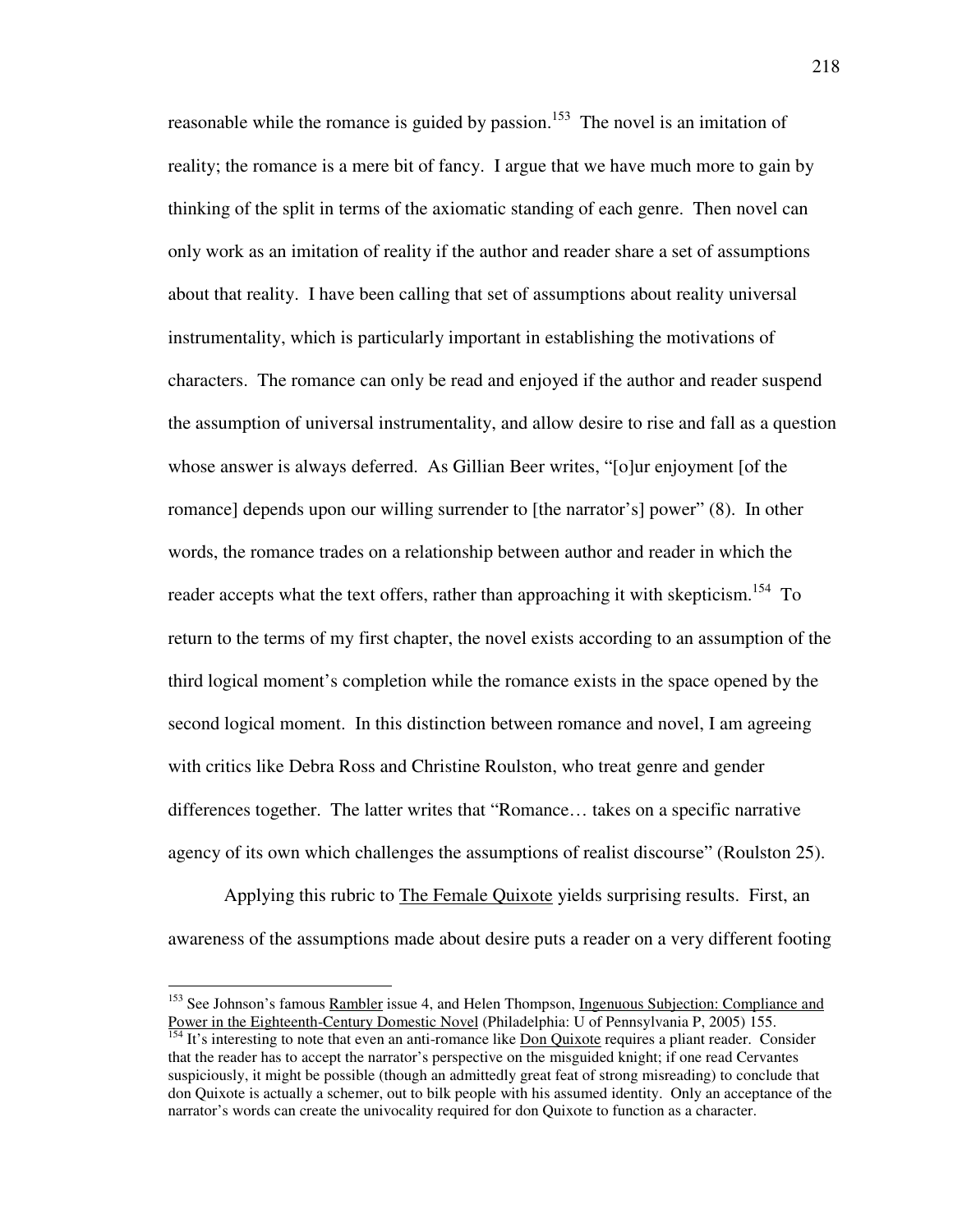from critics of the novel. Much of the critical attention given to Lennox's novel has focused on the question of Arabella's empowerment. Whether reading the novel as an anti-romance or as a proto-feminist work, many critics start by making assumptions about Arabella's desires. Patricia Meyer Spacks refers to "Arabella's foolish desire," which is "chastened" by the "plot's construction" ("Sophistry" 533). Writing of Arabella's cure, Kate Levin says that The Female Quixote "exemplifies [Lennox's] theory that properly written novels should discipline their female readers by teaching them how to become proper domestic women" (271). Amy Pawl sees Lennox's Quixote as a "vehicl[e] for fantasies of female power and importance" which are "redirected, corrected, or undercut by characters who attempt the heroine's seduction or reform" (142). These and a number of other critics are concerned with Arabella's power as an expression of her desire.<sup>155</sup> I see two problems with this approach. First, to put Arabella in this context, where power is the expression of desire, is to judge a character and a plot which are (at least up until the plot's denouement, her cure) operating on the tenets of romance by the standards of the novel. Arabella's will to power is nothing more than the imputation of instrumentalism to her character. Second, in assuming the novel is an anti-romance (or a subversive power grab masquerading as one), these critics tacitly put forward an understanding of desire as transgression, as resistance to male-dominated hegemony. I want to reverse the latter terms, and think of desire as the law of the superego. Lacan refigures the relation between desire and transgression, arguing that the function of

<sup>&</sup>lt;sup>155</sup> I include Margaret Doody, Laurie Langbauer, Katherine Sobba Green and Lorna Ellis in this critical camp. See Doody's introduction to Charlotte Lennox, The Female Quixote: Or the Adventures of Arabella (Oxford: Oxford UP, 1998), Laurie Langbauer, "Romance Revised: Chalotte Lennox's "The Female Quixote"," Novel: A Forum on Fiction 18.1 (1984), Katherine Sobba Green, The Courtship Novel, 1740- 1820: A Feminized Genre (Lexington: UP of Kentucky, 1991), Lorna Ellis, Appearing to Diminish: Female Development and the British *Bildungsroman*, 1750-1850 (Lewisburg: Bucknell UP, 1999).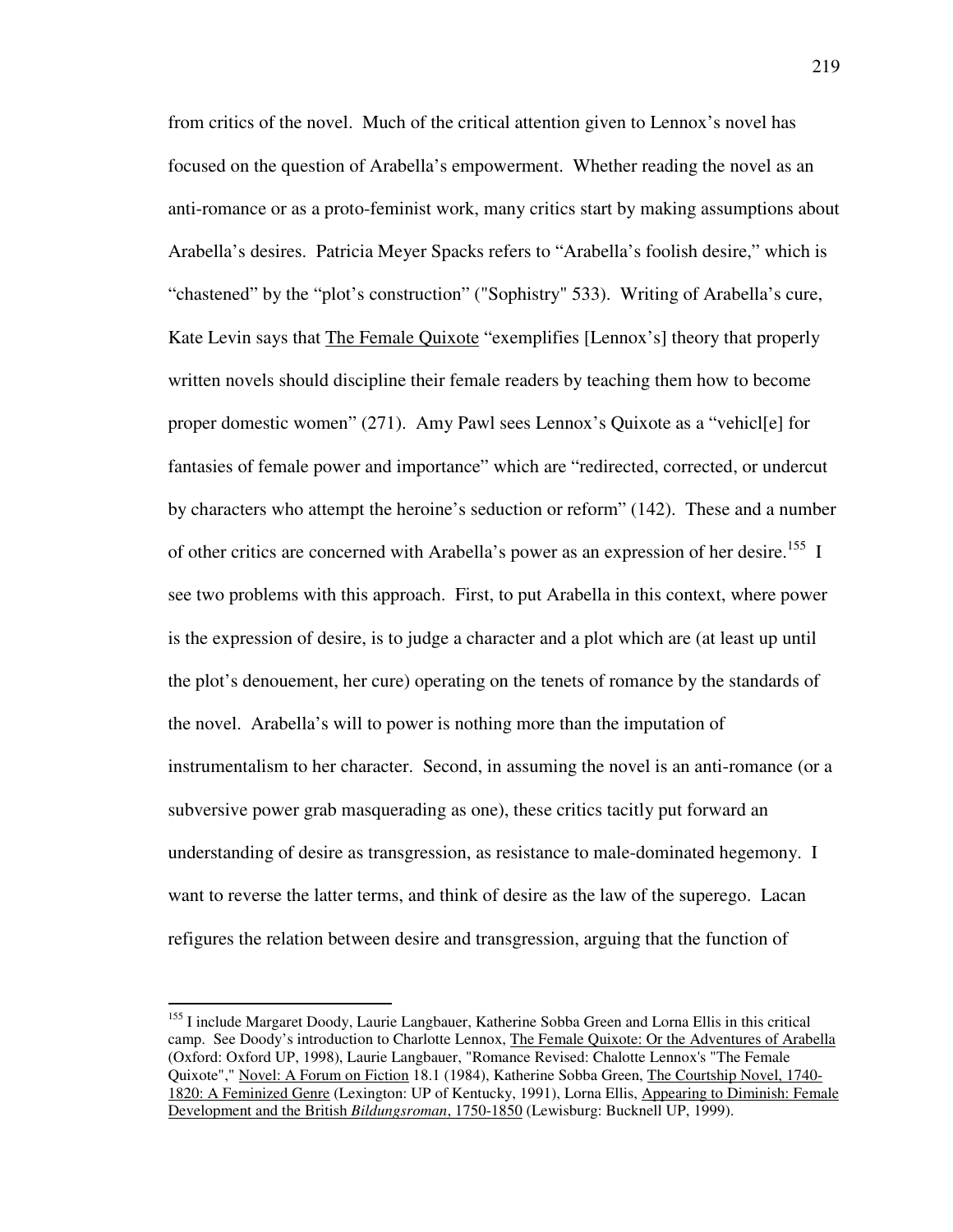desire, in accordance with the pleasure principle, is to keep the subject at a certain safe distance from the forbidden Good object, "*das Ding*" (Seminar VII 76). Far from being cured of her wild desires, Arabella must actually be taught to desire, to want the things that Glanville can give her, rather than to continually err as the object of courtly love. Arabella has to trade her strange and unaccountable relationship with the sovereign Good of *das Ding* (recall that her romances are the only remainder of her mother in The Female Quixote) for the lesser though more concrete goods that circulate in the novel's world of instrumentality. Here I agree with Mary Patricia Martin, that Arabella has to move from reading romances to reading novels, with the proviso that this change in reading is not a simple matter of relinquishing her feminine power but rather one of embracing the system of substitutions that allows the subject to negotiate the world as an instrument of desire (46). In short, Arabella must learn to become a man's symptom, rather than an upossessible object; the two sides of her character, the errant Quixote and the beautiful heiress, must be resolved by bringing her within the circuit of desire.

 One reason critics have so long embraced (or denounced) the unreformed Arabella as an image of power—or a "monster of egotism," one of Ronald Paulson's epithets for her—is that the novel's narrator invites them to (Paulson Satire 276). Most readings of The Female Quixote are concerned enough with the novel's content that they do not give enough weight to its form. The critical distance between the narrator and Arabella is key to understanding her character and the meaning of the novel. Lennox's novel carefully situates its reader to teach her (i.e., the reader) a lesson about desire and interpretation. Looking closely at its narrative voice and the chapter headings deepens the interaction of novel and romance in this work. The novel and romance do not oppose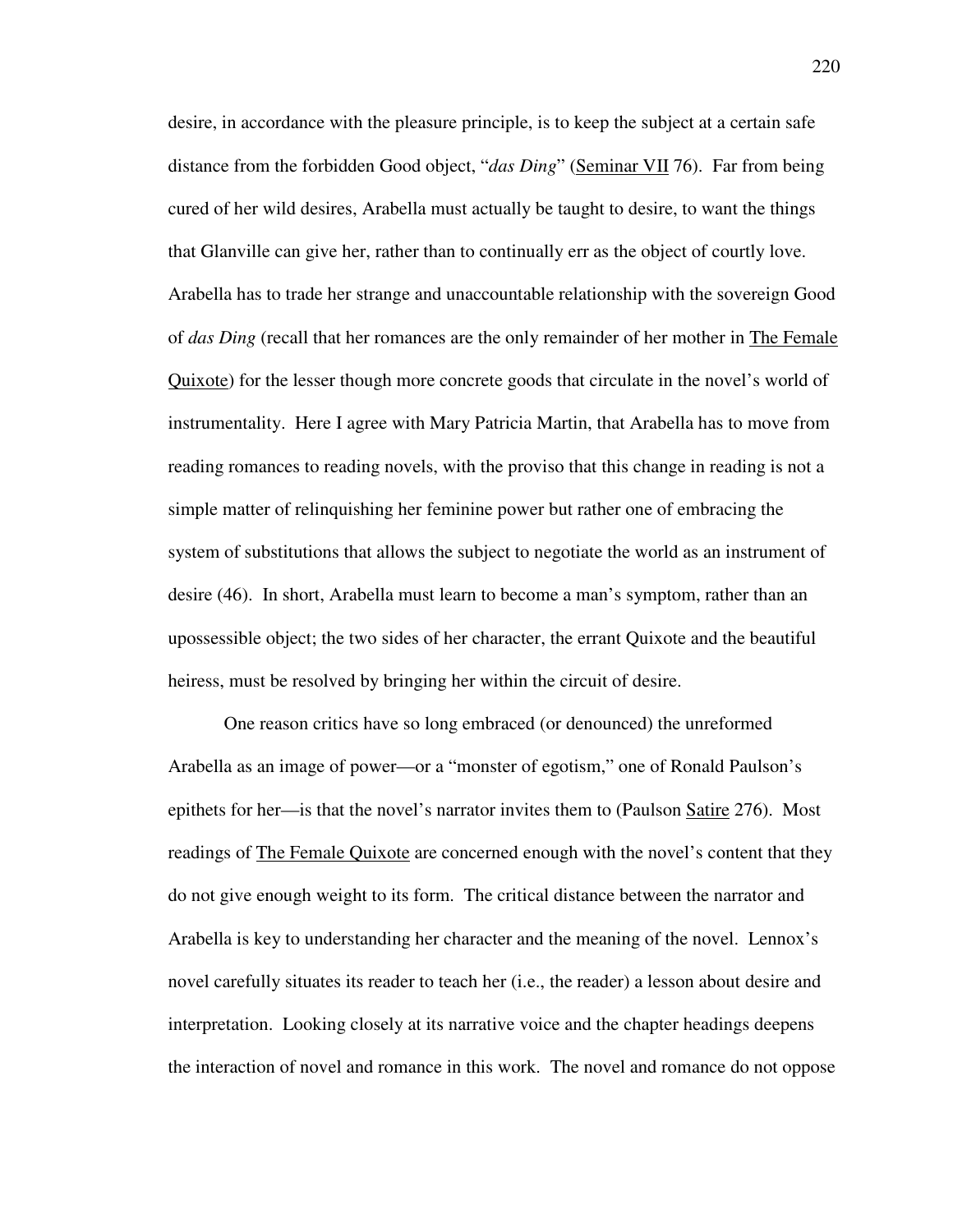each other merely in content or in theme, but in the very form of the work. The embeddedness of the conflict of the opposing takes on desire, the novel's reliance on universal instrumentality and the romance's reliance on eternal deferral, makes Lennox's most famous novel deeply ironic.

 The clearest expression of this irony is in the distance between the narrator and the protagonist.<sup>156</sup> Katherine Sobba Green examines the way Lennox situates her reader in The Female Quixote: "The situation for Arabella (and by extension for Lennox's readers) is that by choosing to identify with romantic heroines, she voluntarily gives herself over to a system of objectification" (48). Green is right to consider how Arabella helps situate the reader, but the text does not bear out the claim that romance makes her part of "a system of objectification." She reaches this conclusion by analysis of the following passage:

 Her Glass, which she often consulted, always shewed her a Form so extremely lovely, that, not finding herself engaged in such Adventures as were common to the Heroines in the Romances she read, she often complained of the Insensibility of Mankind, upon whom her Charms seemed to have so little Influence. (Lennox 7)

Green writes, "Arabella's narcissism is… simultaneously yet paradoxically an identification with [male hegemony] and a self-objectification. She is both objectifier and object, reader and text" (48). This analysis leaves out the fact that it is through the narrator that we learn this about Arabella. If Arabella is objectified here, it is not without the interpretation of the narrator, who expresses Arabella's real desires for her. What's

<sup>&</sup>lt;sup>156</sup> Here I am in perfect disagreement with Ronald Paulson, who writes "there is no ironic observer like Fielding's narrator to distance Arabella; she is merely described" Ronald Paulson, Satire and the Novel in Eighteenth-Century England (New Haven: Yale UP, 1967) 277. This is an uncharacteristic statement for a usually perceptive critic like Paulson. It is safe to say most readers would agree that The Female Quixote addresses the question of the difference between fiction and reality, description and its referent, so thoroughly that Paulson's claim that Arabella is "merely described" is puzzling.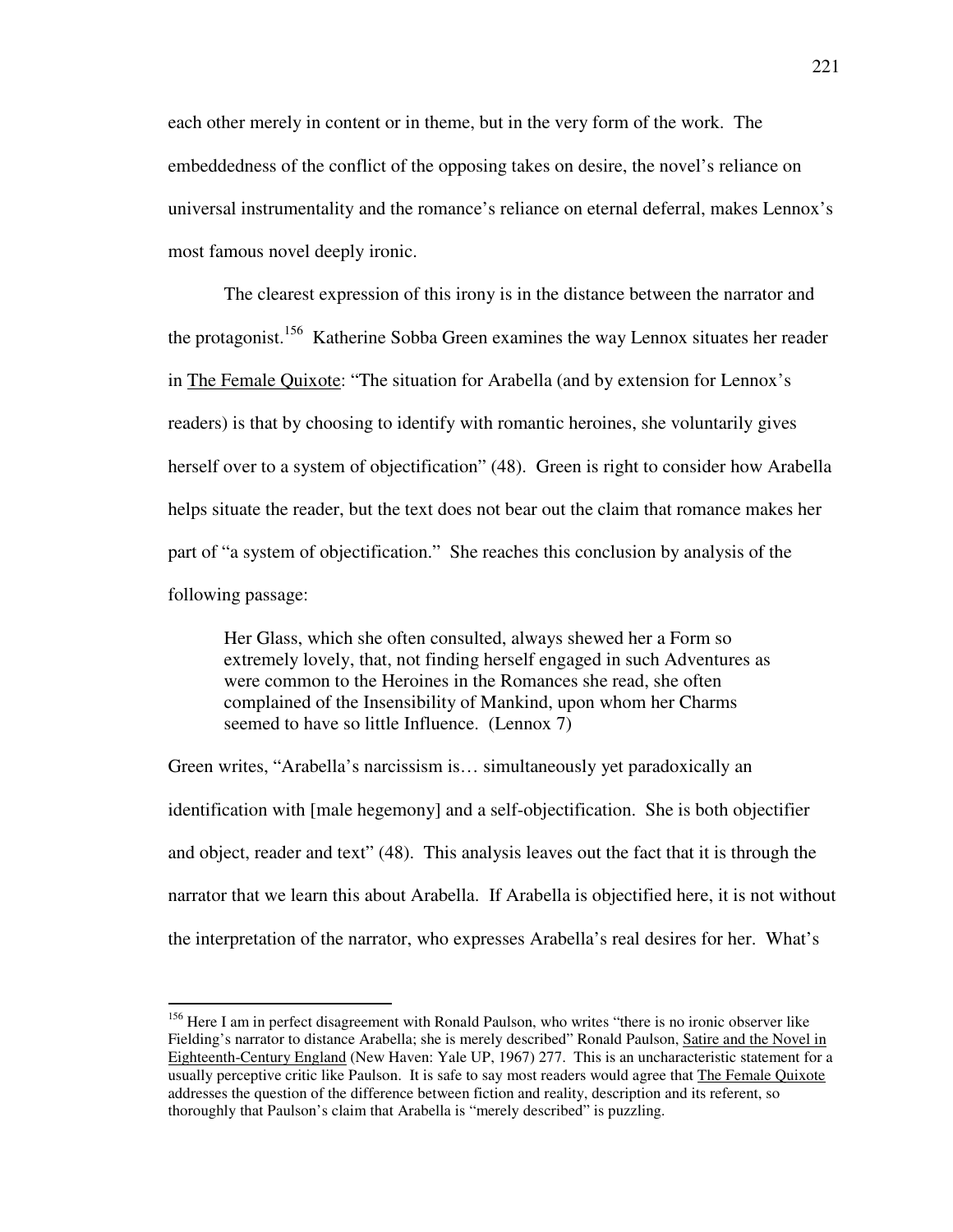more, once she has more converse with "Mankind," Arabella's form and person wield great influence, even over those who read no romances—the incident at Bath, where Miss Glanville vainly hopes to have a laugh at Arabella's public appearance in outdated clothes is evidence enough that she is not the only participant in her objectification.

 If Arabella is part of a system of objectification, then an important part of objectification is missing, and that is possession. Up until the moment she is cured, Arabella does indeed arouse the desire of most people who see her. She is a fascinating object, beautiful and strange, coveted and talked about, but there is a sort of misprision that takes place when people view Arabella, and the narrator is caught up in it even as she perpetuates it. Of her appearance, we read "Her fine black Hair, hung upon her Neck in Curls, which had so much the Appearance of being artless, that all but her Maid, whose Employment it was to give them that Form, imagined they were so" (9). This description of her hair mirrors the description of the grounds of the Marquis' castle; "the most laborious Endeavours of Art had been used to make it appear like the beautiful Product of wild, uncultivated Nature" (6). In both these descriptions, the narrator lifts the veil of illusion for the reader to show her what no one, or almost no one, knows. There is an appreciable distance between appearance and reality here, and the narrator (and through her, the reader) is the one who appreciates it. The mistaking of appearance for reality is what I refer to here as misprision. The narrator and the reader know the truth about Arabella's hair, but even she does not. Her hair is falsely artless; Arabella is truly artless, assuming we include her in "all but her Maid." She is split between being the objectcause of desire and the object of exchange; she is the former without guile while she refuses the latter. What others see when they look at Arabella is not what she is, at least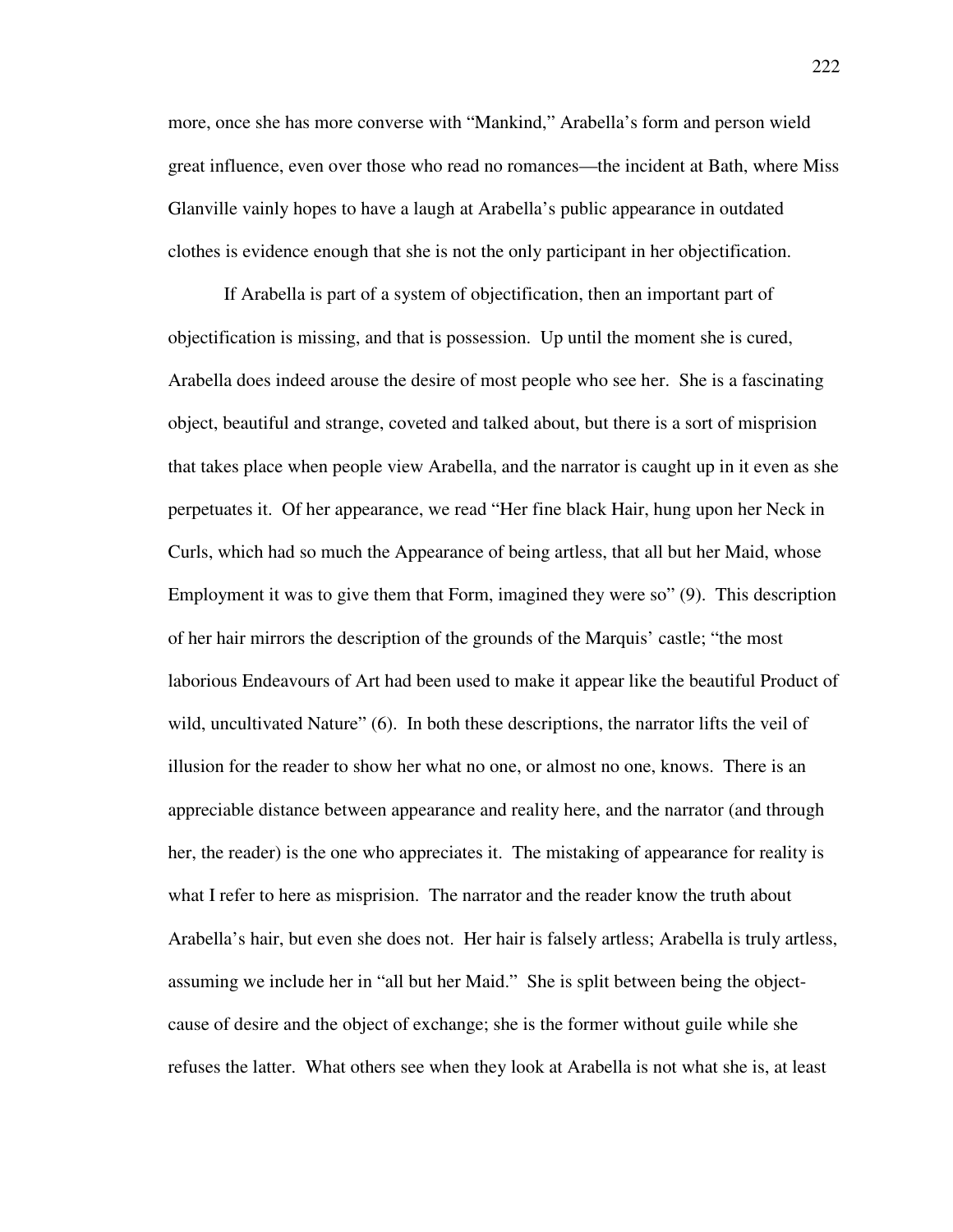up until her cure. The injustice done to Arabella by most readers comes in assuming that she understands this dissimulation, that she is a coquette who uses her charms to manipulate the men around her. The required novelistic assumption of instrumentality can lead the reader to no other assumption, and the narrator is more than happy to lead along.

 The assumption that the narrator is simply right about Arabella tips the book toward being an anti-romance, and Arabella toward being a "monster of egotism." Approached more critically, and accepted as another data point for interpretation, the narrator's comments make the book less certain in its statement on romance, and make Arabella a more sympathetic character. If the intensity and singularity of her desire is read as the imputation of the narrator, her commands to her lovers can be read as *pro forma* romance moves to defer desire, not to enact it. If the reader takes Arabella as a figure of deferral, then the narrator's too-quick interpretations of her 'real motives' serve as a warning about making just this sort of hasty conclusion. In this reading, Lennox uses the critical distance between the narrator and the protagonist to make a point about desire. She also ends up catching many readers in that ironic space as they uncritically join the narrator in gawping at Arabella's monstrous (or celebrated) power of desire.

 The often cynical tone of the narrator carries over to the chapter headings, which are reminiscent of Fielding.<sup>157</sup> For instance, chapter one of book one "*contains a Turn at Court, neither new nor surprising—Some useless Additions to a fine Lady's education— The bad Effects of a whimsical Study: which, some will say, is borrowed from Cervantes*"

<sup>&</sup>lt;sup>157</sup> It is worth noting that, according to Wayne Booth, Fielding's "playful chapter headings" were "undoubtedly developed from the practice of Cervantes and Lesage" Wayne C. Booth, "The Self-Conscious Narrator in Comic Fiction before Tristram Shandy," PMLA 67.2 (1952): 174. The comic history of these chapter headings alone should be enough to prick up a reader's ears to the potential of the narrator's ironic distance from the protagonist.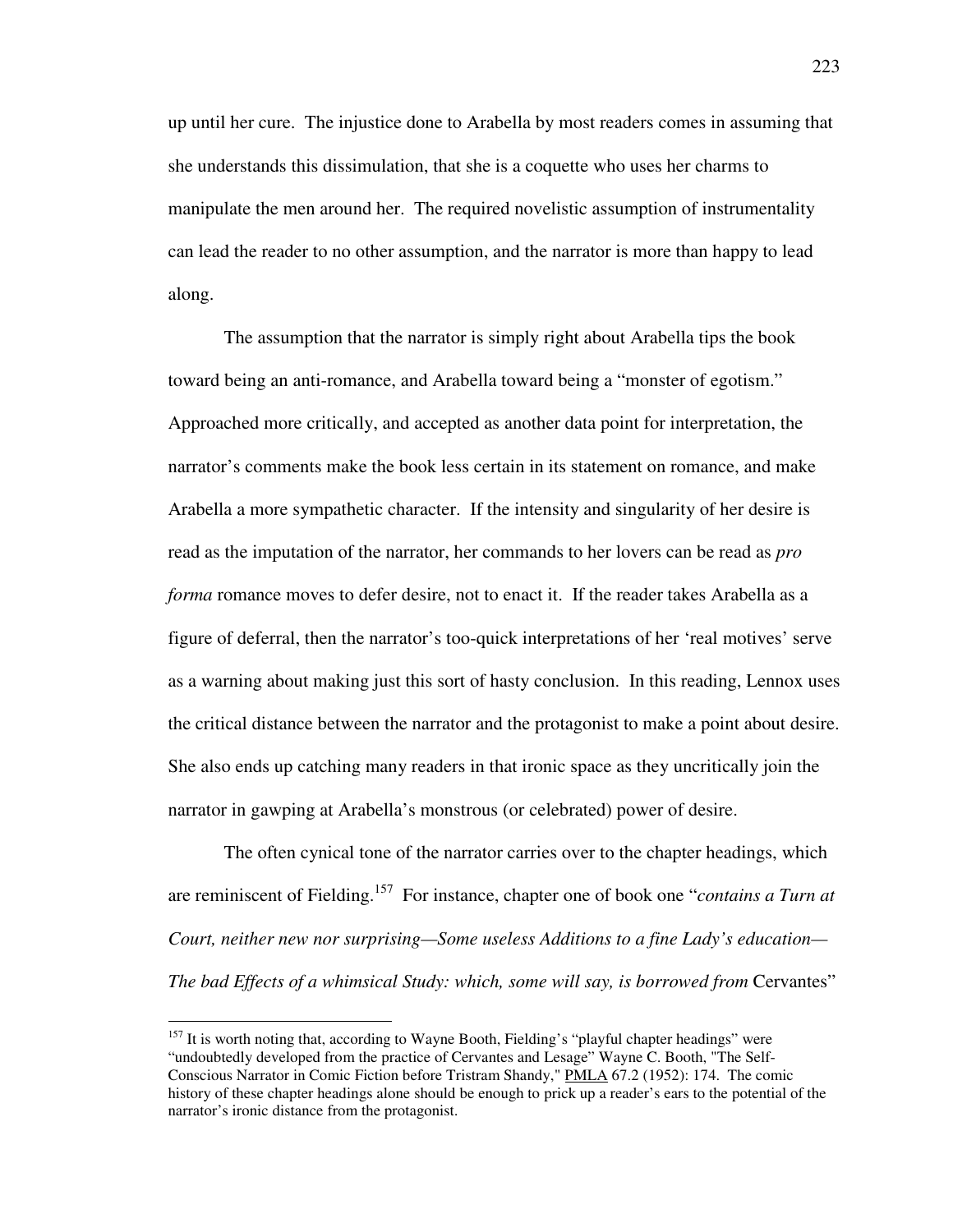(Lennox v). The imagined reader is experienced with fiction, and therefore will not find the "*Turn at Court*" surprising. That reader is also expected to have understood the intertextuality with *Don Quixote*, not a great expectation, but Lennox makes the homage clear sardonically. The tone is wry and biting, more of a commentary on the text than a straightforward guide to it. There is a trend for these chapter headings to deflate the more romantic portions of the text by subjecting them to the axiom of instrumentality. They are a wink and a nudge that asks the reader to nudge back, to accept what they say as the truth of the matter. For instance, chapter two of book one "*Contains a Description of a Lady's Dress, in Fashion not much above Two thousand Years ago*" (v). The content of this chapter heading tips off the anachronism of Arabella's dress, but its rhetoric, the litotes of "*not much above Two thousand Years ago*," takes another step, deriding the anachronism and separating the chapter heading from the protagonist. That tone carries over into many other chapter headings. Chapter seven of book six, for instance, is listed as "*Containing an Incident, full as probable as any in* Scudéry's *Romances*" (viii).

Clearly, making Scudéry the measure of probability is ironic. Again, Lennox convinces many of her readers to join the narrator's voice in mocking Arabella by assuming they understand her desires and her world better than she does. The book gets its readers to perform the very act to which it questions, the act of short-circuiting the question of desire and discarding the possibility of romance values. After all, another chapter heading warns "*that a Person ought not to be too hasty, in deciding a Question he does not perfectly understand*" (vii).<sup>158</sup> To a great extent, The Female Quixote is concerned

<sup>&</sup>lt;sup>158</sup> One further example that illustrates the ambiguity that accompanies irony as well developed as Lennox's is the chapter headed "*Being of the satirical kind*" Lennox, The Female Quixote: Or the Adventures of Arabella ix. If irony means something other than what is said, what does this chapter heading mean in the context of a satiric work like Lennox's?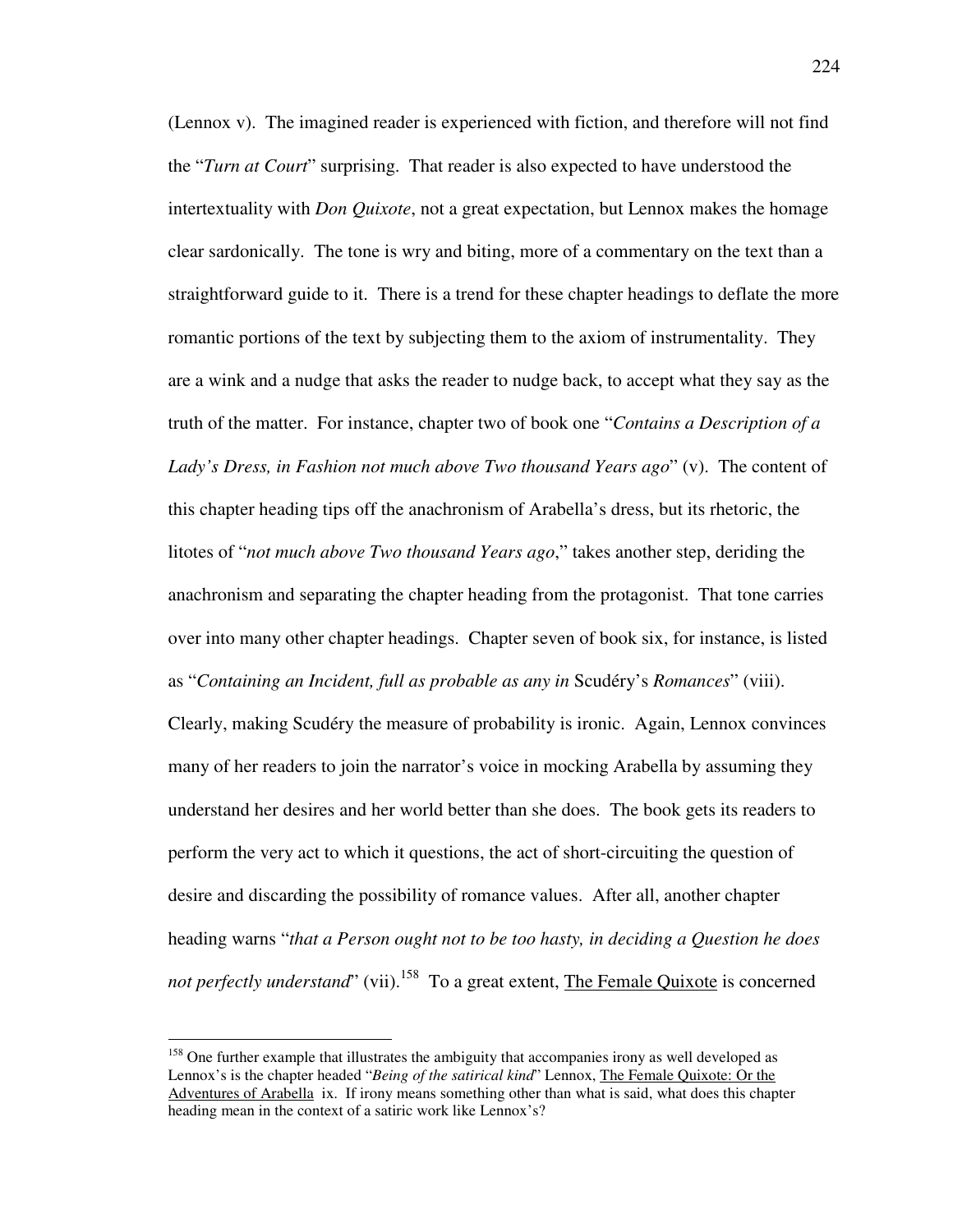with understanding and communication, the possibility of and obstacles to shared understandings of reality. The wry tone of the chapter headings cuts now this way, now that, situating readers now comfortably above Arabella and now uncomfortably close to Charlotte Glanville.

 The Female Quixote turns, to some extent, on its reader's superiority to Arabella in reading ability. As Catherine Gallagher points out, "the difference between Arabella and the… reader of The Female Quixote is that Arabella does not know she is reading fiction." She goes on to indicate that "the reader of [Lennox's] book can register that she is reading a satire, can get the jokes, only by understanding she is reading a fiction" (177). Ostensibly, a fellow Quixote would react to Arabella's adventures with the mixture of perplexity and certainty with which the Quixote always confronts challenges to her axioms, whereas a more wily reader will enjoy that same Quixotic perplexion and certainty from the safe distance of novelistic reality. The real difference between Arabella and the reader of The Female Quixote is not so much one of knowledge everyone who meets Arabella agrees that she is as wise as she is fair—as a matter of different axioms installed in different generic expectations. The enjoyment Arabella offers readers demonstrates that the generic split between romance and novel is not to be found between realism and fantasy, but in what makes that line, the axiom of the fantasy, the organizing principle of reality brought to bear on the work. Gallagher comes close to this position when she writes that "the 'realism' of this book is not a suppression of fiction but rather a sign that fiction is to be taken for granted" (178). "Taking for granted" is a solid formula for what I am calling axioms. The realistic fiction of the novel establishes itself on certain assumptions about desire that allow it to be taken for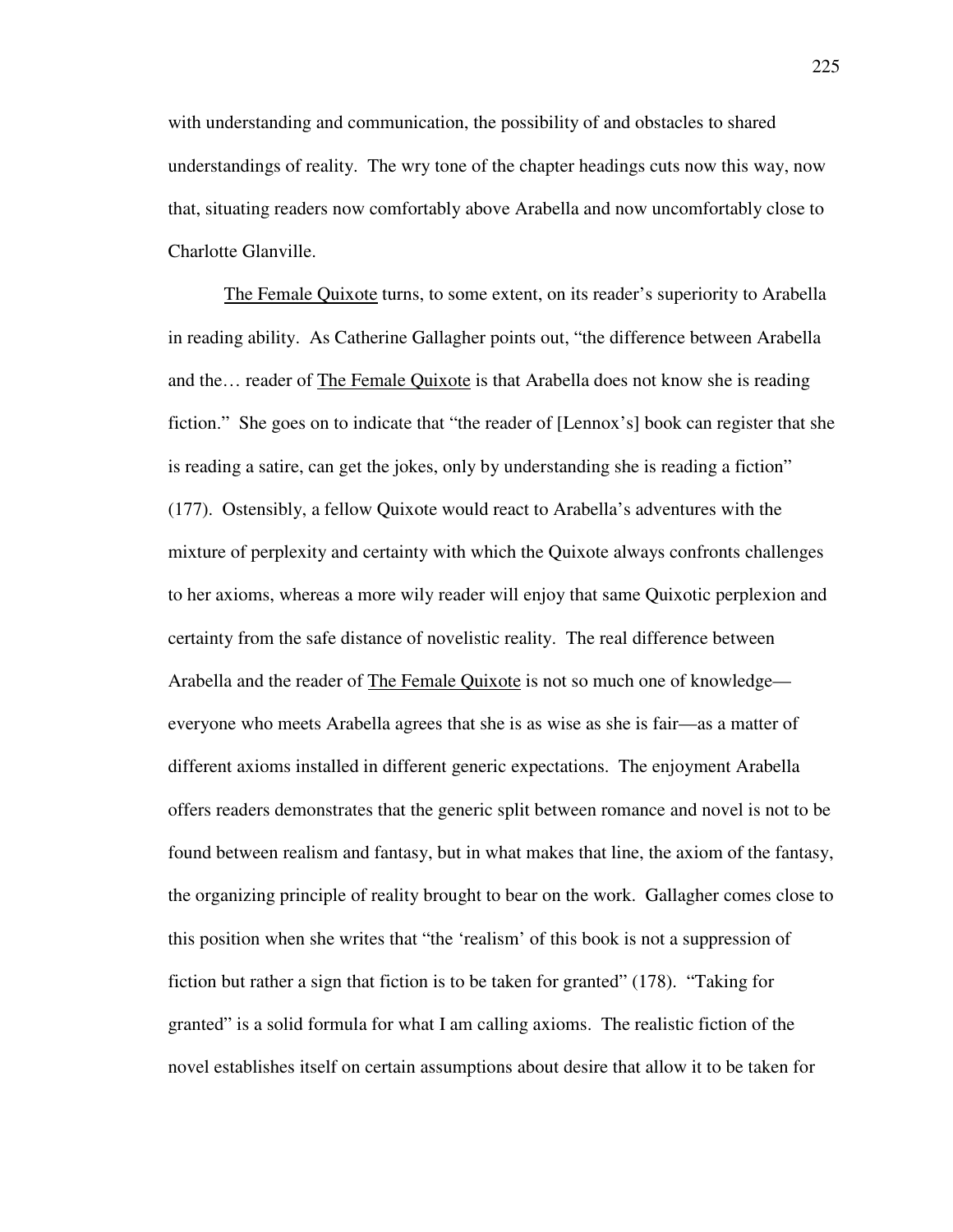granted. Lennox works hard in The Female Quixote to disrupt the givenness of novelistic reality; as Staves writes, Lennox's novel "calls attention to the non-transparency and manipulability of language, highlighting not only the conventionality of romance narratives but also... of anti-romance narratives" (269).

 Readers who join the narrator in mocking Arabella, in knowing her own mind better than she does, are repeatedly brought up short by the text. Charlotte Glanville is the text's stand-in for the reader who assumes universal instrumentality. She is the coquette who understands her own world perfectly and who comes to a much worse end than Arabella. Charlotte Glanville is repeatedly disappointed in her attempts to publicly humiliate Arabella because the latter possesses some degree of unthinking grace. In short, the readers who insist that The Female Quixote is an anti-romance are forced to discount the weight of Arabella's unadorned beauty and unaffected charm, because for them there is nothing unadorned or unaffected. Staves argues that, contrary to the reading that finds Arabella to be the target of her satire, "Lennox moves to attack ordinary women like the coquette Charlotte Glanville" (267). I agree with Staves that Arabella's future sister in law is the target of satire in the novel, though I hesitate to call Charlotte Glanville "ordinary." If she is ordinary, her ordinariness is the vulgarity of the present so often highlighted by Quixotic narratives. This vulgarity is the axiom of universal instrumentality. The instrumental view of the world is the true target of Lennox's satire.<sup>159</sup>

<sup>&</sup>lt;sup>159</sup> Lennox knew that folly must be shot as it flies. Clara Reeve writes that "satire of the Female Quixote" seems in great measure to have lost its aim, because at the time it first appeared, the taste for those Romances was extinct, and the books exploded" Clara Reeve, The Progress of Romance, through Times, Countries, and Manners; ... In a Course of Evening Conversations., vol. 1, 2 vols. (Dublin: 1785) 6.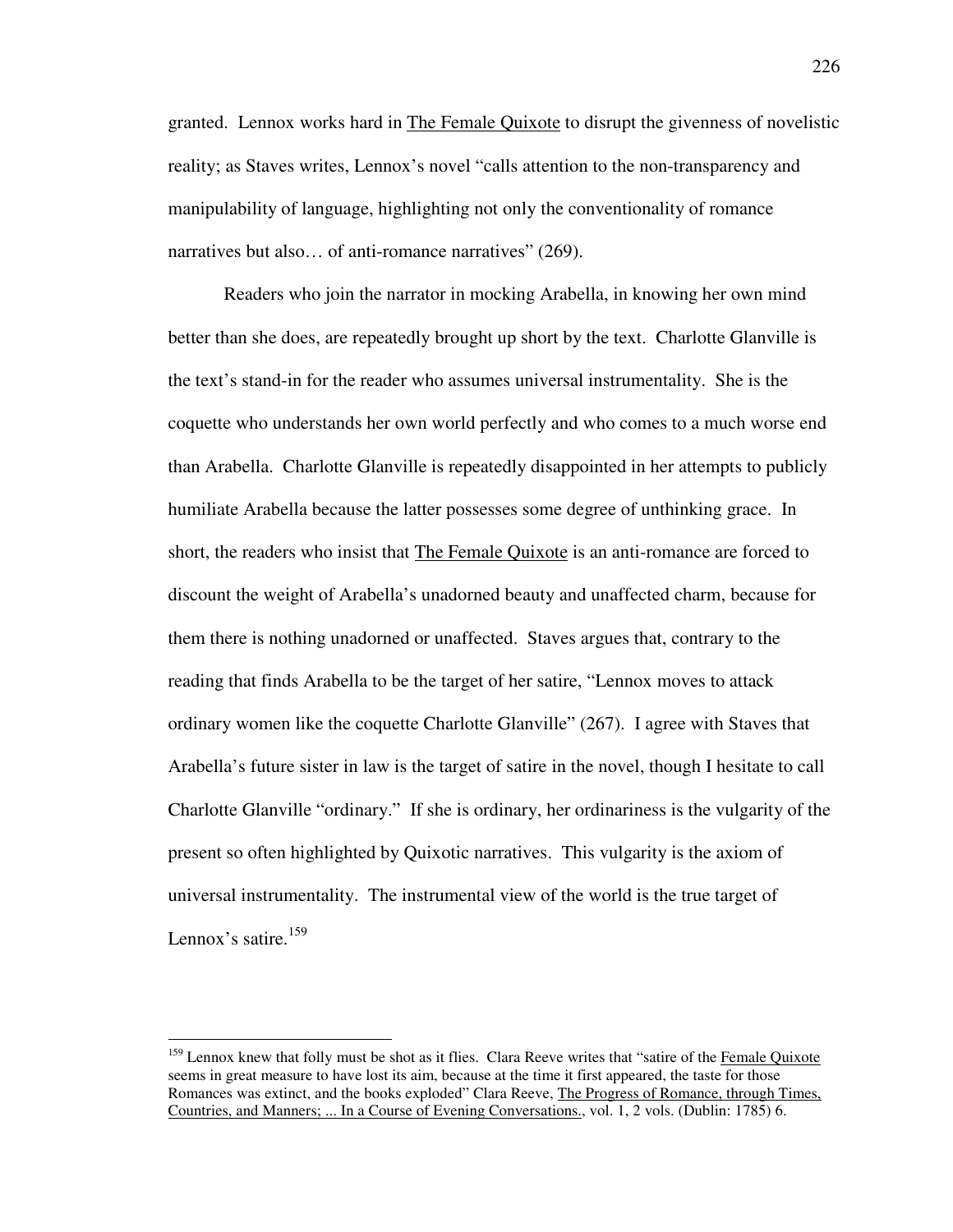The most discussed chapter of The Female Quixote is the second to last. Its longstanding attribution to Samuel Johnson may never be completely settled, but it is generally agreed that the divine who attends to Arabella after her disastrous jump into the Thames to avoid a perceived ravisher gives her a lesson in reading.<sup>160</sup> Arabella's reeducation on the matter of what and how to read comes as a disappointment to the critics who proclaim the unreformed Arabella's power. For instance, Margaret Doody writes that Arabella's conversion is "the end of all story, and a cessation of all power" (Doody "Introduction" xxiv). I return to this oft-visited chapter to examine just how the learned divine convinces Arabella that he is right. His arguments are as important in their implications for the reasonable alternative to Quixotism as they are in their effect on the novel's protagonist.

 Of course, the good divine's lesson in reading applies not just to fiction, but life as well. He sets out to show Arabella her error in thinking she was about to be ravished and in imitating Clelia in her precipitous jump into the river. The divine's perspective is that Arabella has been chronically incorrect in her judgments of the world around her; she has been unable to see that no one meant her harm. She has not been initiated to the ways of desire; her problem is "Want of Power to understand her own Advantages" (Lennox 370). In a way, the divine is precisely right. Arabella's method of reading, informed by the romance, does not function on the assumptions of the novel, those of instrumentalism. Instrumentally, a would-be ravisher faces numerous discouragements from the sort of public assault that Arabella anticipates. Romantically, Arabella rejects all obstacles and

<sup>&</sup>lt;sup>160</sup> For a recent and authoritative treatment of the author of the chapter in question, see Susan Carlile and O. M. Brack Jr., "Samuel Johnson's Contributions to Charlotte Lennox's *the Female Quixote*," Yale University Library Gazette 77.3-4 (2003). The authors conclude that Lennox did write the penultimate chapter in a rather weak and unadvised attempt to imitate Johnson.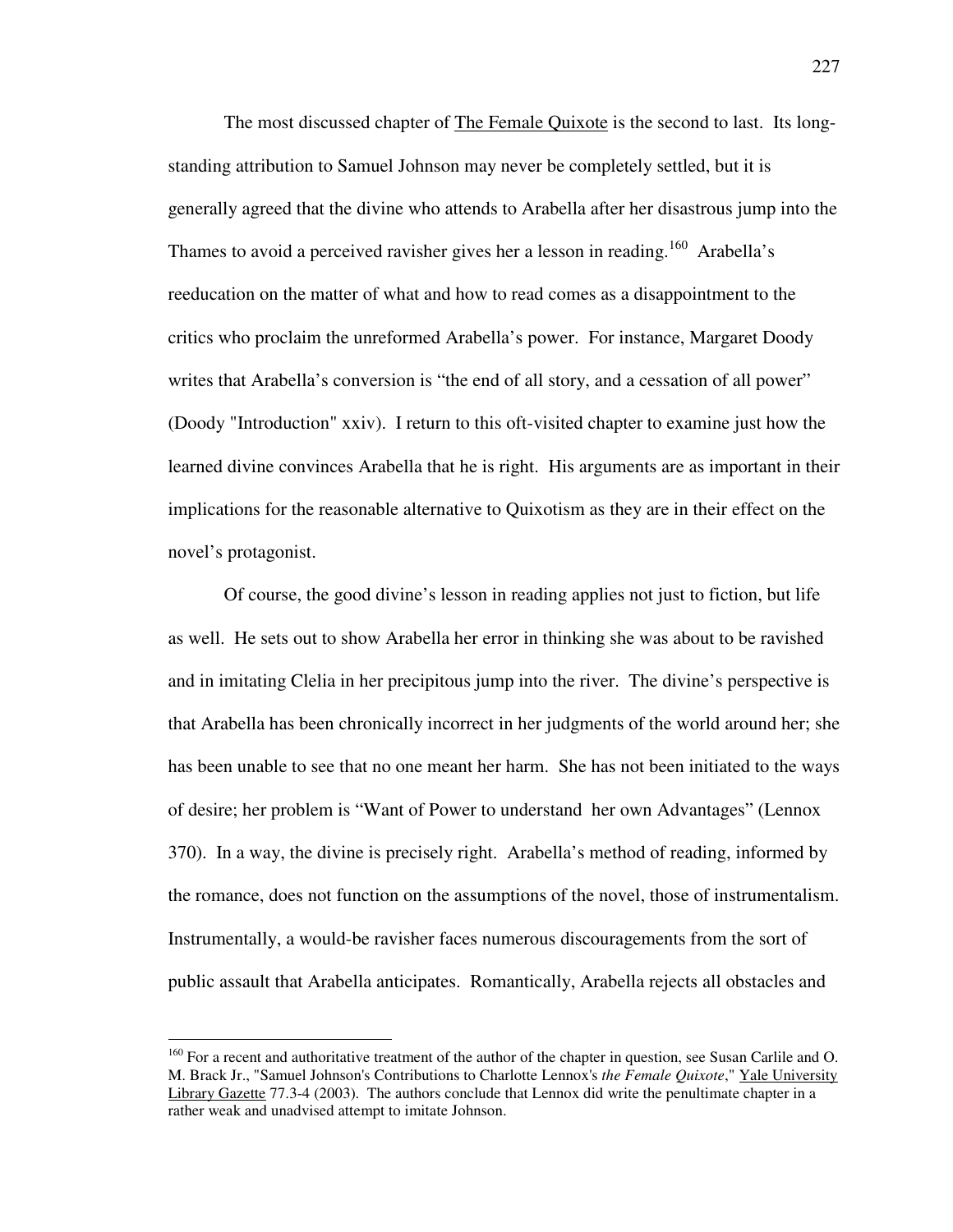discouragements because they require an axiom about desire that she simply lacks. Replying to the divine's assertion that she should have been able to deduce the reality of the situation, Arabella says "Human Beings cannot penetrate Intentions, nor regulate their Conduct but by exterior Appearances" (Lennox 371). Her romantic method of reading does not proceed from the axiom of instrumentality that allows novelistic, reasonable judgment to be rendered.

 The exchange on the perception of motive covers the content of the dialogue. The good divine brings Arabella around to see that she should accept the novelistic requirement of universal instrumentality, and she subjects herself to his arguments, acting as a willing participant in her conversion. Her conversion moves Arabella from the position of the courtly beloved, always fleeing the solidification of desire, to the position of willing wife. She gives up her status as object cause of desire, at least in part, to play the role of object of exchange, as her relenting is the last step in doing her father's and Glanville's will. As Margaret Doody writes, Arabella "submits to the role of the object of the paternal authority which also claims the name of reason" (Doody "Introduction" xxxiii).

 More interesting than the fact of the conversion is how it is affected. Clearly, the conversion moves Arabella into a more rational way of thinking. However, the arguments offered by the learned divine are not themselves based in reason. Addressing the method of deducing the likely actions of others, the divine points out that "We can judge of the Future only by the Past" (Lennox 372). The ground of the conversion argument shifts from reason to experience. This shift matters because, as I have argued throughout the chapter, reason cannot found its own axioms. Arabella is possessed of a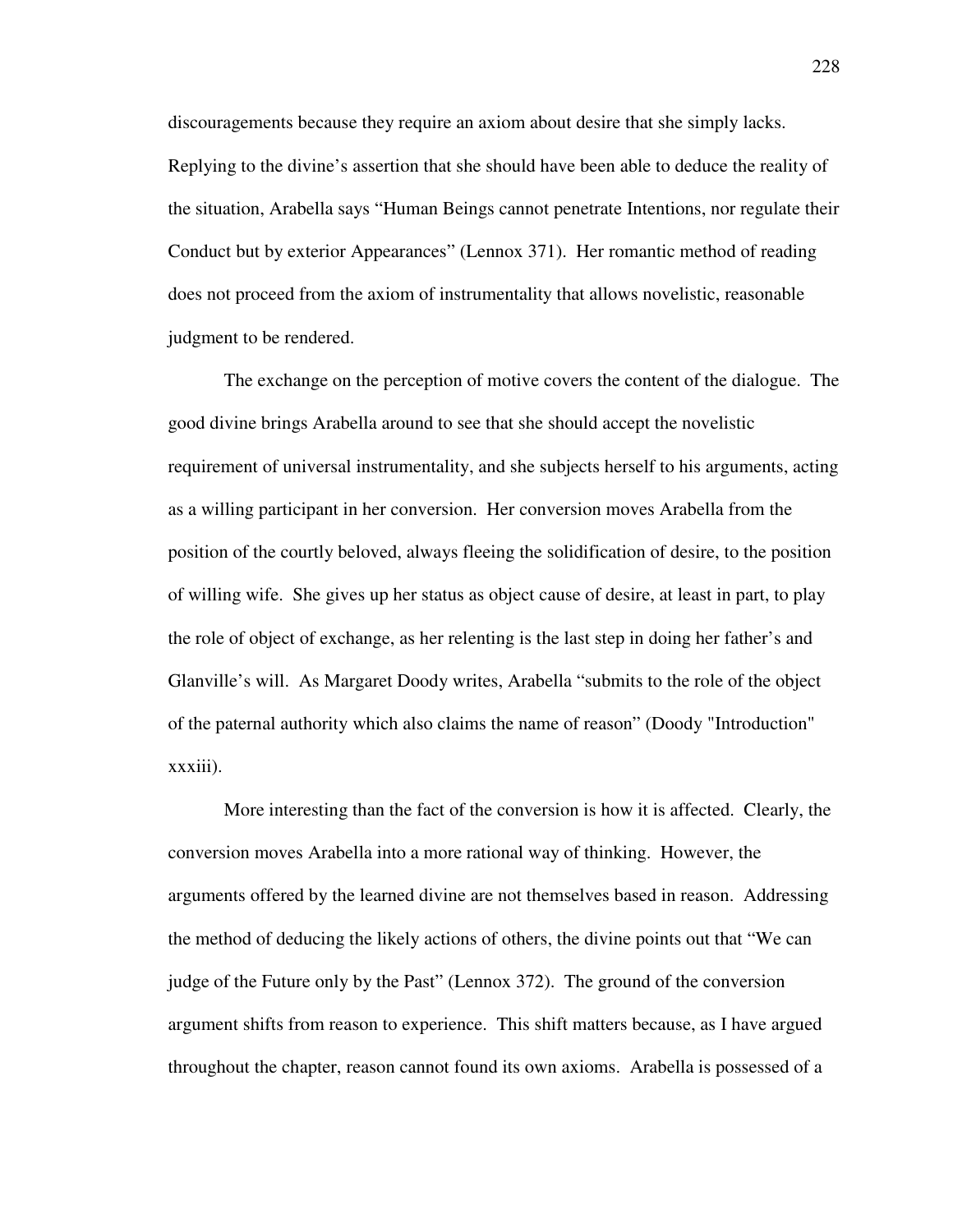full measure of reason; her arguments are all as perfectly valid as they are perfectly false because her problem lies entirely with the premises from which she starts. The shift also matters because, while she has reason, Arabella lacks experience. As the divine pretends to preach a message of self-reliance and independence of potentially misleading sources, he actually has to stand in for Arabella's lack of experience. As the divine puts it, "the Likeness of a Picture can only be determined by a Knowledge of the Original. You have yet had little Opportunity of knowing the Ways of Mankind" (Lennox 379). Even as he teaches her to distinguish between fantastic and realistic fiction, a distinction that comes down to a question of desire as axiom, he shows her that she is disqualified to judge reality or realism and is in need of an experienced guide.

 In short, Arabella's salvation comes through the sleight of hand always employed by reason to shore itself up. Lennox shows that the romantic approach to the world and the novelistic one recommended by the divine cannot be differentiated in reasonable terms. Rather, one requires a question-begging notion of experience that must be possessed rather than gained while the other does not. I am far from arguing that Lennox wholeheartedly advocates for Arabella's romantic delusions. Instead, I argue that Lennox supports judging these different approaches to reality and mimesis in terms of their outcomes. Rather than read The Female Quixote as an anachronistic attack on romance, as the plight of woman tragically trapped, we should read it as a timely assessment of the impact of realistic fiction on desire. It is telling that Arabella is finally convinced by an appeal to experience (which she lacks) and morality, another alternative to reason.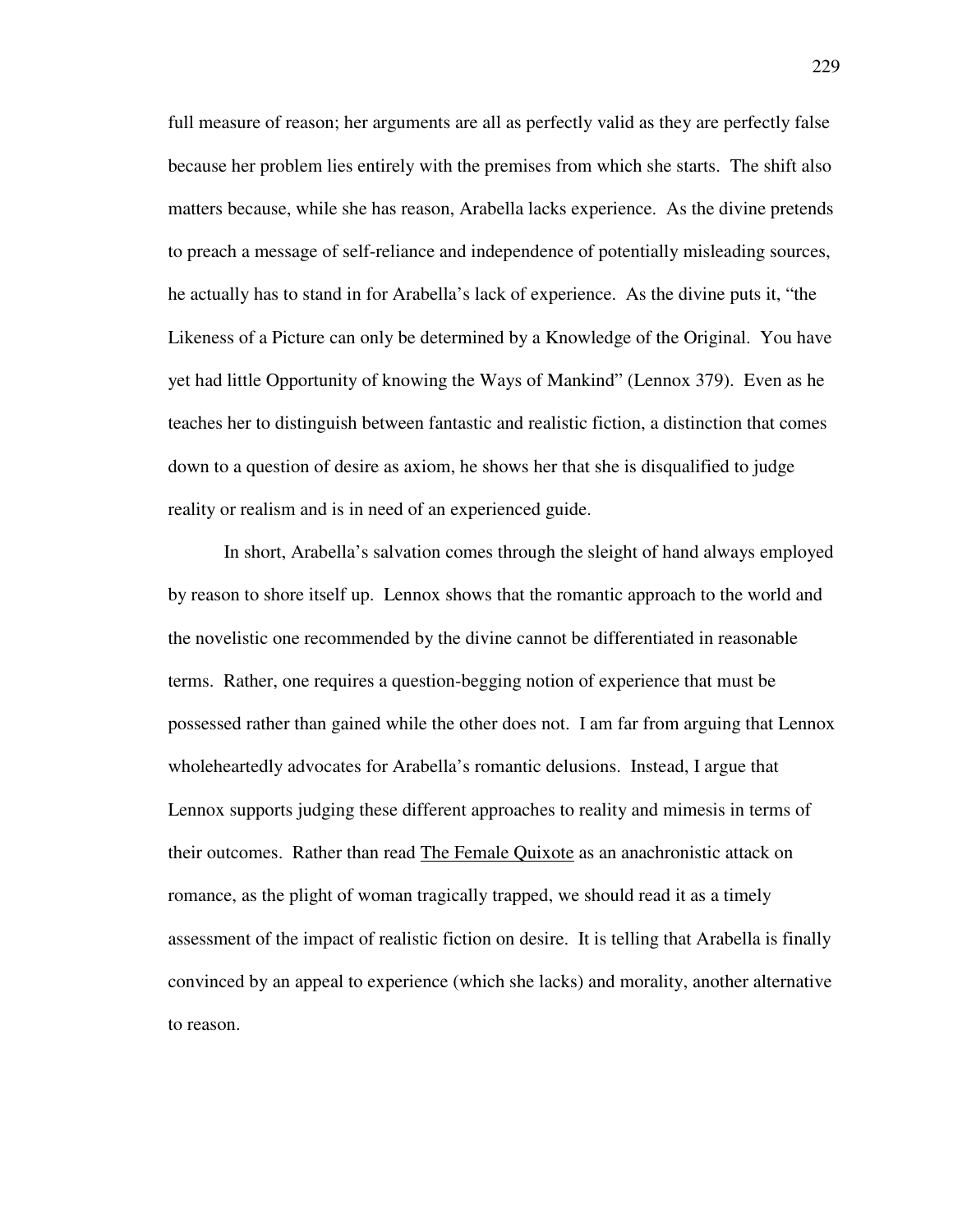The two marriages with which the book ends support my reading. Arabella marries Glanville, of course, and Charlotte Glanville marries Sir George Bellmour. Of Charlotte and George, Lennox writes that they "were indeed only married in the common Acceptation of the Word; that is, they were privileged to join Fortunes, Equipages, Titles, and Expence." This is an instrumental marriage, one in which all motives are laid bare, in which there is no mystery of desire, only the chill of calculation. Mr. Glanville and Arabella, on the other hand "were united, as well in these, as in every Virtue and laudable Affection of the Mind" (383). The virtues and laudable affections simply do not belong to the instrumental world of the novel. Because something of her Quixotism survives, something also of the values of romance survives; the values that dissipate in the cold light of rational instrumentality lend an incommensurable, irrational component to her marriage, which raises it above the vulgarity of "the common Acceptation of the Word." The evident pleasure that marriage grants Arabella and Glanville indicates that even if Arabella's reform subjects her to paternal authority, it still has not reduced her merely to an object.

 In the end, Lennox favors moderation on the question of desire. Coquettes like Charlotte Glanville take no rich pleasures and look forward only to mean futures just as Quixotes like the unreformed Arabella suffer real dangers and moral outrage. Arabella is a figure who, because she has passed through her transformation, maintains something of both. She can understand the stakes of her actions, but she still has access to the values of romance. She sees the value of instrumentality but she knows that it does not hold every answer about human motivations. Lennox's lesson about desire is that, while some part of it relies on calculation, there is always an incalculable remainder. If the novelistic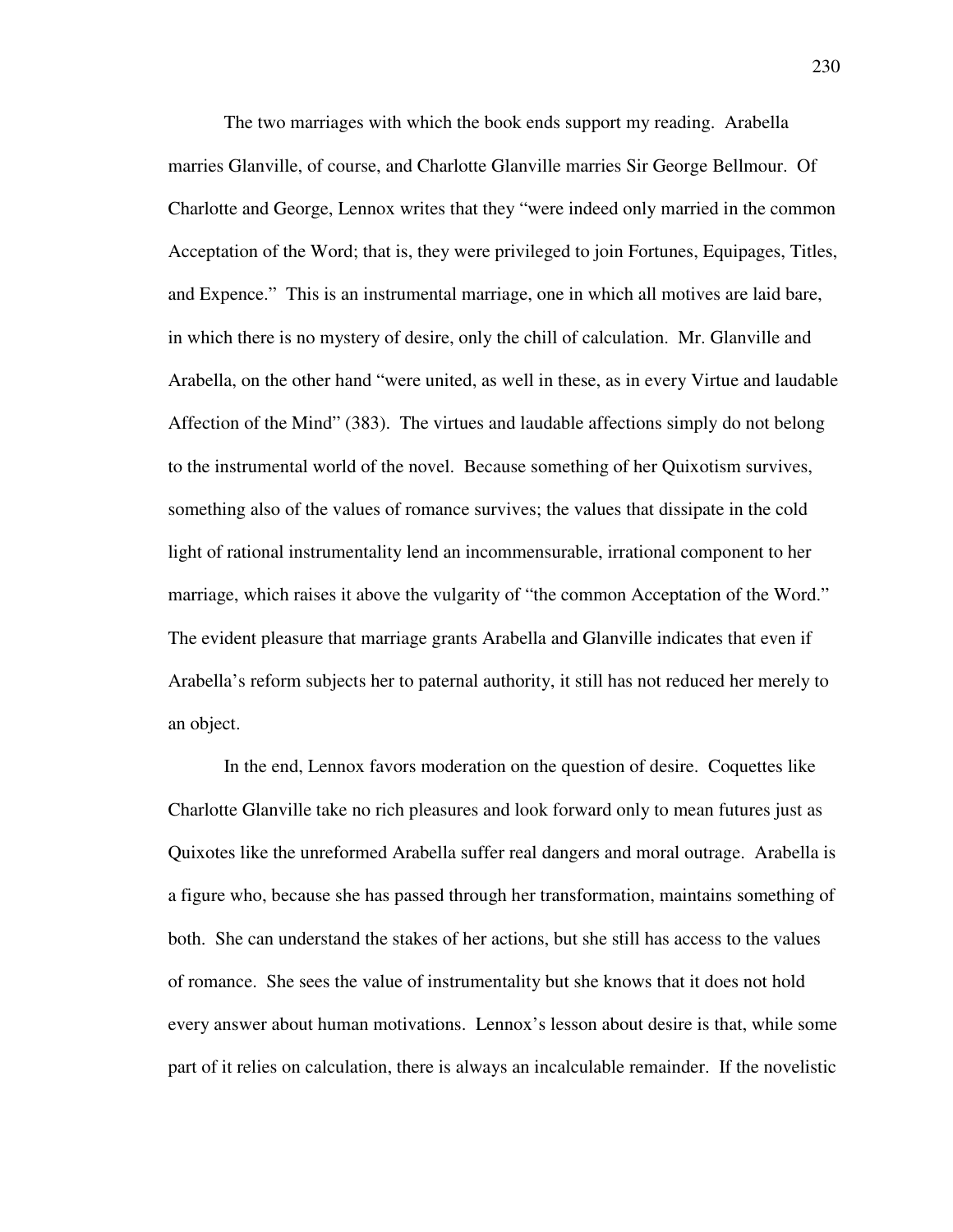imitation of reality has the value of accuracy, the romantic creation of fancy has its own indispensable values as well. I do not hope to have had the last word on Lennox, but to have put in one word for re-opening the question of desire in a text that makes it so central.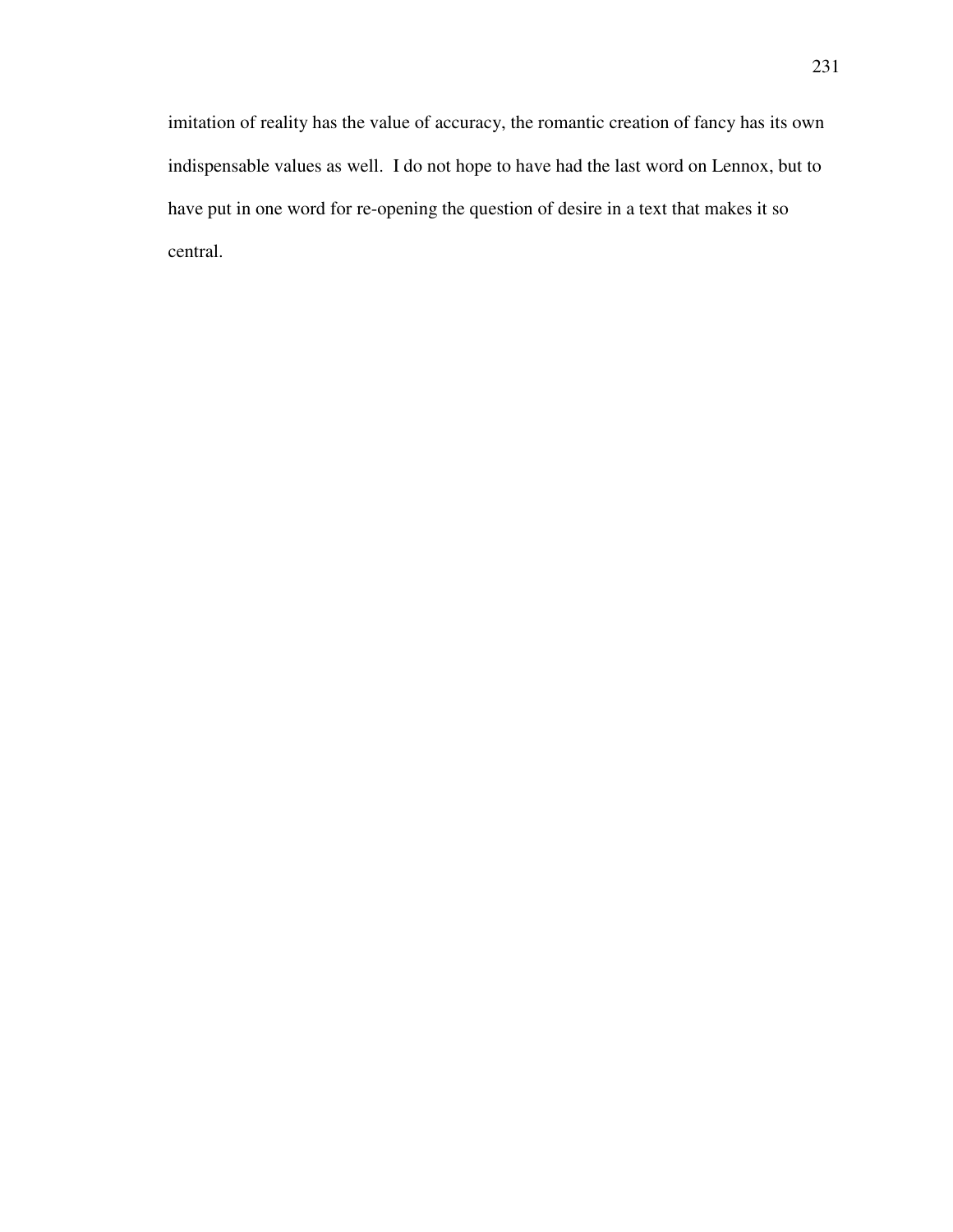## Works Cited

Akenside, Mark. Odes on Several Subjects. London: R. Dodsley, 1745.

- Althusser, Louis. Lenin and Philosophy, and Other Essays. Trans. Ben Brewster. New York: Monthly Review P, 1972.
- Aristotle. Problems. Trans. W. S. Hett, Rackham, H. The Loeb Classical Library. Vol. 2. 2 vols. Cambridge: Harvard UP, 1953.
- Ashfield, Andrew, and Peter de Bolla, eds. The Sublime: A Reader in British Eighteenth-Century Aesthetic Theory. Cambridge: Cambridge UP, 1996.
- Baines, Paul. The Long 18th Century. Contexts. Ed. Steven Matthews. New York: Arnold, 2004.
- Barbauld, Anna Laetitia, ed. The Poetical Works of Mr. William Collins. With a Prefatory Essay, by Mrs. Barbauld. [with Engravings after Thomas Stothard.]. London: T. Cadell, 1797.
- Beer, Gillian. The Romance. The Critical Idiom. Ed. John D. Jump. London: Methuen & Co Ltd, 1979.
- Blackmore, Richard Sir. A Treatise of the Spleen and Vapours: Or Hypocondriacal and Hysterical Affections. With Three Discourses on the Nature and Cure of the Cholik, Melancholy, and Palsies. Never before Published. London: J. Pemberton, 1725.
- Blair, Ann. "Authorship in the Popular 'Problemata Aristotelis'." Early Science and Medicine 4.3 (1999): 189-227.
- Bloom, Harold, ed. Poets of Sensibility and the Sublime. New York: Chelsea House Publishers, 1986.
- Booth, Wayne C. "The Self-Conscious Narrator in Comic Fiction before Tristram Shandy." PMLA 67.2 (1952): 173-85.
- Boswell, James. Life of Johnson. Oxford World's Classics. Oxford: Oxford UP, 1998.
- Bourdieu, Pierre. Distinction: A Social Critique of the Judgment of Taste. Trans. Richard Nice. London: Routledge, 1984.
- Brown, Laura. Alexander Pope. New York: Blackwell, 1985.
- Brown, Marshall. Preromanticism. Stanford: Stanford UP, 1991.
- Burke, Edmund. A Philosophical Enquiry into the Origin of Our Ideas of the Sublime and Beautiful. Notre Dame: U of Notre Dame P, 1968.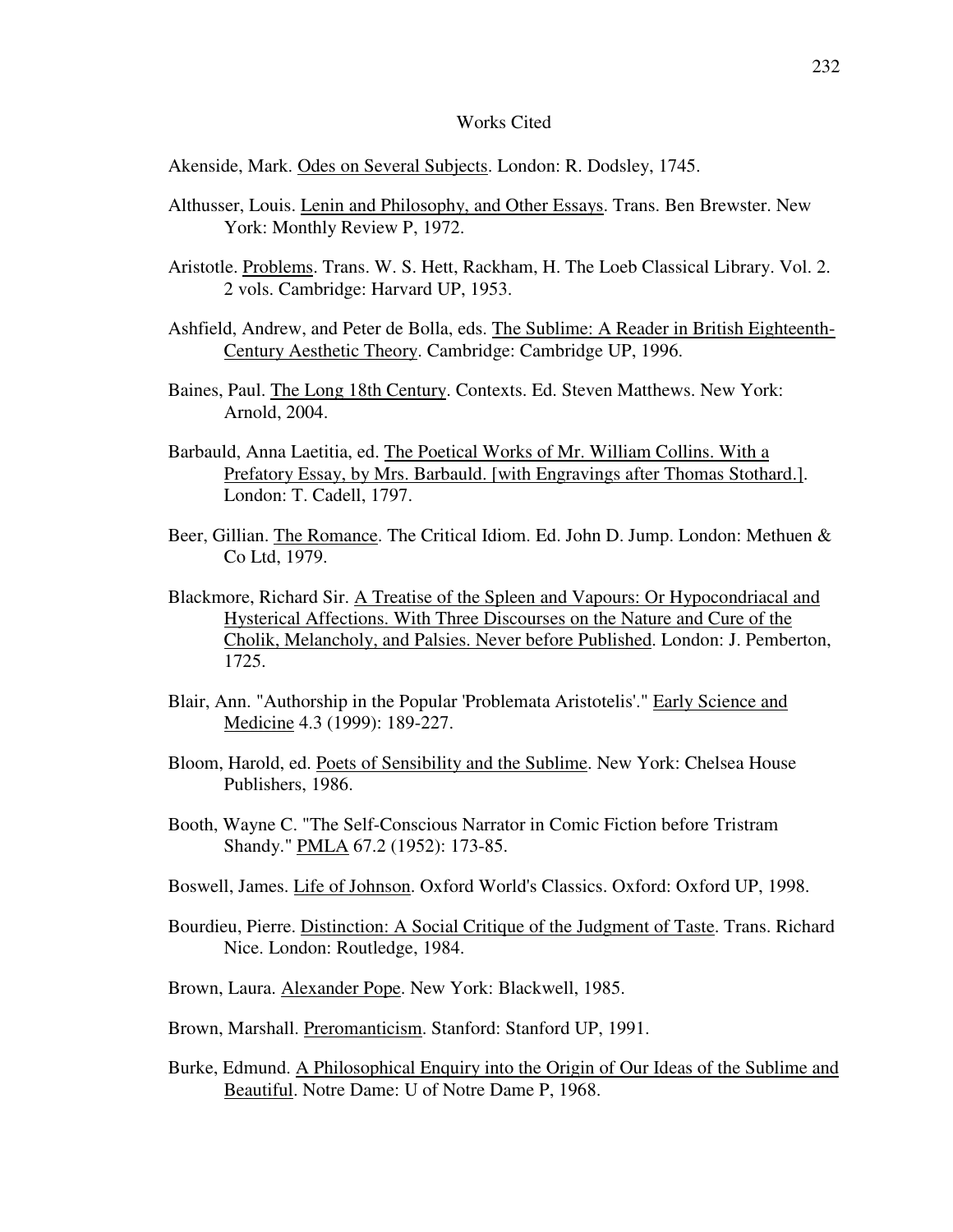- Burton, Robert. The Anatomy of Melancholy. Ed. Holbrook Jackson. London: Dent, 1964.
- Byrom, John Fellow of Trinity College Cambridge. Miscellaneous Poems. Manchester: J. Harrop, 1773.
- Carlile, Susan, and O. M. Brack Jr. "Samuel Johnson's Contributions to Charlotte Lennox's *the Female Quixote*." Yale University Library Gazette 77.3-4 (2003): 166-73.
- Casaubon, Meric. A Treatise Concerning Enthusiasme. Gainesville: Scholars' Facsimiles & Reprints, 1970.
- Cheyne, George. The English Malady: Or, a Treatise of Nervous Diseases of All Kinds. With the Author's Own Case, Etc. London: G. Strahan, 1733.
- The Collector; or, Elegant Anecdotes, and Other Curiosities of Literature. With Occasional Observations. Harrison, Cluse, and Co., 1798.
- Collins, William. Odes on Several Descriptive and Allegoric Subjects. London: A. Millar, 1747.
- Cope, Kevin L. Enlightening Allegory: Theory, Practice and Contexts of Allegory in the Late Seventeenth and Eighteenth Centuries. New York: AMS Press, 1993.
- Cranston, Maurice. John Locke a Biography. London: Longmans, 1957.
- Cronon, William. "The Trouble with Wilderness; or, Getting Back to the Wrong Nature." Uncommon Ground: Rethinking the Human Place in Nature. Ed. William Cronon. New York: Norton, 1996. 69-90.
- Crothers, Samuel McCord. The Gentle Reader. New York: Houghton Mifflin Company, 1903.
- Culler, Jonathan. "The Hertzian Sublime." MLN 120.5 (2005): 969-85.
- De Man, Paul. "Phenomenality and Materiality in Kant." The Textual Sublime: Deconstruction and Its Differences. Eds. Hugh J. Silverman and Gary E. Aylesworth. Albany: State U of New York P, 1990. 87-108.
- DeJean, Joan. Tender Geographies: Women and the Origin of the Novel in France. Gender and Culture. Eds. Carolyn G. Heilbrun and Nancy K. Miller. New York: Columbia UP, 1991.
- Dennis, John. The Advancement and Reformation of Modern Poetry: A Critical Discourse. In Two Parts. London, 1701.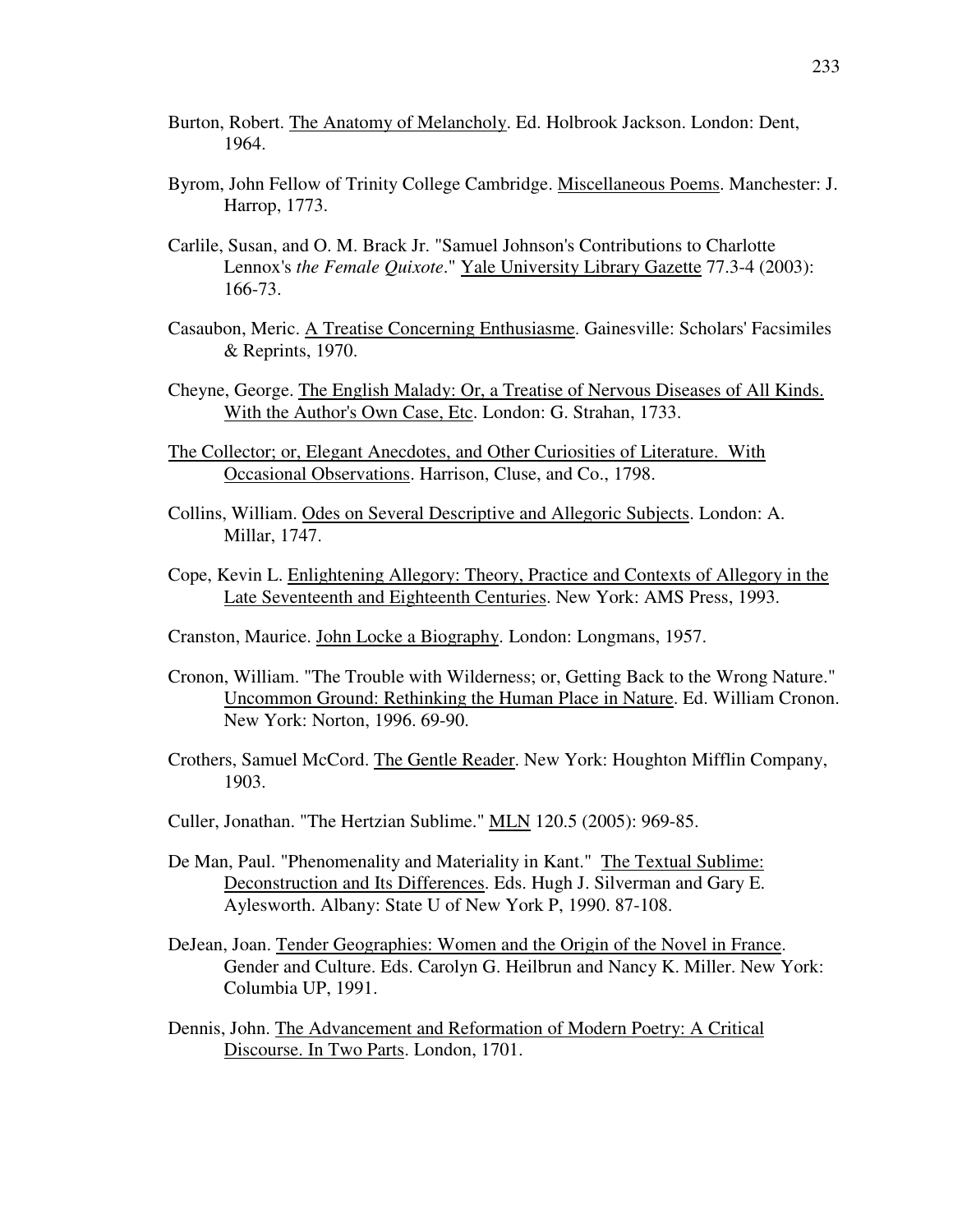- Descartes, René. Discourse on the Method and Meditations on First Philosophy. Ed. David Weissman. New Haven: Yale UP, 1996.
- Dix, Robin, ed. The Poetical Works of Mark Akenside. Madison: Fairleigh Dickinson UP, 1996.
- Doody, Margaret Anne. The Daring Muse: Augustan Poetry Reconsidered. Cambridge: Cambridge UP, 1985.
- ---. "Introduction." The Female Quixote. Ed. Margaret Dalziel. Oxford: Oxford UP, 1998.
- Dorn, Judith. "Reading Women Reading History: The Philosophy of Periodical Form in Charlotte Lennox's *the Lady's Museum*." Historical Reflections/Réflexions Historiques 18.3 (1992): 7-27.
- Doyle, Laura. "The Racial Sublime." Romanticism, Race, and Imperial Culture. Eds. Alan Richardson and Sonia Hofkosh. Bloomington: U of Indiana P, 1996. 15-39.
- Eagleton, Terry. The Ideology of the Aesthetic. Oxford: Oxford U P, 1990.
- Ellis, Lorna. Appearing to Diminish: Female Development and the British *Bildungsroman*, 1750-1850. Lewisburg: Bucknell UP, 1999.
- "Enthusiasm." The Oxford Dictionary of the English Language. Oxford: Oxford U P, 1989.
- Evans, Theophilus Vicar of Llangamarch. The History of Modern Enthusiasm ... From the Reformation to the Present Times. The Second Edition, with Very Large Additions and Amendments. London, 1757.
- Feeney, D. C. The Gods in Epic: Poets and Critics of the Classical Tradition. Oxford: Clarendon P, 1991.
- Ferguson, Frances. Solitude and the Sublime: Romanticism and the Aesthetics of Individuation. London: Routledge, 1992.
- Finch, Casey. "Immediacy in the Odes of William Collins." Eighteenth-Century Studies 20.3 (1987): 275-95.
- Fink, Bruce. "Logical Time and the Precipitation of Subjectivity." Reading Seminars I and II : Lacan's Return to Freud : Seminar I, Freud's Papers on Technique, Seminar II, the Ego in Freud's Theory and in the Technique of Psychoanalysis. Eds. Richard Feldstein, Bruce Fink and Maire Jaanus. Albany: SUNY P, 1996. 356-86.
- Forster, E. S. "The Pseudo-Aristotelian Problems: Their Nature and Composition." The Classical Quarterly 22.3/4 (1928): 163-65.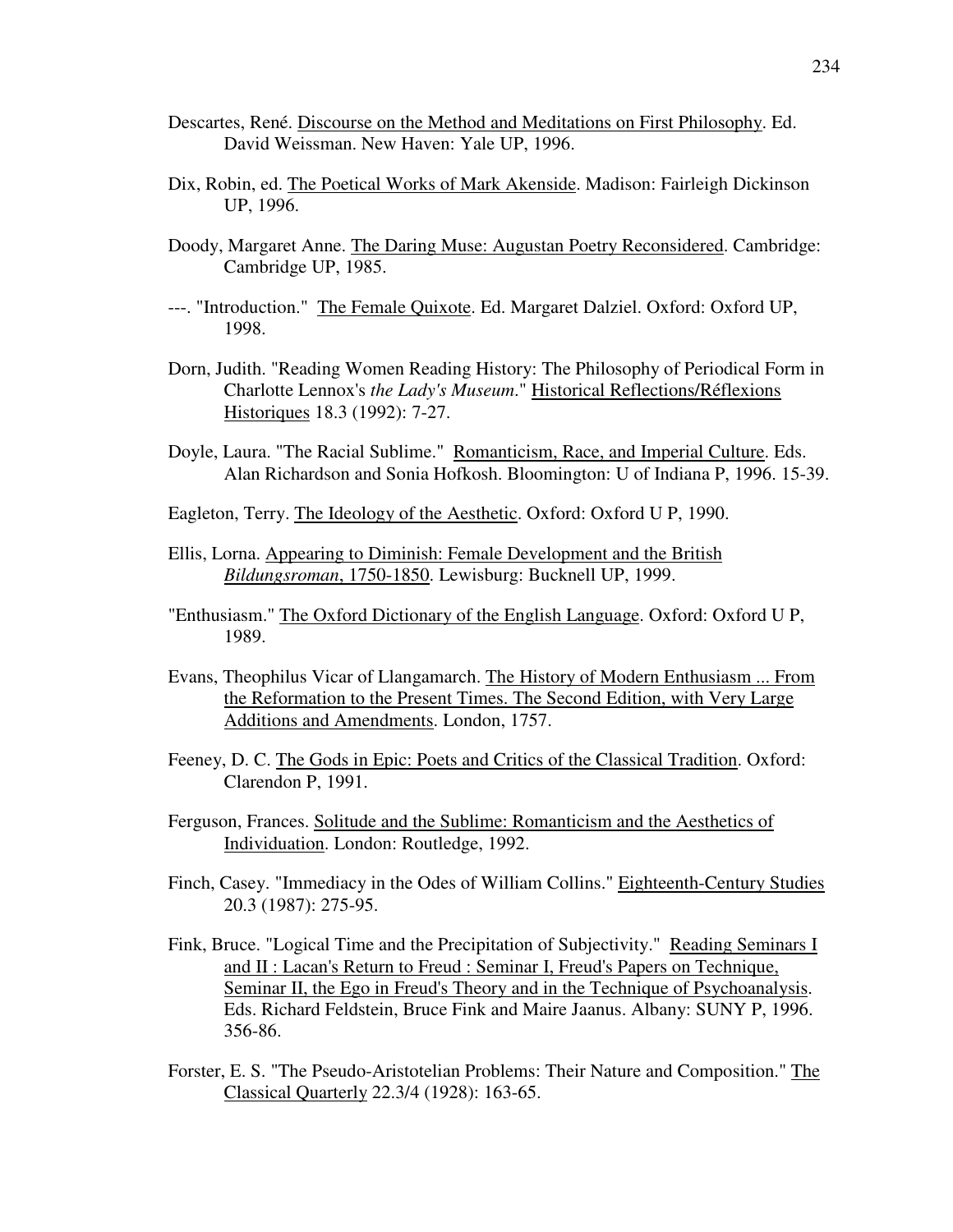- Foucault, Michel. The History of Sexuality Volume One: An Introduction. Trans. Robert Hurley. New York: Vintage, 1978.
- Freeman, Barbara Claire. The Feminine Sublime: Gender and Excess in Women's Fiction. Berkeley: U of California P, 1995.
- Freud, Sigmund. The Standard Edition of the Complete Psychological Works of Sigmund Freud. Trans. James Strachey. Vol. 18. 24 vols. London: Hogarth P, 1953.
- ---. The Standard Edition of the Complete Psychological Works of Sigmund Freud. Trans. James Strachey. Vol. 7. 24 vols. London: Hogarth P, 1953.
- ---. The Standard Edition of the Complete Psychological Works of Sigmund Freud. Vol. VIII. London: The Hogarth P, 1960.
- Fuchs, Barbara. Romance. The New Critical Idiom. Ed. John Drakakis. New York: Routledge, 2004.
- Gallagher, Catherine. Nobody's Story: The Vanishing Acts of Women Writers in the Marketplace, 1670-1820. Berkeley: U of California P, 1994.
- Gerrard, Christine, ed. A Companion to Eighteenth-Century Poetry. Oxford: Blackwell, 2006.
- Gilman, Sander L., ed. Hysteria Beyond Freud. Berkeley: U of California P, 1993.
- Gordon, Scott Paul. The Practice of Quixotism: Postmodern Theory and Eighteenth-Century Women's Writing. New York: Palgrave MacMillan, 2006.
- ---. "Reading Quixotes and Quixotic Readers: Teaching Lennox's *Female Quixote*." The Eighteenth-Century Novel 5 (2006): 321-38.
- Green, Katherine Sobba. The Courtship Novel, 1740-1820: A Feminized Genre. Lexington: UP of Kentucky, 1991.
- Hagstrum, Jean H. The Sister Arts: The Tradition of Literary Pictorialism and English Poetry from Dryden to Gray. Chicago: U of Chicago P, 1958.
- Hanson, Ann Ellis. "Hippocrates: "Diseases of Women 1"." Signs 1.2 (1975): 567-84.
- Hawes, Clement. Mania and Literary Style: The Rhetoric of Enthusiasm from the Ranters to Christophe Smart. Cambridge Studies in Eighteenth-Century English Literature and Thought. Cambridge: Cambridge UP, 1996.
- Hertz, Neil. The End of the Line : Essays on Psychoanalysis and the Sublime. New York: Columbia UP, 1985.
- Heyd, Michael. Be Sober and Reasonable: The Critique of Enthusiasm in the Seventeenth and Early Eighteenth Centuries. Leiden, New York: E.J. Brill, 1995.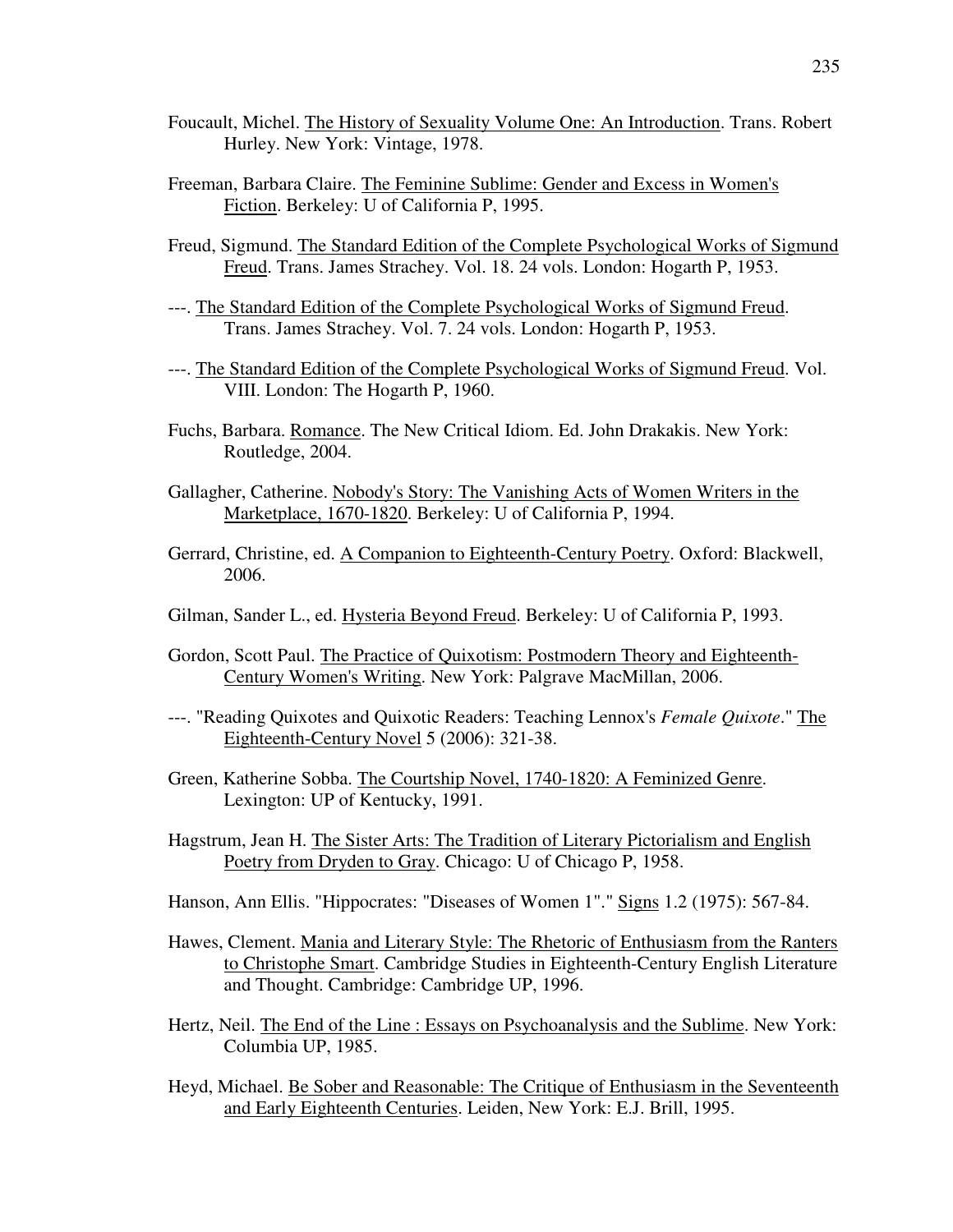- Hitt, Christopher. "Toward an Ecological Sublime." New Literary History 30.3 (1999): 603-23.
- Hunter, J. Paul. Before Novels: The Cultural Contexts of Eighteenth-Century English Fiction. New York: W.W. Norton, 1990.
- Irlam, Shaun. Elations : The Poetics of Enthusiasm in Eighteenth-Century Britain. Stanford: Stanford UP, 1999.
- Johnson, Samuel. The Lives of the Most Eminent English Poets, with Critical Observations on Their Works. Vol. 1. 4 vols. London: J. Rivington & Sons, 1790- 91.
- ---. The Lives of the Most Eminent English Poets, with Critical Observations on Their Works. Vol. 3. 4 vols. London: J. Rivington & Sons, 1790-91.
- Jones, Richard Foster. Ancients and Moderns: A Study of the Rise of the Scientific Movement in Seventeenth-Century England. Berkeley and Los Angeles: U of California P, 1961.
- Jung, Sandro. William Collins and 'the Poetical Character' : Originality, Original Genius and the Poems of William Collins. Heidelberg: C. Winter, 2000.
- Kant, Immanuel. Critique of Judgment. Trans. Werner S. Pluhar. Indianapolis: Hackett, 1987.
- Klein, Lawrence Eliot, and Anthony J. LaVopa, eds. Enthusiasm and Enlightenment in Europe, 1650-1850. San Marino: Huntington Library, 1998.
- Klibansky, Raymond, Erwin Panofsky, and Saxl Fritz. Saturn and Melancholy: Studies in the History of Natural Philosophy, History, and Art. New York: Basic Books, 1964.
- Knapp, Steven. Personification and the Sublime: Milton to Coleridge. Cambridge: Harvard UP, 1985.
- Kroeber, Karl. "Romantic Historicism: The Temporal Sublime." Images of Romanticism: Verbal and Visual Affinities. Eds. Karl Kroeber and William Walling. New Haven: Yale UP, 1978.

Lacan, Jacques. Écrits. Trans. Bruce Fink. New York: Norton, 2006.

- ---. The Four Fundamental Concepts of Psycho-Analysis. New York: W. W. Norton, 1998.
- ---. "RSI". 1975. Ed. Trans. Jack Stone. 10 July 2007. <http://web.missouri.edu/~stonej/rsi.exe>.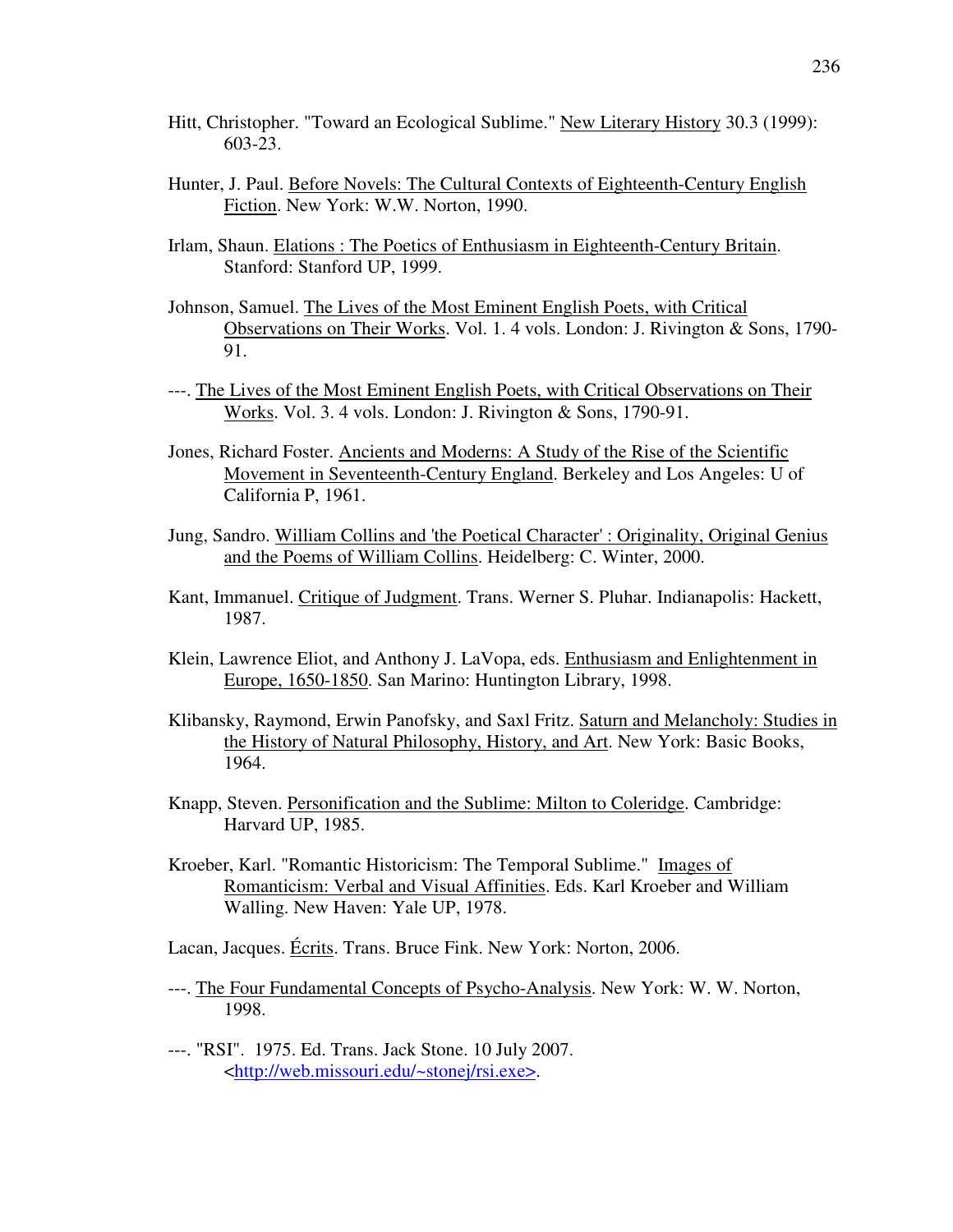- ---. The Seminar of Jacques Lacan Book 20: Encore 1972-1973 on Feminine Sexuality : The Limits of Love and Knowledge. Trans. Bruce Fink. Ed. Jacques-Alain Miller. New York: Norton, 1998.
- ---. The Seminar of Jacques Lacan, Book 7: The Ethics of Psychoanalysis, 1959-1960. Trans. Dennis Porter. Ed. Jacques-Alain Miller. New York: Norton, 1997.
- ---. The Seminar of Jacques Lacan, Book 11: The Four Fundamental Concepts of Psycho-Analysis 1964. Trans. Alan Sheridan. Ed. Jacques-Alain Miller. New York: Norton, 1978.
- ---. The Seminar of Jacques Lacan, Book 17: The Other Side of Psychoanalysis 1969- 1970. Trans. Russell Grigg. Ed. Jacques-Alain Miller. New York: Norton, 2006.
- Langbauer, Laurie. "Romance Revised: Chalotte Lennox's "The Female Quixote"." Novel: A Forum on Fiction 18.1 (1984): 29-49.
- Laqueur, Thomas Walter. Making Sex: Body and Gender from the Greeks to Freud. Cambridge: Harvard UP, 1990.
- Lavington, George. The Enthusiasm of Methodists and Papists Compared. London: Printed for J. and P. Knapton, 1749.
- Lennox, Charlotte. The Female Quixote: Or the Adventures of Arabella. Oxford: Oxford UP, 1998.
- Levin, Kate. ""The Cure of Arabella's Mind": Charlotte Lennox and the Disciplining of the Femalre Reader." Women's Writing 2.3 (1995): 271-90.
- Levine, William. "Collins, Thomson, and the Whig Progress of Liberty." Studies in English Literature, 1500-1900 34.3, Restoration and Eighteenth Century (1994): 553-77.
- Locke, John. An Essay Concerning Human Understanding. Ed. Roger Woolhouse. New York: Penguin, 1997.
- Longinus. "On Sublimity." Classical Literary Criticism. Eds. D. A. Russel and Michael Winterbottom. Oxford: Oxford UP, 1998.
- Longrigg, James. Greek Rational Medicine: Philosophy and Medicine from Alcmaeon to the Alexandrians. New York: Routledge, 1993.
- Lonsdale, Roger H., ed. The Poems of Thomas Gray, William Collins, Oliver Goldsmith. New York: Longman, 1976.
- Looser, Devoney. British Women Writers and the Writing of History, 1670-1820. Baltimore: Johns Hopkins UP, 2000.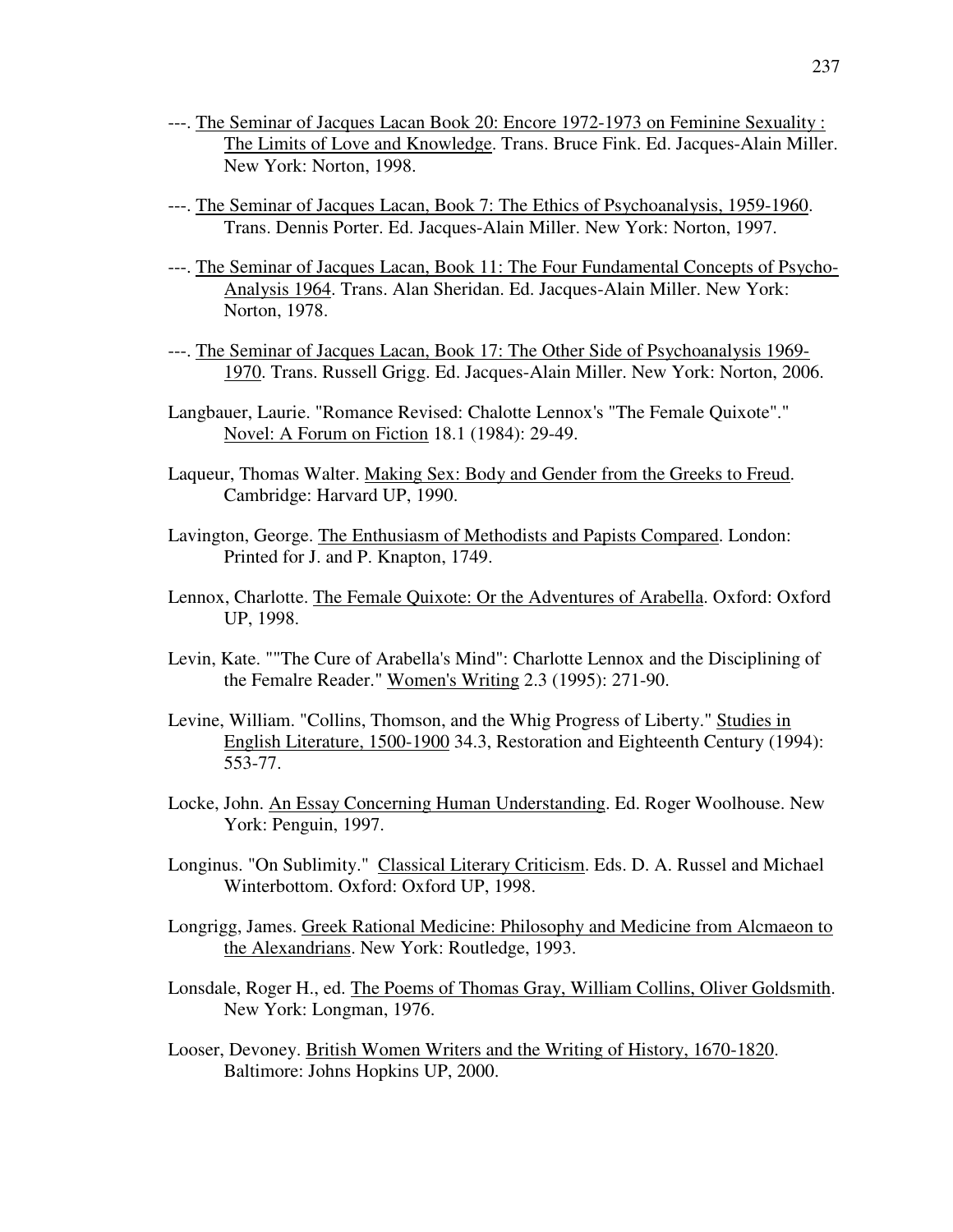- Lowth, Robert successively Bishop of St David's of Oxford and of London. Lectures on the Sacred Poetry of the Hebrews; Translated from the Latin by G. Gregory. ... To Which Are Added the Principal Notes of Professor Michaelis and Notes by the Translator and Others. Vol. 1. London: printed for J. Johnson, 1787.
- Lynch, Jack. The Age of Elizabeth in the Age of Johnson. Cambridge: Cambridge UP, 2003.
- Lyotard, Jean-Francois. Lessons on the Analytic of the Sublime. Meridian: Crossing Aesthetics. Eds. Werner Hamacher and David E. Wellbery. Stanford: Stanford UP, 1994.
- Maclean, Norman. "From Action to Image." Critics and Criticism Ancient and Modern. Ed. R. S. Crane. Chicago: U of Chicago P, 1965. 408-60.
- Mann, Bonnie. Women's Liberation and the Sublime: Feminism, Postmodernism, Environment. Oxford: Oxford UP, 2006.
- Martin, Mary Patricia. ""High and Noble Adventures": Reading the Novel in *the Female Quixote*." Novel: A Forum on Fiction 31.1 (1997): 45-62.
- McCrea, Brian. Impotent Fathers: Patriarchy and Demographic Crisis in the Eighteenth-Century Novel. Newark: U of Delaware P, 1998.
- McKeon, Michael. The Origins of the English Novel, 1600-1740. Baltimore: Johns Hopkins UP, 1987.
- ---. "Recent Studies in the Restoration and Eighteenth Century." Studies in English Literature 1500-1900 45.3 (2005): 707-71.
- Mee, Jon. Romanticism, Enthusiasm, and Regulation: Poetics and the Policing of Culture in the Romantic Period. Oxford: Oxford UP, 2003.
- Mellor, Anne K. Romanticism and Gender. New York: Routledge, 1993.
- Miller, Jacques-Alain. "Chapter 1: Presentation of the Year's Theme." (Re)-turn: A Journal of Lacanian Studies 2: Spring 2005 (2005): 11-37.
- $---$ . "Σ(x)". 2004. The Symptom. Ed. Trans. Daniel Collins. (10 July, 2007). Winter 5. <http://www.lacan.com/sigmaxf.htm>.
- ---. "The Symptom: Knowledge, Meaning, and the Real". 2006. The Symptom. Ed. Trans. Daniel Collins. (10 July 2007). 7. <http://www.lacan.com/symptom7\_articles/miller.html>.
- Montaigne, Michel de. The Complete Essays. Trans. M. A. Screech. New York: Penguin, 1993.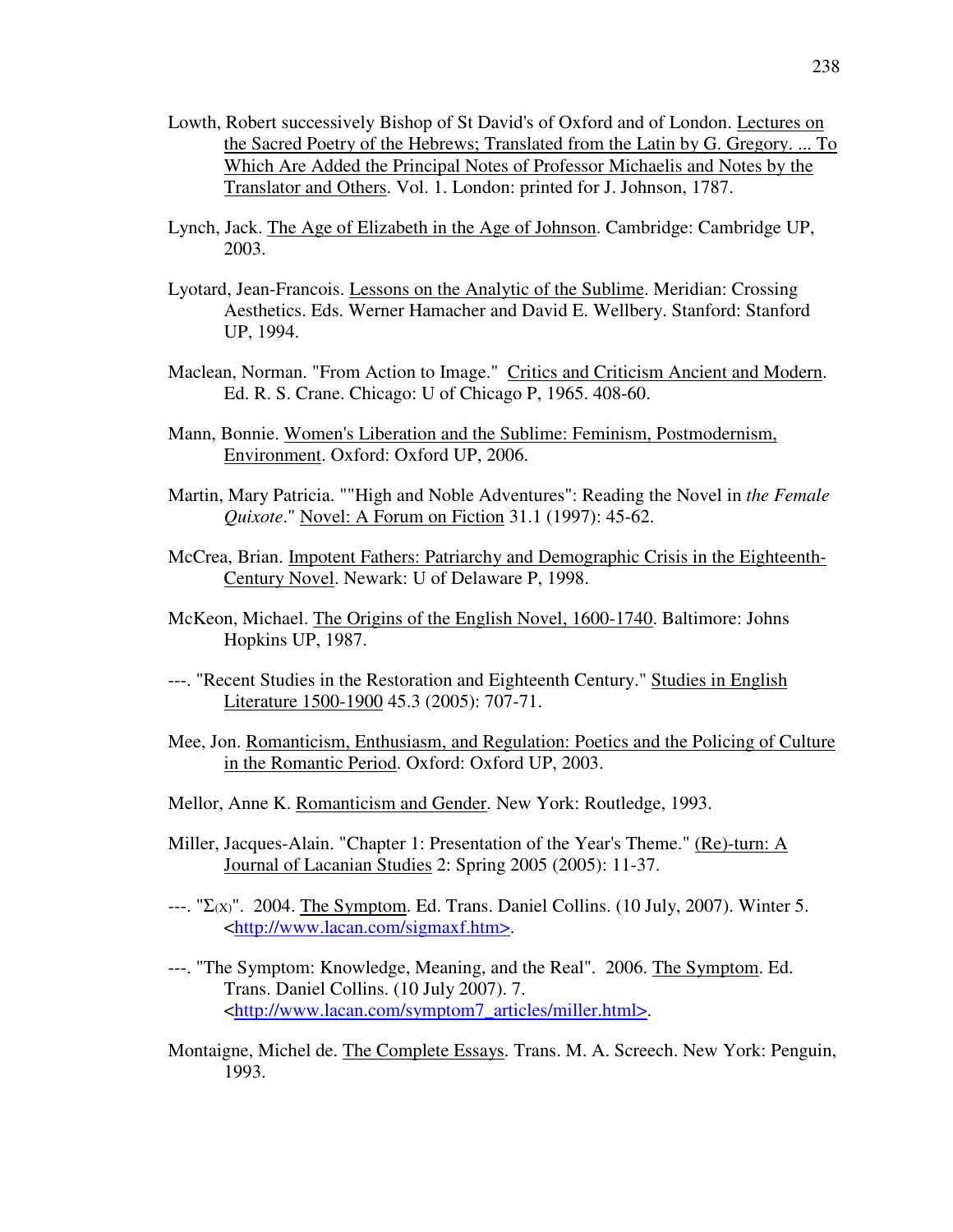- Moore, Robert Ethereidge. "Dr. Johnson on Fielding and Richardson." PMLA 66.2 (1951): 162-81.
- More, Henry. Enthusiasmus Triumphatus. Los Angeles: William Andrews Clark Memorial Library, U of California, 1966.
- Morillo, John D. Uneasy Feelings : Literature, the Passions, and Class from Neoclassicism to Romanticism. New York: AMS Press, 2001.
- Morley, Henry, et al. "Spectator Complete". London, 1891. Full text from 1711-1714 (Montclair Electronic Text Archive). A new edition, reproducing the original text, both as first issued and as corrected by its authors. With introduction, notes, and index, by Henry Morley ... Routledge and Sons. <http://meta.montclair.edu/spectator/complete.html >.
- Motooka, Wendy. The Age of Reasons: Quixotism, Sentimentalism, and Political Economy in Eighteenth-Century Britain. London: Routledge, 1998.
- Murphy, Avon Jack. John Dennis. Twayne's English Authors Series. Boston: Twayne, 1984.
- Nayar, Pramod K. English Writing and India, 1600-1920. Routledge Research in Postcolonial Literatures. London: Routledge, 2008.
- Nicolson, Marjorie Hope. Mountain Gloom and Mountain Glory: The Development of the Aesthetics of the Infinite. Weyerhaeuser Environmental Classics. Seattle: U of Washington P, 1997.
- O'Dea, Gregory Sean. "The Temporal Sublime: Time and History in the British Gothic Novel." Unpublished doctoral dissertation. University of North Carolina, 1991.
- Palo, Sharon Smith. "The Good Effects of a Whimsical Study: Romance and Women's Learning in Charlotte Lennox's *the Female Quixote*." Eighteenth-Century Fiction 18.2 (2005/06): 203-28.
- Parker, Patricia A. Inescapable Romance: Studies in the Poetics of a Mode. Princeton: Princeton UP, 1979.
- Paulson, Ronald. Don Quixote in England: The Aesthetics of Laughter. Baltimore: Johns Hopkins UP, 1998.
- ---. Satire and the Novel in Eighteenth-Century England. New Haven: Yale UP, 1967.
- Pawl, Amy. "Feminine Transformations of the *Quixote* in Eighteenth-Century England: Lennox's *Female Quixote* and Her Sisters." Echoes and Inscriptions: Comparative Approaches to Early Modern Spanish Literatures. Eds. Barbara A. Simerka and Christopher B. Weimer. Lewisburg: Bucknell UP, 2000. 142-59.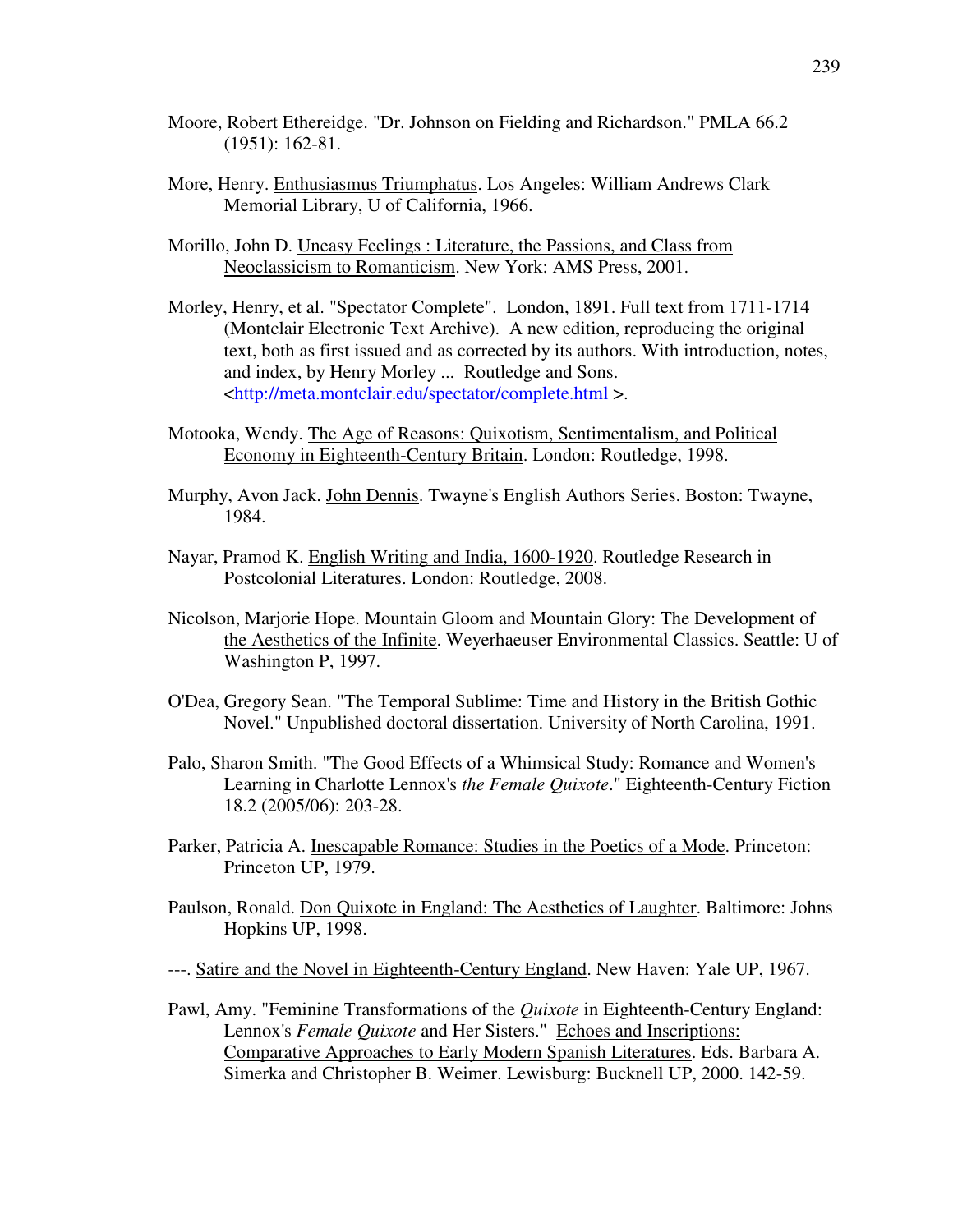- Philips, Ambrose. The Free-Thinker: Or, Essays on Ignorance, Superstition, Bigotry, Enthusiasm, Craft, &C. Intermis'd with Several Pieces of with and Humor... In Three Volumes. Vol. 2. 3 vols. London: J. Brindley, R. Montagu, Olive Payne, T. Woodman, 1733.
- Pittock, Joan H. The Ascendancy of Taste: The Achievement of Joseph and Thomas Warton. London: Routledge and Kegan Paul, 1973.
- Plato. Complete Works. Eds. John M. Cooper and D. S. Hutchinson. Indianapolis: Hackett, 1997.
- Poetzsch, Markus. "Visionary Dreariness:" Readings in Romanticism's Quotidian Sublime. London: Routledge, 2006.
- Pope, Alexander. The Poems of Alexander Pope: A One-Volume Edition of the Twickenham Text with Selected Annotations. Ed. John Butt. London: Methuen & Co. Ltd, 1963.
- Powers, James G. "A Fact About Warton's "Ode to Fancy"." Notes and Queries 17.3 (1970): 93.
- Purcell, John. A Treatise of Vapours, or, Hysterick Fits. Containing an Analytical Proof of Its Causes ... Together with Its Cure, Etc. London, 1702.
- Quintilian. The Institutio Oratoria of Quintilian. Trans. H. E. Butler. The Loeb Classical Library. Ed. E. Page Capps, T. E. Rouse, W. H. D. Vol. III. IV vols. New York: G.P. Putnam's Sons, 1922.
- Radden, Jennifer, ed. The Nature of Melancholy: From Aristotle to Kristeva. Oxford: Oxford UP, 2000.
- Ragland, Ellie. Jacques Lacan and the Philosophy of Psychoanalysis. Urbana: U of Illinois P, 1986.
- Ray, Gene. Terror and the Sublime in Art and Critical Theory : From Auschwitz to Hiroshima to September 11. Studies in European Culture and History. New York: Palgrave Macmillan, 2005.
- Reeve, Clara. The Progress of Romance, through Times, Countries, and Manners; ... In a Course of Evening Conversations. Vol. 1. 2 vols. Dublin, 1785.
- Rilke, Rainer Maria. Neue Gedichte. Leipzig: Insel-Verlag, 1942.
- Roulston, Christine. "Histories of Nothing: Romance and Femininity in Charlotte Lennox's *the Female Quixote*." Women's Writing 2.1 (1995): 25-42.
- Russell, D. A., and Michael Winterbottom, eds. Classical Literary Criticism. Oxford: Oxford UP, 1998.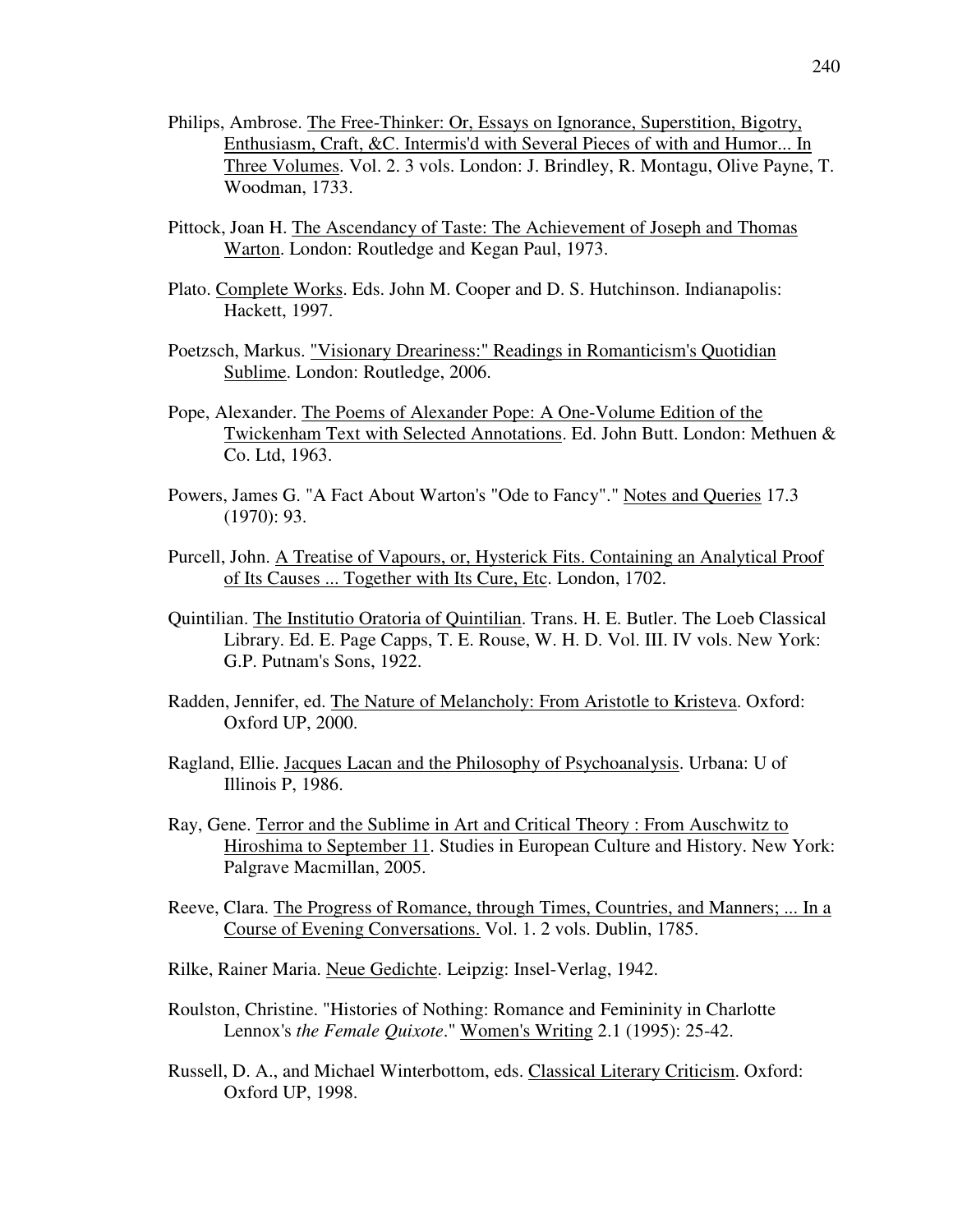- Sauvages, Francois Boissier de. Nosologie Méthodique Dan Laqelle Les Maladies Sont Rangées Par Classes. 3 vols. Paris: Hérissant, 1771.
- Schmid, Thomas H. ""My Authority": Hyper-Mimesis and the Discourse of Hysteria In "The Female Quixote"." Rocky Mountain Review of Languge and Literature 51.1 (1997): 21-35.
- Shaftesbury, Anthony Ashley Cooper. Characteristics of Men, Manners, Opinions, Times. Cambridge Texts in the History of Philosophy. Ed. Lawrence Eliot Klein. Cambridge: Cambridge UP, 1999.
- Sherwin, Paul S. Precious Bane: Collins and the Miltonic Legacy. Austin: U of Texas P, 1977.
- Shiells, Robert. The Lives of the Poets of Great Britain and Ireland, to the Time of Dean Swift. Complied from Ample Materials Scattered in a Variety of Books,... By Mr. Cibber. Vol. 4. 5 vols. London: Printed for R. Griffiths, 1753.
- Showalter, Elaine. Hystories: Hysterical Epidemics and Modern Culture. New York: Columbia UP, 1997.
- Siskin, Clifford. "Personification and Community: Literary Change in the Mid and Late Eighteenth Century." Eighteenth-Century Studies 15.4 (1982): 371-401.
- Sitter, John E. Literary Loneliness in Mid-Eighteenth-Century England. Ithaca: Cornell UP, 1982.
- ---. "William Collins, "Ode on the Poetical Character." A Companion to Eighteenth-Century Poetry. Ed. Christine Gerrard. Oxford: Blackwell, 2006.
- Snead, Jennifer. "No Exit? Recent Publications on Pope." Eighteenth-Century Studies (2005): 349-55.
- Soler, Colette. What Lacan Said About Women: A Psychoanalytic Study. Trans. John Holland. Contemporary Theory Series. Ed. Frances Restuccia. New York: Other Press, 2006.
- Spacks, Patricia Meyer. "The Eighteenth-Century Collins." Modern Language Quarterly 44 (1983): 3.
- ---. "The Subtle Sophistry of Desire: Dr. Johnson and *the Female Quixote*." Modern Philology 84.4 (1988): 532-42.
- Spiller, Michael R. G. "The Idol of the Stove: The Background to Swift's Criticism of Descartes." The Review of English Studies 25.97 (1974): 15-24.
- Starr, G. Gabrielle. Lyric Generations: Poetry and the Novel in the Long Eighteenth Century. Baltimore: Johns Hopkins UP, 2004.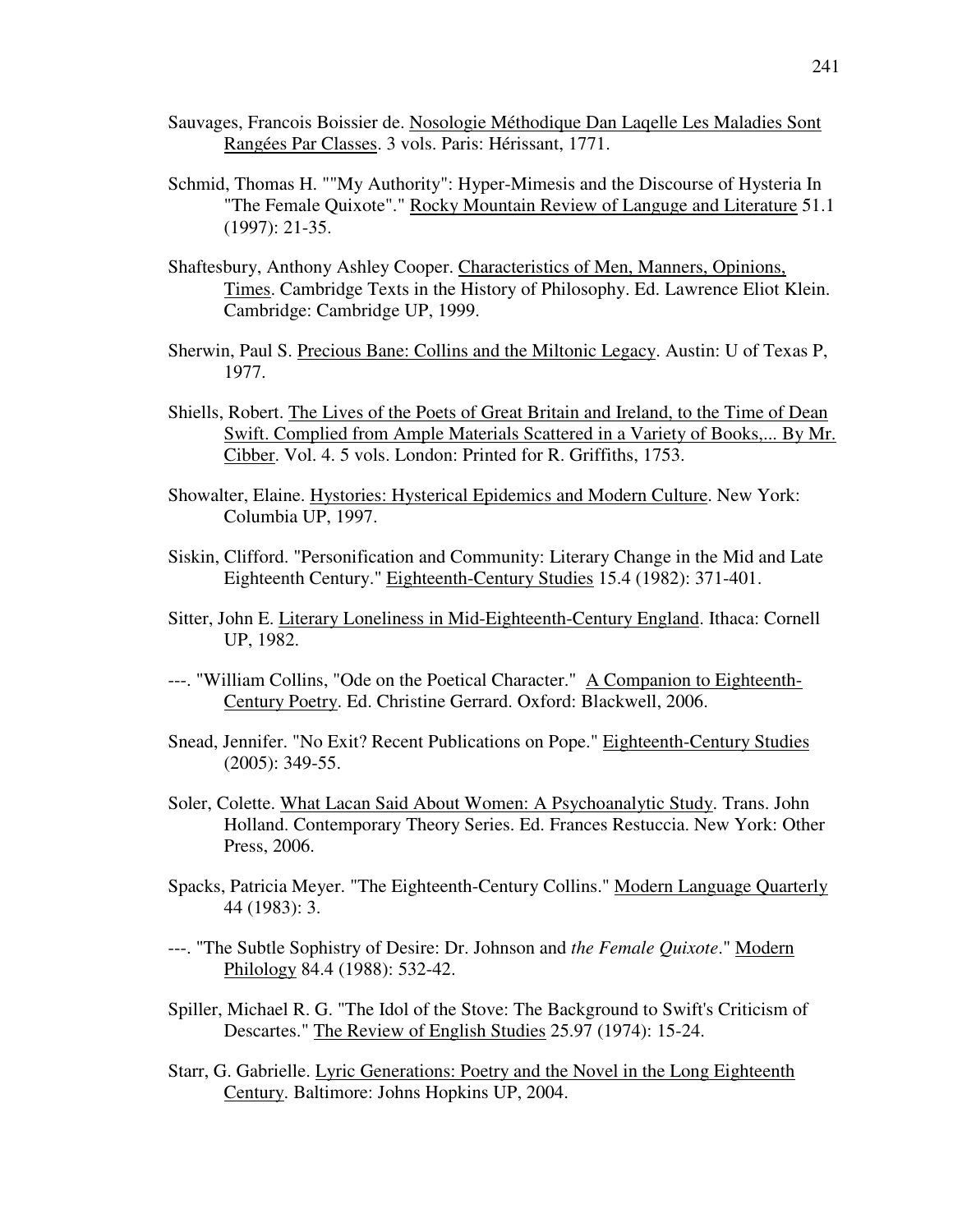- Staves, Susan. A Literary History of Women's Writing in Britain, 1660-1789. Cambridge: Cambridge UP, 2006.
- Suleri, Sara. The Rhetoric of English India. Chicago: U of Chicago P, 1992.
- Tave, Stuart Malcolm. The Amiable Humorist. A Study in the Comic Theory and Criticism of the Eighteenth and Early Nineteenth Centuries. Chicago: U of Chicago P, 1960.
- Thompson, Helen. Ingenuous Subjection: Compliance and Power in the Eighteenth-Century Domestic Novel. Philadelphia: U of Pennsylvania P, 2005.
- Thomson, James. The Seasons. Ed. James Sambrook. Oxford: Clarendon P, 1981.
- Trickett, Rachel. "The Augustan Pantheon: Mythology and Personification in Eighteenth Century Poetry." Essays and Studies 1953. Ed. Geoffrey Bullough. Vol. Six. London: John Murray, 1953. 71-86.
- Vlastos, Gregory. "Isonomia." American Journal of Philology 74.4 (1953): 337-66.
- Warren, Leland E. "Of the Conversation of Women: *The Female Quixote* and the Dream of Perfection." Studies in Eighteenth-Century Culture 11 (1982): 367-80.
- Warton, Joseph. Odes on Various Subjects. London: R. Dodsley, 1746.
- Watt, Ian. The Rise of the Novel: Studies in Defoe, Richardson and Fielding. Berkeley: U of California P, 1957.
- Weinbrot, Howard D. Britannia's Issue : The Rise of British Literature from Dryden to Ossian. Cambridge: Cambridge University Press, 1993.
- Weinbrot, Howard D., and Martin Price, eds. Context Influence and Mid-18th Century Poetry. Los Angeles: U of California, 1990.
- Weiskel, Thomas. The Romantic Sublime: Studies in the Structure and Psychology of Transcendence. Baltimore: Johns Hopkins UP, 1976.
- Wendorf, Richard. William Collins and Eighteenth-Century English Poetry. Minneapolis: U of Minnesota P, 1981.
- Williams, Abigail. Poetry and the Creation of a Whig Literary Culture 1681-1714. Oxford: Oxford UP, 2005.
- Williams, Elizabeth A. "Hysteria and the Court Physician in Enlightenment France." Eighteenth-Century Studies 35.2 (2002): 247-55.
- Womersly, David, et. al. "Cultures of Whiggism": New Essays on English Literature and Culture in the Long Eighteenth Century. Newark: U of Delaware P, 2005.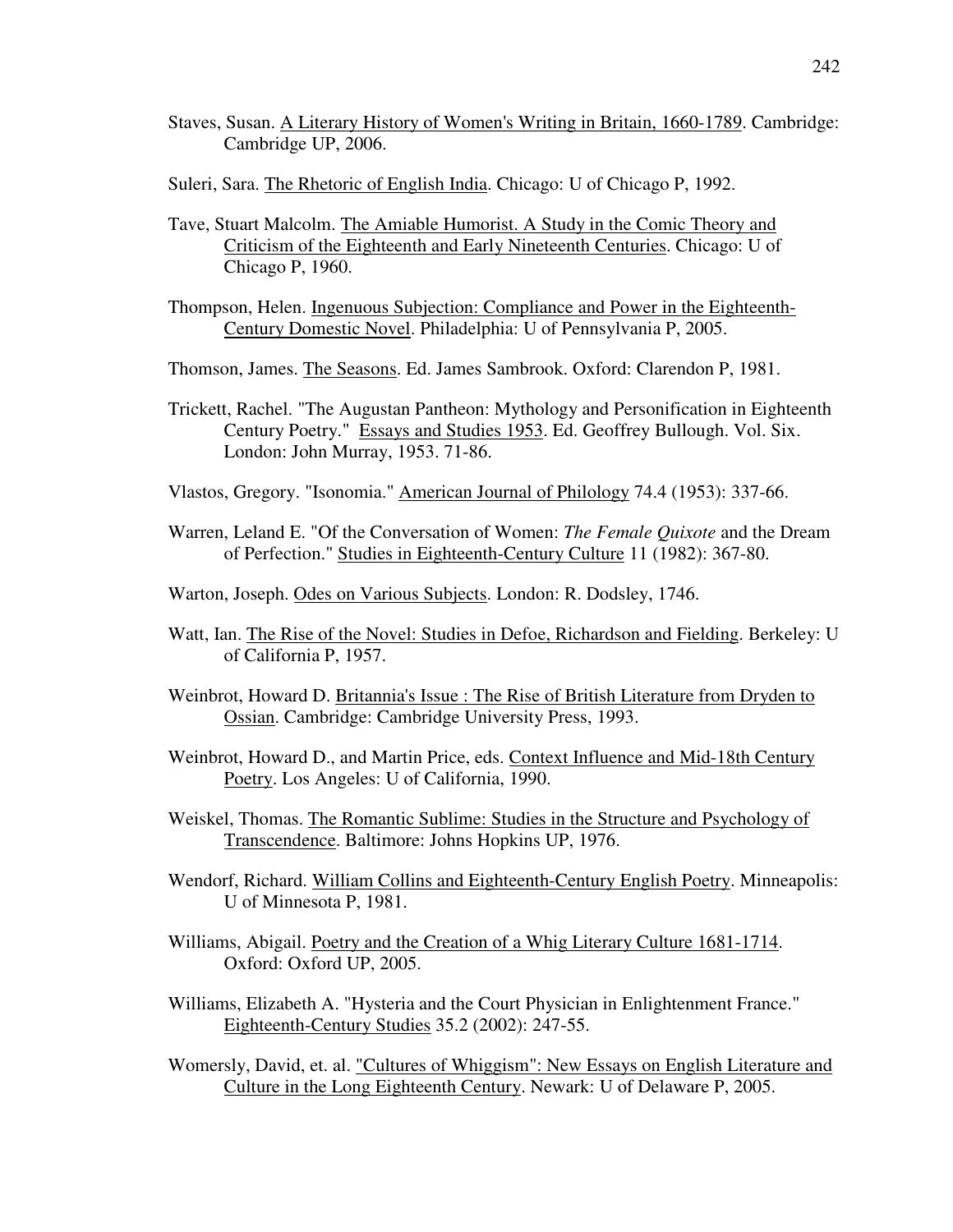- Wood, Sarah Florence. Quixotic Fictions of the USA, 1792-1815. Oxford: Oxford UP, 2005.
- Zimmerman, Everett. "Personal Identity, Narrative, and History: *The Female Quixote* and *Redgauntlet*." Eighteenth-Century Fiction 12.2/3 (2000): 369-90.